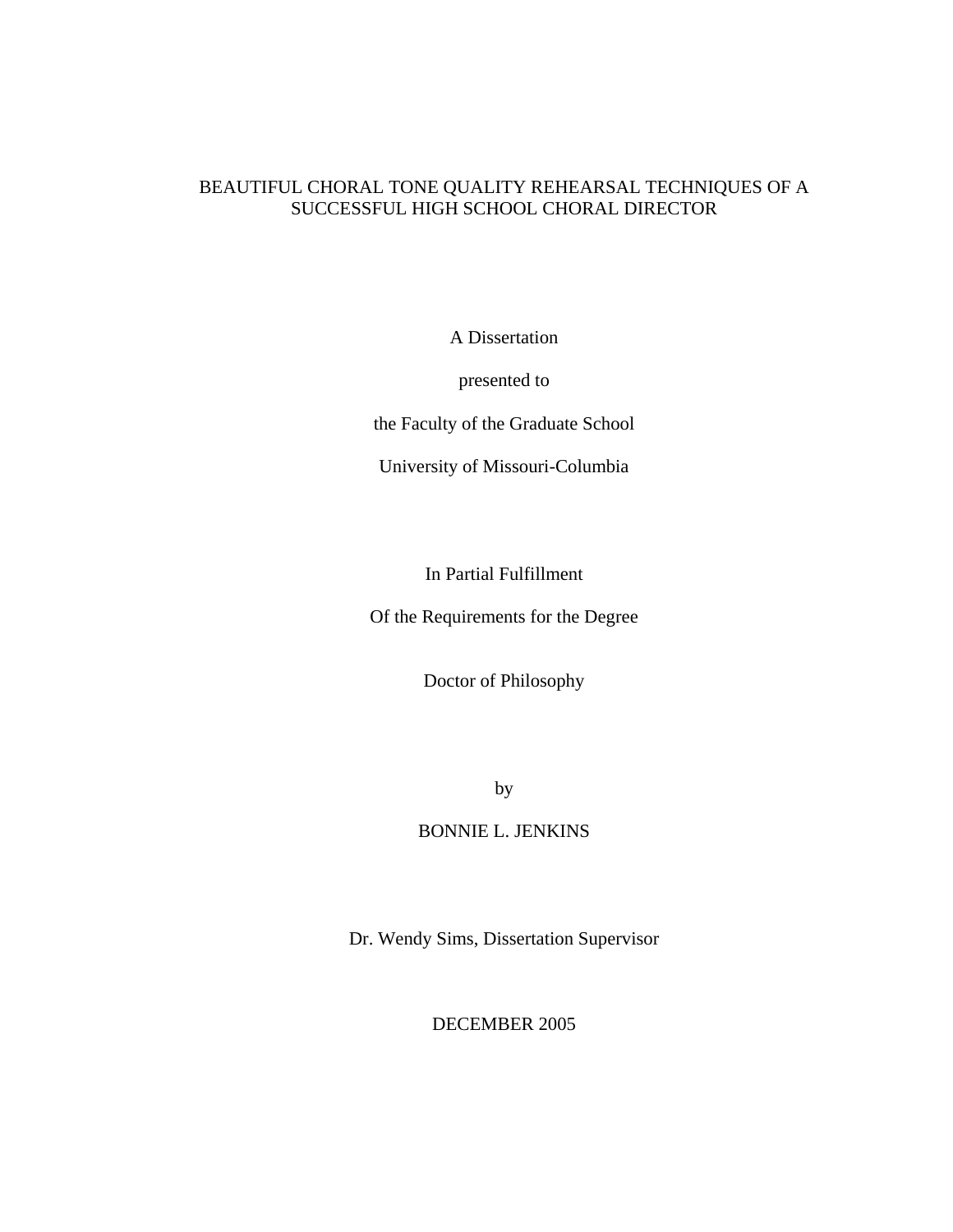© Copyright by Bonnie L. Jenkins 2005 All Rights Reserved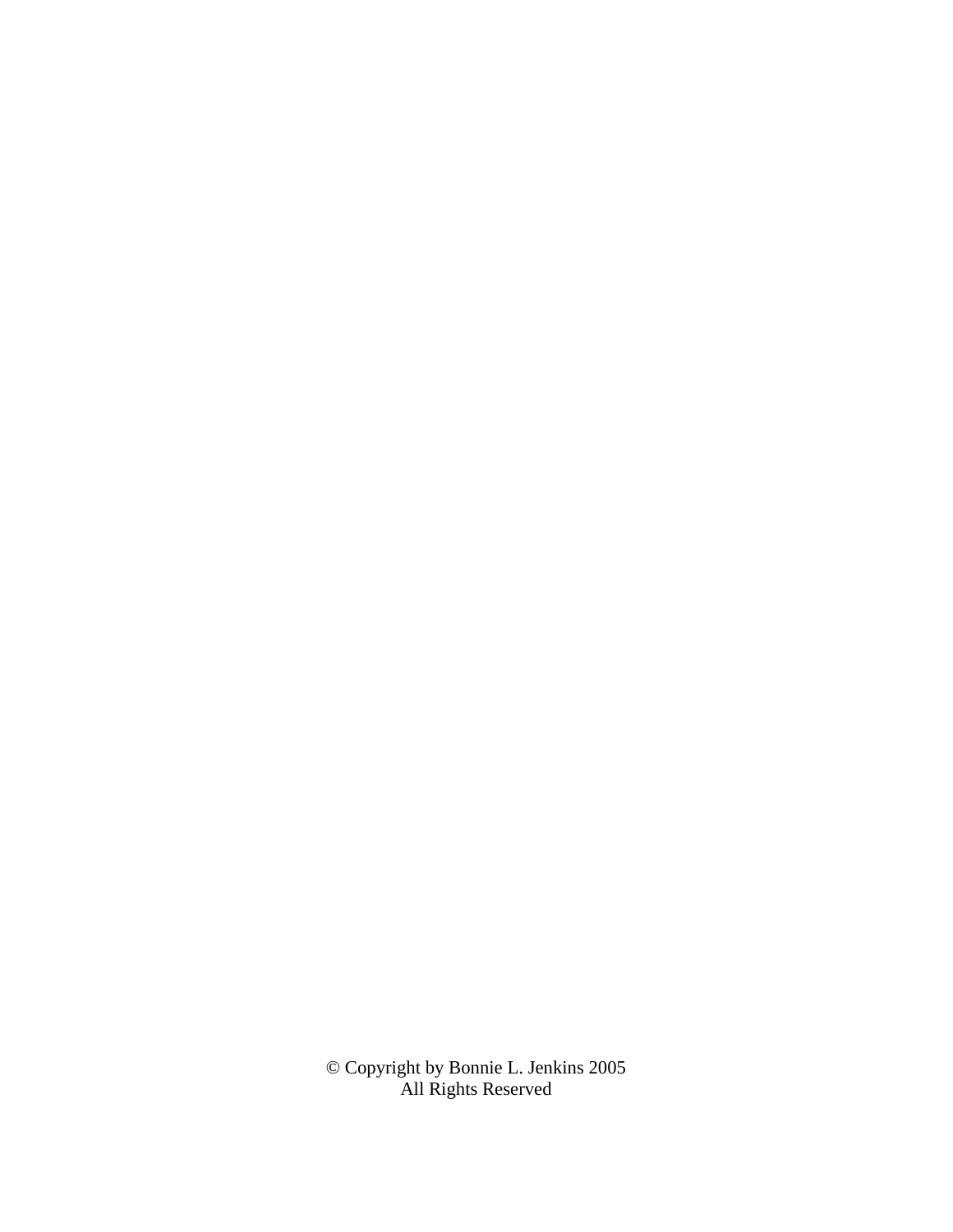## **APPROVAL PAGE**

The undersigned, appointed by the Dean of the Graduate School, have examined the dissertation entitled

# BEAUTIFUL CHORAL TONE QUALITY: REHEARSAL TECHNIQUES OF A SUCCESSFUL HIGH SCHOOL CHORAL DIRECTOR

Presented by Bonnie L. Jenkins

A candidate for the degree of Doctor of Philosophy

And hereby certify that in their opinion it is worthy of acceptance.

<u> 1990 - John Harry Harry Harry Harry Harry Harry Harry Harry Harry Harry Harry Harry Harry Harry Harry Harry H</u>  $0.000$ <u> 1980 - Jan Stein Berlin, amerikan berlin</u>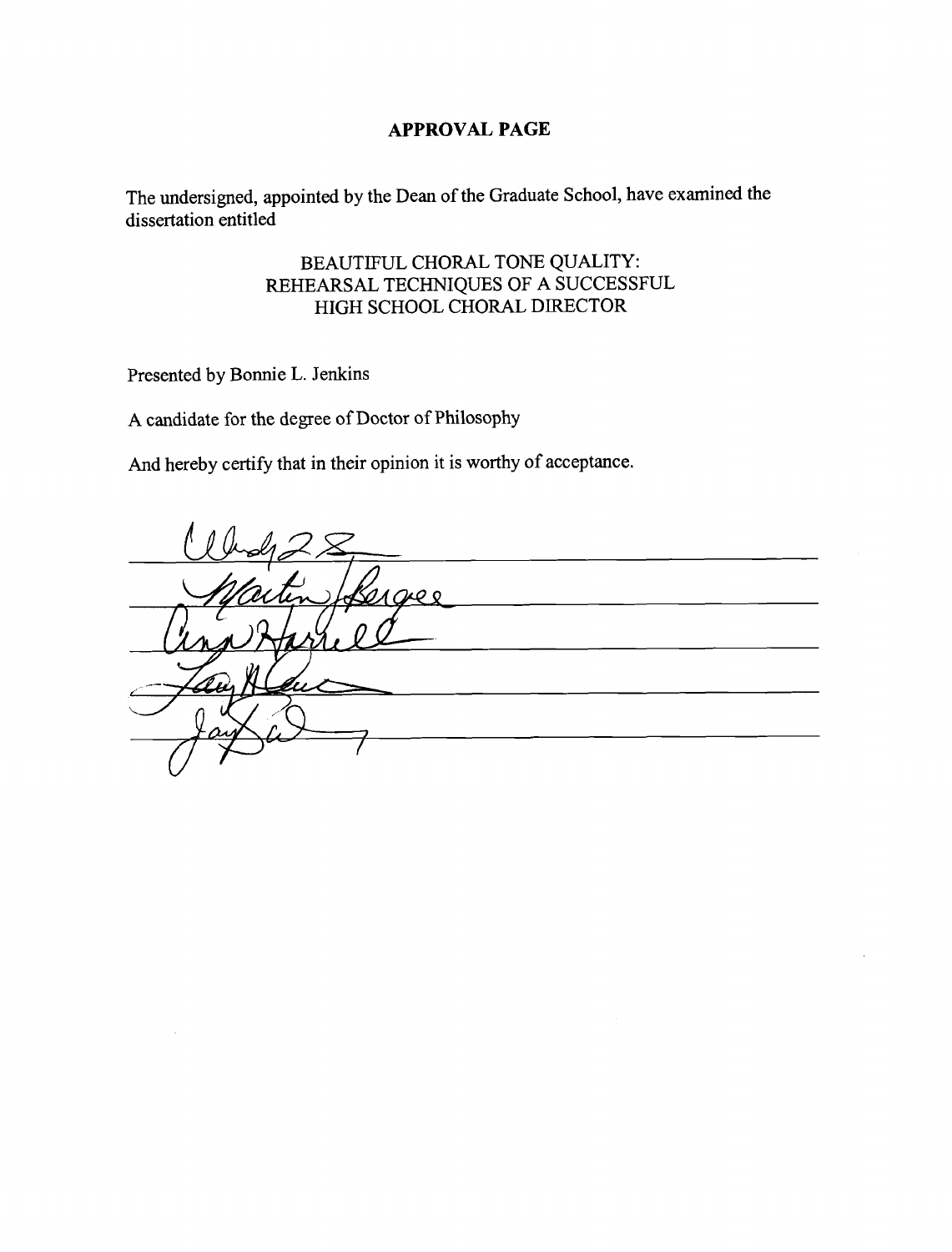# Dedication

*This project is dedicated to my loving mother, Charlotte L. Mitchell*

She passed away one year ago and had so wanted to see me reach this goal. My mother not only supported and encouraged me but she inspired me to work hard to see my goals fulfilled.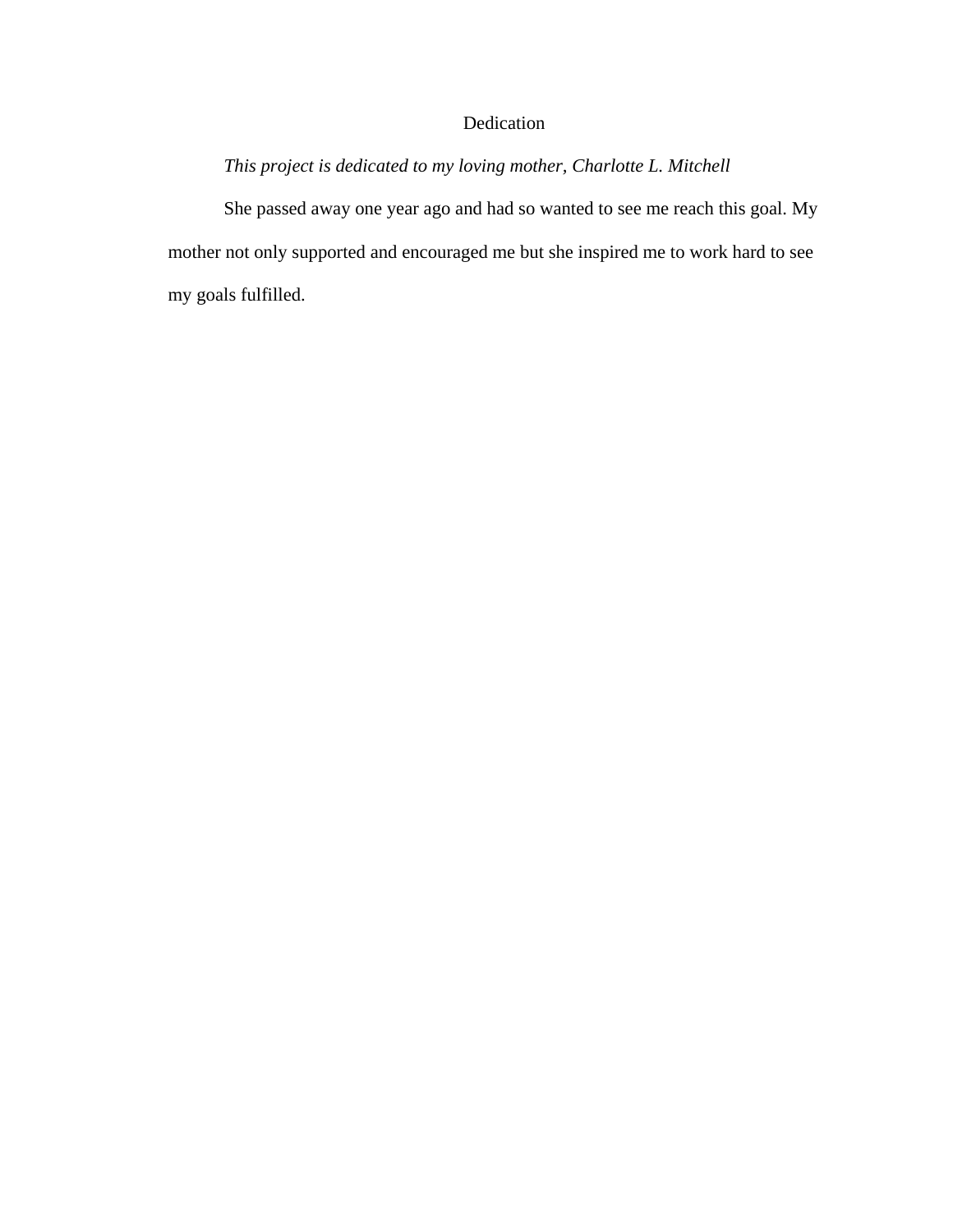## Acknowledgements

The author wishes to express deep appreciation to the following individuals:

- To Dr. Wendy Sims for her support, encouragement, expert teaching, and guidance of my program and project.
- To Dr. Martin Bergee, Prof. Anne Harrell, and Dr. Jay Scribner for their additional support, encouragement, and excellent teaching.
- To my husband, Doug, who has not only encouraged and supported but has sacrificed and helped care for the family through this entire process.
- To my two beautiful children, Deja and Mitchell, who have loved, supported, and also sacrificed to help me fulfill this goal.
- To my father, Leon Mitchell, the rest of my family, and friends who have given love, encouragement, and support.
- To Matt (pseudonym), the participant, who graciously allowed me to observe, interview, and listen. Without his great attitude and willing spirit this study would not have been possible.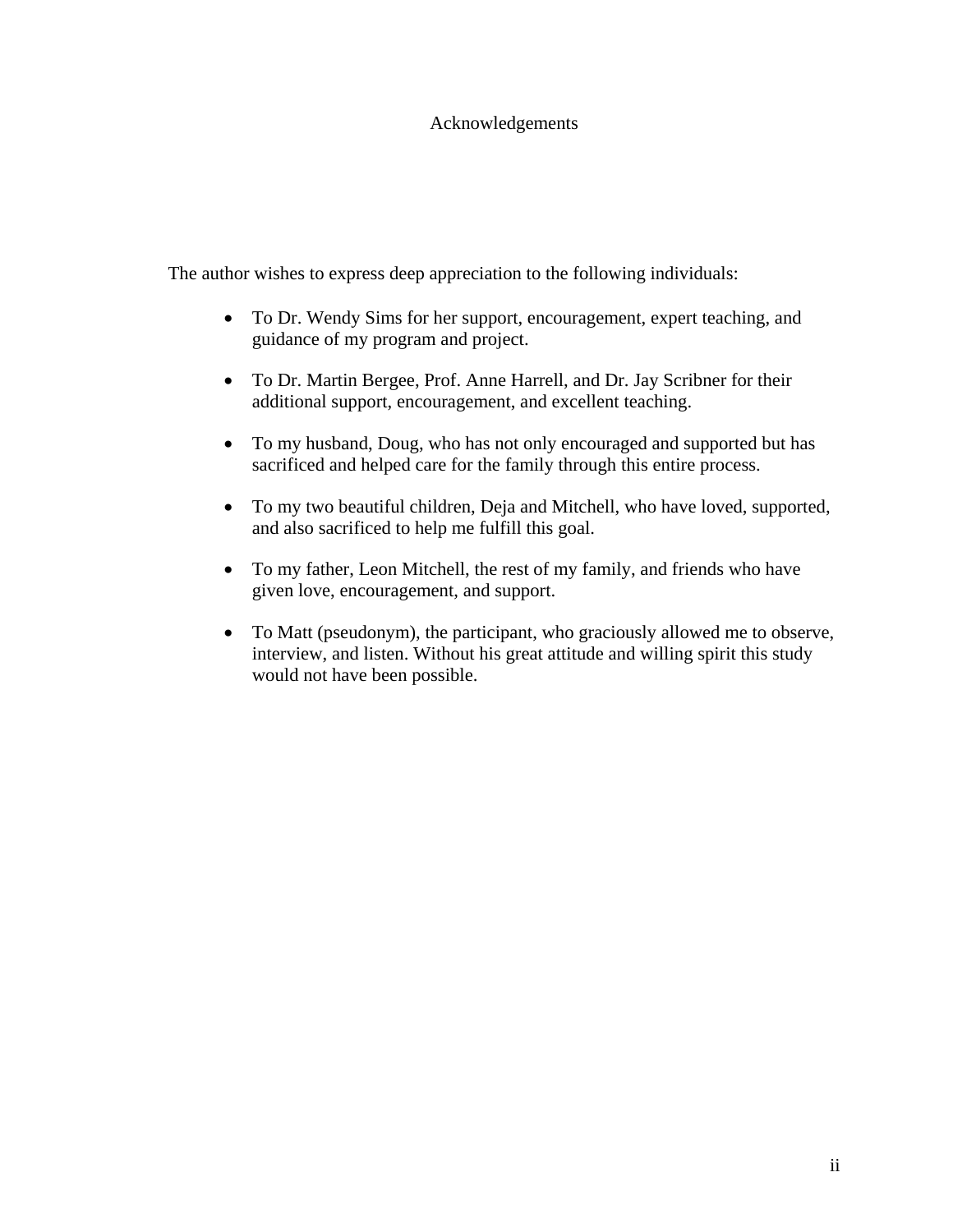| Vocal Technique: Views and Findings of Contemporary Vocal Pedagogues 12      |
|------------------------------------------------------------------------------|
| Posture and Breath Control<br>.13                                            |
|                                                                              |
|                                                                              |
|                                                                              |
|                                                                              |
| The Great Debate: A Soloistic or Blended Approach to Choral Tone Quality? 34 |

# Table of Contents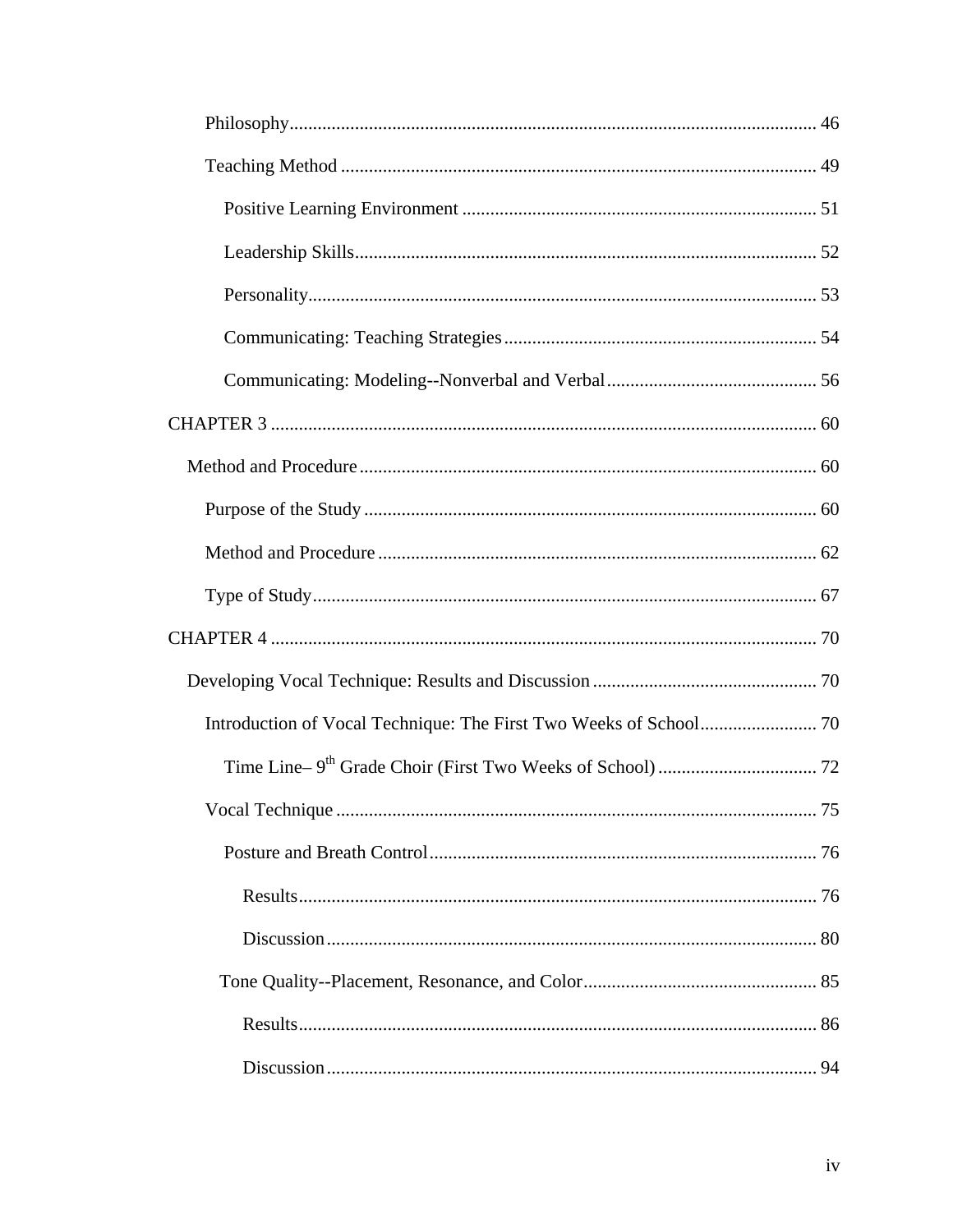| The Great Debate: A Soloistic or Blended Approach To Choral Tone 123 |  |
|----------------------------------------------------------------------|--|
| Quality?                                                             |  |
|                                                                      |  |
|                                                                      |  |
|                                                                      |  |
|                                                                      |  |
|                                                                      |  |
|                                                                      |  |
|                                                                      |  |
|                                                                      |  |
|                                                                      |  |
|                                                                      |  |
|                                                                      |  |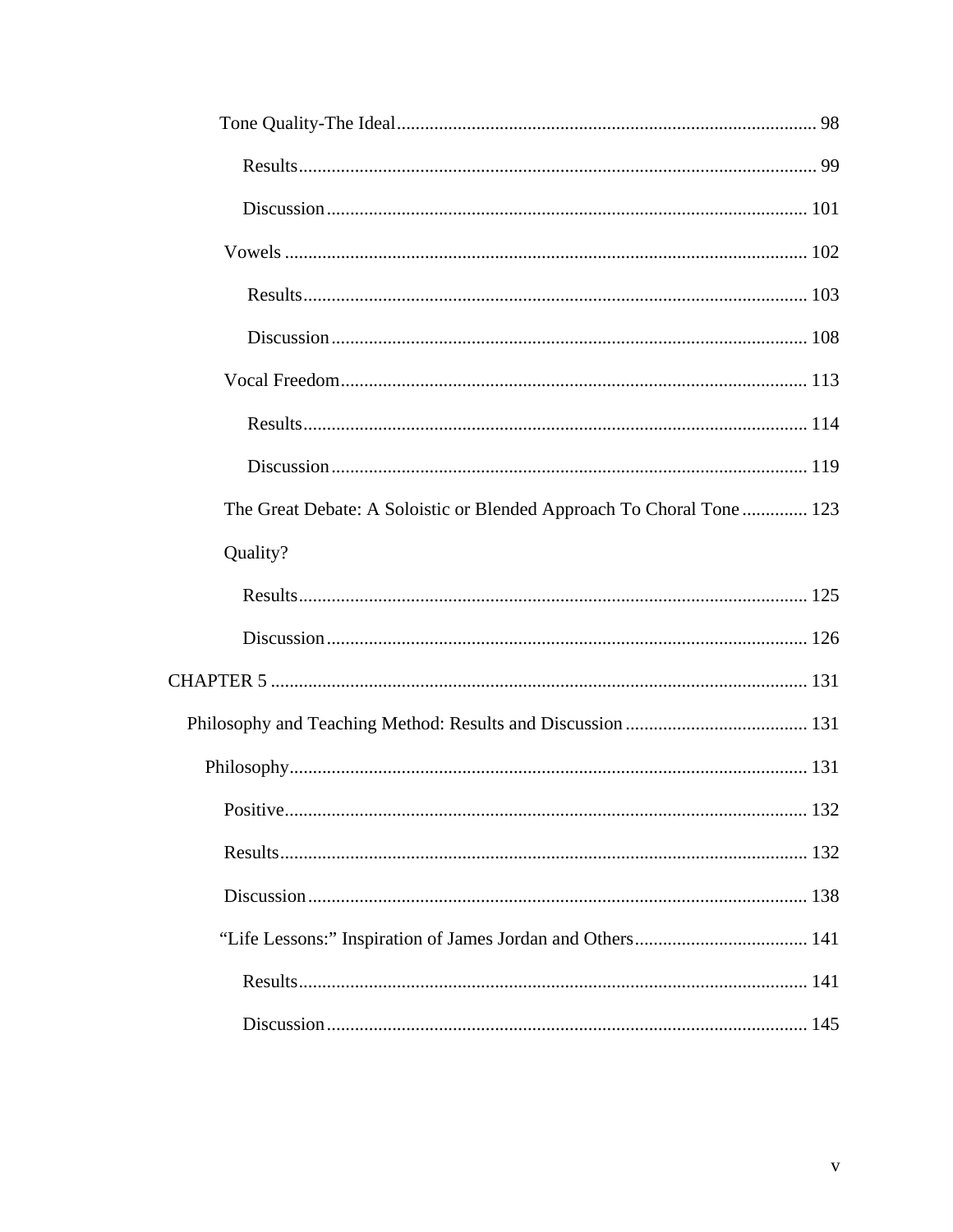| Focused, Humorous, Outgoing, Dramatic, Caring, Honest, and Vulnerable |
|-----------------------------------------------------------------------|
|                                                                       |
|                                                                       |
| Style/Method: Repetition, Simplification of Technique, Analogy &  162 |
| Storytelling & Modeling (Verbal and Nonverbal)                        |
|                                                                       |
|                                                                       |
|                                                                       |
|                                                                       |
|                                                                       |
|                                                                       |
|                                                                       |
|                                                                       |
|                                                                       |
|                                                                       |
|                                                                       |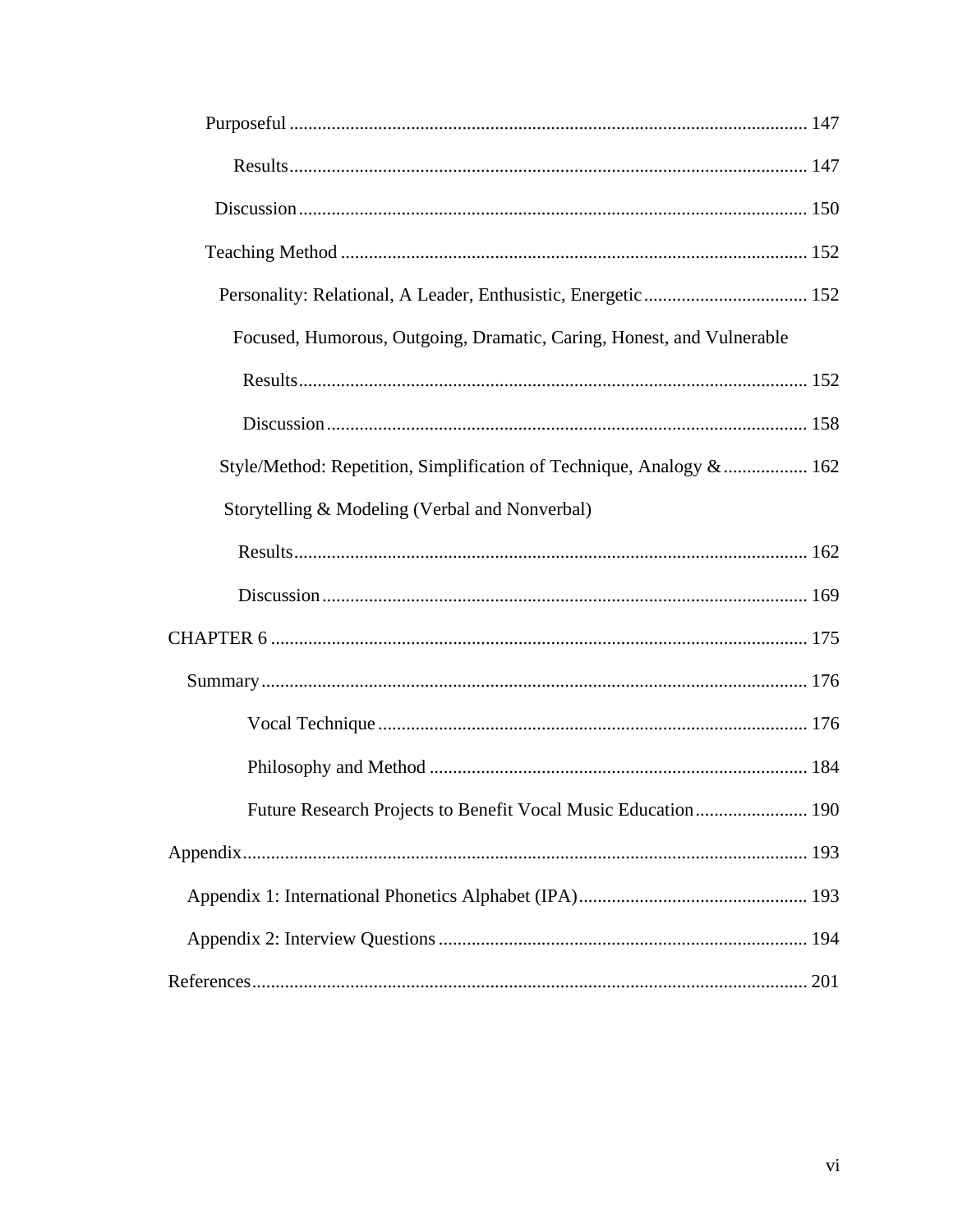## BEAUTIFUL CHORAL TONE QUALITY:

## REHEARSAL TECHNIQUES

## OF A SUCCESSFUL HIGH SCHOOL CHORAL DIRECTOR

Bonnie L. Jenkins

Dr. Wendy Sims, Dissertation Supervisor

## **Abstract**

What is *beautiful choral tone quality?* What effective rehearsal techniques might be found if a successful high school choral director could be observed and interviewed? The primary goal of this study was to discover the strategy and technique used by a successful high school choral director to achieve a beautiful choral tone quality in his ensembles.

This case study revealed that the participant, Matt (pseudonym), had outlined five basic areas of technique that affect beautiful choral tone quality. These areas are posture, breath control, tone quality or resonance factors, vowels, and vocal freedom. This study also found that Matt developed a strategic plan and process in teaching these skills.

The data further revealed that his philosophy and method of teaching were contributors to his success. The participant had defined his "ideal" choral tone quality and his philosophy involved not only developing vocal excellence but developing the whole person. Matt stated that tone quality is affected by both.

The results of this study should help to enlighten choral directors, vocal instructors, and the music education field in general on how one can conduct successful choral rehearsals that will bring about a beautiful choral sound.

vii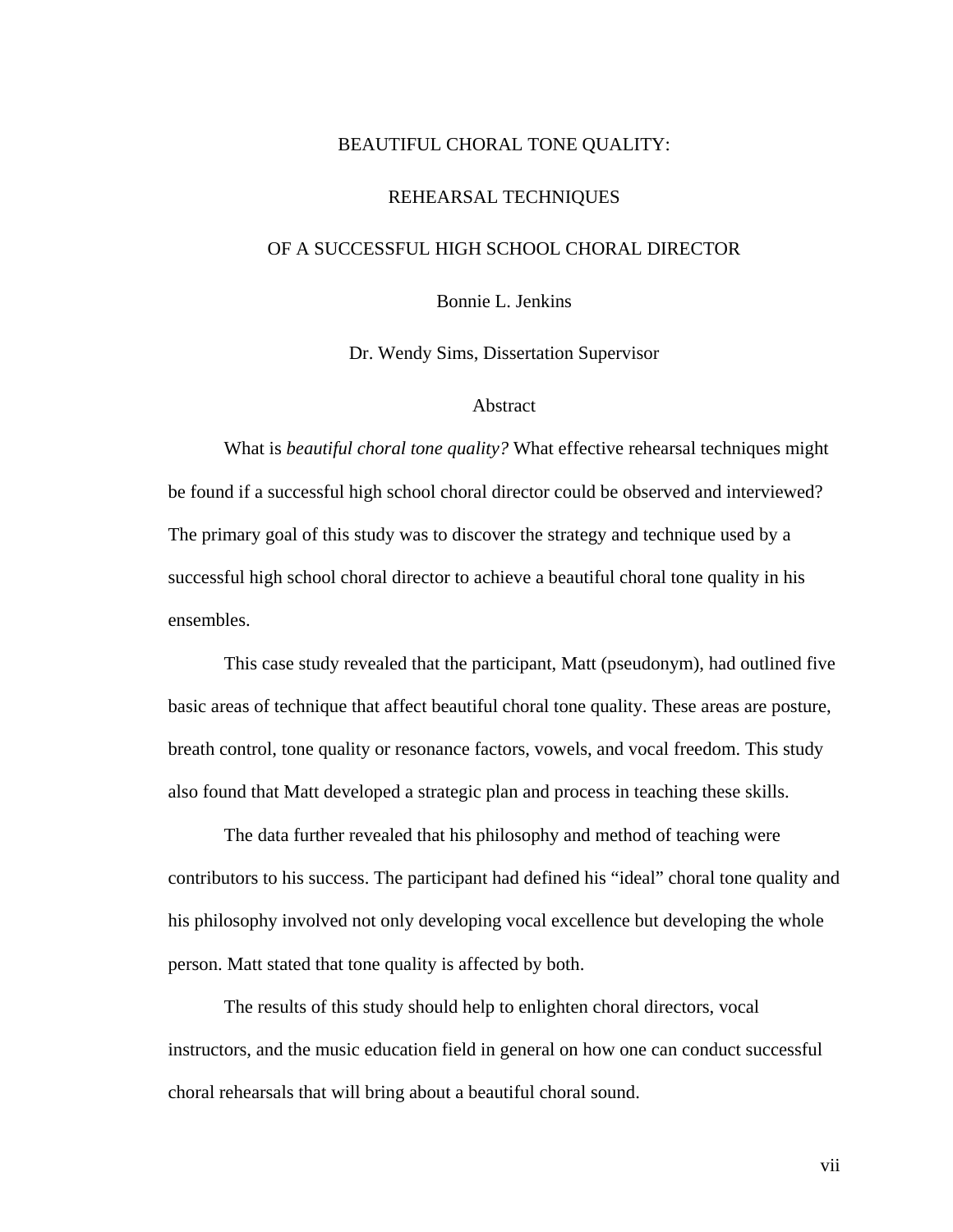#### CHAPTER 1

#### Introduction, Purpose, and Definition

#### *Introduction and Purpose*

As a teacher of singing, choral director, and vocal performer I have been asked on numerous occasions to describe the best way to communicate good tone production. Having taught at the college level for a number of years I have worked to develop my own approach on how to achieve a good choral sound. Individual teachers have their particular method of communicating this important facet of singing. However, not often are teachers given the opportunity, nor do we have the time to observe other successful choral directors and their rehearsal techniques. This study provides this opportunity.

#### *Statement of Purpose*

The purpose of the study was to discover the strategy and technique used by a successful high school choral director to achieve a beautiful choral tone quality in his ensembles. The results of this study will help to enlighten choral directors on how one can conduct successful choral rehearsals that will bring about optimum vocal quality in the high school choral ensemble. The college music education major has taken voice lessons and choral conducting classes. He or she has also performed in choral ensembles. With this education, the young choral music teacher is expected to understand good vocal technique and be prepared to teach this in the choral setting. However, as an adjudicator, I have observed that many choral directors do not appear to have a system or technique and perhaps do not understand the basics of good vocal technique and its application to choral sound. If a "tried and true" technique could be discovered, defined, and articulated, it would inform, enhance, and advance the choral education field. The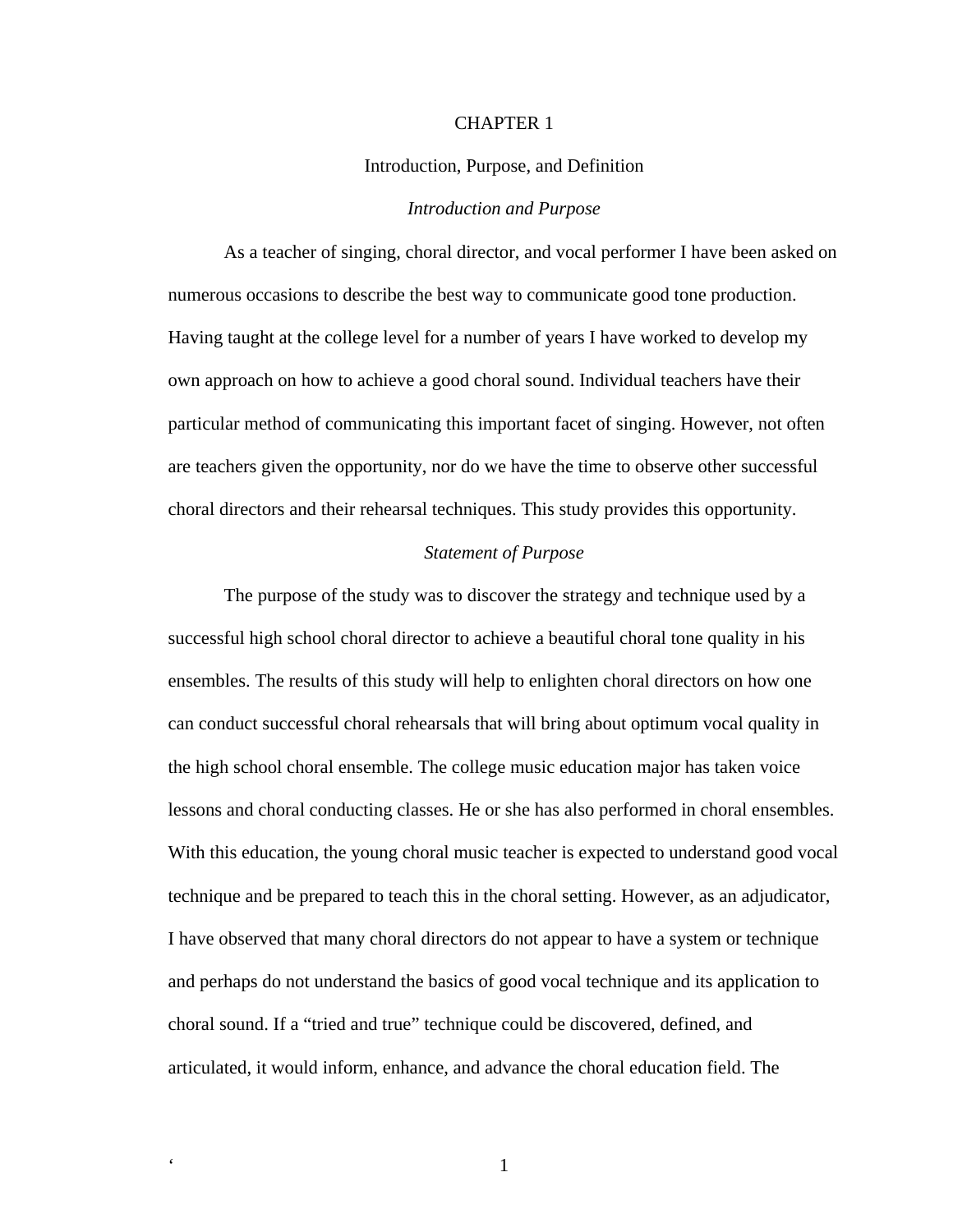question of the study was: what choral rehearsal techniques of the participant have been found effective in establishing a beautiful choral tone? It should be noted that in this study the term *beautiful choral tone quality* refers to the Western classical-based choral tradition of tone quality.

The participant, Matt, was chosen because of his success in achieving beautiful choral tone quality with young high school singers. His choirs have an unusually mature tone quality and yet the sound is healthy. The trained vocal ear would not classify the timbre as too *old* for the age of the students but rather as mature. The sound is rich and warm yet energetic and vibrant. Not only have his ensembles been selected to perform at national conferences, but they almost always receive the highest ratings at competitions. Matt is recognized as a leader in the choral music education field, and because of his great success with high school choral ensembles I chose him for this case study.

## *Definition and Historical Overview*

#### *Tone Quality*

Of the four basic properties of musical sound: pitch, amplitude, timbre, and duration, this study dealt solely with choral timbre or tone quality. Note that the term *tone quality* has several synonyms within the vocal profession. "Tone quality," "timbre," "color," and "resonance" are often used interchangeably and will be used that way in this study.

According to *The New Harvard Dictionary of Music* (Randall, 1986) the definition of tone quality is:

**Tone color** [Fr .*timbre,* also Eng.; Ger. *Klangfarbe;* It. *timbro, colore;* Sp. *timbre, color*]. The character of a sound, as distinct from its pitch; hence, the quality of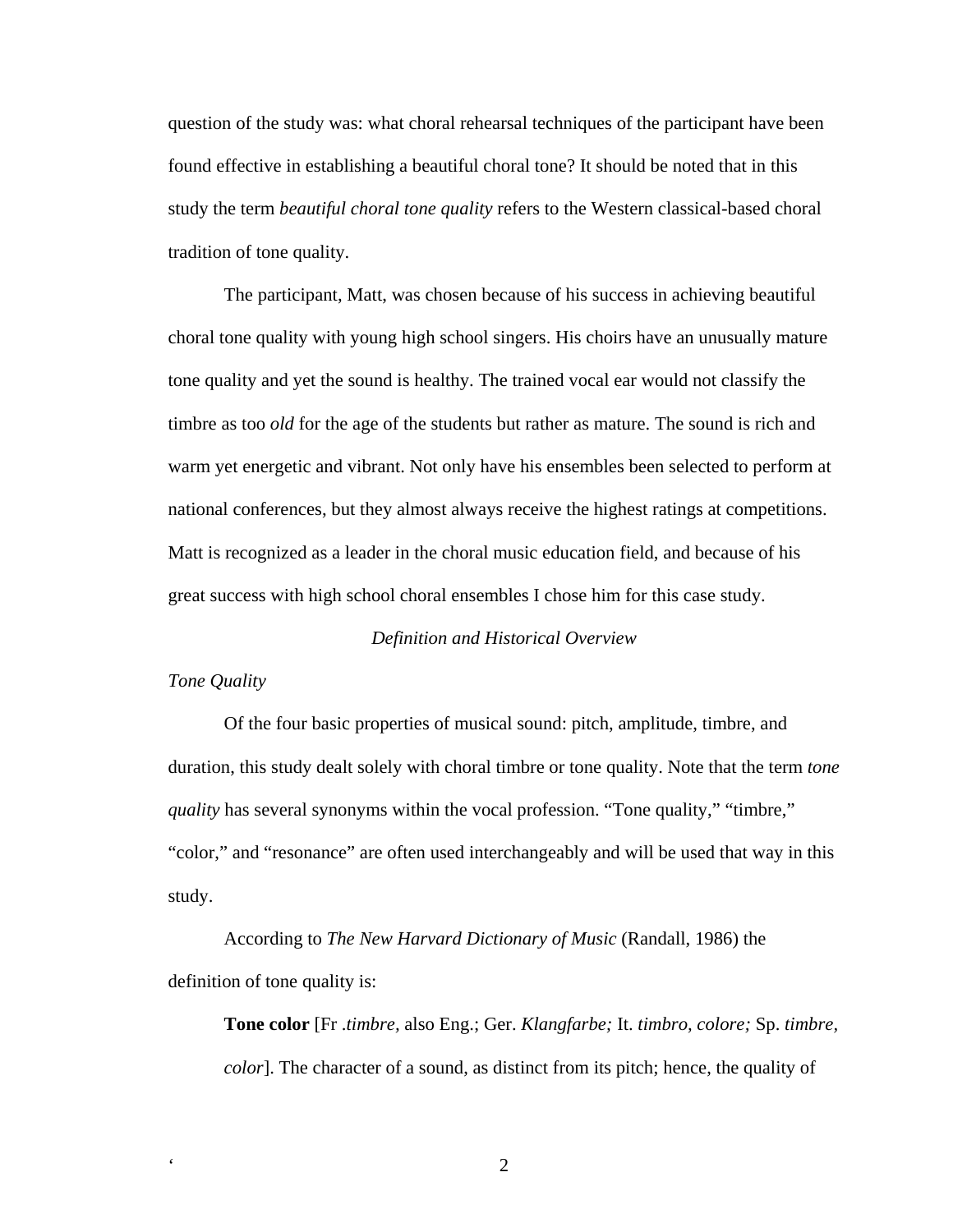sound that distinguishes one instrument from another. It is largely, though not exclusively, a function of the relative strengths of the harmonics (and sometimes non-harmonic frequencies) present in the sound. (p. 863)

What is beautiful tone quality? What is beautiful tone quality in the choral setting? Is the definition the same for both the solo and choral voice? Should choral tone quality and vocal technique be approached in a soloistic manner or by choral blend? These often asked questions will be addressed and discussed in Chapters 1, 2 and 4. *Beautiful Tone Quality* 

To better understand today's tonal concepts, techniques, and subjective preferences, a brief historical overview of "beautiful tone quality" follows to help define the term. *Bel canto,* the early Italian term for "beautiful singing," is generally applied to the style of singing from the middle of the  $17<sup>th</sup>$  century to the beginning of the  $19<sup>th</sup>$ century. This was the time of the vocal writings of Rossini, Bellini, Donizetti, and their contemporaries (Miller, 1986). The style emphasized a light lyrical quality rather than a heavy more declamatory style where the voice was projected with dramatic force. The term *bel canto* referred not only to beautiful tone quality, but the singer also had to be able to show flexibility for vocal ornamentation (Randel, 1986). However, "beautiful singing" or "*bel canto"* is not only a style and technique of the nineteenth century, it is the desire of singers and choral directors today. According to Hoffman (1997),

The term *bel canto* has been around for a very long time. It was originally applied to the vocal technique of the *castrati*, the great stars of Italian opera in the 1600s and 1700s. It's interesting, though, that for the last three hundred years, virtually every generation has lamented that the previous generation had the secret of the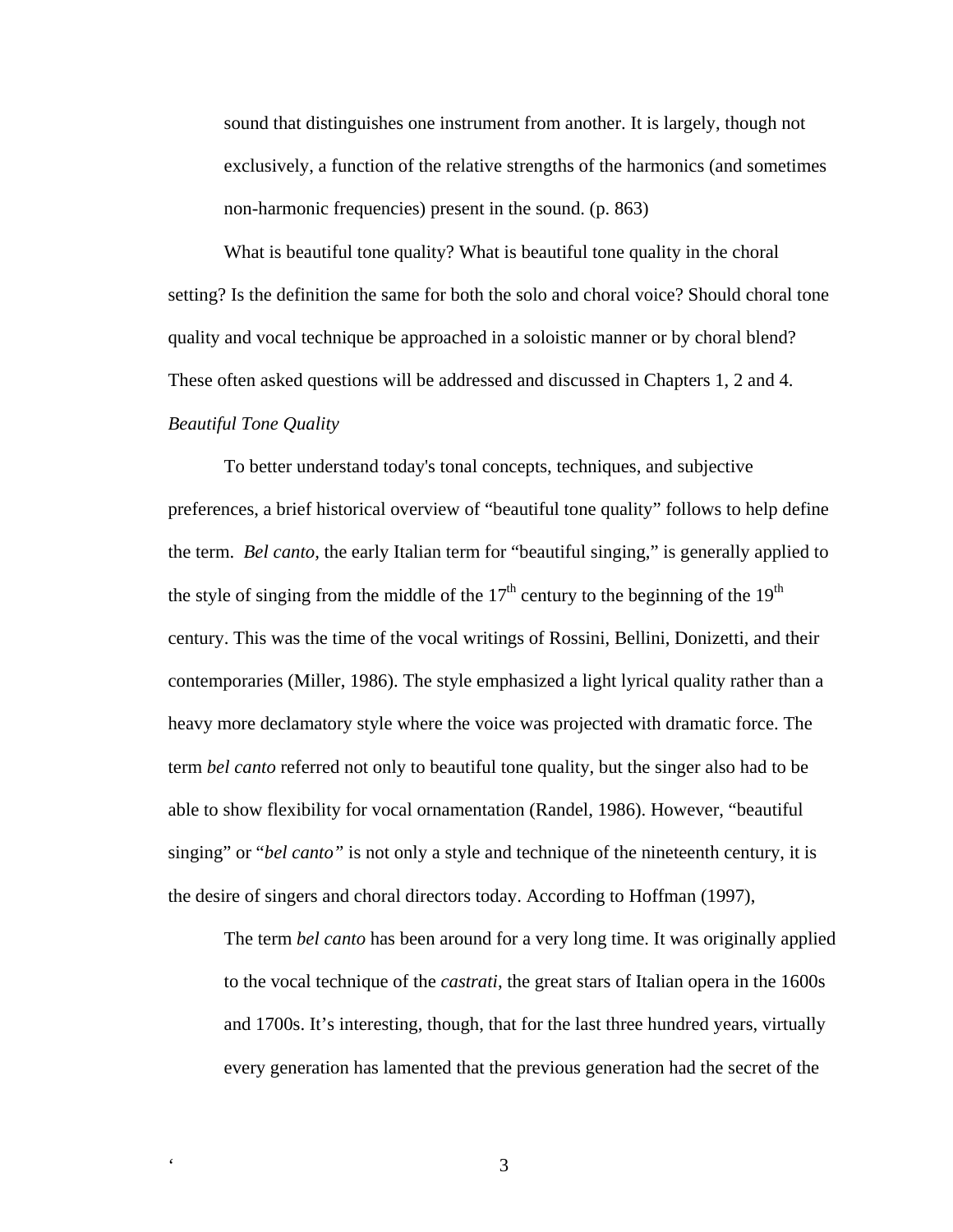"true" bel canto style and that the current style was now corrupted, the secret lost. It does take work to maintain the tradition--singers must learn to sing and composers must learn to write for the voice--but although times, tastes and styles change, the truth is that bel canto has survived every generation in one way or another and is still perfectly alive and well today. Singers like Joan Sutherland, Marilyn Horne, Cecilia Bartoli, and Thomas Hampson, for example, would be standouts in any era. (p. 27)

Much discussion surrounds the technique of the early *bel canto* style of singing and its implication and influence on today's approach of beautiful singing. Many contemporary voice teachers claim that they adhere to the early principles of the *bel canto* style. Why would contemporary teachers desire to carry on this vocal tradition?

There were four basic pedagogical skills that *bel canto* teachers required of their students: a) an insistence on pure vowels, b) phrasing that required long, smooth, unbroken lines, c) a free, agile voice that allowed for fioritura or ornamental passages that were improvised or written out, and d) the mastery of recitative (Whitlock, 1967). Of these four areas the first three are still part of today's pedagogical requirements. The fourth area of recitative is not of great importance today since recitative is not a contemporary stylistic treatment. Rather, the fourth point, in my opinion, could be replaced with good breath management because of contemporary stylistic demands. Much of today's music requires good use of pianissimo and forte within the same work and even within a single phrase. In order to have a good command of dynamic changes the singer must be able to support the voice well through these changes so that the vocal instrument is free of tension. Breath support is the foundation for these dynamic changes.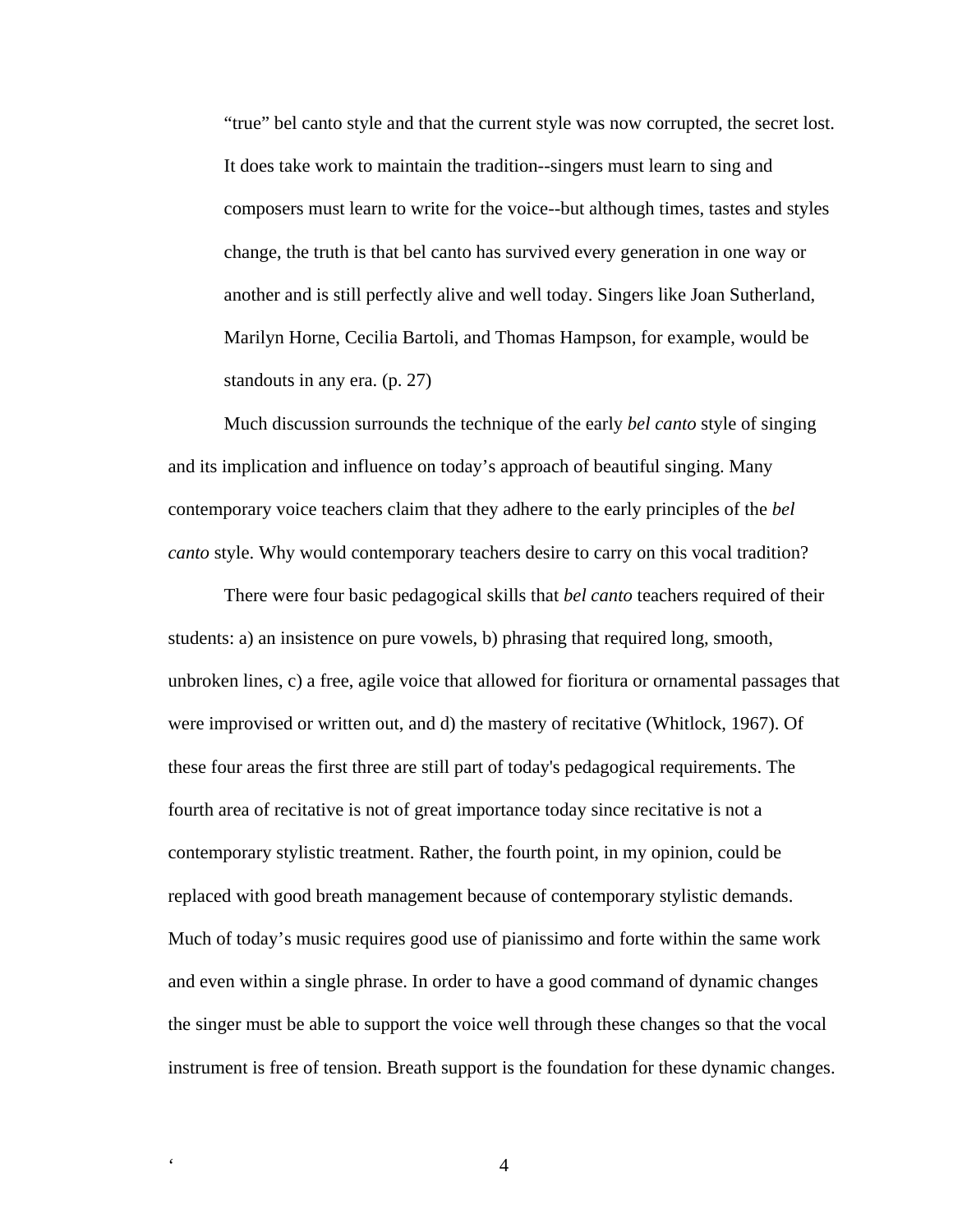However, what should we adhere to from the early "Golden Age of *bel canto"*? Has vocal technique and desired tone quality changed over the years? What is today's definition of beautiful tone quality? Is this subjective term definable? Can the objective aspects be found and defined?

In general, most contemporary vocal teachers/pedagogues agree that the singing voice must be free, have clarity, and must have a balanced resonance with both ringing and velvety qualities as is discussed in the literature review in Chapter 2. Breath management and tone production are believed to be interrelated, as one cannot exist without the other. This is also discussed in the literature review in Chapter 2. It is generally understood by vocal pedagogues that in order for the singing voice to function well and achieve its optimum potential with regard to vocal beauty the singer must: a) have good posture which facilitates good breath support, b) have good breath support connected to tonal resonance, c) demonstrate clarity of words/text achieved with pure vowels and clean articulation, d) sing with clarity of tone through balanced resonance, e) be free from muscular tension, f) unify the registers so that the vocal line is unbroken between the first register transition or "primo passaggio" and the second register transition or "secondo passaggio," and g) be able to communicate the text or demonstrate artistry through the use of varied tonal colors and dynamics.

This list of vocal pedagogical goals is the objective side of good vocal technique which allows the singer to establish a beautiful tone quality. However, the subjective side of "what is beautiful" always has been and always will be subjective. Some listeners prefer a warmer quality in the voice while others want to hear a clear, ringing, bright color. Listeners and teachers might prefer the dramatic over the lyrical quality or vice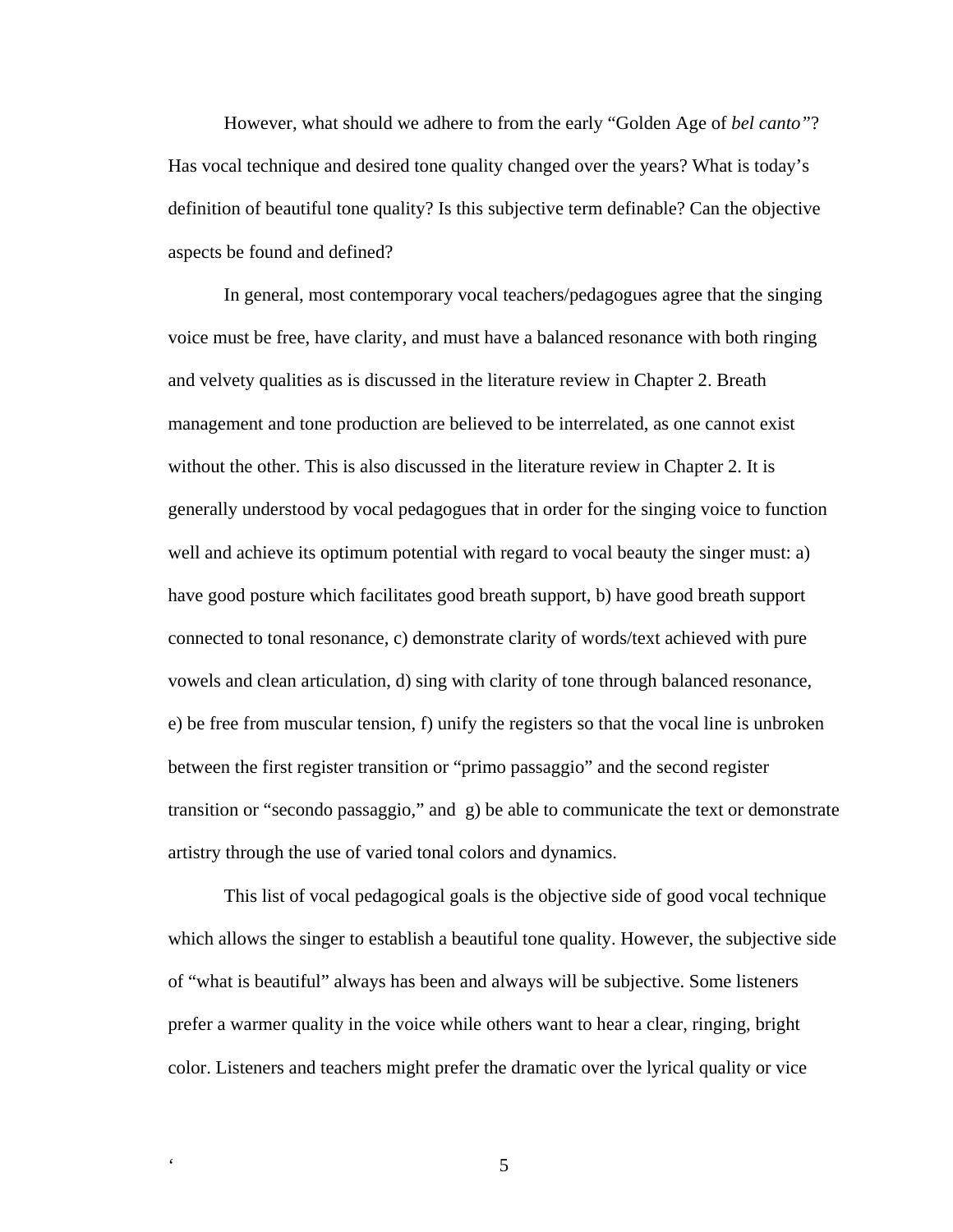versa. Most agree, however, that within the blurred periphery of "what is beautiful" remains a core understanding of good breath support, balanced resonance, clean articulation, pure vowels, and freedom in the vocal musculature. All singers must strive for a tone that is produced well. A well-produced tone will not only help the solo singer reach his or her potential but will allow the singer to be vocally healthy for a lifetime. Both of the above lists, the *bel canto* and the contemporary, are similar with the exclusion of stylistic requirements. Therefore, it can be deduced that beautiful singing has been, and is currently defined simply as, free, resonant, and communicative.

## *Beautiful "Choral" Tone Quality*

The human ear generally desires to hear a solo voice that is both warm and ringing. If a voice is too bright, it is strident to the listener. If it is too dark and heavy in tone quality, the listener will often say that it is too weighted and cumbersome. These kinds of comments and critiques are often heard in the hallways of concert halls at the conclusion of recitals. The term used by contemporary voice teachers for a tone quality that is both warm and ringing is "balanced resonance" as is discussed in Chapter 2. The listener also desires to understand the text and expects the singer to be able to freely communicate the message. However, are these characteristics desired in the choral setting? What is the definition of "beautiful *choral* tone quality"?

This definition is as subjective in the choral area as it is in solo singing. Again, the listener has a preference. It might be for a more dramatic, rich quality, or it might be for a more lyrical, bright quality. Whatever the preference, the choral ensemble is the result of combining many solo timbres into one choral sound. How the director approaches this amalgamation to create one beautiful choral tone quality is the focus of this study.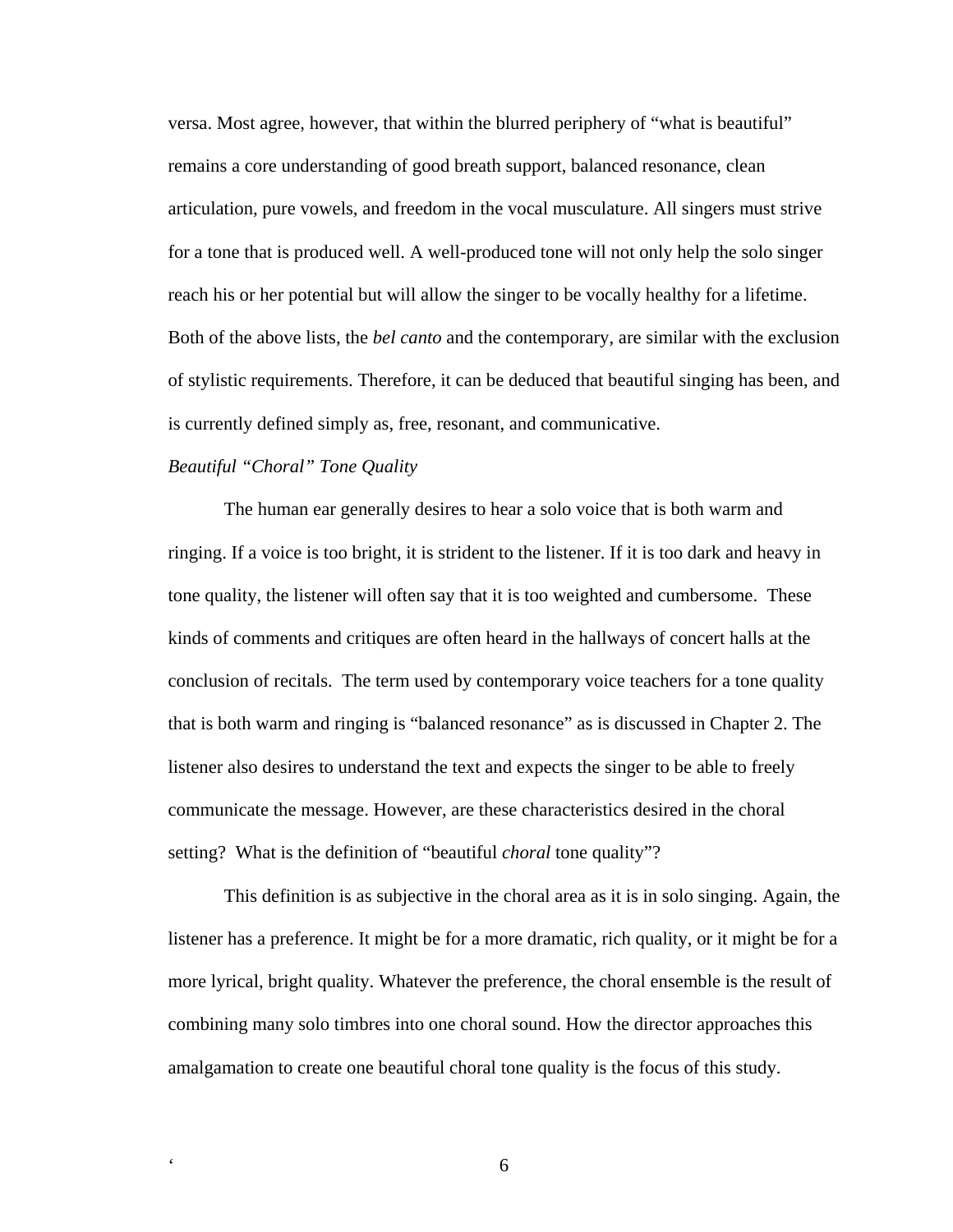One further element must be added to the argument, that of a singer's natural acoustical properties. Not only does technique affect the overall quality of a singer's voice but one's natural physiological and acoustical properties are inherent. A teacher does not create a lyric soprano or a dramatic soprano. Instead, a teacher takes the singer's natural tendencies of resonance and allows those natural tendencies to be developed and enhanced through proper vocal technique. This proper technique enhances one's natural gifting. With this understanding of the need for good vocal technique combined with natural tone quality, we recognize that a good singer is an individual singer unlike anyone else. No two voices are alike. How then can we come to a definition of *beautiful choral tone quality* when the ensemble consists of singers with many and varied tone qualities? Can these varied tone qualities come together to form one sound, one quality to be defined? Is there an *ideal* choral sound? As will be discussed in Chapter 2 each choral director must define his or her preferred choral tone quality. Without a personal *ideal* the director is unable to develop his or her technique. Whatever one's *ideal* definition is, whether warm and dark, bright and ringing, or the combination of the two, *beautiful "choral" tone quality* has the same vocal technique requirements as *beautiful "solo" tone quality*. It must be free, resonant, and communicative. The next question follows: how do we achieve voices that are free, resonant, and communicative? To state the main question of this study another way: what choral vocal technique will bring about the desired goal? *Participant's Definition of Beautiful "Choral" Tone Quality* 

Matt's definition of *ideal* choral tone quality has evolved through a process of numerous teaching experiences and the influence of other choral directors. He said,

In my undergraduate program the idea or concept of knowing what your ideal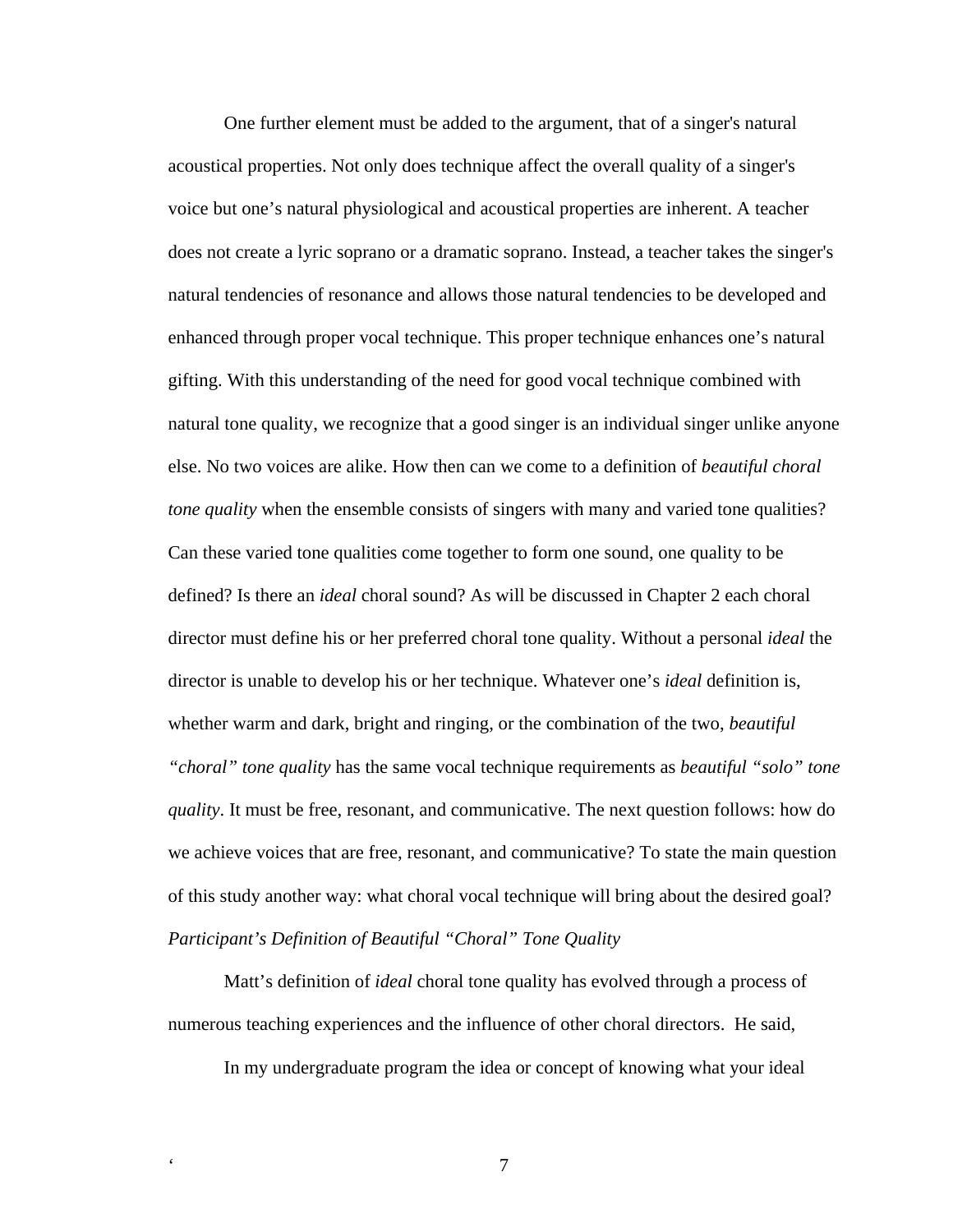choral tone quality was introduced to me. I was taught that to be an effective choral director you had to have an idea of what it is and I thought that was a great idea. But, I didn't know what mine was. As a result, I think that is one of the reasons that I had choirs with different success rates, choirs with different sounds as a beginning choral director. I didn't have an idea and I didn't know how to land on an ideal choral sound. I knew a lot of things like what makes a healthy sound and what's a productive sound. I knew if I liked a choir or not but I never really got all of those things together for what really is an ideal choral sound. I received a CD in the mail, *The Luboff Legacy,* performed by the University of Mississippi Concert Singers, directed by Jerry Jordan. For the first time in my life, I thought, that is for me, the *ideal* choral sound. That's what really started the ball rolling with me to know exactly what I wanted. What I heard in the sound was that singers were allowed to sing. It wasn't that they were out of control but it was just a freedom of expression and there was something extra in the sound beyond a good, healthy vocal production. It was sort of emotional. It was an inspired sound. There was a lot of energy in it. There was a lot of conviction in it. There was a lot of expression. You could just reach out and grab their sound. It was really thrilling. Everyone was just free to sing. You could hear that and they were released. They had a common idea about what the piece was about. They had a common idea about articulation and ensemble yet they weren't carbon copy voices. There was something extra in the sound. So, I listened to it. I tried to figure out what they were doing. I tried to figure out how Jerry Jordan made that happen. I played examples from the CD for my ensembles. We started doing

' 8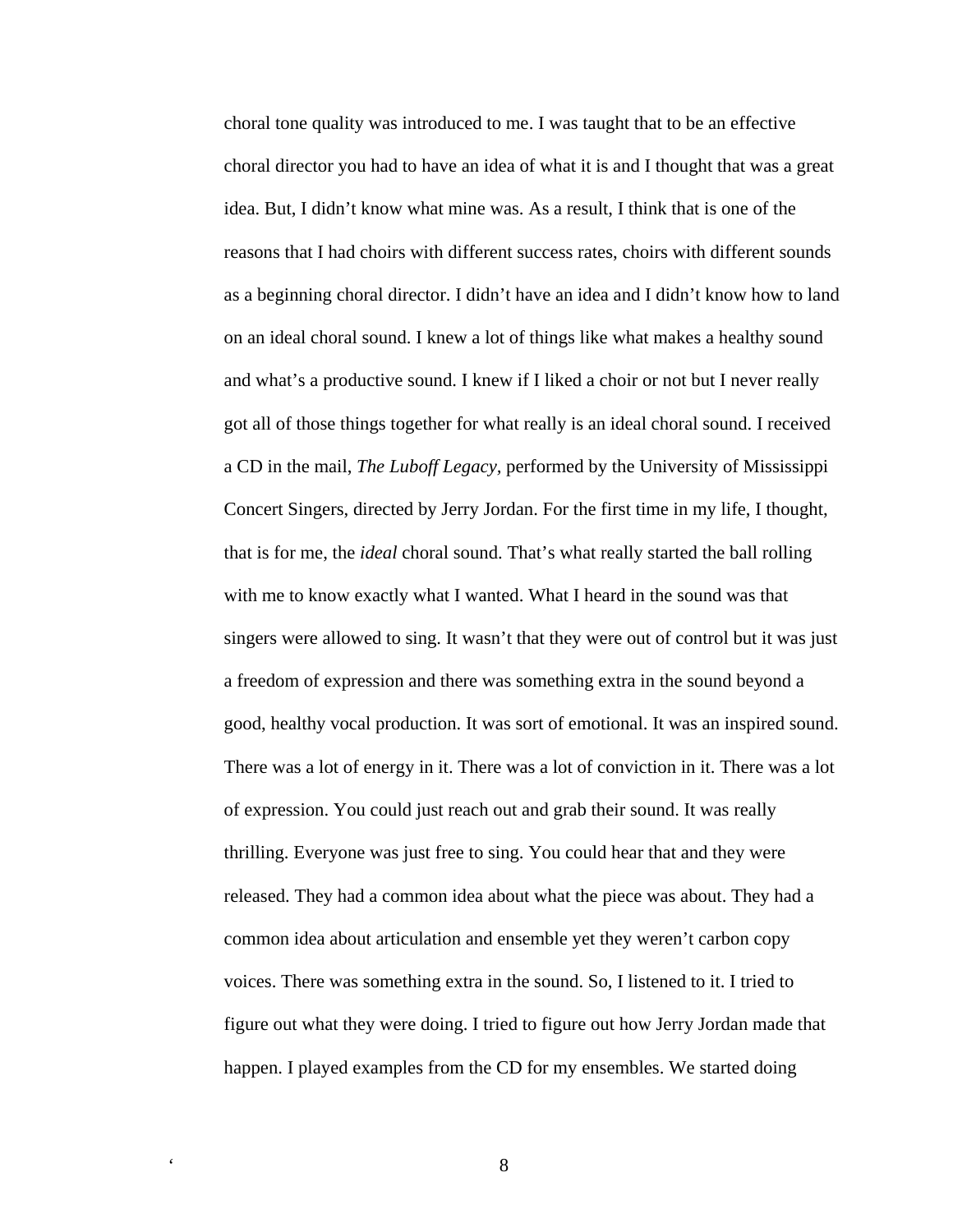some music off the CD. That can bring up a scary area in that you don't want to imitate, 'Here's the sound, let's sing like this.' Rather, let's try to figure out what they're doing vocally and make that happen. There's something about synergy but there's also something about not being an exact cookie-cutter, carbon copy. I like to think that I send my singers out with their own voice still. Not, 'Oh Mr. M. said this was how I had to sound' I don't think I teach that direction but I hear choirs that are like that. I don't think that it's very healthy psychologically or good for the ensemble with regard to vocal production.

Matt now realized that the sound he heard on the recording was simply *free*, unencumbered, a freedom of production. He taught that the throat should be open, the larynx relaxed in what he calls a "droopy" position, and the soft palate raised so that the sound is lofted into the head area for head resonance. He stated that there must be a good mix of head and chest resonance. One further important technical aspect is that of the breath flow. He said, "What really makes it incredible, after you have the basic free production, is to have an airflow that really keeps the breath moving, keeps the pitch right on, and keeps the sound alive. I tell my singers, 'move the breath,' 'move the breath.'"

Matt's definition and approach was clear and deliberate. He strove for a vocal sound, both solo and choral, that was free, open, and supported. His technique had been developed through a process of time, observation, experimentation, and basic knowledge of good vocal production.

#### *Limitations*

The main limitation of this study dealt with time. It was imperative that I observe the final product, and thus I made the decision to use the last month of school as the main

. 9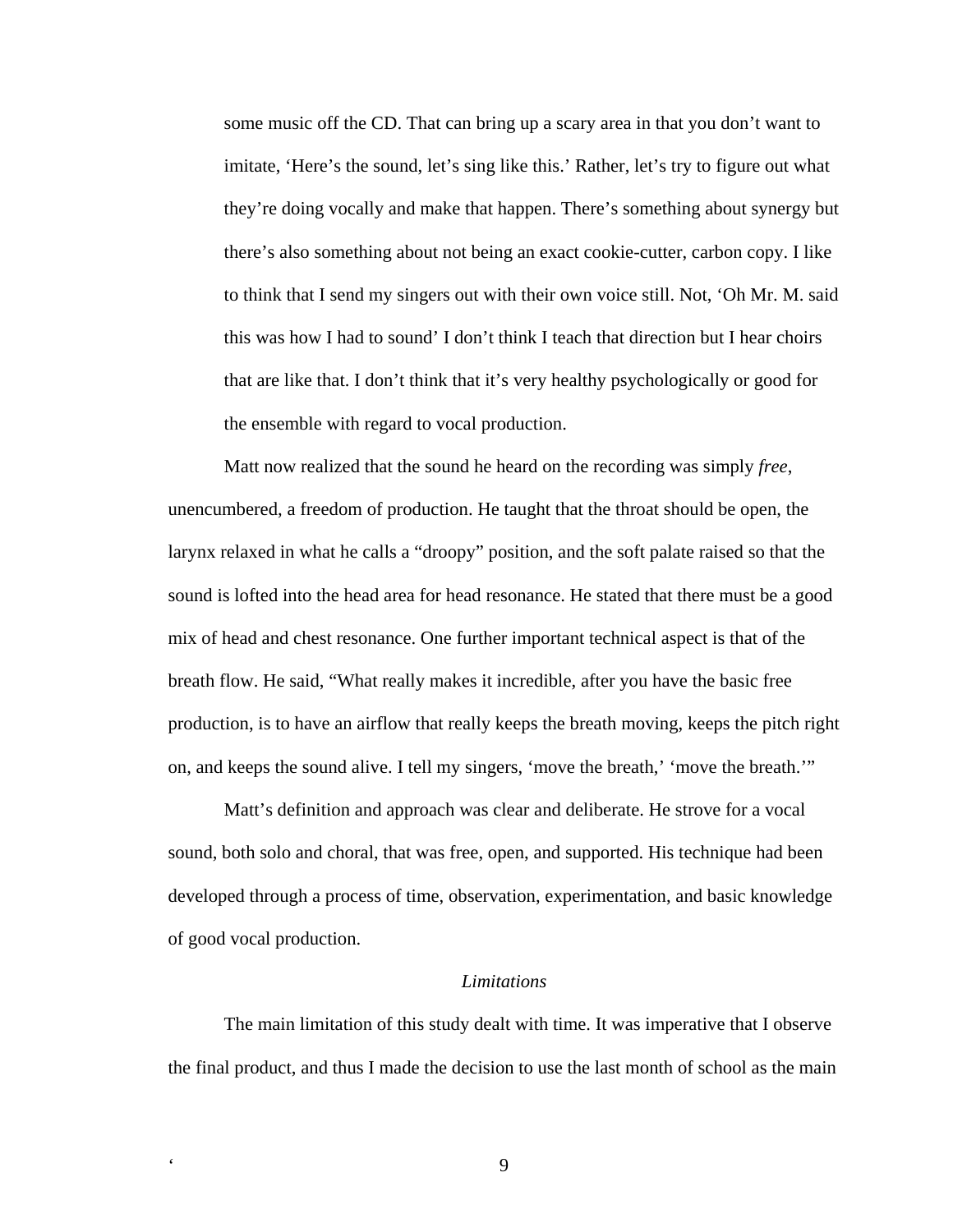data gathering time with regard to observing the choral ensembles in person and by video tape. Ideally, I should have observed the choral ensembles from the first day of school in the fall to the last day of school in the spring. Unfortunately, this was impossible. Therefore, much of the data which connected the beginning to the end, were gathered in the interviews with Matt. Because he began teaching vocal technique on the first day of school with the 9<sup>th</sup> Grade Choir and because this is foundational, I asked Matt to provide a time line of the first two weeks of school. This time line for the 9<sup>th</sup> Grade Choir is provided in Chapter 4. For this choir Matt had laid the foundation of vocal technique in those first two weeks. During this time the students did not sing any vocal literature. Rather, it was a vocal skill building time, what I call a *vocal boot camp*, with much repetition. With regard to the Chamber Choir the majority of the singers had been through these first two weeks of intense study in previous years and they began singing literature immediately.

A second limitation of the study is the fact that the study dealt with a subjective issue. Listeners develop appreciation and preferences for certain tone qualities. This can be seen in one's preference for a particular instrument. Some find the tone quality of the clarinet to be rich and resonant while others dislike the sound and classify it as harsh and "honky" in quality. These could be two listeners listening to the same performance but with totally different analyses and preferences. With this realization that tone quality preference is subjective the decision to use Matt and his choirs as a defining factor for the term *beautiful choral tone quality* remains subjective.

I would like to point out that I believe there is, however, a third preference to which I personally ascribe. The third preference is that of a balance in which the tones are

' 10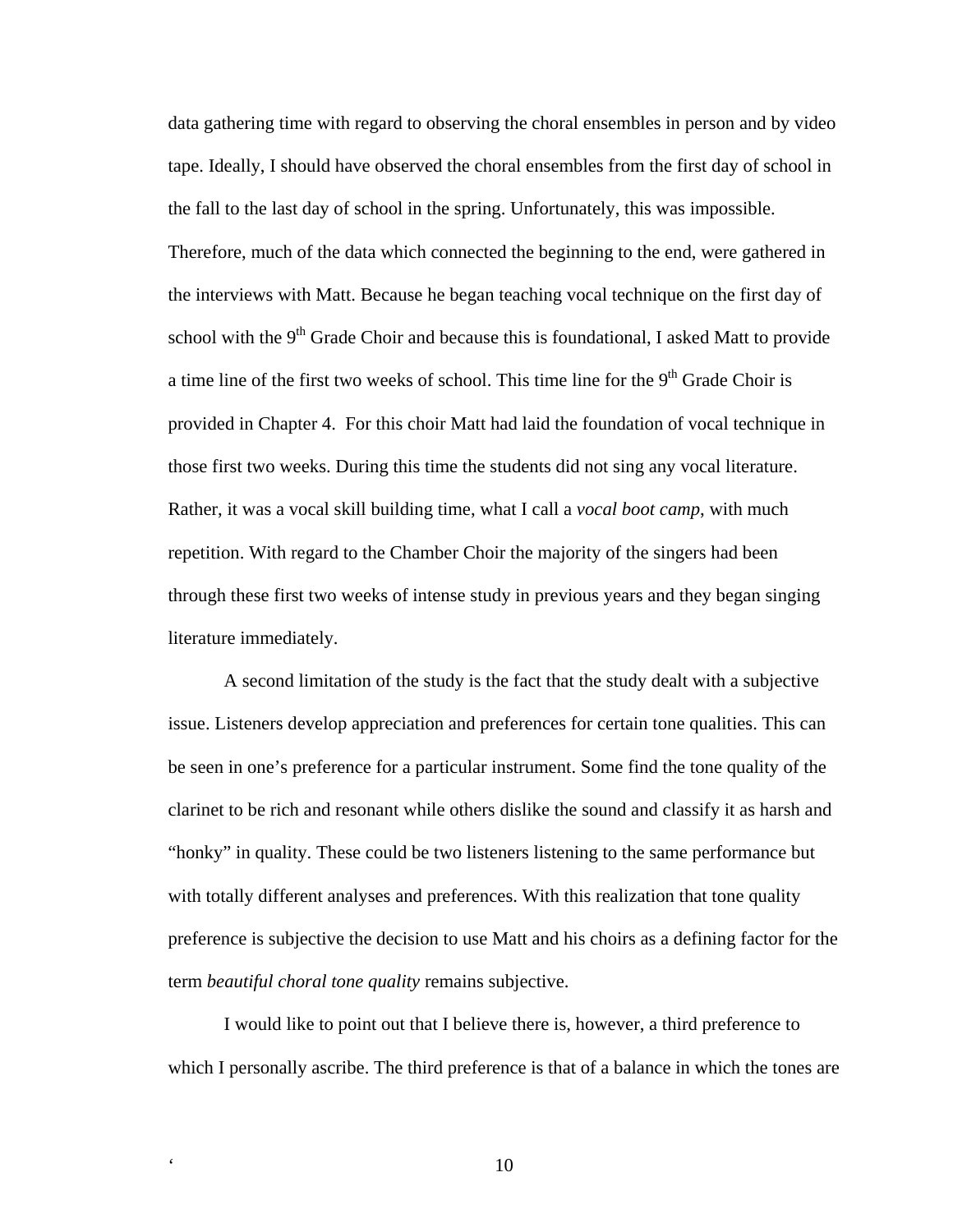warm and rich and at the same time are ringing and bright. This is the definition of the Italian term *chiaroscuro* tone: "the dark-light" tone which characterizes well-balanced resonance in the singing voice (Miller, 1986, p. 311). However, there is no way to convince the listener and reader that he or she should like one better than the other. Therefore, although the objective side of good vocal technique which provides for good tonal quality is provided and discussed in this study, the subjective side of "what is beautiful" will remain subjective.

## *Conclusion*

This research project has attempted to capture a plan and process by which all vocal and choral teachers can find answers to help them achieve the best tone quality for their singers and ensembles. Other case studies can and should be done to provide a larger spectrum of techniques and methods of teaching. However, Matt has provided one example that may be utilized to bring vocal growth for both the teacher and student.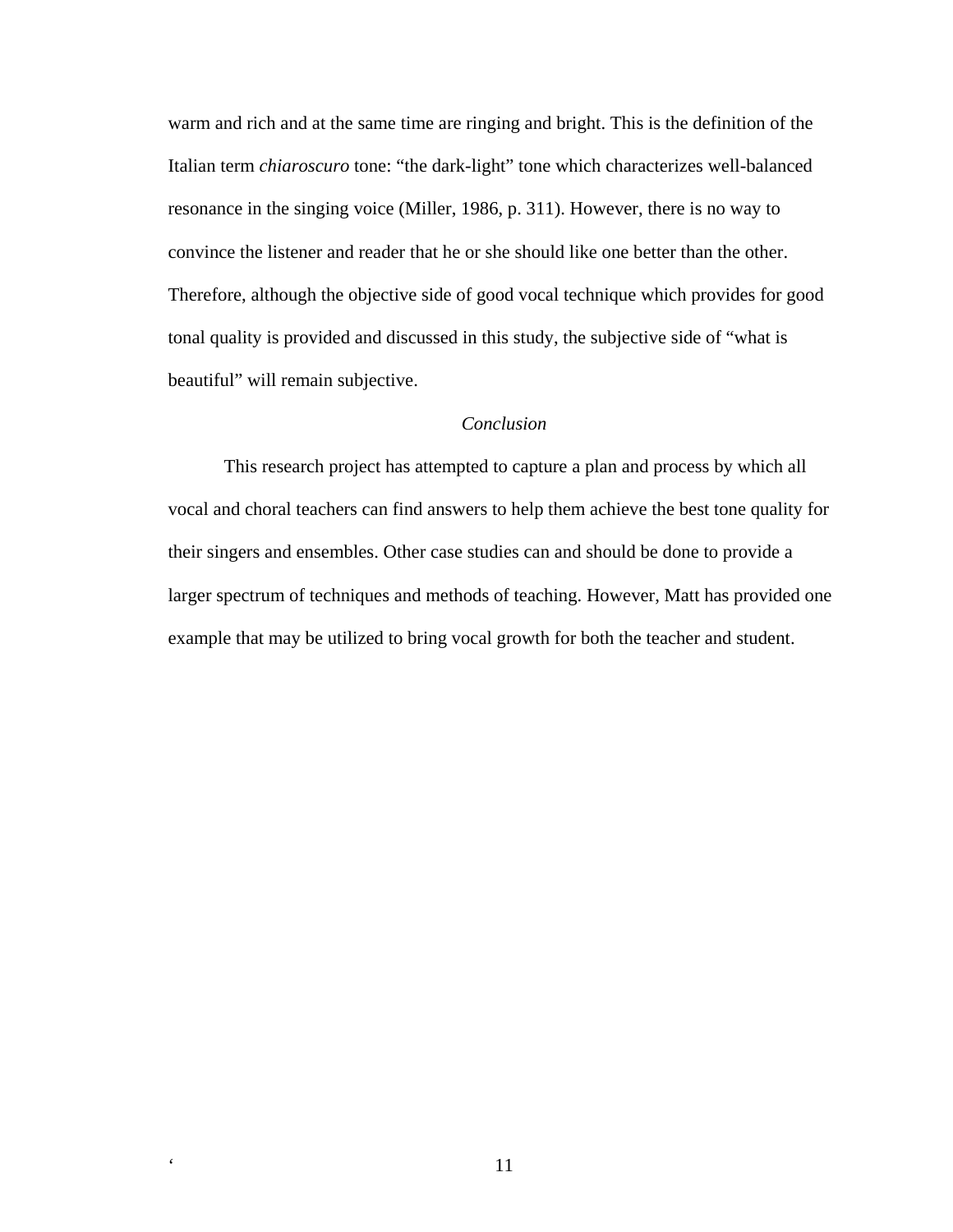### CHAPTER 2

## Literature Review

#### *Vocal Technique: Views and Findings of Contemporary Vocal Pedagogues*

To facilitate beautiful singing vocal pedagogues teach that there is a required vocal technique for singers. The following discussion deals with the vocal technique areas of posture, breathing, tone quality, pure/natural vowels, and vocal freedom. Good vocal technique requires time, study, and practice. Without all of the components in place optimum vocal beauty cannot be achieved.

Today, the objective side of *what is beautiful tone quality* is reinforced and reaffirmed scientifically. The "artistic" is supported by the "scientific." Technology helps us understand the voice in terms of physiological and acoustical properties. Scientific research is able to clarify misconceptions that may have caused confusion in the voice studio and choral rehearsal room. Appelman (1967), a recognized vocal pedagogue of the twentieth century, stated that "vocal pedagogy by necessity is both aesthetic and scientific; its scientific entity is distilled from the pure sciences of mathematics, acoustics, linguistics, and anatomy, so that it may offer immediate utility to an uninformed laity" (p. 3). When the teacher is able to unite personal taste (subjective), with accurate pedagogical information (objective), the student should not be misguided. However, the contemporary choral director may not have had adequate training in the objective side of vocal technique before entering the teaching profession. The undergraduate music student takes private voice lessons where basic vocal technique has been presented. They also have choral experience singing in various vocal ensembles. The choral director has given instruction and direction with regard to desired vocal tone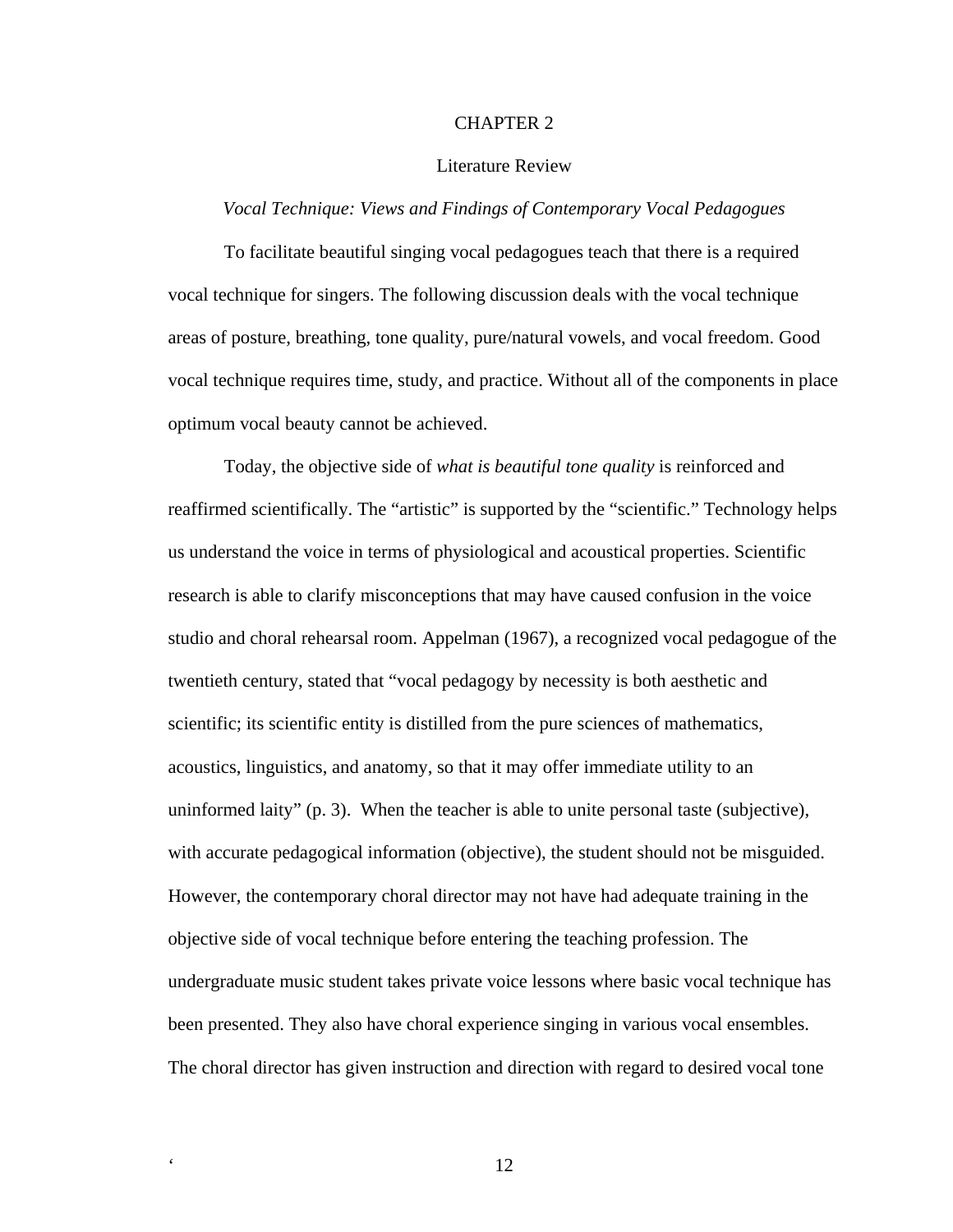quality, but the solo and choral ideas may not have been formulated into a cohesive understanding for the student of what is desired and beautiful. The expectation is for the college graduate to assimilate all areas of vocal production and step out into the world of choral directing ready to produce healthy, vibrant singers. If the college student has not yet synthesized the curricula, experience, and ideas into a philosophy and teaching style, perhaps a model would help launch the young choral director into the choral conducting field. However, where is the model for these young choral directors? Can the technique of achieving beautiful choral singing be put in an outline or defined so that the young graduate can take their knowledge and effectively teach in the beginning years of their profession? Is there a technique that can be defined? This study will, hopefully, provide some answers.

The following sections deal with the areas of vocal technique that are generally accepted as necessary in establishing good tone quality. Prominent contemporary vocal pedagogues are cited regarding the technique factors. All prospective and practicing choral directors must understand the basics of good vocal technique. This is the objective side of *beautiful tone quality*. It should be noted that the research in this study was primarily authority based because empirical research studies related to choral tone quality are not prevalent. Much of today's scientific vocal research deals with vocal abuse and misuse rather than the positive aspects of tone production.

## *Posture and Breath Control*

A highly recognized contemporary researcher in vocal pedagogy, a vocal performer, and teacher, Miller (1986), has systematically addressed the issues of good vocal technique and beautiful tone. He combined current research with historical

<sup>4</sup> 13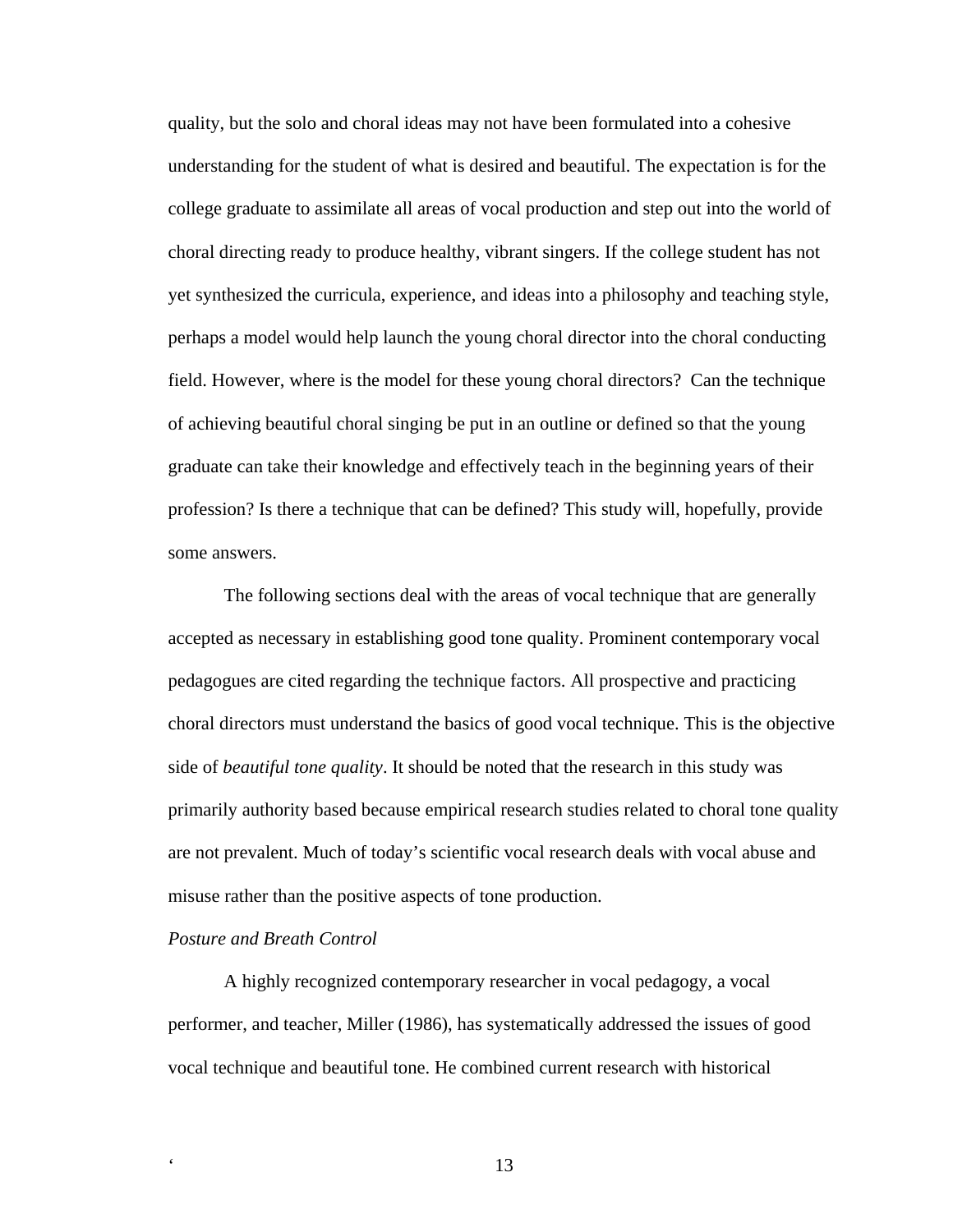pedagogy in his book, *The Structure of Singing.* Miller adhered to the international Italianate school's breathing technique, *appoggio,* or the "system for combining and balancing muscles and organs of the trunk and neck, controlling their relationships to the supraglottal resonators, so that no exaggerated function of any one of them upset the whole" (Miller, 1986, p. 23). This concept requires that the singing instrument function as a whole, as one entity. When one area of the singing instrument is either out of balance with regard to resonance or exaggerated muscular action in a particular area then the whole will not function in a balanced fashion. There will generally be tension in the muscles to compensate for the imbalance. Thus, the *appoggio* technique, according to Miller (1986), provides the balance. First, it requires good posture to enhance deep, diaphragmatic-intercostal breathing.

The sternum must initially find a moderately high position; this position is then retained throughout the inspiration-expiration cycle. Shoulders are relaxed, but the sternum never slumps. Because the ribs are attached to the sternum, sternal posture in part determines diaphragmatic position. If the sternum lowers, the ribs cannot maintain an expanded position, and the diaphragm must ascend more rapidly. (p. 24)

Miller (1986, p. 25) further stated that the expansion of the breathing area is felt not only in the frontal diaphragmatic area (thoracic, epigastric, and umbilical) but also in the lateral-posterior areas. As well, he cautioned against imbalance or tension in this area and stated that,

No initial sensation of grabbing or holding the breath should be associated with singing. When a singer feels extreme muscle resistance to inhalation, in either

' 14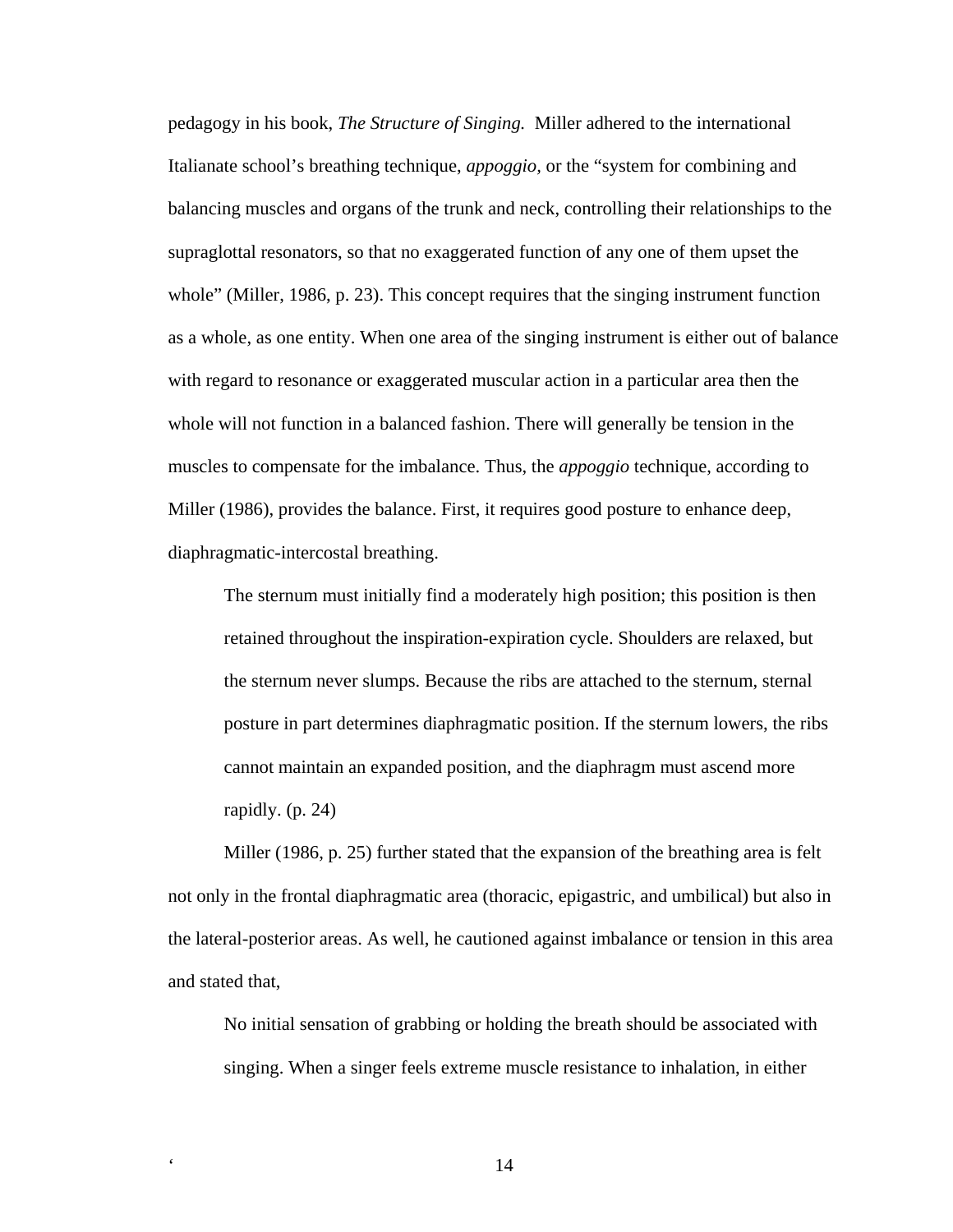pectoral or abdominal regions, a "full" or "deep" breath is not the cause; unnecessary muscle antagonism is taking place. In primitive valvular function, glottal closure is the normal response to tension in the costal and abdominal regions. (p. 26)

In Miller's analysis of unnecessary tension upon inhalation, he stated that glottal closure can be the result. Glottal closure is another term for glottal attack when the vocal cords close before a tone is produced and the resultant sound is a hard attack or glottal attack. A coordinated attack of the vocal cords beginning to vibrate at the moment that the breath is released is the desired attack or onset that singers should use.

Miller (1986) also stated that the early Italian term, *appoggio,* not only refers to posture for good breath support but it also includes resonance factors. It is "the establishment of dynamic balance between the inspiratory, phonatory, and resonatory systems in singing" (p. 311).

The concept of low diaphragmatic breathing is accepted by most vocal teachers and coaches but has often been misunderstood and incorrectly taught to students. McCoy (2004) cautioned teachers about the misuse of the phrase *breathe from your diaphragm*. This is heard in choral rehearsal rooms on a daily basis. It is physically impossible to breathe from the diaphragm as a person cannot control the diaphragm directly. Rather, it is indirectly controlled with the lower abdominal muscles. This misconception is due, in part, to the misunderstanding of the location and size of the diaphragm. It is a domeshaped muscle separating the heart and lungs from the lower abdominal area. Teachers will ask their students to place their hands on their stomachs. Upon inhalation the

the contract of the contract of the contract of the contract of the contract of the contract of the contract of the contract of the contract of the contract of the contract of the contract of the contract of the contract o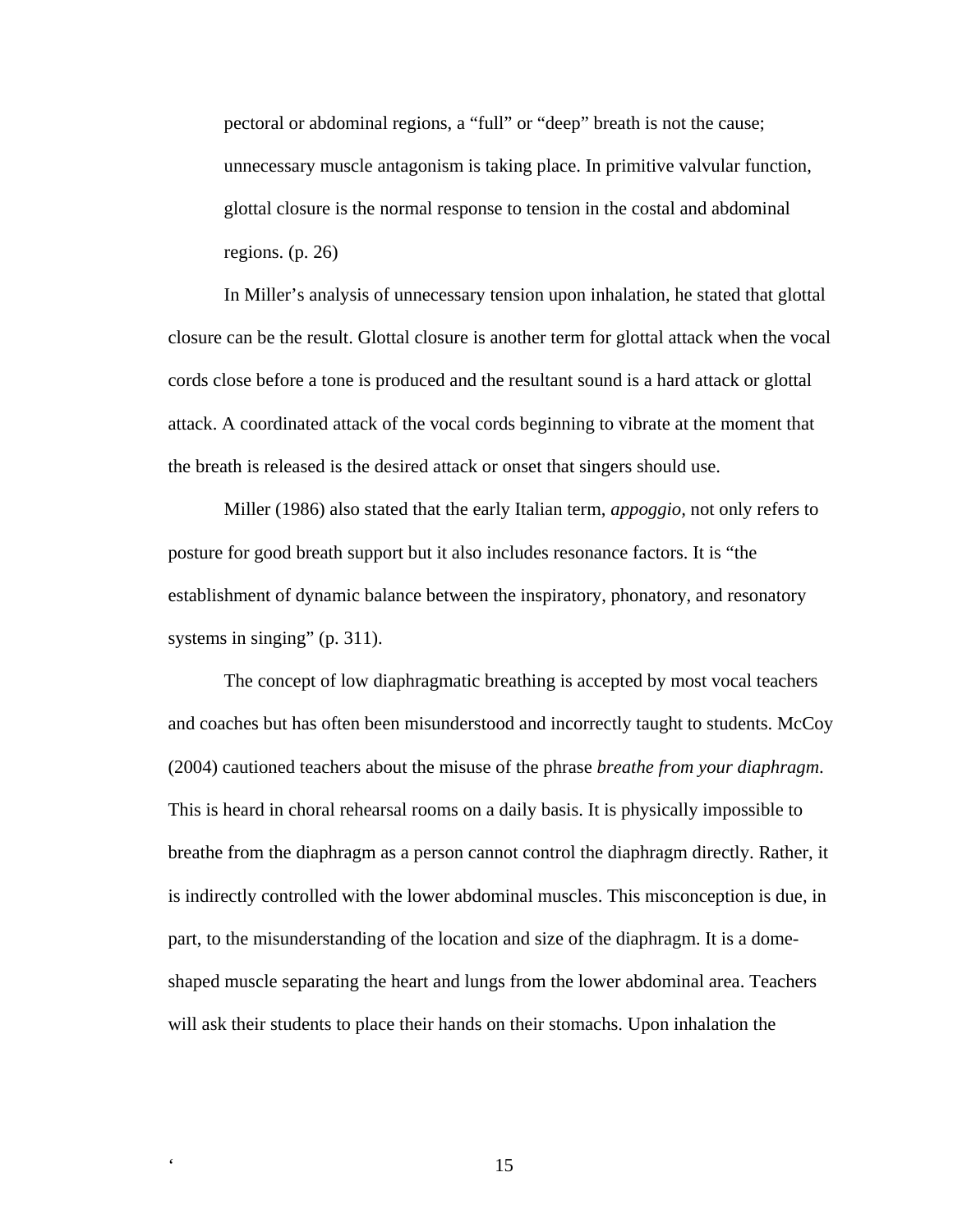abdominal area moves outward. The teacher and student then assume that this is the diaphragm. McCoy (2004) clarified the diaphragm's position and size,

The most important muscle of inhalation is the *diaphragm.* This is the second largest muscle in the human body in most people, only the *gluteus maximus* muscles are larger (these are the muscles on which you probably are sitting as you read this passage). Shaped like a dome with two small humps, the diaphragm bisects the body, separating the contents of the thorax from the abdomen. In this location, it serves as the floor to the thorax. Once again with the help of the pleurae, motion of the diaphragm is transferred directly to the lungs. On contraction, the diaphragm lowers and becomes somewhat flatter. It therefore increases the volume capacity of the thorax (and therefore, lungs) much like withdrawing the plunger of a syringe. (p. 87)

Johnson (1997) described the breathing mechanism for singing in terms that simplify its definition and function. He also discussed the misconception of *breathing from the diaphragm.* 

Most singers have been instructed frequently to "breathe from the diaphragm." Many amateur choir members, however, have some difficulty deciding how one breathes from an elusive, non-feeling part of the body called a diaphragm. Since the diaphragm technically is not an active working muscle, its contraction and expansion must be controlled by abdominal muscles. Basically, while singing, the chest is held high, the shoulders are relaxed, and the abdominal muscles pull the dome of the diaphragm down and outward to allow air to enter the lungs. Contraction of these muscles in a controlled manner pushes the air out of the

' 16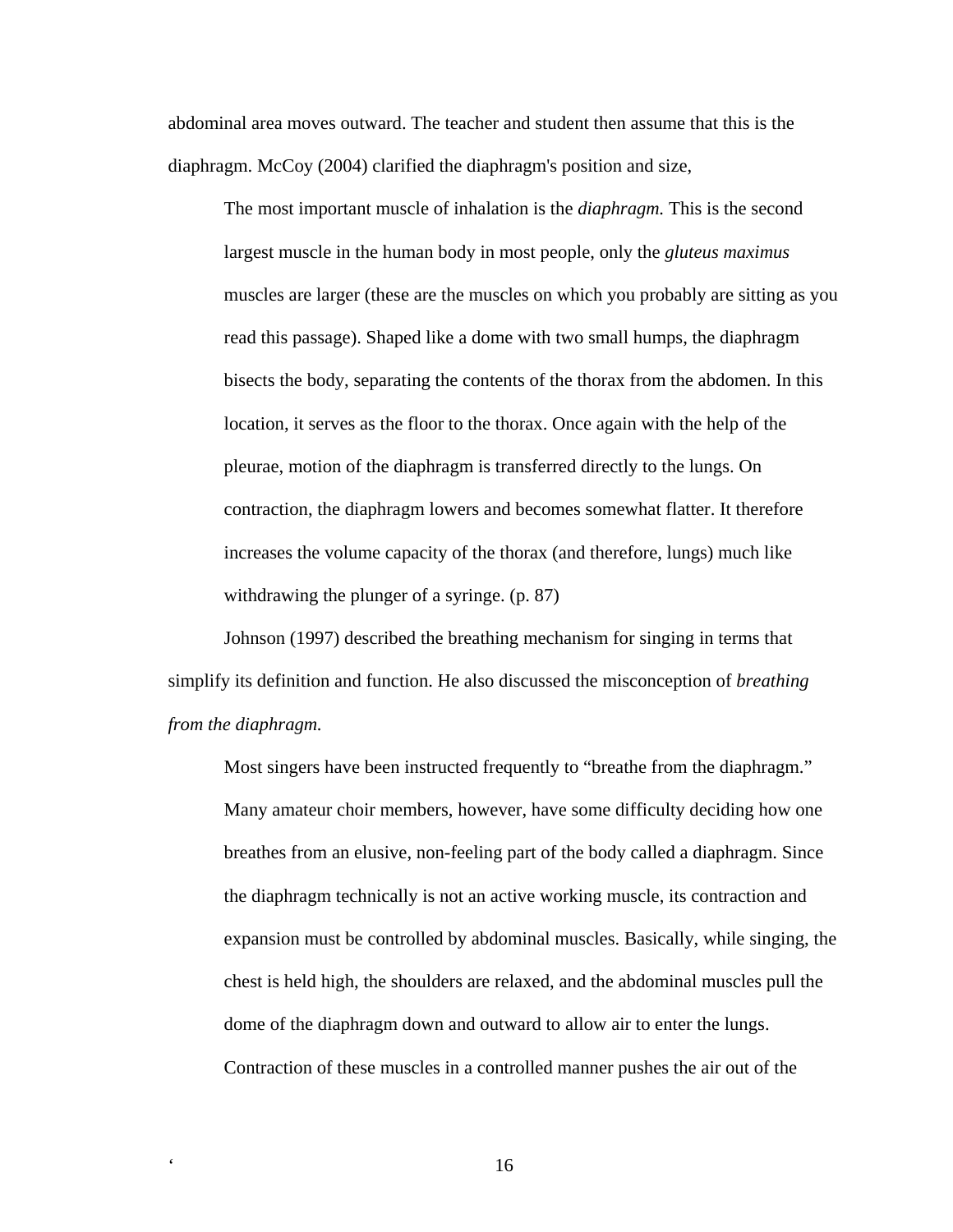lungs. These same muscles control energy for starting and stopping the tone, for accents, and for breath management. One should begin, therefore, the training of the breathing apparatus by developing control of the abdominal muscles. (p. 31)

With the correct understanding of the physiology of the breathing area the vocal teacher and choral director must help the singer to develop the correct coordination for inhalation and exhalation during the process of singing. Proper breathing and breath support are foundational.

The main components for proper breath control are good posture with the sternum held moderately high and shoulders relaxed, diaphragmatic-intercostal breathing, and the *appoggio* technique of a balance of breathing, phonation, and resonance. Every aspect of singing is built upon balance, balance of muscle activity and connection of breath support to resonance.

#### *Tone Quality: Placement, Resonance, and Color*

Once a singer understands the importance of good breath support and muscle coordination he or she is ready to apply this coordination to resonance factors. As stated earlier, resonance, tone quality, tone color, and timbre are often used interchangeably or synonymously. However, in this study tone quality will be used predominantly. Tone quality is the character of the sound that distinguishes one voice from another. It is determined by physical, acoustical, and resonance factors. The quality of one's speaking and singing voice is individual and unique. We have all had the experience of hearing a person speak from a location where they cannot be seen, and yet we are able to identify that person by simply recognizing his or her voice. No two voices are alike. This individuality is a positive factor in singing; no voice teacher wants to produce "cookie-

е процессов произведение с 17 декабря 17 декабря 17 декабря 17 декабря 17 декабря 17 декабря 17 декабря 17 декабря 17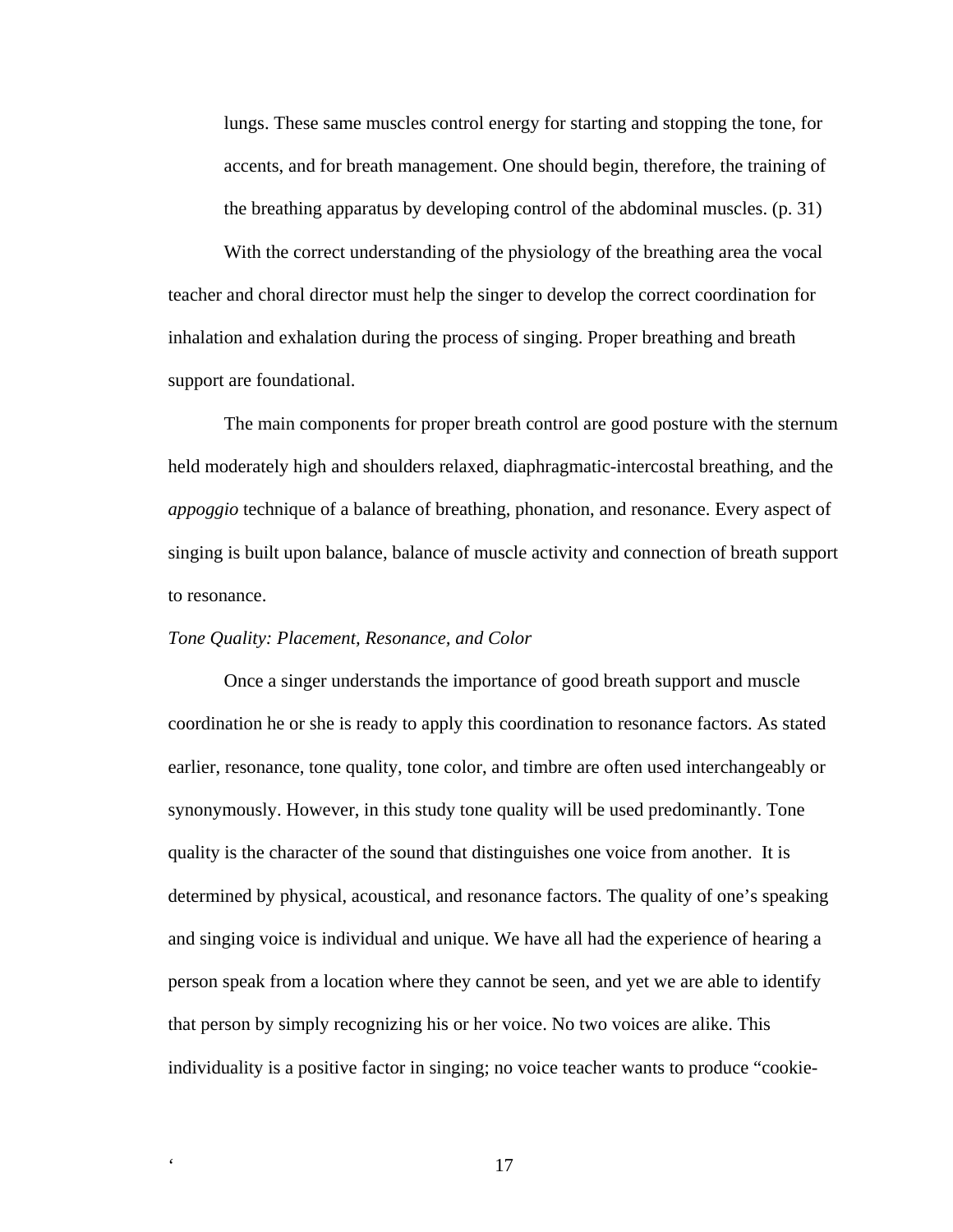cutter" voices. Everyone's voice should retain its own unique characteristics, its individuality of tone quality. For the singer, however, within this individuality lies a commonality. This commonality is that all singers must find a balance between a bright and dark quality. Without this balance of bright and dark (warm) tone quality the tone will either be too strident or too weighted. Either exaggeration is not only difficult on the singer because of muscle imbalance, it is also difficult on the listener. Even the untrained listener can hear the imbalance and will be affected by the exaggerated sound. This idea is also supported by Miller's (1986) explanation of the early Italian term *appoggio,* which has already been discussed, where muscular balance creates the right sensation for acoustic balance or resonance balance. Vennard (1967) stated that, "It should be the objective of every singer to get as much brilliance as possible and as much depth as possible in the tone at the same time. They are the hemispheres of production" (pp. 119- 120). Vennard's statement supports the idea that both bright and dark must be present in all tones. The Italian term is *chiaroscuro* tone, characterizing dark-light tone quality. The importance of balanced resonance has been recognized for centuries and was substantiated by Miller's explanations.

Does the untrained voice naturally have this balanced resonance? Robison (2001) attempted to answer this question and introduced a new interactivity paradigm of physics to that of beautiful singing. Robison used spectography to show the variances in the acoustical properties of timbre between a trained and an untrained baritone singer who sang the same musical excerpt. The spectrograph displayed the various overtones that resulted from different pitches, different vowels, and the impact of the difference in the vibrato of the two singers. Assuming that the trained singer possessed a more beautiful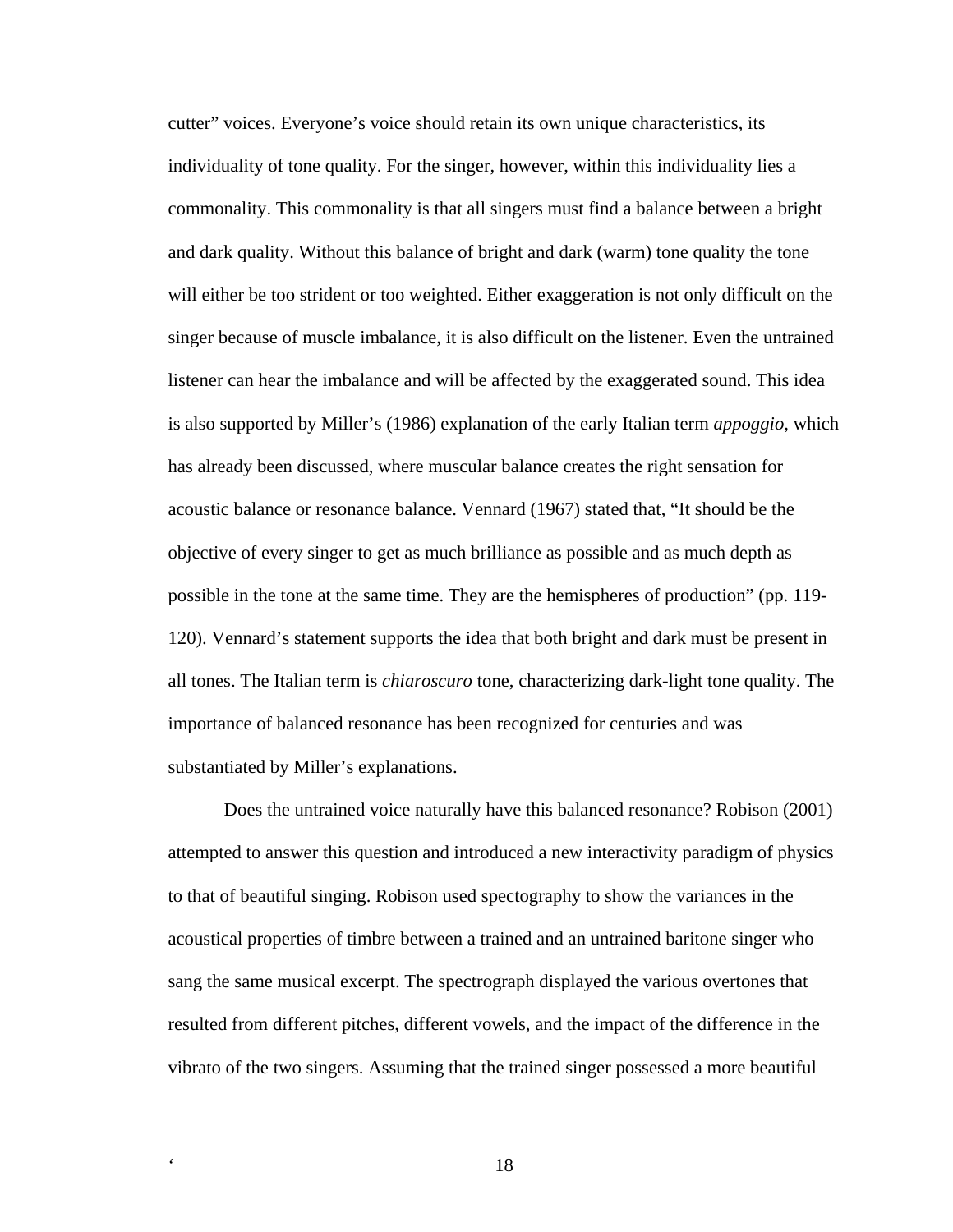tone quality Robison (2001, pp. 8-9) compared the two singers and the difference in resonance factors. He concluded that the acoustics of beautiful singing involve: a) a smooth signal, particularly that of even, continuous vibrato, b) a balanced signal, a balance of both bright and dark qualities (chiaroscuro), c) a clean signal, pitches (frequencies) that are mathematically tuned with the natural harmonic overtones, d) a projected signal, a high percentage of overtone frequencies that lie in the higher pitch range that are easily amplified and exciting to hear, e) a consistent signal, of the four qualities already mentioned, as vowels, pitches, range, and dynamics change, and f) a comprehensible signal, that allows for the consonants to come through naturally and understandably. The desire of all singers is to produce the most beautiful tone acoustically possible for their instrument. This study by Robison reaffirms the concept that all components of sound must be balanced and finely tuned to produce optimum tone quality.

Titze (cited in Robison, 2001), a voice scientist, with colleagues at the University of Iowa and the Voice Center in Denver, used computer technology to try and decode Pavarotti's voice and what was happening in his technique and body as he sings. They logged into a computer all of the known mathematical variables representing the full range of oscillating factors regarding the beautiful sound that Pavarotti and other known beautiful singers produce. Titze called the computerized acoustical results "Pavarobotti". The "Pavarobotti" rendition of selected vocal works sounds much like Pavorotti. Titze's hypothesis was explained by Robison as "interactivity between tracheal resonances and the bottom flesh of the vibrating vocal folds…" (2001, p.10). According to Robison and his explanation of "Pavorobotti," in the past the physics of singing has been viewed

' 19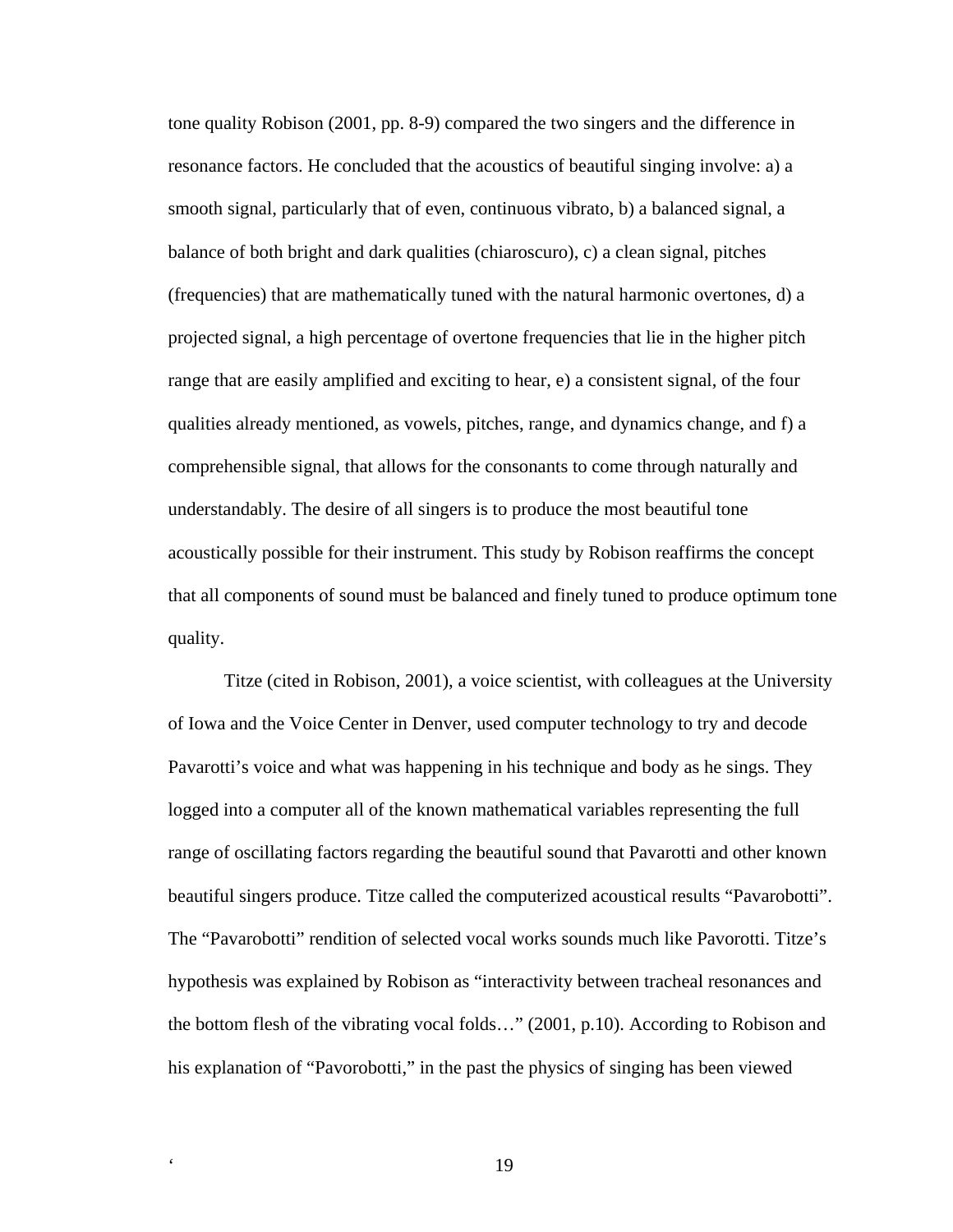linearly and not interactively. An analogy he used in describing the linear view was that of a "honking" horn. As one squeezes the bulb (actuator) at the bottom of the horn, sound travels through the tube and out the bell of the horn. In the interactive paradigm it is like that of "shaking a bush." The hand shakes the bush (actuator or breath). In turn, the hand becomes part of the bush that is shaken and everything is interrelated in an interactive system. This interactivity is a law of physics. Interactivity in beautiful singing means that: a) the vocal onset (attack) is critical to set in motion all oscillating factors; b) the legato line is critical with the interactivity of the onset to the vocal line of singing from note to note through the pitch and vowel. Articulation changes must be connected and smooth; c) initial interaction of the "extremities" is critical, from the floor of the diaphragm to the articulators or lips and tongue; d) there must be continuous interactivity of the major resonance cavities from tracheal resonance to pharyngeal resonance (Robison, 2001, pp. 10-11). This final point of tracheal resonance is emphasized by Robison as a key component in beautiful singing. He stated that the upper register can be enhanced by more use of tracheal resonance. In my experience as a student and performer, I have observed that many voice teachers and choral directors have focused on pharyngeal resonance, resonance in the pharynx above the vocal folds. With an emphasis on resonance from below the vocal cords in the trachea and up through the pharynx and head cavities, one achieves the most open, balanced, and beautiful resonance, according to Robison.

As already mentioned, Miller (1986), a proponent of balanced resonance, taught that, "By skillfully combining the resonating cavities, vocal timbre can be controlled for the physiology of the vocal tract resonator system" ( pp. 48-49). Miller considered the

. **20**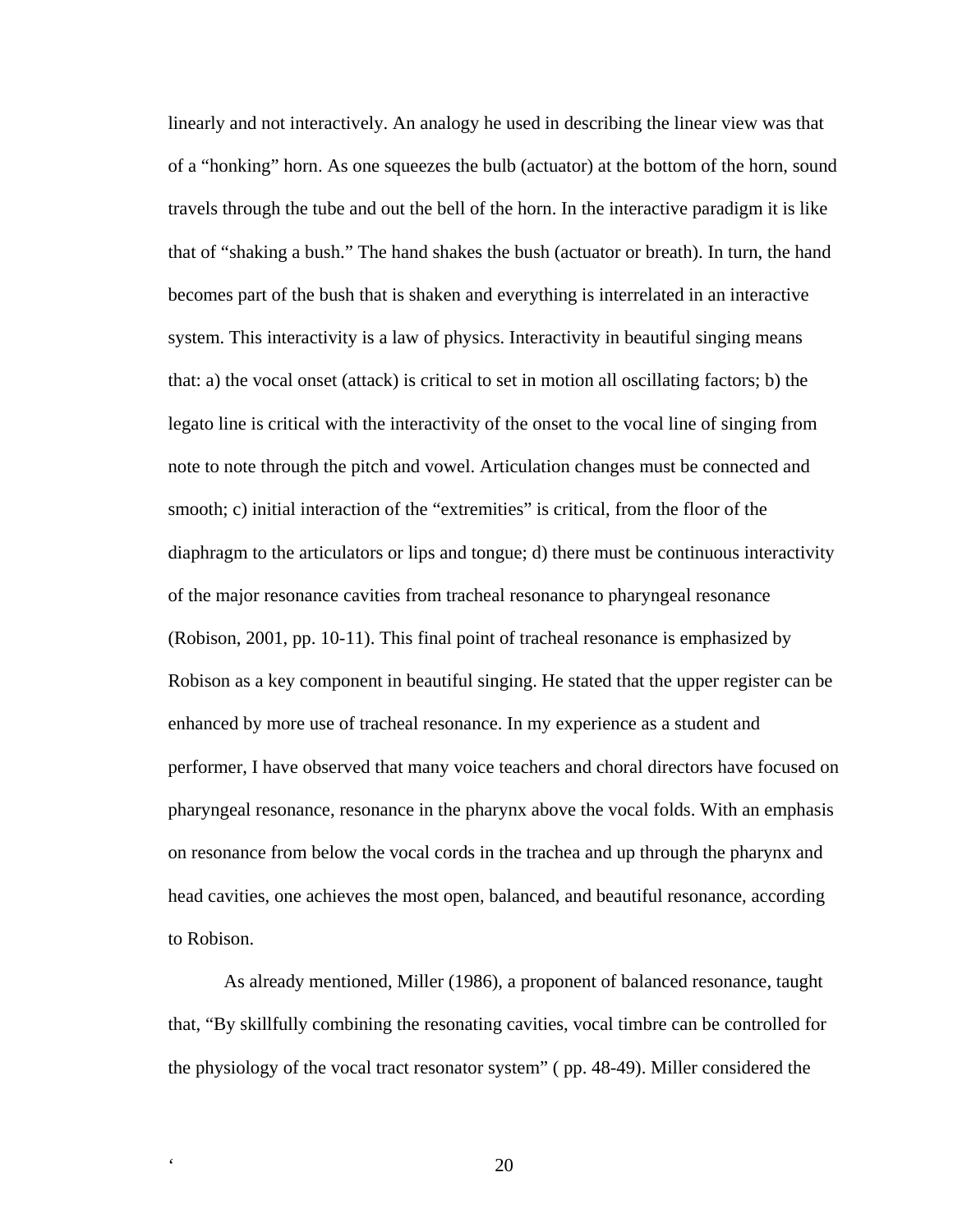pharynx, the mouth, and at times the nose as the vocal tract resonator. He dealt with balanced resonance through understanding not only "gola aperta" or open throat, but also well-balanced vowels and resonance balancing through nasal and non-nasal consonants. Miller also explained that by unifying the registers the voice is able to move freely up and down the scale allowing for resonance balancing.

Further clarification of the term *balanced resonance,* which is used frequently in the contemporary voice studio, includes the resonance areas of the nasopharynx, oropharynx, and laryngopharynx. This is the full spectrum of the vocal tract. Higher pitches are felt more in the nasopharynx area while lower pitches are felt predominantly in the laryngopharynx area. With balanced resonance, however, head resonance or resonance in the nasopharynx is always present. There are many varied ways that a teacher communicates the importance of head resonance and how it is accomplished. However, vocal pedagogues often help students find the correct sensation through that of the raised soft palate. Haasemann and Jordan (1991) stated,

The soft palate, the portion of the rear of the roof of the mouth that rises when one yawns, sighs, snores, etc., is a major determinant of vocal resonance and general tone quality. It is helpful to provide an image to the choir that the soft palate is able to send the sound produced by the vocal cords into facial bone structure or mask. That "placement" of the sound through the lifting or lowering of the soft palate is a major controlling factor in the resonance and color or vocal tone. (p. 58)

Because one cannot directly lift the soft palate the idea of the raised soft palate has been questioned by some voice teachers, thus many never address it. Others have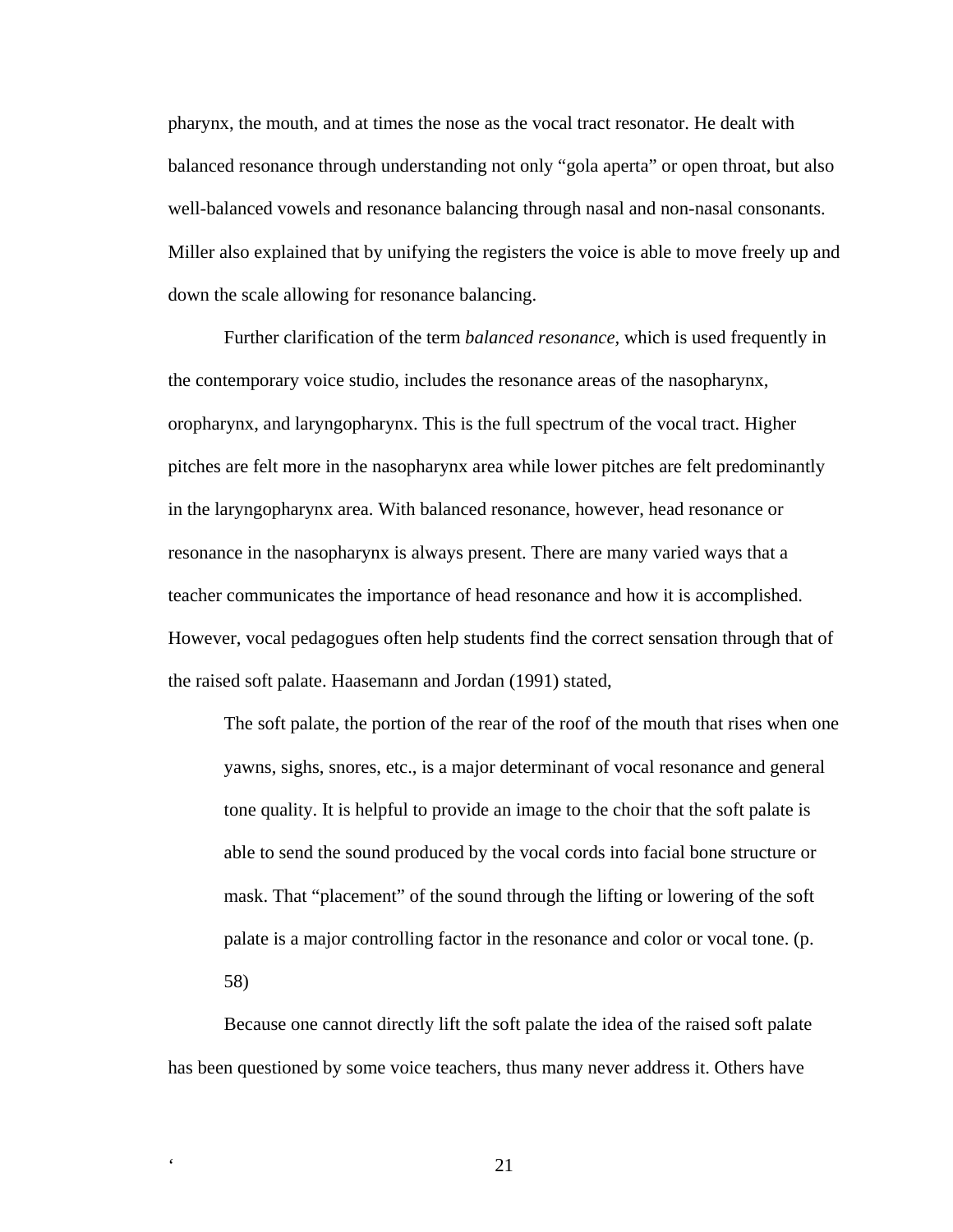found ways to communicate the open throat idea with the use of a raised soft palate through imagery. As well, the term "placement" has been considered a negative term by some vocal teachers. I have heard vocal pedagogues express concern that the term implies "putting"—even "forcing"—the tone into a resonance area. area, stating that this usually causes muscular tension. However, as suggested by Haasemann and Jordan (1991), some feel that the student can be taught to think of and feel the sensation of the beginning of a yawn as they begin to sing. This promotes an open throat without direct control of laryngeal muscles. Again, the goal is for each singer to discover a sensation for singing that promotes a timbre that is free and beautiful. Nesheim and Noble (1995, p. 17) described the proper sensation as having resonance in both the pharynx and mouth. They stated that the *open throat* concept refers to the pharynx area which they consider to be the most influential area of resonance on tone quality. However, they warned that singers should not try to consciously open the throat but rather allow the tongue to be forward and relaxed with the tip of the tongue lightly touching the back of the lower front teeth. They also stated that the larynx must remain low while the soft palate is arched.

McCoy (2004) also scientifically investigated resonance factors using today's latest technology. He addressed the desired *chiaroscuro* tone and stated that it is "accomplished by balancing the amplitudes of the fundamental frequency and the singer's formant" (p. 58). As a contemporary vocal pedagogue, he spoke of the benefit of today's technology for singers and teachers:

Much of what is known about the acoustics and resonance of the voice has come through analysis of sound. The devices required to perform the analysis, such as oscilloscopes and spectrum analyzers, were once found only in scientific

е с поставите с 22 ден в 22 ден в 22 ден в 22 ден в 22 ден в 22 ден в 22 ден в 22 ден в 22 ден в 22 ден в 22 д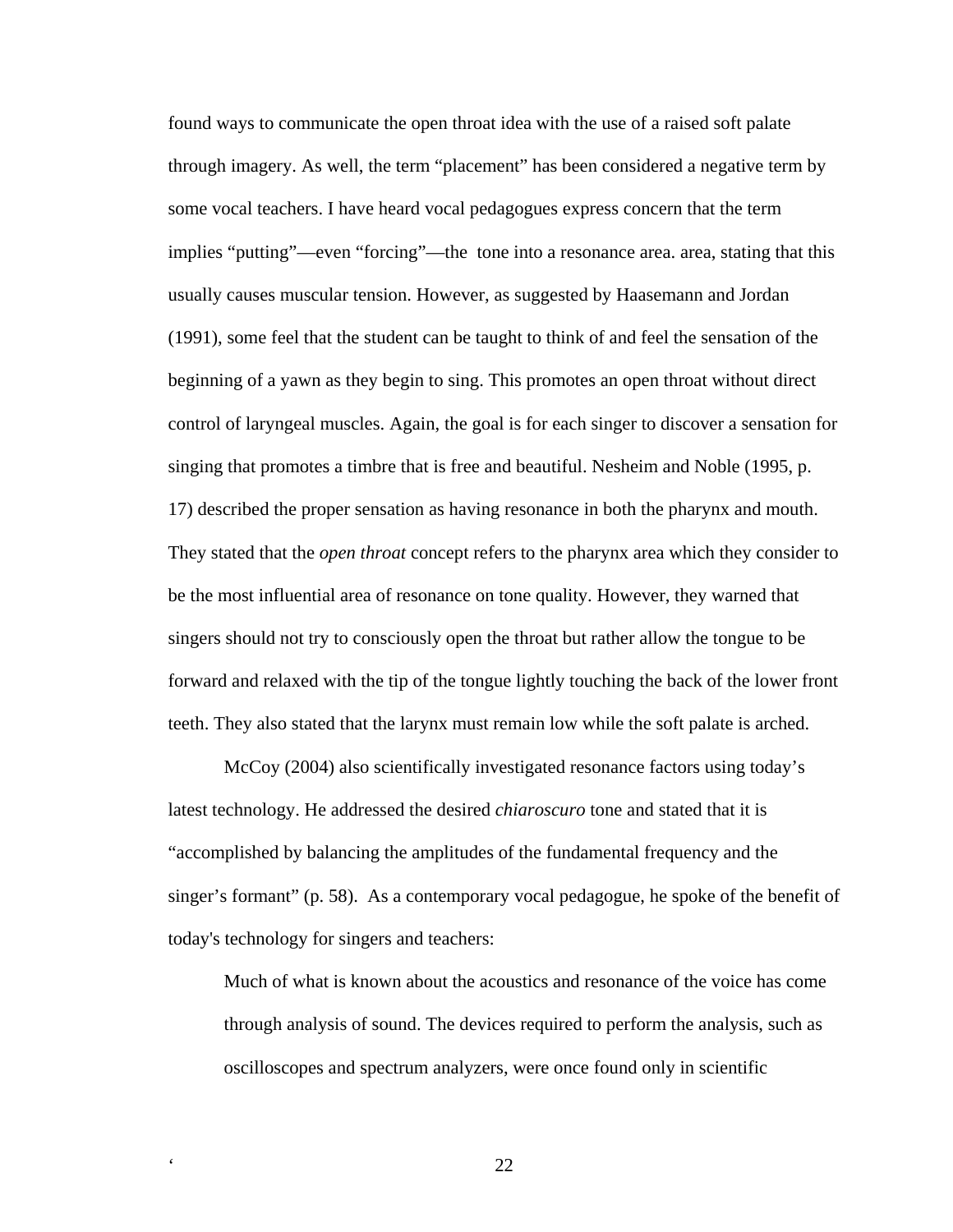laboratories. Voice analysis might have remained exclusively within the scientific community were it not for pioneers like William Vennard and Ralph Appleman, who were among the first to see the value of acoustic analysis in the training of singers. Personal computers have changed everything…computers permit ordinary singers and teachers to see the voice through acoustic analysis. (p. 51)

According to the vocal experts cited above, the resonance factors which affect the desired beautiful tone quality are balanced resonance, full resonance, *chiaroscuro* tone, unified registers, high percentage of overtone frequencies, and smooth legato singing. All of these factors are part of the natural laws of acoustics. It is possible that the young choral director might shy away from the objective issues of vocal technique as it seems too scientific, perhaps even intimidating. However, with proper training these technical aspects are easily understood and are necessary to place the young singer on the correct path to healthy, beautiful singing.

#### *Tone Quality: The Ideal*

Should the choral director have an established preference for a choral tone quality or color? Is there an "ideal" tone quality that should be sought? Different choral directors have a different preference, often determined by the style of literature chosen. However, every choral director must know what sound they want or need to achieve the determined outcome of style and interpretation. It then could be said that each director must have an "ideal" sound that they are after. Even though, as already discussed, the individual singer should possess balanced resonance, within that balance remains an individual color. Does the choral director prefer a darker timbre, a brighter timbre, or the ability to achieve both

е с поставили в 23 деней. В 23 деней в 23 деней в 23 деней в 23 деней в 23 деней в 23 деней в 23 деней в 23 деней в 23 деней в 23 деней в 23 деней в 23 деней в 23 деней в 23 деней в 23 деней в 23 деней в 23 деней в 23 ден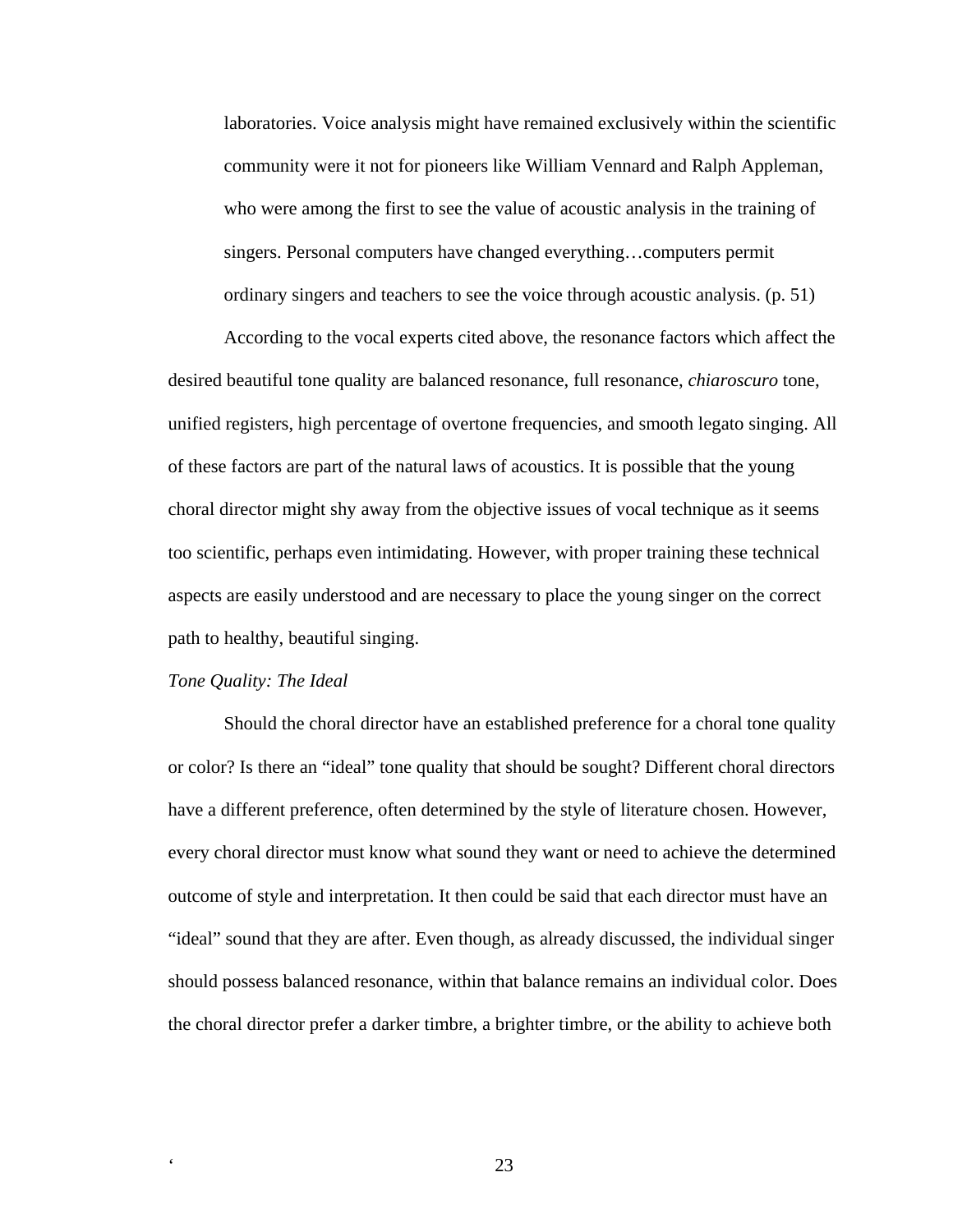through vocal flexibility? With regard to a predetermined "ideal" tone quality, Crabb (2002) asked Ehly this question:

Crabb: Some people in this audition process, it appears, form their group based on a specific sound the conductor has in mind prior to auditioning singers; they essentially know the sound the ensemble will have prior to the first rehearsal. Then some conductors select their singers and then form the sound. Which category would you say you would fit into?

Ehly: I think if I had a community choir or a professional choir, I would have my voice preference. I would select the voices that I felt would blend. In an educational setting it changes every single year. After four years everybody is gone and you're starting all over again. I would say I probably belong in the category where I'd have to take the people and then shape the sound. (p. 51)

Ehly, in referring to the educational setting, stated that he would need to work with singers to shape the sound. Of course, shaping the sound would entail teaching and training. It then follows that in order to teach a sound a choral director must have established a tone preference and system for conveying his or her "ideal."

Crabb (2002) also interviewed Webb regarding tonal preference in the audition process, and Webb stated that he looked for singers who were able to use three different voices: a) a full solo voice, b) an ensemble tone where the vibrato is controlled but it is still a warm, full sound, and c) a cathedral tone with much upper-partial to the sound (p. 38). Webb described his tonal preference regarding both solo and choral singing. He said,

What I want is much upper-partial to the voice, with a relaxed and free larynx position. We want to develop this "overness" to the tone…When I listen to good

е с с 24 денември 24 денември 24 денември 24 денември 24 денември 24 денември 24 денември 24 денември 24 денем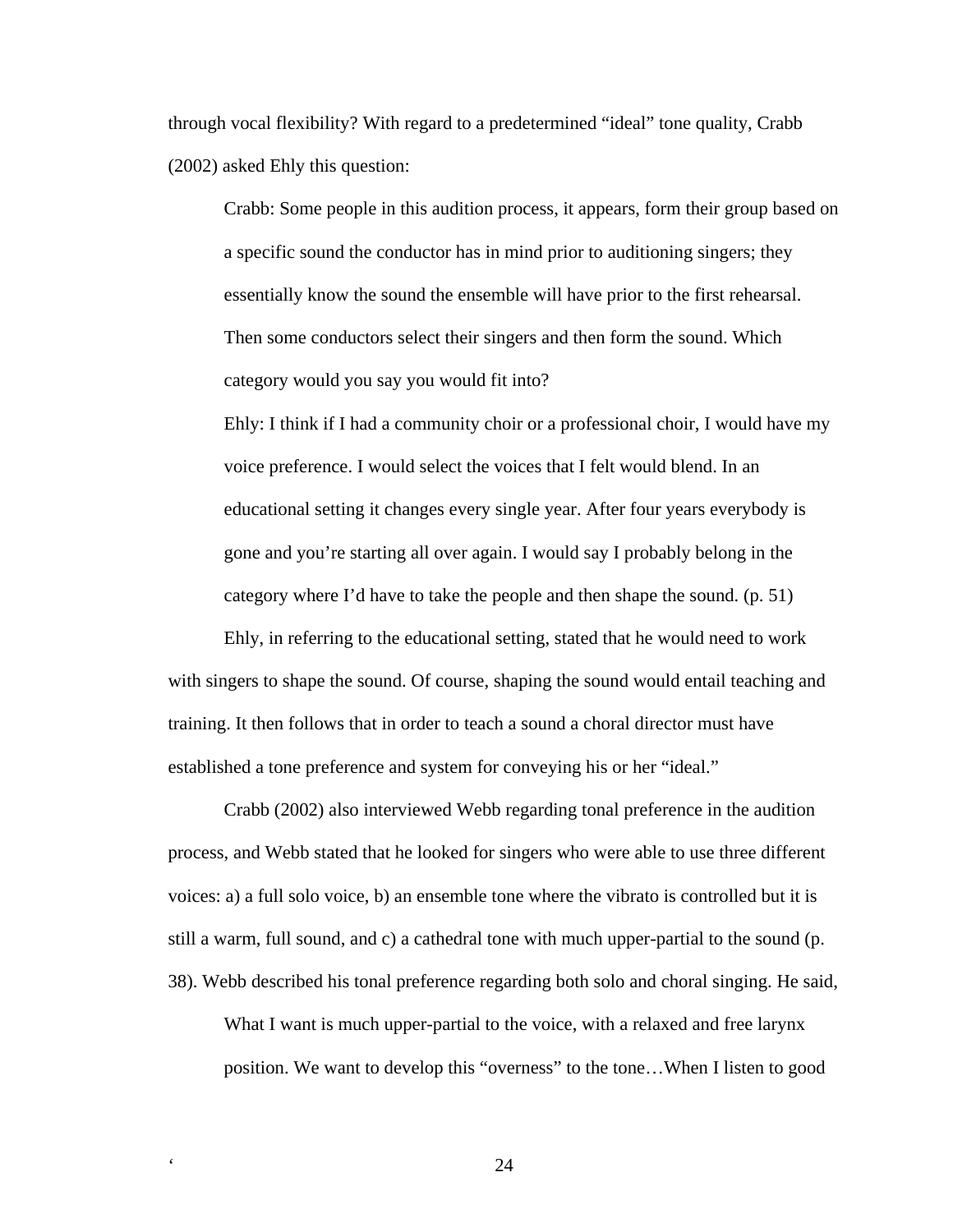singers, I hear this "lift" and upper-partial, so important to singing. As a choir, we must develop this "overness" which I dearly believe is crucial to blending and beautiful tone. (p. 38)

With Webb's description it can be concluded that he preferred a tone quality that possessed a great amount of head resonance or as he called it "overness." This kind of tone is warm and open, not bright or strident.

Whatever a choral conductor's preference the important thing is that each director understands what good vocal technique entails and is able to communicate effectively these concepts. Caution is given here to the teacher who has such a strong preference for the dramatic voice that they instruct all of their students to seek this timbre, or vice versa, a teacher who prefers a lyrical quality and only allows this timbre. As stated earlier there are inherent tone qualities in a voice due to the size and structure of each individual's anatomy. Naturally, some voices are more dramatic in quality, while others are more lyrical. These natural tendencies will always be a part of one's voice. However, within these natural tendencies it is important that each singer find equilibrium in muscular function and tonal resonance. To one singer using balanced resonance, his or her voice will have a richer quality, to another the voice will be lighter and more lyrical. These inherent qualities must not be disturbed but rather enhanced.

## *Vowels*

As will be discussed, vowels are the carrying element of tone. For this reason vowels play a major role in tone quality. In this study vowel sounds will be characterized by the IPA symbols of the International Phonetics Alphabet (see Appendix 1).

As did the early Italian teachers of singing, many contemporary vocal teachers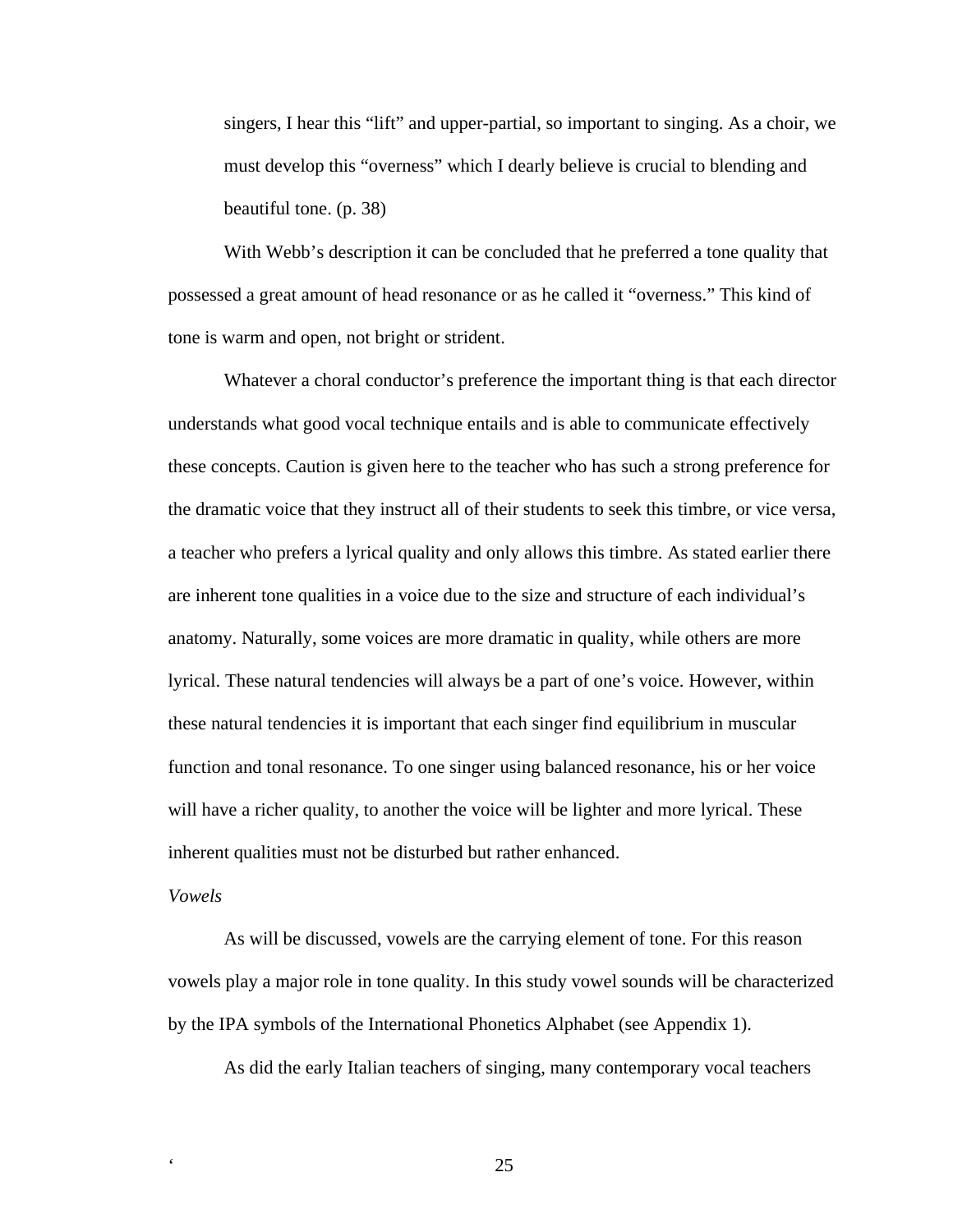teach the importance of *pure* vowels. What is a pure vowel? Each vowel has a definable phonetic position made by adjustments of the tongue, lips, mandible, velum, and resonators. In order for the vowel to be pure the physical adjustments or position of the tongue, lips, and tongue against the teeth must be in their natural and precise position for that particular vowel. A pure vowel then is a vowel that is clearly understood to be a particular vowel. As an example, the [i] vowel in the word 'me' must sound like 'ee.' As well, if a vowel is not natural and pure then the resonator tract is affected. If it is affected not only will the vowel be distorted or misunderstood by the listener but the muscular formation of the vowel is imbalanced. This imbalance, in turn, affects the entire singing mechanism and translates into unnecessary muscular tension.

Vowel changes must happen quickly. In order for this to transpire the articulators must be free. Miller (1986) described it this way:

*Cantare come si parla* (to sing as one speaks) attests to a commitment to vowel formation in singing based on rapid adjustments of the vocal tract. The ideal is acoustic mobility rather than acoustic stabilization. Balancing resonance factors is best accomplished through timbre uniformity, not through uniformity of buccopharyngeal positioning. Unification of vowel timbre results when each vowel is permitted, in freedom, to assume its own distinctive acoustic shape while "tracking" the frequencies that provide the voice with its carrying power. (p. 74)

The freedom Miller referred to is the result of allowing the tongue to assume a *natural* position, a position used in speech. Singers have the tendency to pull the tongue back into the throat for the back vowels of [o], and [u]. Often the base of the tongue is depressed unnaturally. From my observation, the frontal vowels of [i], [I], and  $[\epsilon]$  are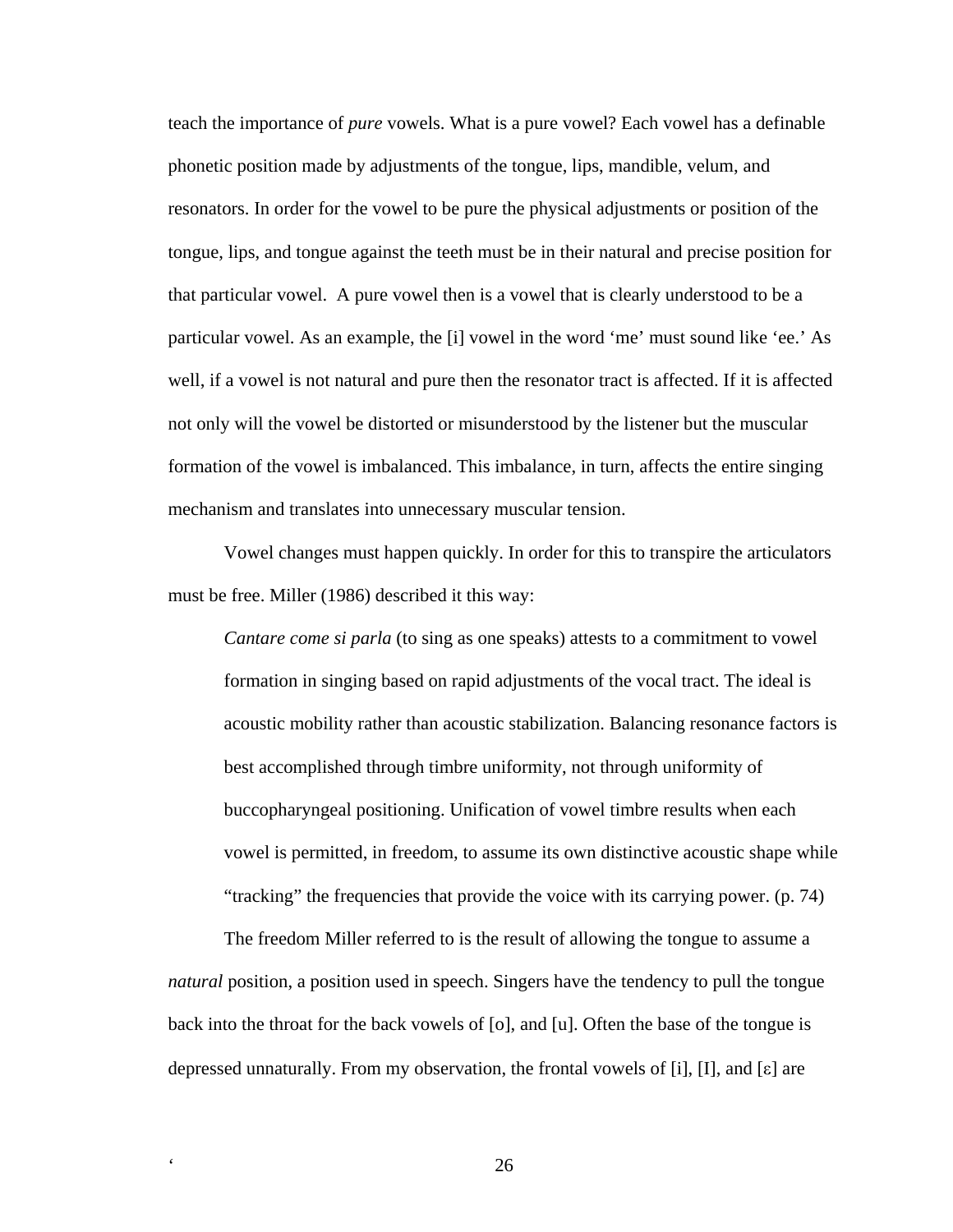sometimes strident, or harsh in quality due to tongue tension. The tongue is often stiffened and pressed against the upper teeth when producing the frontal vowels. The  $[\alpha]$ vowel is considered by some to be a frontal vowel while others refer to it as the neutral vowel. Although some teachers think that the  $\alpha$  vowel is the most relaxed and natural it can also be affected by tongue tension. No matter what vowel is being produced the tongue must be loose and free to move through the various vowel positions required for the text, neither pressed forward nor pulled back unnaturally.

Johnson (1997) wrote that vowel placement was the key to beautiful singing. It was previously stated that vowels are the carrying element of tone. This is understood as one recognizes that vowels are the sustained portion of the text. They are voiced and carry the tone. That is why teachers of singing require the student to "sing from vowel to vowel." By "singing from vowel to vowel" resonance is uninterrupted. Each vowel has its natural formation and placement but the connection of the various vowels brings about a solid tonal production. Johnson (1997) stated, "Effective vowel placement is the basis for a beautiful tone-carrying quality. Most amateur vocalists must experience new sensations relative to the physical placement of the vowel" (p. 14). If the vowel is correctly placed and produced than the tone will be produced well.

Johnson (1997) also supported Miller's premise that tongue position is critical when producing pure vowels. Johnson stated:

The tongue seems to be the forgotten part of our anatomy when it comes to pure vowel coloration. It is more than a physical entity to be positioned at the bottom of the mouth where it remains inactive. (p. 15)

е с последници в село в 27 метата в 27 метата в 27 метата в 27 метата в 27 метата в 27 метата в 27 метата в 27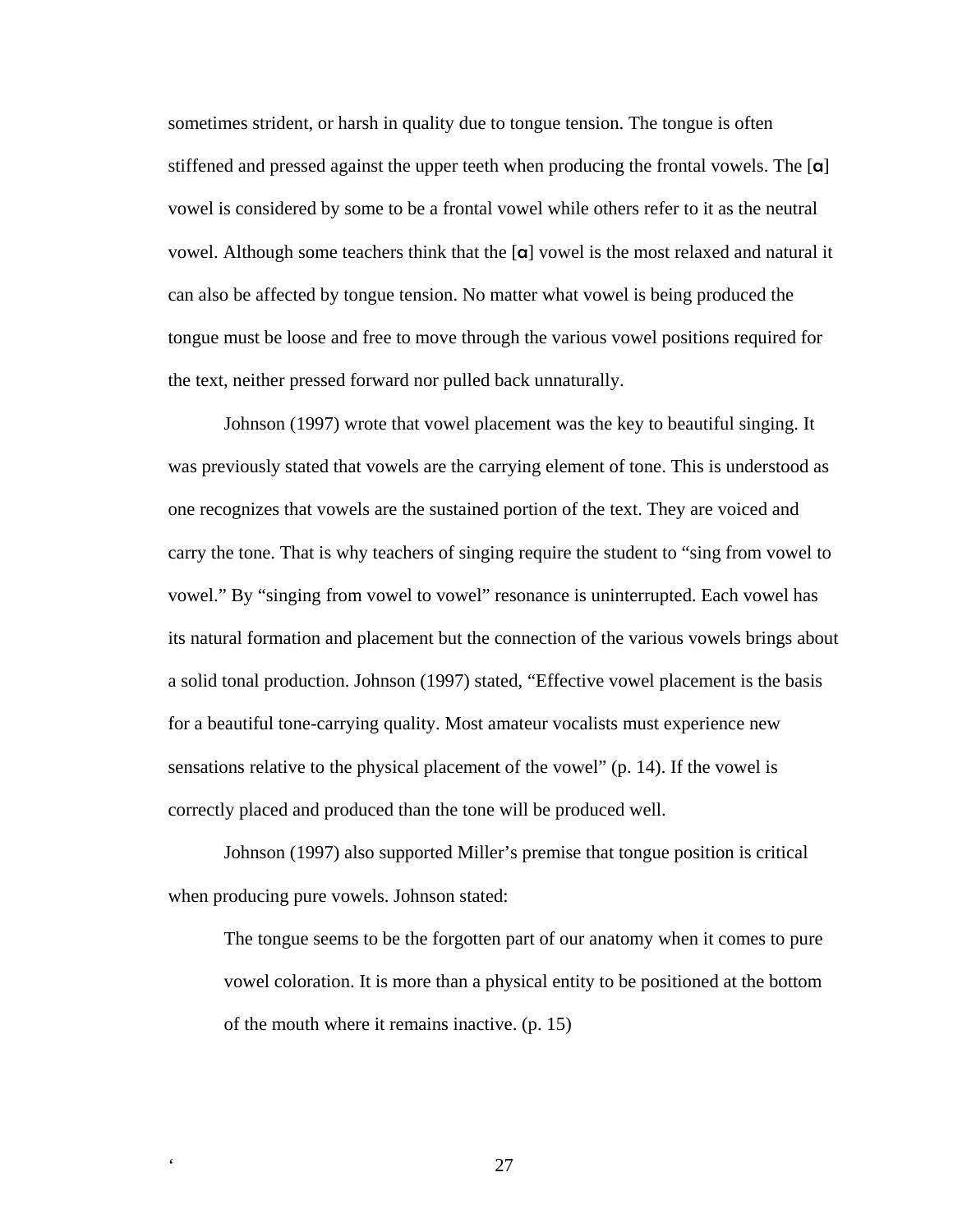The  $[I]$ ,  $[\epsilon]$ , and  $[\Theta]$  vowels are frequently mispronounced and interchanged. Their difference lies in the position of the tongue, making the tongue of practical importance in producing pure vowel coloring. Vowels need to be individualistic in nature if diction in any language is to be understandable. The back of the tongue controls the flow of each vowel sound. The conductor must guide the singer's choice of tongue position by indicating when the correct sound is being produced.

When vowels are correctly formed and aligned the result will be balance of all muscles involved allowing for freedom of tone. Nesheim and Noble (1995) described what is necessary to bring about a sonorous vowel production. They developed exercises that bring resonance and vowel elements together to promote the brilliant and dark tone qualities in singers. To develop the "ring" in the voice they advocated using the nasal consonants, [m], [n], and [ŋ]. They stated that using these consonants in front of vowel sounds when vocalizing:

encourages resonator adjustment that is conducive to desirable acoustic function, actively engages the muscles involved in breath support, and helps to eliminate tension in the tongue and soft palate, all promoting a clarity of tone which can serve as a foundation for sonorous vowel production." (p. 14)

They also wrote that the more forward vowels of [i] and [e] bring about the most clarity and ring in the voice. Placing the nasal consonants in front of these two vowels for exercises helps the singer give the proper focus to the voice. (p. 15)

In addressing the darker or deeper quality that all voices should possess as well, they advocated the use of the [u] vowel. Neisheim and Noble (1995) stated:

The [u] vowel can be of particular value when used in vocalizes to encourage

е с поставите в 28 ден в 28 ден в 28 ден в 28 ден в 28 ден в 28 ден в 28 ден в 28 ден в 28 ден в 28 ден в 28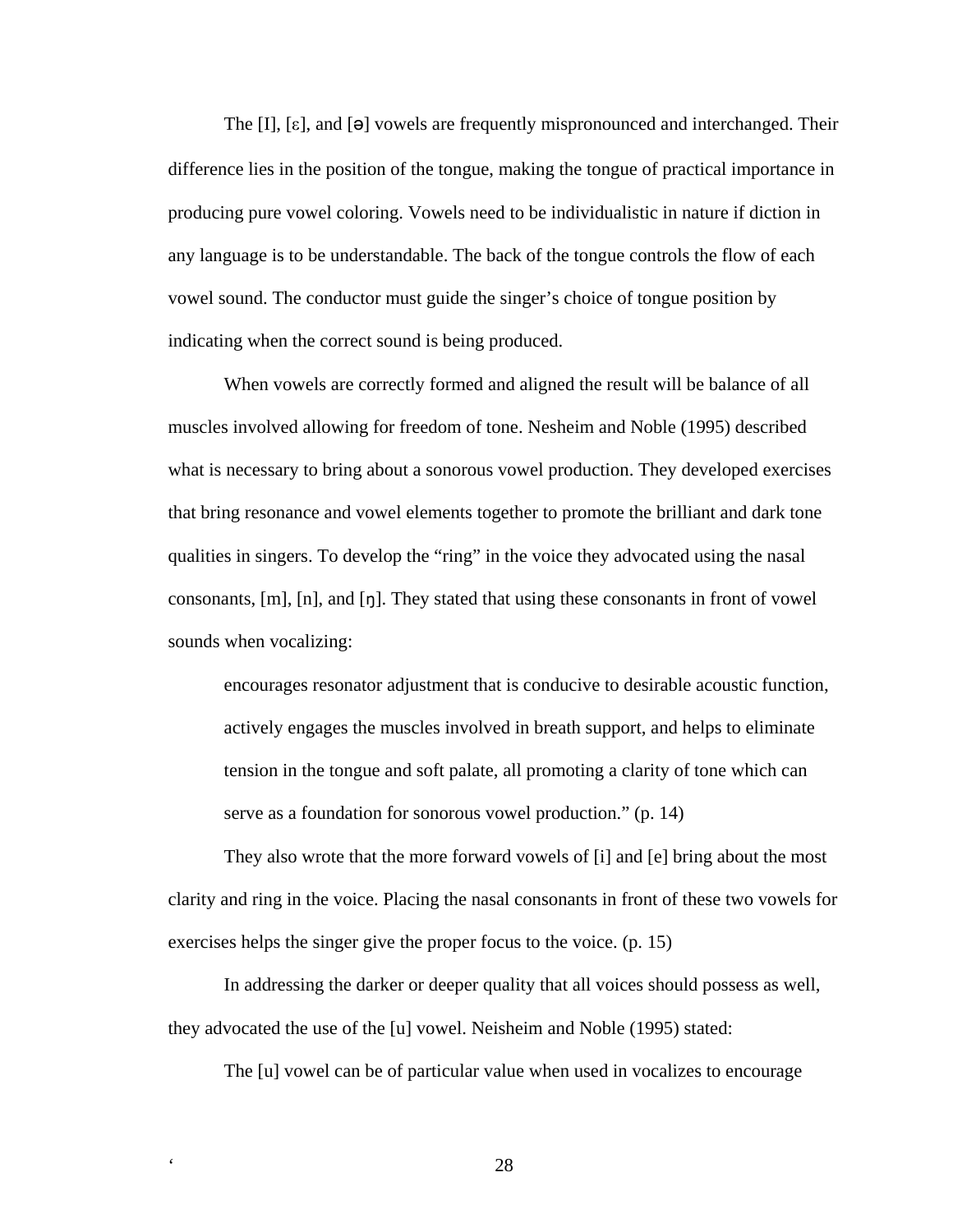depth and freedom in the [i] and [e] vowels. The [o] and [u] vowels are also frequently recommended for use in work toward the development of the upper range. (p. 16)

The [u] vowel is thought to help with intonation as well. In an interview with Ehly (Crabb, 2002, p. 50), Ehly stated that the [u] vowel is more accurately tuned in singers than the [a] vowel. He often used an electronic tuning device to experiment with pure tone with his choral singers. He had them sing a particular pitch on [u] and then had them change to  $[\alpha]$ . He stated that ninety percent of the time the pitch would drop or go flat even with people with "good ears."

Pure vowels seem to have always been the goal of teachers of singing as can be seen in the emphasis on pure vowels from the *bel canto* period to the present day. If vowels carry tone then it can be concluded that vowel work should be paramount for the choral director. The factors which influence pure vowels are vowel placement, natural tongue positions, relaxed tongue and jaw, and unification of vowel timbre for balanced resonance.

# *Vocal Freedom*

Vocal freedom, simply stated, means that the voice is free of unnecessary tension which allows for an easy vocal production. In most instances, when listening to one's favorite singer with regard to beautiful tone, the singer can be described as having a freely produced tone. You most likely liked your favorite singer because the voice was pleasant to listen to and even when observing the singer their singing seemed effortless.

Vocal freedom is the result of a perfectly balanced instrument. The balance is the result of each facet of the vocal musculature working in perfect coordination as

е с последници с 29 деней. В 29 деней в 29 деней в 29 деней в 29 деней в 29 деней в 29 деней в 29 деней в 29 де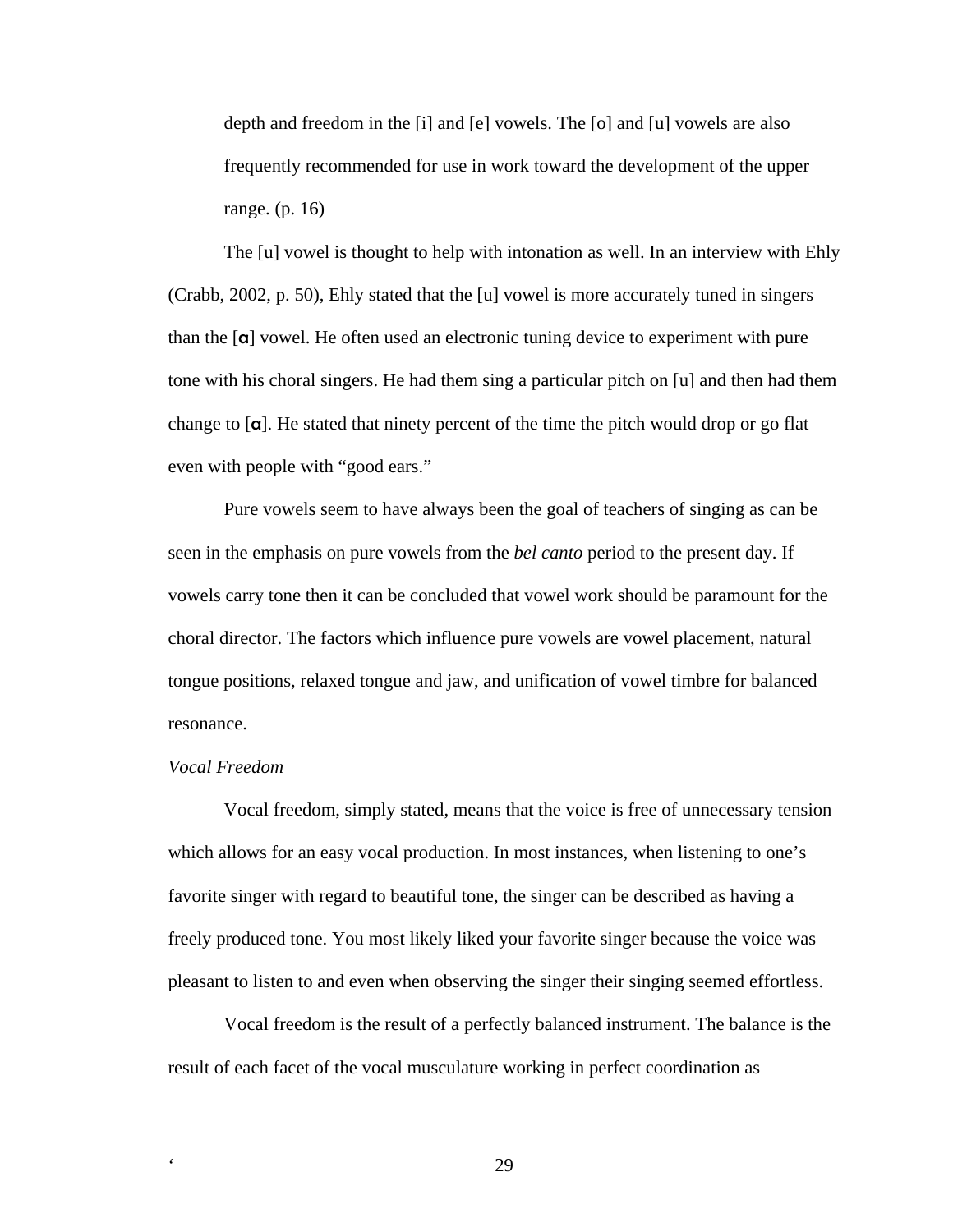previously discussed in the section on posture and breath control. Miller (1986) clearly articulated the importance of muscular balance for optimum vocal production. Additionally, he stated that:

Dynamic muscle balance is determined by synergism of muscles of the torso, consisting of alternating movements of engagement and disengagement at a rapidly occurring rate, and the responding supple adjustments of the muscles and tissues of the larynx. Strength and flexibility are brought into balance. (p. 40)

Here Miller pointed to the importance of not only balance and relationship of muscle activity but to the importance of muscular strength and flexibility. Without proper muscular strength and balance, flexibility or vocal freedom will not exist.

Miller (1986) further stated that vocal freedom is initiated with a "non-static" onset of tone. Non-static refers to elasticity and balance in the laryngeal muscles at the beginning of each tone. He wrote, "Only if the onset of each phrase demonstrates the principle of non-static (that is, dynamic) laryngeal muscle balance and elasticity is the singer assured of freedom" (p. 1). Miller (1986) described how this non-static balanced onset occurs. The onset must not be a hard attack (glottal), nor should it be a soft onset as in a whisper. Rather,

Glottal closure is modified in the balanced onset by a narrow slit before phonations. This "even onset" is physiologically midway between the hard attack and the soft onset. Without this narrow slit in the glottis just before phonation, the buildup of subglottic pressure results in the glottal plosive, a sound similar to a light cough. (p. 4)

<sup>4</sup> 30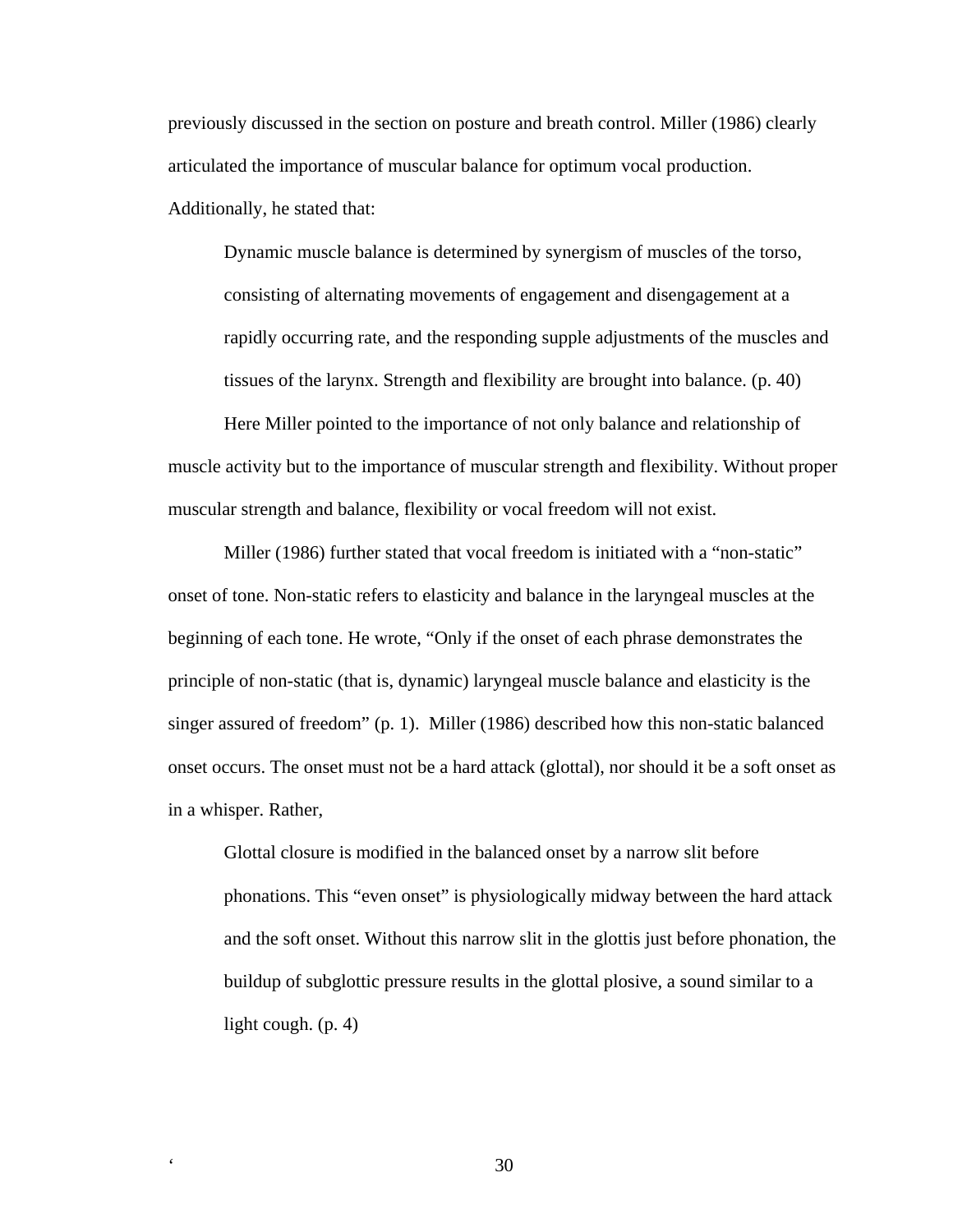A glottal attack was also discussed in the section on posture and breath control. The singer must avoid this type of vocal onset so that each phrase begins with a wellcoordinated attack setting the voice in motion with freedom and release. Miller's term for this type of attack is *even onset.*

Vocal freedom is, for most vocal pedagogues, the primary goal for all singers. It is recognized that vocal tension not only inhibits the singer from enjoying the act of singing but it also inhibits the production of the most beautiful resonance possible. To combat tension the singer must have built a firm understanding and coordination of all of the muscles involved in singing. As has been described in previous sections, using proper breath technique is paramount to vocal freedom. If the singer is able to allow deep diaphragmatic-intercostal expansion during inhalation and is able to keep this area from collapsing during the singing process, then this area becomes the real control point. The vocal tract is then freed from pressure and all of the muscles involved in producing the tone, in opening for resonance, in articulation, and so forth, are able to move naturally. Fleming (2004), a famous soprano of our time, wrote:

How I support my breath is relatively simple to explain, but in practice a difficult process to really coordinate. Once I have taken in that optimal breath, and my abdominal wall is open, out, and expanded, along with as much of the rest of my torso as possible, I resist allowing these muscles to collapse again. "Resist" is the key word: if I continue to push out, I'll lose the connection of the breath and create tension in my throat; if I allow it all to collapse quickly, I'll have a breathy tone and not enough air to sing even a short phrase…When I'm singing comfortably, I can actually imagine that my torso and my breath are doing all the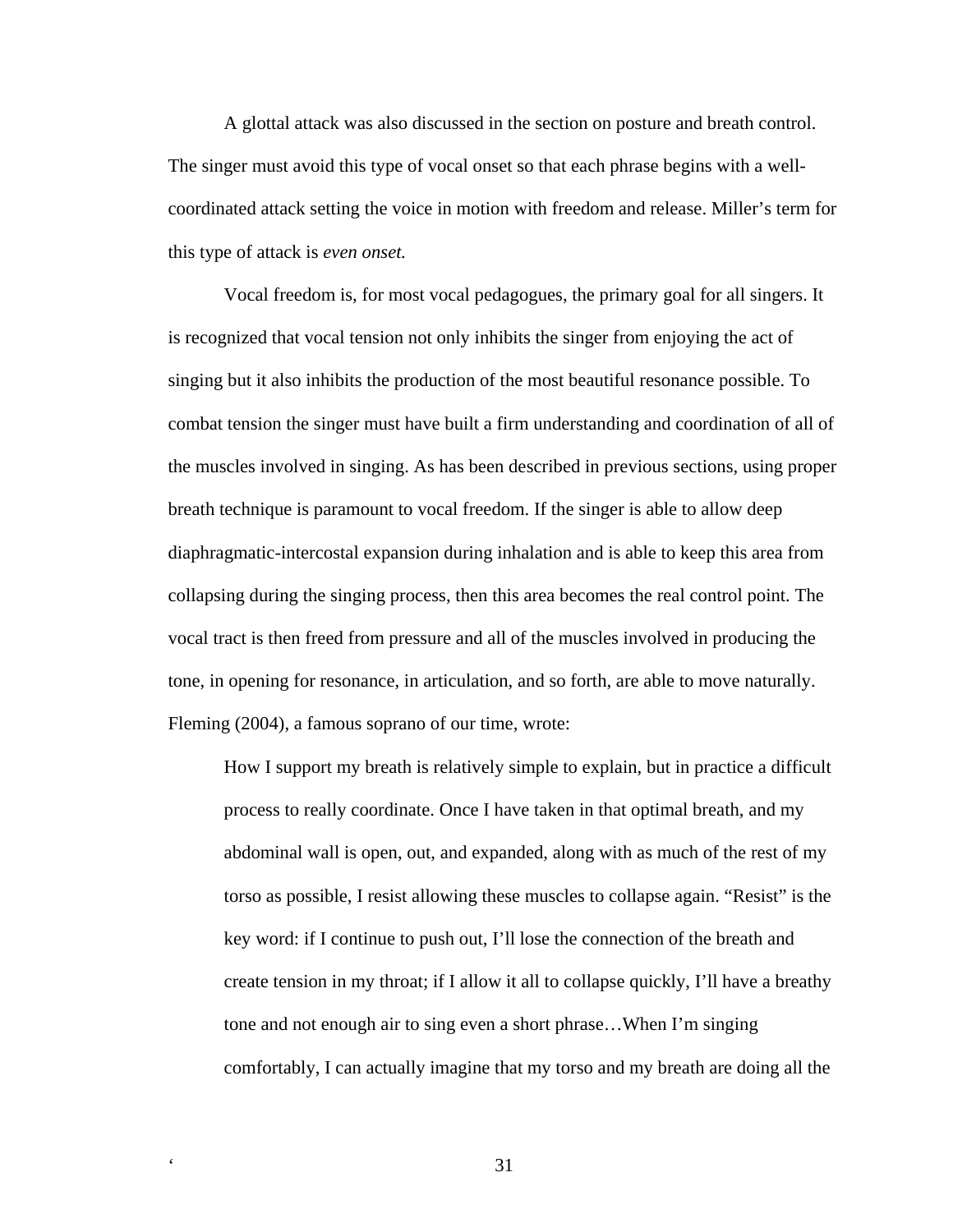work, while my throat is completely relaxed. (p. 41)

Fleming's explanation of coordinated breath to create a relaxed throat and vocal instrument is stated well. The goal of a singer should be to feel a completely relaxed throat.

The vocal instructor and choral conductor constantly watch for signs of tension in the singer. Energetic singers often overwork, thus tension is found in the articulators, in facial muscles and in body alignment or posture. Nesheim and Noble (1995) listed ten signs that a conductor should watch for to detect undesirable tension. They are: jaw jutting forward or pulled back, lips pursed or otherwise tense, raised or lowered head, inappropriate head movement (especially in conjunction with inhalation), shoulders that are raised or are too far forward or too far back, raised eyebrows or wrinkled forehead, tight arms, clenched fists, fingers over-extended or fidgety, and generally poor posture. (p. 12)

The signs of tension listed above are overt and fairly easy to note. However, the singer can also have tension in the skeletal and vocal musculature that is not visible to the eye. Rather, these signs of tension can only be detected through a finely tuned and trained ear. The vocal instructor and choral director must know when tone production is affected by tension. Titze (1996) wrote that a *premier* singing voice tends "to have a nonencumbrance of skeletal structures in and around the larynx" (p. 152). The area that he referred to is the shoulders, neck, and jaw area. These areas must be free to expand and contract as necessary. However, these areas do not necessarily move a lot. Rather, there is stability and a firm equilibrium between the movements. The entire vocal instrument,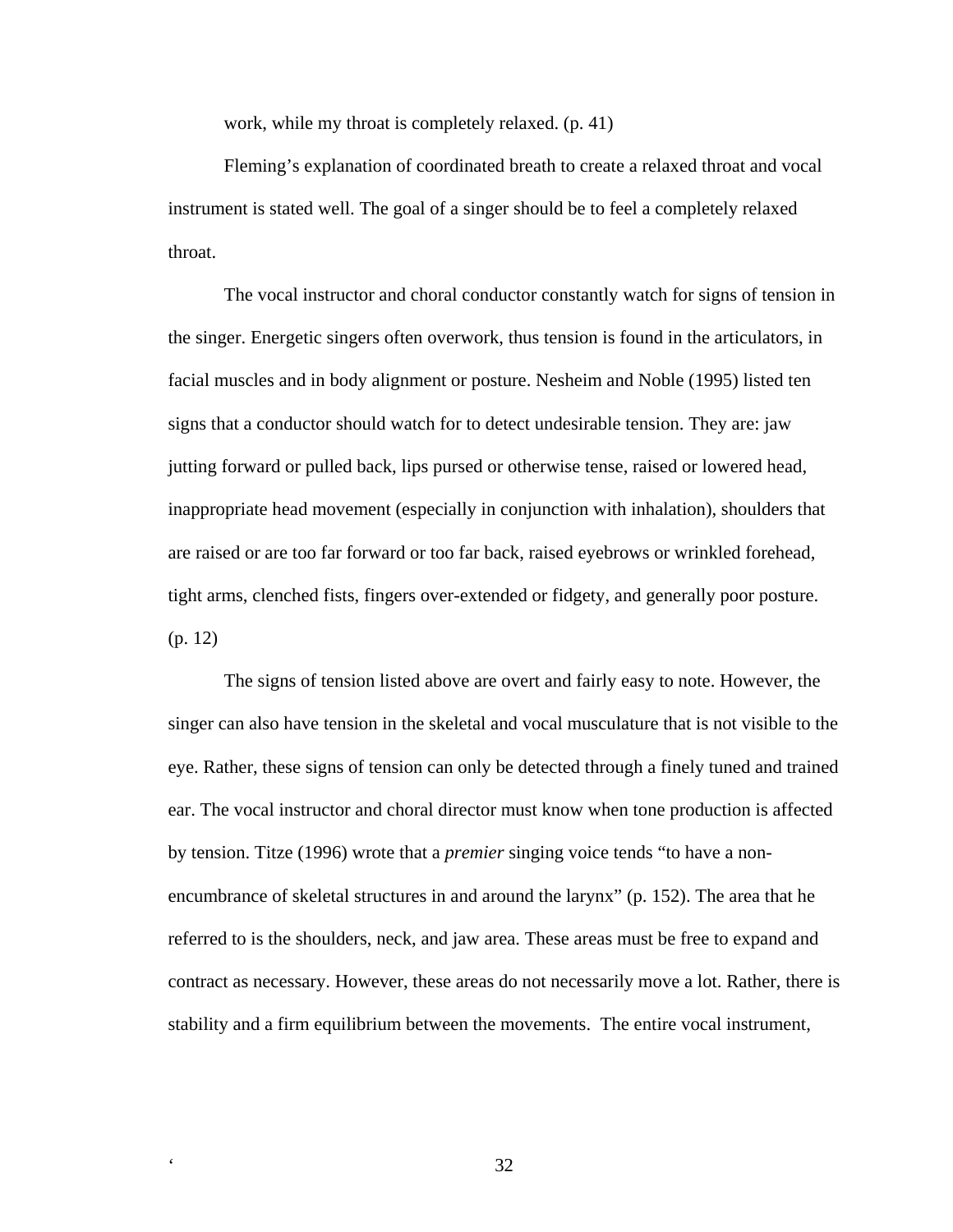that of the larynx, ribcage, abdomen diaphragm, and the airways must also be free to expand and contract as needed. He stated:

This applies particularly to the use of opposing muscles (agonist-antagonist pairs). They must not fight each other, but rather be able to turn on and off gradually (like a dimmer switch) to move structures and change tensions precisely and differentially. Jerky on-off movements are seldom seen in a premier singer. Rather, there is a death-like calmness on the surface, underneath which huge muscular efforts are expended. (p. 153)

Vocal freedom is not easy to attain. Much effort goes into developing habits that bring about the equilibrium in the vocal instrument. Singers are often impatient and want instant success. It is the responsibility of the teacher and choral director to skillfully and purposefully guide young singers to the point of vocal freedom.

Miller (1986) brought up one further aspect of vocal freedom, artistry and communication and devoted an entire chapter to this subject (pp. 197-204). The singer cannot demonstrate his or her musical interpretative ability when the instrument is laboring with muscle tension. The voice must be free to show subtle changes in dynamics and color. Miller stated that the singer must operate on two levels of consciousness, that of the technical, or awareness of what the voice must do to perform well, and that of communication. He stated, "Communication in singing is dependent on those very aspects of technique that at times seem most remote from artistry. For example, vocal coloration and dynamic variation can become integrated into an expressive whole only if technical facility permits" (p. 201).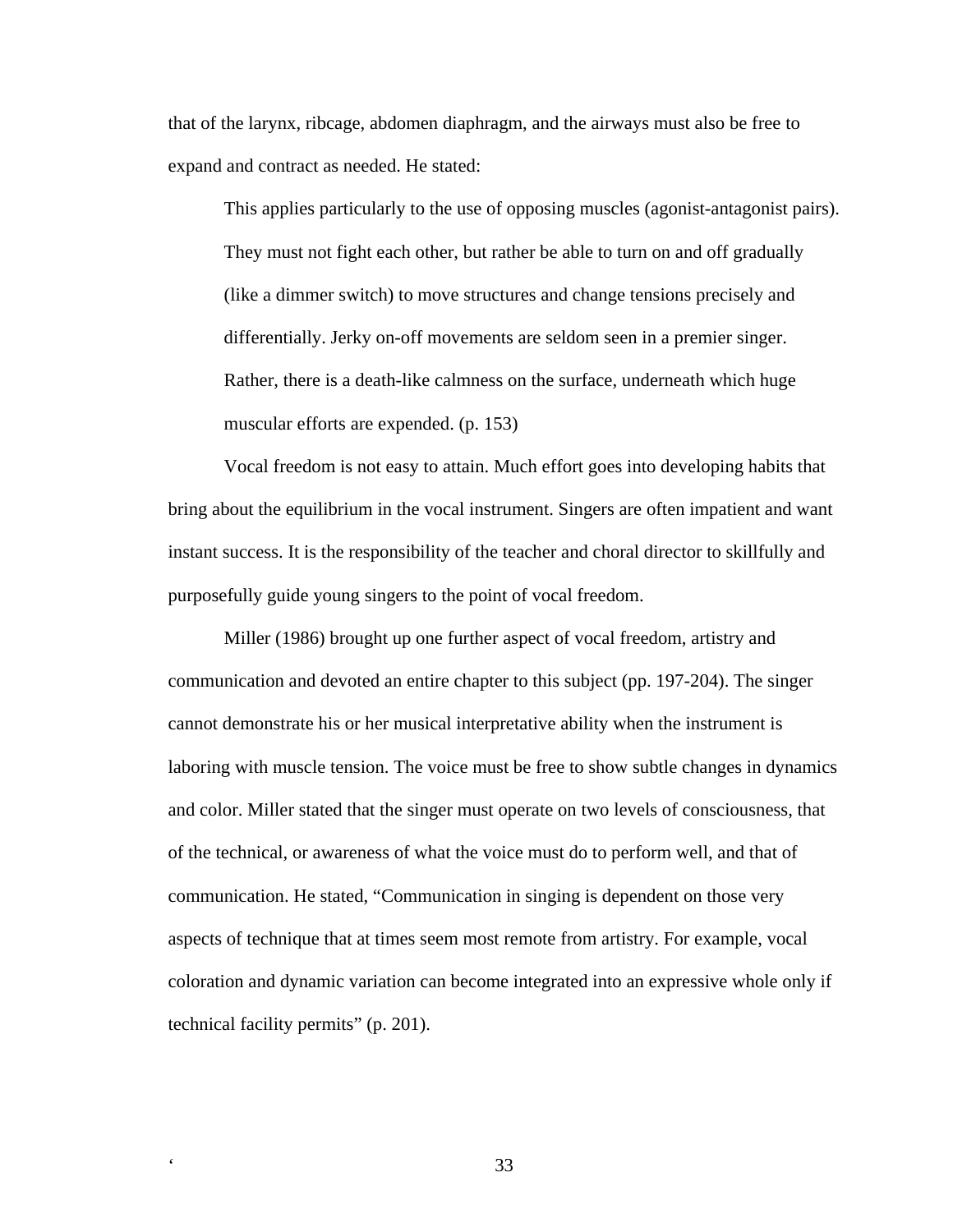Vocal freedom is imperative for good singing. The uninformed listener and singer may assume that vocal freedom means singing without being concerned with technique, with structure. However, as has been described, vocal freedom entails a solid vocal technique that allows for a fine coordination of all muscles involved. This fine coordination takes time and effort to acquire. When a singing voice is finely aligned and coordinated the voice will be free, resonant, and beautiful.

# *The Great Debate: A Soloistic or Blended Approach to Choral Tone Quality?*

If a solo singer has all of the components of good vocal technique in place, the singer is prepared to sing well with a tone quality that should be pleasing to the ear. However, in the choral setting the solo singer is no longer the only tone quality heard and is no longer in control of the performance with regard to interpretation, dynamics, diction, and tone quality. Rather, the solo singer must give way to the vocal concept of a choral tone quality. The choral ensemble is a sound all its own made up of many and varied tone qualities.

Herein lies the question or debate: Vocal technique can be established by the solo singer to work well in solo performance, but is that the same technique that should be used in the choral setting? Philosophically there has been great contention in the choral world regarding this point. Choral directors have struggled with the best way to technically treat the voice in the choral setting. Should the solo singer alter his or her vocal technique to provide a unified or blended tone quality or should the solo singer be allowed to sing with their personal preference of resonance, coloring, vowel production, among others? Every choral director must find the answer to this question and must establish a philosophy. Without a philosophy and plan the singer may be misguided. The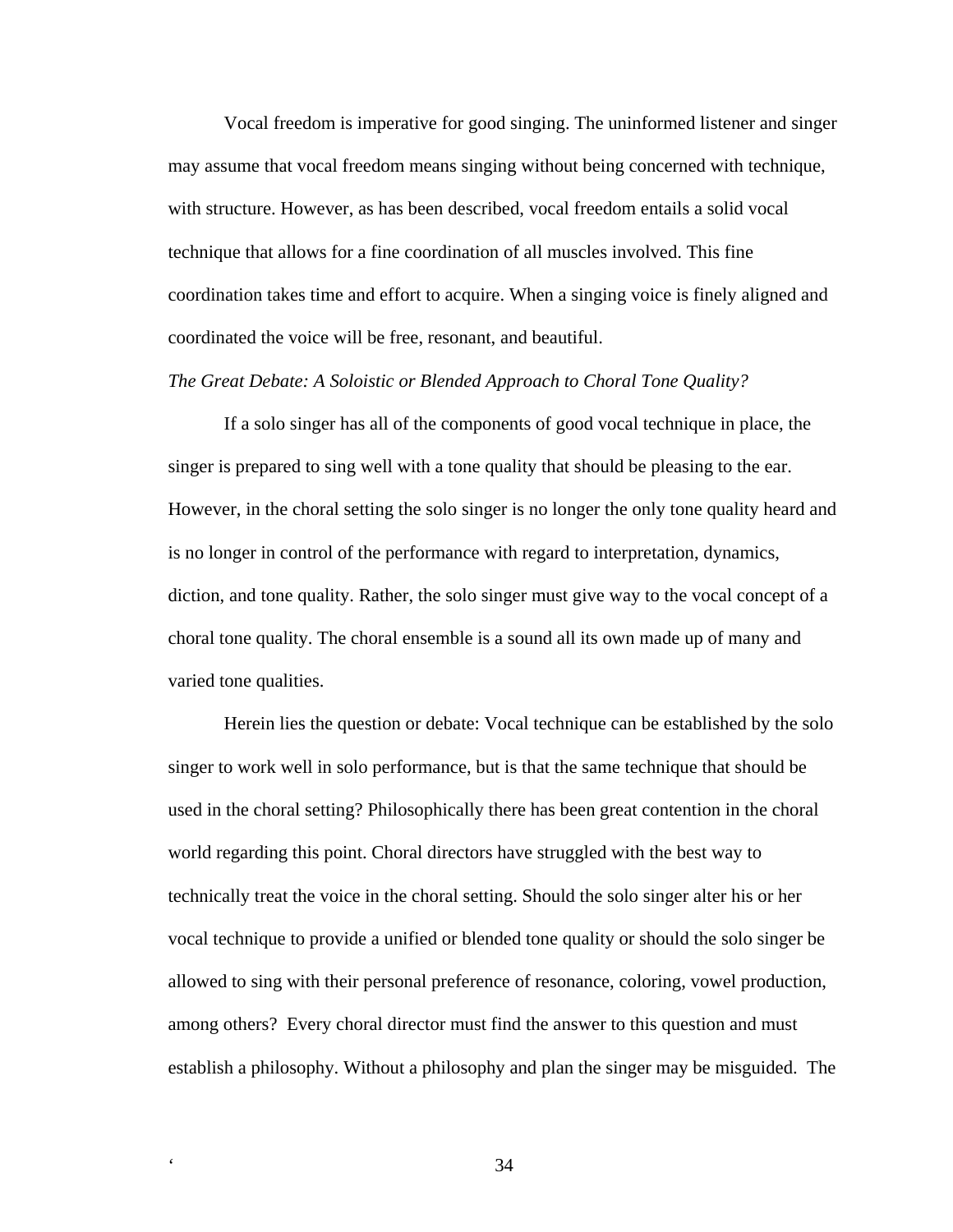question is: should the choral director use a *soloistic or blended* approach to choral tone quality?

First, if it is established that there is a specific technique for correct singing that enhances the voice, then it can be deduced that this technique applies to singing in general and thus the solo singer and the choral singer should use the same basic vocal technique. The singer, whether solo or choral, strives for a freely produced, resonant, and communicative voice. Daugherty (2001) explained it this way:

In a very broad sense, singing is singing. Human beings, after all, share a similar physiology for respiration, phonation, resonance, and articulation. Many vocal pedagogy and choral methods materials tend to reason and speak exclusively from this sort of global perspective. To the degree that there are traits and processes common to all human vocal production, this "one size fits all" approach is valuable, particularly in conjunction with scientific research on the individual human voice in the past thirty years. (p. 69)

If "singing is singing" as Daugherty stated then why do studio teachers and choral directors often disagree? Ekholm (2000) found that the goal of the voice teacher and choral director is different:

Voice teachers tend to promote a vocal technique, developed by solo singers, which aims to achieve maximum resonance with minimum vocal effort in order to be audible above an orchestral accompaniment. Choral conductors, on the other hand, tend to strive for an ideal ensemble sound in which individual voices are imperceptible. (p. 123)

е в село в село в село в 35 million 35 million 35 million 35 million 35 million 35 million 35 million 35 million 35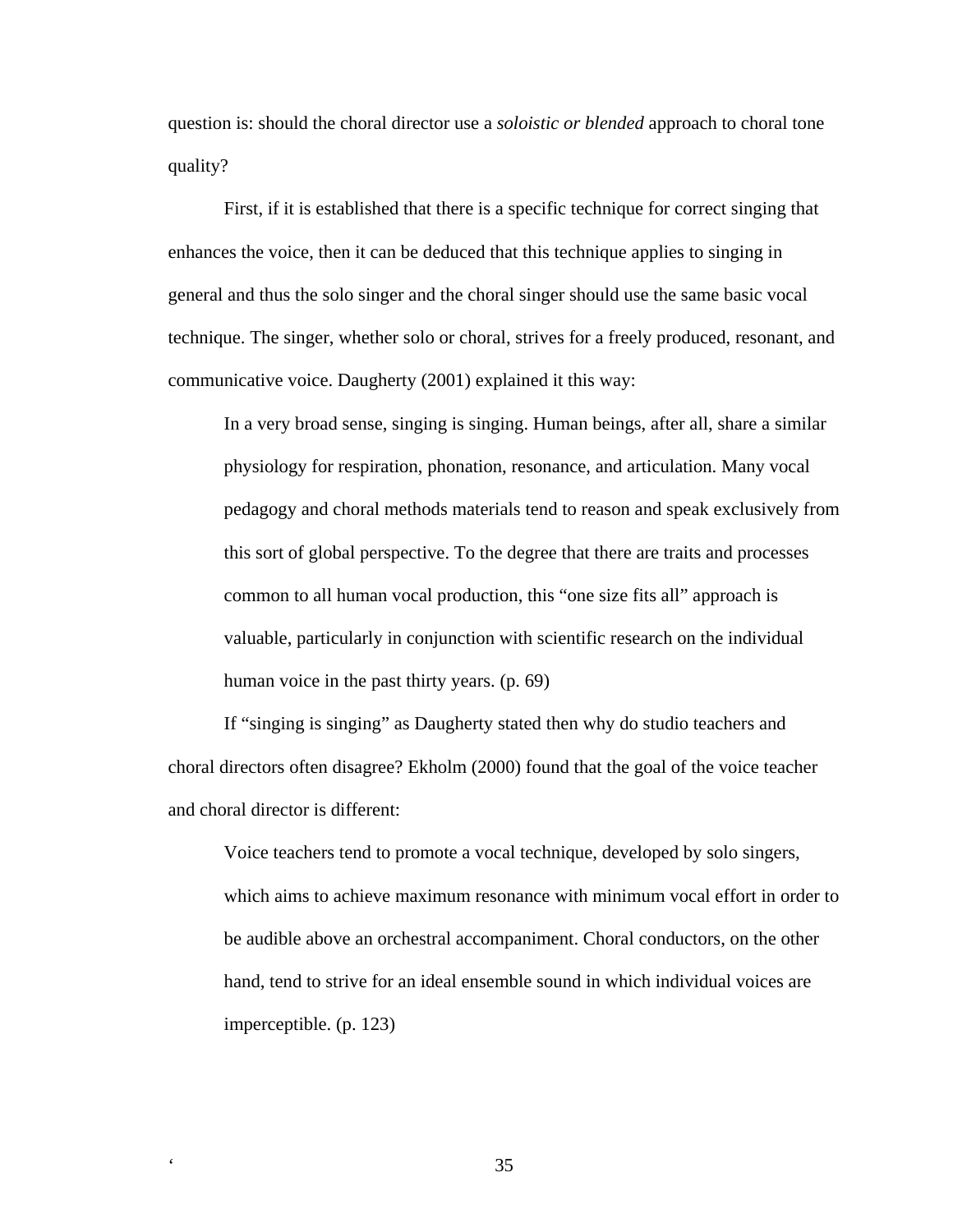The goals of these two opposing views appear to be different ends of the spectrum. The solo singer works for a vocal production that allows for full resonance when so desired, use of varying dynamics, among others. The choral director, on the other hand, is looking for vocalists who are capable of confining their voices so that all voices are equally blended or mixed with regard to resonance and dynamics. These are two very different approaches. According to Rossing, Sundberg, and Ternstrom (1985),

Choir singing and solo singing are two distinctly different modes of musical performance, making different demands on the singers. Many singing teachers are reluctant to let their students practice choir singing, because they believe that choir singing requires a voice usage quite different from that used in solo singing, and some teachers even feel that these two types of voice usage cannot be effectively combined. Other singing teachers and most choir conductors disagree. They feel that good vocal technique, learned in the one mode of singing, can readily be applied to the other. (p. 1)

With the above analysis of Rossing et al. (1985), the two opposing views draw a clear line between those who feel solo singers should not participate in choral ensembles as it could possibly affect the soloists' technique versus those that feel all singers should be able to sing well in both settings.

Rossing et al. (1985) felt that in order to better understand this controversy and the demands necessary for both modes mentioned above, a study was necessary to find a "precise description of voice use in solo and choir singing" (p. 1). They studied the acoustical differences of solo and choir singing using eight male subjects in both the choral and solo singing modes. Three were professional singers and the other five were

е в село в село в село в 36 деней. В 36 деней в село в 36 деней в село в 36 деней в село в 36 деней в село в 1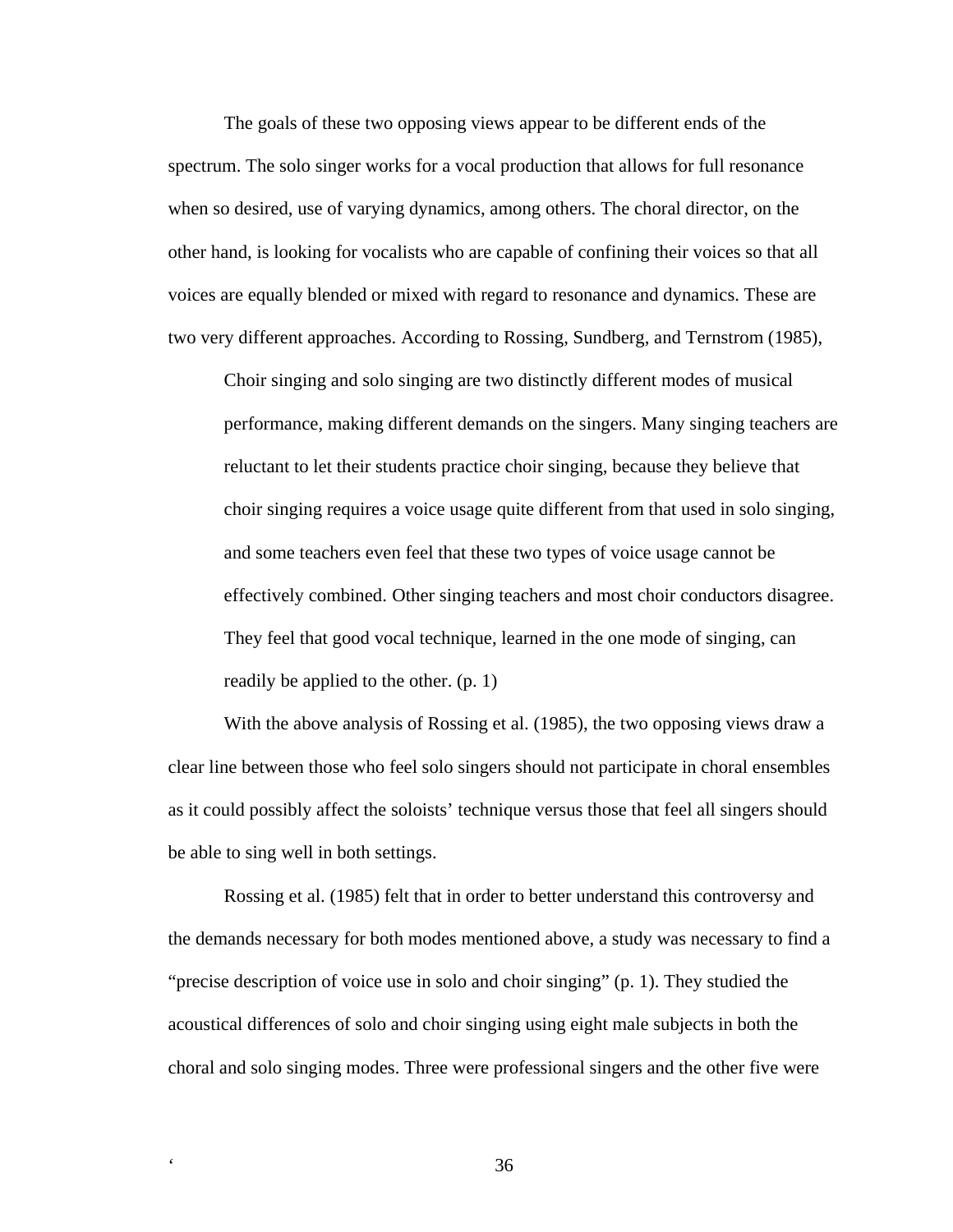amateur singers with varying degrees of vocal training. They found that the "spectral characteristics (acoustical) of the male solo and choir singing differ slightly in two respects; the singer's formant is more prominent and the amplitude of the lowest spectrum partials tend to be less dominant in solo singing than in choir singing." (pp. 6- 7). They concluded that in order for singers to adjust to the two different modes of performance, they often make changes in articulation by vocal tract adjustment and sometimes in their voice source through glottal adjustments.

It is helpful at this point in the study to define the resonance terms used above regarding the complex components of tone. According to Miller (1986):

Complex tones, such as those generated by the larynx, are composed of frequencies that are integral multiples of the lowest frequency. The first component is the fundamental frequency (the first harmonic), and the others are overtones. A partial is a harmonic component of this complex tone, and the sound spectrum is made up of the resonance frequencies, which produce peaks, called formants. (p. 50)

McCoy (2004) defined formant as "resonance of the vocal tract. The key word in this definition is resonance. Formants are neither actual sound nor a function of the vibrating vocal folds. Perhaps it is best to think of a formant as sound potential" (p. 40). The most important thing to understand is that the fundamental tone exists as the foundation of the tone and the partials (upper and lower) and formants embellish the fundamental tone. The embellishment of the tone is often described as the "ring" of the tone.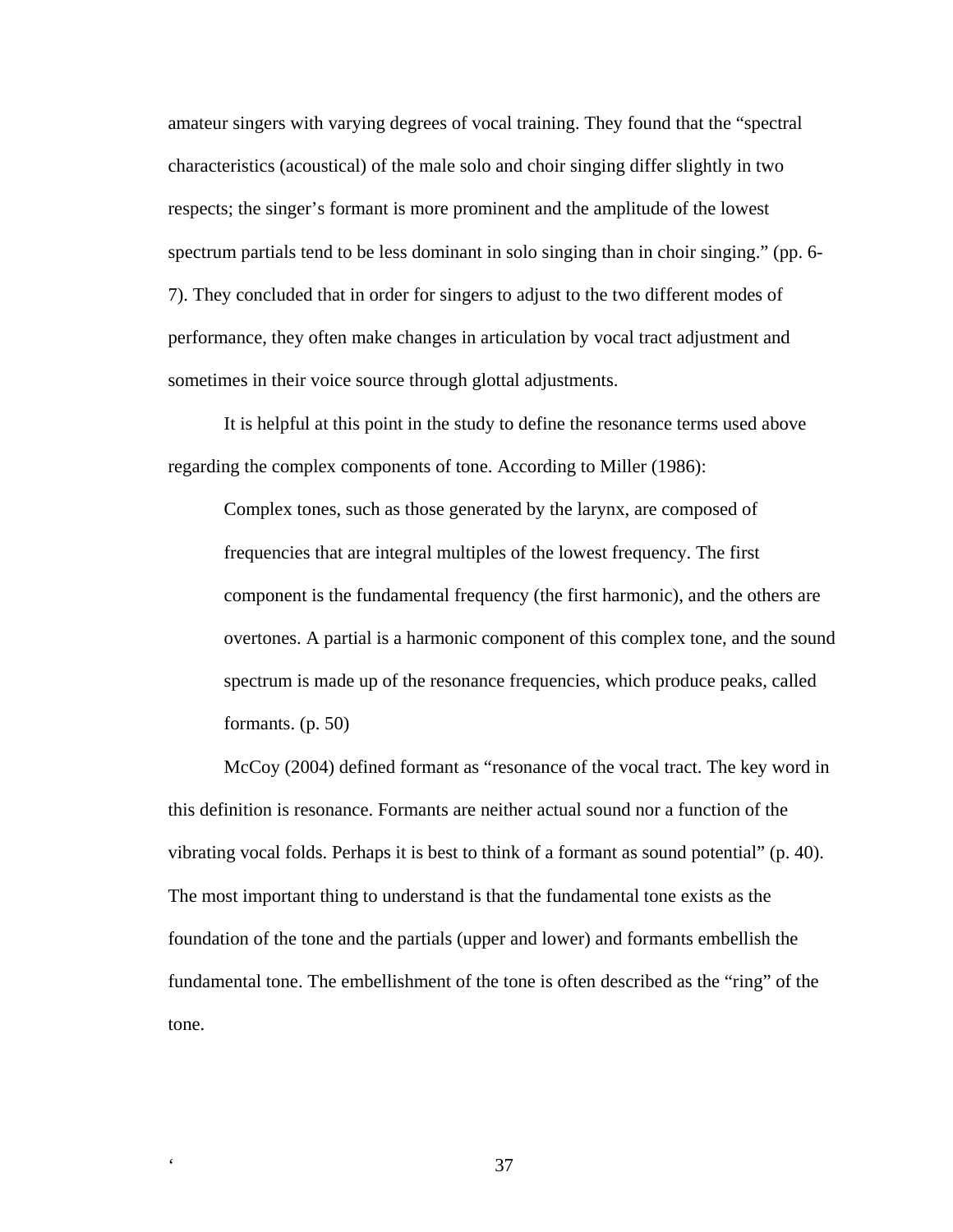Regarding these resonance factors, Goodwin (1980) described several vocal blend techniques that are used in choral teaching. The first is vowel modification where the singer alters the vowel quality in order to blend. Second, a singer will seek "to reduce the number of upper partials in a tone or the strength of those upper partials" (p. 126).

Goodwin (1980) further stated that the reason a singer would want to reduce the number of upper partials might be three-fold:

- 1) to provide a minimum of aural cues for a listener to use in identifying the tone as a separate sound,
- 2) to reduce the subjective loudness of the individual tone, and
- 3) to emphasize the portion of the spectrum that is most significant for the quality of the perceived vowel. (p. 126)

In summary of Goodwin's study, the singer may make adjustments in his or her individual voice to affect blend with vowel modification, timbre adjustments by reducing the number of upper partials, singing softer, and use of less vibrato.

This brings us to the next point. The solo singer has developed his or her singing voice so that the full spectrum of resonance has been found. However, as has been stated in the above studies, the choral singer often makes vocal adjustments to bring about a unified sound. How does a choral director unify the varied individual tone qualities into a beautiful choral tone quality? Most directors agree that the unifying agent is "blend." Simply stated this means that all voices come together to produce a common sound. The sound is homogenous. Goodwin (1980) defined choral blend as "sound in which individual voices are not separately discernible to a listener" (p. 119). It could be said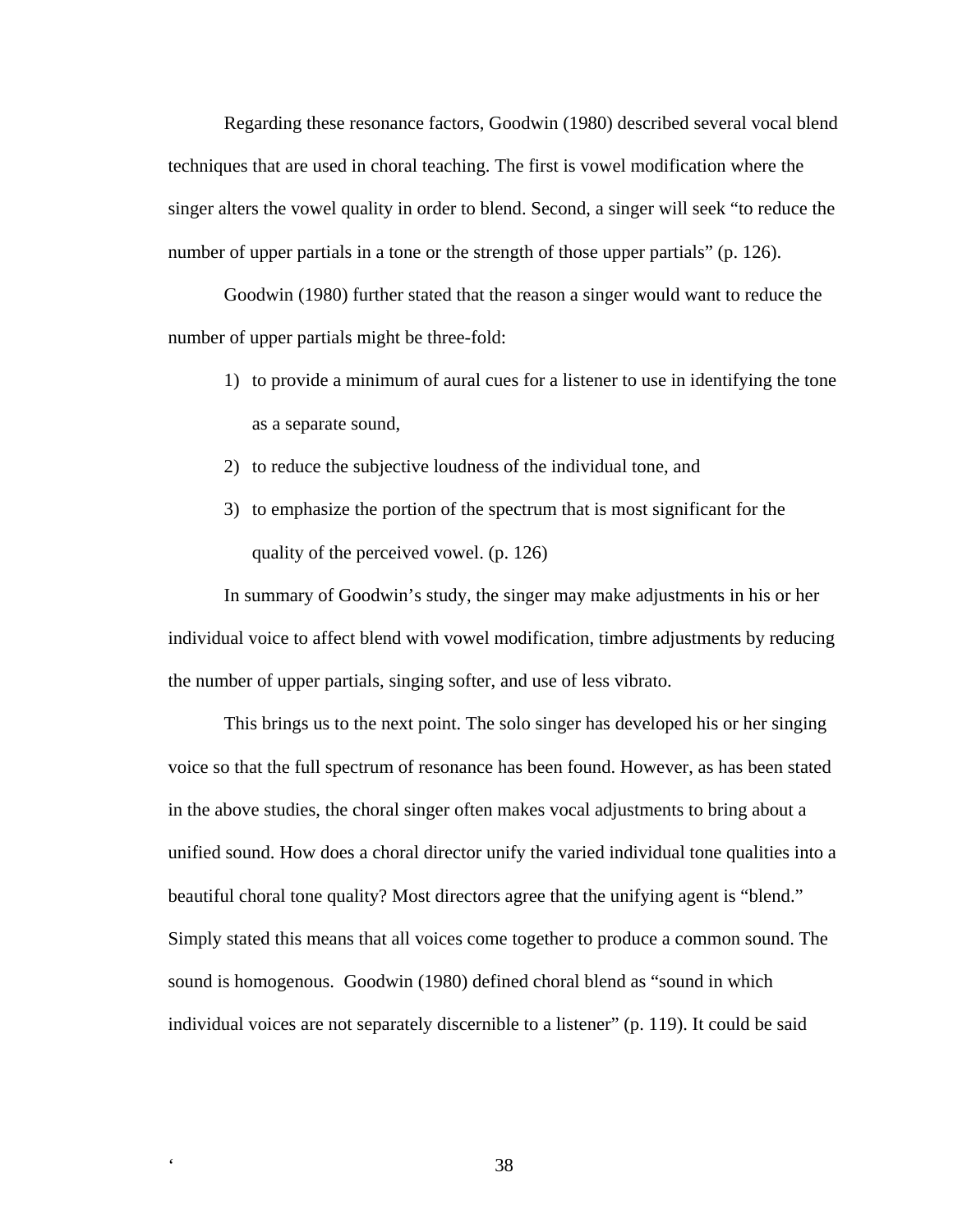then that blend requires the individual singer to match his or her timbre to the voices around them.

However, choral directors have varying opinions and preferences. One choral director may prefer a choral tone quality that is bright and ringing. Another director prefers a timbre that is dark, rich, and warm. Others find their preference somewhere in between. Since subjectivity will always be a part of the equation, the argument is not so much that of preference of tone quality (subjective) but more with methodology (objective) to find a unified sound.

As stated, methodologies for choral blend are numerous as was observed in a study done by Knutson (1987). He investigated the treatment of choral blend in American choral singing from the early 1900s through 1987. Knutson chose thirteen representative conductors. He conducted in-depth interviews with the eight conductors who were still living and researched the writings of the others. With regard to the practices and trends in achieving choral blend, he found that choral blend was, indeed, a matter of personal preference. The study found, however, that there have been two basic trends from the early 1900s to the present day concerning how to achieve choral blend. First, a trend was seen in the approaches of F. Melius Christiansen, director of the St. Olaf College Choir, and John Finley Williamson, director of the Westminster College Choir. Although "Christiansen emphasized the subordination of individual vocal qualities for the sake of blended choral sound, the choral sound produced by Williamson stressed that vocal development of any individual singer was more important than the blended sound of a choir" (p.118). However both showed that, "the primary concern of each view was to create a single type of choral sound for reasons other than the music literature and style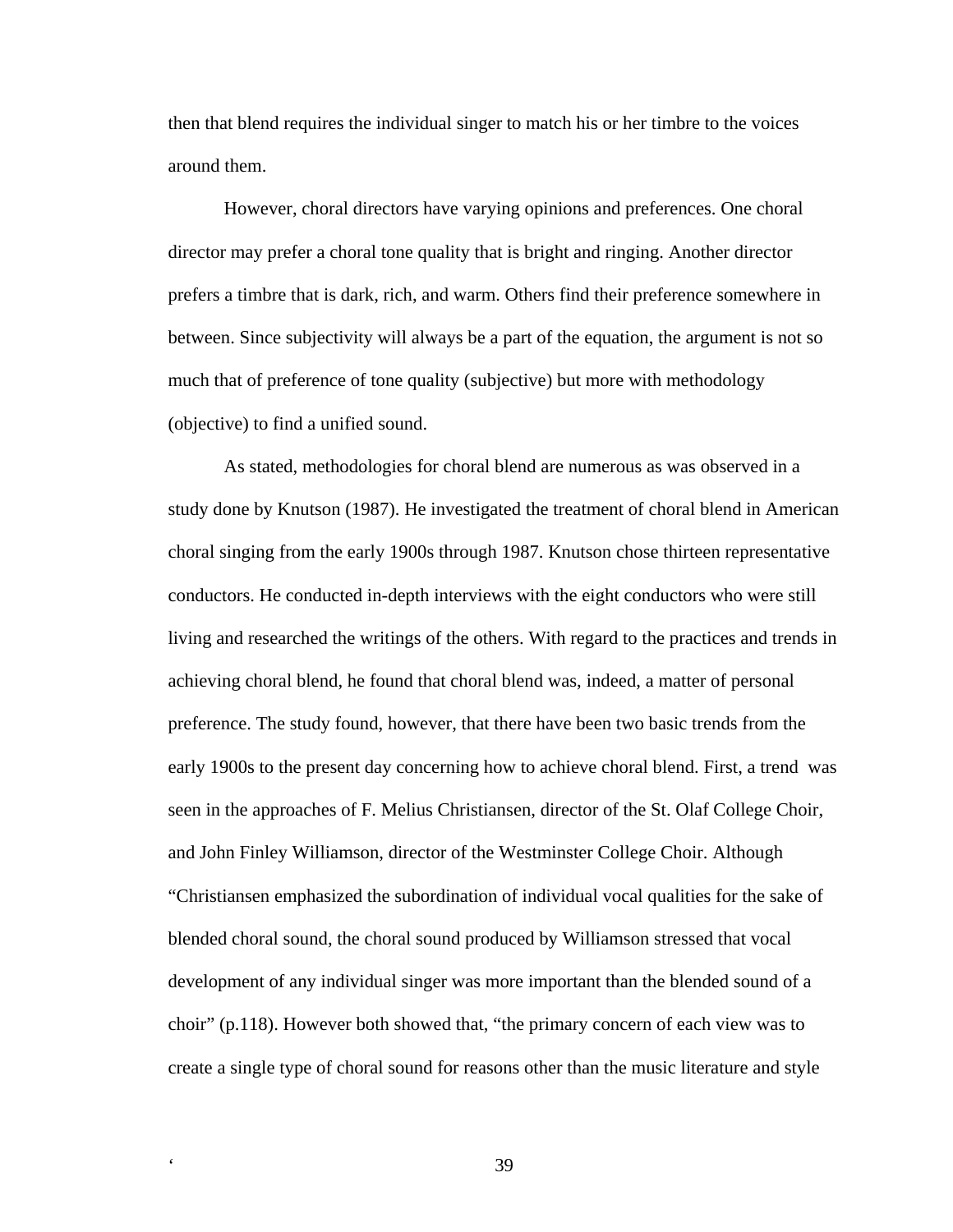being sung" (p. 118). The second trend emphasized the development of choral sound that would be able to handle a variety of musical styles. Knutson wrote, "Advocates of this approach stress that this does not limit the choir to singing with only one type of sound, but enables the choir to meet the interpretative, dramatic and stylistic considerations of many types of literature. The flexibility of this trend seems contingent upon both good vocal technique and good musicianship" (p. 119). This second trend appears to be prevalent today. The public school choral director often chooses literature that represents numerous genres from early Latin pieces to contemporary rock music. With such a variation in musical style the young singer is required to make vocal adjustments to handle these demands. A clear and firm understanding of good vocal technique is imperative. Not only are students required to make stylistic adjustments they are also required to make these adjustments in the confines of choral blend.

What methodologies are used today to bring about blend with good vocal technique? Fulford and Miller (2003) wrote about this and listed five things a singer must do to blend in a vocal ensemble.

- 1) Listen. Then listen some more. Listening is critical for all musicians, but particularly so when you're singing (or playing) in an ensemble. Pay close attention to the tonal subtleties of the other voices and try to fit your tone to theirs--not theirs to you.
- 2) Always sing on pure vowels. Everyone in an ensemble has to pronounce the words--particularly vowel sounds--exactly the same. We call this "vowel unification" and it's one of the primary means of achieving vocal blend.

. **40**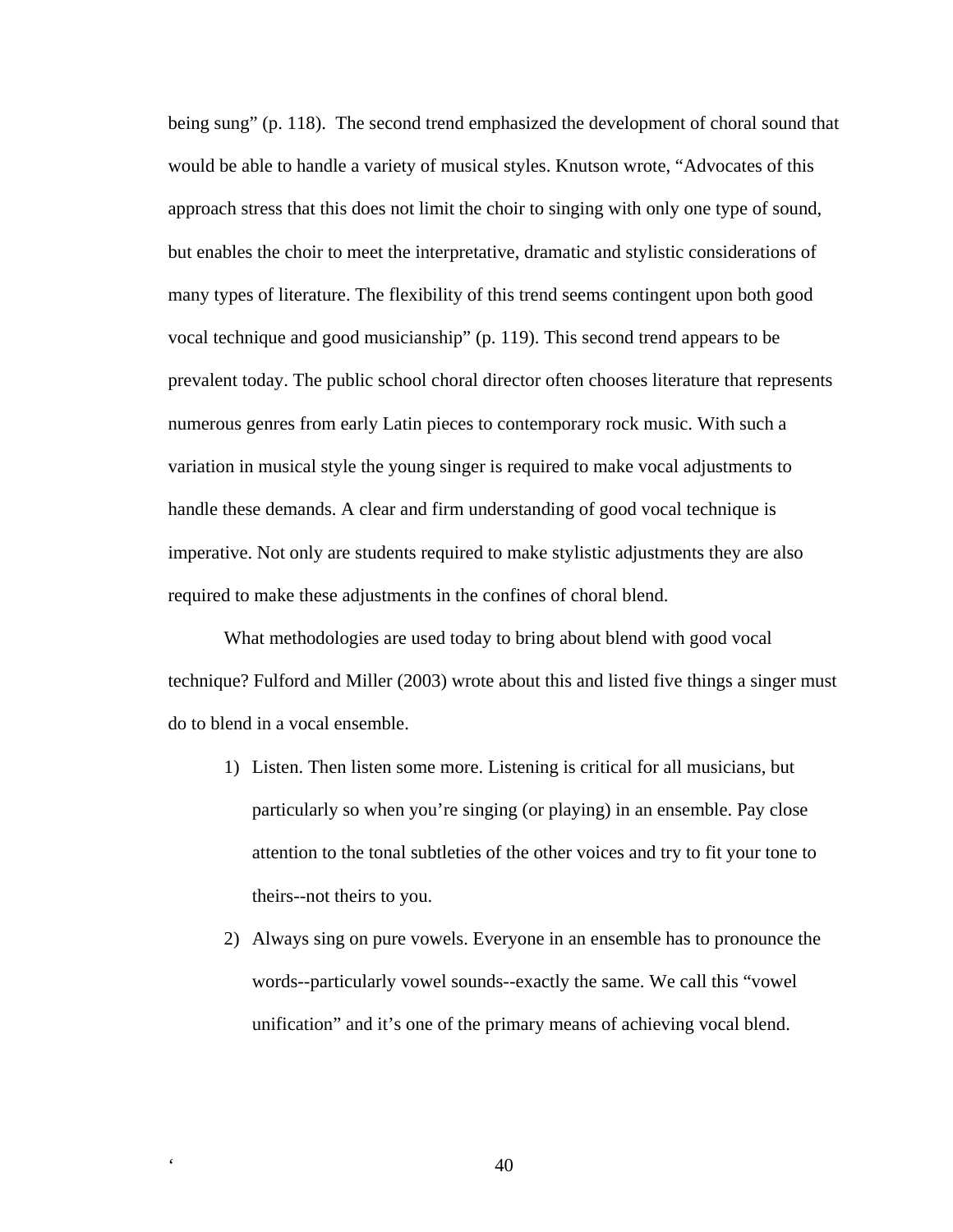- 3) Back off the volume level. Remember, you don't want to be louder than everyone else in the choir--no matter how beautiful your voice is. You are not in the ensemble to show others how well you sing. (And if you think you are, you may not be for long!)
- 4) Surrender your personal singing style--which is sometimes a sticky point. Many singers have gone to great lengths to develop their own singing style. Many singing styles are heavily influenced by today's popular music, and while this kind of style might get you rave reviews at the local karaoke bar, it won't cut it in a choral ensemble. This doesn't mean you have to sing like a voice synthesizer; just leave those vocal "flips" and "scoops" at home when you go to choir rehearsal.
- 5) Be very sensitive and judicious with your vibrato. Yes, vibrato gives your voice color and life, but it can also be one of the biggest stumbling blocks to achieving vocal blend. So when you're singing in a vocal ensemble, use a little less vibrato than you would as a soloist. (p. 138)

These five points of Fulford and Miller (2003) appear to encapsulate one of the most common approaches used today to accomplish choral blend. The singer is asked to be sensitive to the sounds around them and to work to be a part of this general sound. They have summarized the key elements of vocal technique that need slight adjustments when transferring solo vocal technique to choral vocal technique. To further clarify, point 1 asks for the singer to listen for tonal subtleties and mix or fit the solo voice into the mix. This can be done with minor color adjustments. Minor color adjustments, brighter or darker, are placement and balance issues of resonance. A tone can be felt more in the

 $\sim$  41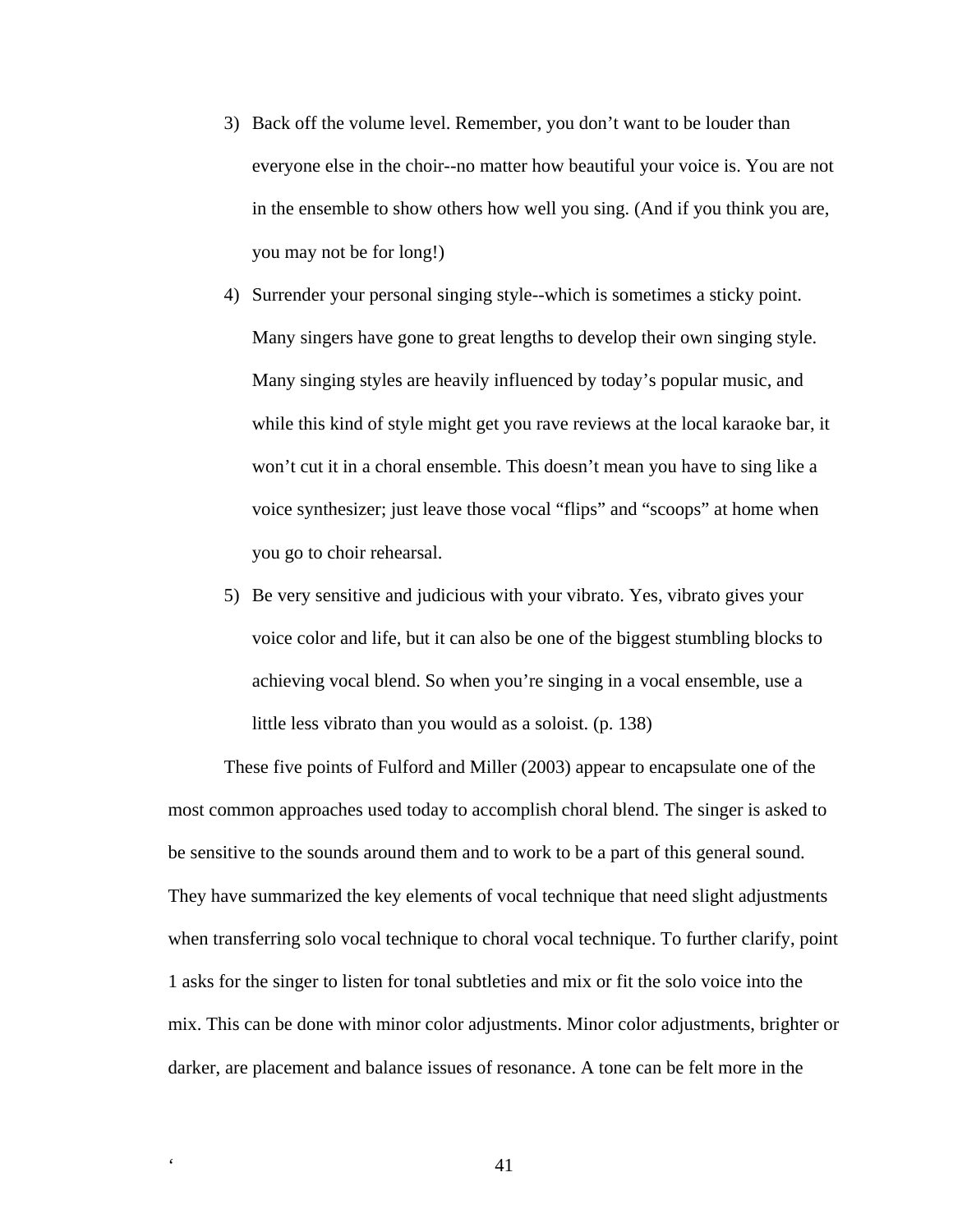head, mouth, and so forth, but with all resonance cavities being represented particularly head resonance in all tones the voice will not suffer from vocal imbalance or tension. Point 2 dealt with pure vowels. This is important for both the soloist and choral singer. As a choir director works for well-placed pure vowels the voice is not only clear in resonance but vocally free. Point 3, volume, is another facet of good singing for both the soloist and choral singer. All well-trained singers must know how to sing with varying dynamic levels whether soloist or choral. Good breath control and balance of resonance, *appoggio,* must be utilized for pianissimo singing as well as for forte singing. For a soloist to sing in a choral setting at a softer level than in the solo setting should not create a problem as soloists must sing at varying dynamic levels with their solo literature as well. Point 4, regarding singing style, is another aspect of good training. The soloist should have the flexibility to sing various styles with good technique. Point 5 dealt with vibrato. This particular subject is perhaps the most controversial. Some soloists have never used straight tone. If the voice does not remain free and floating while singing a straight tone, then tension is created in the musculature of the larynx. It is possible, however, to allow the breath flow to free the voice. My observation has been that if a choral ensemble is asked to sing with straight tones exclusively, then the voice does tire and vocal fatigue sets in. A good solution, as pointed out by Fulford and Miller, is to ask for less vibrato. Again, a well-trained singer should have developed this capability through the use of good breath control.

To reiterate the real basis for the *great debate,* some voice teachers do not feel that the voice should be altered to reduce the beautiful qualities that can be produced by the soloist. Many choral directors, however, feel that all singers should be able to alter

. **42**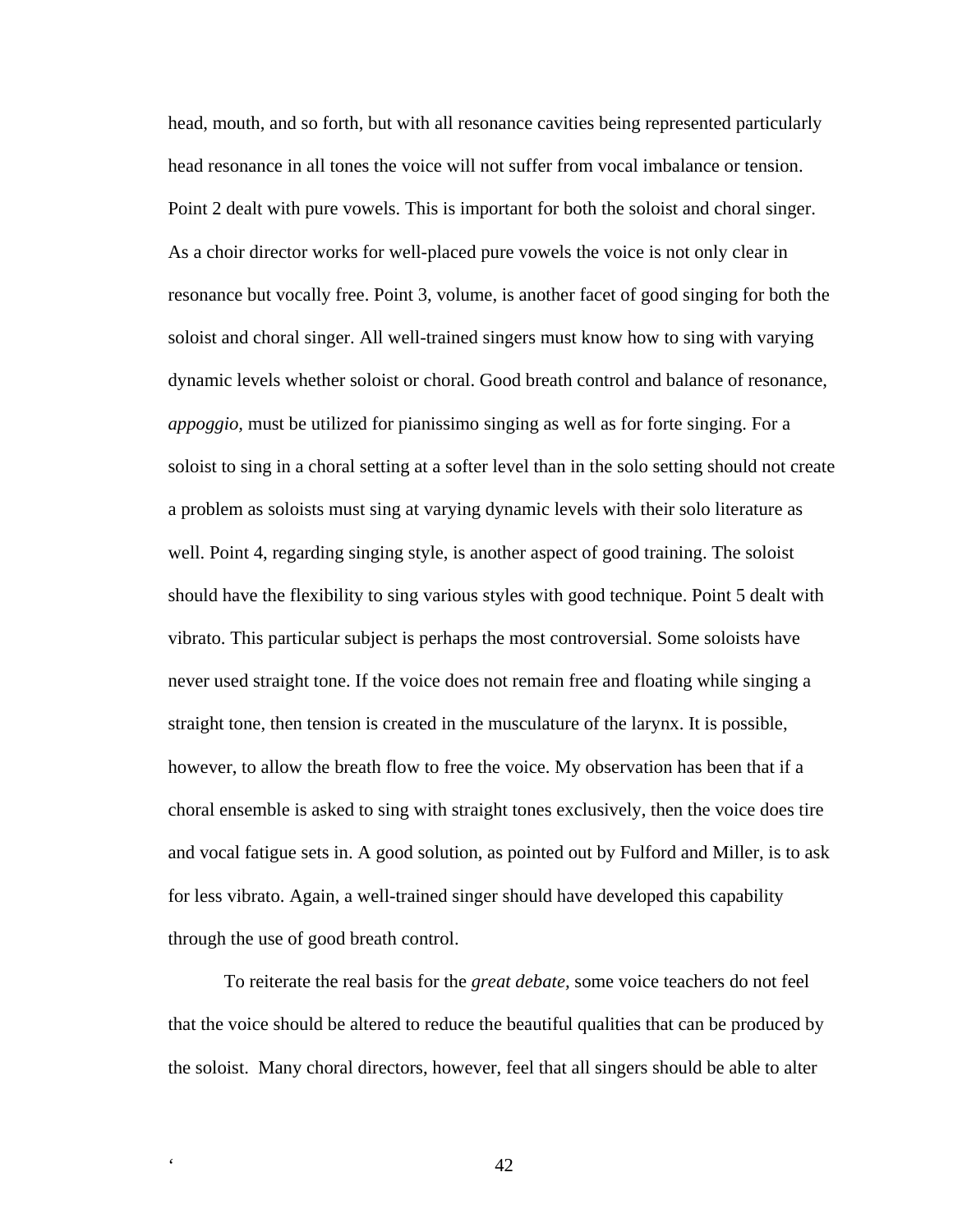their voices without causing harm. To further elaborate on this argument, Skelton (2004) stated:

One of the few things choral conductors and voice teachers agree on is that there is a difference between singing as a soloist and singing in a choir. Voice teachers would generally agree that choral singing requires technical demands that conflict with those needed to sing as a soloist. Choral conductors would complain that singers need to learn to work as part of an ensemble, and, while hopefully not advocating poor vocal technique, would like more variety in vocal color. One requirement of most choral repertoire is a basic level of balance and blend. (p. 50)

Since it appears that the one point that can be agreed upon by both the solo voice teacher and the choral director is that there is a difference in how the voice is used in the choral setting, the next question is, is it necessarily bad for the aspiring soloist to sing in a choral ensemble and what kinds of problems can occur, if it is bad? According to Sundberg (1987), most vocal research has focused on operatic singing and not choral singing and therefore, "there are not many facts to report about choral singing" (p.134). However, Sundberg (1987) devoted a short chapter in his book about the choral voice and asked the question, "Do singers develop the same type of voice timbre in both situations (solo and choral)?" (p. 141). He cited Goodwin's study (1980) and Rossing et. al. (1985 and 1986) and concluded that it seems that voice use in choral and solo singing differs in certain respects that are probably important for the success of a solo singer. It seems fair to assume that students of solo singing who have no problems with their voice timbres could gladly join a choir and, in this way, enrich their musical experience. If, on the other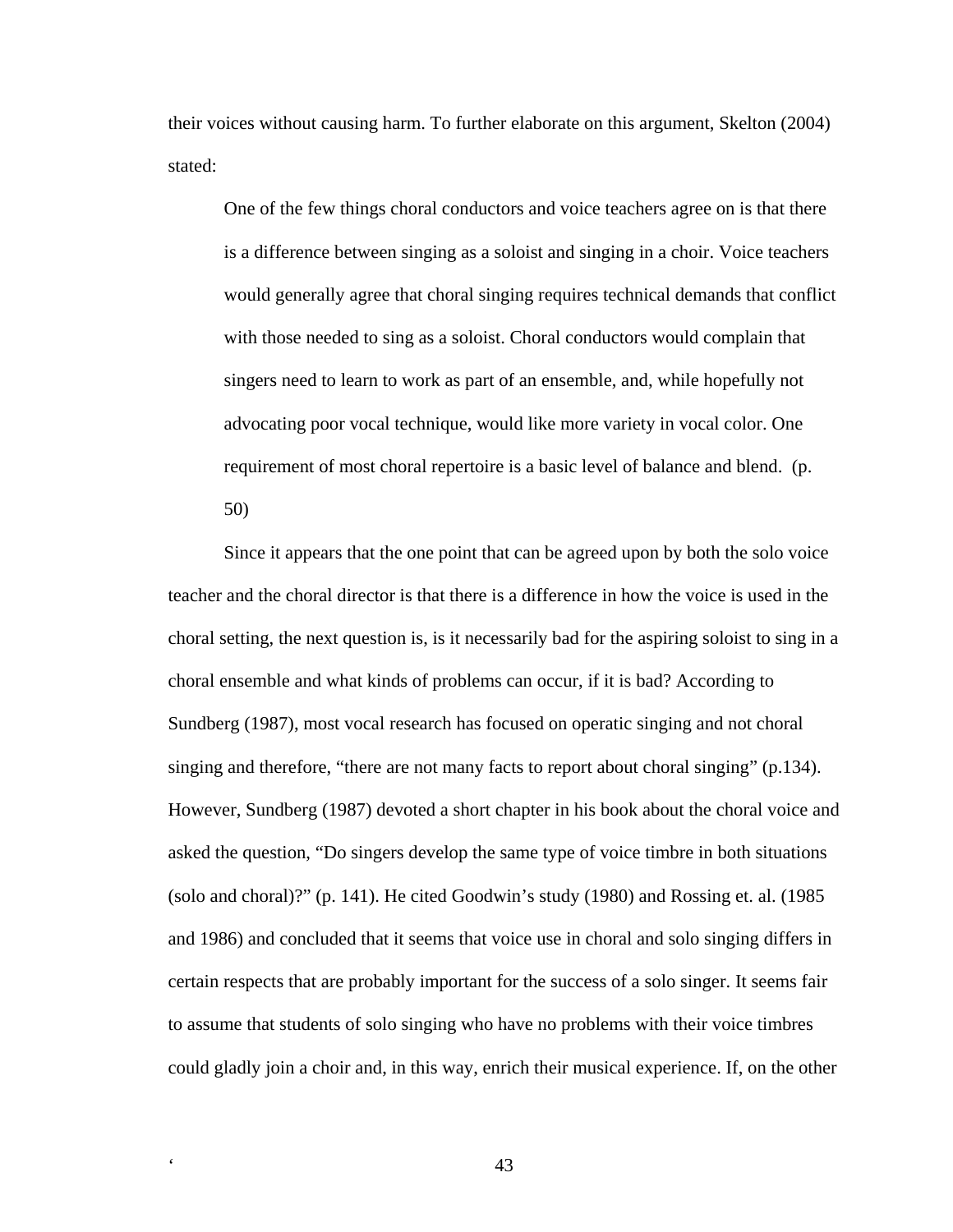hand, the student has problems in developing an acceptable voice timbre and if he or she also has a hard time learning two slightly differing types of voice use at the same time, it seems wiser to concentrate on one thing at a time. In any event it would be advantageous to know that the same type of voice timbre is not sought in choral and in solo singing (p. 143).

Sundberg's point that some singers are still developing their solo voices and may have problems adjusting to differing types of voices is a valid argument. It may be that solo singers who will pursue a solo career may not benefit from a choral experience at a particular point in their vocal development. However, in my opinion, all singers should work for a vocal technique that will allow them the versatility to use the voice both in solo and choral work. All singers are capable of making the minor adjustments needed to function in both settings. Once again, do these adjustments harm the voice? Obviously, these changes or adjustments have caused the singer to realign his or her technique. As a vocal pedagogue and choral director, having taught in the private studio for a number of years as well as directed vocal ensembles, I believe that these adjustments can be made in a healthy manner. As was pointed out by Fulford and Miller (2003), adjustments can be minor.

In the end, the voice teacher and the choral director must work together to build voices. Skelton (2004) presented some possible solutions for the conflict between the voice teacher and the choral director. First, he acknowledged that the voice teacher and choral conductor must understand healthy singing and its application to solo and choral singing.

. **44**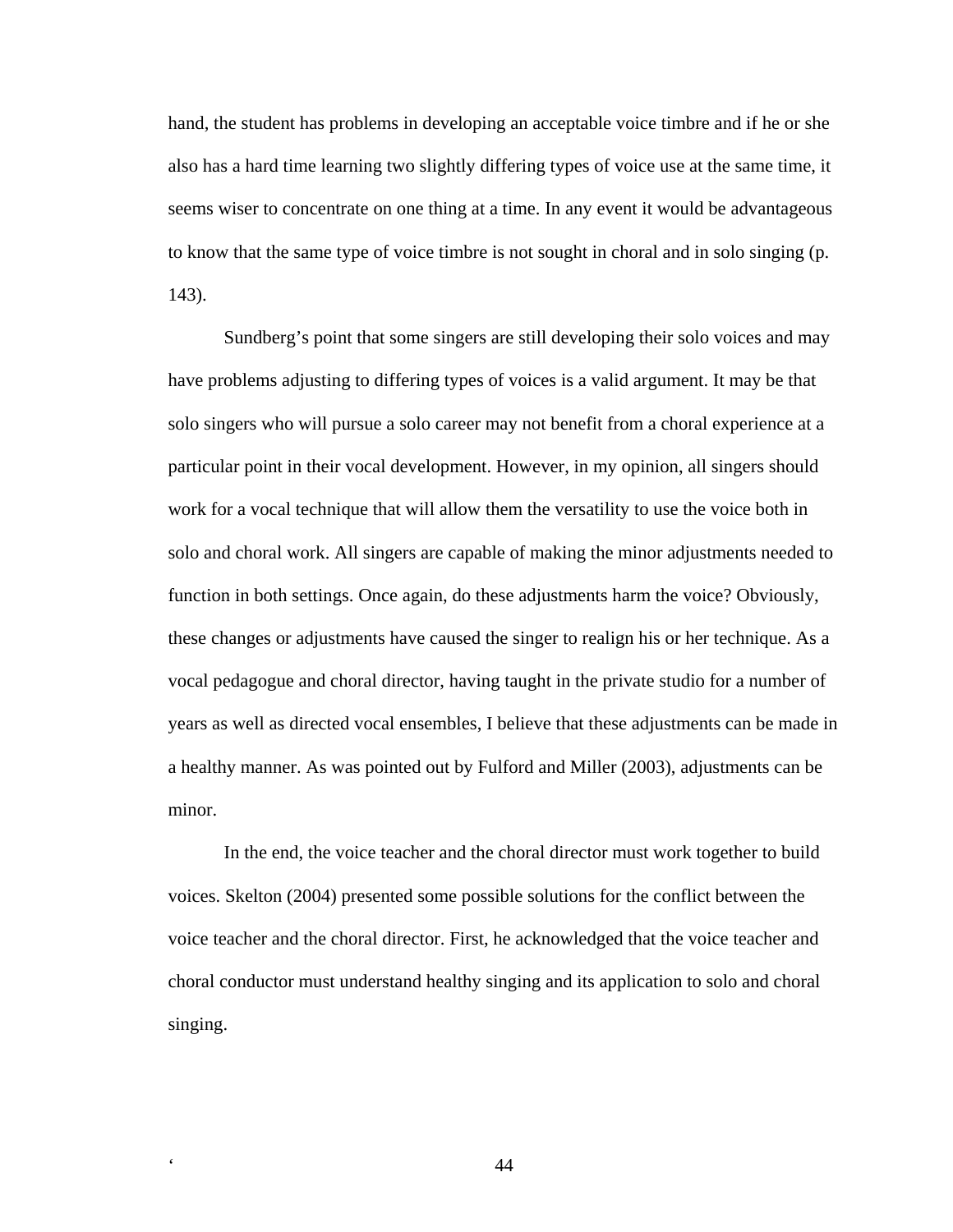Vocal teachers must accept that healthy vocalism is possible in a choir, while choral conductors must understand what healthy vocalism constitutes. A conductor can achieve this goal best, not just through an understanding of vocal function (though this should not be ignored), but rather through a firm grasp of vocal pedagogy (p. 51).

Perhaps the most important thing to realize is that healthy singing is the goal no matter the venue.

Additionally, Skelton (2004) stated that there was an institutional problem. In his opinion:

Degree programs in choral conducting vary considerably, and courses in vocal proficiency, or, at the very least, vocal pedagogy, are not requisite at most universities…I must blame institutions for not including vocal pedagogy as a core component in a choral conducting program, and for the number of choral conductors that do not adequately understand the voice. (pp. 51-52)

Skelton's observations are valid, in my opinion. The choral conductor is not always adequately prepared to teach good vocal technique. On the other hand, the voice teacher does not always understand that good choral singing requires good vocal technique and when good vocal technique is being used in the choral setting the solo singer will not be harmed.

Singing is a complex physical and cognitive act that must be cultivated and developed. The choral director has a great responsibility to protect and guide the singer. With this responsibility he or she must not only understand the complexity of the voice but must also possess a technique and philosophy for achieving a healthy, beautiful

 $\sim$  45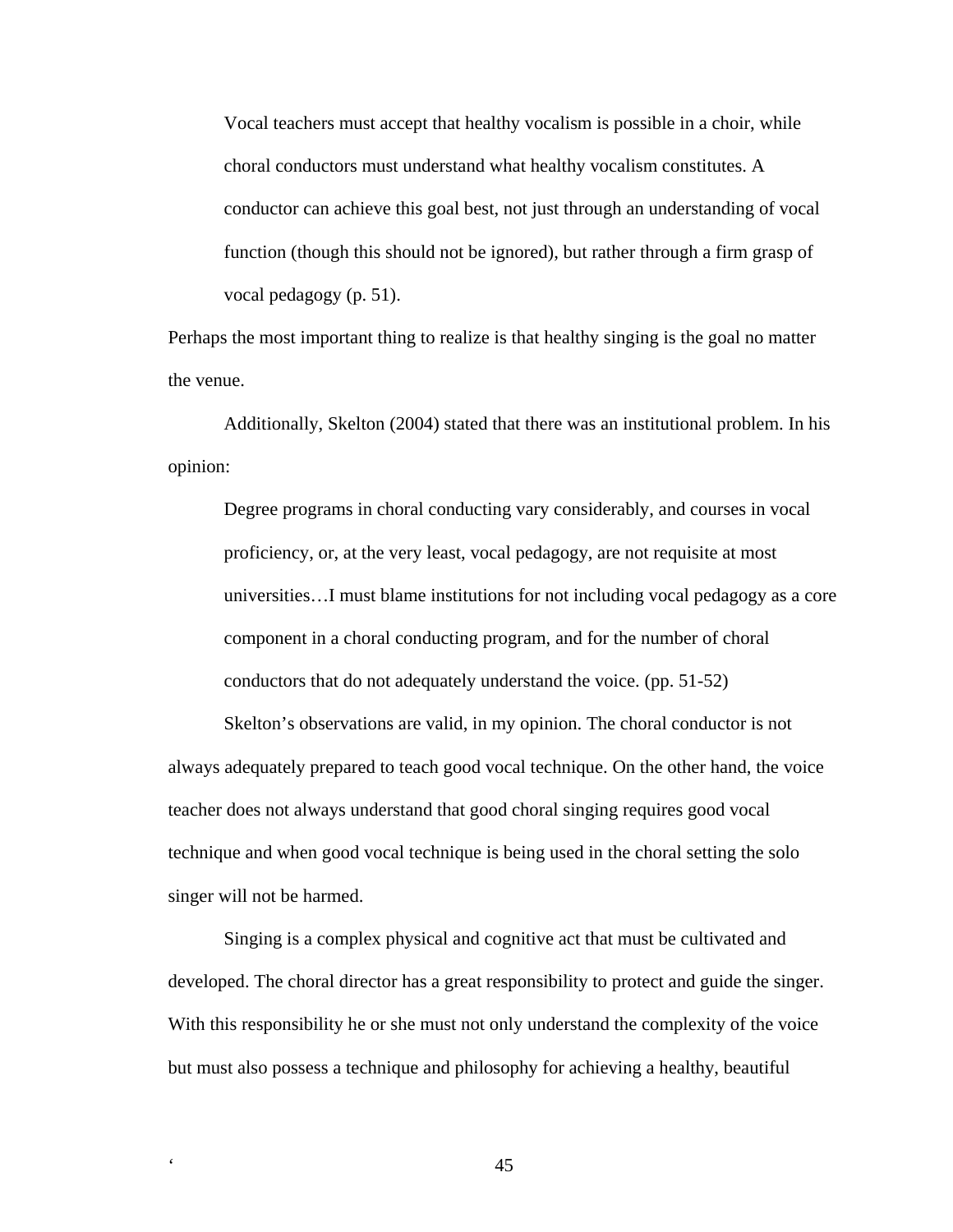choral tone quality. The choral director must have the knowledge and expertise needed for his or her profession so that the choral experience is valid, rewarding, and brings about the best vocal outcome for the individual singer/student. Jordan (1984) stressed the need for individual attention to a student's vocal problems to bring about choral blend. He stated, "The conductor must know each voice as if each singer were his student. Instead of handing out ineffective prescriptions that create the illusion of blend, he can assist individual students to remedy vocal problems that are buried in a sectional sound." (p. 26). A fine choral director must be knowledgeable in both solo and choral singing and must know the voices of the ensemble. The basics of good vocal technique are foundational and imperative.

# *Philosophy*

With the necessary knowledge of good vocal technique the choral director must also have a philosophy and rehearsal practice/technique that will propagate his or her knowledge. This philosophy will not only provide an understanding of what is important to that individual with regard to learning goals and objectives, it will guide the teacher in the process of delivery of these goals and objectives. Without a philosophy a teacher will lack the focus necessary to provide a systematic learning experience for the student. Custer (2005) said it this way:

We need to develop a clear and well-constructed philosophy, what scholar and educator John Henry Newman characterized as an "explanation for our lives." Grounding our work on a solid philosophy can offer significant help as we move into new situations or encounter new challenges. Dealers in precious metals strike gold objects against a touchstone to confirm the purity of their contents. A

. **46**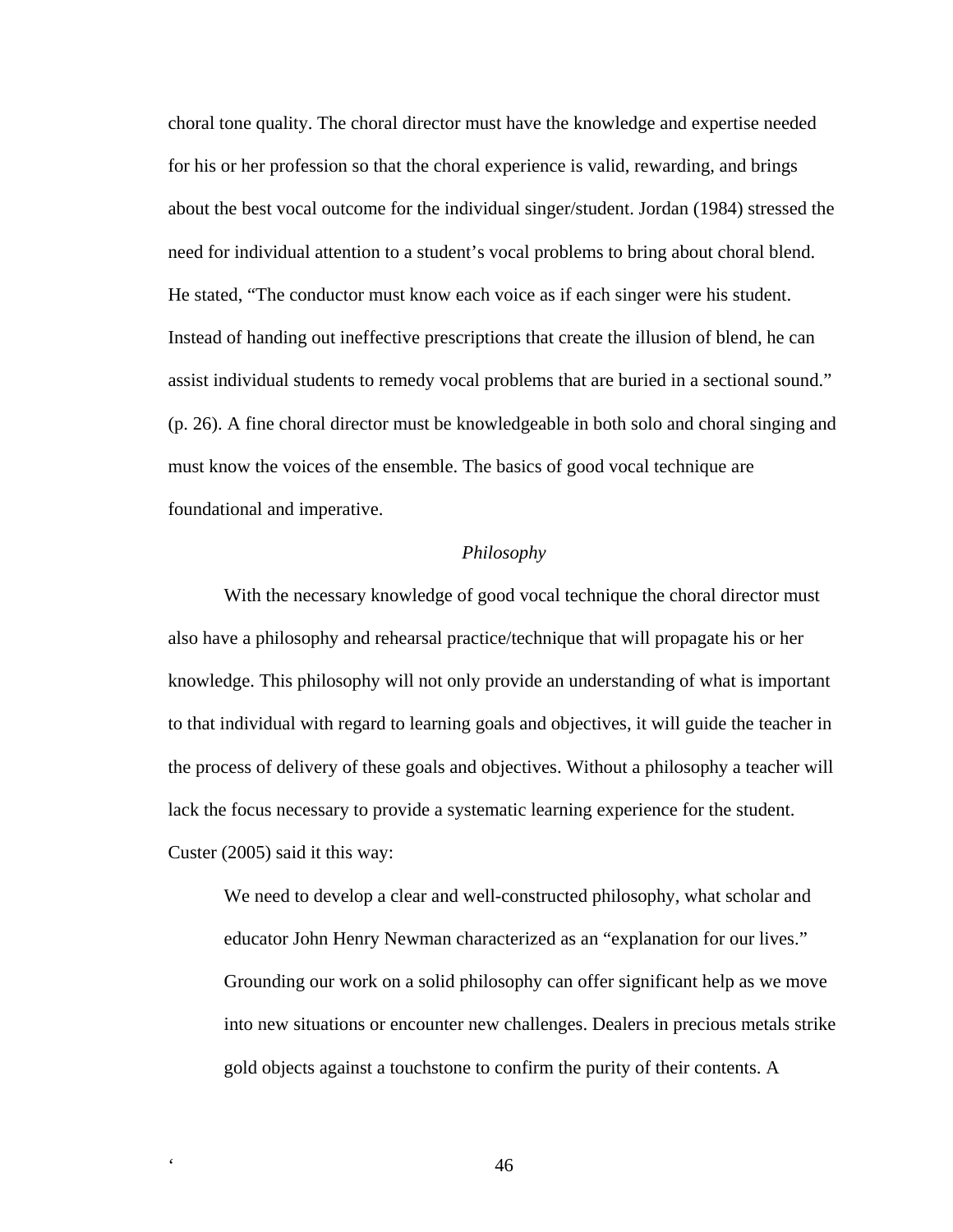philosophy of teaching provides us with a similar point of reference. Like the lighthouses of old, it can serve as a reliable beacon by which to navigate the course of our careers. (p. 43)

For the high school choral director, his or her philosophy will include the understanding of what beautiful choral tone quality entails and a method and procedure to train the young singer. The definition of *philosophy,* according to Webster's Dictionary (1999) is "the general principles or laws of a field of knowledge, activity, etc" (p. 1082). The choral teacher has developed his or her philosophy through not only knowledge but experience. A successful teacher is confident and firmly holds to the principles that he or she has defined and adopted. This confidence is *tried and true,* and the student benefits from this confidence.

Why is philosophy important to tone building? Because tone building is a concise and determined process, it is a compilation of a singer's vocal abilities brought to a point of optimum control. Without a philosophy one's knowledge is often haphazardly delivered. Thus, a choral director's philosophy includes knowledge of vocal technique and a plan to deliver this knowledge. Gordan (1989) stated that, "The success of your choral program will be largely determined by your ability to set goals and then organize purposeful activities. The captain of a ship spends considerable time charting his course" (p. 21). Gordan (1989) clearly outlined how to set goals and defined three basic achievement levels that should be a part of one's planning. They are: a) Achievement level I: Orientation, individuals "learn the ropes" of the organization. In this stage the students will learn vocal skills, musical knowledge, musicianship, ensemble (balance and blend), and social skills. b) Achievement level II: Growth, members learn to contribute

е с процента в 147 године в 147 године в 147 године в 147 године в 147 године в 147 године в 147 године в 147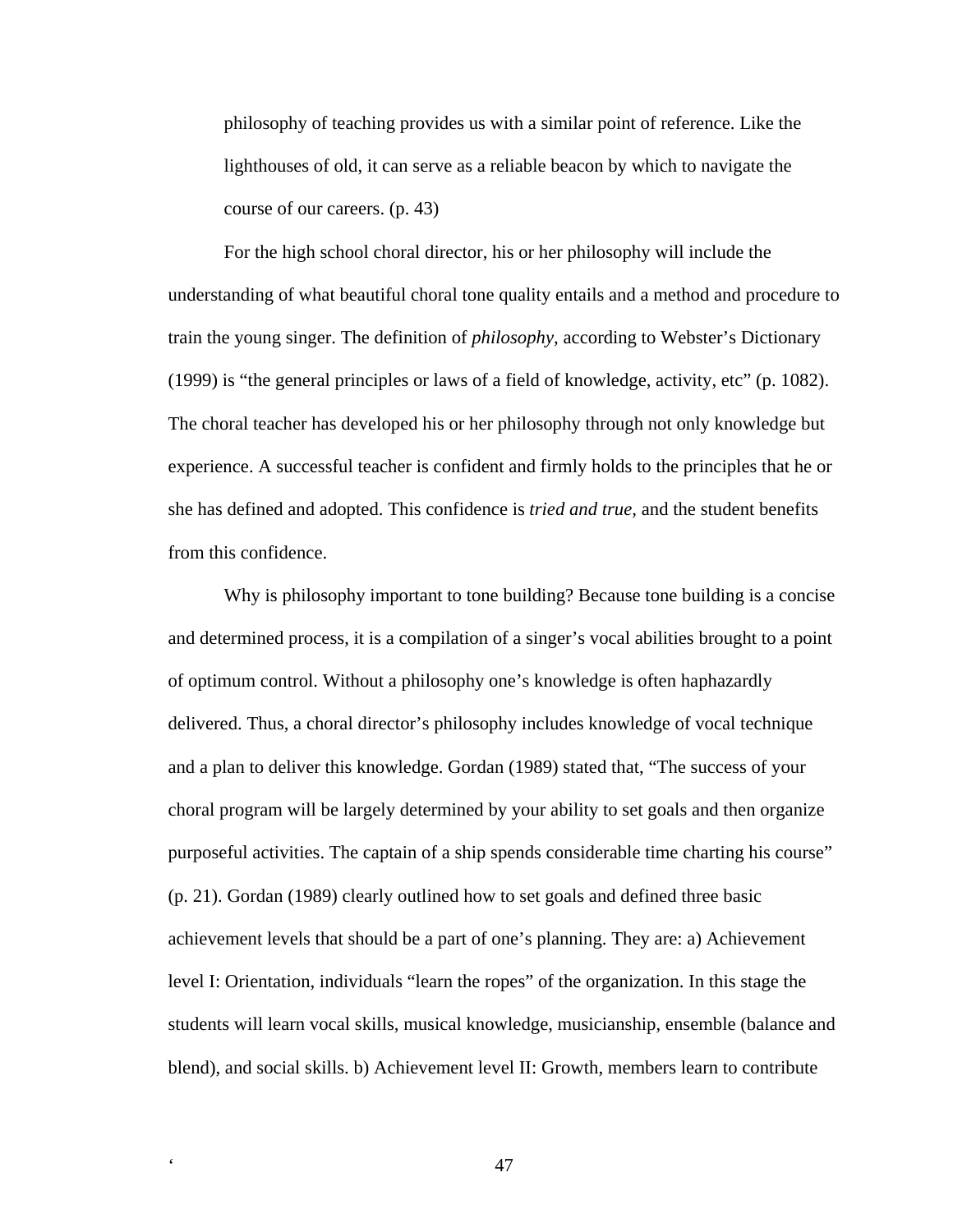more effectively through improved music-learning skills and qualitative singing.

Teamwork is emphasized. The final stage is c) Achievement level III: Culmination, skills become more refined with emphasis on interpretation and expressivity (pp. 22-23). This is just one plan or structure that can be found. Each individual teacher must adopt some type of plan that matches his or her philosophy, personality, and musical strengths.

Noble (Shrock, 1991) has a philosophy that stresses the importance of psychology in the choral teaching arena. Because teamwork is a must in ensemble work he spends much time building confidence in the singers. According to Noble (Shrock, 1991):

Every time I fail to observe psychological ramifications of rehearsal procedure, I reduce the optimum effectiveness of the time spent. Psychology is also important in working with singers—in making them feel involved. Involvement is crucial; it builds a sense of affirmation, and one can achieve one's best when an affirmative feeling is present. (p. 10)

Noble's philosophy of teaching included the belief that the more we learn about ourselves the more we can relate to others. He spoke of a person's inner child and how to free the negative hold it might have on an individual. Noble (Shrock, 1991) stated:

I can allow it (the inner child) to grow and become a part of my total positive personality. This has changed my effectiveness as a conductor…Transparency is vulnerability. It is the capacity to be open within ourselves in order that the music can flow through us—that we can be an open conduit, a free vessel… Vulnerability can be threatening. It is not easy to be open—to share our deepest feelings. And we have a shadow side to our lives that tries to block our transparency/vulnerability. We, therefore, must make friends with our shadow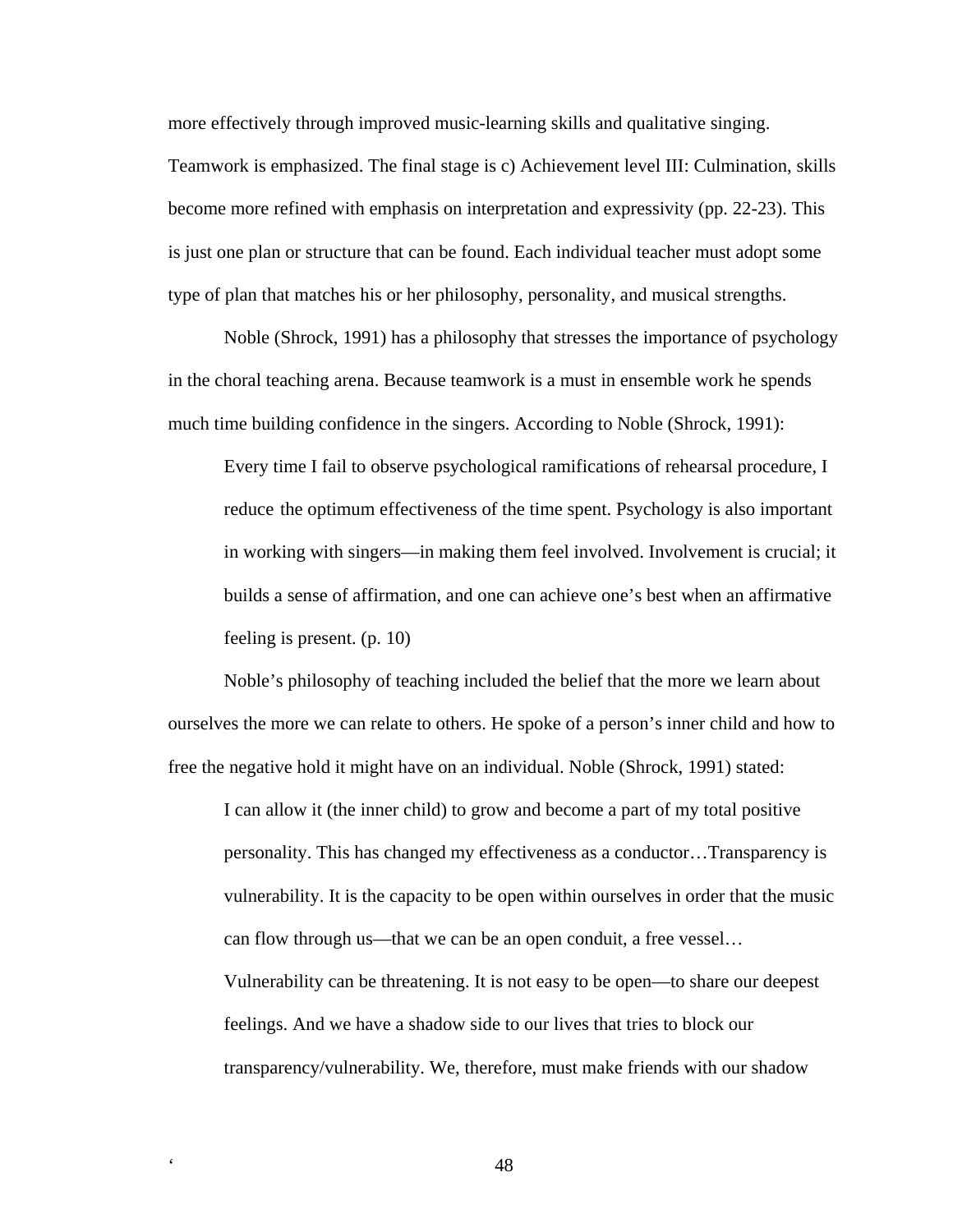side. The accomplishment of this is one of the great adventures of life! A strong shadow results in negative thinking while a friendly shadow results in positive thinking. How can the wonderful beauty of music come forward if our thinking is predominantly negative!...As choral directors, we are given one of the greatest challenges and opportunities in life: to discover and free our inner beings, our inner persons—to be transparent vessels for the recreation of one of the most powerful vehicles in our civilization—MUSIC. (pp. 12-13)

Developing a philosophy is often difficult in the beginning years of teaching. At the start of a teaching career, ideas, goals, and musical skills may not have been fully formed. It is important that young choral directors listen to others, read about successful choral programs and directors, be willing to analyze personal strengths and weaknesses, and have a firm understanding of vocal technique. It is imperative that choral directors define their philosophy as early as possible.

## *Teaching Method*

A successful choral director not only has a defined philosophy but also has a defined teaching style or method. According to Gumm (2003), "Music teaching style is the *focus, intention, orientation,* or *priority underlying the entire pattern of interaction between the teacher, students, and subject matter.* As a result, it is also the *stable, consistent,* and *pervasive approach to music teaching"* (p. 14). Within this interaction is a procedure and strategy, a style of teaching, a method that makes for a successful rehearsal. The teacher seeks to not only accomplish the educational goals but also seeks to instill such elements as self-discipline, musical awareness, and unity, among others.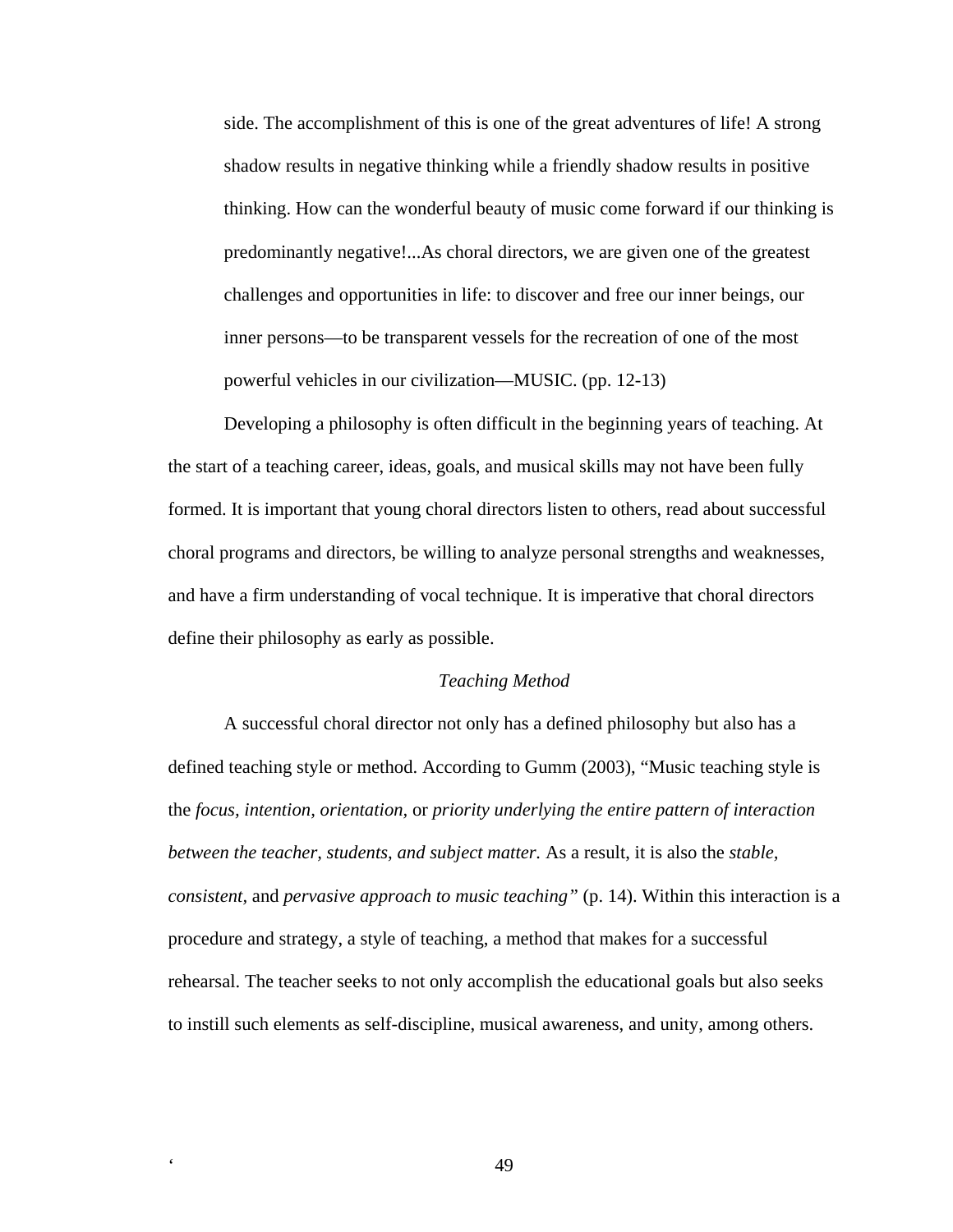These are goals outside the confines of actual tone building and yet play a major role in accomplishing the desired end.

How does a teacher arrive at his or her method? We must first recognize that before a method can be found the teacher must know what is to be taught. A thorough understanding of content precedes professional pedagogy and methodology. Grossman (1990, pp. 6-9) outlined four areas of teacher knowledge that are critical for teacher success. They are: a) general pedagogical knowledge, including: knowledge and beliefs concerning learning and learners; knowledge of general principles of instruction; knowledge and skills related to classroom management; and knowledge and beliefs about the aims and purposes of education, b) subject matter knowledge, which includes knowledge of the content of a subject area as well as knowledge of the substantive and syntactic structures of the discipline, c) pedagogical content knowledge, composed of four central components: knowledge and beliefs about the purposes for teaching a subject at different grade levels; knowledge of students' understanding, conceptions, and misconceptions of particular topics in a subject matter; curricular knowledge includes knowledge of curriculum materials available for teaching particular subject matter; knowledge of instructional strategies and representations for teaching particular subjects, and, d) knowledge of context, in which teachers draw upon their understanding of the particular contexts in which they teach to adapt their more general knowledge to specific school settings and individual students.

As explained by Grossman, teaching style or method involves the understanding of various areas of content knowledge. Part of that understanding deals not only with one's basic delivery and understanding of the subject matter, it also involves creating a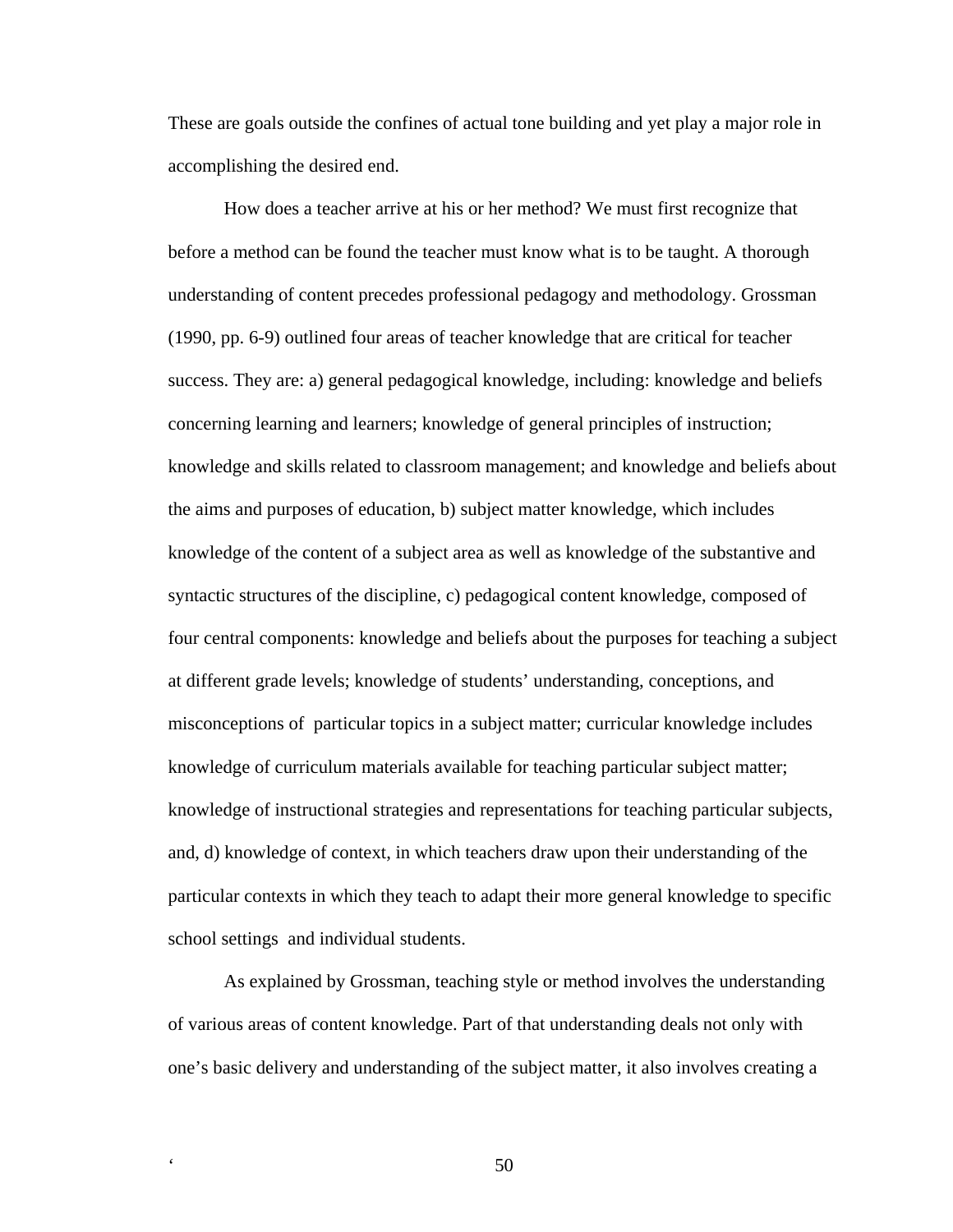positive atmosphere for learning, one's personality and leadership skills, and a system of effective communication.

# *Positive Learning Environment*

Creating a positive learning environment should be a main goal. Learning will not take place when the atmosphere is threatening, negative, unchallenging, or even boring. The teacher must have the desire and ability to create this positive atmosphere for learning. Durrant (2003) addressed this issue well.

The responsibility of the conductor is then to provide an environment in which these experiences can occur. Such an environment will need to be free of threat. Part of the communication skill of the conductor, particularly when dealing with the amateur and perhaps tentative singer, is to provide an encouraging, positive, and constructive atmosphere rather than a critical, negative, and destructive one. (p. 20)

Custer (2005) referred to this positive element as *rehearsing humanely.* He stated, Because choirs are composed of human beings, choral singing demands an exceptional degree of trust, transparency and vulnerability. We are not what we do; our worth is not dependent on our performance. There is no room for rehearsal techniques rooted in fear, intimidation, ridicule, or manipulation. I am committed to creating a climate that respects each singer's best efforts, where correction can be given and accepted as a normal part of the process of continuous improvement. (p. 47)

From the above statements a positive atmosphere must be accepting, comfortable, and conducive to learning. A sense of community must also exist. Positive attitudes are a

 $\sim$  51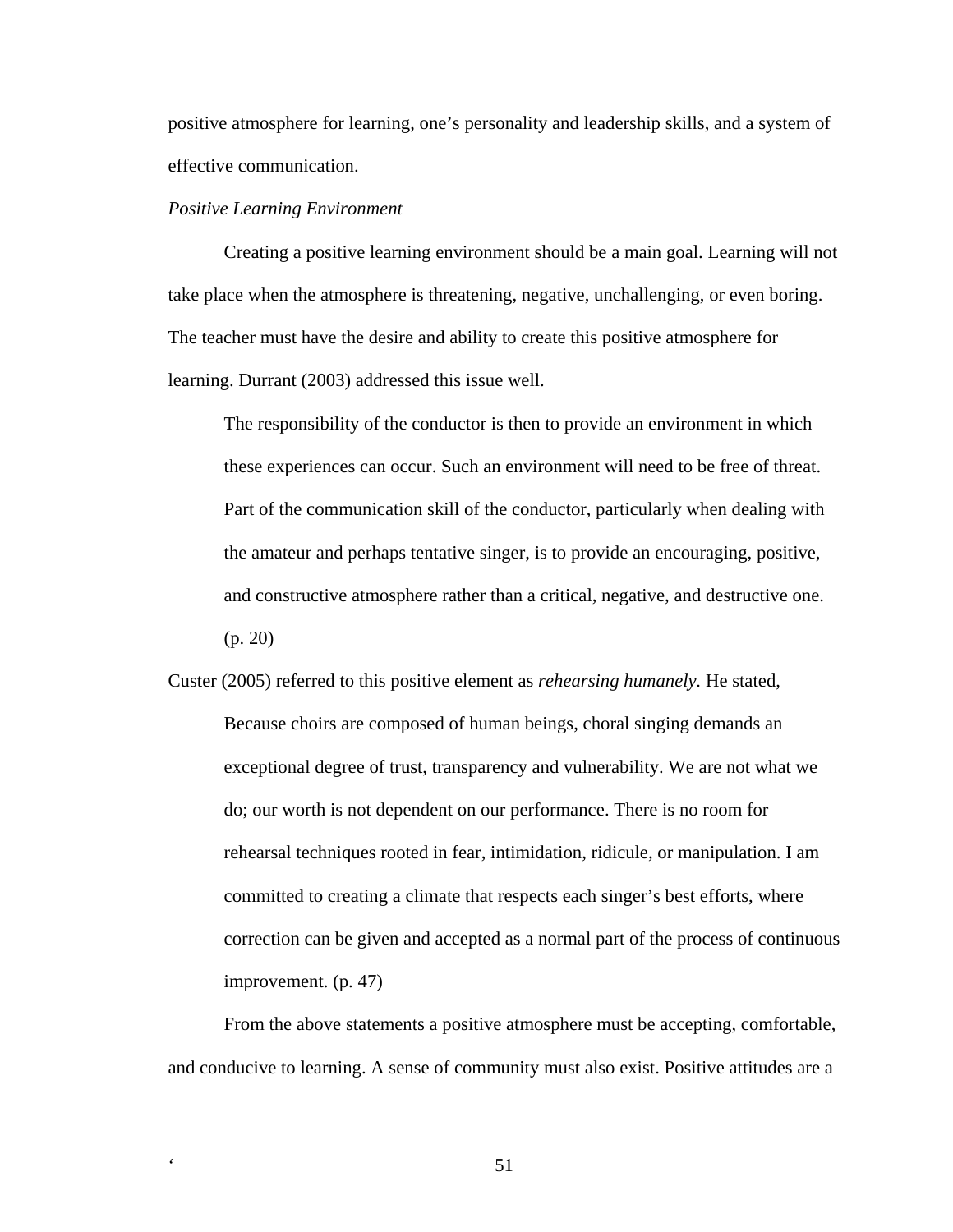must. Attitudes from both sides, teacher and student, must be that of a cooperative spirit. As this connection or cooperative spirit is achieved the students will readily accept instruction. According to Gordan (1977),

Establishing and maintaining a cooperative spirit is especially important in choral performance, because the director and his singers must achieve an unusually sensitive working relationship for performing vocal music. There are three important steps that you can personally take to achieve this rapport: Develop an environment conducive to making music, establish necessary guidelines and rules, and observe the basic principles of leadership. (pp. 42-43)

# *Leadership Skills*

With the awareness of the need for a positive learning environment comes the awareness of the need for the director to show strength in leadership skills, as stated by Gordan. As the director shows good leadership skills, the student feels secure and confident in the learning process and trust and respect are built. Johnson (1997, p. 8) stated, "The conductor/disciplinarian, of course, should be a person who possesses solid self-discipline (an idea which may be a frightening notion for some directors)." The choral director who is in charge, is recognized by the students as a confident leader. The confident teacher is respected by students. In turn, students feel safe. Now the learning environment is not only positive, it is a secure and safe environment conducive to learning.

Custer (2005) addressed leadership from the perspective of modeling. He stated: I believe in *leadership by example.* While artful leadership is crucial to effecting change, practical leadership training is frequently overlooked in teacher education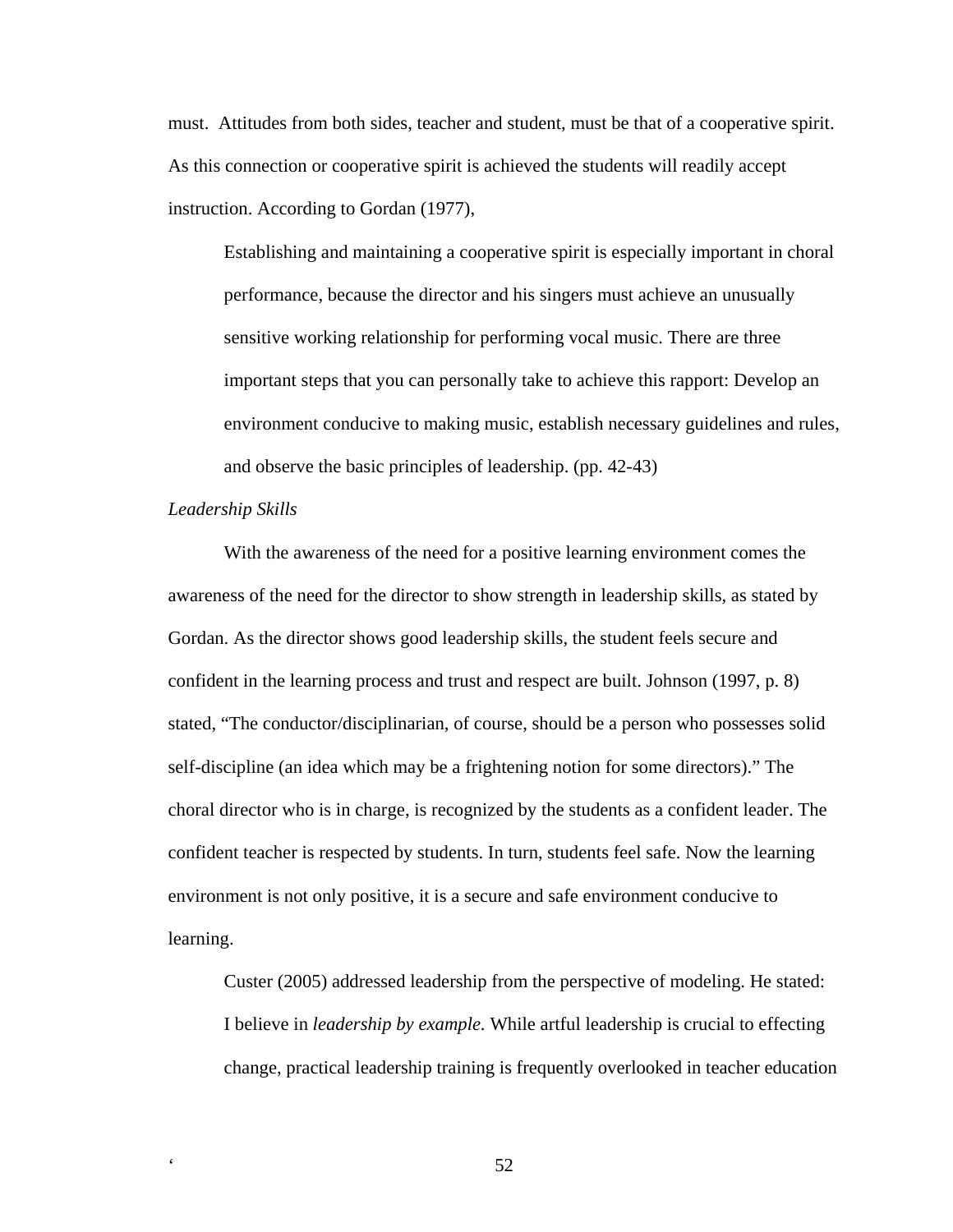programs…During rehearsals, I employ active listening, validation and feedback strategies. I believe in modeling best leadership practices in my work, and in

discussing them with my singers, colleagues, and conducting students. (p. 47) With Custer's philosophy not only are the singers secure and confident because of good leadership, the leader is intentionally demonstrating and teaching successful leadership qualities.

#### *Personality*

Another aspect of leadership and positive attitudes is that of one's personality. A study done by Slack (1977) dealt with leadership qualities and personality traits of high school choral music educators. The study suggested that teaching performing groups is emotionally demanding and requires intense effort and resilience. For the choral director to be successful and handle the emotional demands of teaching performing groups, he/she must be idealistic, sensitive, and secure in oneself. As has already been alluded to, the strong leader exudes strength and security. For the director this means not only having the ability to lead with regard to well-planned lessons and goals, it means having the physical and emotional stamina to handle the demands placed on the high school choral director. It is often an exhausting task and requires great energy. Yarbrough (1975) defined two types of energy levels found in teachers of performing groups. The first is that of a high-magnitude teacher. This teacher maintains eye contact with individuals and the group, approaches and steps back from the group during rehearsals, uses expressive conducting gestures, and maintains a high energy and exciting rehearsal with speech patterns that vary in speed, pitch, and volume. The second type is that of a low-magnitude teacher. This is the opposite energy level, with no eye contact, strict conducting gestures,

 $\sim$  53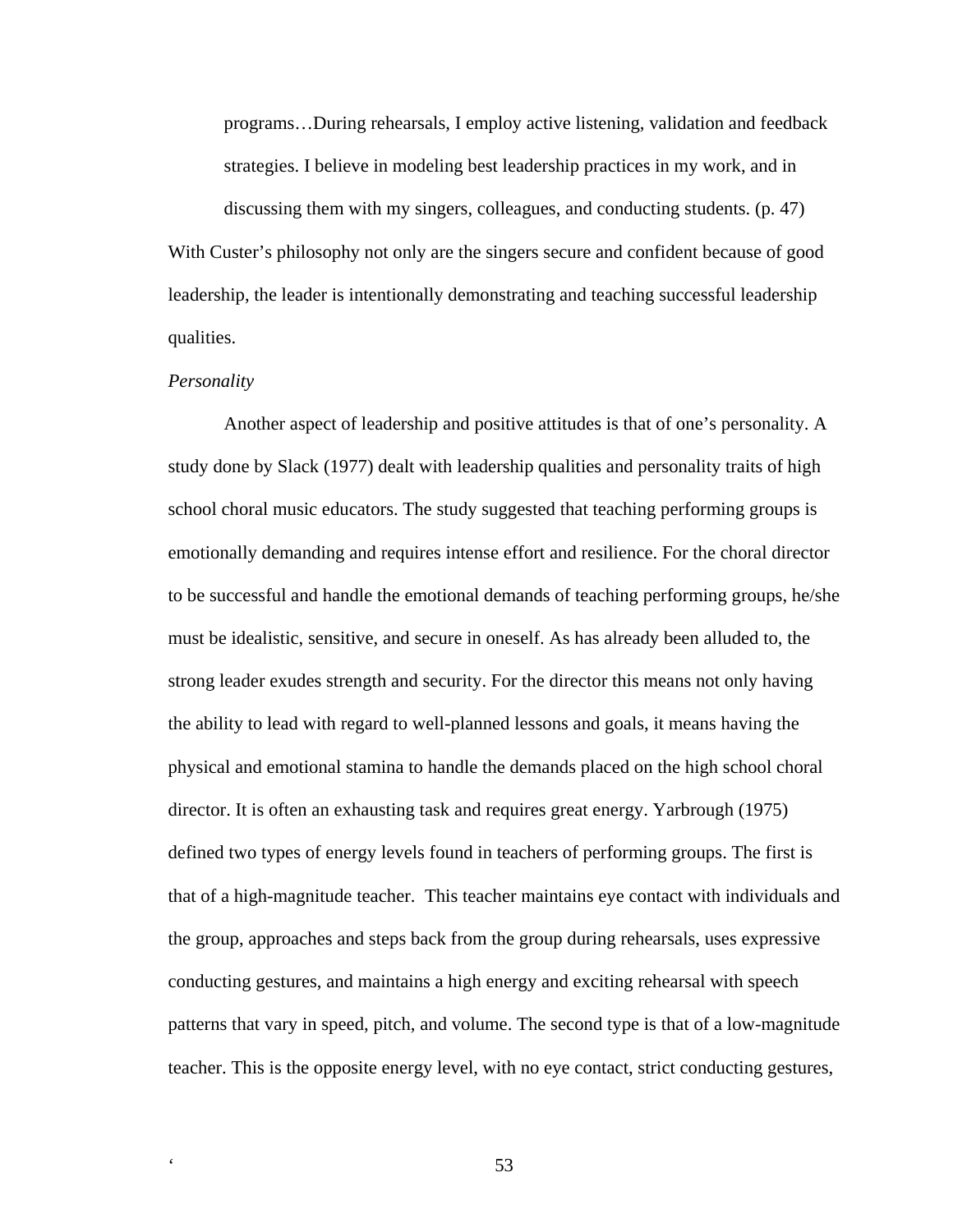a slow and unexciting rehearsal pace, and speech that has no variation in speed, pitch and volume. Yarbrough's conclusion to the study involving these characteristics was that the high school choir member preferred the high-magnitude teacher.

With a preference for high energy or high-magnitude qualities comes the realization that teacher enthusiasm affects the learning environment. A high-magnitude teacher automatically exudes enthusiasm. Enthusiasm by the teacher directly effects student attitude and achievement. Cox (1989), in a study dealing with rehearsal organizational structures, found that enthusiasm in teaching is readily perceivable by the ensemble members. An enthusiastic, positive attitude is contagious. This in turn creates a general positive atmosphere for learning that will inspire the ensemble. Personality generally influences whether a teacher is high or low magnitude. An extroverted personality naturally will tend to be high in energy and enthusiasm. A low-magnitude teacher may have to work harder at showing enthusiasm and energy. If one's leadership ability, energy level, and enthusiasm are all personality traits perhaps it could it be concluded that personality not only plays a role in teaching method, but may even be a dictator of one's method.

### *Communicating: Teaching Strategies*

Learning styles has been the topic of much discussion and research in recent years. We have come to recognize that students learn differently. Armstrong (2000, pp. 1- 2) wrote about Gardner's theory of multiple intelligences, which included eight different types. Gardner stated that everyone possesses all eight, but in varying degrees. The eight intelligences are: linguistic, logical-mathematical, spatial, bodily-kinesthetic, musical, interpersonal, intrapersonal, and naturalist. Whether you hold to this theory or not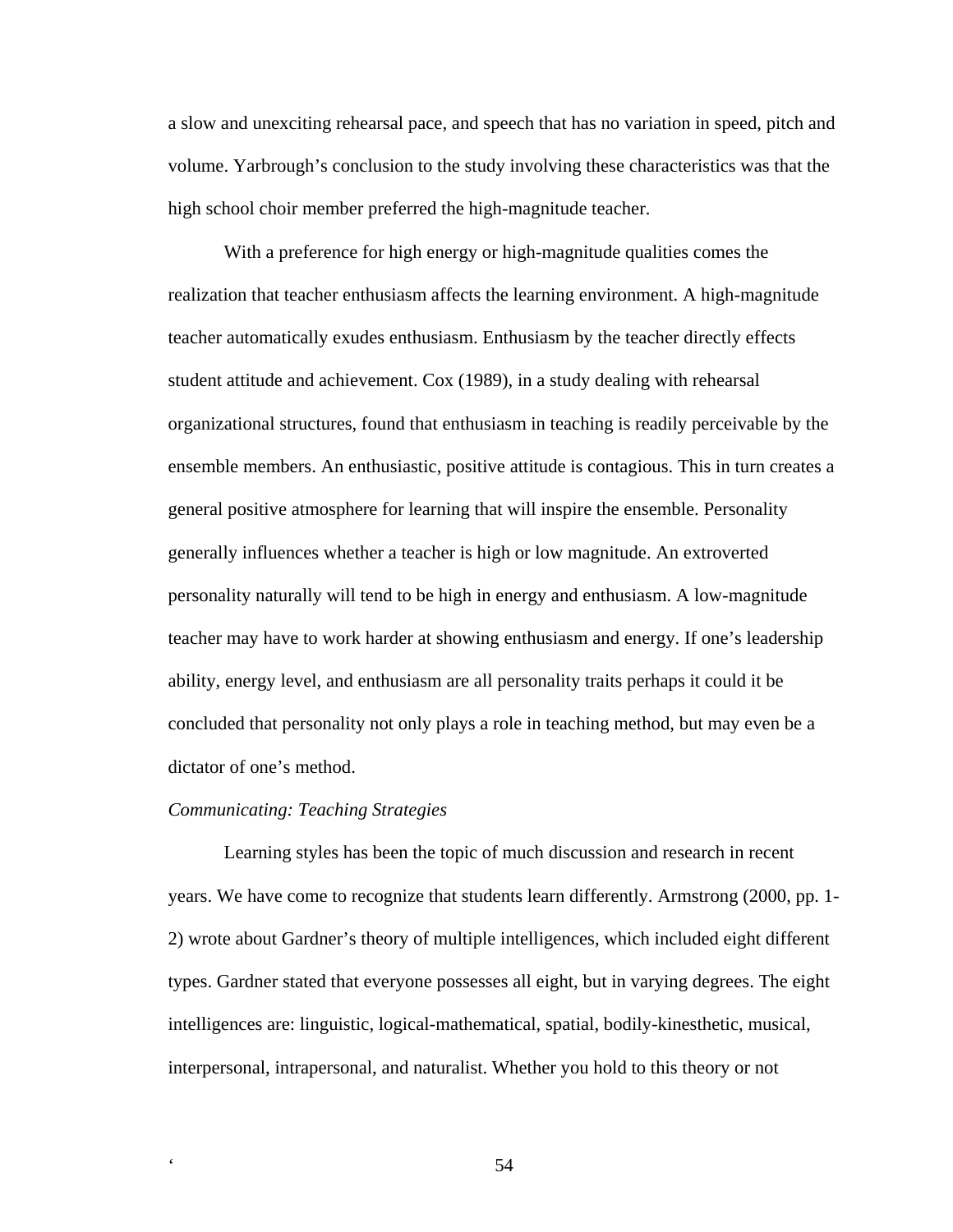Armstrong (2000) suggested that teachers should use a wide variety of teaching strategies. He said,

Because of these individual differences among students, teachers are best advised to use a broad range of teaching strategies with their students. As long as instructors shift their intelligence emphasis from presentation to presentation, there will always be a time during the period or day when a student has his or her own most highly developed intelligence(s) actively involved. (p. 51)

Armstrong's theory provides numerous ways to address various learning styles. Some of the strategies that I have observed in my own personal teaching as well as in my colleagues that Armstrong (2000, pp. 52-63) addressed are:

Storytelling: Storytelling should be viewed as a visual teaching tool.

Picture Metaphor: A metaphor is using one idea to refer to another, and a picture metaphor expresses an idea in a visual image.

Kinesthetic Concepts: The kinesthetic concepts strategy involves either introducing students to concepts through physical illustrations or asking students to pantomime specific concepts or terms from the lesson.

Hands-on Thinking: Students who show signs of bodily-kinesthetic intelligence should have opportunities to learn by manipulating objects or by making things with their hands.

Board Games: On one level, students are chatting, discussing rules, throwing dice, and laughing. On another level, however, they are engaged in learning whatever skill or subject happens to be the focus of the game.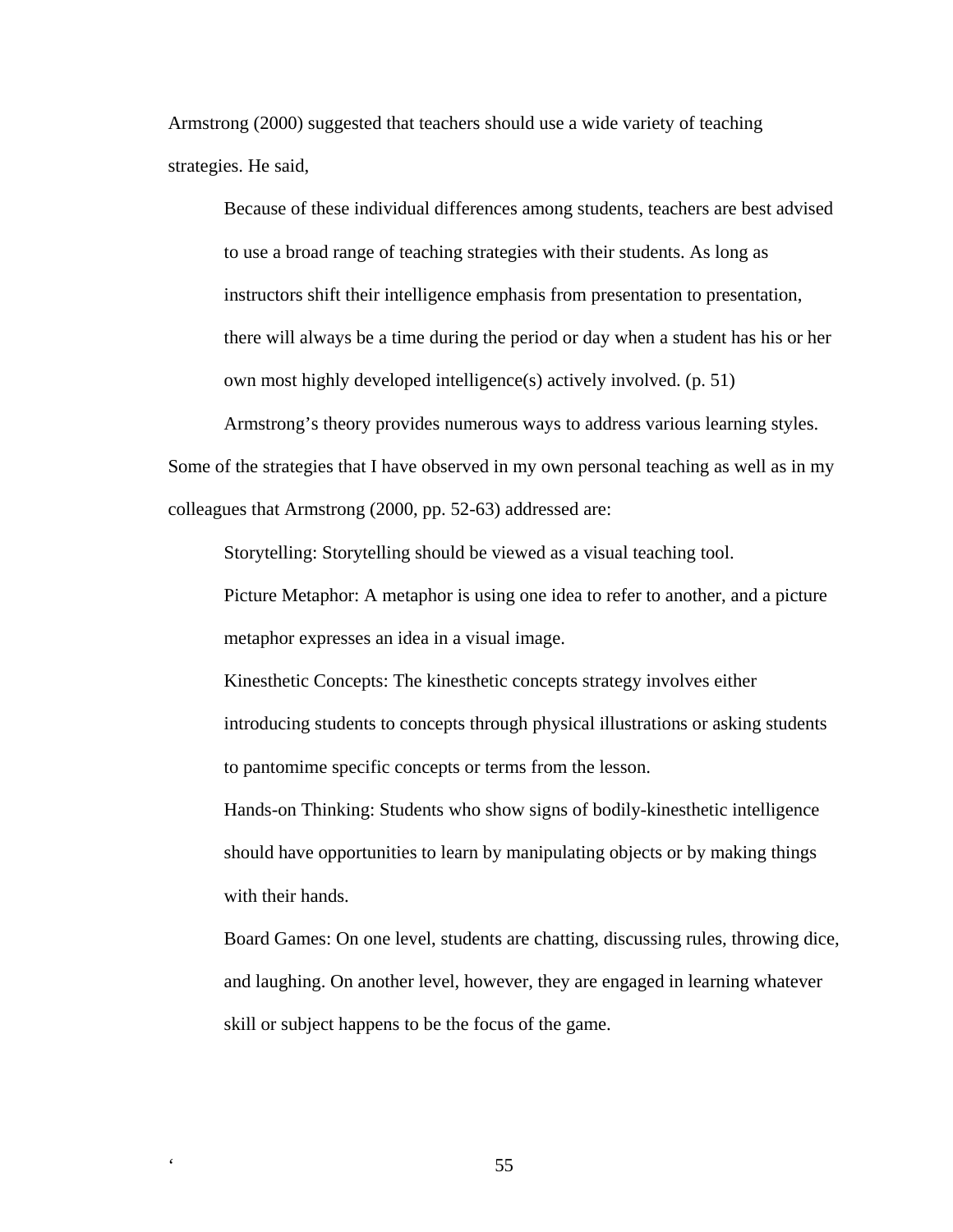Personal Connections: The big question that accompanies strongly intrapersonal students through their school career is: "What does all this have to do with *my*  life?"…It's up to teachers to help answer this question by continually making connections between what is taught and the lives of the students.

Feeling-Toned Moments: To feed the emotional brain, educators need to teach with feeling. This strategy, then, suggests that educators are responsible for creating moments in teaching where students laugh, feel angry, express strong opinions, get excited about a topic, or feel a wide range of other emotions. Goal-Setting Sessions: One of the characteristics of highly developed intrapersonal learners is their capacity to set realistic goals for themselves.

The teaching strategies listed above are only some of the ways that teachers can communicate concepts. Each teacher must be able to assess their student's abilities and learning styles and then establish the strategy to best accommodate the needs.

## *Communicating: Modeling--Nonverbal and Verbal*

Because most choral directors are either singers or have had choral experience, modeling tone quality is considered one of the most effective ways to communicate the desired tone quality. Most successful choral directors are able to demonstrate the sound that they want. Haasemann and Jordan (1991, p. 30) stated that the choral director should always teach through modeling by singing first and explaining later. Young singers often learn more quickly through imitation. They can imitate their favorite pop singers, various musical styles, and various timbres. Having young singers sense tonal resonance first, followed by the verbal explanation of the physiology behind these sensations, is a very effective way to communicate tonal concepts.

 $\sim$  56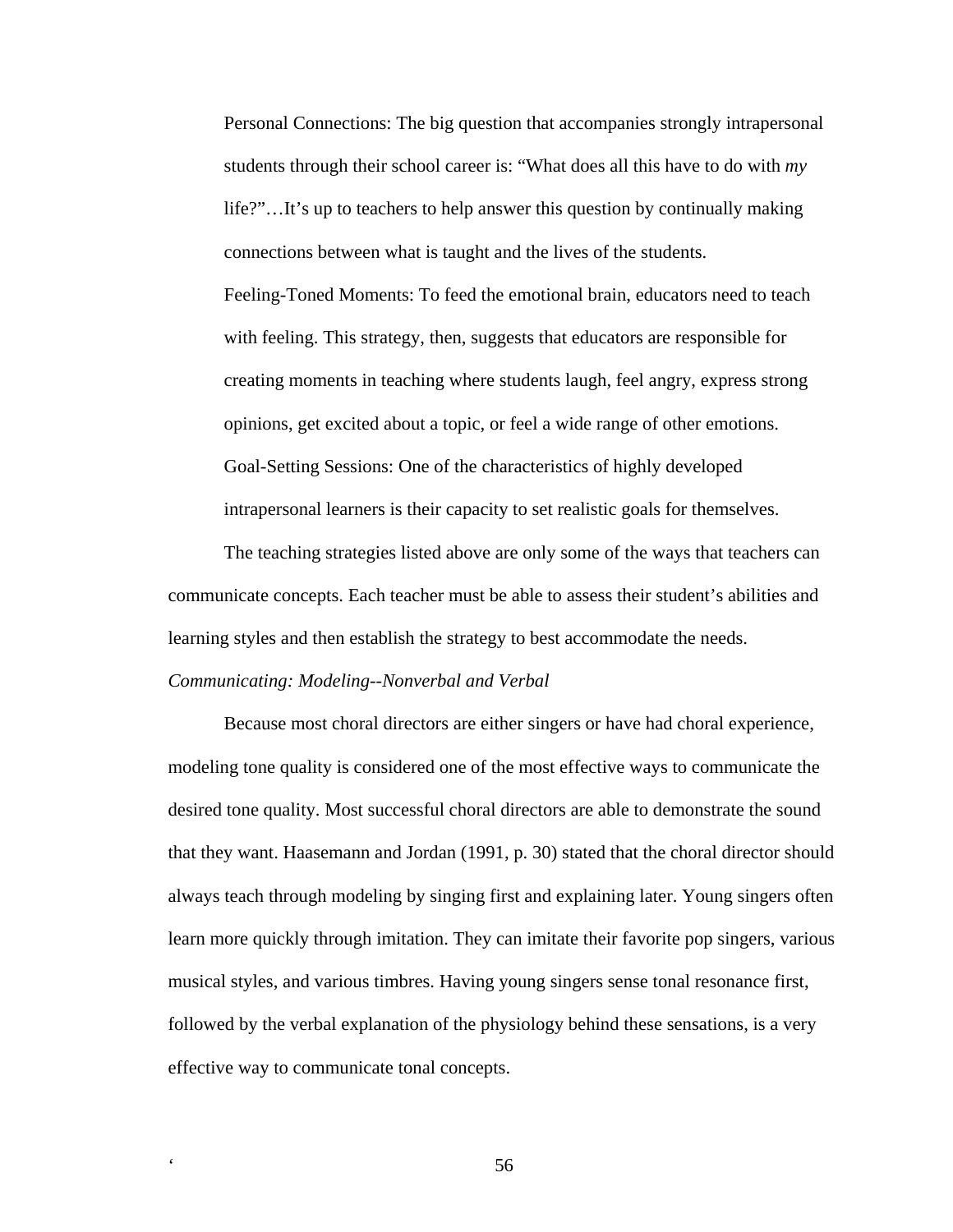Another way to communicate desired tone quality is through nonverbal cues. These cues can be intentional or unintentional. Either way they are a part of a conductor's method. Nonverbal cues are often used to achieve particular tonal responses. Eichenberger (1994) produced a video entitled, *What They See is What You Get.* The purpose of his video was not to promote a method of conducting but rather to provide "stimulation for self-evaluation and experimentation." He demonstrated that various nonverbal signals given as a conductor directs affect the overall sound of the choir, and that choir members link the visual with the aural. He showed that nonverbal communication is connected in three ways: visually, aurally, and kinetically, and he demonstrated that nonverbal cues can affect pitch, timbre, rhythm, and dynamics. Eichenberger noted that posture and facial expressions affect the overall sound of a choir, and that the size and shape of the conducting pattern affect not only dynamics but also timbre. He espoused the belief that the conductor's entire body is involved in communicating to the singers. A tall posture brings about better pitch and a taller tone production. On the video, Eichenberger (1994) stated that, "The fewer mixed messages we send as conductors the more we can trust that our singer's response will match our intention. I am convinced that there is not a correct way to conduct but there is a strong relationship between a conductor's nonverbal messages and a choir's spontaneous reaction to them."

Nonverbal behaviors of conductors were also discussed by McClung (2005). The conducting gesture not only provides the ensemble with information about attack, phrasing, dynamics, tempo, rhythm, among others, it also provides cues for timbre. McClung referred to a conducting class that he had taken with Professor Eichenberger (p.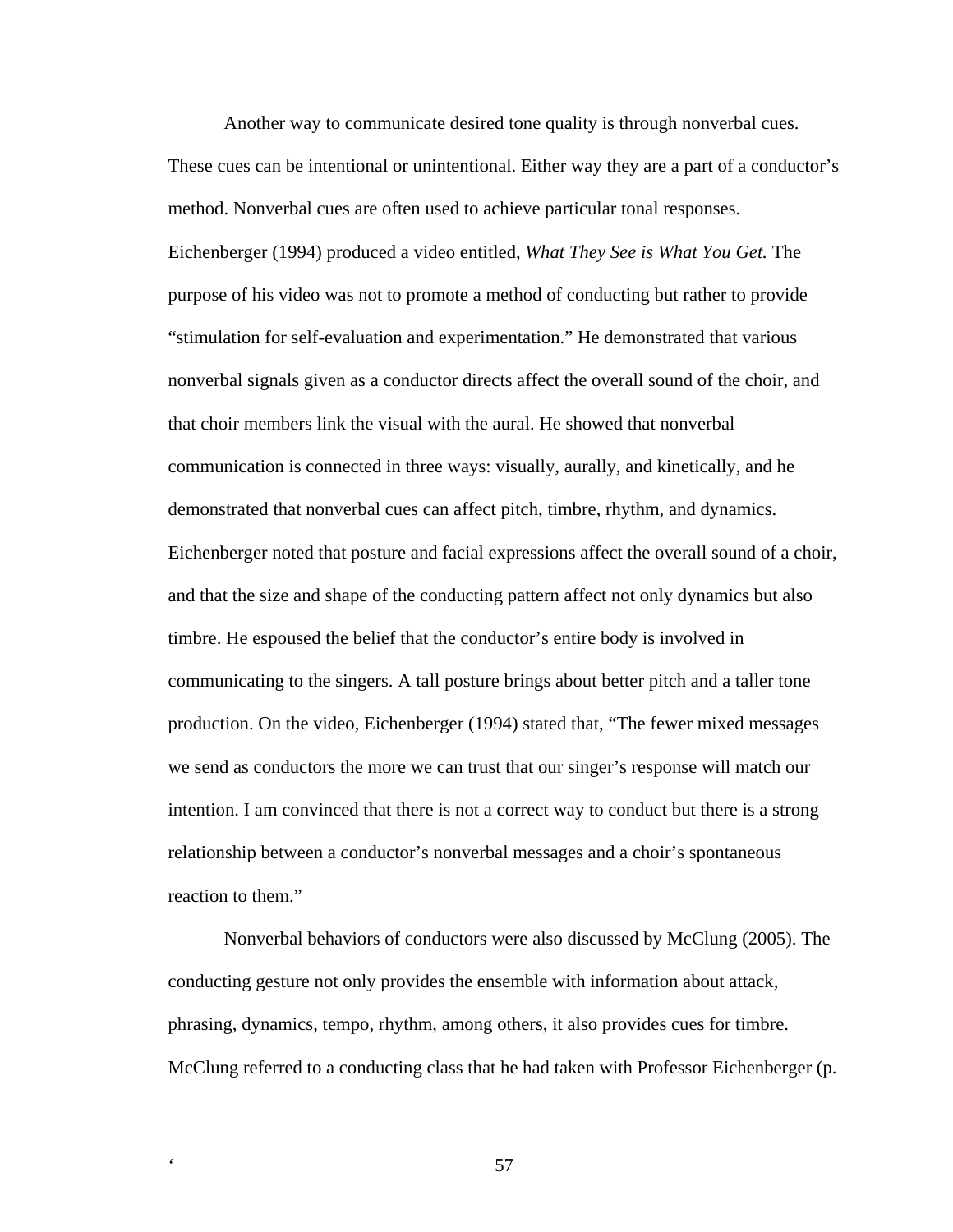27). In one example of nonverbal effect McClung noted that his larynx relaxed when Eichenberger asked a conductor to freeze his gesture. He noticed that the entire class froze as the conductor stopped. When Eichenberger took the conductor's wrist and asked him to relax his wrist McClung felt his larynx relax and lower. The symbol or cue was translated from the conductor's wrist to the singer's larynx. He also stated that the position of the wrists, hands, arms and shoulders should remain relaxed and free, as it all affects tone.

McClung (2005) explained that the palms of the hands, including the fingers, when turned toward the floor and cupped, reinforce the feeling and position of the lifted soft palate for a freer, more head resonant tone. He stated, "In this position the palms typically encourage the production of taller vowels and a rounder, freer, floating tone" (p. 29). He also discussed the importance of the conductor's posture and its bearing on the singer as he or she consciously and unconsciously follow the model. Posture affects the singer's breathing area and entire vocal structure. Regarding deep, diaphragmatic breathing, if the forearms are parallel to the floor and at the diaphragmatic area it will encourage "a deeper breath and produce a warmer, rounder tone." (p.29)

Although McClung discouraged the habit of mouthing words to the singers, he did write that the mouth and eyebrows can be used to model vowel shape and height. Nonverbal cues are often not only signals of instruction but are also a technique or aspect of modeling.

In summary, every conductor has his or her own method and style. To say that there is one right way to teach is to ignore individuality in a conductor's personality, taste in music, tonal preference, and teaching style. It also ignores individuality in a student's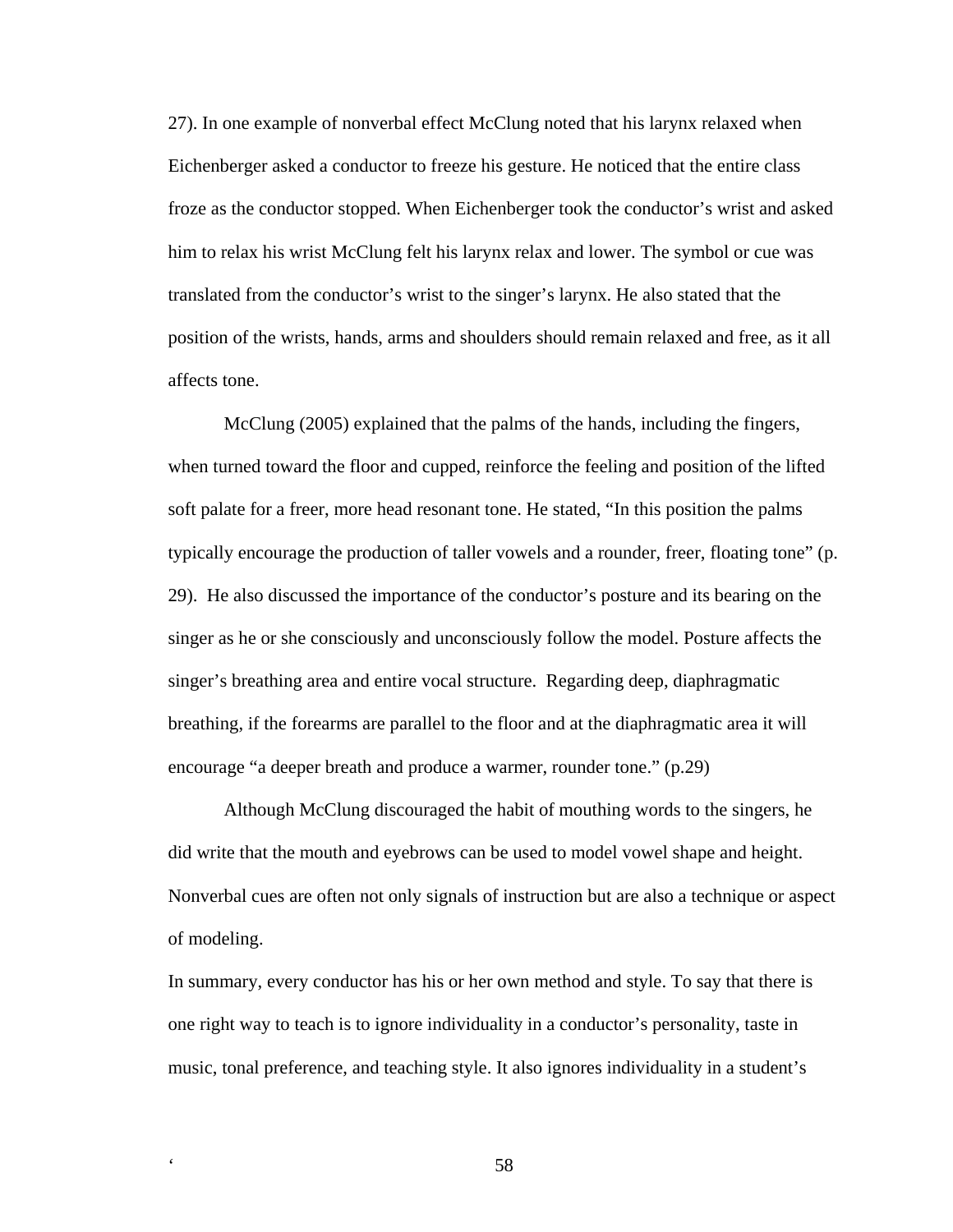learning style, innate musical ability, and natural tone quality, among others. A successful choral director must have an established philosophy and effective teaching style. These components help to organize and facilitate the technical aspects of vocal choral technique that will bring about beautiful choral timbre.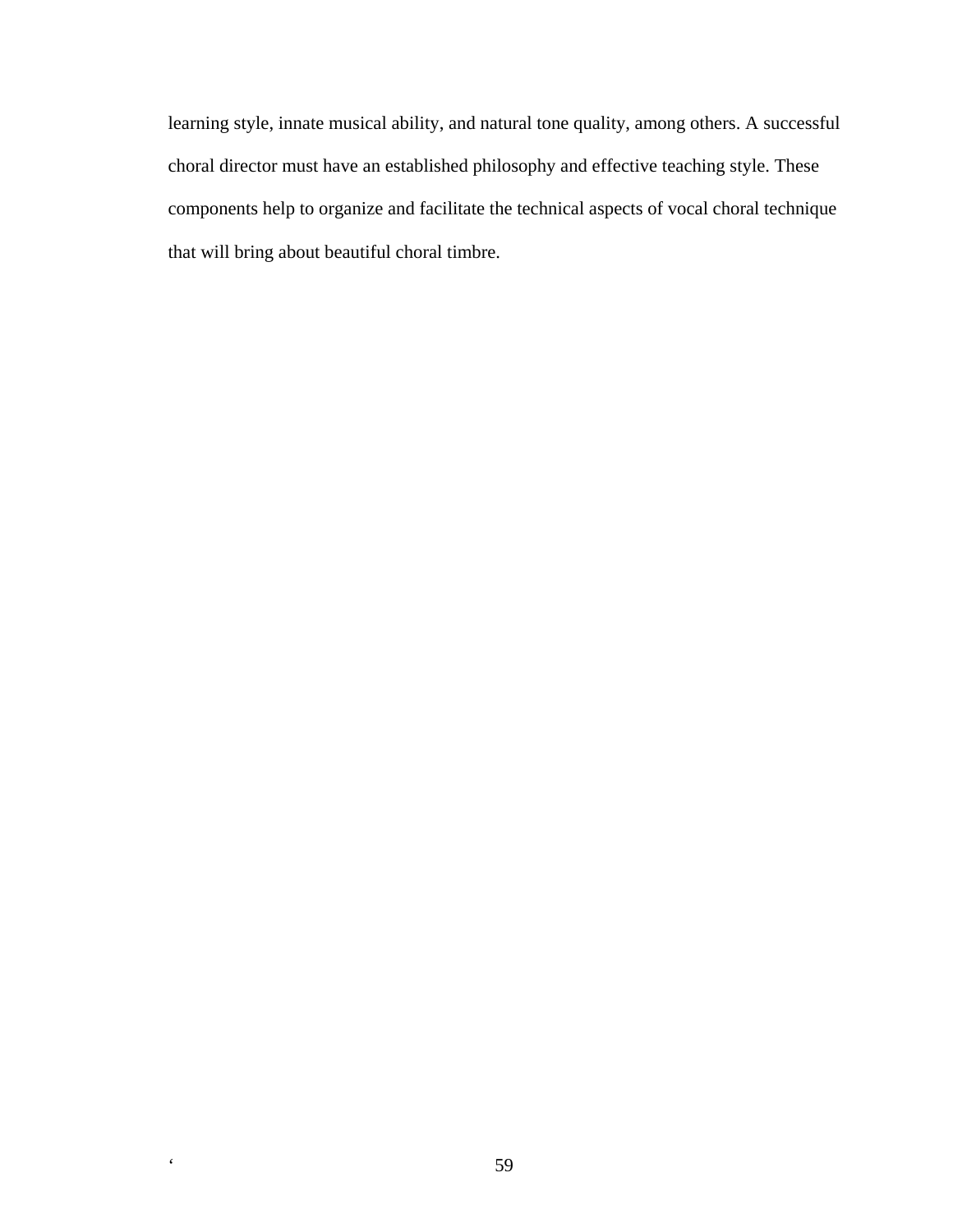# CHAPTER 3

# Method and Procedure

## *Purpose of the Study*

As a college professor, I have heard undergraduate students who are entering the teaching profession state that they don't know where to begin when they step into the choral rehearsal room. They wonder if their students should immediately begin to sing literature or if they should be taught basic music theory. Maybe they should start with basic vocal technique, and so forth. These young teachers have not yet formed a plan or process. Is their uncertainty simply the result of lack of experience, or does it perhaps have to do with curriculum issues, individual inadequacies, or simply the lack of a model or plan to follow? Perhaps all of the above play into the dilemma. I have, however, observed that little study has been done to provide a model for choral conductors at all levels of experience with regard to developing a beautiful choral tone in high school ensembles.

There are two main problems facing the young choral director. First, young voices need to be properly trained from the outset. Without proper training vocal damage can occur. Second, young music educators are expected to prove themselves immediately as successful choral directors. In the field of education, teachers are under the careful scrutiny of administrators from day one. The expectation is for all teachers to perform consistently at high levels, and in the music field, competitions and performance opportunities showcase not only the students but the choral conductor as well. The choral ensemble must not only perform music that is accurate with regard to pitch, note values, varying dynamics, and so forth, but the choir must also sound good. The college graduate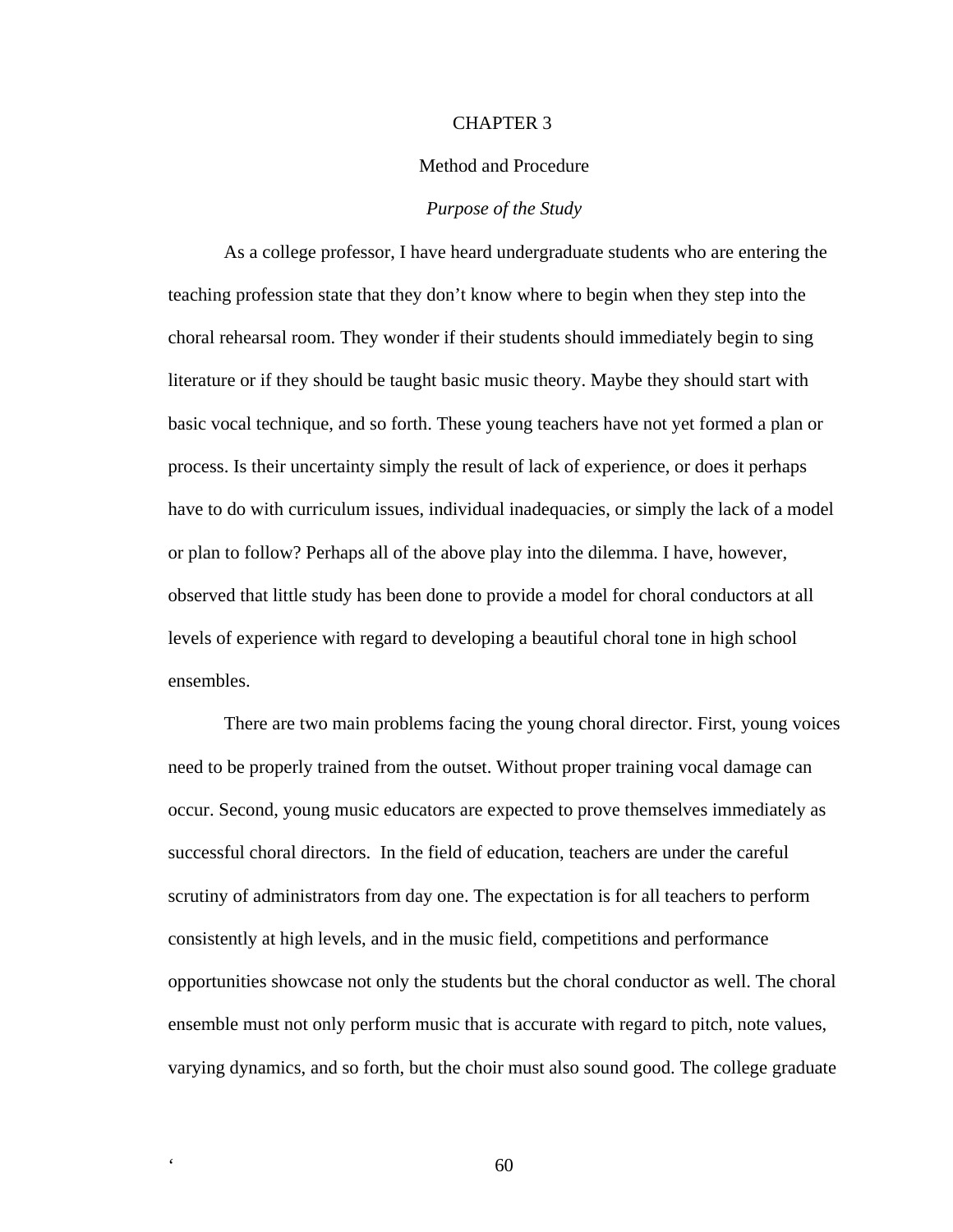with a degree in music education has had course work in choral conducting, choral materials, ensemble participation, private voice lessons, and music core classes. With a fairly well-rounded music education these students are thrust into a public school position and are expected to immediately produce choral ensembles that receive excellent ratings at competitions. Course work is the foundation for understanding music concepts, theory, style, and so forth. However, in most instances, the young music graduate has not yet had the experience needed to put all that they have learned into a solid technique for the application of this knowledge. Ideally, course work with opportunities for applied knowledge might help prepare students more effectively. However, this is not always possible due to curriculum requirements. What often happens is the young choral director will spend much time, perhaps years, trying to establish his philosophy, teaching method, and rehearsal techniques necessary to have a successful choral ensemble.

This research project was born out of the awareness that young choral directors and experienced directors as well could benefit from a model of a successful choral director and how that choral director achieves a beautiful choral tone. This case study would provide a rehearsal technique, a plan and a process that could be adopted and developed to fit an individual's method and philosophy of teaching. It could also inform the more experienced teacher with new ideas of presenting vocal technique or could provide a basis for comparison with their own approach. It might be said that there are no new "tricks of the trade," however, there are new and differing ways to communicate concepts regarding beautiful singing. It is my hope that this study will not only set the young choral director on the right path to developing healthy young voices but that it will aid the more mature director as well.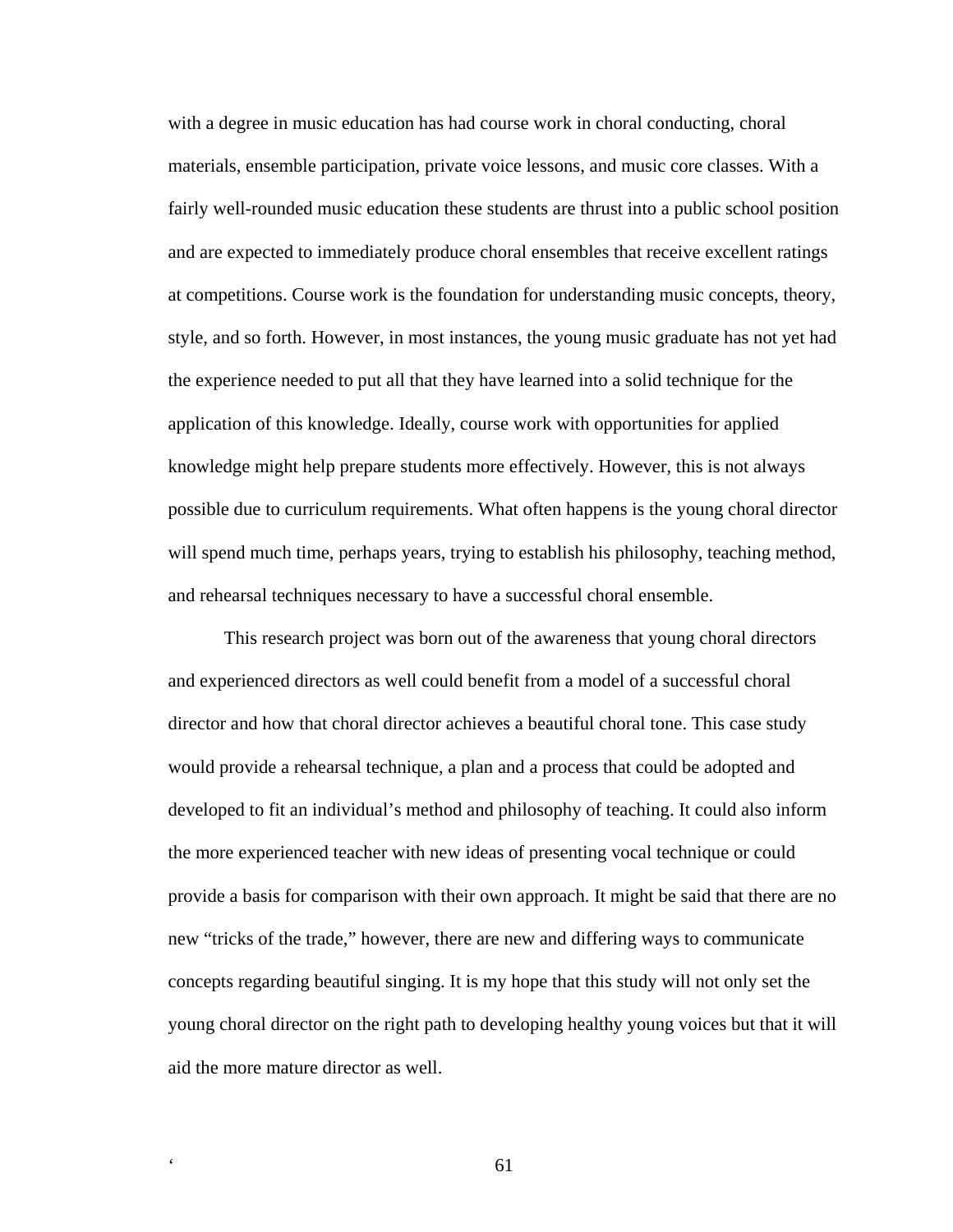# *Method and Procedure*

This is a case study of a music teacher in a rural high school setting in a Midwestern state. This study was narrow in scope, focusing solely on the director's rehearsal techniques for communicating and achieving beautiful choral tone quality at the high school level.

This study's participant, Matt, was a successful high school choral teacher/director in his early forties who had won many competitions with his choral ensembles and had been selected to perform at local, regional, and national conferences. He had a bachelors degree in music education and a masters degree in choral conducting. His applied area of performance was piano; however, he studied voice four years in his undergraduate program and two semesters in his graduate studies. He was very active in state and national music organizations. Besides his teaching duties at the high school, Matt was the Artistic Director of a community choral ensemble of approximately sixty voices. The average age of the singers in this ensemble was forty-five years old. Matt also directed a youth choir at a local church and was the graded choirs coordinator at that same church. He also was an adjunct professor teaching applied piano at a local college.

The population of the small community in which this study was done was around 3,500 and growing. There were approximately 900 students who attended the only high school in this rural setting. The choral program was not only highly visible in the community due to its excellent reputation, but the choral program had been strong for many years. It was supported and strongly promoted by the administration, parents, and grandparents. Many of the parents and grandparents had been members of the high school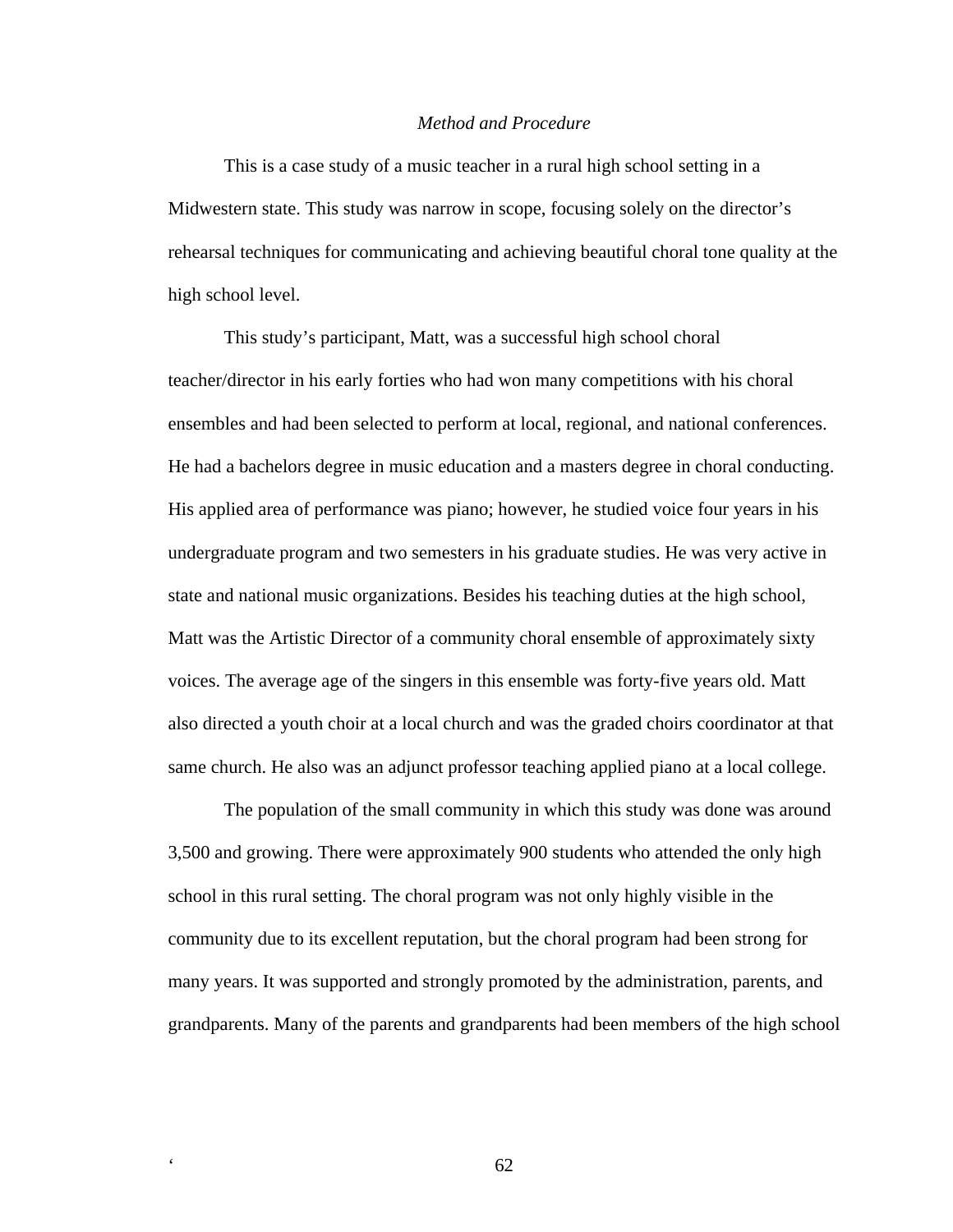choral ensembles and recognized not only the musical value but the importance of the music program socially and academically.

To begin this case study, I observed the two choral ensembles on site during four separate choral rehearsals in the last month of school. Each observation period was approximately fifty minutes in length and was videotaped. The total time spent in this observation process was approximately six and one half hours. I also took field notes of these rehearsals. Additionally, during the last month of school, Matt videotaped other rehearsals of both ensembles for approximately twenty hours. All videotapes were transcribed. Matt also provided written data of ratings and adjudicator comments from three different competitions in which the ensembles had participated in that school year. The final stage in the data collection process involved four taped interviews with Matt. Each interview lasted approximately one and one half hours for a total of six hours. These interviews were taped and transcribed for analysis. Although it might appear that the observation process in this project was limited to only one month's study at the end of a school year, the entire process of vocal development from the first day of school to the end of the school year was addressed during the four interviews with Matt.

The two choirs chosen for the study, the  $9<sup>th</sup>$  Grade Choir and the Chamber Choir included a range from the youngest singers in the high school choral program to the most mature singers. The  $9<sup>th</sup>$  Grade Choir was an auditioned ensemble composed of sixty singers. There were twenty sopranos, twenty altos, ten tenors, and ten basses. The Chamber Choir had a total of forty singers. There were ten singers in each section, with a total of five freshmen, fifteen sophomores, ten juniors, and ten seniors.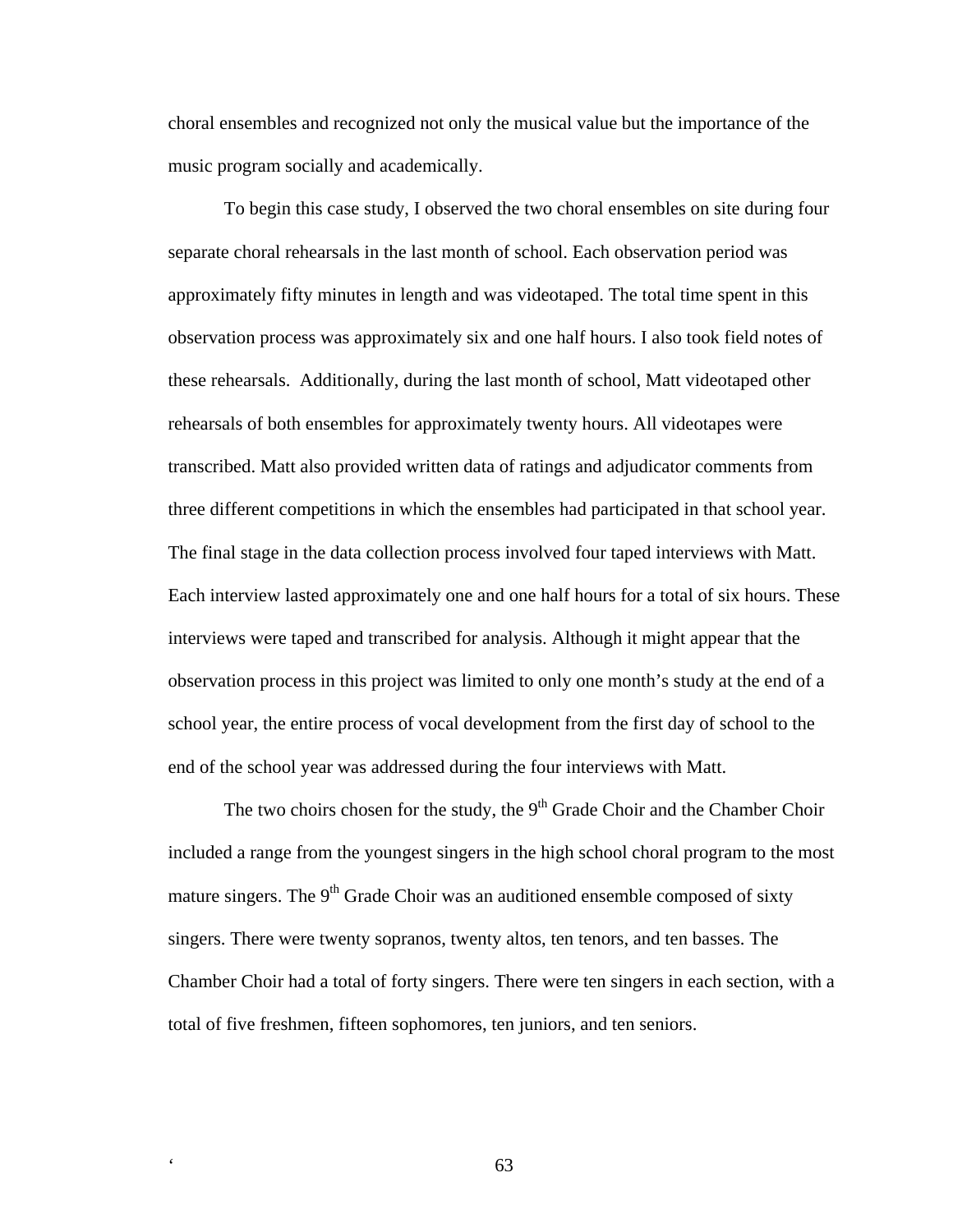The data were initially classified into four main categories using a hierarchical approach. The four main categories were: vocal technique, solo vs. choral timbre, philosophy, and teaching method. Sub-categories were then defined under each main category. The data were then analyzed to see if overlapping and emerging themes, concepts, and patterns existed. The four main categories with the twenty sub-categories are listed below. Some sub-categories fall under more than one category.

• Vocal Technique

Balanced Resonance Blend Breath Support Healthy Singing Posture Time Line Tonal Placement Tone Quality-Beautiful Tone Quality-Choral Tone Quality-Solo Vocal Freedom Vocalization Vowels • Solo versus Choral Timbre Blend

Intonation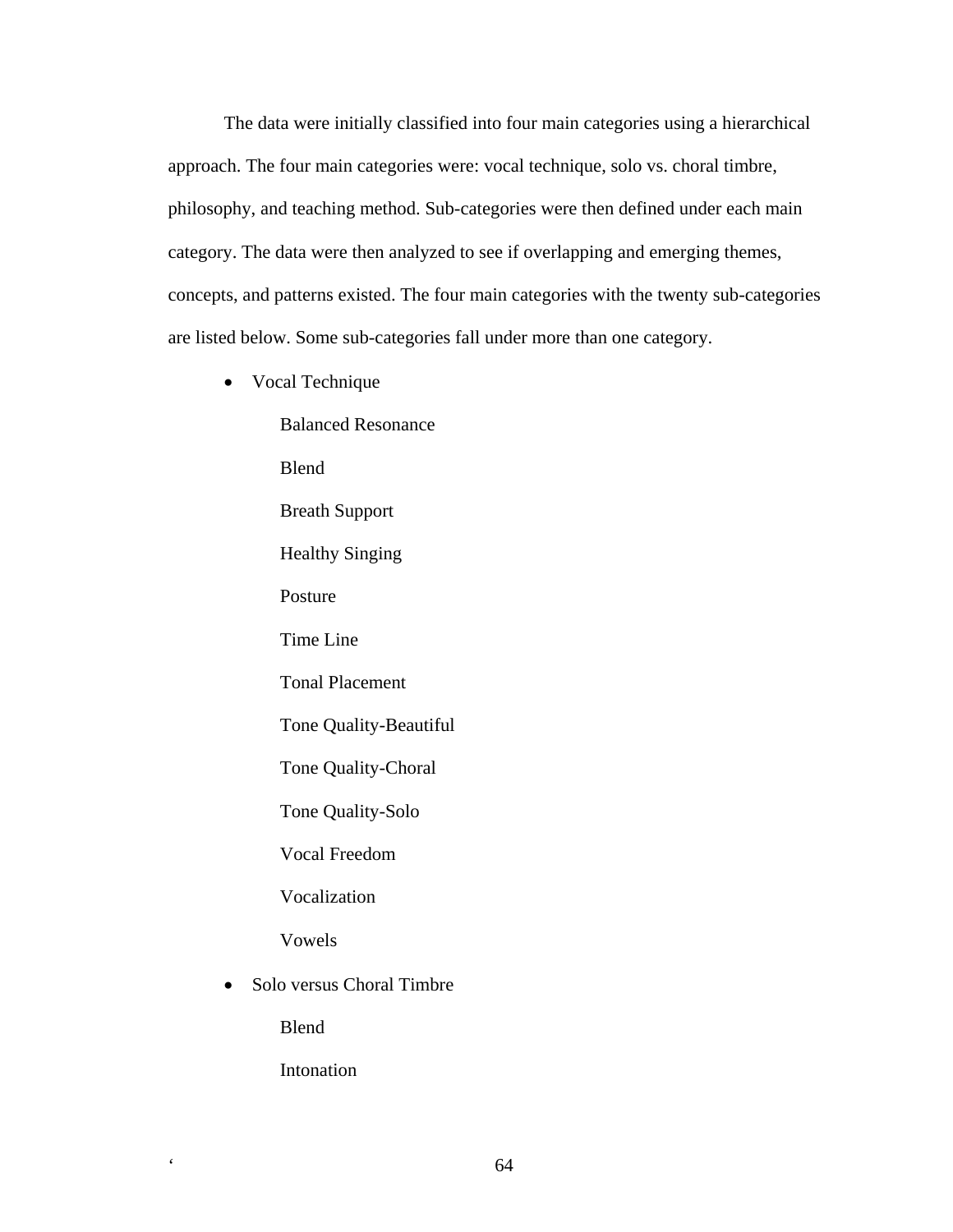Tonal Placement

Tone Quality-Beautiful

Tone Quality-Choral

Tone Quality-Solo

• Philosophy

Healthy Singing

Life Lessons

Philosophy--Matt's

Teaching Method

Experimentation

Festival Ratings & Comments

Humor

Life Lessons

Pedagogy

Time Line

Games and Competitions

Analogy

The four interviews spanned a period of two months. The first three interviews occurred every two weeks. The final interview followed after data had been observed and analyzed from the previous interviews, videotapes, field notes, and competition data. The first interview dealt with the basic questions addressing Matt's concept of "beautiful choral tone." He provided a definition, his plan, and a process to achieve beautiful tonal quality, and a basic outline of how he taught vocal technique in the first two weeks of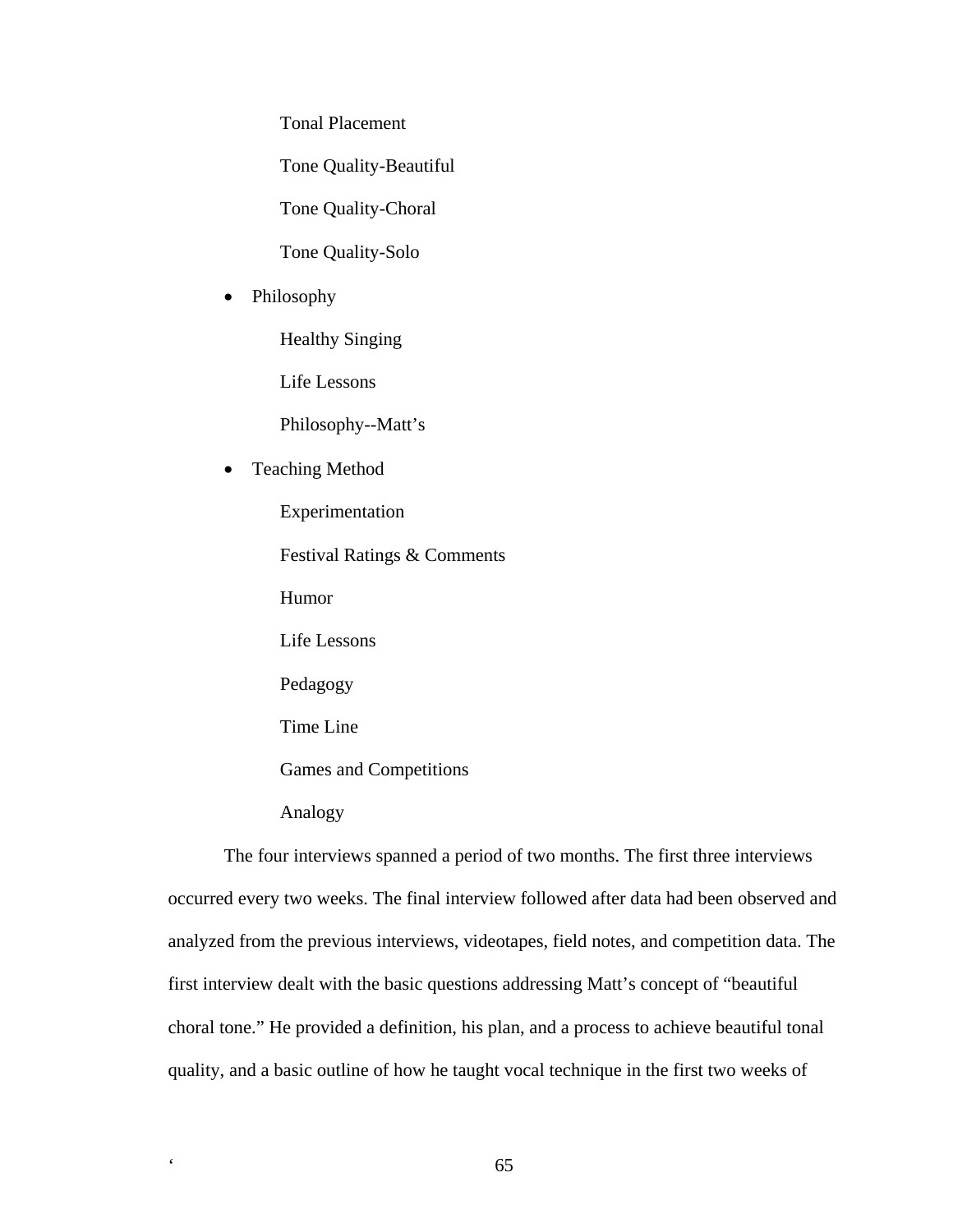school. The second interview began with a recap of Matt's basic understanding of good vocal technique and his special tricks or techniques to accomplish this. Vocal technique was discussed further with special attention given to vowel work and placement of the voice. He also provided a detailed time line of the first two weeks of school for his 9<sup>th</sup> Grade Choir. The third interview dealt with Matt's definition of the *ideal* tone quality. He explained how he came to his understanding of the definition. He also addressed his philosophy of not only teaching proper vocal technique, but the importance of helping each student discover his or her value to the ensemble and to life. This interview was mostly philosophical in nature and shed great light on not only Matt's philosophy of teaching and communicating, but also on his teaching style and method. The fourth interview came at the conclusion of the data gathering process and after much of the analysis of the data. This interview was basically a restating or review of the previous three interviews. It was a time to collect details that might not have been answered in the first three interviews, for example, questions such as 'why do you use the siren exercise?' and 'what does this exercise do for tonal development?' The area of soloistic or blended singing was also addressed. All four interviews provided in-depth answers and were used to elaborate on and compare with the observed data of rehearsal techniques in the choir room.

The process of analysis of the data gathered from the observations of actual rehearsals spanned several months. Each video was transcribed, and I took notes of Matt's body language and hand signals (nonverbal cues), his instructions and comments, his teaching method, and his general demeanor and relationship with the students. Field notes from the on site observations were added to the analysis process.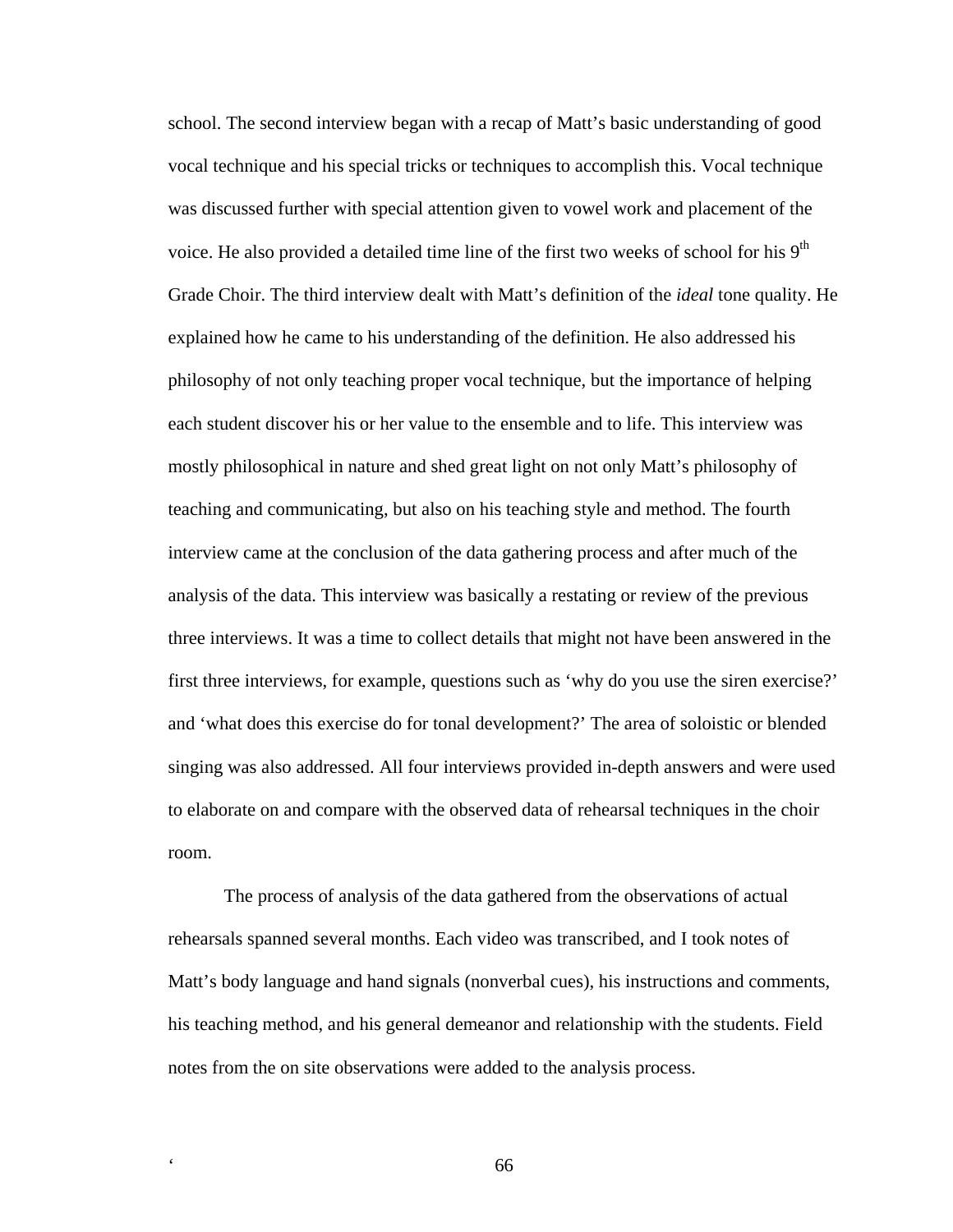Matt provided copies of adjudicator comments and ratings from three competitions that the two ensembles had attended. The comments and ratings were analyzed and categorized.

Data gathered in this study, which included observations of rehearsals, interviews, adjudicator comments and ratings, and field notes, were all placed in the various categories that were emerging. From that process followed the process of analysis, correlation, synthesis, and finally discussion and conclusion.

## *Type of Study*

This was a qualitative research study examining what rehearsal techniques are used by a successful high school choral director in establishing beautiful choral tone quality. Qualitative research uses the natural setting as the direct source of data (Bogdan & Biklin 1998, p. 73). In this study, the director, Matt, and choral ensembles performed in their natural setting of a daily high school choral rehearsal. Because qualitative researchers are concerned with context, it was critical that data be gathered on site. The in-depth interviews also provided the groundwork for me to understand the director's philosophy and approach.

This study could be categorized as a descriptive case study according to Merriam's (1998) definition. Merriam stated, "A descriptive case study in education is one that presents a detailed account of the phenomenon under study—a historical case study that chronicles a sequence of events. Innovative programs and practices are often the focus of descriptive case studies in education. Such studies form a database for future comparison and theory building "(p. 38). The participant of this study had demonstrated to his high school choral peers and colleagues that he had a plan and process that was

. **67**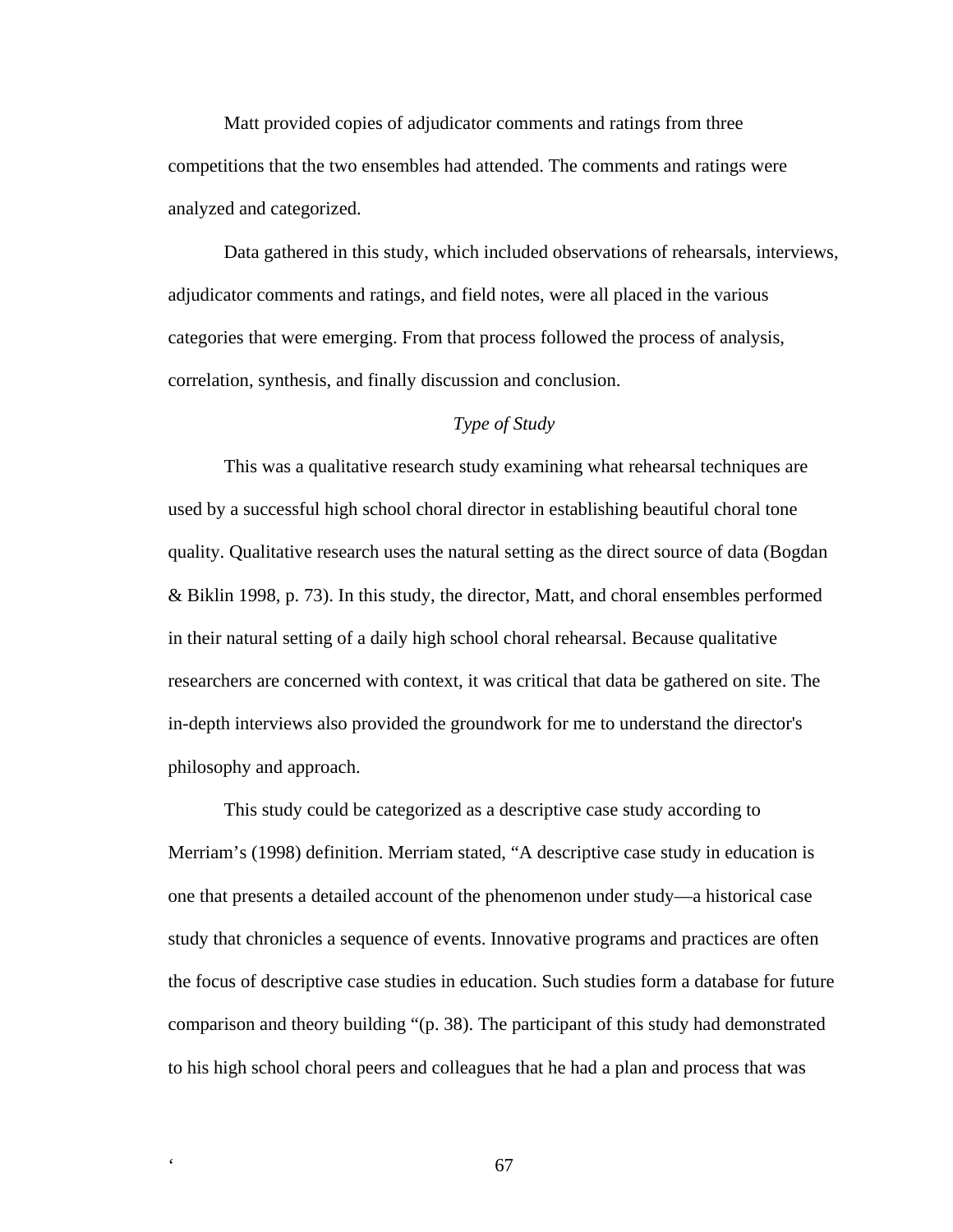effective with regard to developing beautiful choral tone quality. This was evident in his success in competitions and through numerous invitations by choral authorities to have his ensembles perform at local and national conventions. This search took the route of asking numerous "why" questions, such as "Why does the choral director put such an emphasis on vocal technique?" and "Why is vowel work so important to his tonebuilding philosophy?" Every detail counted. "How" questions were also asked, so that one could understand how you get from point A to point B, or how we take an untrained high school singer/ choral ensemble and help them reach a level of excellence. Openended questions were asked dealing with the director's style of communicating timbre, tone production, vowel production, and the vocal technique he used to establish a beautiful choral tone quality. In-depth questions were also asked regarding the director's philosophy of teaching, his approach to teaching vocal technique, and his process of communicating. Yin (1994) stated that "Data collection follows a formal plan, but the specific information that may become relevant to a case study is not readily predictable" (p. 56). This process requires the researcher to be engaged at all times in wondering and asking why events are happening.

Yarbrough (2000) stated that qualitative research is holistic in nature in that the participants are well studied and it is case oriented. It is non-comparative because the main goal is to understand this particular case and not to be concerned with how it compares to another. It is also empirical because it relies on observation rather than theory. Qualitative research is descriptive with words rather than numbers. As well, intuition plays a major role in analysis and interpretation. The researcher not only observes, gathers data, and collects field notes but he or she must have a sense of what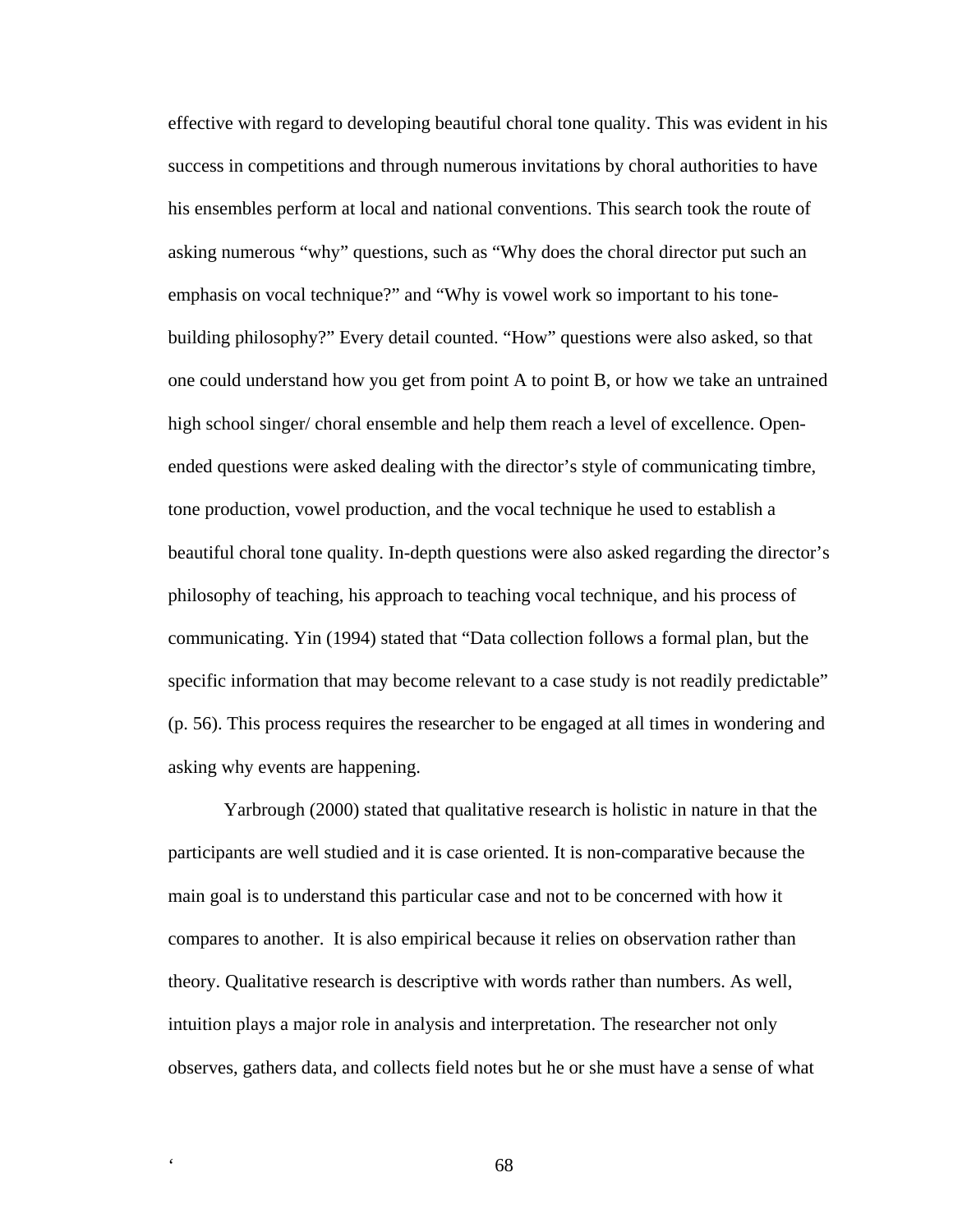makes the phenomena occur and must validate them through triangulation, that of checking the data against multiple sources and methods.

This particular study was non-comparative. The purpose was to analyze and define one particular high school choral director's approach and technique for establishing a beautiful choral sound at the high school level. Although two choral groups were observed, comparisons were not made between the two ensembles. Instead the two groups showed the development and progression of skill from the youngest high school singer to the most advanced.

Chapter 4 deals with the areas of vocal technique that Matt addressed and used in his teaching. Those areas are posture and breath control, tone quality, vowels, vocal freedom, and "The Great Debate": a soloistic or blended approach to tone quality. Chapter 5 addresses Matt's philosophy of "beautiful choral tone quality" and how to achieve it, as well as his teaching methods. The last chapter, Chapter 6, is the summary chapter.

The goal of the study was to define what technique the participant, Matt, used to teach high school singers to sing beautifully. This was accomplished through analysis and interpretation of the data. Because I have spent the entirety of my teaching career, twenty four years, in vocal training both for the solo singer and choral singer and have studied voice personally as a performer for approximately eight years, I undertook this project to provide an outline and procedure for teaching the basics of good choral tone production that might be used by both the inexperienced and experienced choral director.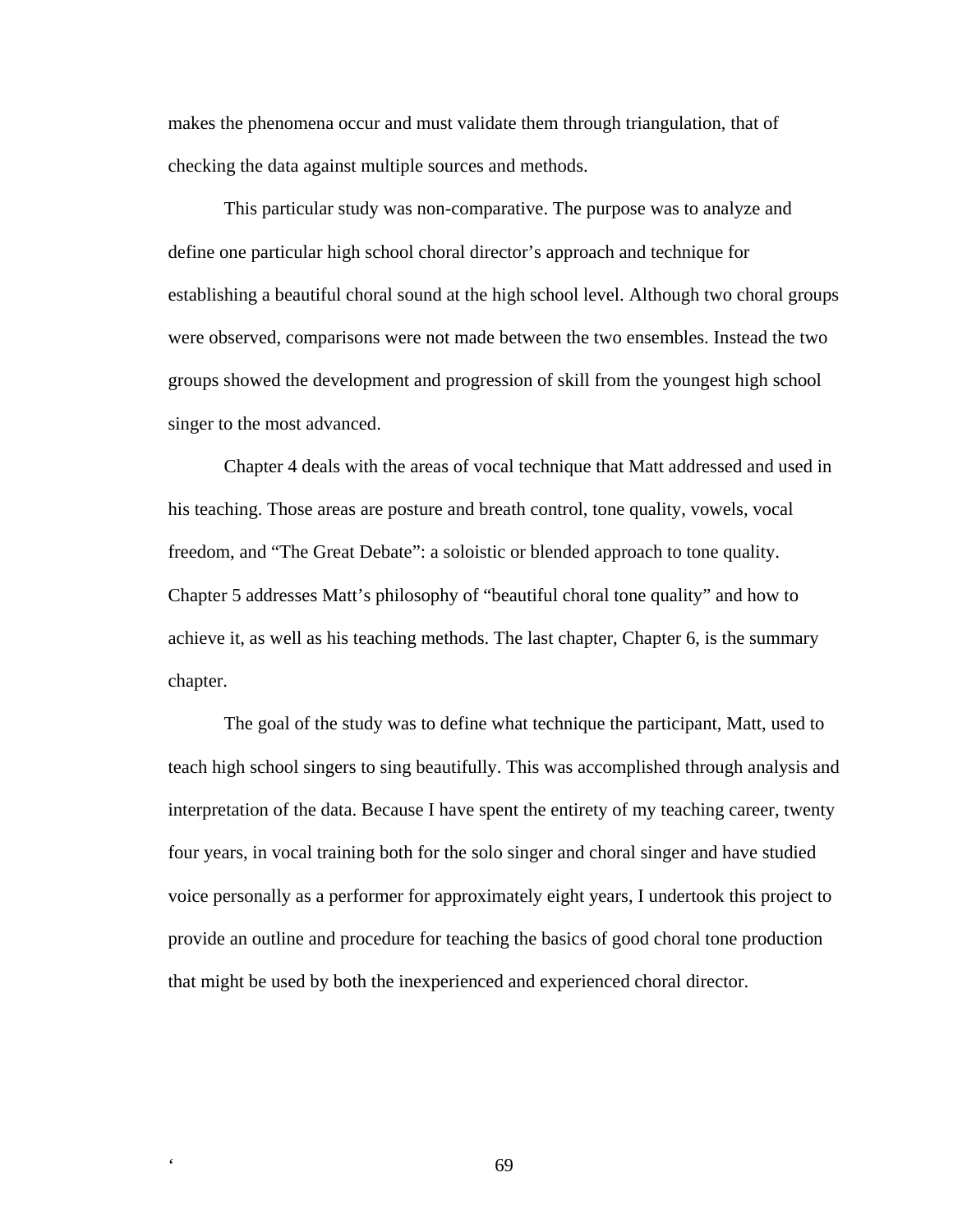### CHAPTER 4

### Developing Vocal Technique

## Results and Discussion

The primary goal of this study was to discover the strategy and technique used by a successful high school choral director to achieve a beautiful choral tone quality. The participant, Matt, was chosen because of his success in developing young voices in high school choral ensembles. Through observations of choral rehearsals, interviews with Matt, and analysis of adjudicator comments, this study found that the Matt had developed and established a defined strategy and method for teaching "how to sing with a beautiful tone quality." His method included a time line of the  $9<sup>th</sup>$  Grade Choir in the first two weeks of the school year in which vocal technique is introduced and developed. Once the technique was understood and the students were applying the technique to their singing Matt worked on the other facets of musical performance. This study dealt only with developing beautiful choral tone and not these other aspects.

Chapter 4 deals with the aspects of vocal technique that Matt taught to bring about a beautiful choral tone quality. Following an introduction of good vocal technique that he taught in the first two weeks of school to the  $9<sup>th</sup>$  Grade Choir, the areas of posture, breathing, resonance, vowels, vocal freedom, and the *Great Debate,* which deals with a soloistic or choral blend approach to choral tone, are discussed. Each category or subject is presented with a 'results' section followed by a 'discussion' section.

### *Introduction of Vocal Technique: The First Two Weeks of School*

Matt taught that good vocal technique is imperative and worked to help his students acquire these skills so that a beautiful tone could be produced. Therefore the first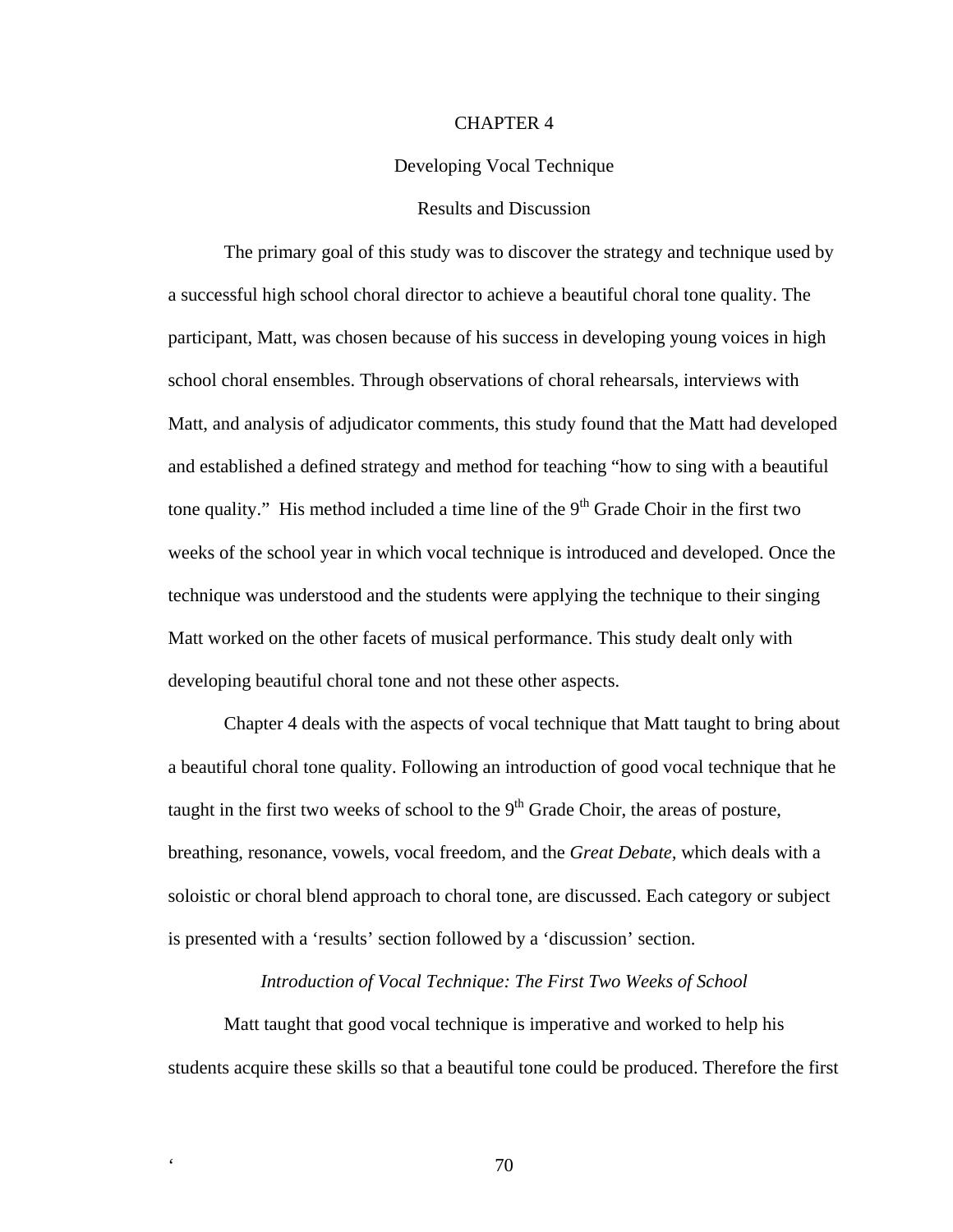two weeks of school were designated for the teaching of vocal technique alone. Vocal literature was not sung during this time. The only singing was that of vocal exercises to teach good vocal technique. Each day the students were given instruction and they actively participated in the vocal exercises that reinforced and solidified the technical concepts. Each area of technique that was addressed in the previous class period was rearticulated the next day. Repetition was imperative, according to Matt. Since the first two weeks of school dealt only with vocal technique, Matt stated that both he and the students had to have patience as it required concentration, diligence, and much repetition. Building good vocal technique is a step-by-step process. Matt said, "Everything in the first two weeks gets repeated. I try to end the class period talking about what we talked about today."

From my observations and from hearing Matt's choral ensembles before I began this study it was obvious that Matt had a unique ability to convey concepts and ideas regarding a beautiful choral sound. When I asked him to give his definition of *beautiful choral tone quality* he responded with,

The first thing, the very basic thing is just a free production, just completely unencumbered by anything. The throat is open, the larynx is relaxed in what I call a "droopy" position and the soft palate is raised. The sound is lofted and there's a good mix of head and chest resonance. That's basically it.

Because Matt held that good vocal technique was the foundation for beautiful tone quality and because the first two weeks are foundational weeks in Matt's approach to teaching vocal technique, a Time Line is provided below. The Time Line outlines the technique that was taught each day for the  $9<sup>th</sup>$  Grade Choir. The data of the Time Line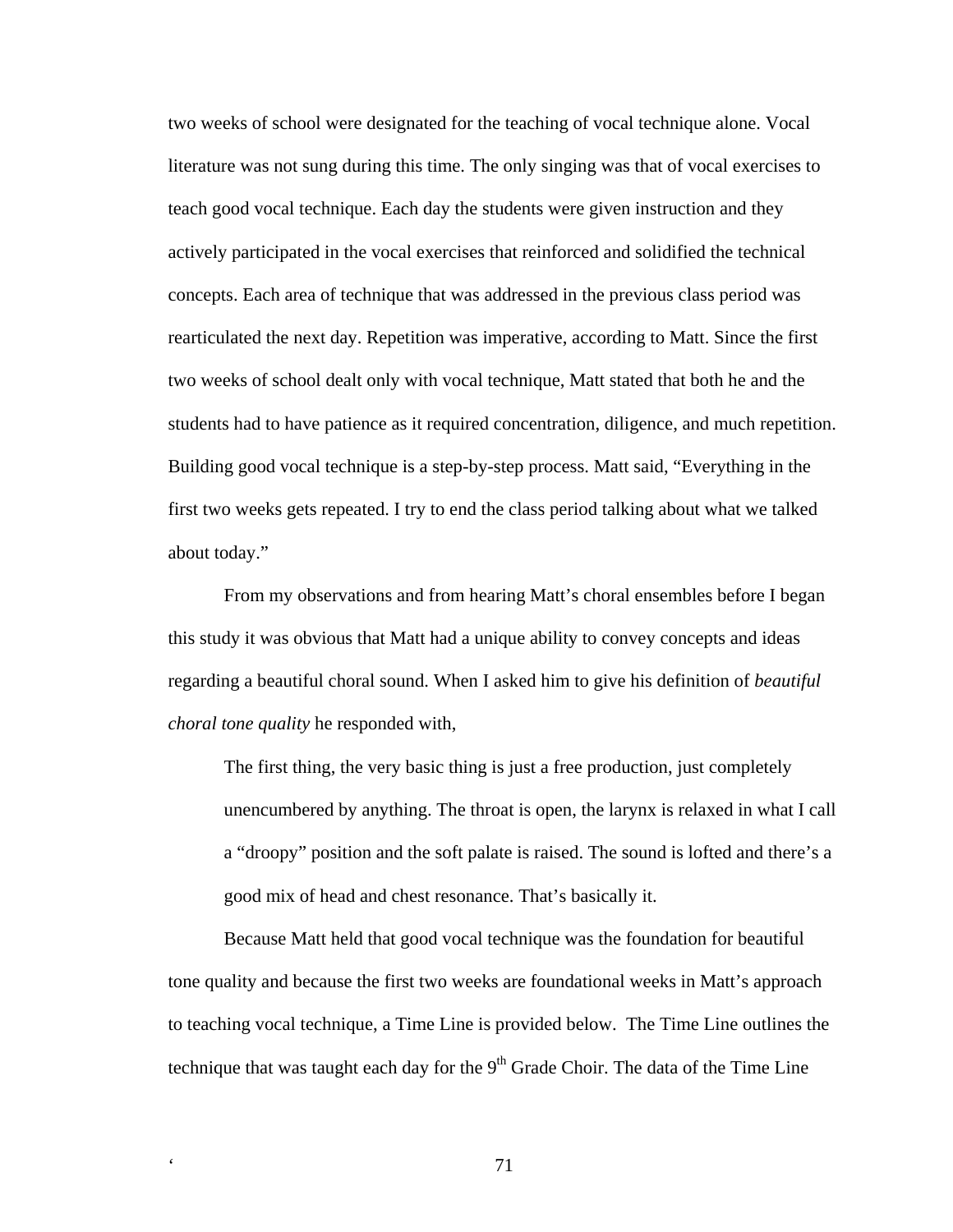and vocal technique taught were gathered during the interview process with Matt. The specifics of the technique are not discussed in the Time Line but are explained in detail in each category of technique in this chapter. Matt introduced the basics of vocal technique in this order: philosophy of why we want to learn to sing well, posture, breath control, vowels, placement of tone, range, and vocal relaxation.

The Chamber Choir, being the most advanced ensemble, did not follow the stepby-step technique process of the 9<sup>th</sup> Grade Choir. Rather, in the first two weeks of school Matt began immediately having them sing vocal literature. Because the majority of the ensemble had already been in Matt's  $9<sup>th</sup>$  Grade Choir and the introductory two-week session, the students already understood the vocal concepts. In the Chamber Choir Matt addressed the issues of poor vocal production or vocal technique as they occurred.

Following is the Time Line that Matt used to teach the  $9<sup>th</sup>$  Grade Choir. Each day was filled with teaching vocal concepts and technique through lecture, discussion, exercises, modeling, and listening.

# *Time Line– 9th Grade Choir: First Two Weeks of School*

*Day one:* Matt began with the explanation of why good vocal technique was important. He explained that singing was not only enjoyable and fun but also something people can do for a lifetime. In the personal interview with Matt he said that he tells the students, "I'm going to teach you how to sing for a life time, where you'll have a healthy voice, and you can sing forever." He further stated, "I relate it to sports and tell them how much I love sports, that my son plays sports, and that I live my life in the gym and on the fields. However, you can't play sports forever and you can't be a cheerleader forever but you can always be a musician. You can always sing well." He then informed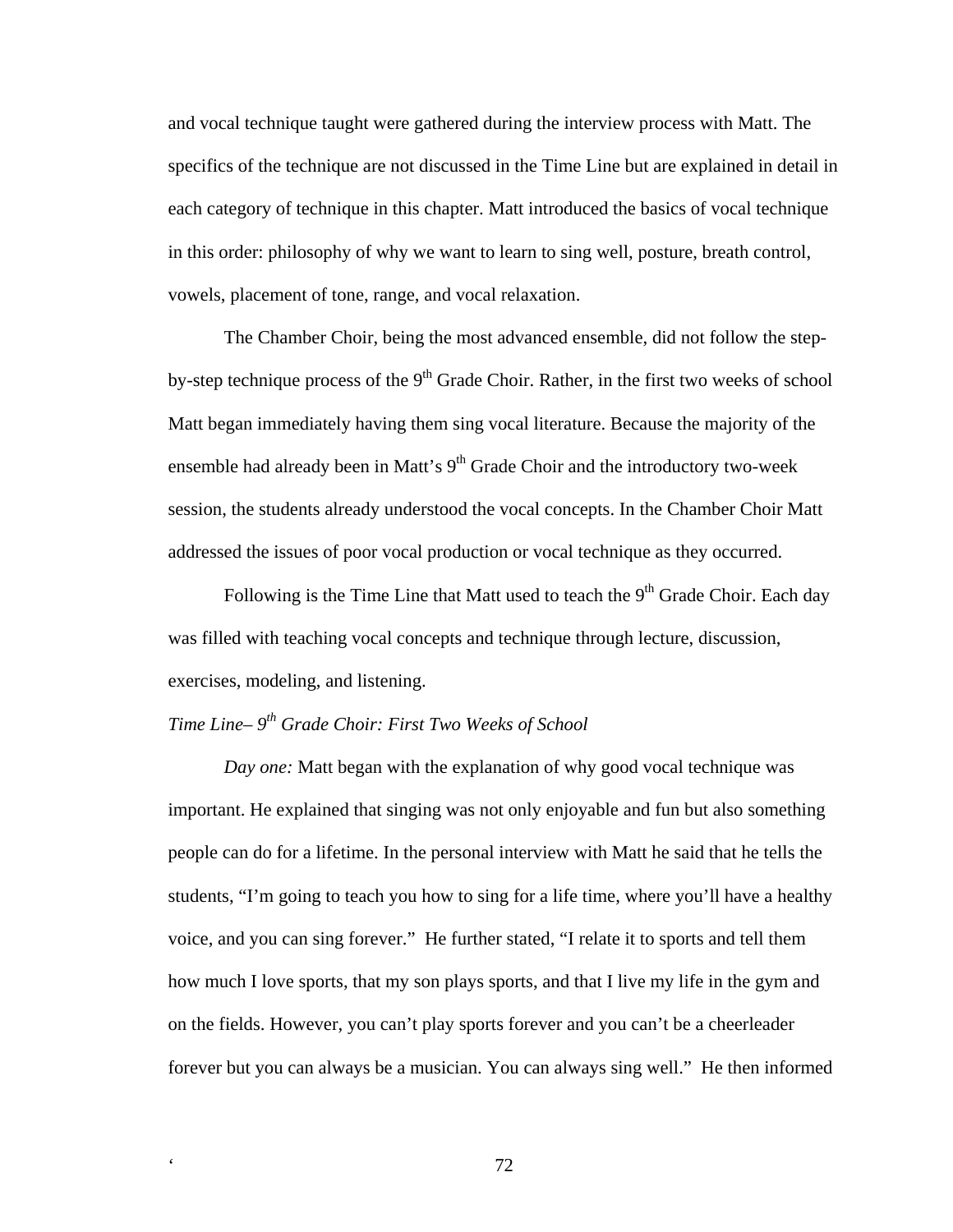them that they will not like some of the sounds that he will ask them to make, that he will be teaching them in what he calls a *classical choral tradition*. Matt told the students that it was important to understand from the outset that singing requires discipline and hard work. He encouraged them by telling them that their hard work will soon pay off when they are able to sing beautifully. He informed them that he was setting a high standard. He played a recording for them of an advanced group from their high school and also other high schools. He said, "We're handing the mantle on to you, you have to carry it on. This tradition is up to you and what you can do with it. It's going to be great."

After his introductory remarks on his philosophy of why singing is important in life he placed the students in alphabetical order. They remained in this arrangement for the entire first two weeks of school. They were placed in classified vocal sections at the beginning of the third week.

Matt then gave the first lesson in posture and breathing. This took up most of the class period. He also introduced the concept of tone placement which was explained and developed in the next class period. Before the class was dismissed he summarized what was discussed and taught that day.

*Day two:* Matt began by giving further instruction on the importance of good vocal technique. He followed it by repeating the concepts of posture and breathing taught on day one. He spent time instructing the students on tone quality and experimenting with tonal placement or resonance. The instruction of vowel formation followed beginning with the vowel [u]. The International Phonetics Alphabet is used in this study and can be found in Appendix 1. Day two concluded with a summary of what the students had learned that day.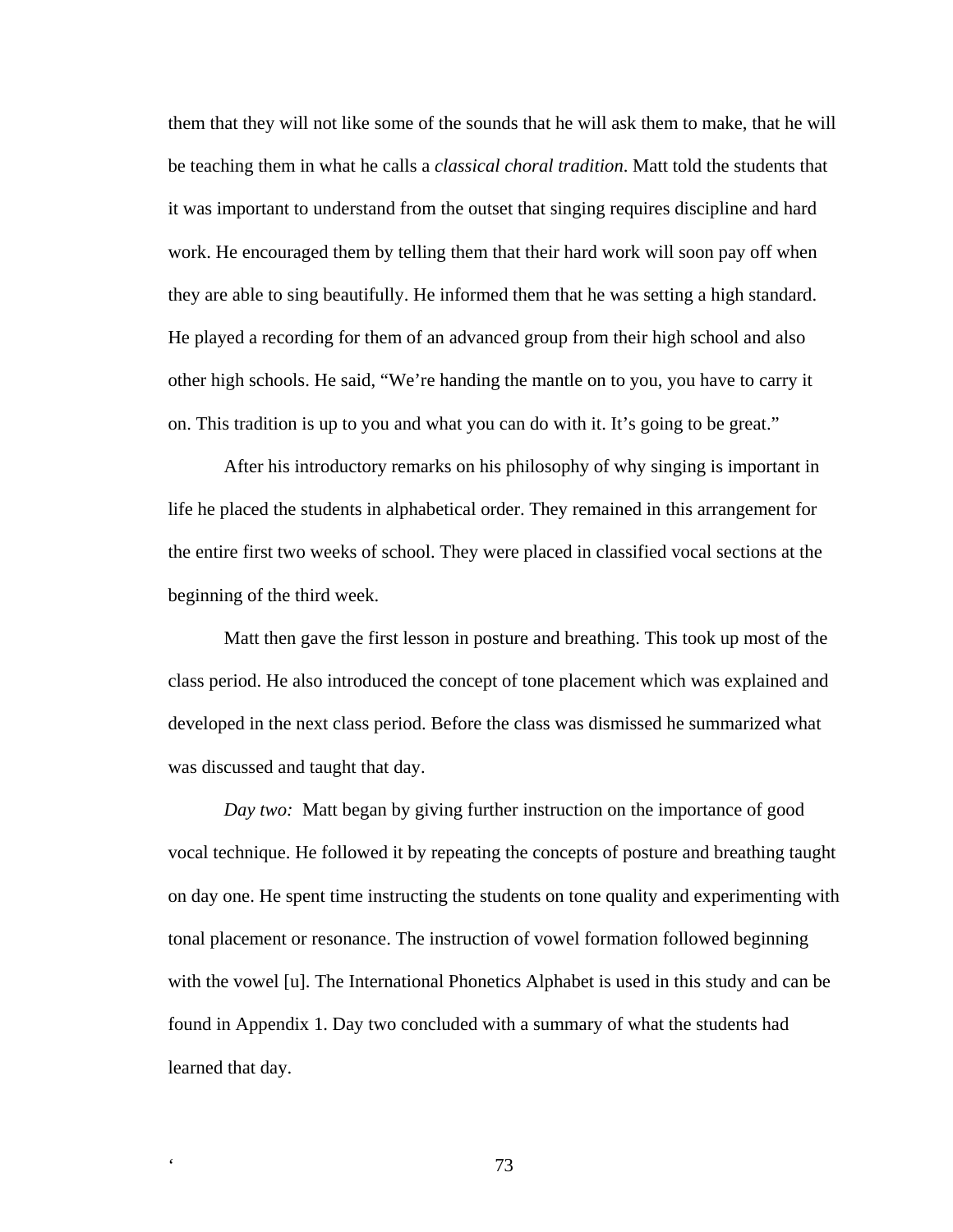*Day three:* Again, Matt began the rehearsal with inspirational and philosophical thoughts on 'why we should sing well.' This was a time of not only teaching technique but of instilling in the students a positive attitude towards music and singing. Posture and breathing were readdressed. The [u] vowel was again taught and sung by the students through various vocal exercises consisting mostly of scale-wise passages. Matt began to inform the students of resonance factors such as vowel placement. The term placement of the tone was introduced. Next, the [i] vowel was introduced. The class ended with a review of what was taught that day.

*Day four:* A review of the technique taught thus far began the day. The  $[\epsilon]$  and  $[0]$ vowels were introduced. The day culminated in a review of all technique taught thus far. Students asked when they would be singing an actual song. He explained that they must be patient, that when they are using good technique and beginning to make beautiful sounds then they will sing a song.

*Day five:* The day began with an inspirational thought and again encouragement to sing well. He played an audiotape of last year's ensemble to show an example of what they can look forward to. All previous vocal technique was reviewed. All vowels studied thus far were reviewed. Matt introduced the [a] vowel. Day five ended with a review of the first week's technique and progress.

*Day six (second week):* Matt shared about the joy of singing, making music, and doing it to the best of one's ability. They reviewed posture, breathing, and proper singing of vowels from the first week. The five basic vowels have been taught; [i], [ $\epsilon$ ], [ $\alpha$ ]. [ $o$ ], and [u]. The students have been introduced to the importance of a well-placed tone in relation to pure vowels. He further developed their understanding of placement of the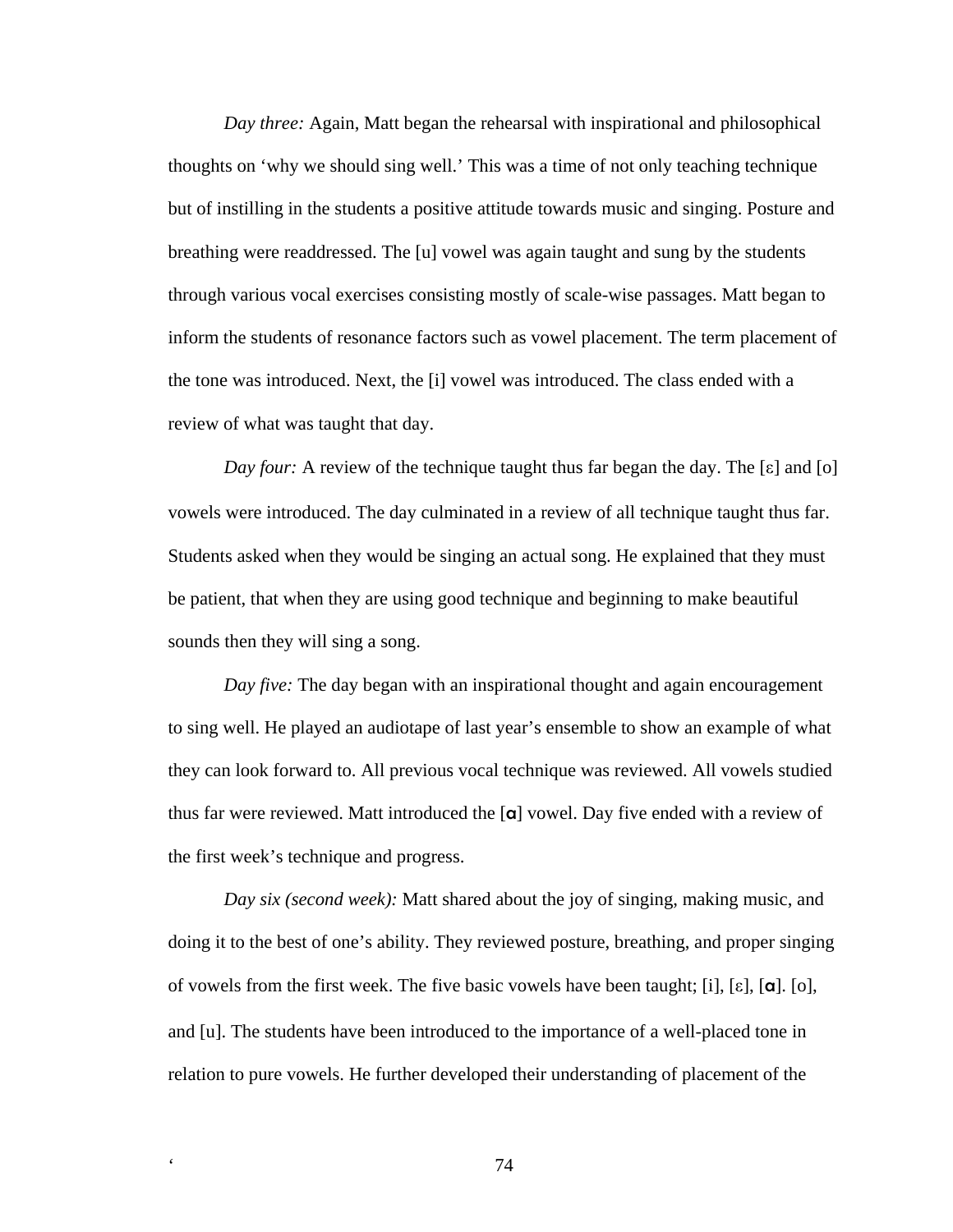tone and began work with range extension. This was accomplished through vocal exercises. He concluded the day with a review.

*Day seven:* Matt continued the work of forward tonal placement and range extension. The day ended with a review of all technique taught thus far including posture, breathing, vowels, placement, and range extension.

*Day eight:* He continued to work on the student's understanding of vowels and their relationship to placement and resonance. A summary of that day's work was given.

*Day nine:* Matt introduced the concept of freedom of tone. A review ended the day.

*Day ten:* Matt covered the entire spectrum of good vocal technique during the first nine days. This was a day to review all areas of vocal technique. The students were beginning to have a firm grasp on the concepts and were singing well in the vocal exercises. Matt informed them that they would sing actual songs on Monday and would be singing with a beautiful tone quality.

This Time Line provides a basic outline of Matt's lesson plans for the first two weeks as well as insight into his philosophy and method for teaching vocal technique. The details of his approach to vocal technique are discussed in each respective section that follows.

#### *Vocal Technique*

Matt methodically taught the basics of good vocal technique. The  $9<sup>th</sup>$  Grade Choir was introduced to these concepts in the first two weeks of school. The Chamber Choir was made up of students who had already worked with him in the past and therefore they did not receive the same intense training. Rather, Matt immediately had them sing from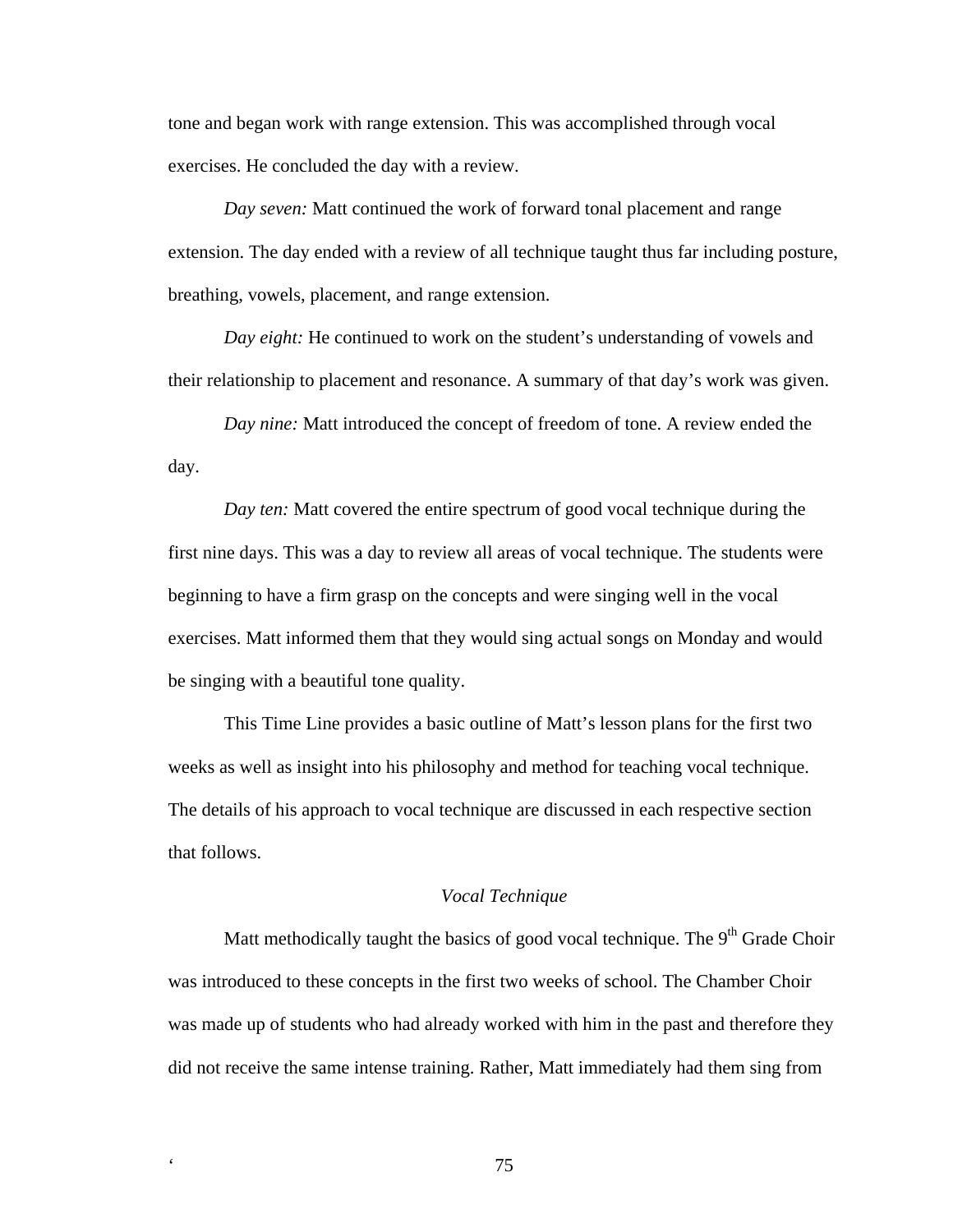the repertoire that Matt had chosen for that semester. Matt addressed the areas of vocal technique that needed correction as they surfaced in each rehearsal.

Matt stated that all areas of vocal technique are interrelated. The process that he used to teach this idea of everything being interrelated was systematic. Each concept built upon the next. He began with posture and breath control. The categories in this section are discussed in the order in which they were taught.

## *Posture and Breath Control*

*Results.* As shown in the Time Line of the 9<sup>th</sup> Grade Choir, posture and proper breath control were taught on the first day of class. He spent approximately 20 minutes on this subject on the first day. Each following day the concepts and exercises were repeated for approximately 10 to 15 minutes.

He began with a basic explanation of correct body alignment. Matt explained that the spine must be in a naturally straight alignment, not swayed. The chest must be held high through inspiration and expiration and it should not fall when the breath is used up. A singer should stand with feet approximately shoulders width apart. One foot should be slightly in front of the other. This stance provides good balance for the singer.

With regard to the rib cage he asked the students to explain the purpose of the rib cage. A student said that the rib cage protects the lungs. Matt further explained that the rib cage must remain high during the singing process. He said that if the rib cage is not expanded then it is pressing down on the lungs. The lungs must have room to expand for inhalation. To help the students understand the shape and form of the rib cage he had each student place their fingers on the bottom of their ribcage and then he asked them to feel the bones of the rib cage.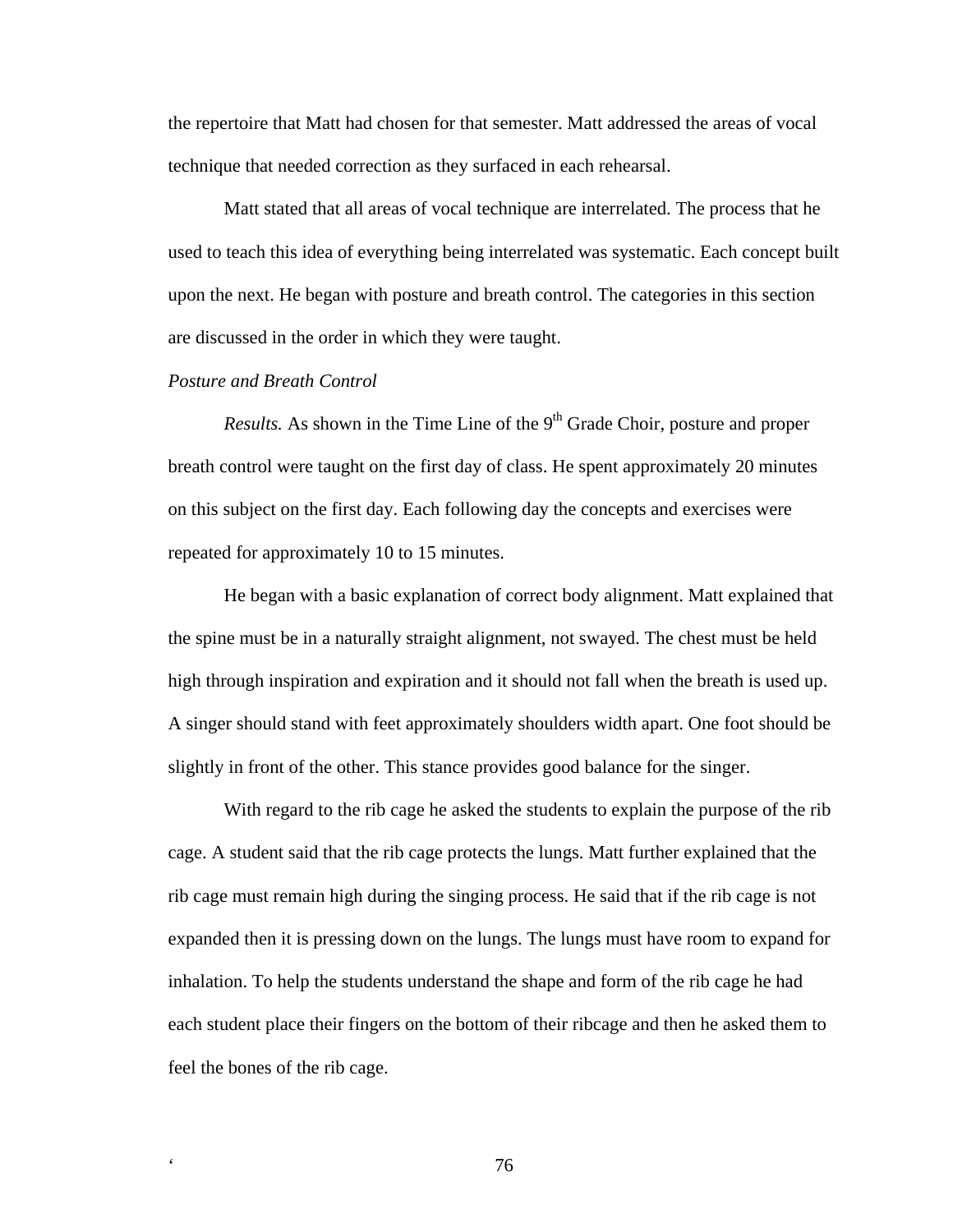In the beginning two weeks of school he reinforced good posture by having the students stand correctly, then he had them move to a good sitting position where the back remains straight and feet are planted on the floor with one slightly in front of the other. He then had them return to the standing position. He repeated this exercise many times to reinforce the concept.

In Matt's teaching experience not only has he recognized that repetition is extremely important, he has designed "quick fix" ideas to remind the students of a particular concept. With regard to posture he used what he called the "shoulder roll." Matt explained the shoulder roll exercise this way, "First I have them raise the shoulders up, then back, and finally down. I have them roll both shoulders back which usually raises the rib cage immediately and they have everything set to go." I observed during one of my observation periods that he continued to use the shoulder roll exercise even in the last month of school. It appeared to be a quick reminder to the students of the importance of good posture. Another idea that Matt used to help the students align the body to the correct posture involved having the students raise their arms high above their heads and then he had them bring their arms down slowly to their sides. This caused the rib cage to find a high position rather than being slumped.

The next area of technique that Matt taught was breathing. He discussed the anatomy of the breathing area. He talked about the diaphragm area and how it must expand during inhalation and will gradually move inward as the breath is used.

Matt explained why a singer must have good breath support. He stated that the most important thing in good breath support is to "get a good supply of breath and then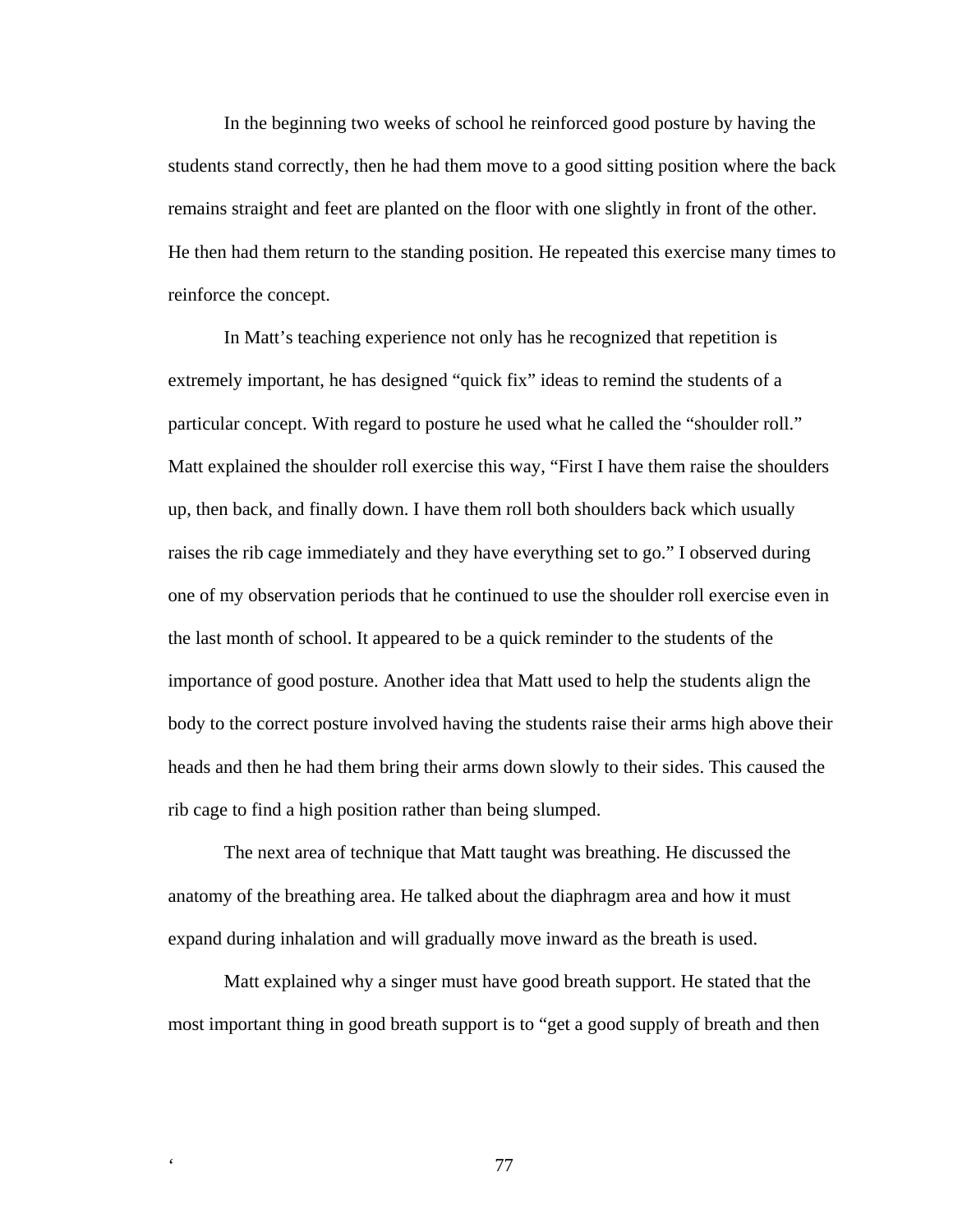control the exhalation." He also said, "If the support isn't there, the breathing isn't there to energize the tone."

Matt used several different ideas to communicate the process of breathing for singing. First, he had them locate the diaphragm area. He did this by having the students place their fingers on the bottom of the lowest ribs. He then had the students walk their fingers in to the center where they would find the diaphragm area just below the lowest ribs. He had the students place their fists on this area and inhale. As they inhaled they felt the diaphragm area expand against their fists with a slight resistance. He explained that this area should not cave in during the singing process. To understand and feel the diaphragm area and its expansion, he had the students imagine that they were filling up an inner tube as they inhaled. He then had the students lie down on the floor on their backs. As they relaxed the lower abdominal area and inhaled, they felt and saw the lower abdominal area rise and fall. The diaphragm area rose upon inhalation and fell during exhalation. To feel the sensation and movement in the abdominal area he had the singers say 'sh, sh, sh,'. They felt the diaphragm area bounce. He explained that the breathing area must stay buoyant, not still or stiff, and he had them imagine that it is like a trampoline, as if the air bounces off of the trampoline. This gives the singer energy and supports the tone. Matt explained that the vocal area from the throat area on up must remain free from muscular tension. This is only possible if the breathing area is energized.

He also used a counting exercise to not only help the students understand breath expansion but to help them gain control over exhalation. He had the students inhale slowly as he counted to 10. Then they exhaled as he counted to ten. He increased the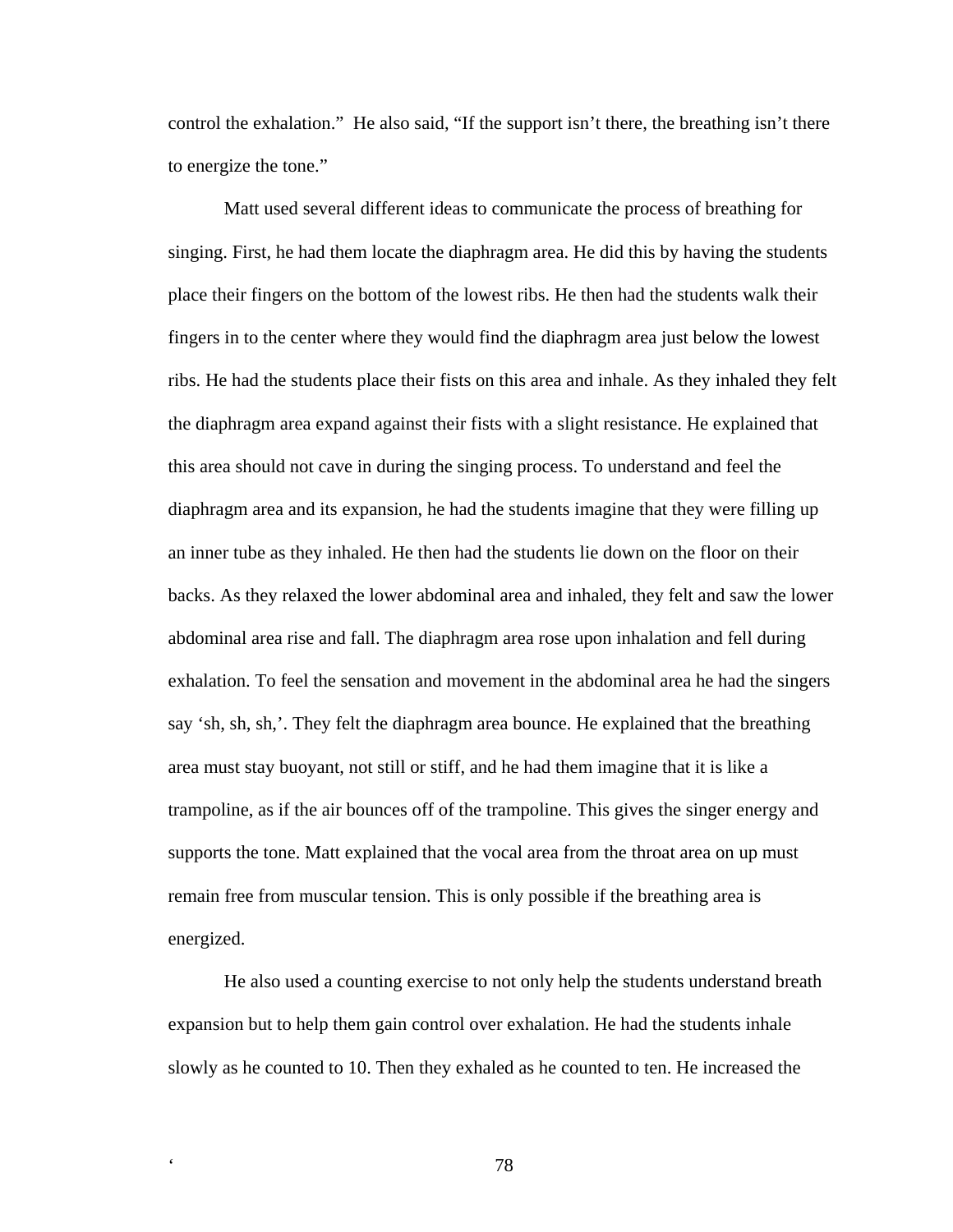counting the next time to 15, then 20. He also turned this exercise into a game by asking them to slowly inhale as he recited the alphabet. He also turned the counting exercise into a game. He had everyone stand, take a deep breath, and he began to count as the students slowly exhaled. The students sat down when they ran out of breath. The last person standing won the game and everyone applauded. The importance of these two exercises (games) was to help the students gain better control of inhalation and slow, controlled exhalation. On day two of the first week of school he reminded the students of the importance of good posture. He then had a student demonstrate good posture for the entire choir. Posture and good breath support were stressed throughout the entire school year. Matt stated that he firmly adheres to the idea that posture contributes to tone. He stated that it feels strange for a teenager to stand correctly because Americans, as a society, have bad posture. I observed Matt instructing the students to stand like little soldiers to keep their sternums high.

To gain better control of the breath and its connection to tone Matt assigned each section to a pitch on an F chord. (The U.S.A. Standards Association system of octave identification is used in this study.) He had the basses sing  $F^3$ , the tenors  $C^4$  (middle C), the altos  $F^4$ , and the sopranos sing on  $A^4$ . As they sang the chord he asked one section to crescendo using the breathing area and not the throat. The other sections maintained a pianissimo dynamic level. He then asked each section at different times to do the same.

In my teaching experience, the application of breath support to singing and tone is not always easy to explain. During an observation of a rehearsal I noted that Matt asked the singers to spin the airflow through a particular word. He said, "If you don't move the air through it, it's going to be boring. Matt demonstrated how they were to connect or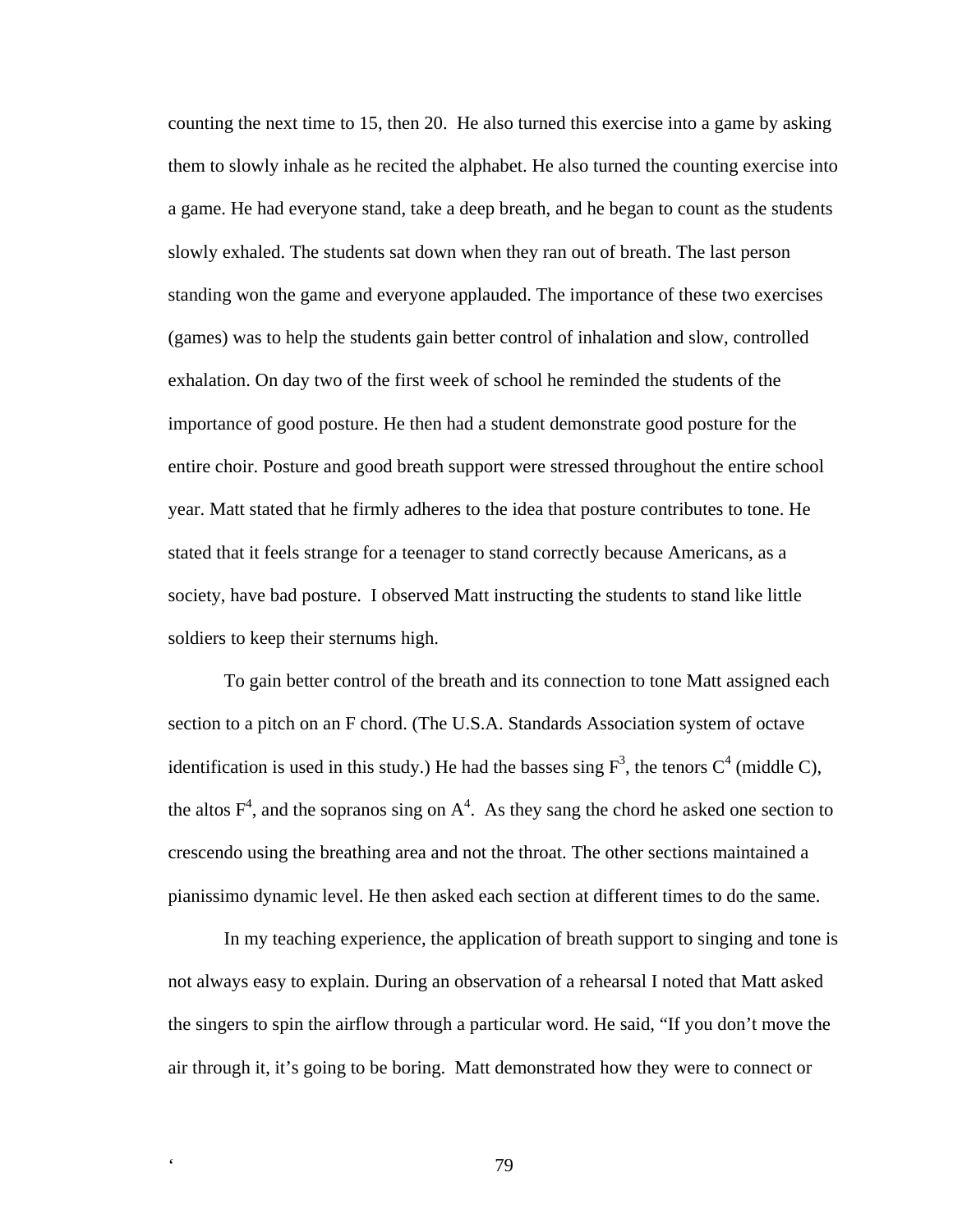move the air through the words to achieve good phrasing. He told the choir that they could stagger their breaths, if necessary, but that the phrase must be connected. He talked to the 9<sup>th</sup> Grade Choir about being committed to a phrase. He said, "It's impressive to stay committed to the phrase all the way to the end. Stay committed. What do you do when you run out of breath?" A student replied, "Stagger your breath." Matt informed the students that phrasing is determined by breath control.

He also told the students, "You aren't putting steam in your engines and so the engine isn't going anywhere, you haven't fueled your sound." He informed the Chamber Choir during a rehearsal that they didn't have enough energy in the sound. He said, "Some of you get out of steam and you've got nothing to give me. So if you need to sneak a breath, then do so." Matt was informing the students that not only must you stand with good posture and inhale from the diaphragm area, but a singer must keep the sound energized with the sensation of the breath doing the work. On another day when Matt wanted more energy and tone from the soprano section of the  $9<sup>th</sup>$  Grade Choir he asked them to, "Give us some oxygen." Matt often used humor to make a point.

*Discussion.* Based on the above results it is apparent that Matt had a deliberate plan and process in place with regard to teaching posture and breath management. He held to the idea that everything is interrelated and he built one concept of technique upon another. If posture is not properly aligned than breath support will not be there. If breath support is not there than resonance factors will not line up properly. If resonance factors do not line up than vocal tension ensues. Finally, when there is tension in the vocal muscular the tone will not be free and resonant. It will not be beautiful.

. 80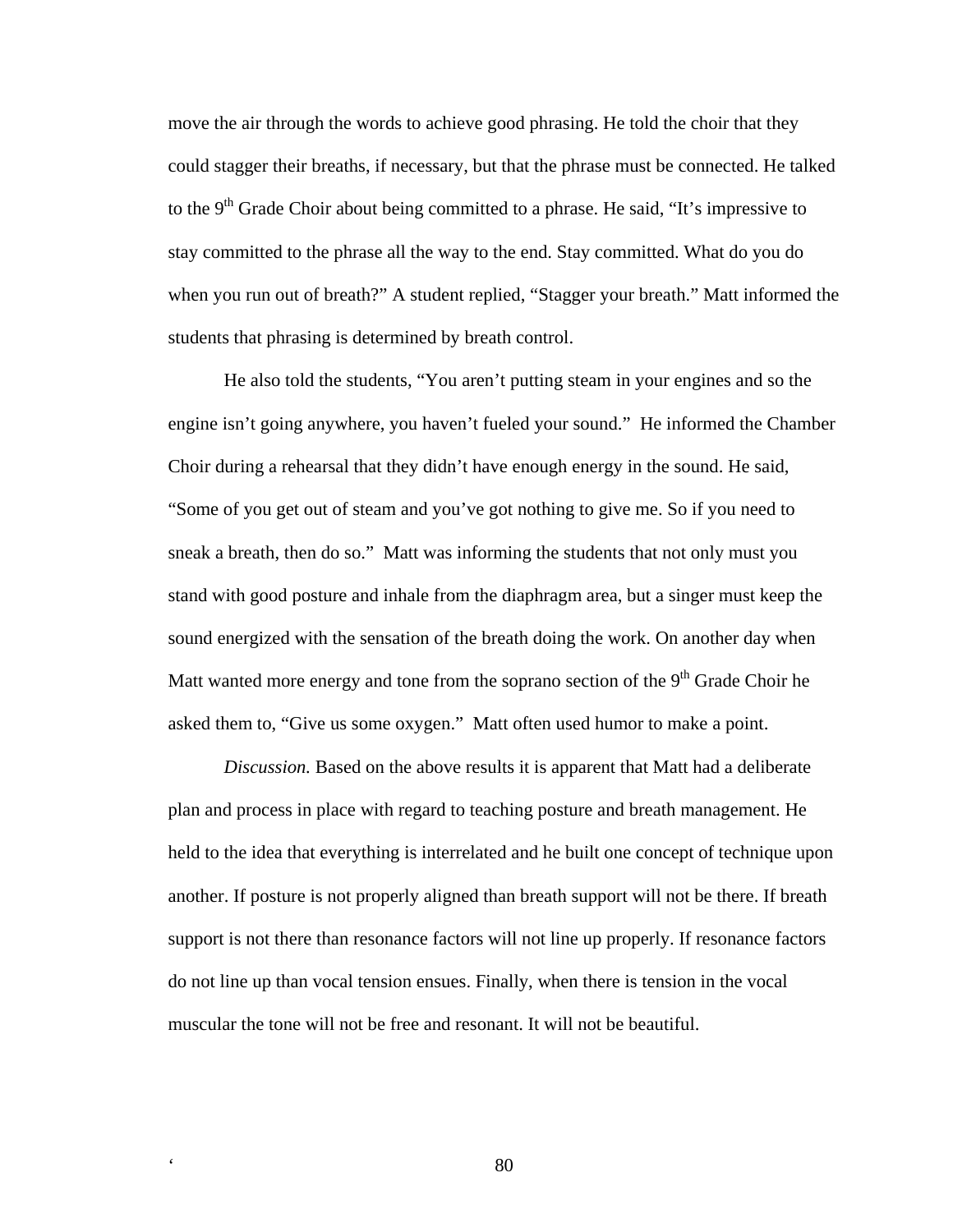Matt began the school year with what I would call a "vocal boot camp" approach to teaching vocal technique. Posture and breath control began the workout. The strict attention to good posture and breath control continued throughout the school year. It was obvious that Matt worked hard to help students understand the concepts and technique of deep diaphragmatic breathing and its application to tone production. He demonstrated through his approach that these principles should be explained clearly, repetitively, and succinctly.

Beginning with the first day of school he gave very specific detailed instruction regarding the importance of posture and its connection to breath control. He explained the anatomy and mechanics of posture and breath control. Matt then explained how the breath is to support a free, beautiful tone. Matt's approach is consistent with the posture and breath management techniques of Miller and the early Italianate technique of *appoggio* (Miller, 1986, p. 23). As Miller stated, in the appoggio technique muscles and organs of the trunk and neck must be in balance. This balance allows for perfect coordination of not only the muscles of inspiration and expiration but the connection of these muscles to the muscles of the larynx used for tonal production. In the appoggio approach this fine muscular balance is the foundation for a supported, well-produced tone. This kind of muscular balance and breath support is necessary for vocal freedom.

Regarding the actual position of the breathing area, both Matt and Miller (1986, p. 24) stressed that the sternum must be held in a moderately high position. This position is maintained throughout the inspiration and expiration cycle which involves the full spectrum of an entire sung phrase. Miller (1986) explained that the reason why one should never allow the sternum to slump is because the ribs will not remain expanded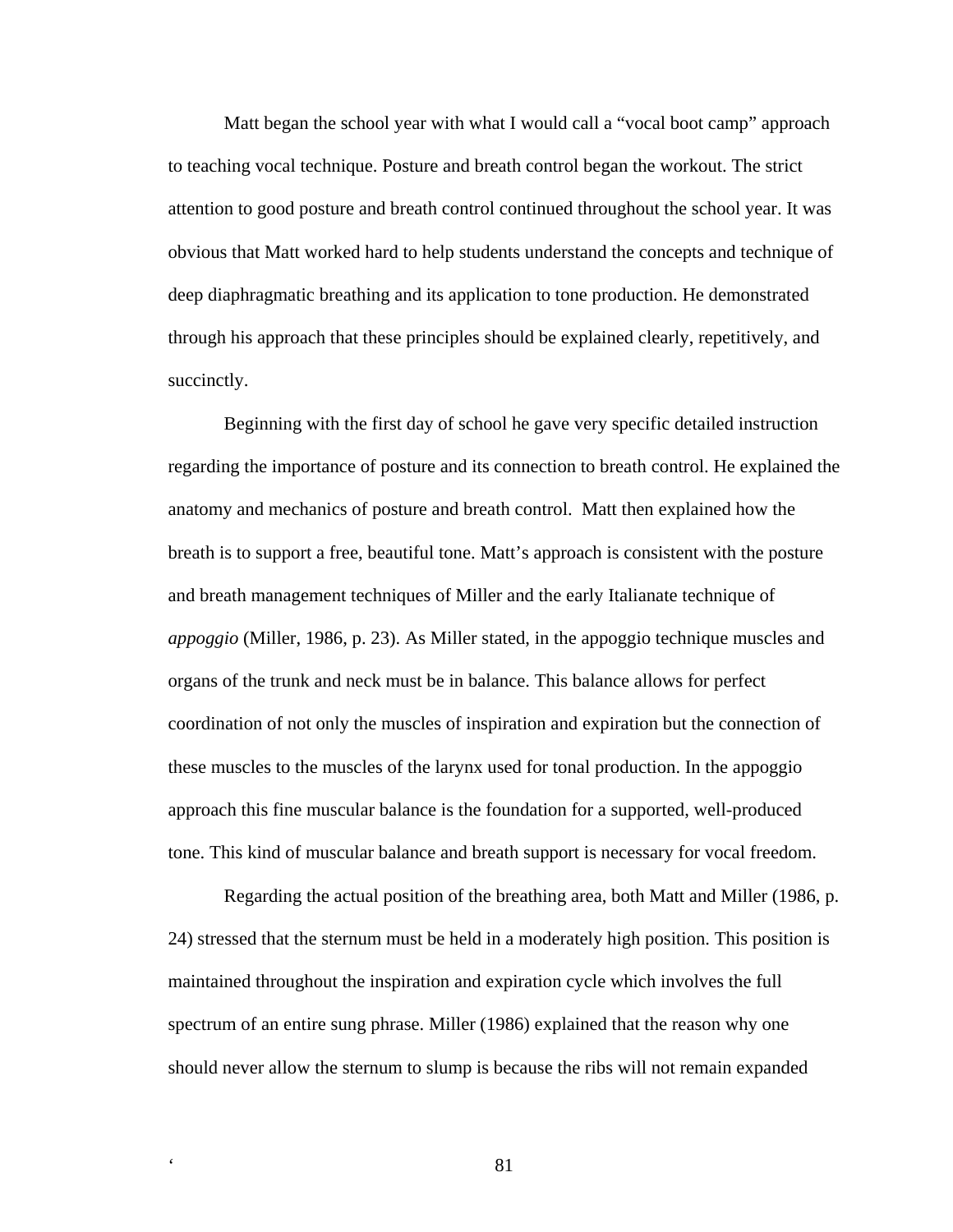during a phrase if this happens. In turn, if the ribs collapse the diaphragm will ascend quickly and breath will be forced out too quickly. Matt's shoulder roll exercise was his "quick fix" to help students realign their posture so that the sternum is held moderately high. The shoulders must also remain in the position where they are not slumping forward nor are held too far back. Rather, the shoulders sit perfectly balanced on top of the spine and rib cage. The spine must be as straight as possible without a curve that would cause a sway back. Rather, when the spine is in good alignment the tailbone is tucked under not permitting a sway back. Matt reinforced this concept throughout the entire school year. Again, the shoulder roll exercise became Matt's signal to the ensemble members that their posture was out of alignment. This exercise was simple and quick and further explanation during the school year was not necessary. Because Matt wanted to communicate concepts in a quick and easy manner he had brought the concept of good posture down to one movement, the shoulder roll. Students do not intentionally stand or sit with poor posture but they simply forget. In my opinion, the reason why this particular point must be clearly taught is that young people in our society today do not naturally have good posture. It is not often taught at home and it is not a cultural 'must'. The idea of good posture is often foreign to the students and they must be reminded often of its importance to beautiful singing.

Flexibility in the breathing area is critical for the inhalation and exhalation process which allows for the larynx to remain free. The inhalation and exhalation process is another key component of breath management. As a singer inhales silently the throat area does not feel muscular tension. Rather the throat feels open and free. The breath is ready to be used without a sensation of pressure or holding. Miller (1986) stated that, "No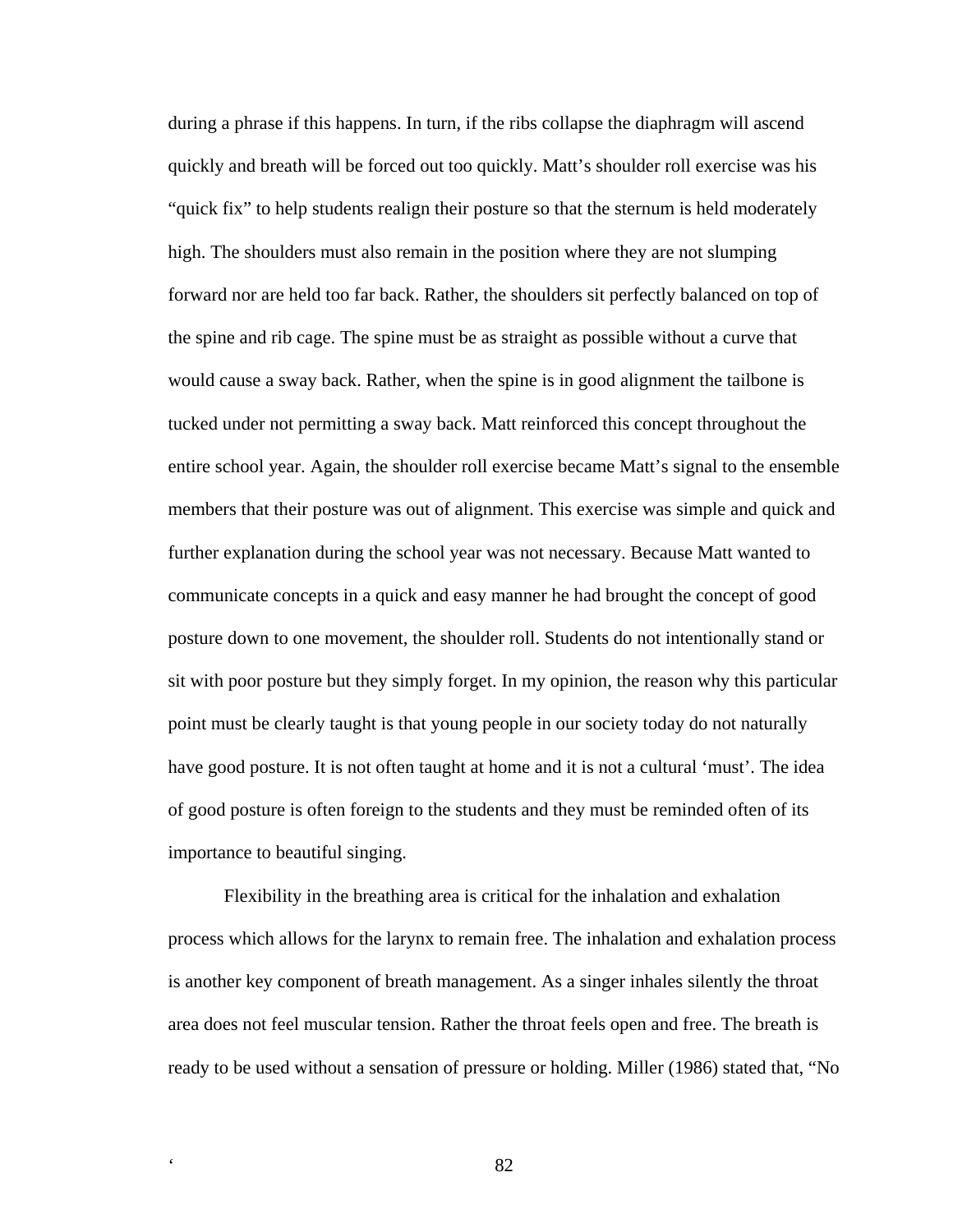initial sensation of grabbing or holding the breath should be associated with singing. When a singer feels extreme muscle resistance to inhalation, in either pectoral or abdominal regions, a 'full' or 'deep' breath is not the cause; unnecessary muscle antagonism is taking place. In primitive valvular function, glottal closure is the normal response to tension in the costal and abdominal regions" (p. 26). Simply stated, if the breathing area is tight, tension in the throat will result. Premature glottal closure, that of adduction of the vocal cords too early, will result in a build up of breath pressure. As a singer begins to sing, the vocal cords will pop open resulting in a glottal or hard attack. Again, the "appoggio" technique teaches a fine balance of the muscles of the trunk and neck areas so that there is no excess sensation of rigidity or weakness.

From my studies and work with contemporary vocal pedagogues the concept of diaphragmatic-intercostal breathing is accepted by the majority of teachers. Again, this is the technique of the early Italianate school of the *bel canto* period and is still considered the correct way to breathe for singing today. Matt clearly articulated this concept. However, Johnson (1997) and McCoy (2004) pointed to a common misconception found in the choral rehearsal rooms of today. Many directors misinform their students by using this phrase, "breathe from the diaphragm." They clarified this misconception by explaining that the diaphragm is not a muscle that can be directly controlled but is rather controlled by the lower abdominal muscles. The diaphragm moves out upon inhalation in response to the lower abdominal muscles relaxing outward. Singers think of expansion in this area but cannot directly feel or manipulate the movement of the diaphragm. Some singers even have the misconception that as this lower abdominal area moves outward that air actually enters the stomach area. This misconception must be clarified by giving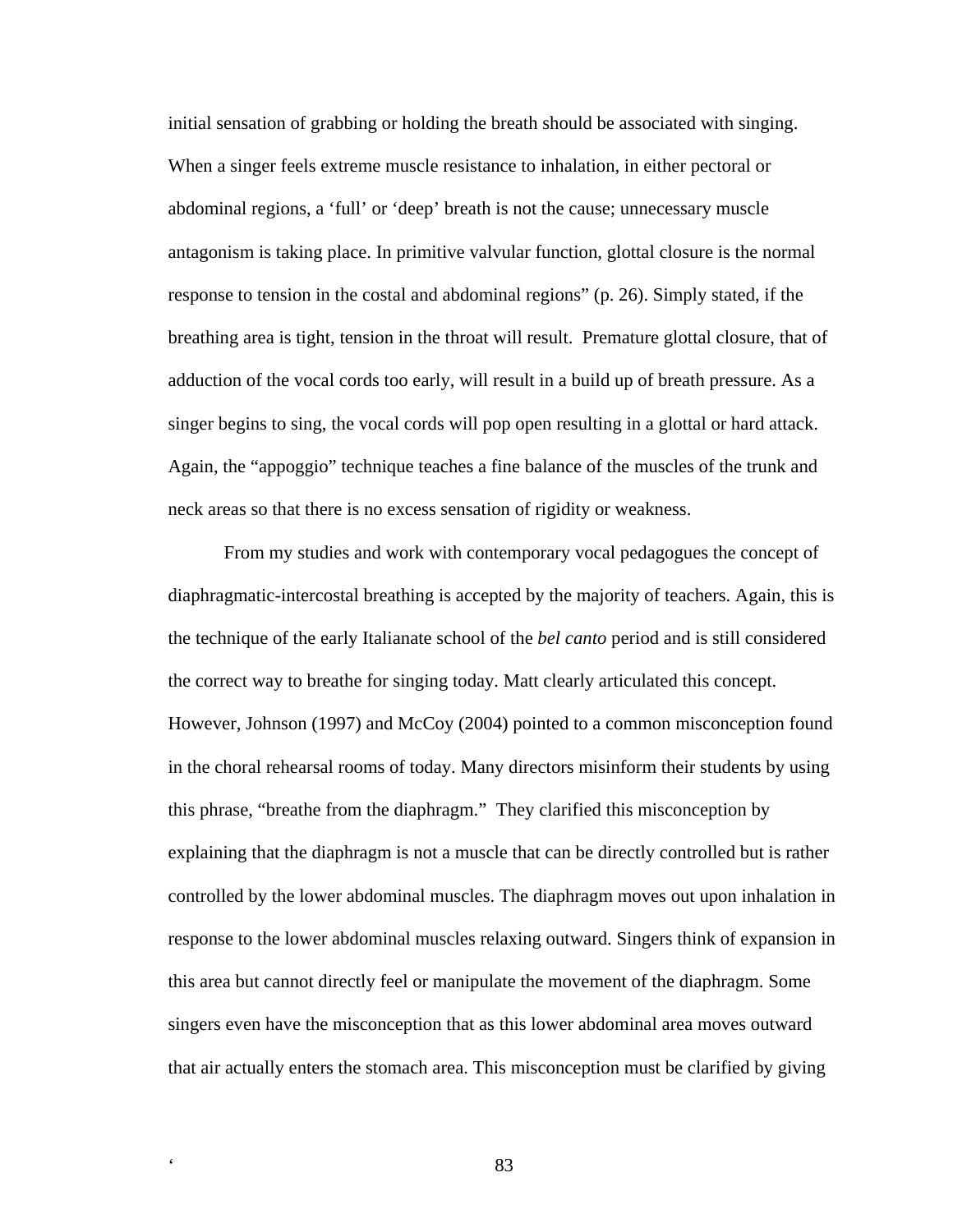students a clear picture and explanation that air enters the lungs only, not the stomach area. Without a correct of understanding of the muscular mechanics for breathing a student may not understand and feel the proper sensations for good breath support. Matt taught the proper expansion of the diaphragm area to his students as is seen in the exercises he used. He explained that the area of the diaphragm is located just below the center of the lowest ribs and had the students locate this area with their fingers. It is also taught by most vocal instructors that the expansion of the breathing area during inhalation is not only felt in the diaphragm area but expansion is felt on the sides of the rib cage and into the back. This is full expansion of the rib cage area during inhalation. Miller (1986, p. 25) stated the expansion is in the frontal thoracic, epigastric, and umbilical area as well as into the lateral-posterior areas. Matt also taught this full expansion.

From my observations, Matt's insistence on the students having a solid understanding of breath management is critical to his approach and is somewhat unusual at the high school level. Again, from my experience as a high school choral member and my years as a college professor, I have observed that usually such in-depth work is reserved for the private studio or for the undergraduate student in music. Often times the only instruction given at the high school level is the infamous phrase *breathe from your diaphragm.* Clear explanations regarding posture and its importance to breath control as well as breath control itself are lacking in the choral rehearsal room. Matt deliberately repeated the concepts over and over again. Note that he started teaching the concepts of posture and breath control on day one. He repeated and reinforced these same concepts each day for the first ten days. From that point on he reminded the students to have good posture and listened for the use of good breath control through the remainder of the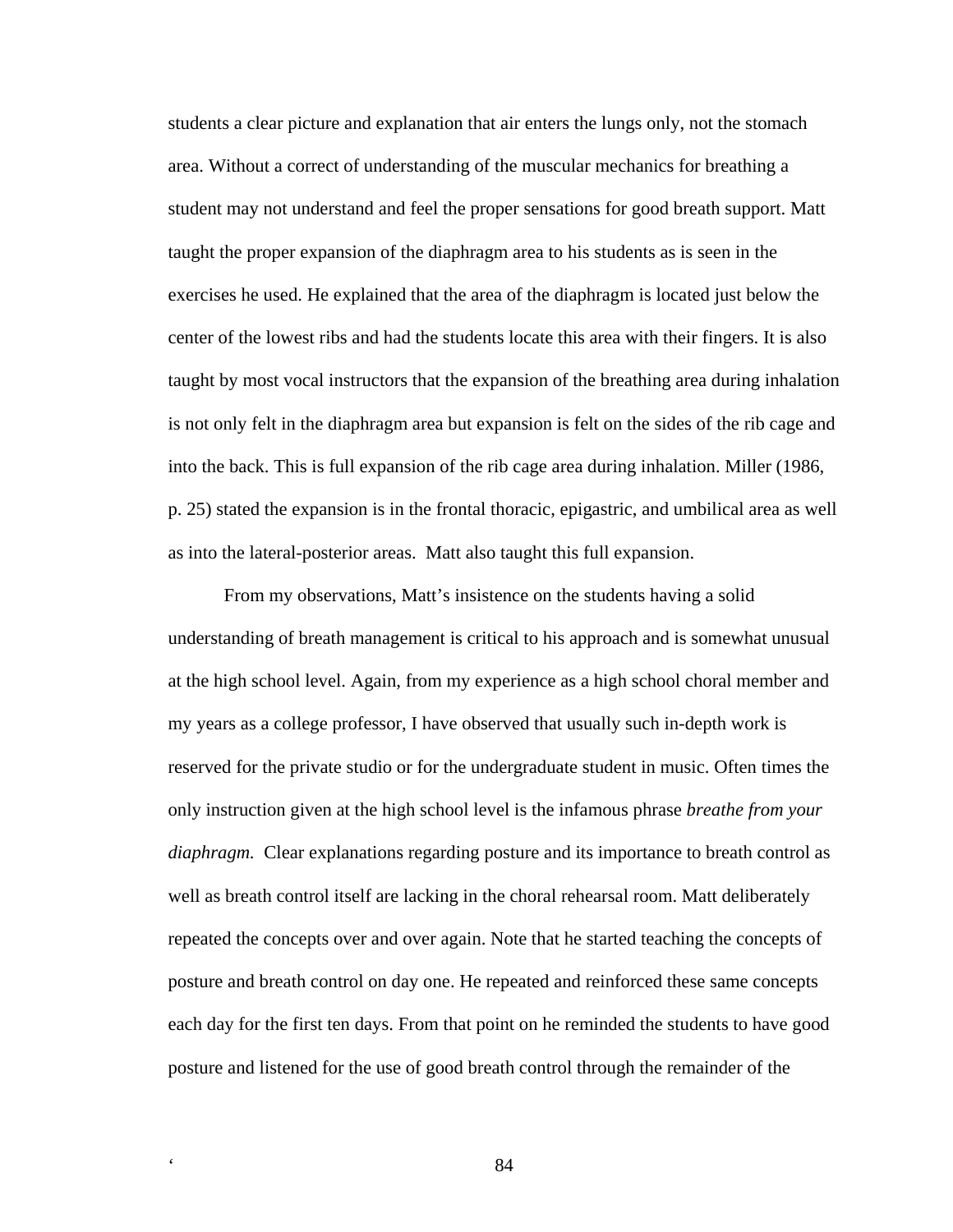school year. He was still bringing it to their attention when I observed his rehearsals in the last month of school. His insistence and persistence might be viewed by some students and colleagues as "overkill." However, the results speak for themselves. This is a testament to the fact that young voices can and should develop good breath management.

## *Tone Quality--Placement, Resonance, and Color*

While tone quality is the subject of this study, in Matt's philosophy of vocal technique tone quality is the result of overall good vocal technique including posture, breath control, placement of the tone, pure vowels, and free vocal production. Matt spent much time and energy giving instruction in this particular area. This involved verbal instruction, playing recordings for the students, modeling the desired tone quality, and experimentation with various resonance possibilities, among others.

With the  $9<sup>th</sup>$  Grade Choir Matt began immediately teaching how to sing with balanced resonance. As observed from the Time Line, on day two he devoted most of the class period to teaching tone quality concepts. Each following day he continued the process of developing these concepts. After the two week introductory phase, Matt reiterated and reinforced these ideas on a daily basis.

With the Chamber Choir, Matt did not start with instruction regarding the basics of good tone quality; rather, he immediately began to assess the strengths and weaknesses of the ensemble regarding tonal issues as they sang vocal literature. Because the choir was comprised mainly of students that he had taught previously, Matt was able to work with tone placement and resonance as was needed. When he detected that students were not placing their voices well or if he heard tension in the singers, he would stop and work

е в село в село в село в село в 85 million в 2006 године в 2006 године в 2006 године в 2006 године в 2014 годин<br>В 2014 године в 2014 године в 2014 године в 2014 године в 2014 године в 2014 године в 2014 године в 2014 годи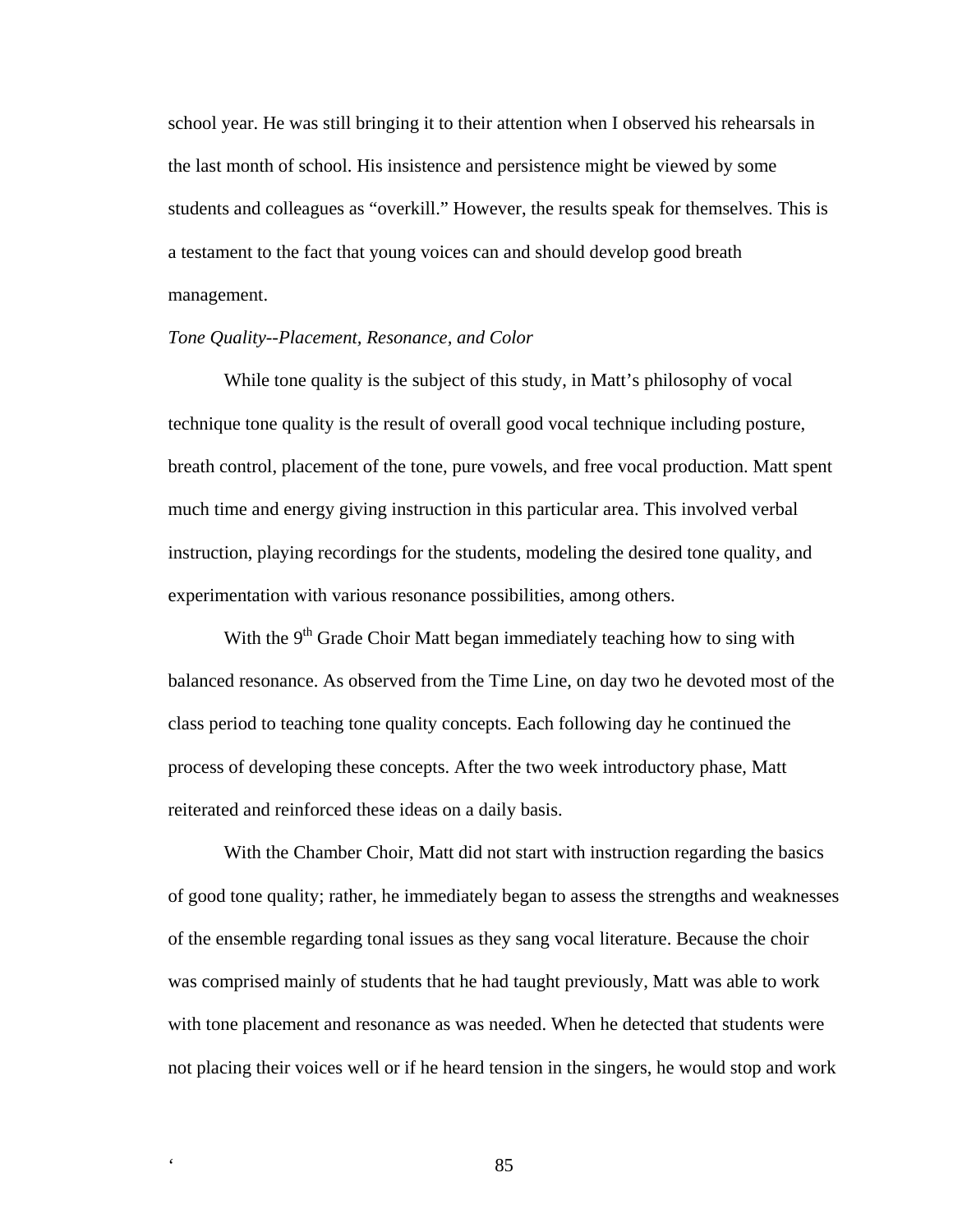through the problem. He did not have a specific lesson plan for this group with regard to vocal technique.

*Results.* Because this study dealt with beautiful choral tone quality, the first thing that I asked Matt was for him to give his definition of beautiful tone quality. His response was:

It's everything! It's everything in vocal production. It's everything about the basics of producing a sound. They are all interrelated. You can have a concept of a wonderful sound but if the support isn't there, the breathing isn't there to energize the tone. It doesn't matter what concept you have, it's not going to happen... So, having said that, the technique of producing the sound has to be very healthy, the tone has to be free. It can't be encumbered in any way by any part of the body, or the jaw, or the tongue, or posture.

In the second interview I asked Matt to elaborate on his definition. He said,

The throat is open, the larynx is relaxed in what I call a 'droopy' position. The soft palate is raised and the sound is lofted. There's a good mix of head and chest resonance. That's basically it. What really makes it incredible after you have the basic free production is to have the airflow. When the breath is moving it keeps the pitch accurate and keeps the sound alive. I tell my singers to "move the breath," "move the breath."

One of the main goals for Matt was to have all singers singing with balanced resonance. He often used the term "placement" of tone when speaking of balanced resonance. Because "placement" is a term that some contemporary vocal pedagogues consider a negative term I asked him why he used it. Many teachers have stated that the

. 86 apr 2012 **. See Section 2013**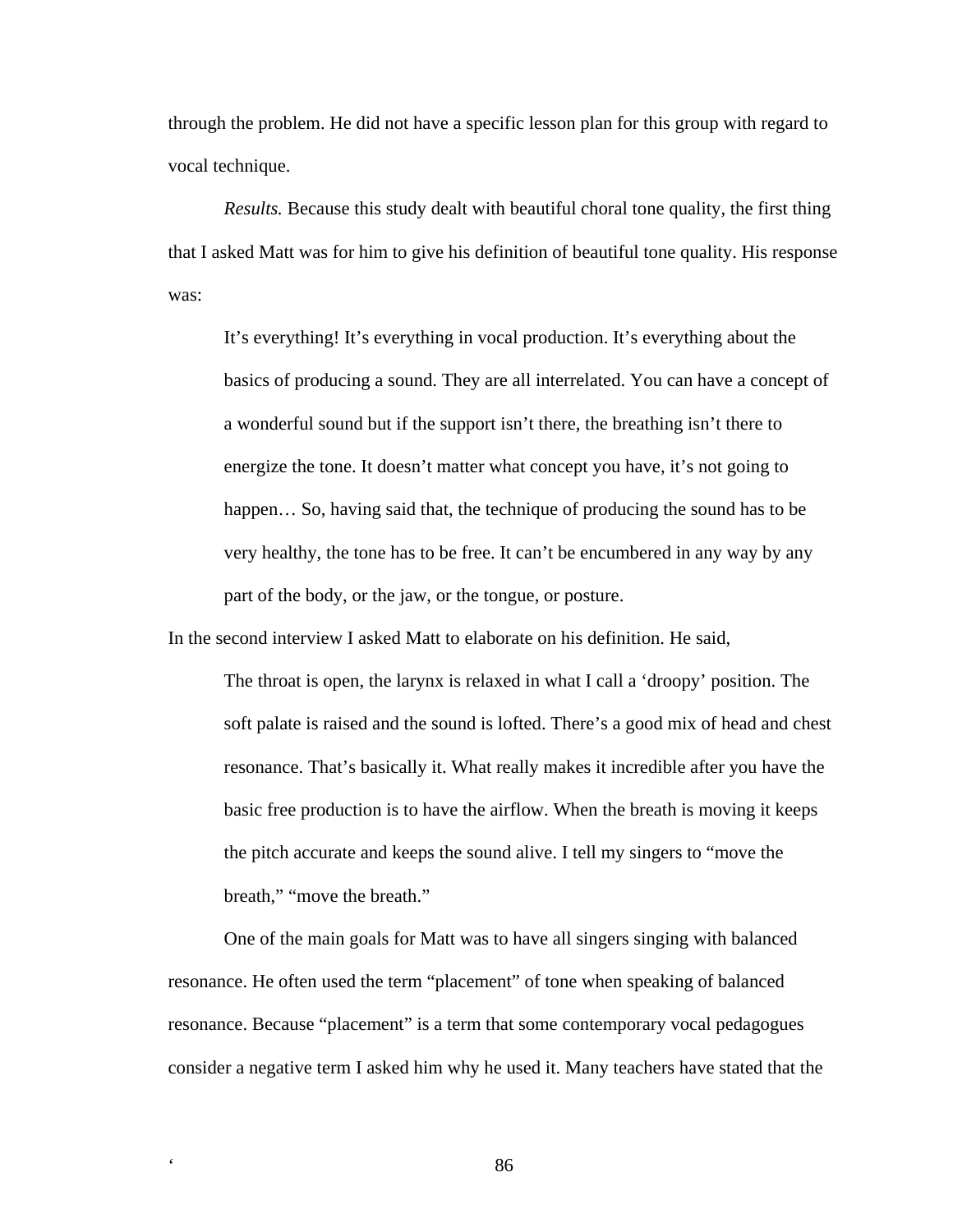term implies a "putting" or even "forcing" of the tone into a particular resonance area. They argue that it causes a singer to have unnecessary tension. Matt explained that he was aware of its possible negative effect. However, he felt it helped the students understand the importance of sensing resonance in particular areas. He did explain that he used it in conjunction with other terms and explanations so that the students clearly understood that the entire vocal instrument must be free of tension. He used a scaffolding method beginning with the term "placement of resonance" followed by explaining the various areas in which a singer should sense vibration or resonance. Matt taught that the tone should resonate through the full spectrum of resonance cavities. Head resonance must be in all tones both high and low. There should be less chest and mouth resonance in the upper registers.

He stated that his  $9<sup>th</sup>$  Grade singers had never heard the term "placement" and didn't have any idea of what it meant to feel where the voice should resonate. He began teaching this principle on day two of school and spent approximately 20 minutes on this subject. He said, "Resonating the voice is a whole new concept to them. So we do some experimenting with where you can place the sound. If the singer is not aware that there is even such a thing as placement, how are they going to know where to place the voice and how that affects tone and the color of tone?" In the experimentation process he had the students feel different areas of resonance. Matt said, "I have them hold their hands up to different areas and we try placing the sound in different places. I tell them to totally put it in the throat and then we work on moving it, letting them know that they really can control where they're exactly placing the sound."

е в село в село в село в село в 87 метали в 2008 године в село в 2008 године в 2014 године в 2014 године в 201<br>После в село в 2014 године в 2014 године в 2014 године в 2014 године в 2014 године в 2014 године в 2014 године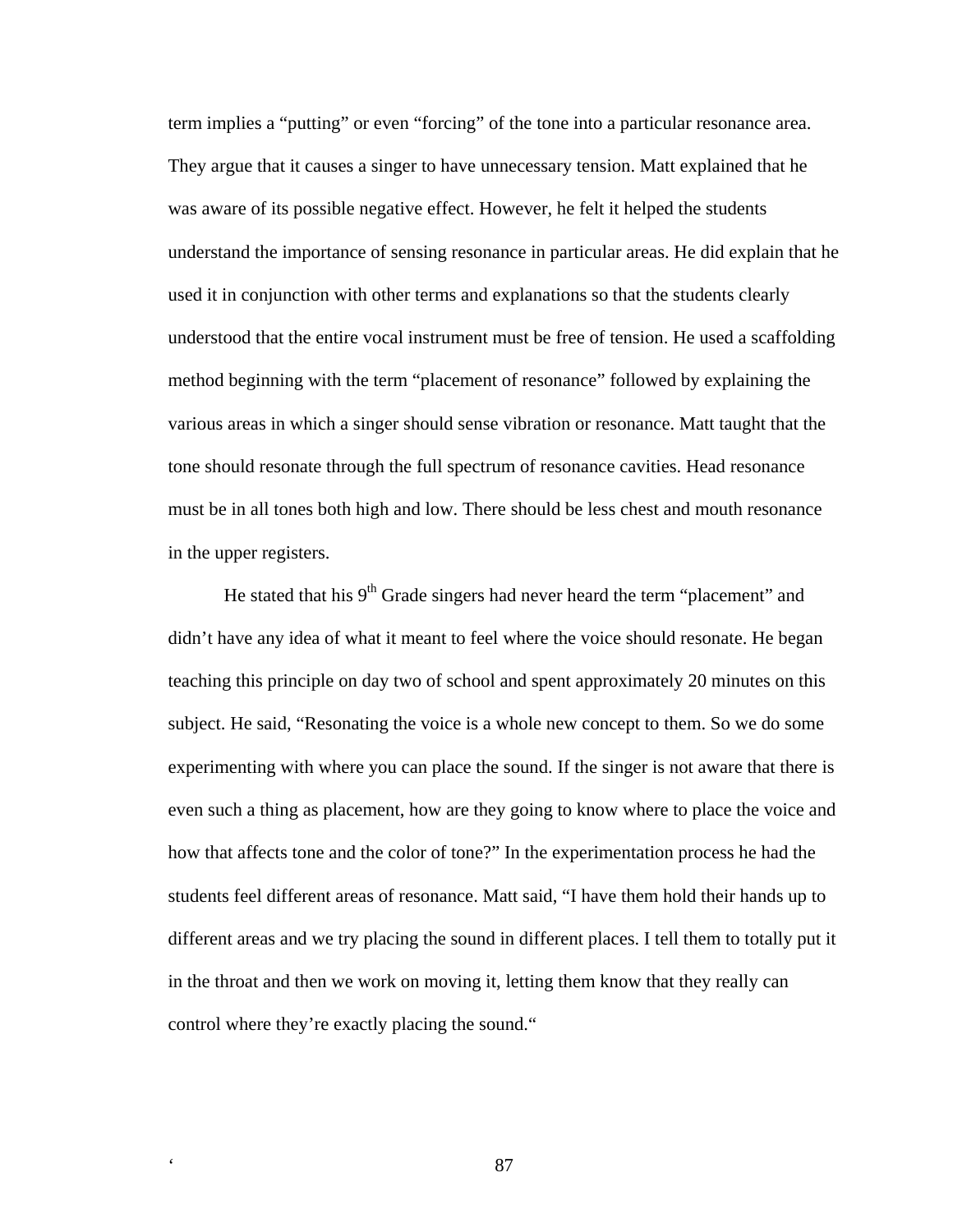Another technique that Matt used was to have the singers feel placement with a hum sensation or buzzing sensation. He used the consonant [n], an alveolar-nasal continuant. The term, "alveolar-nasal continuant" means that a tone can be sustained (continuant) as the apex of the tongue touches the upper alveolar ridge just behind the upper front teeth. The consonant [n] creates a buzzing or humming sensation in the mask and nasal area of the face. With this exercise, which Matt called the 'pressed "n", the students were asked to touch their tongues on the top of the mouth and sustain the pitch on [n]. Matt said, "We start with the 'pressed "n" and vocalize. I try to vocalize midrange up just because the resonators for me and for most singers work better in the midrange…The [n] placement of tone is the easiest, the best, the healthiest and intonationwise, it's great." Matt taught that the [n] consonant brings the tone more forward than any other sound. He had the singers hold the intoned [n] for a quarter note count, sometimes longer. Then he asked the students to describe what they are feeling and where. "Do you feel the buzzing, where do you feel that resonating, where do you feel that vibrating?" Matt said that with this exercise he is trying to help the student land on a concept that they will feel. When a student says that he does not feel or understand these concepts he looks for a new concept to explain it. Matt said,

I've done everything from playing a key on the piano while pushing the sustain pedal down and then asking the student to hear how it keeps ringing, to having students place their hand on the piano to feel the sensation of vibration of sound. I have also had students put their hand on their chest and hum in a very chesty voice to feel the sensation of resonance. They definitely feel the vibration of the chest.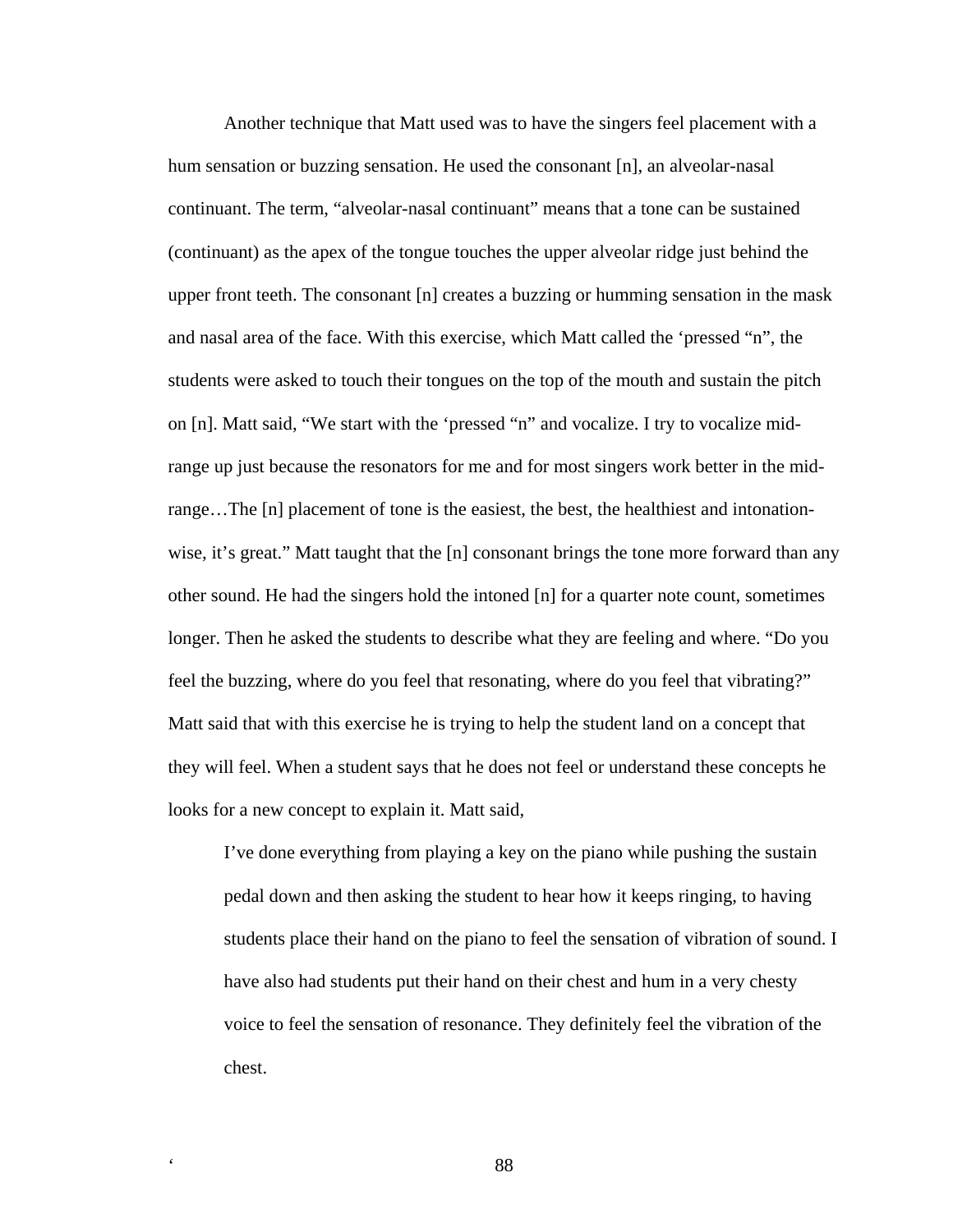From the [n] sensation or placement he added different vowels and had the students align them to this focus of tone. He instructed the students to lead the tone with the [n] sensation followed by the designated vowel. During one rehearsal I observed Matt having the students sing 'nah' on the descending scale degrees of 5,4,3,2,1. He sang with them to demonstrate the desired tonal quality. He also used the consonant [m] with this exercise. He said that the [m] consonant is not as forward as the [n] consonant placement but it does help the student feel head resonance.

Matt also taught the sensation of an open throat and told the ensemble to "sing like you have a whole egg inside your mouth." He wanted the students to sing with an open throat and at the same time allow the tone to ring forward into the [n] sensation. The open throat concept with the forward focus brings about the desired tone quality of bright and ringing but warm and resonant or the *chiaroscuro* tone.

He also helped the students feel the sensation of the raised soft palate as part of the idea of an open throat. He stated that he is amazed at how the concept of the raised soft palate changes the sound of the young voice. "It's just the most thrilling thing," Matt said. When teaching the proper sensation for the elevated soft palate, he explained how the resonance is allowed to enter the head cavities. First, he had the students locate the area of the soft palate by having them walk their tongue back on the roof of the mouth. They started with the tongue touching the back of the upper teeth and walked it back on the hard palate until they reached the soft palate. He then informed them that if they could touch their soft palate with their tongue they would "probably throw up." He used much humor and drama in his teaching and said that, "They love anything graphic." He then had them begin a yawn sensation to feel the elevated soft palate. Next, he explained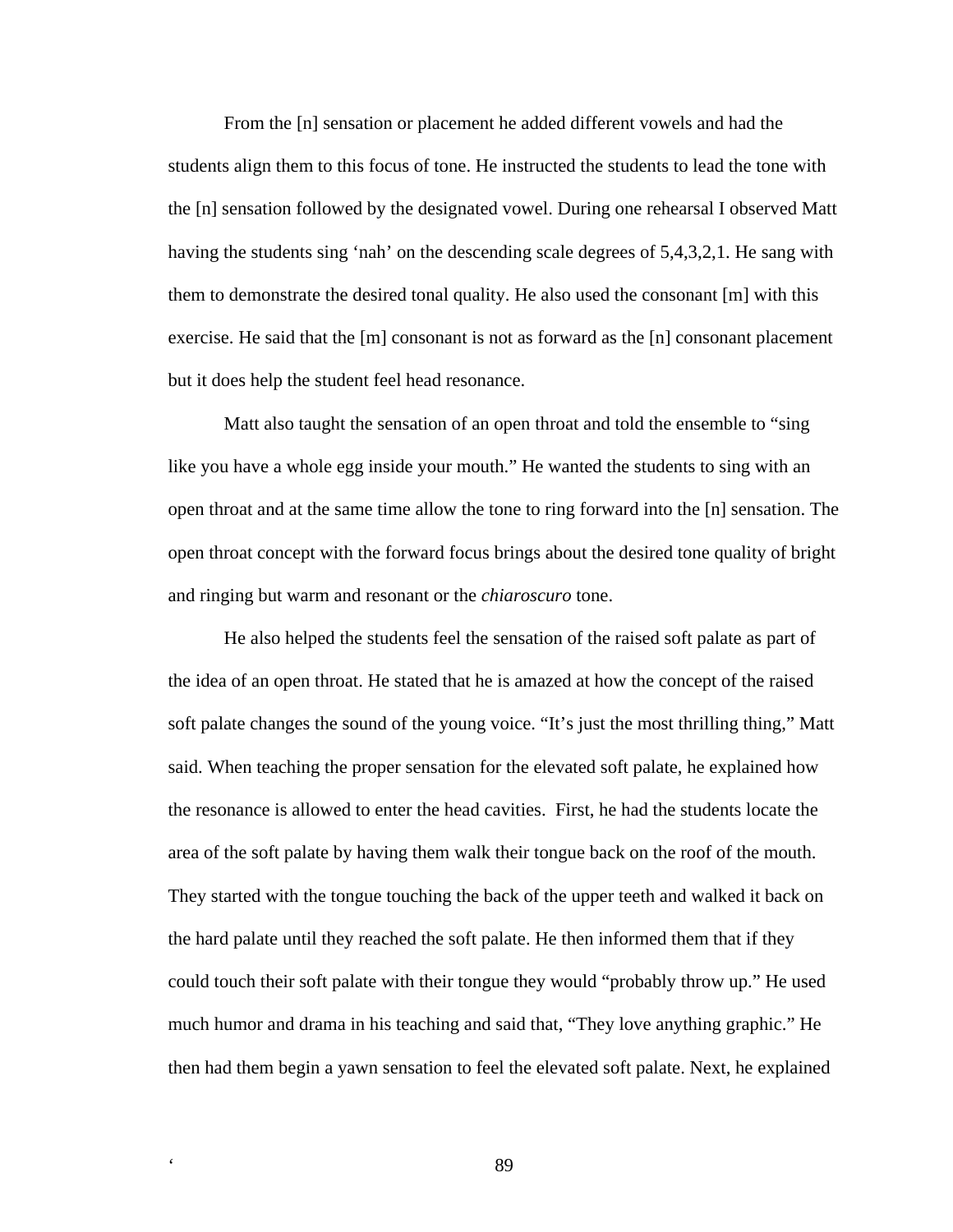what a "phonated yawn" is, simply a yawn with sound. He said that one year, as they did this exercise, a freshman boy said that he thought it sounded like the voice of Julia Child. From that point on he had the entire choir speaking like Julia Child and they quickly understood the sensation of a raised soft palate and head resonance. He often used the word 'hooty' to describe the Julia Child sound. He said that when he will calls out the word 'hooty' the students immediately know what he is asking for, simply more head resonance. He told the ensemble during one rehearsal that I observed that they did not have the soft palate raised in general. He explained, "What the raised soft palate does is it allows the sound to go up into the head where it rings around and resonates." He then had everyone feel the beginning yawn sensation and had the students make the siren sound from a high pitch to a low pitch with the sensation of the yawn.

He also used the sensation of imitating a "siren" sound to feel open head resonance. He had the singers ascend and descend through approximately 3 octaves with the [u] vowel in a siren fashion. He had the male singers vocalize up to high  $E^4$  and the females singers up to high  $E<sup>6</sup>$ . Matt explained that he chooses to use the siren exercise because it is non-threatening and something that everyone can do.

When they were little kids and played with cars, they all made siren sounds. So it's something familiar and we can all do it and be sort of silly. Sometimes when we do it we'll hear the band next door do it after us…the siren really lofts the sound up into a place where there can be greater resonance, freedom, and a bigger sound up into the head and mask of the face.

The siren exercise not only helped the students understand head resonance with a raised soft palate but Matt also used it to show where their natural break was with regard to

. 90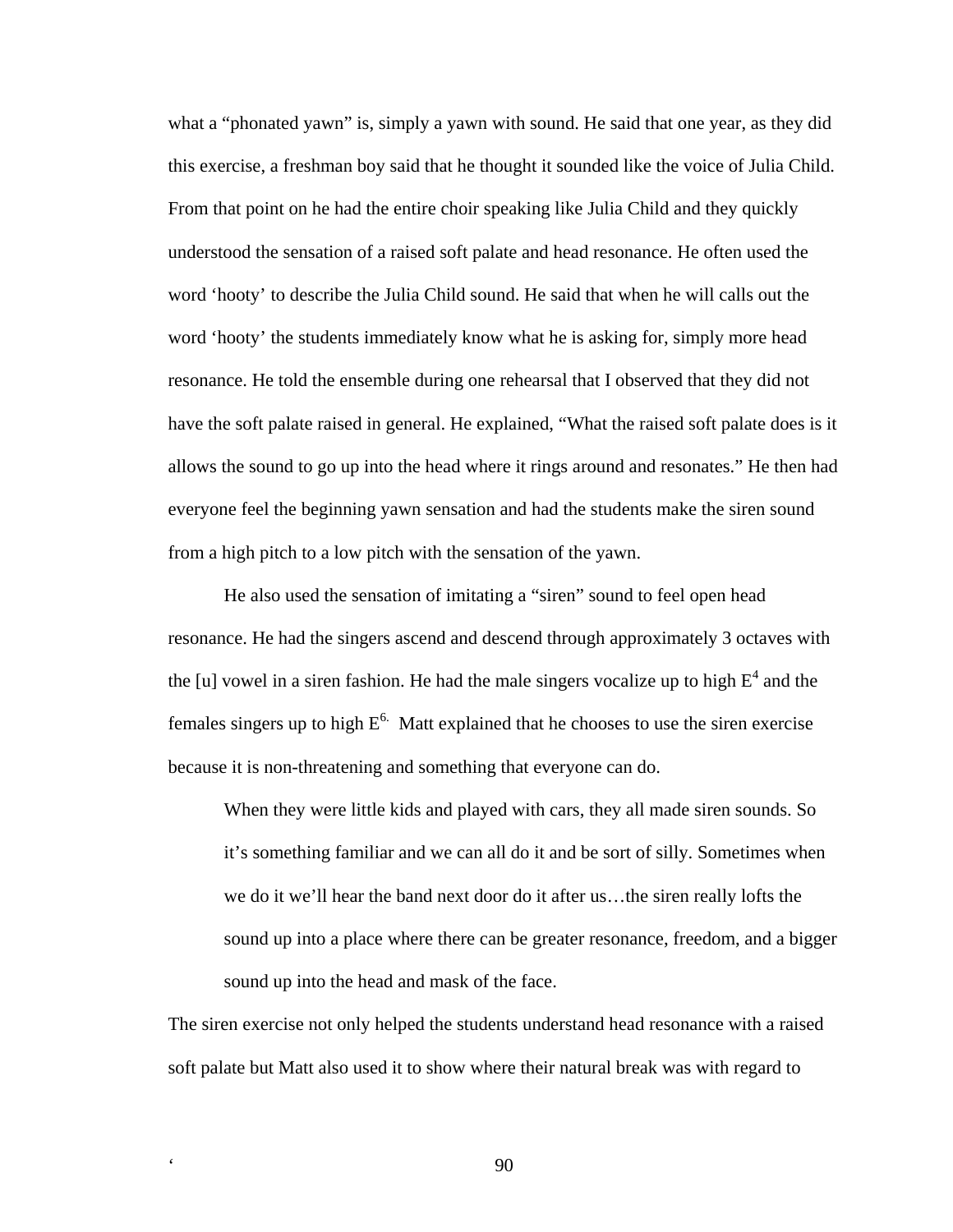vocal register. This is called the passaggio area by vocal pedagogues (Miller, 1986, p. 115). Matt demonstrated his break area and explained how breath control and knowing how to feel a "lofting" of the tone in this area will help eliminate one's break.

When I observed a  $9<sup>th</sup>$  Grade Choir rehearsal, Matt instructed the singers to think of keeping the tone placed. When the tone was not open enough into head resonance he asked them to keep the tone tall. The students appeared to understand the instruction and terminology. Tall resonance meant head resonance or resonance in the mask and head areas.

He worked tone placement differently with the Chamber Choir. The Chamber Choir was auditioned and selected in the spring term of the previous year. In the selection process he stated that the main component he looked for was tone. He wanted singers with a free, rich, warm quality. When auditioning, if he noticed that a student had potential but the tonal placement was not what he was looking for, he gave them a quick lesson and asked them to try various placement ideas. If they picked the concept up quickly, this student was considered for the Chamber Choir. Because most of the singers in the Chamber Choir had been through the rigors of Matt's training on placement and resonance the previous year, Matt had the Chamber Choir sing vocal selections on the first day of school. When observing his rehearsals with this group, I heard him make general statements or comments about tone to remind the singers of an open, forward placement. As the choir was singing he simply called out such words as: "warm, hum, smoky, ring." He also called out short phrases: "Everybody 'ring', it has to go somewhere--either forward or up, we've got to keep it placed."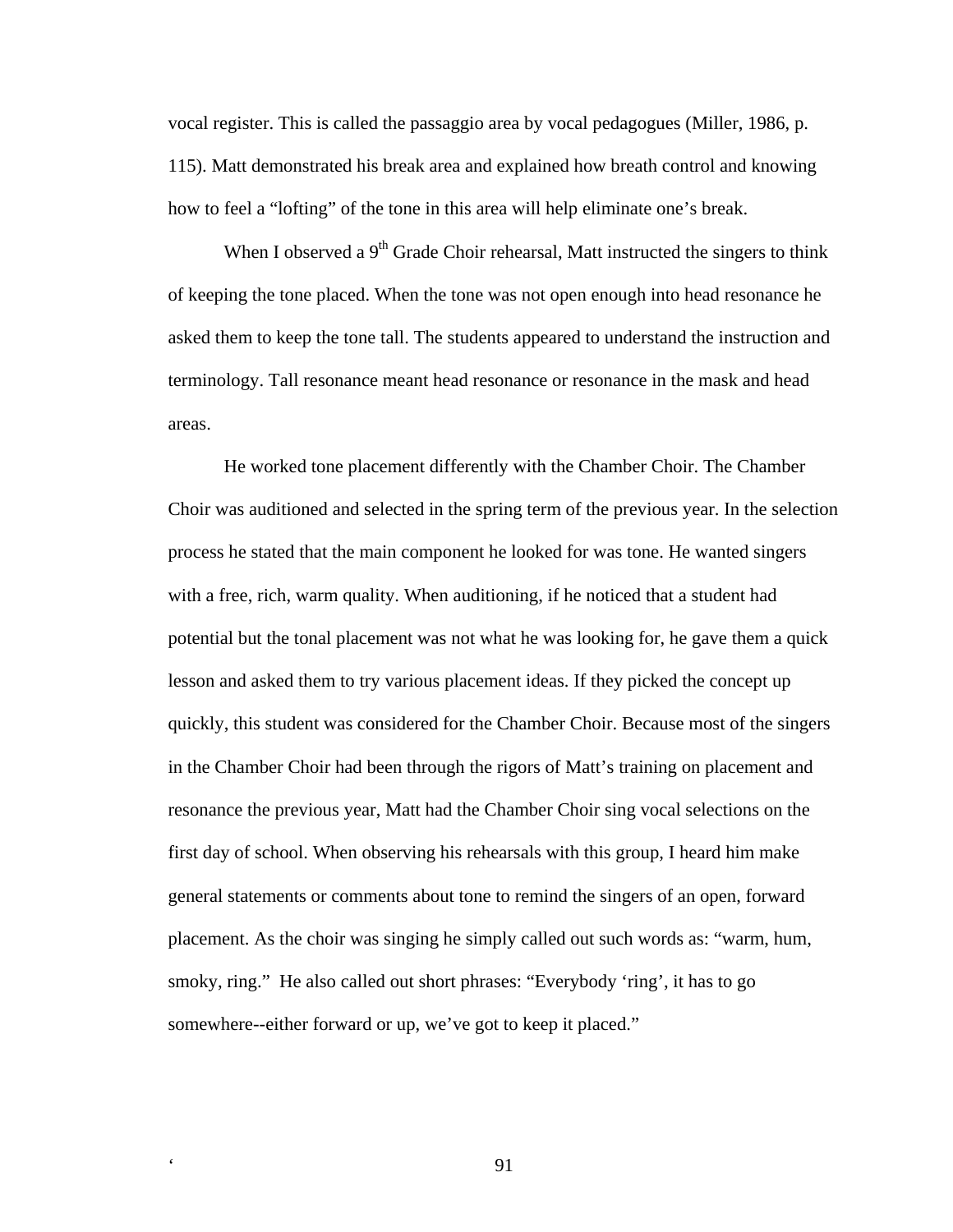Another aspect of tone quality, according to Matt, is coloring. Color is the brightness or darkness of the voice. Balance of resonance, as already discussed, means that resonance takes place in various areas of the instrument. A warmer tone will have a full resonance with an open throat. A brighter quality will resonate more in the mask of the face.

Matt stated that different facial expressions also influence different colors of tone. For example, raising the eyebrows helps with the inward lift of the soft palate which brings about more head resonance. He taught that the eyebrows can be lifted in a positive manner, as if in a smile, versus a negative, tense lifting of the eyebrows, as when frowning. He said that he talks with his students about this and asks them to demonstrates this point to his singers by having the students sing the  $\alpha$  vowel with an angry expression, then with a real, bright, intelligent, "36 on the ACT" face, then with a real dizzy, ditzy blonde sort-of-look. Finally, the students sing with a sada face and then a happy face. In one rehearsal that I observed Matt told the ensemble that he and the accompanist had done some experimenting with facial expressions. He said,

Now some of you are looking at me and there's a smile in your eye, that's really great! We have found that people smiling the tone had more energy in it, it was brighter, and a more vibrant sound. Then we had people singing with dead faces and it was a "blah," uninteresting, empty, flat sound. So everybody look at me with a smile. When you smile you are not going to look like a "goober" unless you take it over the edge. I've only seen one choir in my life that took it so far over the edge. They smiled on everything, even things that were sad. We're not going let you look like goobers. Put on a smile.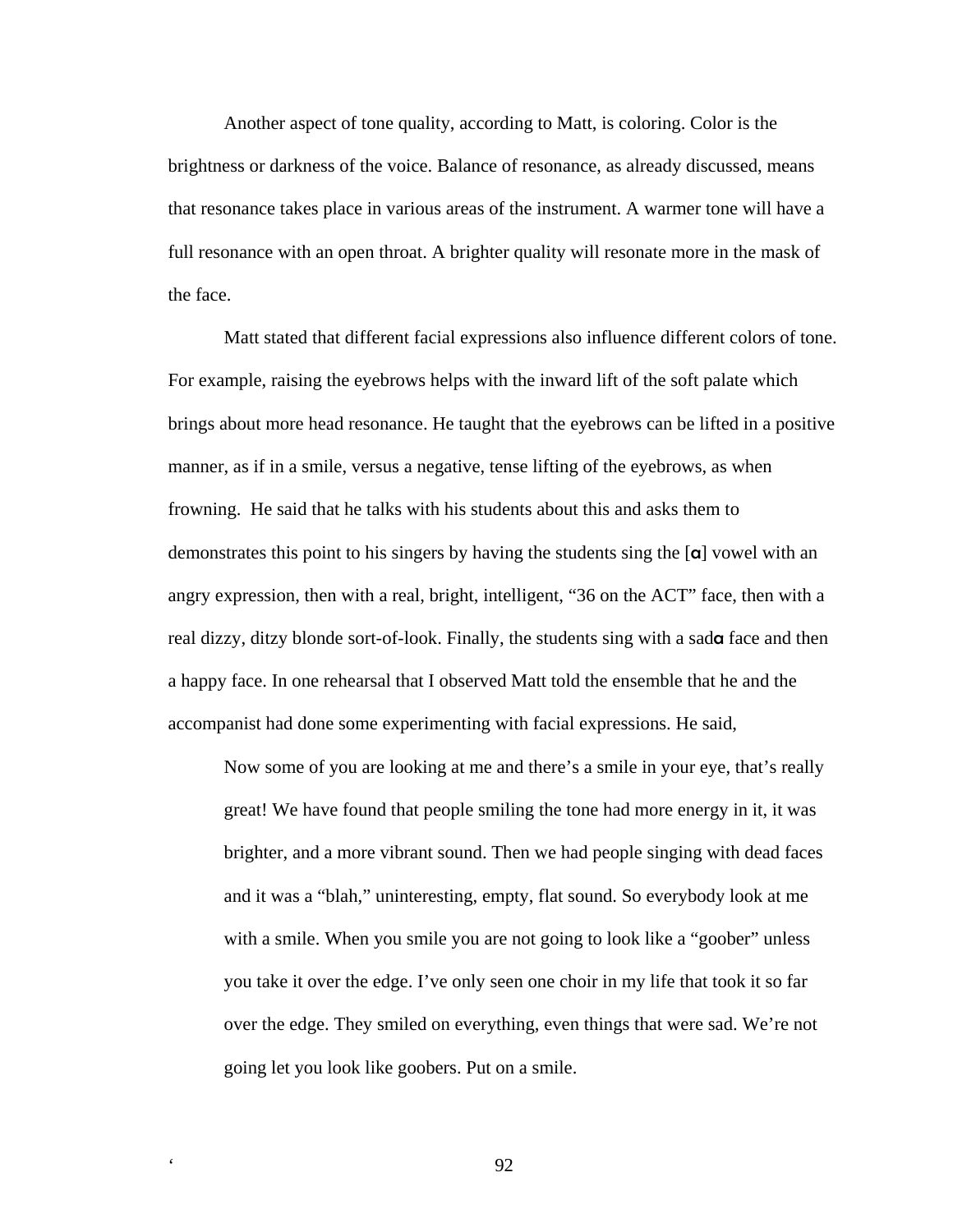Technically, a smile will lift the facial muscles which in turn lifts the soft palate area. Indirectly the singer is achieving the raised soft palate and allowing for more head resonance.

Coloring the tone is an important element in interpretation as well. The color of the voice must match the mood and the message. "Tone color is influenced by the text", he said.

If you're singing something from the Renaissance it will have a brighter, lighter quality. If you're singing something from the Romantic period or if you're having your choir do something from an opera chorus, it's going to have a heaviness and likely a darker quality.

The easiest way to make this clear to a high school ensemble is to have them be fully aware of what the text is talking about. Matt said,

This is one of those areas where I tell them that I don't believe them. They're singing about love or dedication, or commitment, or sincerity, or something, and the color doesn't reflect that. Then we have to pause. If you're familiar with your ensemble, they're familiar with you. Sometimes all that is needed is for you to point it out to them. Sometimes it's just saying, 'I don't believe you and so I need it to change, so, let's change it.' Other times I have said to them, 'I don't know how to tell you to make that sound. This is an abstract thought but let's make it happen.

One example of how he communicated the importance of coloring and expression was when Matt asked the students to tell him what a particular note would sound like if they "loved" it. He then asked them to sing and make it sound like they really cared. He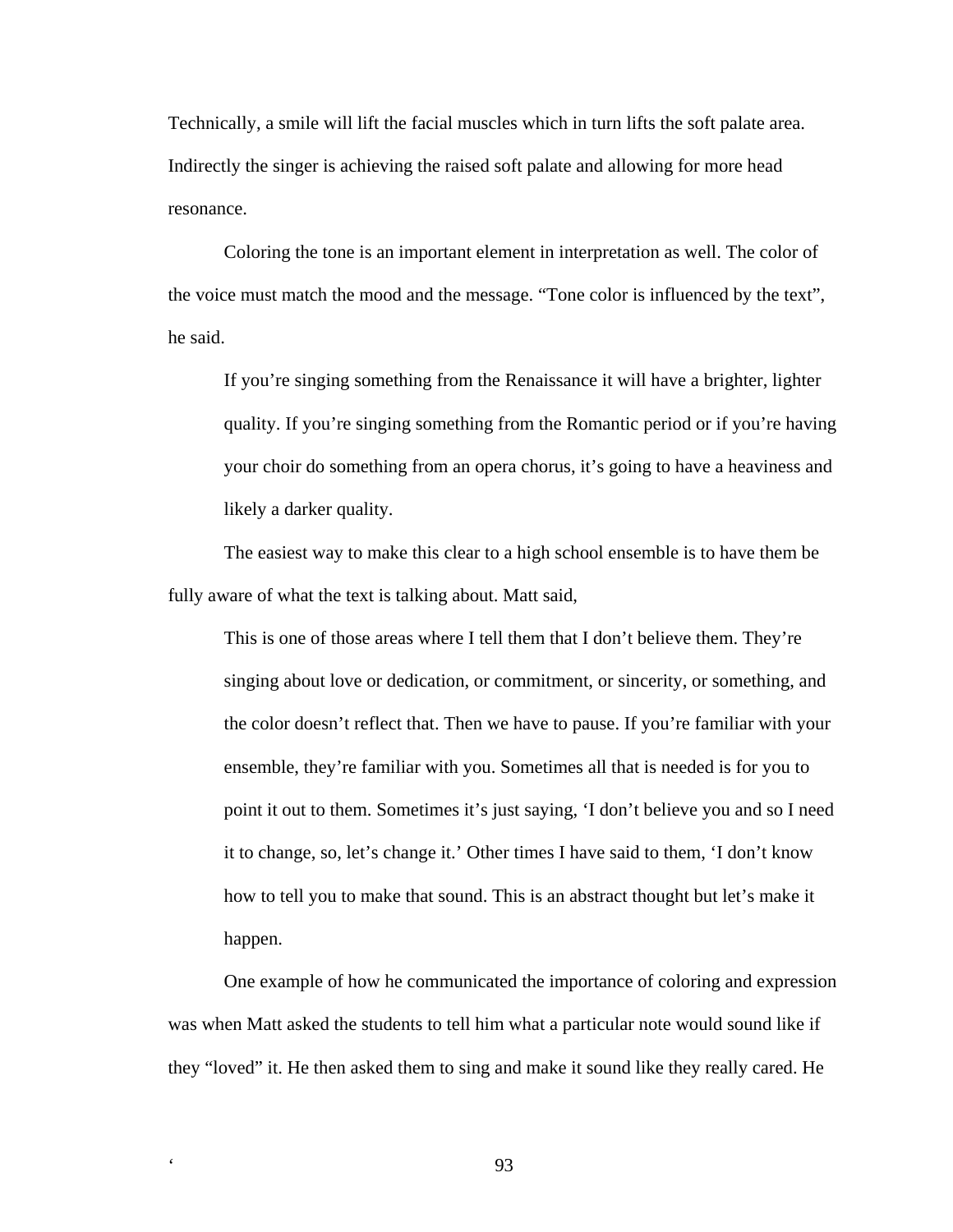said that high school students think that it's great if you're weird. "You know, you might think that's bizarre but some high school students think that's the best. They're glad you're weird. You can't be weird for the sake of being weird but you have to have a purpose." The point that Matt made is that color and interpretation work together to create music that speaks to the heart. In order to make his point he often got the students attention by having them think about a concept in an unusual way, as he termed it, "weird."

One other aspect that affects the color of tone, according to Matt, is "who they are as a person. Who they bring to the ensemble is critical. You can't convince me otherwise that it doesn't affect the color of the tone. It does." This element will be discussed in Chapter 5. He again stated that he does not try to make "carbon copy" singers but rather he tries to free the voice for its own natural color. Although he works for unified vowels and blend he does not try to make everyone sound alike. Rather, he tells the students to sing freely with a healthy production.

*Discussion.* Tone Quality, the character of sound that distinguishes one voice from another, is not only the topic of this study but is and has been the main topic of many discussions heard at the conclusion of choral concerts. This character of sound is often the distinguishing factor in whether or not a concert is hailed by the listener as "magnificent" or is given a "thumbs down." It is this aural component in music that is most subjective and yet when the listener is struck by its beauty, music becomes more than music, it becomes magical. We can all recall those moments when we felt as if we had been lifted into ethereal places, when the voices didn't sound earthly but rather heavenly. Whatever this might mean we recognize the power of a beautiful voice. The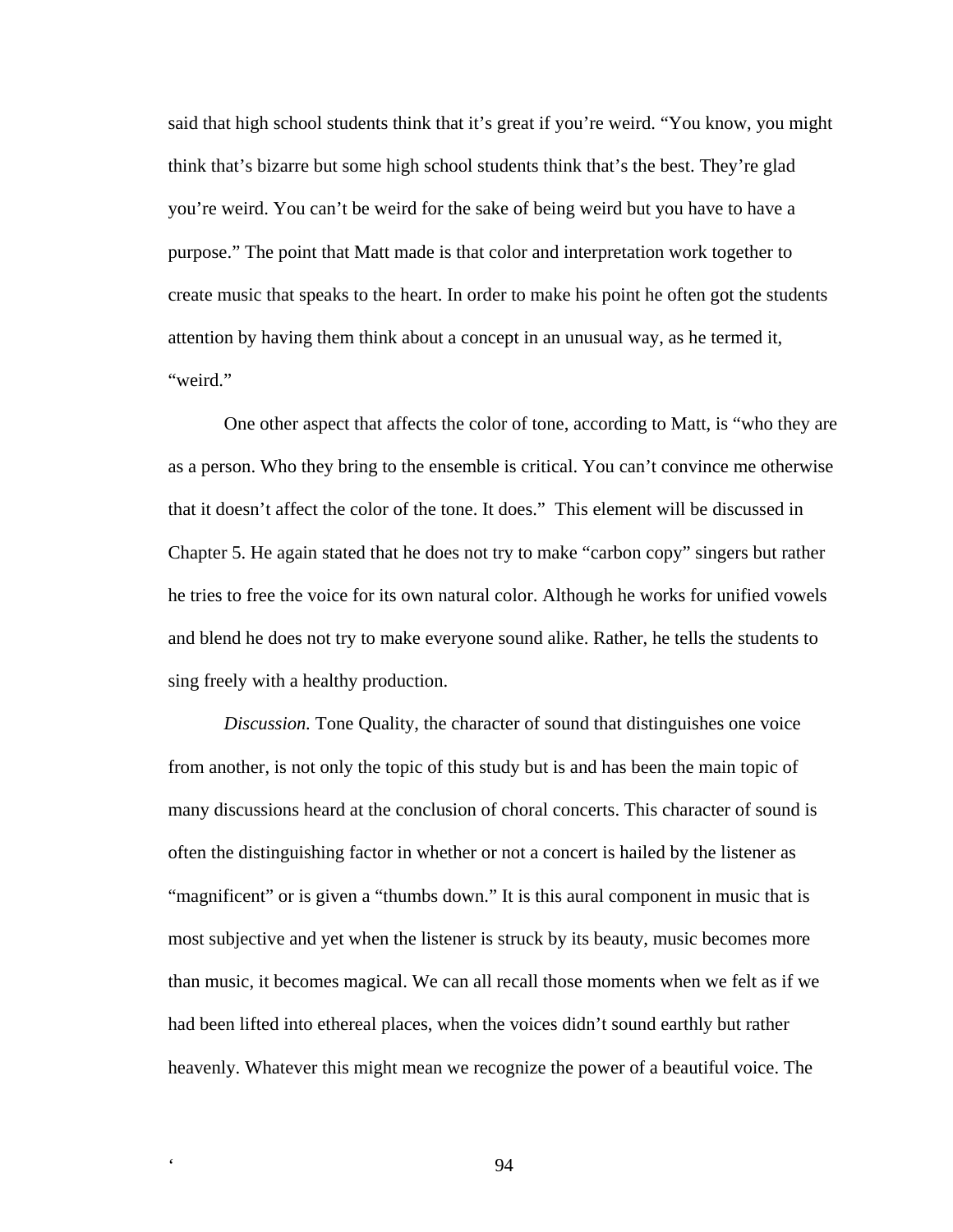defining factors of the term "beautiful" may vary some from person to person and yet there appear to be points of agreement. These points of agreement are: free production of the voice, resonant, colorful, and communicative. It can be further deduced that an important aspect in determining the "ideal" tone quality is balance, balance of resonance and balance in production.

Matt's definition of what makes for a beautiful tone quality referred to everything being interrelated. By this he meant that in order for the tone to be energized, healthy and free, there must be a connection or relationship of the tone to the breath and vice versa. This interrelated concept has already been addressed as the appoggio technique (Miller, 1986, p. 23).

In a study using spectrography, Robison (2001, pp. 8-9) found variances in timbre of trained and untrained voices. The variances in acoustical properties showed that the trained voice was more balanced or coordinated with regard to breath management and resonance. As a result the trained voice had a continuous vibrato, had a balance of bright and dark qualities (chiaroscuro), pitches were mathematically tuned with harmonic overtones, it projected better due to a high percentage of overtone frequencies, was consistent with regard to vowels, pitches, range, and dynamic changes and lastly, was understandable due to good use of consonants. This supports Matt's belief that a wellproduced voice must not only be properly aligned and balanced but that the qualities of good tone include bright and dark qualities with a high percentage of overtone frequencies. The term that is used by Miller (1986, pp. 48-49) to describe bright and warm timbre existing side by side is "balanced resonance." Matt further described these tone qualities as a voice that exhibits warmth through a relaxed open throat while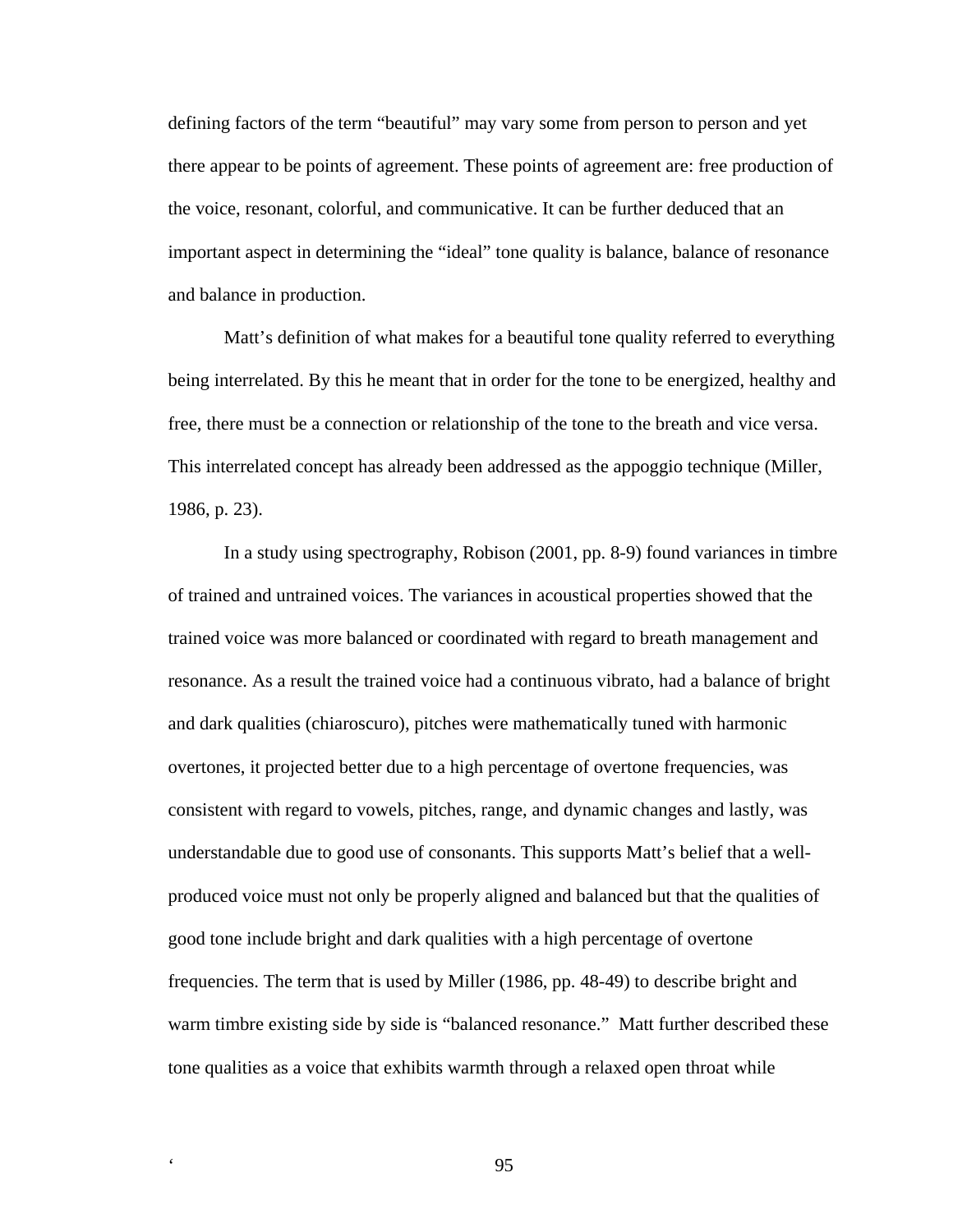brightness is the result of a forward ring or placement. To establish these two main characteristics (chiaroscuro) he used the [u] vowel which will be discussed further in the section on vowels, in conjunction with the [n] consonant. The [u] vowel, according to Matt, allows the throat to be open with the elevated soft palate while the consonant [n] directs the resonance forward for a ringing quality in the mask. Matt also used the [m] consonant before vowel sounds, as it also helps a singer feel head resonance. However, he stated that the [n] consonant causes the tone to be felt further forward than the [m].

Although most vocal pedagogues teach that the resonator tube or resonating cavities in the vocal tract consist of the nasopharynx (nose and head), oropharynx (mouth), and laryngopharynx (throat) (Miller, 1986), Robison (2001, p. 10) stated that tracheal resonance is also a key component. This means that resonance takes place below the vocal folds as well.

Matt had the students experiment with tonal placement to help them feel these various areas of resonance. He had them sing a tone that was predominantly in the head, then mouth, and chest. He used his hand at those various levels to show where the tone was ringing or being placed. Later in a rehearsal when the choir was singing and he wanted more resonance in a particular area he placed his cupped hand at the level desired and the singers made the resonance adjustment.

According to Matt, a relaxed, open throat (gola aperta) and raised velum are important aspects in achieving a beautiful tone. These two areas are not separated but rather function as a whole. The idea of the raised soft palate is also held by Hassemann and Jordan. They stated that the raised soft palate is a "major determinant of vocal resonance and general tone quality" (p. 58). Matt informed the students that as the soft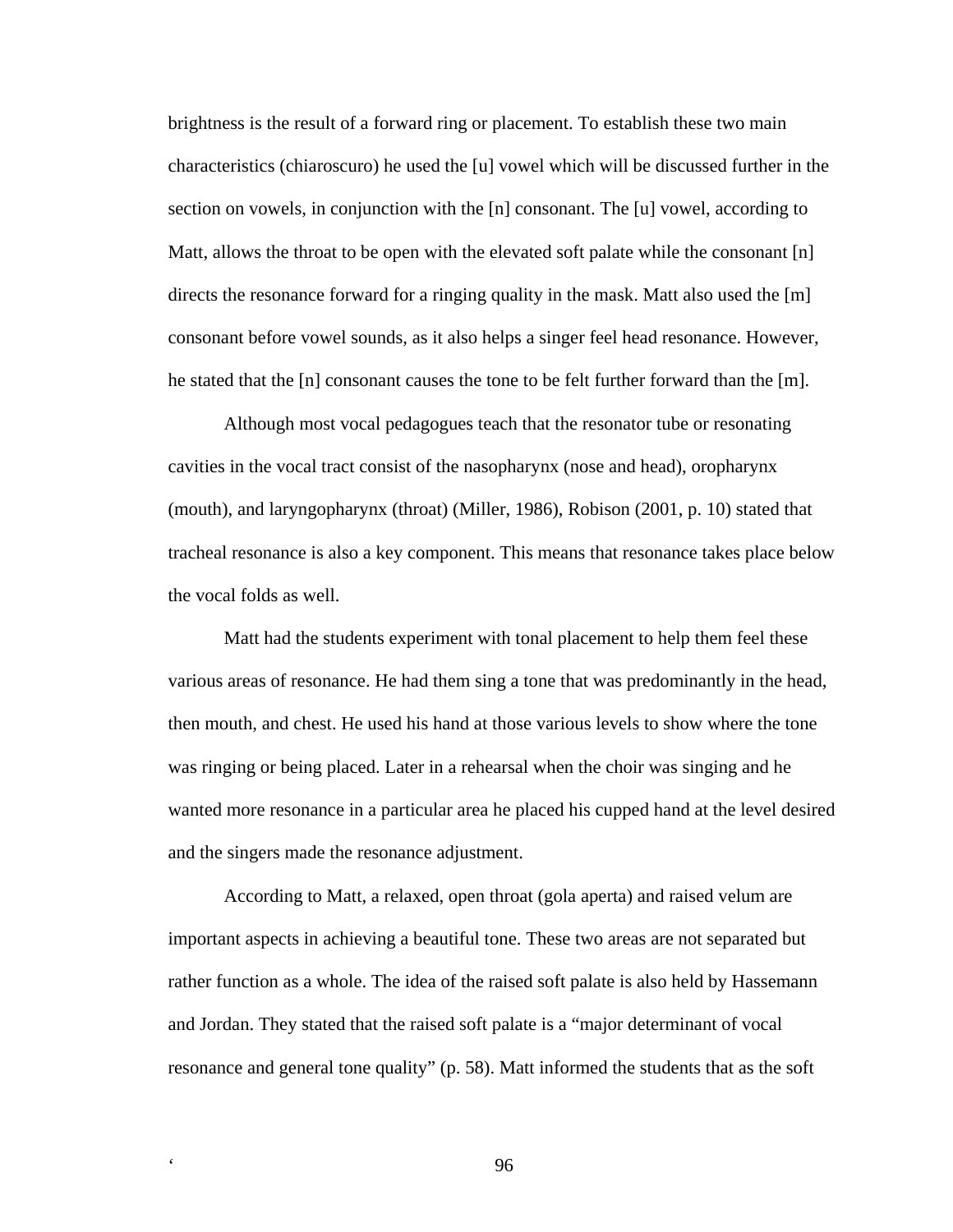palate is arched it allows for resonance to be lofted into the head area. In explaining the open throat concept, Matt helped his students understand that an open throat concept can develop into too dark a timbre and explained that it must be balanced with the placement of forward ring. As well, Nesheim and Noble (1995, p. 17) stated that singers must sense resonance in both the pharynx and mouth and they stated that the open throat concept refers to the pharynx area. They cautioned that a singer should not try to consciously open the throat but should relax the tongue forward with the tip of the tongue resting against the lower front teeth. However, they also stress the importance of the larynx remaining relaxed and low while the soft palate is arched. This explanation coincides with Matt's concept. He referred to a relaxed, floppy sensation in the throat area while one senses the elevated soft palate. This balance of resonance is addressed by both Miller (1986, pp. 48-49) and McCoy (2004, p. 58).

Titze (Robison, 2001) tried to decode "beautiful tone quality" in his study called 'Pavarobotti.' He found that there was an interactivity in the whole vocal process. He stated that the physics of singing has been viewed linearly rather than interactively and described the principle as imagining the hand "shaking a bush". As the breath begins or the bush is shaken by the hand, the hand now becomes part of the process or part of the bush. This interactivity means that everything is interrelated. This is exactly the description or idea that Matt expressed when he stated that "everything is interrelated." Breath is related to resonance and once again the term *appoggio* can be applied.

As was seen in the results section, Matt had numerous ways to communicate the concepts of resonance. He used lecture, discussion, nonverbal cues, modeling, imagery,

. **97**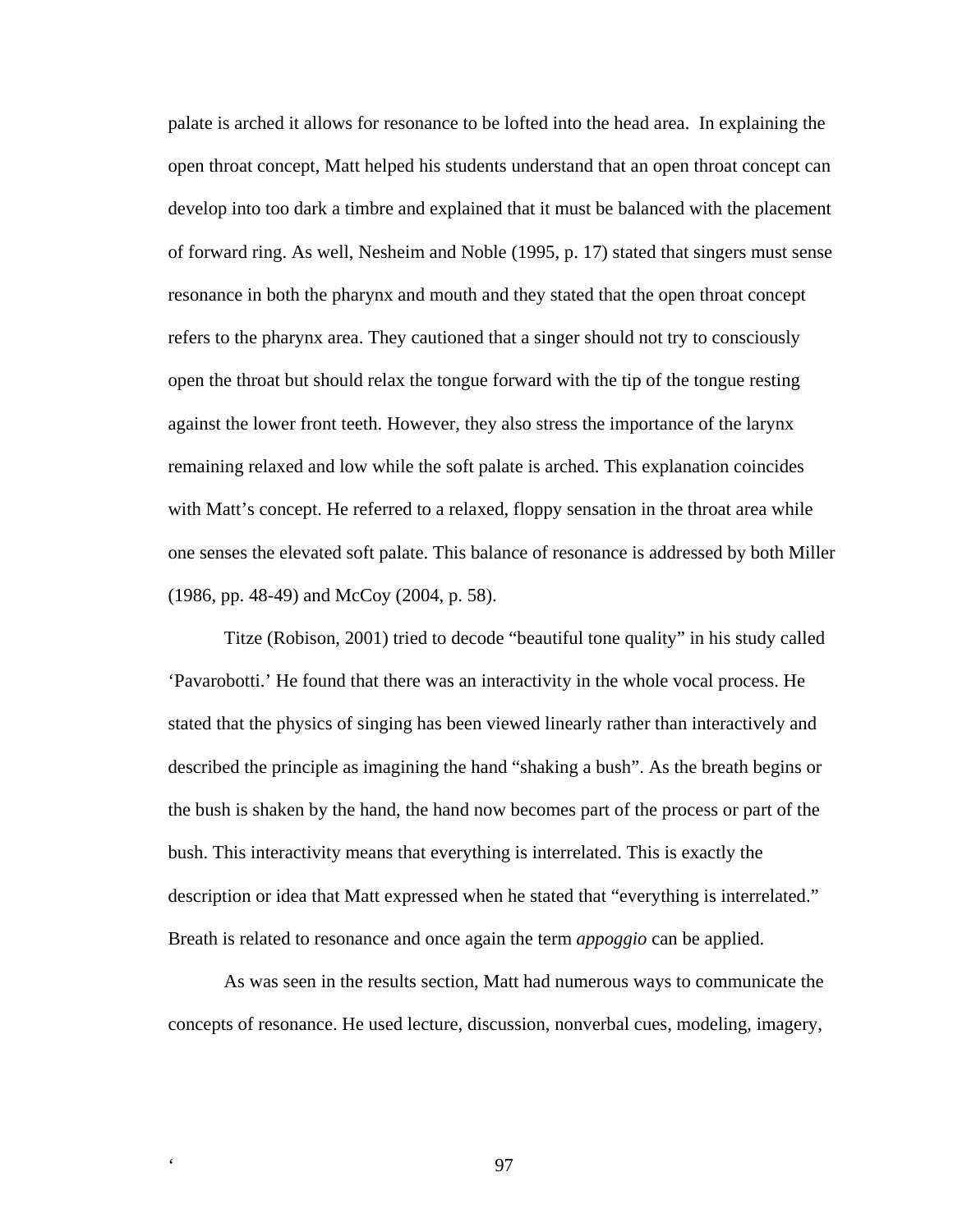analogy, visual, experimentation, imitation, and repetition to teach. His method of presenting ideas through various approaches appeared to be very effective.

To summarize Matt's approach with both ensembles, students in the  $9<sup>th</sup>$  Grade Choir were repeatedly taught the basic concepts of resonance. By the end of the  $9<sup>th</sup>$  grade year these singers not only understood terms and concepts, they were able to demonstrate the desired tone. They appeared to be well-prepared to participate in the more advanced choirs the following year. The  $9<sup>th</sup>$  grade year had been a "vocal boot camp" and Matt saw great success with his approach.

Singers in the Chamber Choir were auditioned in the spring semester of the previous year. Matt selected the ensemble with tone quality as a top priority. Matt looked for voices that were not only using good vocal technique but also voices that were free, rich, and warm in tone quality. The Chamber Choir was given similar instruction during the school year regarding tone quality, but less time was spent since they had already been taught the basics. Tone quality issues were generally addressed within the context of the literature rather than in the instructional format of lecture and vocal exercises.

For both choirs, Matt repeated concepts of tone production over and over again. Because he presented the concepts in various ways the students did not appear to be bored with the presentation. When observing both choirs at the end of the school year they sang with a mature, beautiful tone quality. The tone was full and warm, yet clear and ringing. Both groups demonstrated the *chiaroscuro* tone.

### *Tone Quality--The Ideal*

Without an idea of what a choral ensemble should sound like, a director is without a plan and process. Because it is a subjective issue, directors can and do disagree about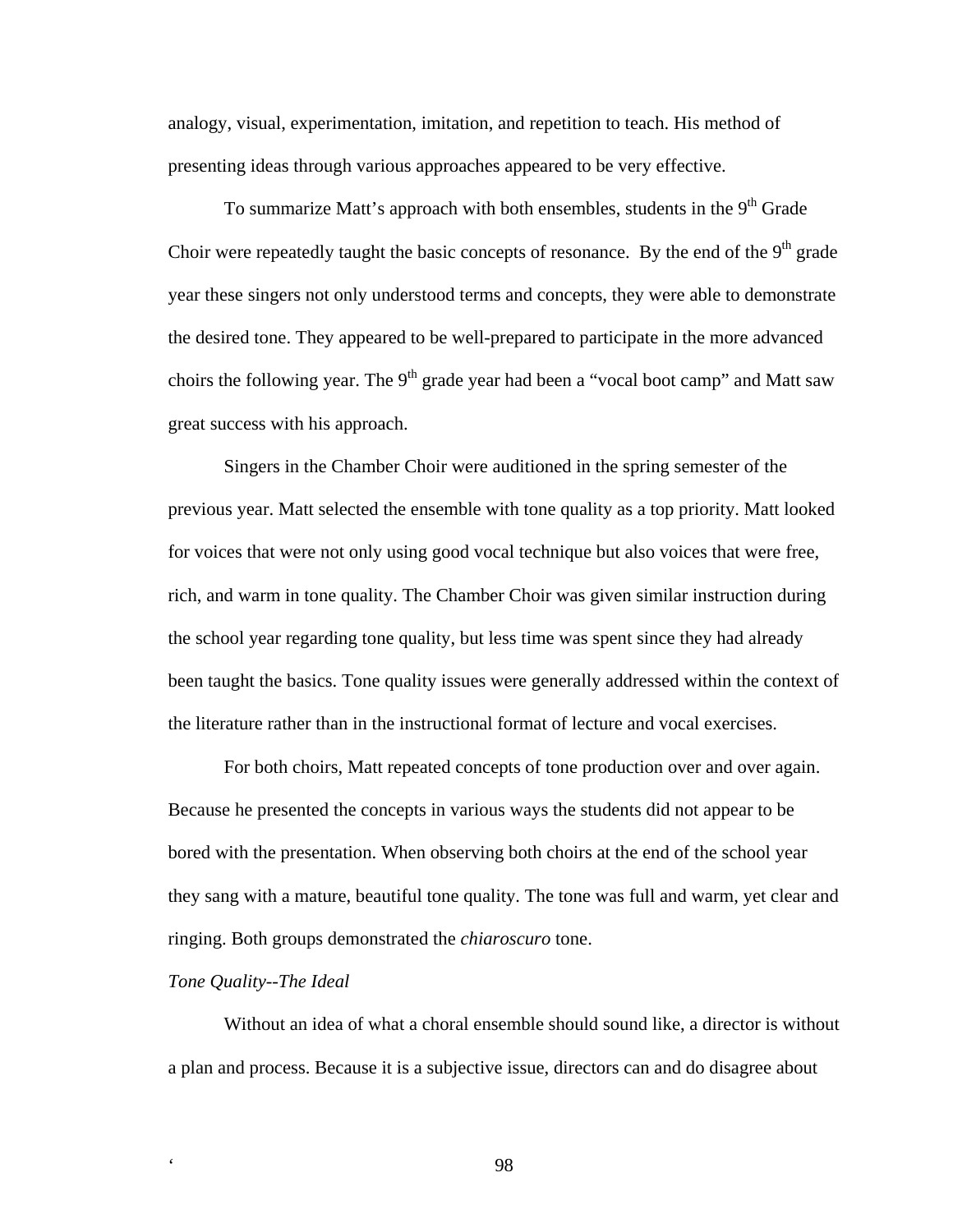what is the "ideal" choral tone quality. However, several important things must be considered when establishing one's desired or "ideal" quality. First, the choral director must know how the voice is produced. Second, he or she must communicate good vocal production effectively so that the singer sings in a healthy manner.

*Results.* Matt expressed that in his undergraduate program the idea or concept of having an ideal tone quality was introduced. To be an effective choral director you have to have an idea of the ideal, he recalls hearing. He remembers thinking that it was a good idea. However, he did not know what his ideal concept was. Matt stated that in the early years of teaching one of the reasons that he had choirs with different success rates or different choral sounds was because he didn't have an idea of what his ideal was and didn't know how to find it. It took a number of years before he was able to formulate and define it.

As was discussed in Chapter 1, Matt was searching for his ideal in tone quality when a C.D. arrived in the mail. It was a recording of The University of Mississippi Concert Singers entitled "The Luboff Legacy" directed by Jerry Jordan. From that moment on he began to define and establish his ideal tone quality.

Today he can clearly articulate that beautiful choral tone quality is tone that is comprised of a number of factors. The tone must be free, supported, full, resonant with both warmth and brightness, and communicative.

When Matt auditioned the Chamber Choir in the spring semester for the following year he already had the tone quality in mind that he was looking for. As has been stated, Matt prefers a mature, warm, rich quality. Once the choir was formed and rehearsals began he listened, analyzed, and instructed the singers as to what he wanted. Matt said,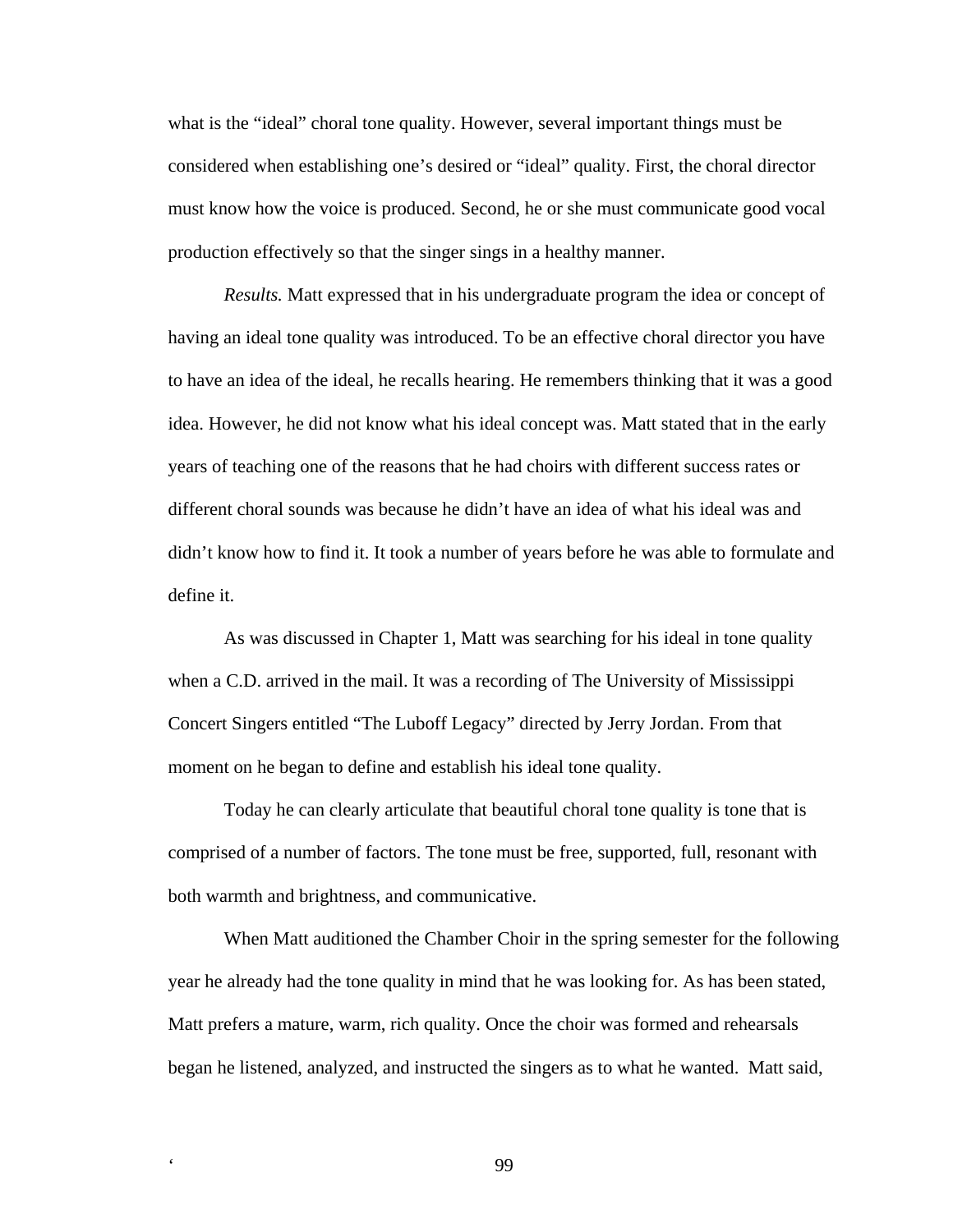"I might go down the rows of the whole soprano section and have them each sing a two bar, four bar, or eight bar phrase to hear who's got it. Then we'll model after that person. If no one has it, then I'll describe it or I'll sing it and say, 'you can make it happen. I'll let you know when you have it.'"

Matt was careful, however, in making sure that the singers did not develop a sound that was too mature or too dark. He did not vocalize the singers in the lower register in the beginning of the year. Matt said, "I have found through the years that if I start working them low where they're comfortable, they develop too big of a sound, too dark a sound." I asked Matt how he keeps his choirs from becoming too dark. He stated that it is a problem that he has had to work on. He has received some criticism from adjudicators that commented that his choirs sound too dark. The majority of judges, however, praised him for the open, free sound his choirs produce. Matt defended his tonal preference. He said that young voices do not have to be too bright or mouthy in resonance, which is often the tone quality of high school ensembles. Rather, he expressed that he helps singers find a more forward resonance if the sound is generally moving in the direction of too open or too big. One way that he said he communicated this was by holding his hand up to a particular area of resonance of the head. This was to show the choir where the tone was resonating. If they were singing too dark he placed his hand at the back of the throat, back by the ears, and then he moved his hand forward towards the nasal area to show the more forward placement.

With the 9<sup>th</sup> Grade Choir Matt had to start from the beginning as was discussed in the previous section. His preference in tone quality was the same for all of the high school ensembles. The same tonal ideas and technique were communicated to all groups.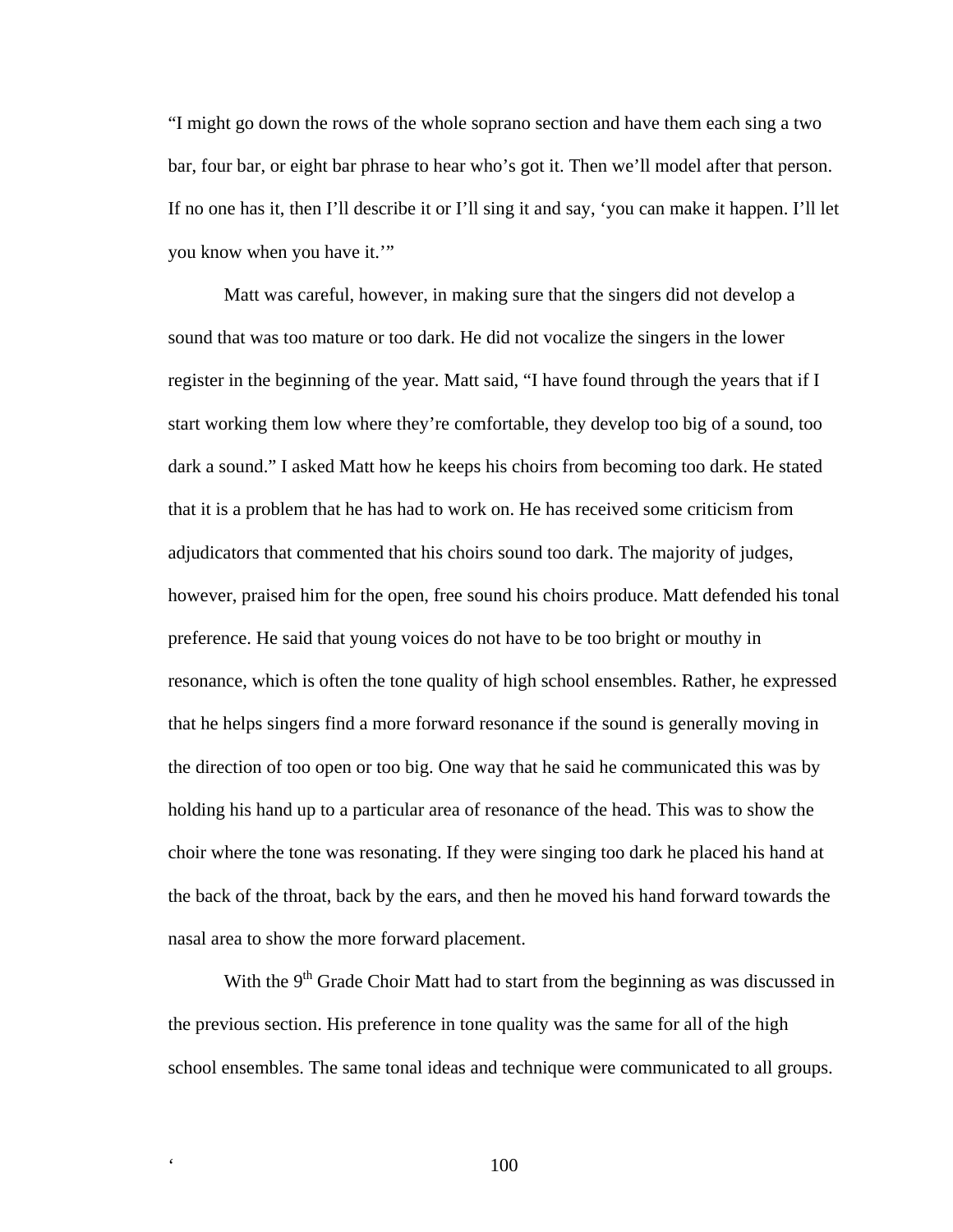*Discussion.* How can there be an ideal tonal quality when some listeners prefer a more ringing, lyrical quality while others prefer a warmer, richer quality? In either instance these voices must not be strident, piercing, tense, or labored. Each choral director must establish his or her personal preference which then becomes his or her ideal. This "subjective" ideal can come within the confines of good vocal technique and balanced resonance. What must happen in all instances is that neither too bright nor too dark a quality exists. As was discussed in the previous section, all tones must have the full spectrum of resonance possibilities in each tone but always with head resonance present.

Again, Matt described his ideal tone as a tone that must be free, supported, full, resonant with both warmth and brightness, and it must be communicative. According to Webb (2002), a choral director has a tonal preference in mind with regard to both solo and choral singing. Webb preferred a voice that was relaxed muscularly in the larynx with much upper-partial in the voice. He listened for a "lift" and "overness" to the tone. He stated that this "overness" is crucial not only for the tone to be a beautiful but also for blending purposes. This is another way of explaining Matt's preference for high head resonance with a relaxed 'droopy' larynx. The resultant timbre is bright and warm, or ringing and rich, at the same time.

Crabb (2002) stated that choral directors often go into the audition process looking for a particular ideal tone quality while others form the sound that they desire after the group has been established. Matt appeared to do both. With the young 9<sup>th</sup> Grade Choir he built or formed their voices with good vocal technique and taught them the resonance possibilities. With the Chamber Choir they have already been through the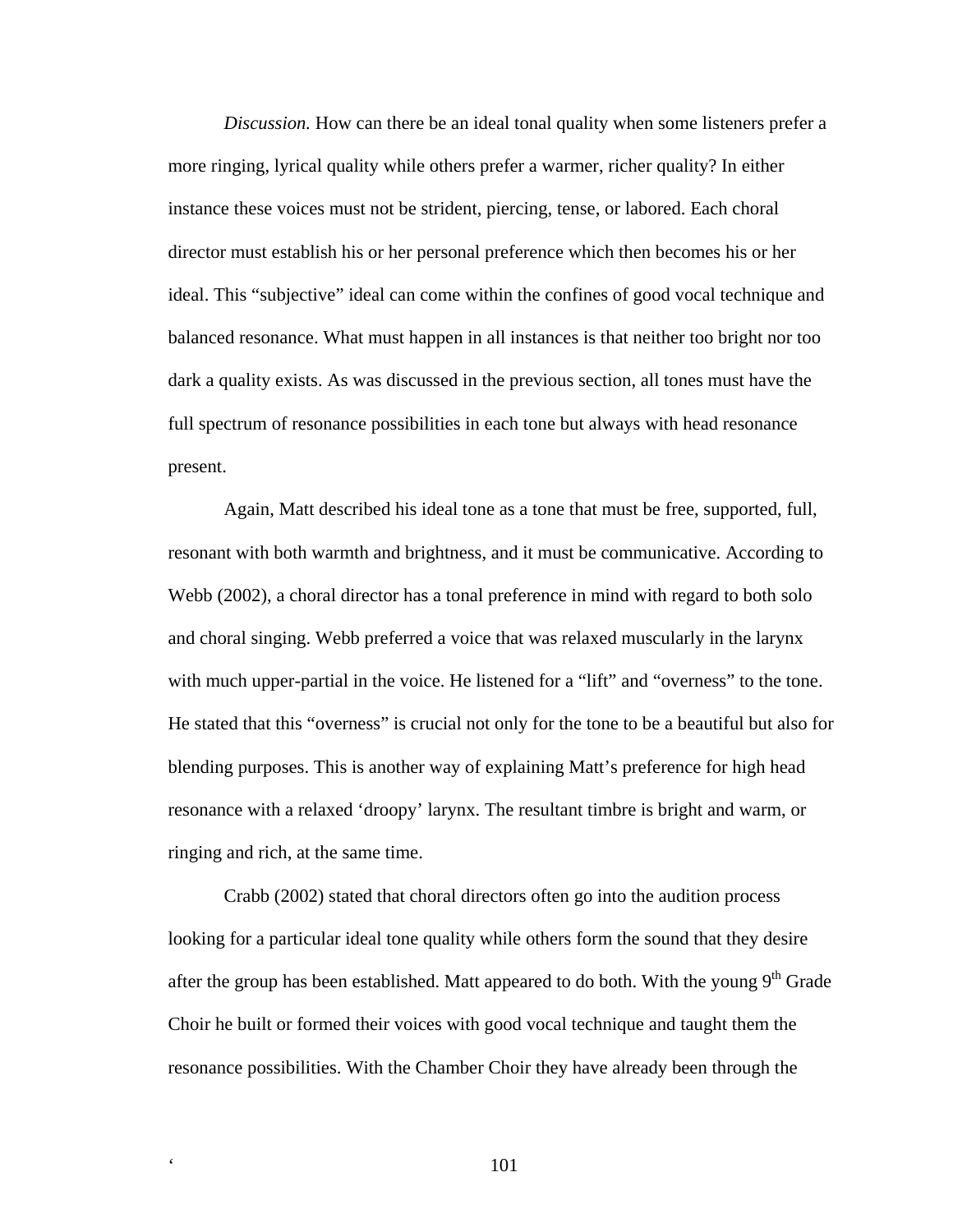rigors of training and he then chose the quality or timbre that he desired for that choir during the audition process.

The most important point within this discussion, however, is that without an "ideal" tone quality in mind a director does not have direction. Matt expressed that that was the reason why his choirs had varying degrees of success in his first years of teaching. He didn't have an ideal tone quality in mind. Without it a director cannot give direction and instruction regarding tone quality. One rehearsal he might ask for one sound and the next, in his confusion, ask for something different. In order to train the young singer well the choral director must know from day one what he wants and how this can be achieved. Whose fault might is it when a young choral director does not have an "ideal" established? Is it because of curriculum issues in undergraduate work? Is it a result of not having established good vocal technique in his or her own personal singing voice? Did his mentors not teach and share their tonal preferences? Or, is it possibly a result of all of the above? Whatever the reason, it is imperative for the choral director to know what his or her preference is before any kind of instruction is given the young singer.

### *Vowels*

The vowel sound is an extremely important part of tone building. A vowel, according to Webster (1999) is:

any voiced speech sound characterized by generalized friction of the air passing in a continuous stream through the pharynx and opened mouth but with no constriction narrow enough to produce local friction; the sound of the greatest prominence in most syllables. (p. 1604)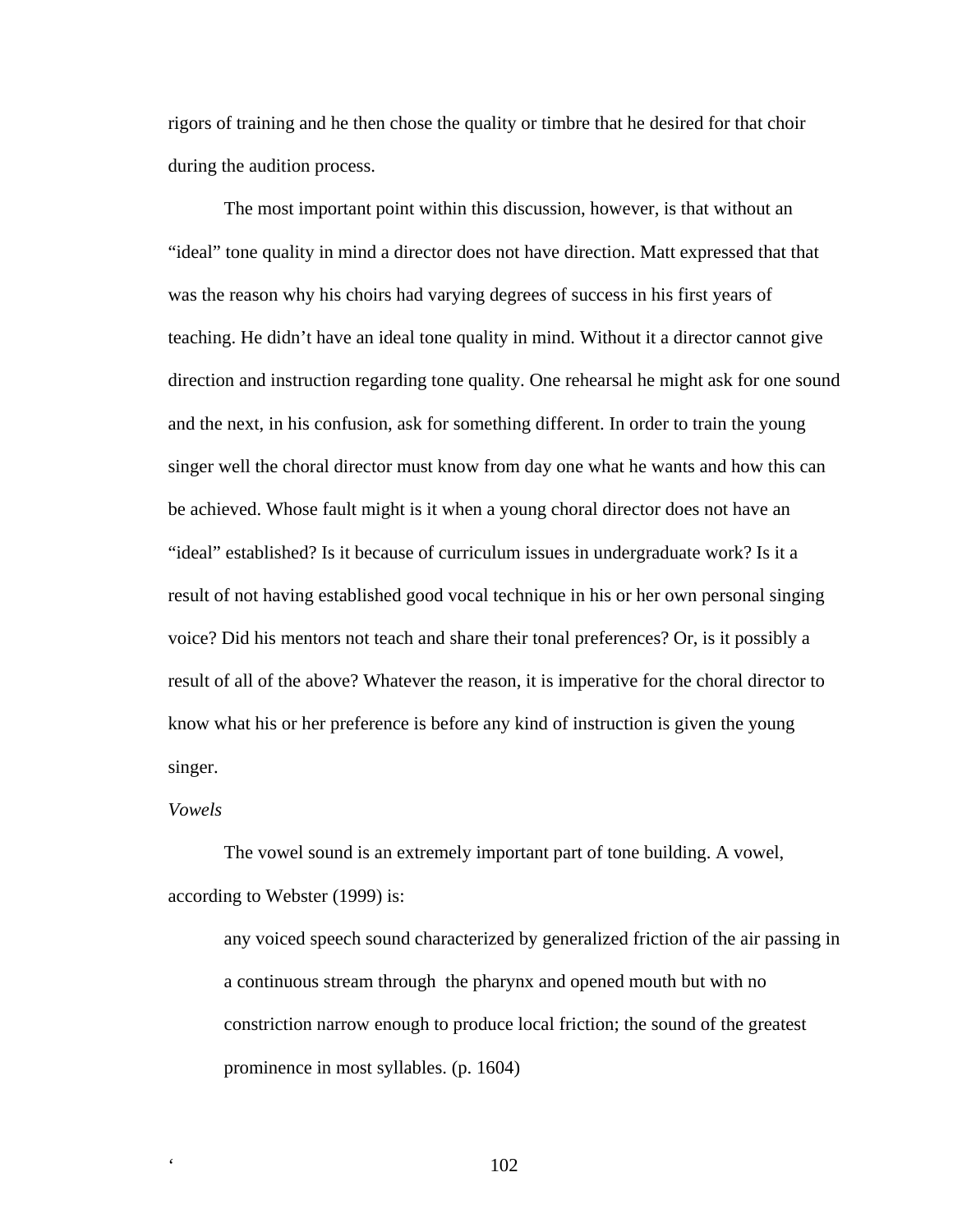Since the vowel is the voiced part of speech and "carries the greatest prominence in most syllables," it is the most important part of vocalization for the singer. Without a vowel sound there is no tone. Teachers of singing have recognized for centuries the importance of pure vowels. Vowels must be correctly produced and clearly understood by the listener. With the pure vowel comes the importance of legato singing or connecting vowels back to back to produce constant tone. Voice teachers often instruct their students to "sing from vowel to vowel." The less interruption by consonants, the better the tone will be.

*Results.* Matt's work with vowels was extensive. He taught that open, pure vowels were imperative for a beautifully placed tone. Because the majority of the Chamber Choir had been under Matt's tutelage for several years, he did not spend time in the beginning weeks with specific vowel work. Rather, Matt analyzed vowel problems when they occurred in the literature and stopped to correct and reinforce the concepts as needed. I observed this in the last month of school when he asked the sopranos to give more space on the [u] vowel. He also used his hands to show the roundness he wanted in the vowel by placing his hands together in a circle formation with fingers touching. He also sang the [u] vowel to show the desired quality. On the word 'fecit' he stopped the choir and asked them what the beginning vowel was of that Latin word. A student replied that it was the [ $\epsilon$ ] vowel and he responded that the answer was correct. He then asked the choir to feel the  $\lceil \varepsilon \rceil$  vowel more in front, more forward.

With the  $9<sup>th</sup>$  Grade Choir he spent the first two weeks working intensely through the various vowels with their formations and placement. From the Time Line for the  $9<sup>th</sup>$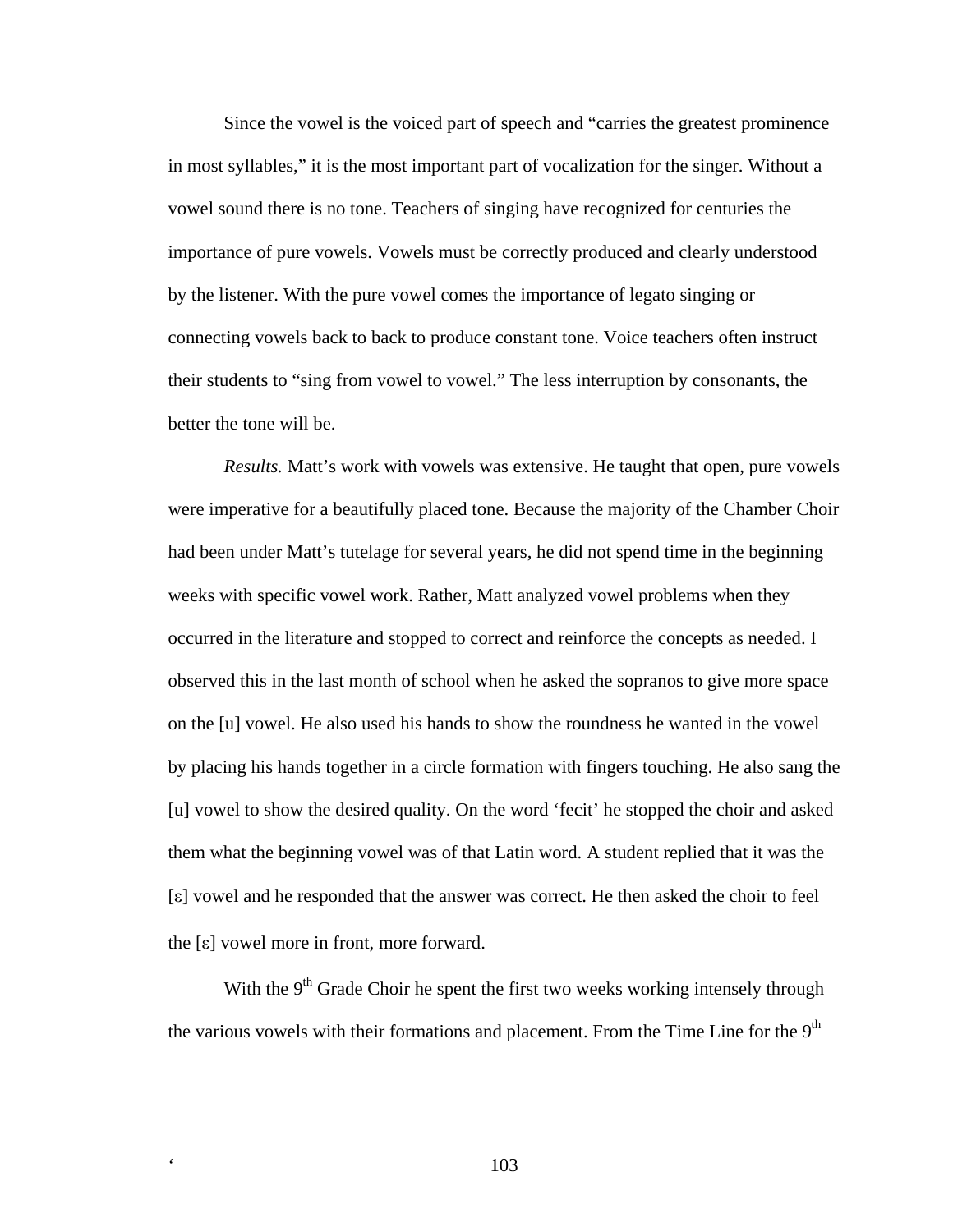Grade Choir it is noted that he began vowel work on day two. Vowels were then part of regular instruction through the rest of the school year.

In an interview he explained how he approached vowel formation. First, he explained the proper vowel formation for each vowel with regard to tongue placement and mouth formation. He discussed the feeling of resonance and placement of the vowels and he stressed the importance of relaxation of all muscles involved. In the very first week of school he had discussed and worked with all five basic vowels: [e], [i],  $[\alpha]$ ,  $[\alpha]$ , [o], and [u]. The first vowel addressed was [u]. He saved the [o] and  $\alpha$ ] vowels until last. Matt said, however, "Everyday we go back to [u]. We do a lot of repetition of the same things."

Following is the order and method that Matt used in teaching pure vowels to the  $9<sup>th</sup>$  Grade Choir:

*The vowel* [u]: Matt taught that the [u] was easiest to produce and he began training with this vowel. Matt found that most students can produce a nice sounding [u] without muscular restriction. He stated that most everyone can have a pretty [u]. Matt said, "The [u] vowel is warm and open and students like the sound and sensation it gives. So, we start from a place that makes them feel successful, confident, and proud of the [u]." He stated that young female voices are often breathy and that he used the [u] vowel to help the young student feel the open throat.

Matt said that he sang and demonstrated the proper tone quality and placement for [u]. As he demonstrated he also informed them that the [u] vowel cannot resonate solely in the throat, that the tone must be released to resonate up into the head and mask area of the face. Exercises were used, particularly in the first two weeks of school, to teach pure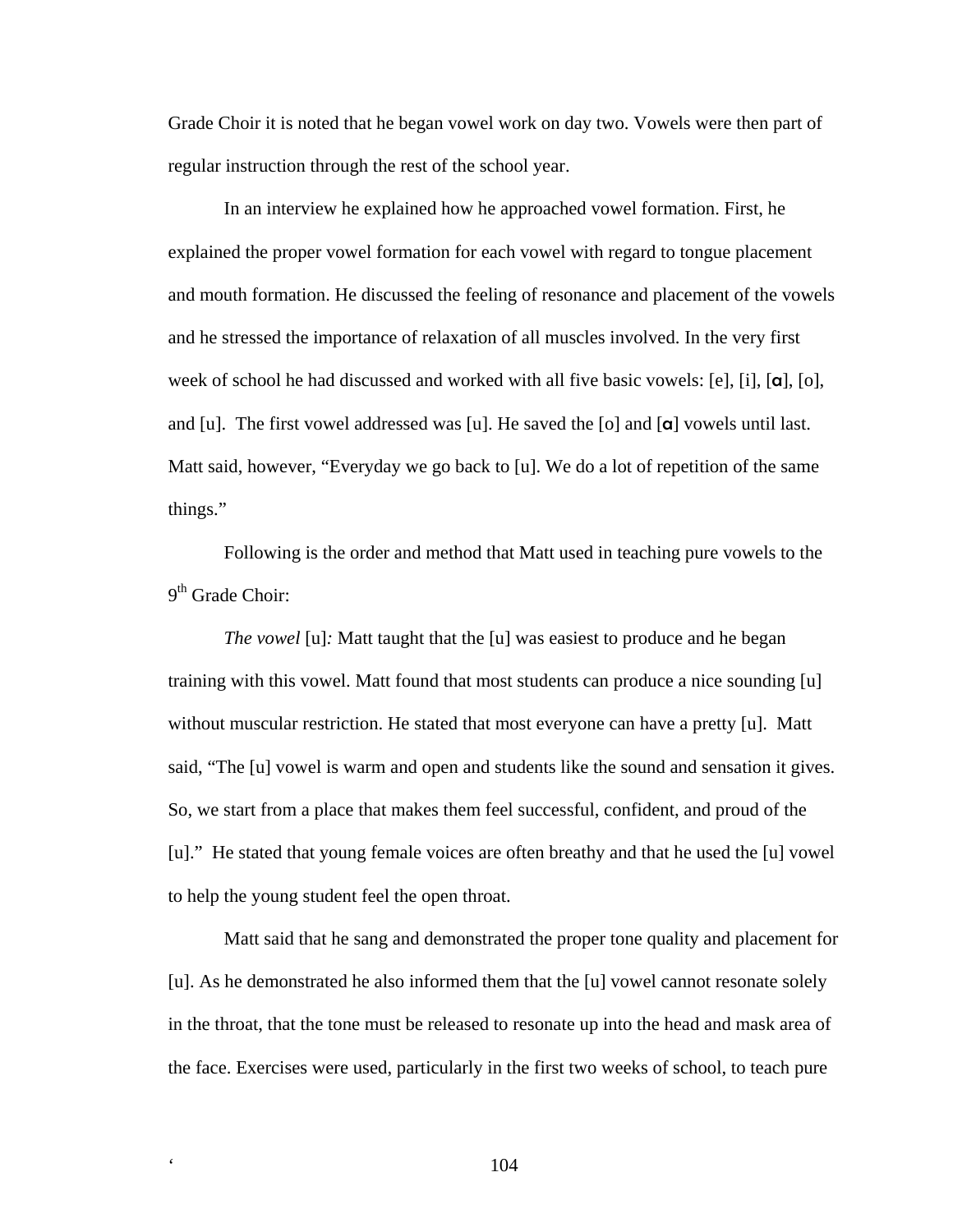vowels. He had all of the students begin on C in F major singing [u] on a descending scale down to the tonic. He said that he starts the male singers on middle C and the female singers on the octave above. When he heard that the vowel and tone were properly aligned and focused he asked an individual singer or a section to demonstrate it. The other sections were then asked to evaluate it. This evaluation process was important as the students were learning how to fine-tune their ears with regard to pure vowels.

During one rehearsal that I observed he stopped the choir to ask them what the vowel sound was in the word 'moon.' They responded with [u]. He explained to them and demonstrated how they sounded. He told them that they were not singing with enough space inside on this vowel. He stated, "We must all have the same concept of the vowel. We must agree on the vowels. If not, you'll sound like a man and a woman who are married but they hate each other. If you don't agree on your vowels that's what it sounds like." He then demonstrated three different ways to sing the word "say." He said, "When these three sounds are all happening at once, it sounds like a divorce. It sounds like you're on your way to divorce court and you don't want to end up there, right? You want to stay happy together." He then sang the word "moon" and touched his cheeks with the thumb and index finger between the teeth to show the space that is needed. He asked the altos to sing "moon" by themselves. Then he asked an individual to sing it. He told the singer that he liked the space but that the tone could have more lift. He asked another alto to sing it and he said, "Now we're talking rich, warm, and chocolaty. Now let's hear everyone's "chocolaty moon." Following this he discussed the importance of having more head resonance, more top, on the [u] vowel. He used his right hand, cupped above his head, as he sang demonstrating more head resonance in the tone. He then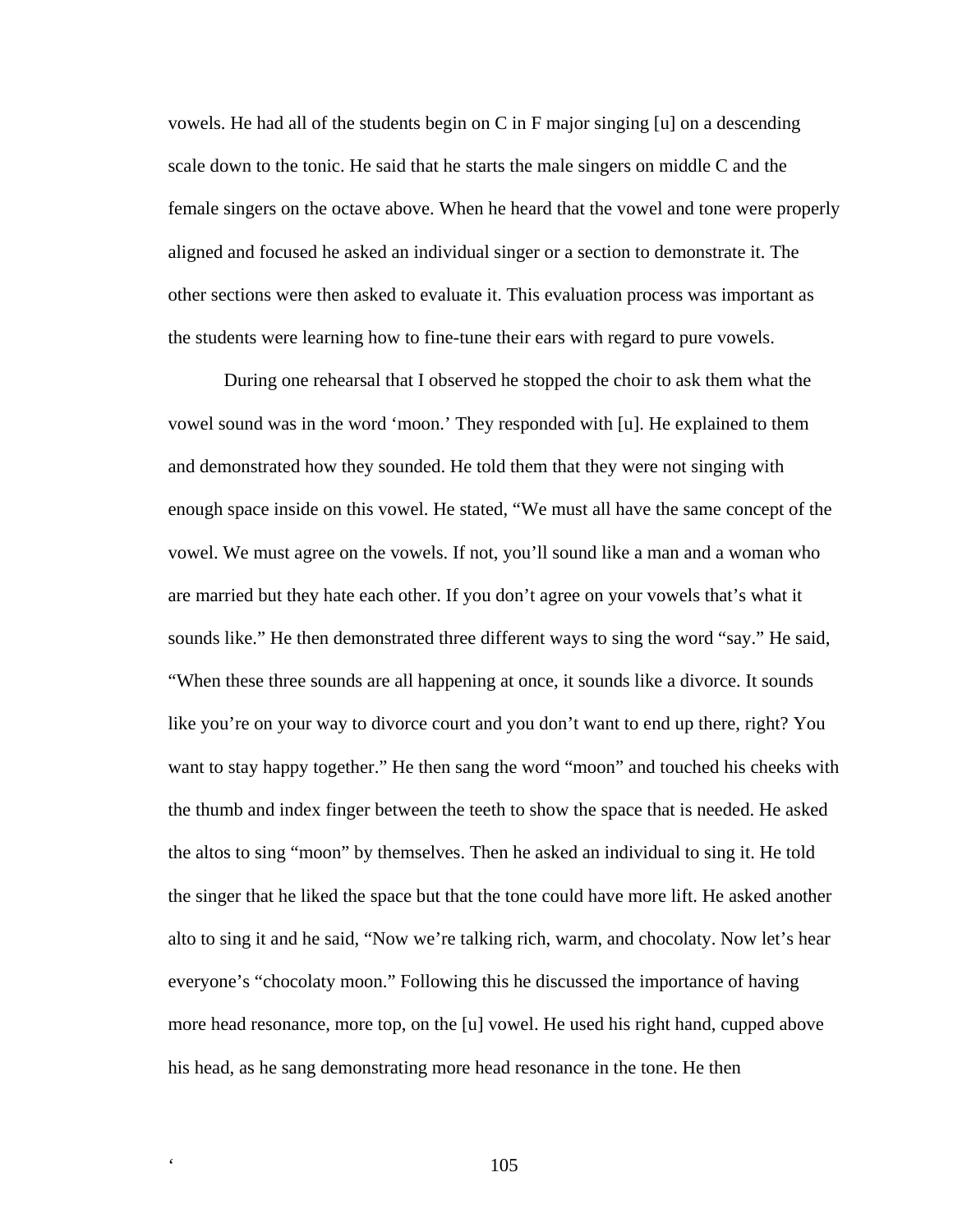demonstrated a flat sounding [u] without the top or head resonance. Matt then had them sing the desired [u] sound.

Matt often taught a new song by having the students sing the entire piece on a particular vowel before words were introduced. During a rehearsal that I observed, Matt taught a new song using the [u] vowel. After the song had been sung one time in that manner he asked the students to stand and they sang through the song with the words added.

*The vowel* [i]: Next, Matt introduced the [i] vowel. Since the [i] vowel is on the opposite end of the spectrum with regard to tongue placement and resonance he asked the students to align the [i] vowel to the [u] vowel, to sense it in the same openness or resonance as [u]. The [i] vowel is the most forward vowel while the [u] vowel is farthest back with regard to resonance and tongue placement. Because he had found that most young voices sing the [i] vowel with muscular tension which causes a strident, brittle sound, he taught that the more open formation of the [u] vowel immediately warms the tone and opens it up. Matt had the students sing on one note with the consonant [n] preceding the vowels [u] and [i]. They sang "nooee." He said, "I go from [u] to [i] because I only approach [i] with the premise of [u]. We do an elision from [u] to [i] preceded by [n]." With the 9<sup>th</sup> Grade Choir he worked the [u] and [i] vowels the first three days of school. During a rehearsal that I observed, Matt stopped the rehearsal and asked the students to tell him what happens when you are singing a nice bright [i] vowel and you are then asked to crescendo? He informed them that he had heard several students trying to crescendo but they were not opening the space as they did so. He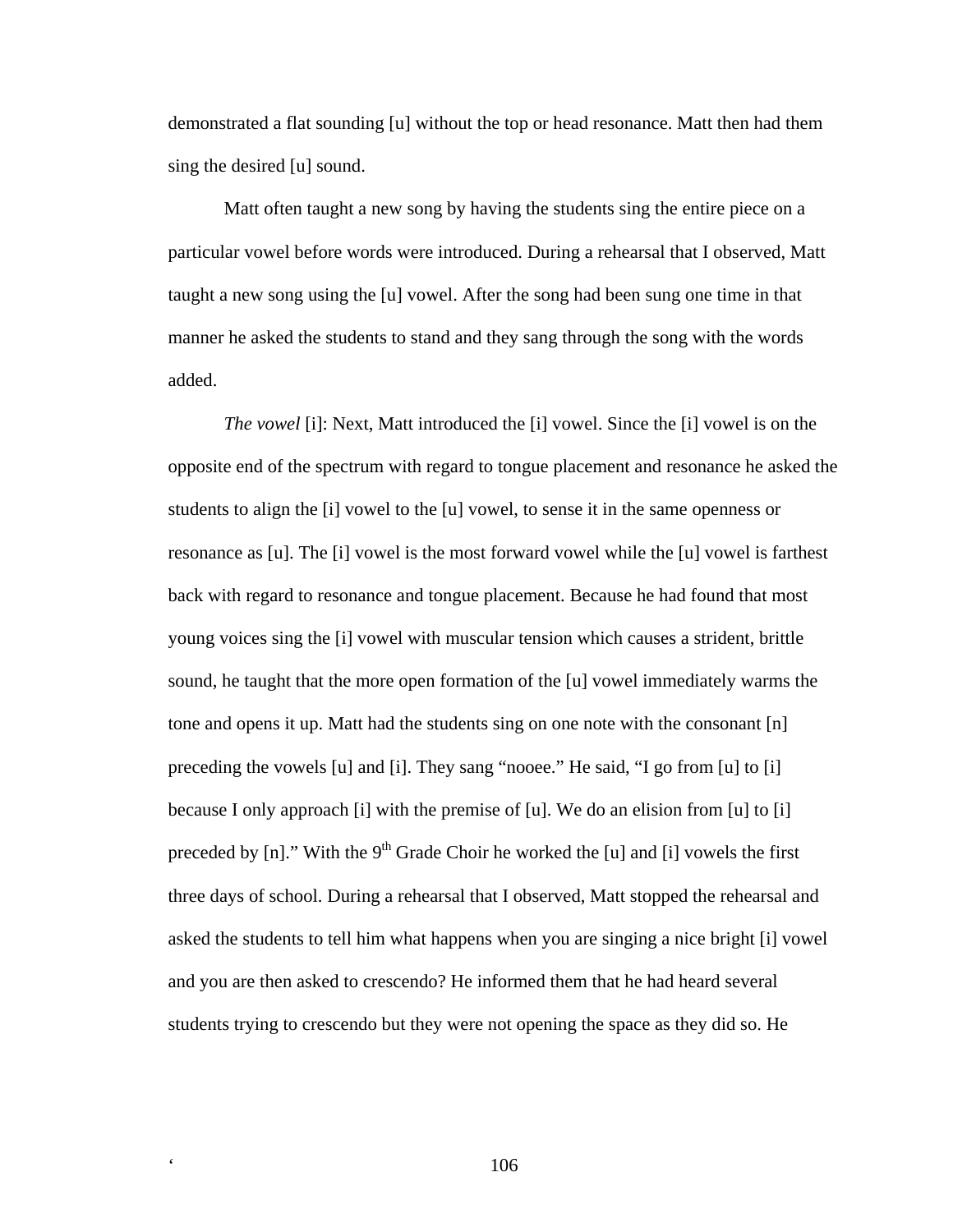explained that the sound was not warm and that all vowels need more space as you crescendo.

*The vowel* [ $\epsilon$ ]: The vowel  $\epsilon$ ] is similar to the [i] vowel in formation but requires a little more space. The tongue begins to slightly move down and away from the upper teeth yet still touching the teeth. Matt worked the placement of this vowel as he did the [i] vowel having the students elide [u] to [ $\epsilon$ ].

*The vowels* [o] *and* [**a**]*:* The [o] and [**a**] vowels are dealt with last. Matt stated that these vowels are the most difficult vowels to produce with regard to placement. From experience he found that the inexperienced singer seems to lose the placement of these vowels. I observed that Matt often stopped to ask the choir to correct a poorly produced or placed [a] vowel. He asked the choir, "What is the vowel of 'bye'?" A student responded, "[a]" Matt replied, "Very good." He then sang the word to demonstrate the sound he wanted. He asked the students, "What is it that I want you to do to the vowel?" A student replied, "Round the vowel." Matt responded, "What else, look at the music." The student answered, "Crescendo." Matt then explained and demonstrated that you must open your mouth or give more space to the vowel as you crescendo. He explained that the vowel should be round but balanced in resonance. Matt referred to balanced vowel placement as a vowel that wasn't too dark or too bright, too pulled back, or limited to frontal resonance.

*The vowel* [ $\land$ ]: The vowel 'uh' [ $\land$ ] was not used by Matt to teach good vowel production. However, he addressed this vowel during a rehearsal. He worked with this vowel in the word "somewhere." Matt said, "Now, any syllable that has an [ $\land$ ] vowel sound like I'm hearing you sing in the word "somewhere" can be rounded. Give a little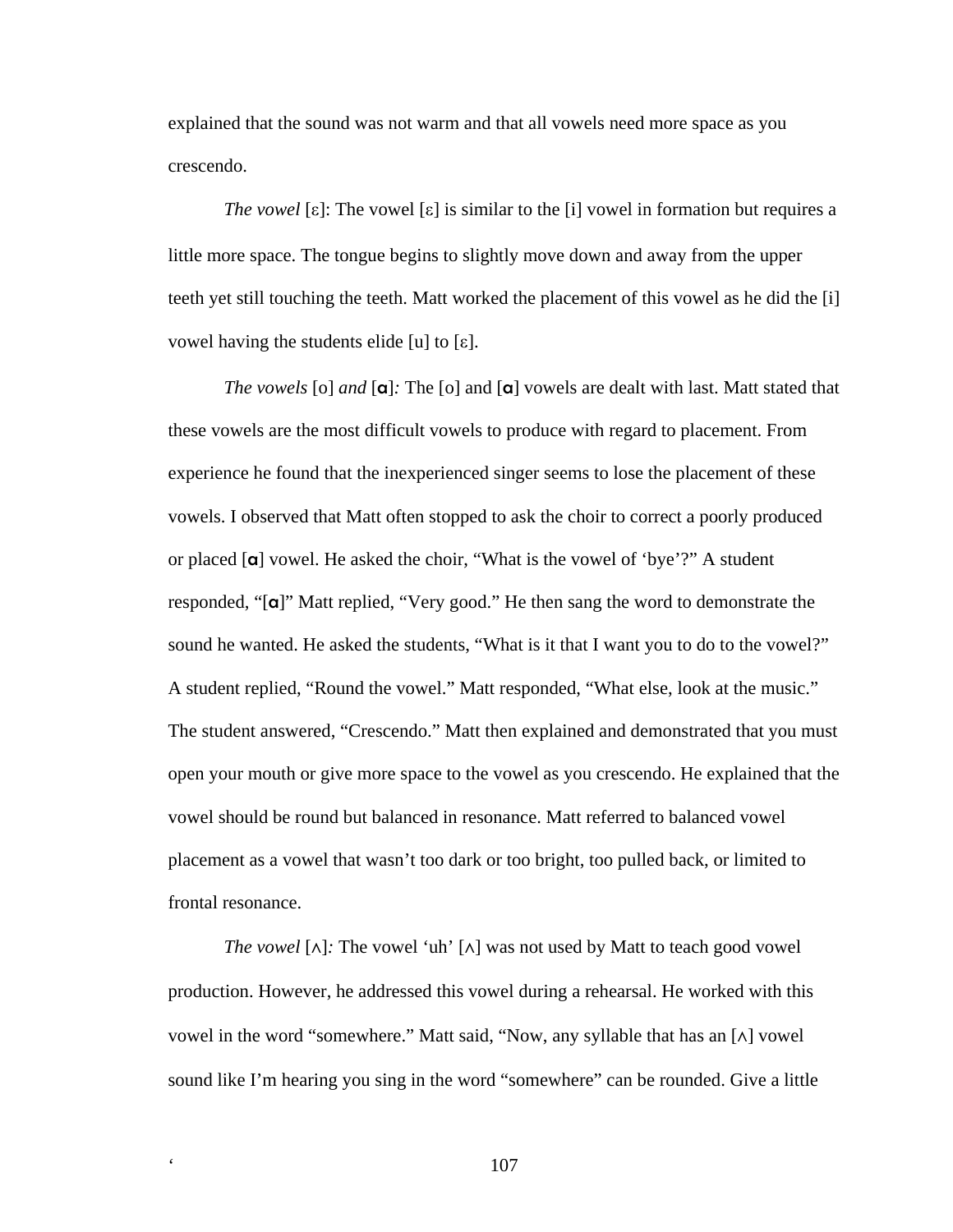more height because you know [∧] is an ugly, ugly vowel. If you have an ugly vowel you have to help it by rounding it." Matt demonstrated by showing how ugly it is when there isn't enough height or head resonance. He sang it again demonstrating the sound when a taller space is provided. Matt asked the students to imitate him. They sang it again but they didn't quite have the sound he desired. He stopped them, demonstrated again, and asked them to sing it again. This repetition happened several times before he was satisfied with the sound.

The vocal line, legato line, or sense of connection from vowel to vowel was important in Matt's approach. During one rehearsal Matt explained what he meant by vocal line. He said, "You can have all the right notes, rhythms, etc. but it doesn't move. The music needs to move from one word to the next, one vowel to the next vowel." Matt then sang for the choir to demonstrate the concept.

Again, repetition was a major part of his teaching method. He began working with vowel production immediately in the first week of school and continued to instruct and correct throughout the entire school year. He stated that in the first two weeks of school of solid vocal technique work, he always goes back to the [u] vowel because he feels it is the freest vowel.

Matt worked for a common vowel sound or unification of the vowels in his ensembles. This was confirmed by adjudicator comments. One adjudicator stated, "Lots of attention is given to vowels, vowel shape, and tone quality." His choirs are applauded by adjudicators and audiences for their fine-tuned vowels.

*Discussion.* It is truly amazing that different vowel sounds can be produced by the human voice to create a specific language. With minute changes in tongue, lip, mouth,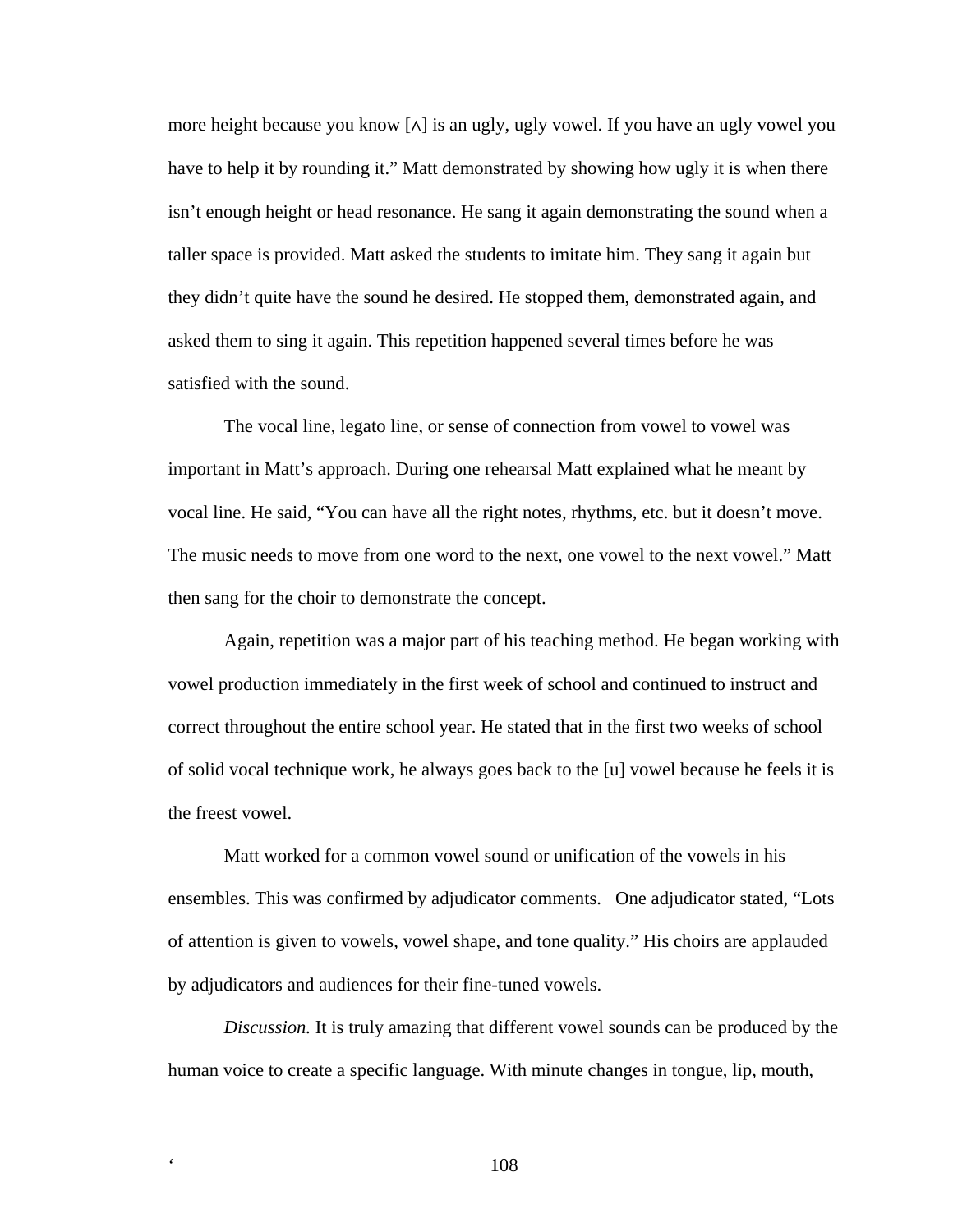jaw, and throat positions, various vowel sounds are made. The human ear distinguishes between the vowel and consonant differences and these sounds then form patterns that become language. For the singer tone is the result of continuous vowel sounds placed on various pitches. Consonants also become a part of this continuous sound. There are two categories of consonants voiced and unvoiced. As an example, the voiced consonants of [b], [d], [g] carry the neutral vowel sound of [ə]. These consonants contribute to the flow of vowels and tone. Their unvoiced consonant pairs (consonants that are produced with similar tongue and lip formations but without sound or tone) of [p], [t], and [k] stop the continuous sound or tone in singing. These consonants happen quickly and it is the singer's responsibility to produce a flowing, connected vocal line with the least amount of stoppage possible. As stated earlier, a continuous vowel sound is imperative because without a vowel sound there is no tone.

Many vocal pedagogues teach that a beautiful tone is the result of vowel placement. Johnson (1997) stated, "Effective vowel placement is the basis for a beautiful tone-carrying quality. Most amateur vocalists must experience new sensations relative to the physical placement of the vowel" (p. 14). As Johnson mentioned most amateur vocalists have never thought about how vowels should feel or where they should be placed. Matt demonstrated for the students correct vowel placement with correct vowel formation of the lips and tongue. As he demonstrated the students heard the quality or sound of the vowel and then imitated. These new concepts take time to understand and learn. Matt placed great emphasis on this aspect of tone building and taught vowel placement immediately. Placement of the vowel can mean two things. First, the correct alignment and formation of the vowel gives the vowel its distinct sound. This formation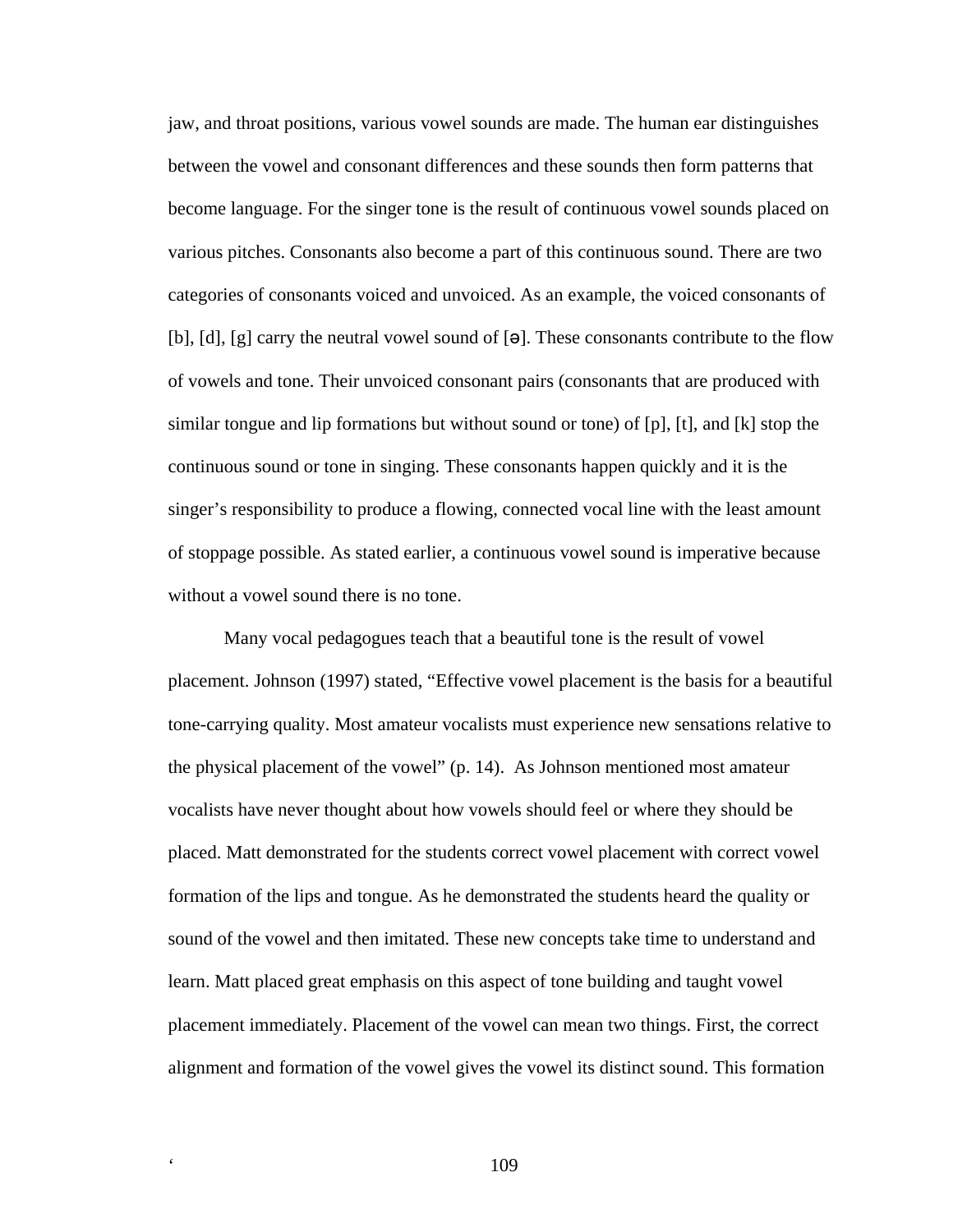is also referred to as vowel posture (Miller, 1986, p. 70). Second, this distinct sound has a distinct placement of resonance in the mouth and throat cavity. The [i], [I], and  $[\epsilon]$  are considered frontal vowels. This is due to the fact the major area of constriction of air is near the alveolar ridge or upper teeth. The back vowels are [u], [o], and [a]. The major airway constriction with these vowels is between the dorsum (upper side behind the tip) of the tongue and the velum (muscular portion of the soft palate). Another way to think of the area of restriction is at the dorsum of the tongue and the wall of the pharynx (Miller, 1986, p. 51). The frontal vowels resonate predominately in the front mask area of the face. The back vowels are felt more in the back of the mouth. All vowels, however, must have balanced resonance. This means that the front vowels must also be open to feel head and pharyngeal resonance. The back vowels must be open as well to feel all resonance areas or be balanced in resonance.

The pure vowel is a vowel that sounds natural and is clearly recognized as the vowel that it should be. From the early time of the *bel canto* period to the present day, teachers of singing have given much time and effort to vowel purity. A correctly placed vowel should also be a pure vowel. If the tongue placement is correct and the lips are properly formed for that vowel the vowel will be clearly distinguishable. Johnson (1997, (p. 15) referred to the importance of the tongue and called it the forgotten part of the anatomy. Miller (1986) taught that one should *cantare come si parla* (sing as one speaks). This is in reference to tongue placement not tonal resonance. Miller stated, "Unification of vowel timbre results when each vowel is permitted, in freedom, to assume its own distinctive acoustic shape while "tracking" the frequencies that provide the voice with its carrying power" (p. 74). The important thing to remember is that each vowel does have a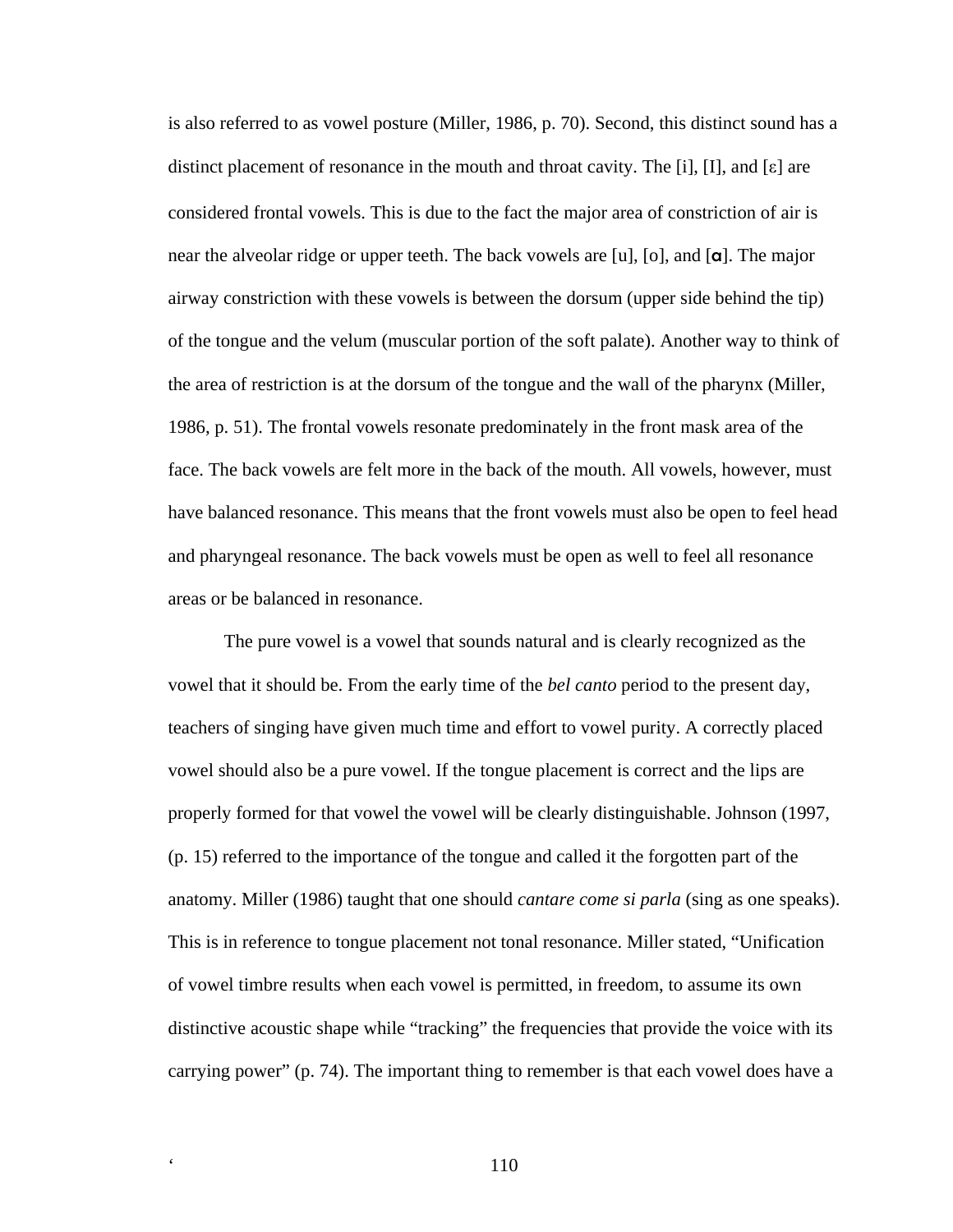distinctive acoustic shape of its own. Matt spent a great amount of time in the first two weeks of school teaching and demonstrating each vowel posture or distinctive. He meticulously worked with his choirs to make the [i] vowel sound like [i], to make the  $[\alpha]$ vowel sound like  $[\alpha]$ . In the last month of school I observed that the students clearly understood the concepts of pure vowels and how to achieve them. In rehearsals he often stopped and asked the students to respond to a question regarding a particular vowel. The students would not only be able to clearly articulate their analysis, they could also demonstrate the correct vowel.

As has already been mentioned Matt started with the vowel [u]. His reasoning was that most singers are able to produce a pretty [u]. He also felt that this vowel allows for good relaxation of the tongue and larynx. Matt also stated that the [u] vowel is best for intonation. Ehly (2002), as well, stated that the [u] vowel is more accurately tuned in singers than is the  $\lceil \alpha \rceil$  vowel. Many vocal teachers use the  $\lceil \alpha \rceil$  vowel as the neutral vowel and teach that all other vowels should find this open vowel position and align with it. They indicated that its neutral position creates a median that helps the frontal vowels be more open and the back vowels more forward. This is a good argument. However, Matt stated that the  $\lceil \alpha \rceil$  vowel not only causes intonation problems, it often lacks head resonance. Head resonance, according to Matt, helps a singer feel the pitch accurately. As well, the  $\lceil \alpha \rceil$  vowel is not as warm in timbre as  $\lceil u \rceil$  for this same reason, lack of head resonance. Thus, Matt had his students align all vowels to the [u] sensation. Because the [u] vowel is a back vowel he cautioned that the singer must allow for the open, relaxed feeling of the larynx but must not allow the tone to only resonate in the throat. Rather it must also resonate in the mask. Nesheim and Noble (1995) developed exercises to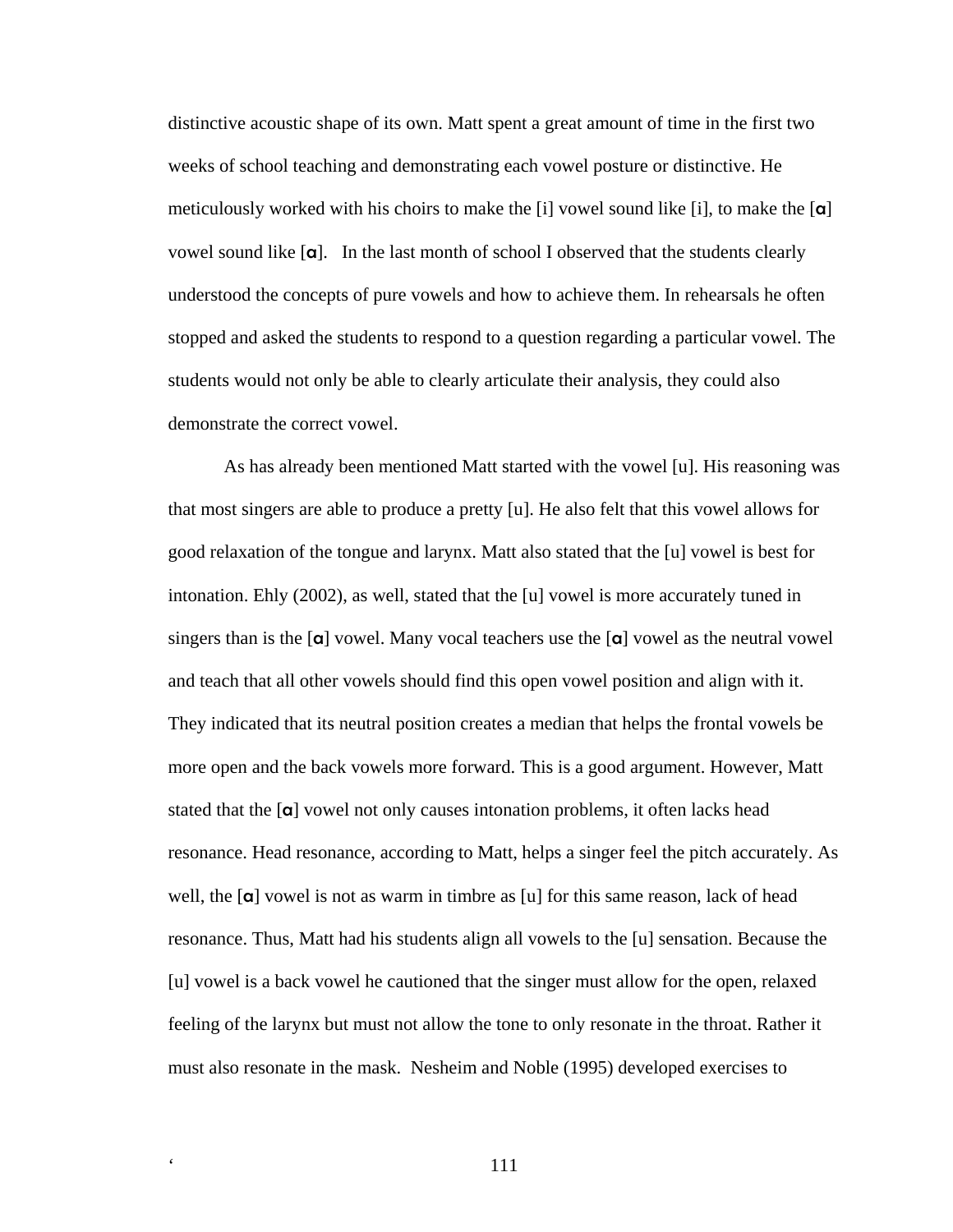achieve both the brilliant and dark tone qualities desired in all voices by using the nasal consonants before all vowel sounds. This is a common practice used by Matt as well. Nesheim and Noble (1995) also advocated the use of the forward vowels of [i] and [e] to help singers acquire a ringing tone and used the [u] vowel to achieve depth of tone. Matt would not disagree with this idea as he also taught that the ring must be present in all tones. However, Matt's philosophy is that all vowels need the openness and relaxation of the [u] vowel first and therefore encouraged the ring of the [i] and [e] as the second step. One particular exercise he used to help the students feel the [u] sensation of relaxation is he had them sing [u] elided with the other vowels. They began on a particular pitch singing the vowel [u] and then changed to a different vowel, on the same pitch, while trying to maintain the beautiful open resonance and relaxation of [u]. This helped them keep the open throat and head resonance feeling throughout all of the vowels. I also observed another technique he used to help his singers understand the openness and relaxation of the [u] vowel throughout the entire spectrum of vowel changes. He had selected a new song for the choir to learn. As they sight read through the song the first time he had them sing the entire song first on [u]. Then they went back and sang all of the lyrics. By singing it through on [u] first, the singers had already felt the openness and warmth that Matt desired for that song.

One important thing to note: often there is confusion when addressing pure vowels and openness. It must be clearly understood that each vowel has its own particular vowel formation or as Miller (1996) put it, its own distinctive acoustic shape. At the same time slight adjustments inside the mouth, the soft palate, and the pharynx will affect the openness yet will not distract from the purity.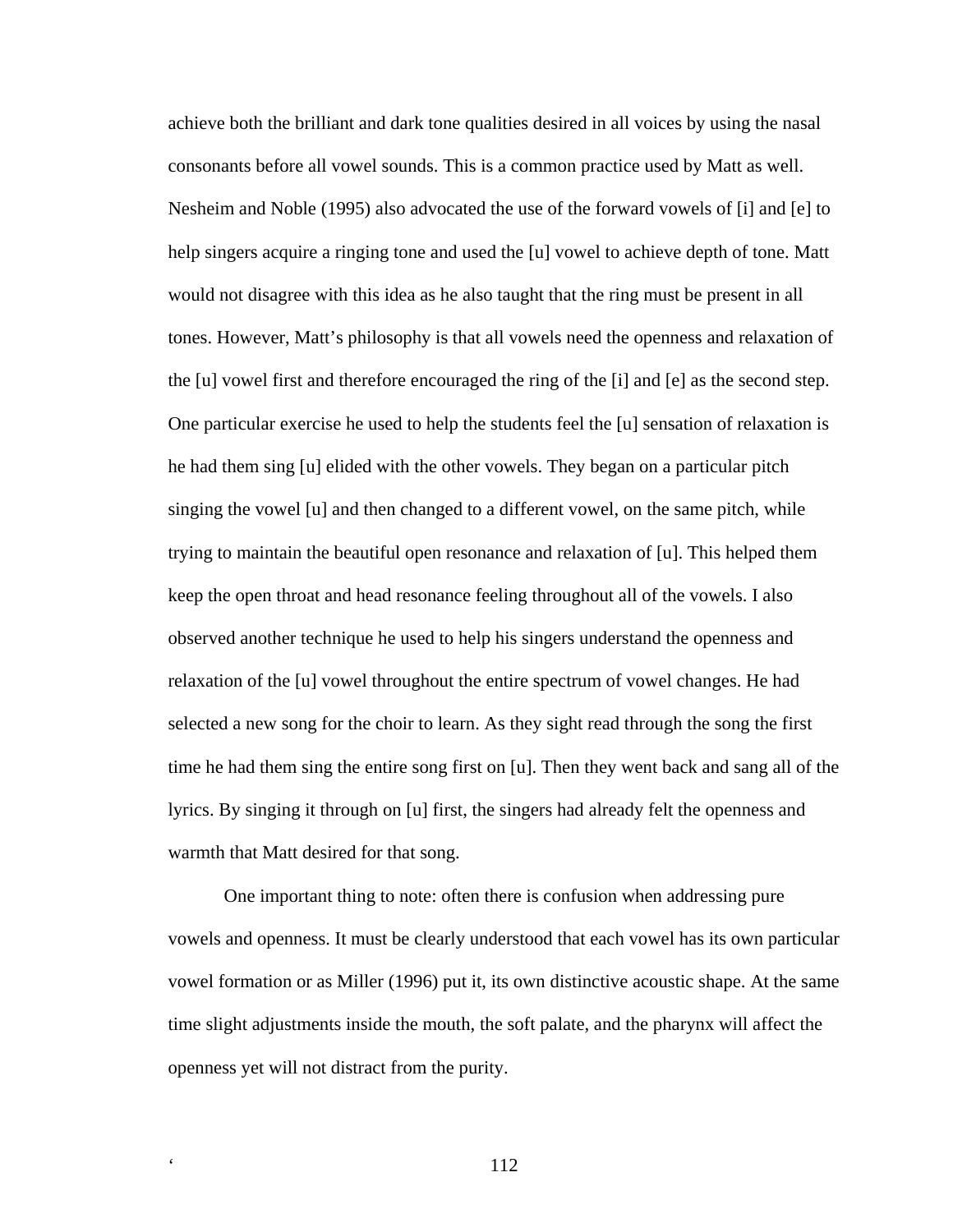I attribute the good choral blend that I hear in Matt's choirs to vowel uniformity. Matt's attention to aligning all vowels to the open resonance of [u] supports this deduction. Not only did he work hard at having his singers find open resonance on all vowels he also worked on the concept of what he termed "agreement." He made an interesting comparison with his analogy of the married couple who can't agree, are unhappy, ready for divorce being like the disagreement among choral singers of a particular vowel. He told his singers that we don't want to be like that. All singers must agree on the vowel sound they are after. It is the responsibility of the director to teach the students what this agreement is. When vowels are unified, not only is there good choral blend, there is no aural discrepancy for the listener. Vowel purity is automatic and the listener hears a unified sound. Matt indicated that vowel uniformity not only helps choral blend but also is a fundamental factor in beautiful singing

Matt's attention to vowels, to the correct formation, to purity of sound, to vowel uniformity among choral singers is not new; however, from my observation as an adjudicator, it is somewhat unusual at the high school level. I made this same observation earlier with regard to posture and breath control. Usually such intensive work with regard to these details is not addressed until the undergraduate level in college, if then.

# *Vocal Freedom*

Matt stated that he instructs his students to "move the breath, move the breath." It is the breath that then allows the musculature of the larynx to be free. The larynx or vocal instrument is buoyed up by the underlying support of the breathing area thus allowing the intricate parts of the voice box to function properly. The muscles of the throat and neck are not stiffened; the vocal bands can function properly allowing for the correct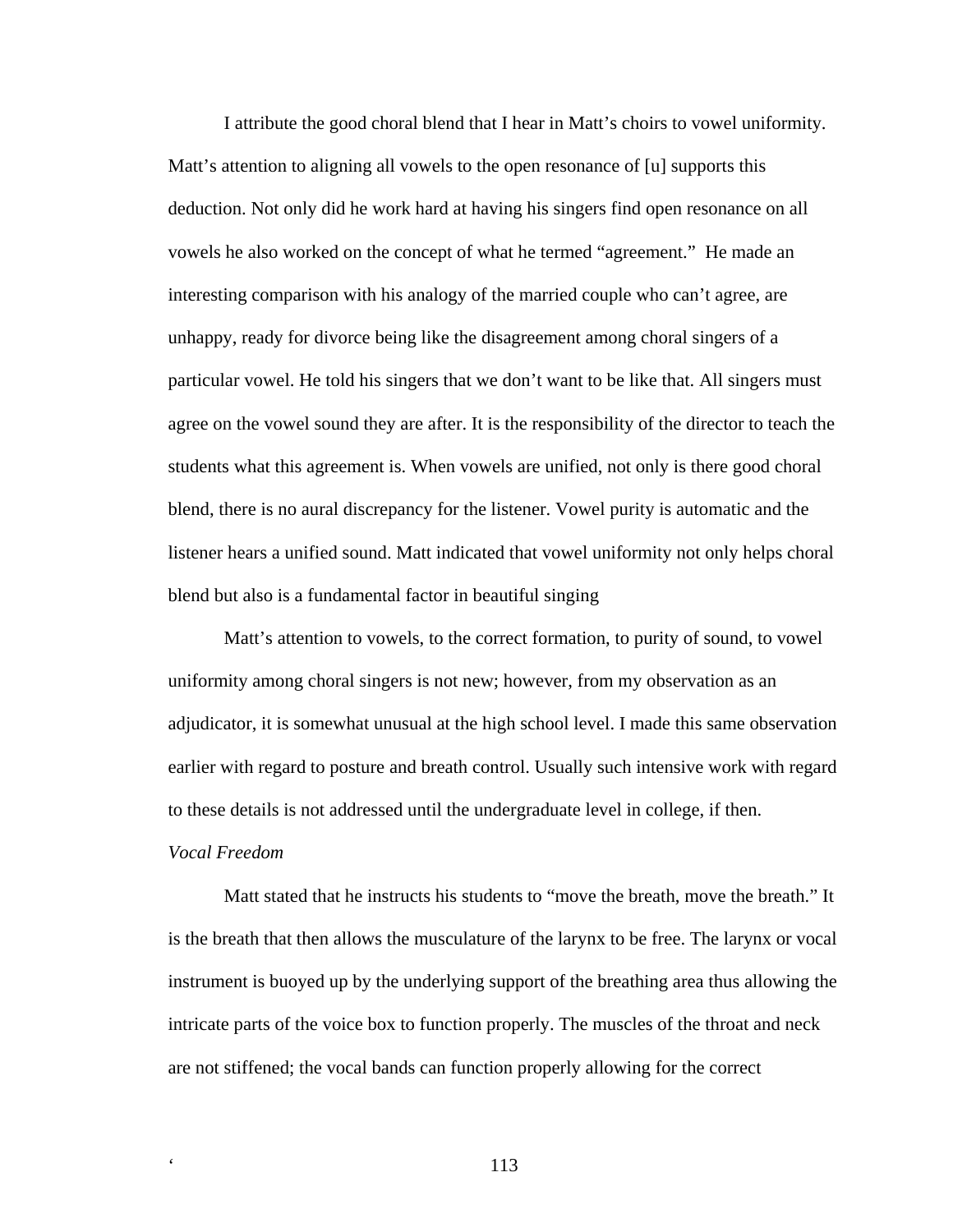lengthening, thinning, and minute changes made by the arytenoids for pitch changes. When all of these components are properly aligned and in balance with the resonator system the vocal instrument will be beautiful. He also stated that this brings about the healthiest singing possible.

To Matt, vocal freedom is the most important ingredient in beautiful tone quality. When he heard The University of Mississippi Concert Singers on a C.D. directed by Jerry Jordan, he knew he had found the choral sound he loved and wanted, his "ideal." He stated that there was an unusual freedom in their singing; the voices were allowed to sing. What did he mean? As this study has found, Matt taught a vocal technique that requires balance between breath management and resonance. The term *appoggio* technique was used by the early Italians to explain this connection of breath support to resonance. Muscular balance brings about freedom of delivery. This is true of the athlete. When an athlete's muscles work in a coordinated fashion, he is able to perform at his optimum. This is also true for the singer. There must be muscular equilibrium that allows the singing voice to produce at its optimum. The resultant sound is a sound free of any restrictions or barriers. Vocal freedom then is the result of perfect balance.

 *Results.* According to Matt, free singing is healthy singing. "The tone has to be free. It can't be encumbered in any way by any part of the body, not the jaw, tongue, or posture. If everything isn't set up to be free then the tone is going to be affected in a negative way."

To establish free singing he began by asking the students to sing with an open throat. He explained that the larynx must be relaxed in what he calls a 'droopy' position. Next, he had the students sing with the sensation of the raised soft palate. This he felt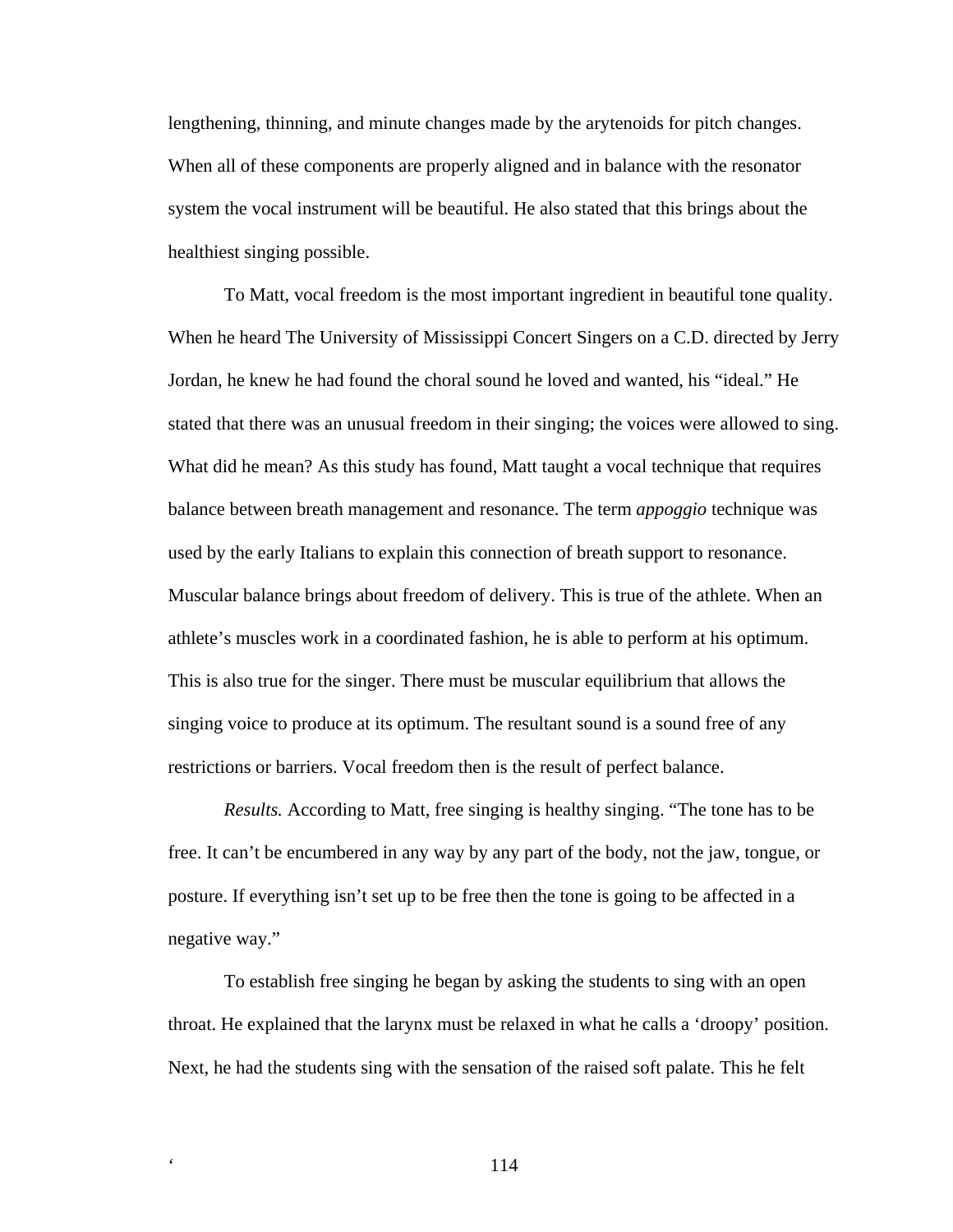lofts the sound so that there's a good mix of head and chest resonance. This was accomplished not only by explaining how to sense the raised soft palate but also through vocal exercises that began with the consonant [n] followed by the [u] vowel. If the tone is balanced in resonance, it has been assisted by good breath management. These two components work hand in hand. The final point Matt stressed was movement of the breath. He indicated that moving the breath keeps the pitch accurate and the sound stays alive.

Matt worked regularly with sectionals at the beginning of the school year particularly with the Chamber Choir. In the sectional work he watched for voices that were struggling with tension. When this was noted he went back to the basics of breath technique as he felt that this was foundational to beautiful singing. He taught that with proper breath expansion, a feeling of a slight resistance in the diaphragm area, and not allowing the rib cage to collapse during exhalation, that the vocal instrument will remain free from muscular tension. Matt told the students that if they used their throats to manipulate the tone, it was not only a crutch but it might cause them to have a short singing life. Stylistic issues often cause a singer to manipulate the voice such as scooping into a pitch and singing with too much chest resonance for a contemporary sound. He stated, "If the voice is supported and free, you can sing in a healthy manner until you're 70 or 80 years of age. We just take all the little crutches away and convince them that using the breath rather than the throat will be the power in their voice in time."

Until singers learn to use the voice well, they often struggle with the upper range in their voice. Because Matt wanted the students to extend their range not only for the purpose of development but also for the sake of learning to sing high and low with vocal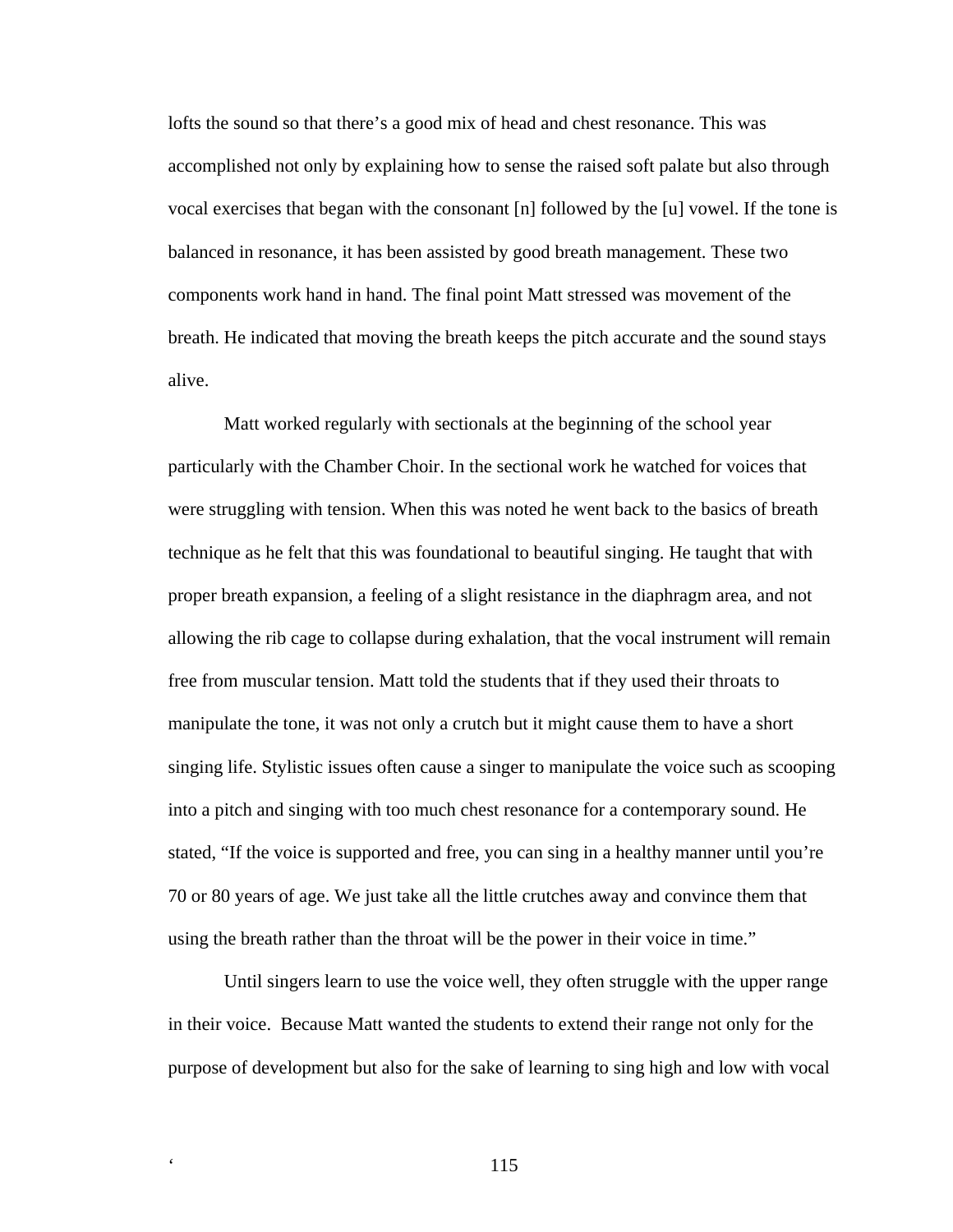freedom he began work on vocal range and extension on the first day of week two at the beginning of the school year with the  $9<sup>th</sup>$  Grade Choir. He assured the students that as they reach the limits of their range, both high and low, they should not worry about the quality of the sound and told them that range extension is not about sounding good in the beginning. He found that students will "shut down" if they think that he is expecting a beautiful sound in the extreme regions of their range. Matt explained, "Like a lot of things, it's a paradigm shift to get the quality at the first stage. You have to not be worried about the quality and here's what I mean by that. If a freshman is worried about quality, they stop. I have to say to them, 'I don't care how it sounds. We're all going to make bad sounds. I'm going to make bad sounds. I'm going to sing flat, I'm going to sing sharp, and I'm going to sing wrong notes. We just all have to be comfortable here. We're all trying.'" He wanted them to know that if they never work the high notes they will never have them. He did reassure them that he would not give them a piece to sing that is out of their range. He further related this to sports and the athlete. "If you never try to run the mile faster you will never know if you can. And the same is true with regard to shooting 3's in basketball." He has found that everyone seems to relax after these statements.

He vocalized the men on middle C and the women an octave above. The exercise used was a descending scale passage starting on the  $5<sup>th</sup>$  scale degree at an allegro tempo. The syllable that was sung was 'vah' on each scale degree. Matt used the 'vah' syllable because he felt it seemed to spring and energize the sound. The exercise continued up in half steps until they reached a high  $E^6$  for the girls and a high  $B^4$  for the boys. He turned this into a game by having the students stand until they could no longer sing the pitches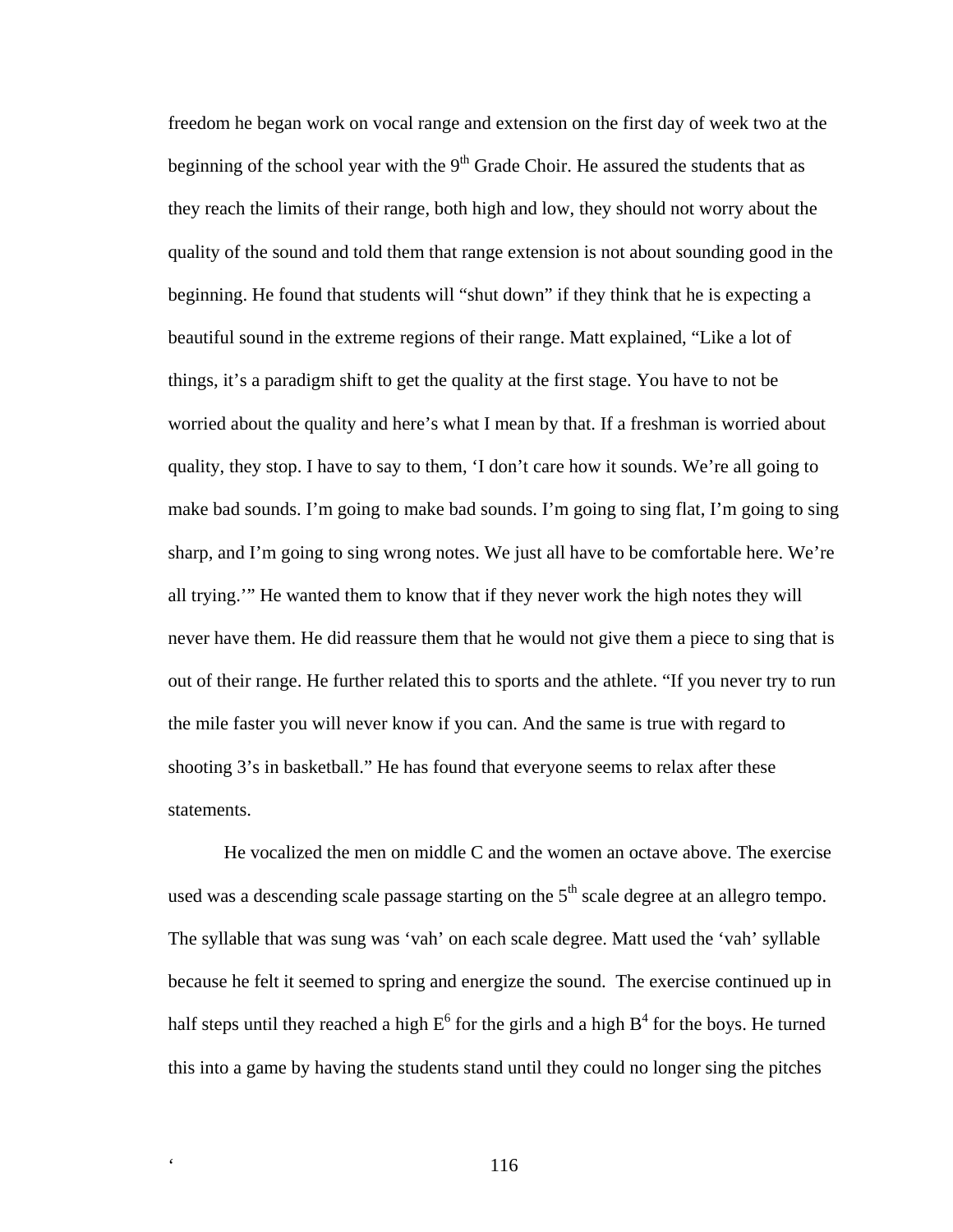as the exercise ascended. The ones that were left standing received a 'whooo' from the rest of the class.

Matt encouraged the students to always try to extend their range. He encouraged the students by telling them that it will be so exciting at the end of the year when they are able to sound beautiful on high notes. He used this opportunity to inspire the students to not be afraid to fail. He told them that if they were able to sing high beautifully at this time that there would not be anywhere to go. "What if our singing were perfect? We wouldn't need to show up. We wouldn't need to be here. We'd all just be so boring. We've got some work to do. We've got something exciting to accomplish and we've got something we're going to be proud of in a couple of weeks."

Matt has found that the young tenor often struggles more with tension than the other voices. This may be due in part to the fact that the voice is still changing. To help the young tenor he had the entire choir sing an A major scale ascending above middle C to  $A<sup>4</sup>$ . Then he had them descend down to the octave below. He told them that the boys would be singing high and the girls low. Matt worked the falsetto up to  $A<sup>4</sup>$  above middle C so that they became more comfortable. He does not allow the young tenor to try and sing below  $F^3$ .

"The young bass voice can be a problem as well," said Matt. "Some basses have been singing a three note range for the last year or so because it was comfortable. They have to be encouraged to sing higher. They often struggle with pitch." Matt had the basses stand around the piano and they sang a descending C scale starting on  $C^3$ . Because the rest of the choir cannot see him point, he pointed to a singer when the pitch was not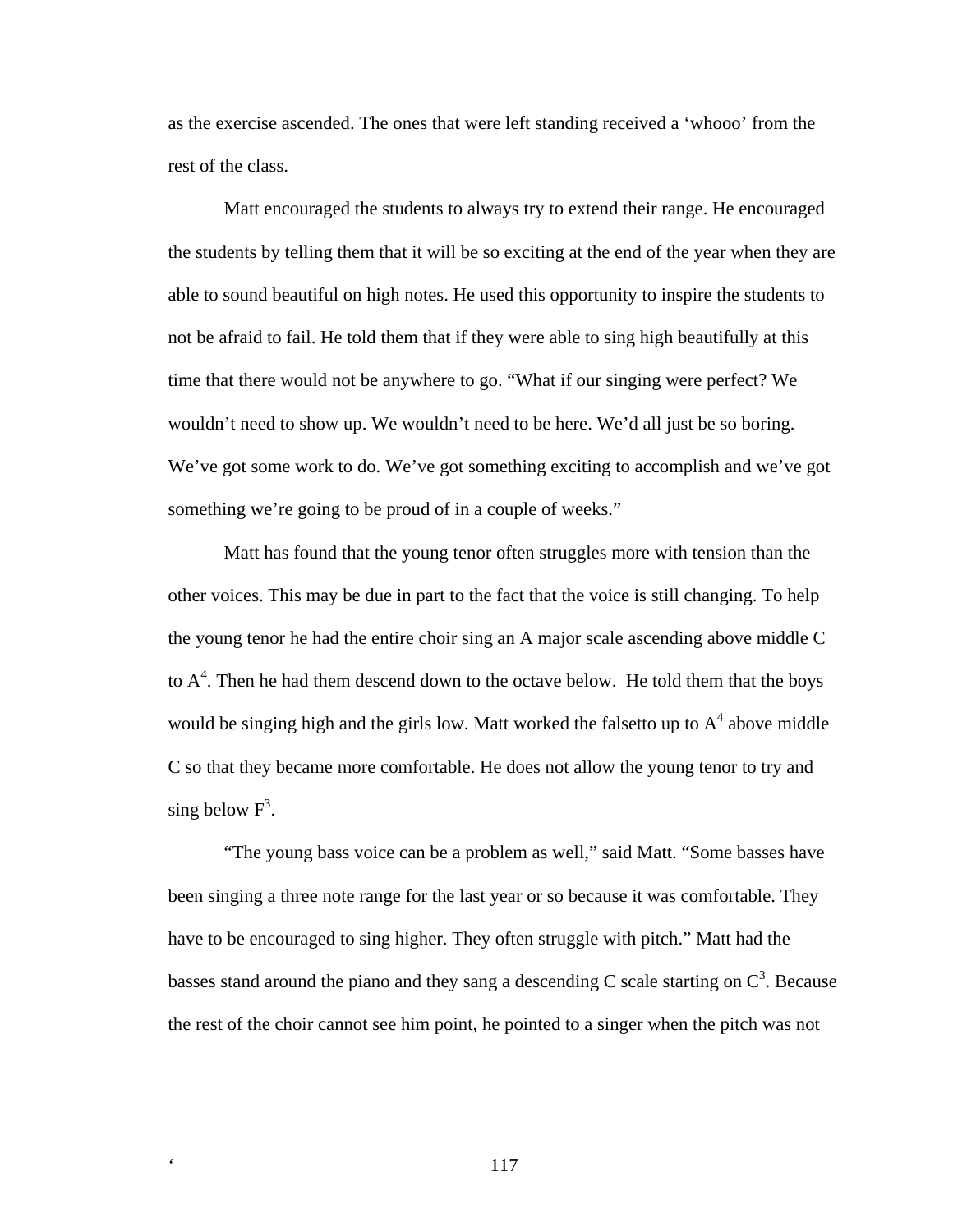accurate. He also placed stronger singers on either side of the weaker singers to help them solidify pitch and tone.

I asked Matt if he spends much time with falsetto in the male voice. He responded, "I really try to work them in full voice as much as possible as I want to encourage and build their full voice. However, I explain that anything louder than beautiful is ugly and pushed. When a male singer is struggling in the upper range, I might suggest falsetto so that the tone remains healthy. Some will insist that they do not have a falsetto. I demonstrate for them showing how you can crescendo and explain that it gets stronger the more you use it. Usually the bass voice doesn't use falsetto because the music doesn't demand it." Matt does not want the young singer to depend solely on the falsetto and uses it only to help the student understand relaxation.

According to Matt, the soprano voice does not have much trouble with range but more with the lack of a solid tone production. The freshman soprano often has a thin and airy tone. Matt worked two areas of technique to correct this. First, he addressed breath support and asked them to sing athletically. Matt used the analogy of a steam engine that is lacking steam. He told them that if there isn't fuel the engine will not go anywhere. He also worked intently with helping them feel head resonance and the idea of the arched or raised soft palate.

Matt stated that the alto voice was the easiest to work with as they sing in a comfortable range. He immediately asked for an open, rich, mature sound which they were able to produce. He often called this a "smoky" tone quality.

I asked Matt to discuss his philosophy on using straight tone in vocal production. He said, "I think that straight tones are hard on the voice. I think it can be done, although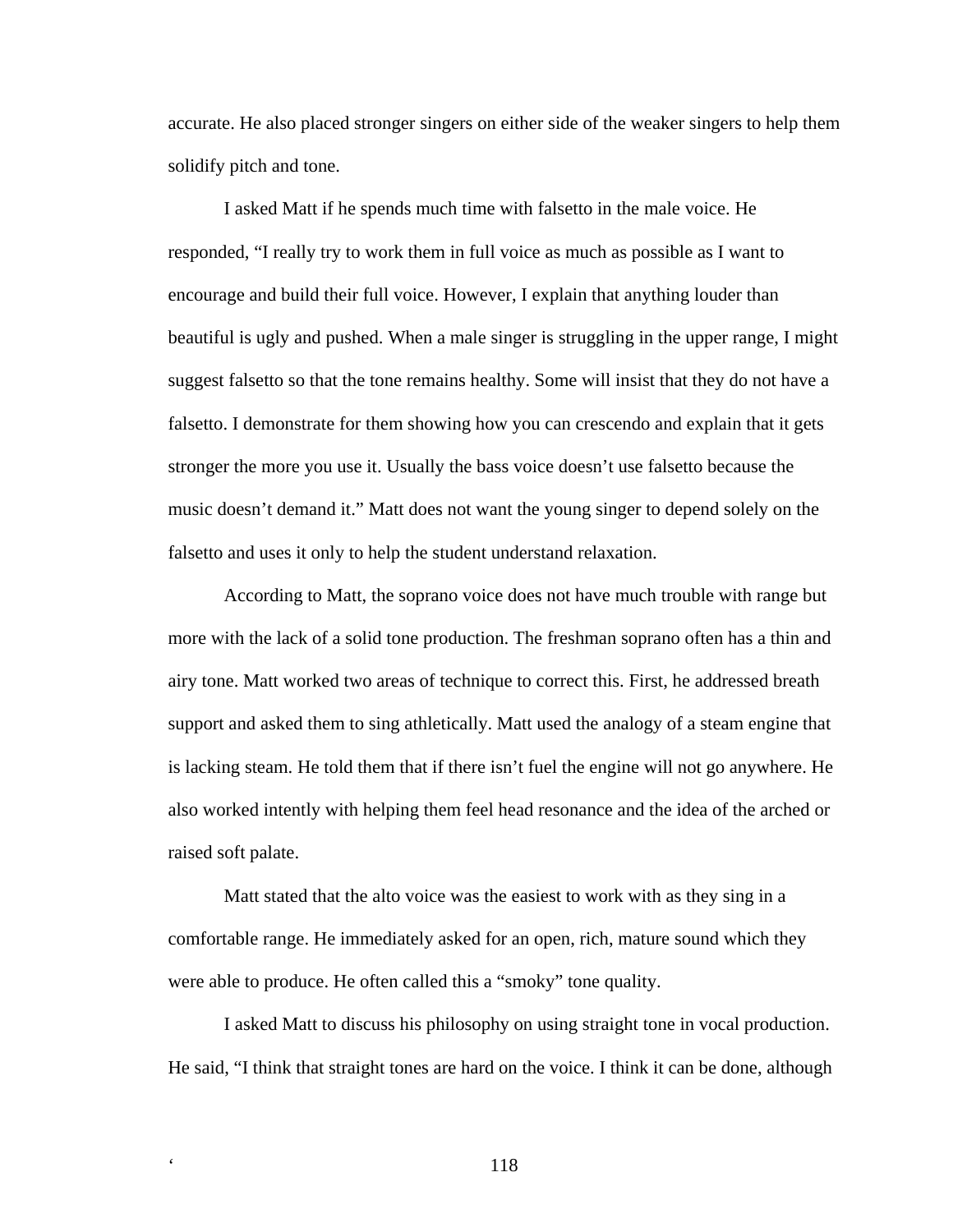I used to think it couldn't be done healthily. I think it can be done with a whole lot of heavy constant coaching from the director, if they know how to coach. If you have the soft palate raised and you're moving the breath, then it's all right. But, you don't want to go to a concert where straight tone is used on every song, regardless of the genre, or it all sounds the same." Because Matt wanted a free, floating tone he avoided literature that would require the stylistic treatment of straight tone.

Matt had a strong belief that a voice cannot be beautiful unless the voice is free of undue muscular tension. All areas of vocal technique that he addressed had the ultimate goal of freeing the vocal instrument. Matt said, "I feel my role is to free the voice. I let them have their own voice." From posture, to breath management, to placement of the voice, to pure vowels, and so forth, everything had to do with vocal efficiency, relaxation, healthy singing, and vocal freedom.

*Discussion.* Matt indicated that singing should be for a lifetime. We all have heard singers who are sixty years old and older that have maintained a beautiful tone quality. We also have heard young singers in their late teens who have lost their voices or who have vocal nodules that may impair their voices permanently due to improper use of the voice. The vocal instrument must be treated with care just as all other parts of the human body. An athlete who overuses or strains certain muscles will be placed on a regimen of special exercise and rest. When the human voice is overused or misused the same type of treatment is necessary. Therefore, for a choral director to pay special attention to teaching good use of the voice and proper vocal technique is imperative. A free production must be a goal.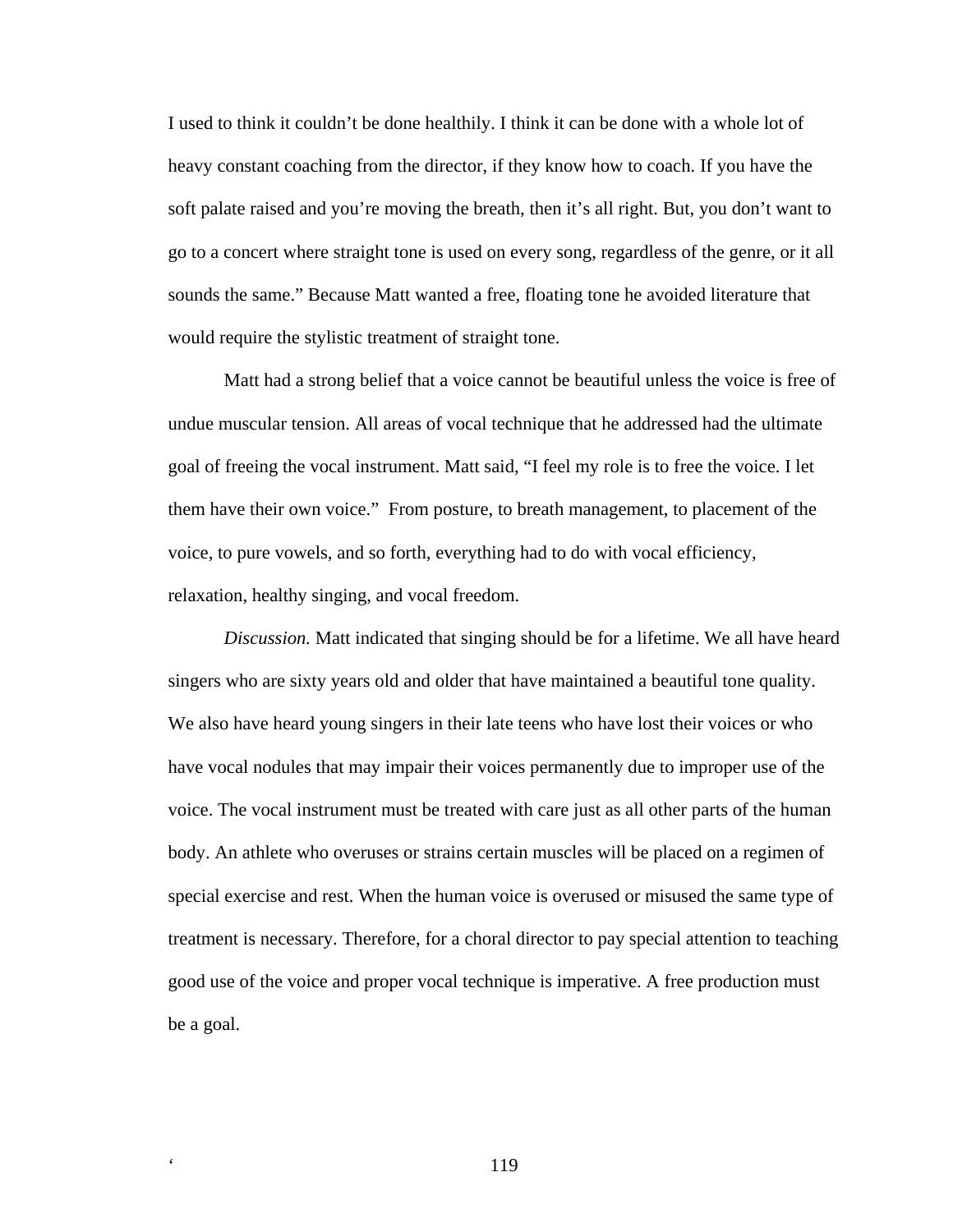The result of a well-trained voice is a voice that is healthy and free. This was a priority in Matt's philosophy. In fact, all technique building that Matt did with the students was for the purpose of establishing vocal freedom. According to Miller (1986, p. 40) strength and flexibility of the voice are brought into balance when there is dynamic muscle balance. Miller (1986, p. 1) also addressed the importance of a good attack or what he termed a non-static onset of tone with regard to vocal freedom. He stated that "only if the onset of each phrase demonstrates the principle of non-static laryngeal muscle balance and elasticity is the singer assured of freedom." Onset or attack of the tone is only one facet of muscle balance. The entire singing instrument must find this perfect balance of muscle energy and muscle freedom. This has been referred to already in this study as the early *bel canto* technique of *appoggio*.

Fleming (2004), a famous contemporary soprano, stated that she must allow the torso and breath to do all of the work so that singing is easy. She stated, "When I'm singing comfortably, I can actually imagine that my torso and my breath are doing all the work, while my throat is completely relaxed." I, personally, instruct my students to feel as if everything from the collarbone area up is loose and free while everything below that (the breathing area) is muscularly firm but flexible, that the breathing area does all of the work. This allows for a relaxed jaw, tongue, larynx, lips, and neck. When everything is balanced muscularly, the singer looks like singing is effortless. The singer feels as if the voice is projecting, ringing, and communicating without muscular weight or force. Titze (1996, p. 152) explained it this way when he wrote that a "premier" singer is free in the shoulders, neck, and jaw areas. He also stated that the entire vocal instrument, that of the larynx, ribcage, abdomen, diaphragm, and the airways must be free to contract and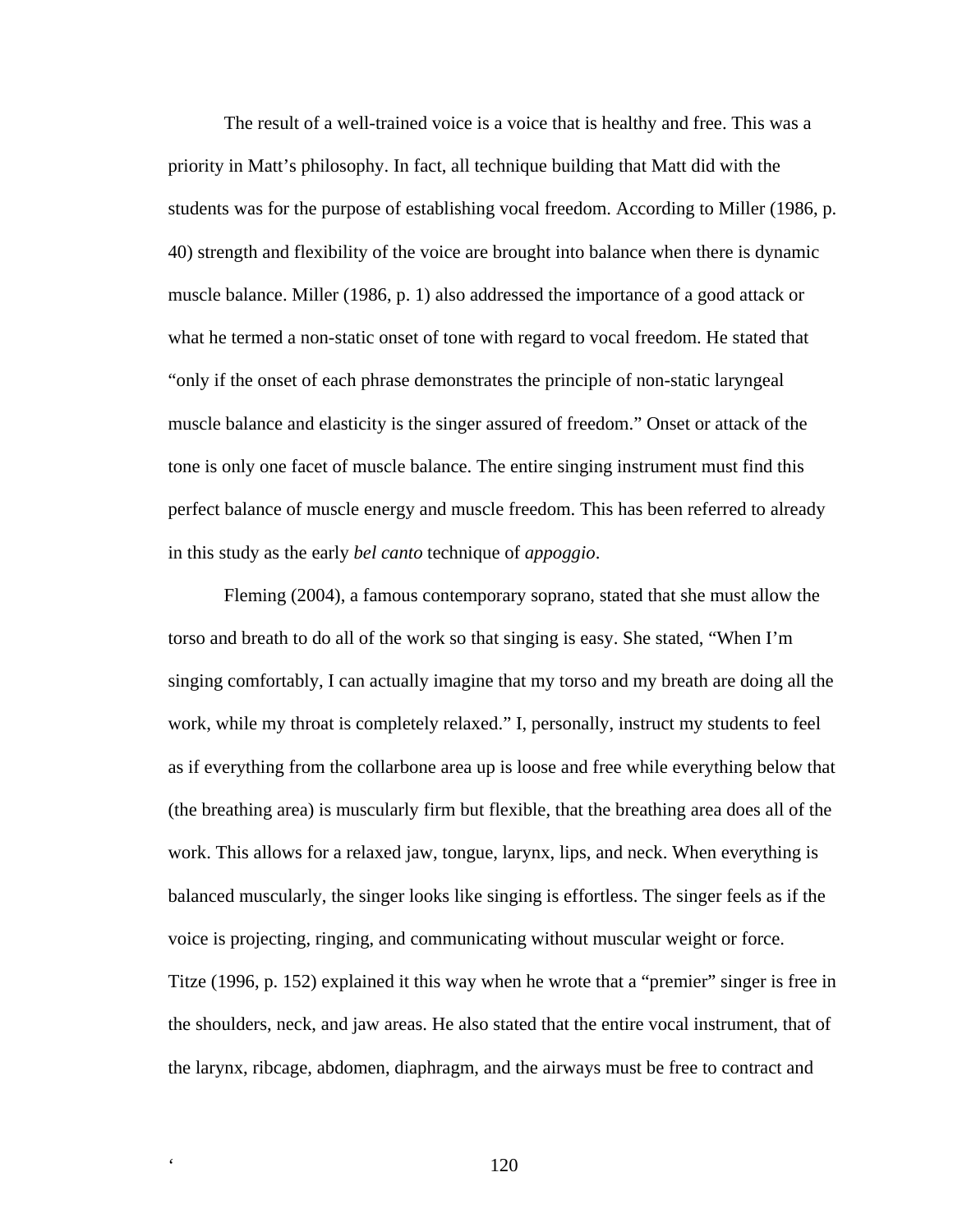expand as needed. He said, "There is a death-like calmness on the surface, underneath which huge muscular efforts are expended (Titze, 1996, p. 153). This includes singing in all areas of one's range. When perfectly balanced, high notes are easily sung. Matt particularly worked with range issues so that these young voices would not strain for high notes. He mentioned that tenors struggle with range more than the other voices. The obvious reason is that tenors are required to sing a higher tessitura in most songs than other voices. Matt does use the falsetto voice to show how that the larynx and neck muscles can produce a tone without straining. However, he stated that he encouraged the use of the full voice if at all possible. He did work range extension with the other sections as well so that they could learn to support and find the proper muscle balance at extreme ranges in their instrument.

When I asked Matt about his philosophy and thoughts on singing with a straight tone, he clearly articulated that he thought it was hard on the voice. This is supported by Miller (1986, pp. 187-188) as he stated that straight-tone should be used as infrequently as possible. The reason is that straight-tone does not allow for free, efficient muscle synergism.

According to Nesheim and Noble (1995, p. 152) conductors should pay attention and watch for undesirable tension in their choral singers. They listed ten signs to watch for: a jutting jaw either too far forward or pulled back, tense lips, a raised or lowered head, unnecessary head movement, tense shoulders that are raised or too far back, raised eyebrows or a tense wrinkled forehead, tight arms, clenched fists, tense or fidgety fingers and poor posture. Contrary to Nesheim and Noble, Matt taught that the eyebrows can be raised in a positive manner as in a smile rather than in a tensed angry or sad manner. He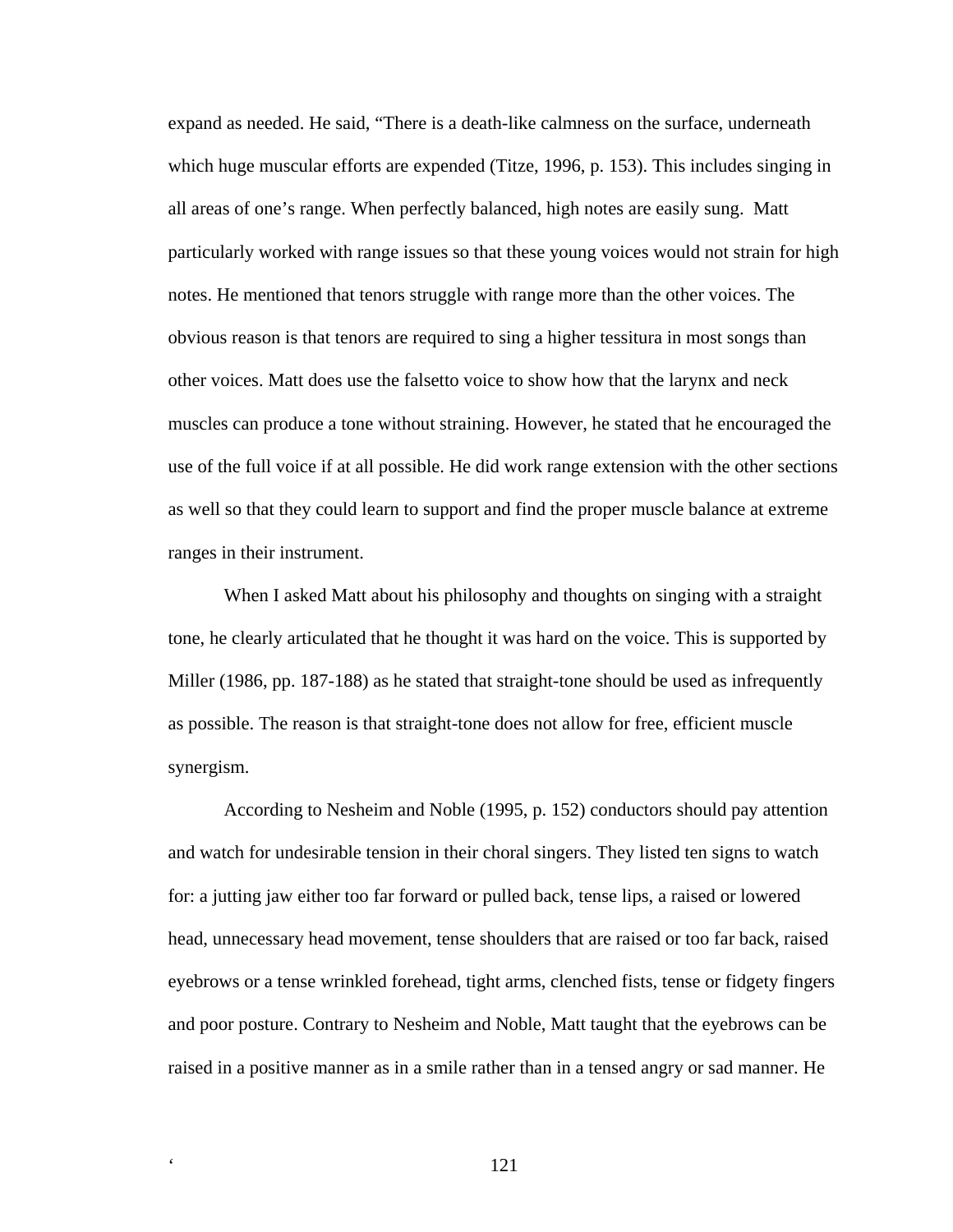stated that when the eyebrows are lifted this way tension does not exist. Rather, the raised eyebrows are connected to the lift that is felt with inward raise of the soft palate.

In the rehearsals that I observed Matt constantly analyzed the voices. He listened for tones that sounded labored or weighted. Matt gave very clear instruction to these young singers as to how a perfect balance can and should occur in the vocal musculature.

In conclusion, I stated earlier that some choral directors shy away from teaching "how to sing" at this age because they feel it may do damage to the young voice. I have heard them say that they simply want to help the young singer learn to love singing. My high school choral director did not want me to study privately as she felt that my voice should develop naturally. She stated that she was concerned that they would try and make me sound older. What she really was concerned with was poor instruction that would cause me to develop unnecessary tension. She had a valid point. However, if voice teachers and choral directors understand good vocal technique they will teach vocal freedom and will carefully guide the young high school singer to reach his or her vocal potential. The real issue then is not 'if' vocal technique should be taught to young singers but 'how' it should be taught. I firmly believe that Matt's attention to good vocal technique preserves and builds the young voice. The only time that vocal instruction is detrimental to a young singer is when the vocal instruction is technically incorrect. *The Great Debate: A Soloistic or Blended Approach To Choral Tone Quality?* 

The great debate has existed for centuries or for as long as there has been choral music. The question arises out of the conflict over the vocal technique of a solo singer versus the choral singer. Should the debate exist? Is there really a difference? The question may never be answered. However, an attempt at clarifying some differences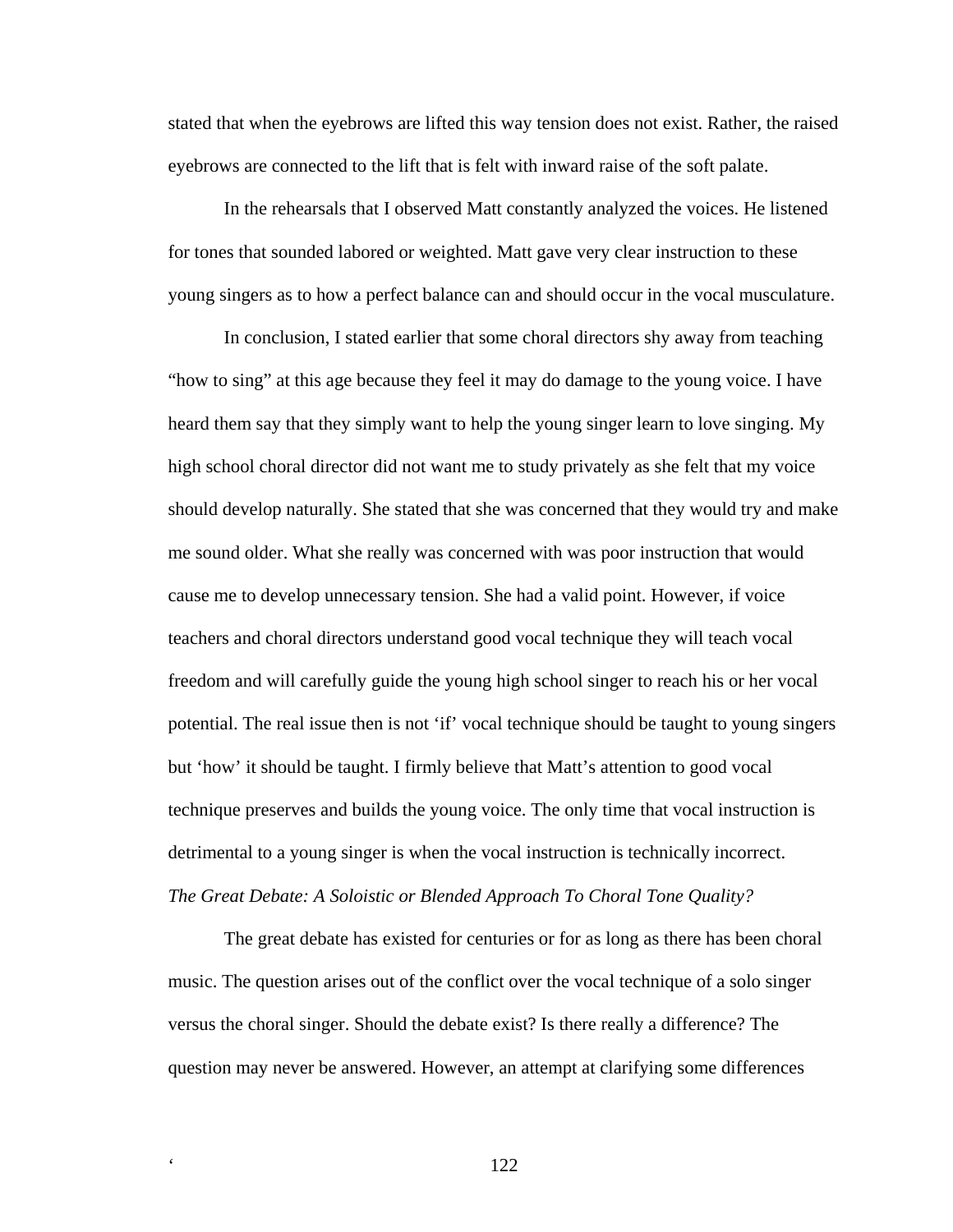may shed light on the problem and assist the choral director in developing a beautiful choral tone quality.

Many studio teachers argue that the vocal soloist, who is aspiring to a professional career in singing, should not use his or her voice in the choral setting. The reason for this is that the human voice should be allowed to function with technical expertise with full resonance, pure vowels, and the full spectrum of dynamic levels. They also argue that the professional solo singer should not have to alter his or her technique for the sake of blend in a choral ensemble. Some studio teachers have even felt that any alteration is unhealthy and does not allow the solo singer to sing with optimum beauty. The choral director on the other hand argues that all singers should be able to adjust their technique, in a healthy manner, for the sake of beauty. They indicate that good singing involves the ability to use the voice in a versatile and agile manner and that minute changes in vowel color, dynamic level, and resonance will not harm the voice and will allow for the most beautiful choral tone quality possible. They also state that a "true" vocal solo artist is one who possesses the ability for this flexibility.

The argument from both sides is founded on the precept that healthy singing is imperative. To state it another way, the studio teacher argues that the choral experience places unhealthy demands on the solo singer while the choral director argues that all singers, soloists or choral singers, are healthy singers when they are able to demonstrate good vocal technique with flexibility. Who is correct and how does this argument apply to this study?

Rossing, Sundberg, and Ternstrom (1985) found that there were timbre or tonal differences in the solo voice and the choral voice. In the solo voice the singer's formant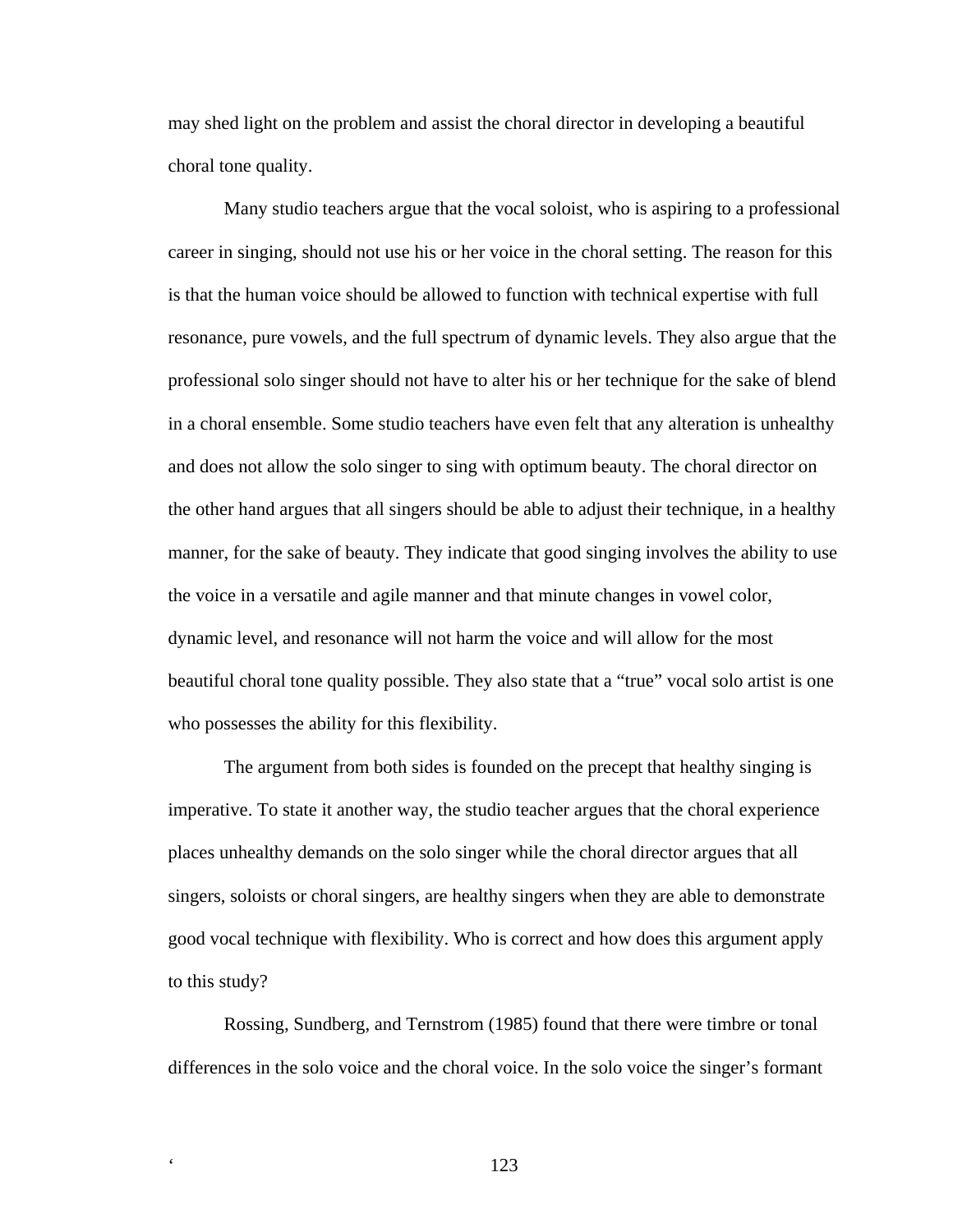or upper partials were more prominent and less in the lowest spectrum of partials than in the voice of the choral singer who is not a soloist. Simply stated, the solo singer is using optimum resonance possibilities. The voice has more overtones and ring, is fuller in resonance, and sings with less effort. Ekholm (2000, p. 123) stated that voice teachers promote this solo technique of full resonance with little effort while the choral director strives for an ensemble sound where solo voices are imperceptible. Goodwin (1980, p. 126) also stated that solo singers and choral singers are different in three respects: vowel modification, dynamic level, and timbre adjustments.

First, choral tone quality is the result of many voices coming together to produce a unified sound. The desire of all choral directors is for this unified sound to be not only musically correct but beautiful. Who are these individual voices that make up the whole or this unified sound? Are they mostly blending choral voices (ensemble voices), are they mostly solo singers, are they equally mixed, and so forth? At the high school level there would generally be more ensemble voices and fewer solo voices. In a college choir there may be a greater percentage of solo voices in an auditioned choral ensemble. In either instance, the choral timbre will be determined by these voices and the manner in which these voices are trained or instructed by the choral director. Therefore, this argument is directly related to this study with regard to how one should handle the two different types of voices to not only achieve tonal beauty but to insure good vocal habits.

Because Matt worked with his students not only in the choral setting but he also prepared them for solo contests, I asked him about his philosophy with regard to this debate. My questions and his responses follow: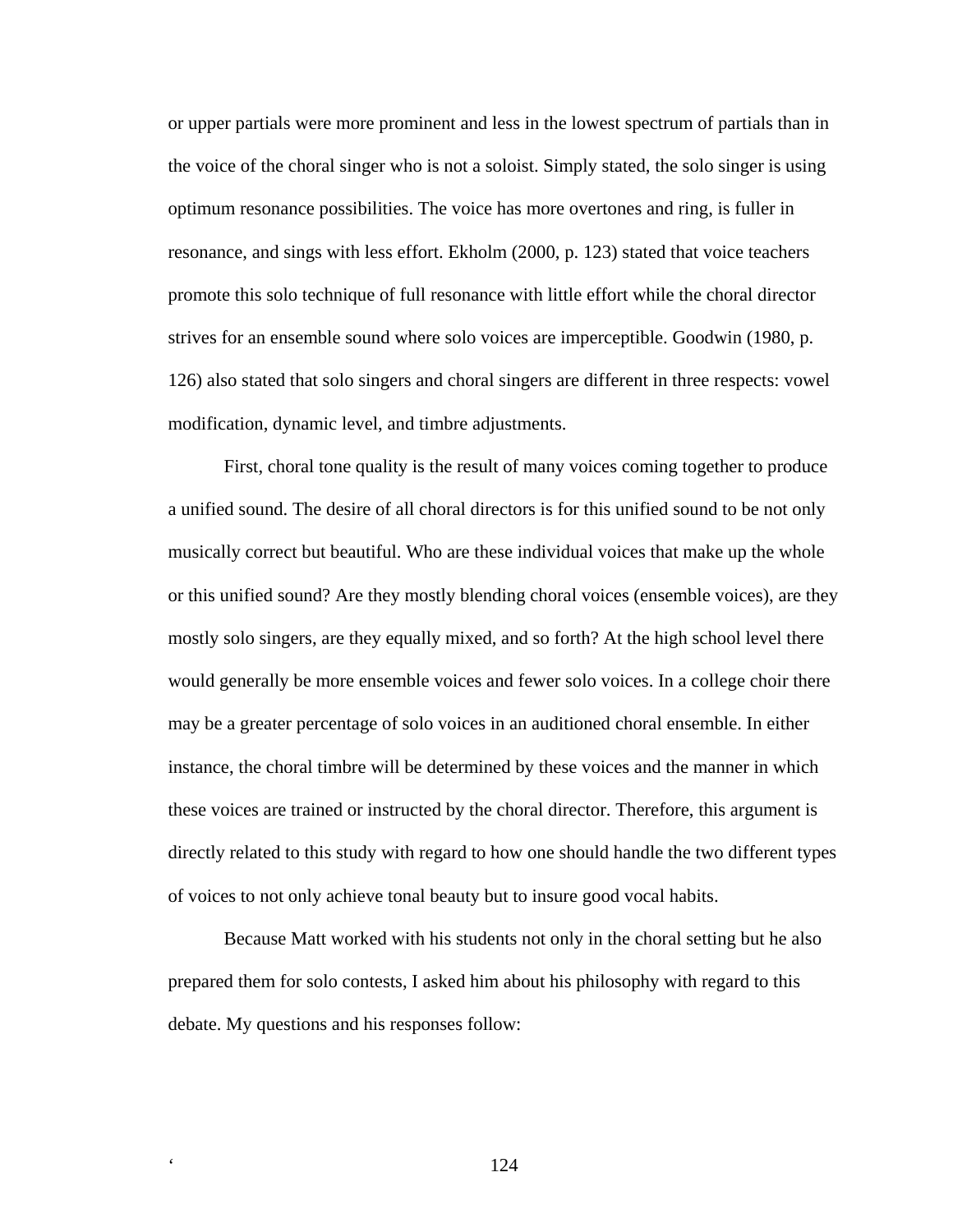# *Results.*

Bonnie: Can a beautiful blend and tone quality occur in a choral ensemble with a soloistic approach or must there be a blended approach where the soloist's technique is altered for the sake of blend and good choral sound? Matt: For the soloist, he or she must be a little more subtle (when singing solo repertoire). I ran across a statement this past summer that says that for a change in sound to be audible to the ear it has to be at a 25% increase for someone to hear it. I think that in a choir of 100 that's magnified. That means that not only dynamics increase but also the articulation must be stronger and the vowel bigger for the choral singer. When I take my solo singers out of the choir when they're preparing for solos at festival I'll think 'why are you singing that vowel so exaggerated?' One student I had, that had studied seriously as a soloist, adapted easily to the choral setting. She was in such great shape vocally. I asked her to produce a darker sound to match the choral tone quality. She willingly did it although she wasn't sold on it at first. It was a little bit of a struggle in the beginning. Her solo singing was a little too bright for what we were doing. Bonnie: Was she able to make the adjustment back to her solo technique and personal tonal preference for her solo singing?

Matt: Yes, I think it is mostly attitude. I did have a girl audition for Chamber Choir that was a great singer. She had sung with children's choirs and had never really sung with a high school choir. Even though she was a great singer I didn't put her in the choir as I just didn't think her sound was going to match up and I didn't think she wanted it to.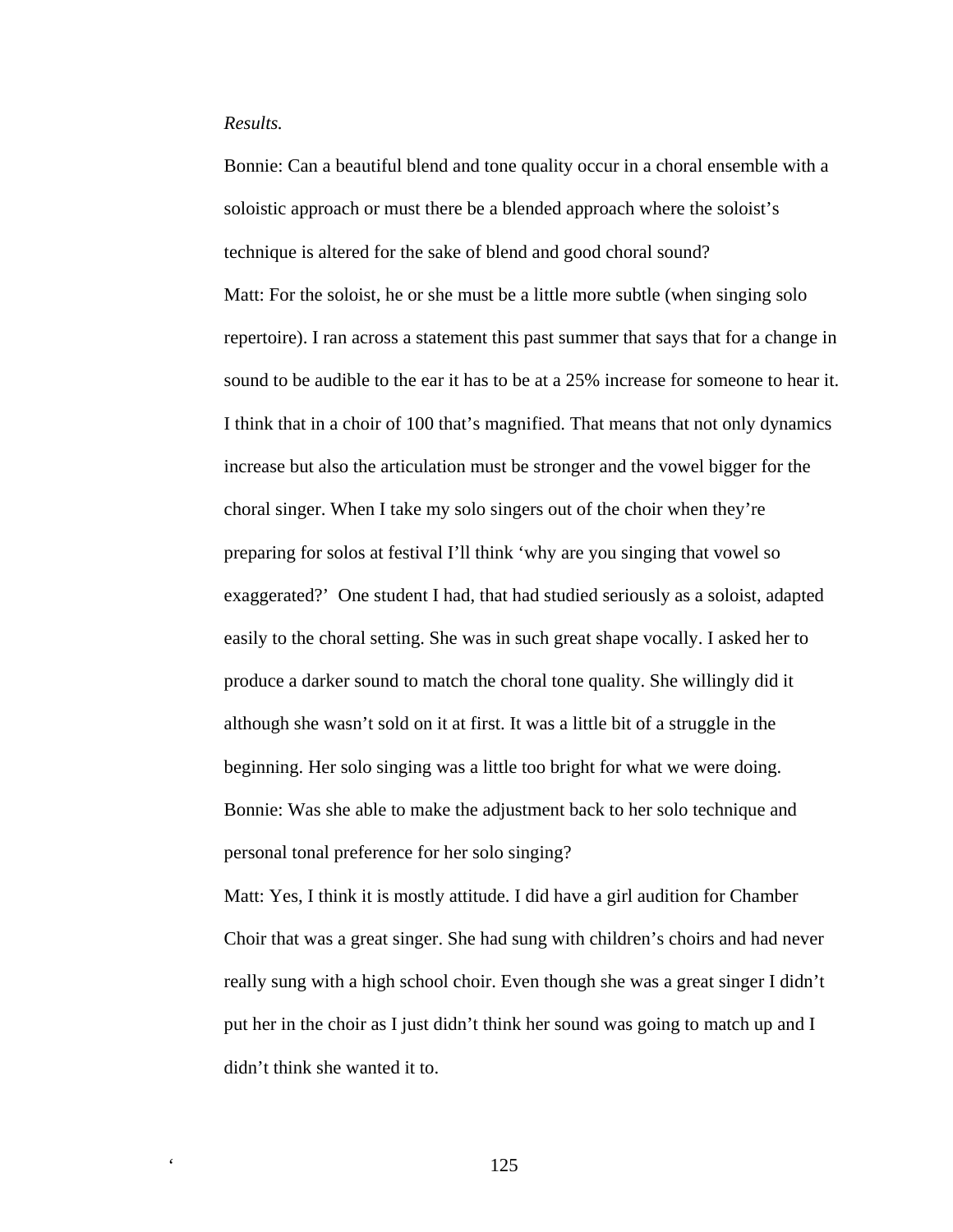Bonnie: So you think a singer has to have an attitude or willingness to be versatile?

Matt: Yes, it's the attitude in general.

 *Discussion.* From Matt's discussion of the solo voice in the choral setting he indicated that the solo singer should have a willing attitude and be vocally flexible to adapt to the director's preference in tonal quality. Because Matt taught healthy singing, the adjustment a soloist makes are in degrees of openness of tone, vowel changes, dynamic levels, among others. I believe that these small degrees do not affect the solo singer in a negative vocal way vocally as long as the general technique of good vocal production is in place.

As has already been discussed there are differences in the types of tone quality between solo timbre and choral timbre. Daugherty (2001, p. 69) argued that the phrase "the whole is the sum of its parts," that choral sound is simply the product of individual sound sources that contribute to it, is a false premise. Rather, he indicated that choral sound is its own sound. As well, Ekholm (2000, p. 123) said that choral conductors work for an "ideal" choral sound. This "ideal" choral sound or quality may not necessarily be the quality that a solo singer considers "ideal". Matt's statement that there are degrees of openness, degrees of vowel and dynamic changes, supports Ekholm and Daugherty. Choral timbre and solo timbre are different. As Matt stated a choral singer may need to adjust a vowel to be a little more open, or may need to over articulate, or may even need to exaggerate dynamic levels compared to solo singing. These may only be minute changes. The soloist is free to sing as brightly or warmly as they choose. The teacher and the student define that individual's tone quality. Dynamic levels are also relative. A forte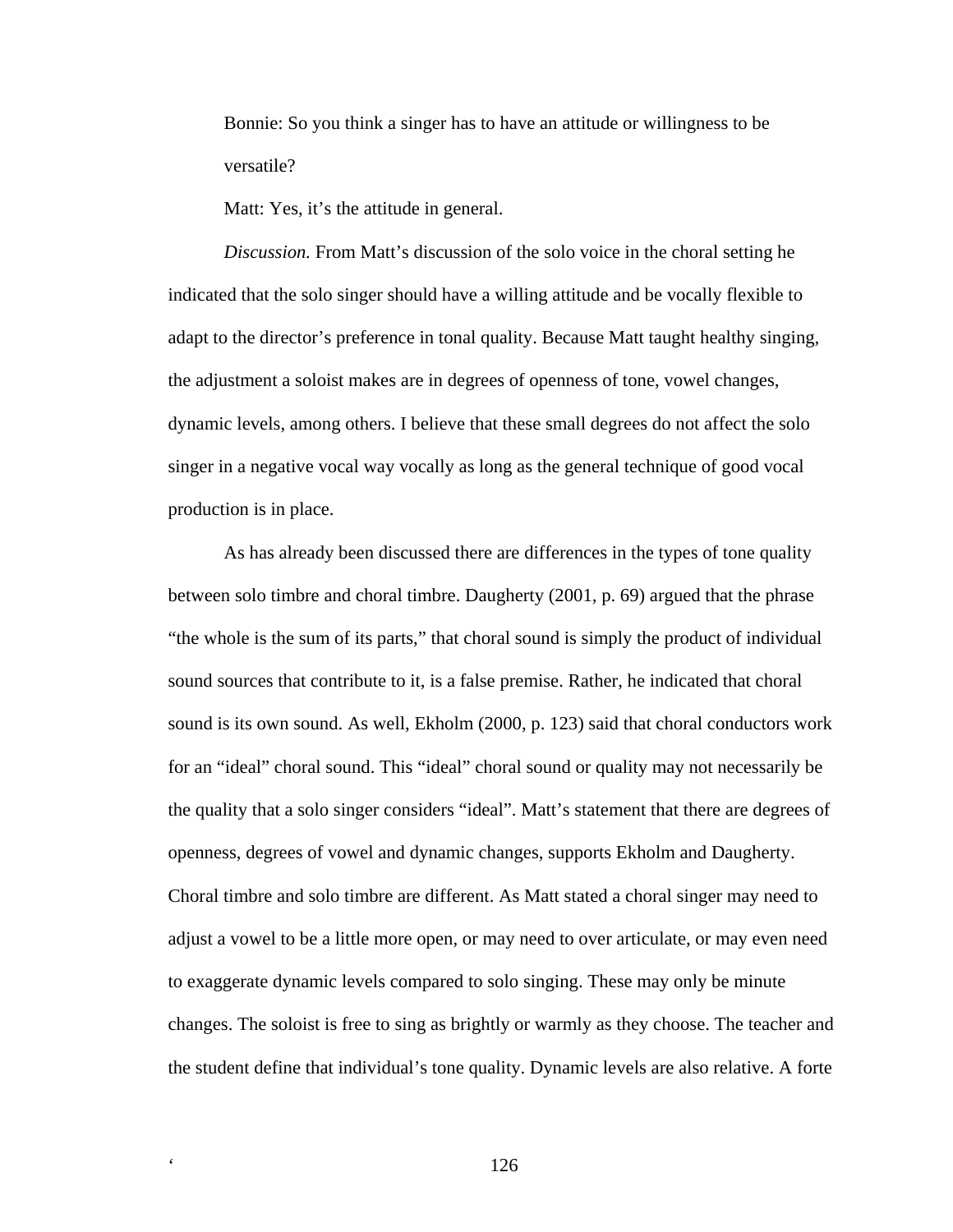level for one soprano soloist might be another soprano soloist's mezzo forte. With solo dynamics the singer chooses what works best for him or her. However, choral timbre becomes a joint effort. All voices come together to produce a particular tone quality chosen by the director. Dynamic levels are also determined by the choral director and all sections must be in balance. Not only must each section be in balance dynamically but each individual section must be balanced. No one voice should be heard above another's. Therefore, choral timbre requires that each individual give in to the overall judgment and tonal preference of the choral director. Here is where Matt's analysis regarding a singer's attitude comes into play. If a solo singer demands that they rightfully can sing as loudly as they like so that their voice is properly supported, then the choral tone quality no longer is unified or blended. If this soloist also determines that his or her bright quality does not have to be modified for a different quality, once again, the choral tone quality may not be unified or blended. A director would find it difficult to achieve his or her goal with singers who do not have a willing attitude to adjust to the needs of the choral tone quality that he or she desires.

Here the issue of subjectivity once again is brought into play. Because some solo singers and choral directors prefer a darker, warmer timbre, and others prefer a more lyrical, brighter quality, each person/director makes choices to alter an ensemble's general tone quality. Matt admitted that he prefers a richer, fuller sound. As has been seen by his vocal technique, he uses the [u] vowel to help the singers understand the open, resonant quality he desires. He also stated that he makes choices in the audition process with the Chamber Choir to choose voices that already have this timbre or voices that he is sure will be able to make the necessary changes for this choral tone quality.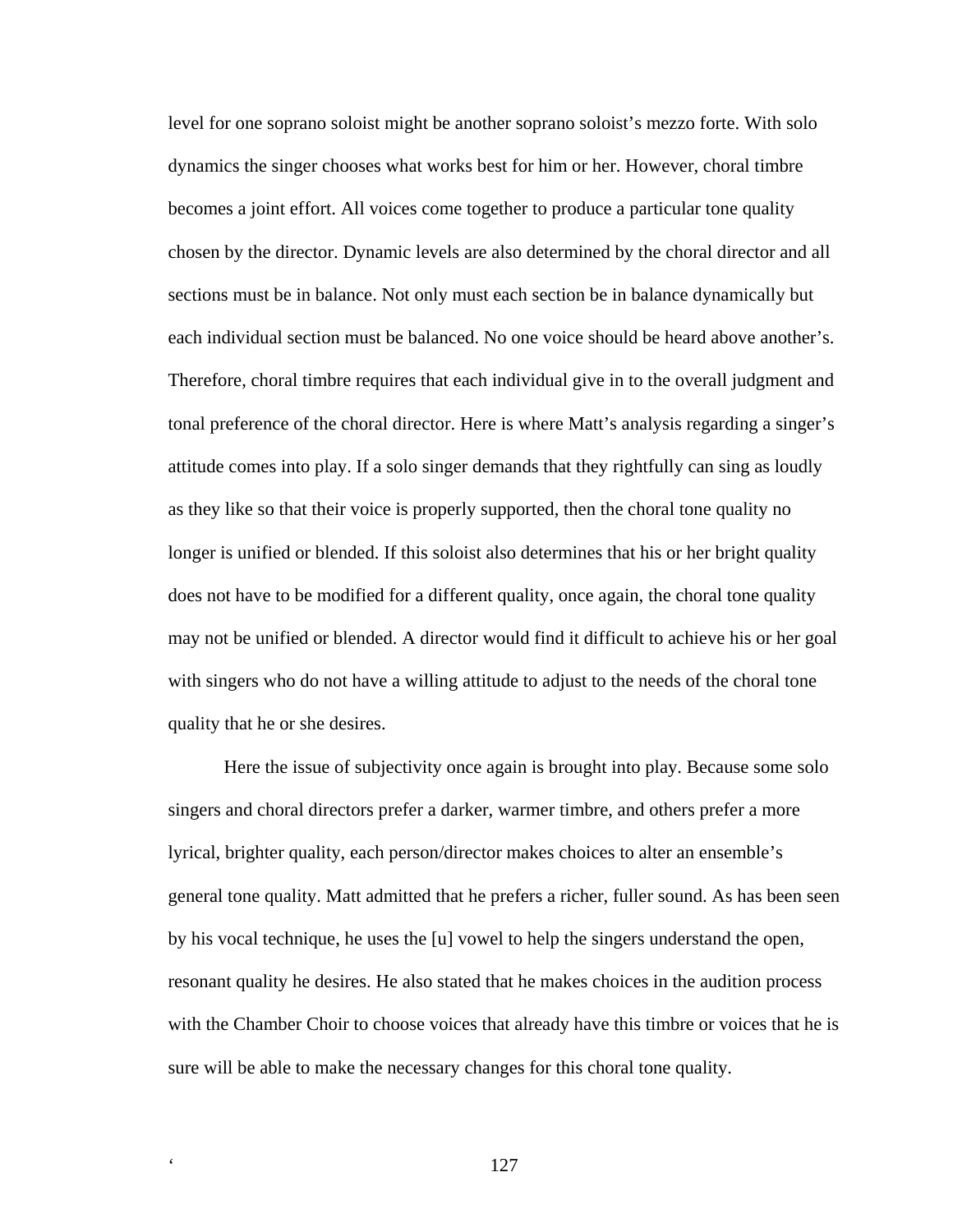Knutson (1987, pp. 118-119) studied the American choral trends from the early 1900's through 1987. He found two basic trends. The first trend held to the tenet that solo singing was foremost and should not be altered for the sake of choral blend. The second trend emphasized flexibility of the singing voice to handle the various stylistic, interpretative, and dramatic demands of a variety of musical styles. The second trend is perhaps more prevalent today and was observed in Matt's selection of repertoire as well as in his general philosophy of choral tone. Because Matt's philosophy of vocal technique is founded on good vocal technique that promotes healthy singing, he does not allow his singers to use their voices in a way that would cause vocal harm. Matt's approach is an example of a choral director who guards the singing voice at the same time he expects versatility and flexibility.

Matt stated that only small changes of tonal placement, vowel coloration, and dynamic changes are necessary to achieve the desired choral tone quality. The basics of good vocal technique are never altered when Matt works with his singers. It is Matt's belief that these small changes do not harm the voice. The basics of vocal technique which are good posture, good breath support and control, balanced resonance, pure vowels, and a freely produced voice can all be used while making these changes for vocal blend in the choral setting. Skelton (2004, p. 51) points out that both the solo teacher and the choral director must understand healthy singing.

A good argument from the opposite side, that of being in favor of the solo singer not singing in a choral ensemble, comes from Sundberg (1987, p. 143). He stated that not all solo singers are free of vocal problems. Therefore, trying to have a solo singer adjust to the choral demands when their technique is not solidified may not be timely. This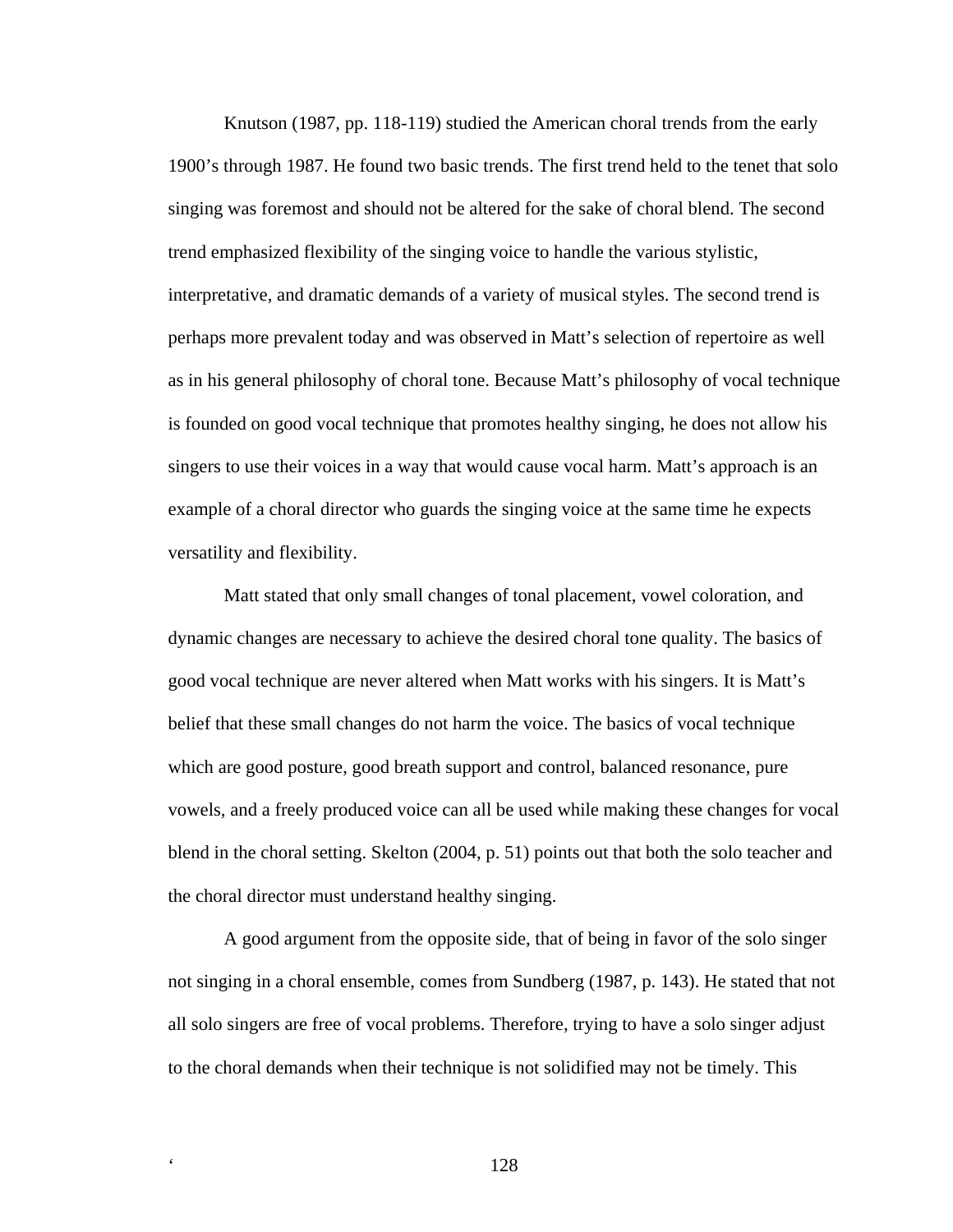would apply primarily to solo singers seeking a professional solo career. Just as in the field of sports, the athlete (singer) must make professional judgments for their professional needs and goals. Generally, all singers should have the ability to adapt to both settings while using the voice well. Timing may be the issue here.

Fulford and Miller (2003, p. 138) highlighted five areas that singers must be aware of when in the choral setting. These five points: a) be critical listeners for the sake of tonal subtleties, b) sing pure vowels, c) be sensitive with dynamics, d) be willing to give up your personal singing style, and e) be careful with vibrato. These are key components to accomplishing a good choral blend. Good choral blend, in turn, results in a good choral sound or choral timbre.

Not only must the singer be aware of the five points that Fulford and Miller have outlined, the choral director is constantly watching for these things as well. One of Matt's strengths is his keen ear for beautiful tone quality and what hinders and promotes this production. He constantly drilled the ensembles working to establish a unified sound within each section. Matt carefully chose singers for the Chamber Choir with this point in mind. In this instance he wanted to know that a student who is more solo oriented in their experience can also work within the framework of the larger ensemble. Before they are placed in the ensemble he must feel confident through the interview process and general observation at the audition that the student has a willing attitude and ability to make tonal changes for the good of the ensemble. It might be said that the singer's awareness of these five points and the director's guidance and attention to the same are critical for musical excellence and beauty of choral tone.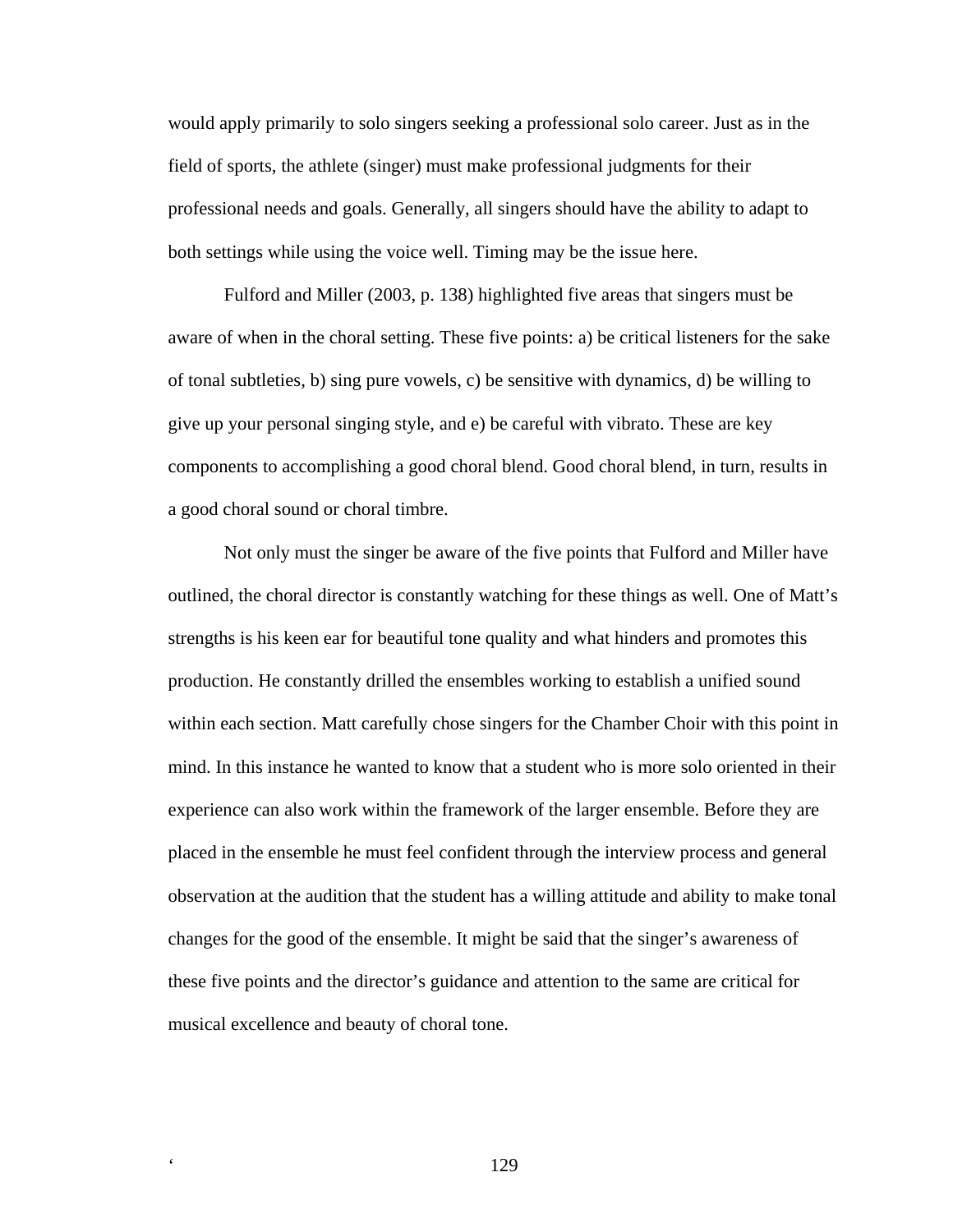In conclusion, the key to beautiful singing, whether as a soloist or choral singer, is good vocal technique. Matt not only thoroughly understands good vocal technique but he has made good vocal technique the primary goal and emphasis in his teaching career.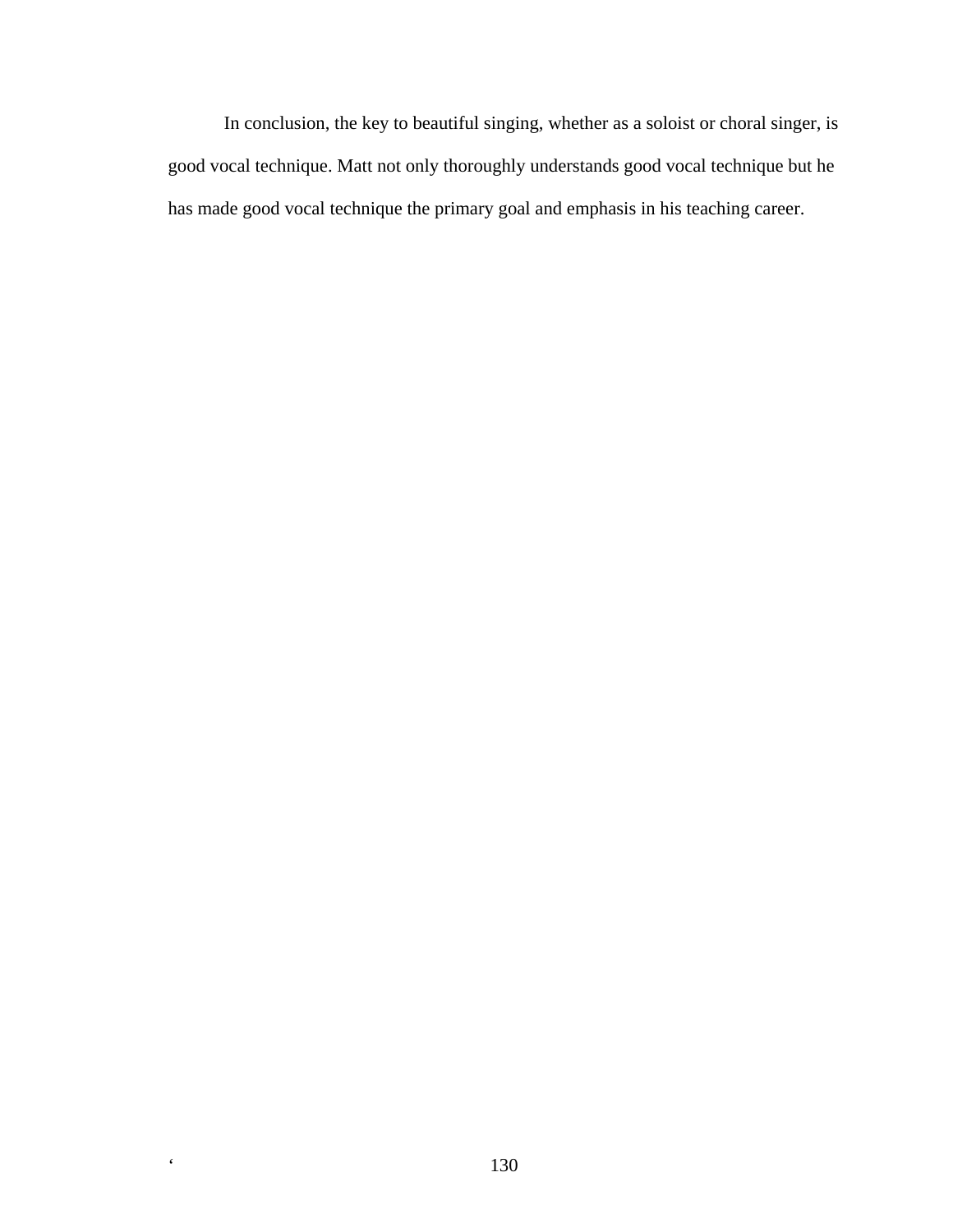#### CHAPTER 5

### Philosophy and Teaching Method

# Results and Discussion

## *Philosophy*

I believe that in the teaching field you cannot separate philosophy from method. One's philosophy of teaching dictates one's method. Since philosophy involves knowledge and understanding of the general principles of a field (Agnes, 1999), tone production for the singer, teacher, and conductor involves a thorough knowledge of the vocal instrument in conjunction with vocal pedagogy, or the manner in which it can be effectively taught.

Matt was an experienced teacher, vocal performer, pianist, and choral director. He had a solid music education background at both the bachelors and masters levels. Matt has had time to formulate his philosophy and method and this was evident in the level of musical expertise that his high school choirs demonstrated. As will be discussed in this chapter, his philosophy included not only the importance of teaching good vocal technique but building lives that had a purpose.

Matt is fortunate in that the philosophy of the community in this rural setting is that of recognizing the value of music. Not all choral programs can boast of the fact that their program is supported by parents, family, community, administrators, and colleagues. In fact, it is probably a small percentage of choral programs in the public school arena that would have this kind of support. This was a tremendous boost for Matt and he, as well, recognized that this was not the norm. This kind of support gave him the ability to continually promote and build his program. The support also promoted student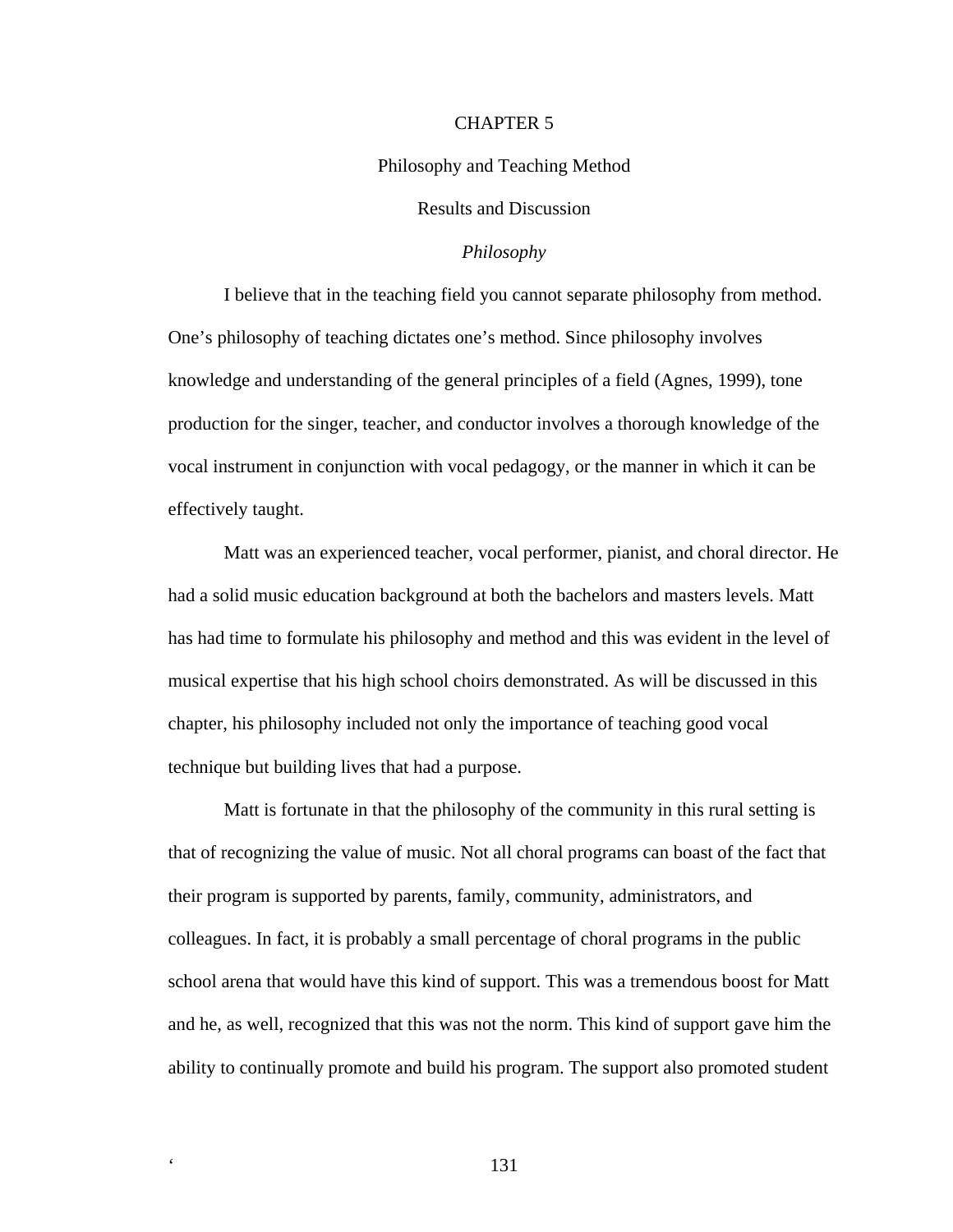pride as students recognized the program's value to the school, community, and to them personally. They received recognition for their accomplishments and in turn they wanted to produce a product that was superior.

With this support Matt was able to take his love of choral music and continue the legacy in this community of "musical excellence." Matt's own musical accomplishments with his ensembles also fueled his own personal expectation and standard for excellence. He had a self-imposed high standard to maintain. As the ensembles continued to succeed in competitions and contests, he was energized and encouraged. Matt was fortunate to have such a positive environment in which to work but he can also be credited with much of the positive atmosphere because of his philosophy of teaching and philosophy of life. *Positive* 

Over the 15 years that Matt was a high school choral director he had developed a philosophy that was positive. He endeavored to help build lives, lives with a purpose. His emphasis on building "whole" people was not only to help students realize who they are, their value to society, but also Matt found that it affected musical outcome. Matt said, "I think sound is really affected by who you are, the kind of person you are, and what your contribution is to the ensemble. The ensemble is a model for life, society, and community." He melded academic excellence with purposeful living or a positive outlook on life.

*Results.* Matt strongly adhered to the idea that philosophy influences tone in singers. When asked what his philosophy was regarding "beautiful tone quality" he restated a previous quote. He said, "It (philosophical ideas) does influence quality of the tone. It does. It's hard to nail down, in a way, but if you get the philosophy…The idea is,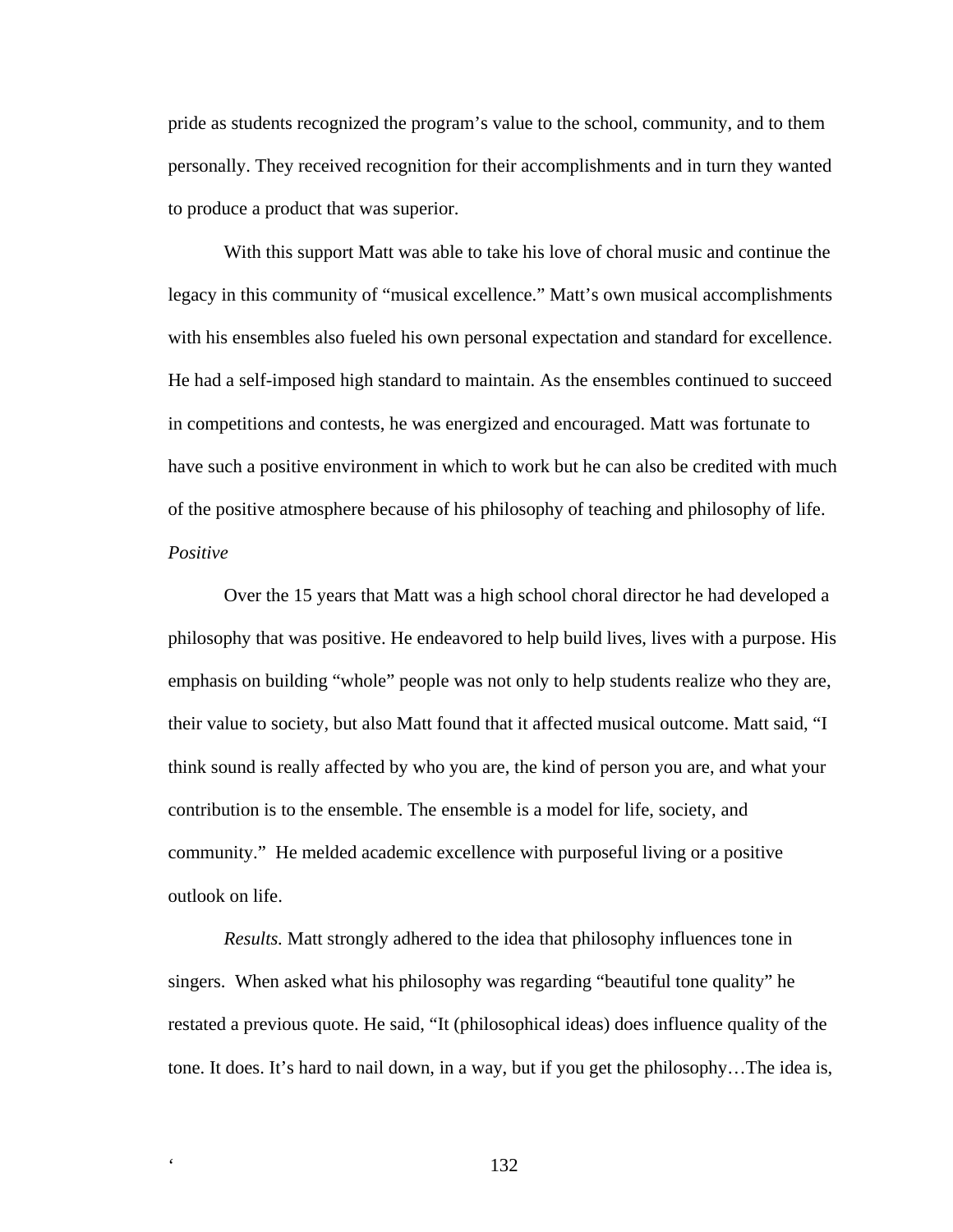'how does sound happen?' 'What makes a sound happen?' We cover the first step, vocal production. But beyond that is the idea that everything can be perfect (musically), but there's something missing. What is missing? Well, it is this, it is the development of the person. It is the understanding of what it takes to make beautiful music. It is the desire to make beautiful music. It is the understanding what the text is about. It is the understanding what it means to be a part of the ensemble. What does it mean to be a part of the world?" For Matt, "what it means to be a part of the world" meant developing the whole person. He wanted students to know how valuable they were to the ensemble and in turn he felt it created singers who wanted to give their best. In giving their best they were anxious to learn, willing to work hard, and they looked forward to performing at their best.

Matt's positive philosophy was seen in his teaching style, method, and personal attitude. It was obvious to me that Matt loved his career in music education. He was enthusiastic and energetic. He appeared to be a "born educator." This was observed in his manner of classroom management and his general delivery of subject matter. He entered the rehearsal room talking with the students. In all instances that I observed he was happy and started each class on an upbeat note. His mood and demeanor were always positive. I interpreted his positive attitude to mean that he had a general love of teaching and music. This seemed to directly affect and influence the students' attitudes toward learning and singing. I noted that the students entered the classroom very upbeat and ready to sing. They chatted happily and immediately began listening when he called the class to order.

He appeared to be confident and comfortable in the classroom. During rehearsals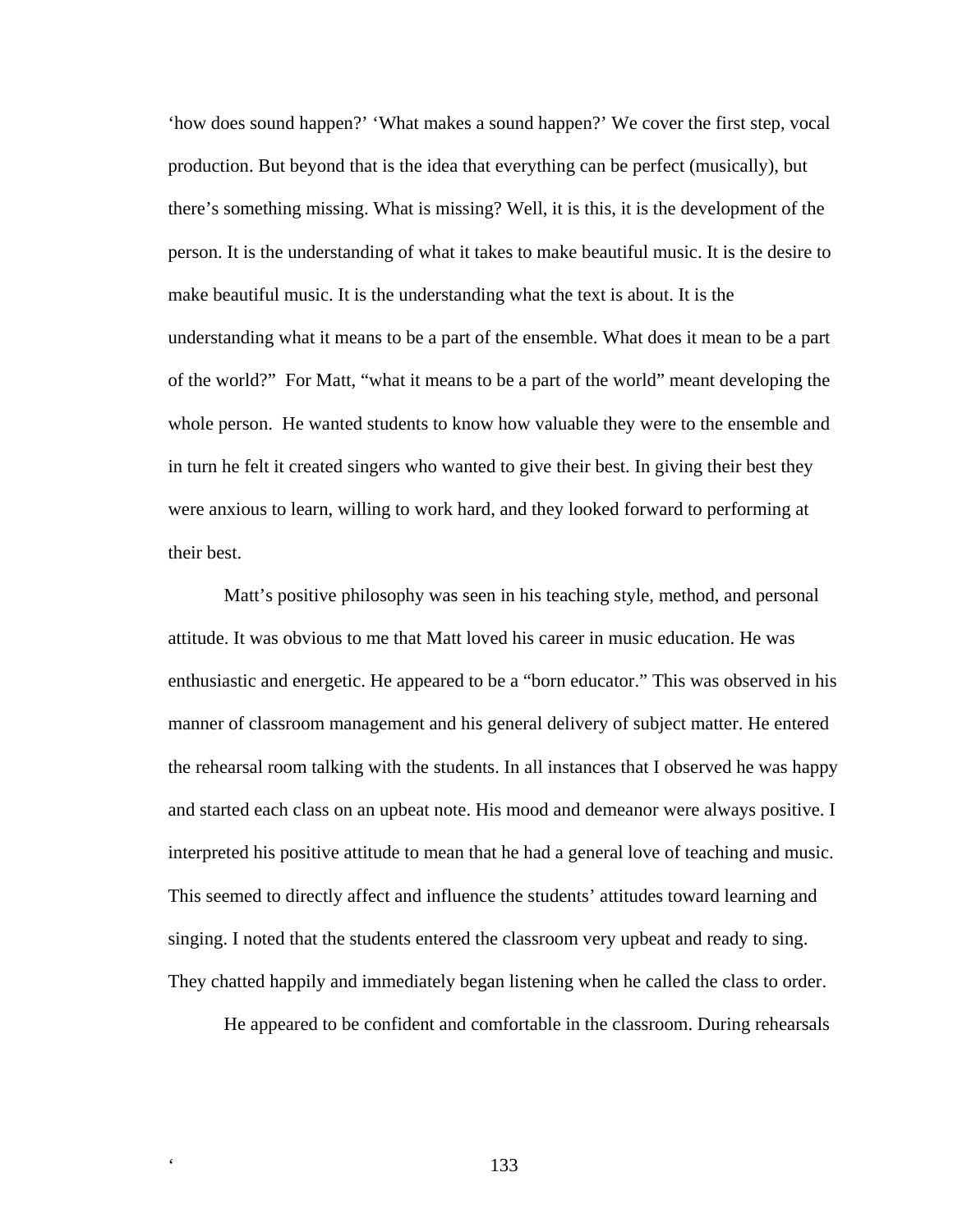I noticed that he did not have to correct negative behavior. While one section was being addressed with regard to a technical issue the other sections waited patiently and quietly.

The students also appeared to be confident and comfortable with Matt's approach. He purposely created an atmosphere for learning where he encouraged and affirmed each student and the ensemble as a whole. This was observed in his rehearsals. He gave complimentary comments while the students sang and then again at the completion of a song. During just one observation period I heard the following comments as the students sang: "Yeah, awesome, great sound, good presence, good spirit, good connection, good fervor, good control, well done, excellent." He seemed to affirm the students often. This encouragement and affirmation was deliberate and began on the first day of school. Matt said that he informed the students at the beginning of the school year that they were going to make sounds that they would be proud of. He said that he wanted the students to enjoy rehearsals, to want to come to rehearsals. Matt stated, "I don't want them thinking negatively or feeling negative because it is going to influence the sound. I want them to come to rehearsals because we are going to create art. We are going to create something very profound. How then can the conductor create that environment? What goes into that? Well, being fully comfortable in themselves with expression of emotions and knowing how they feel about the piece, not having any relational hang-ups, or insecurities." To create an atmosphere that was positive for the students where they were excited to sing and where they felt comfortable was obviously a priority for Matt.

One of the most interesting techniques he used to create a positive learning environment was in the way he organized the  $9<sup>th</sup>$  Grade Choir at the beginning of the school year. He said that he wanted all students to know that they were as valuable as the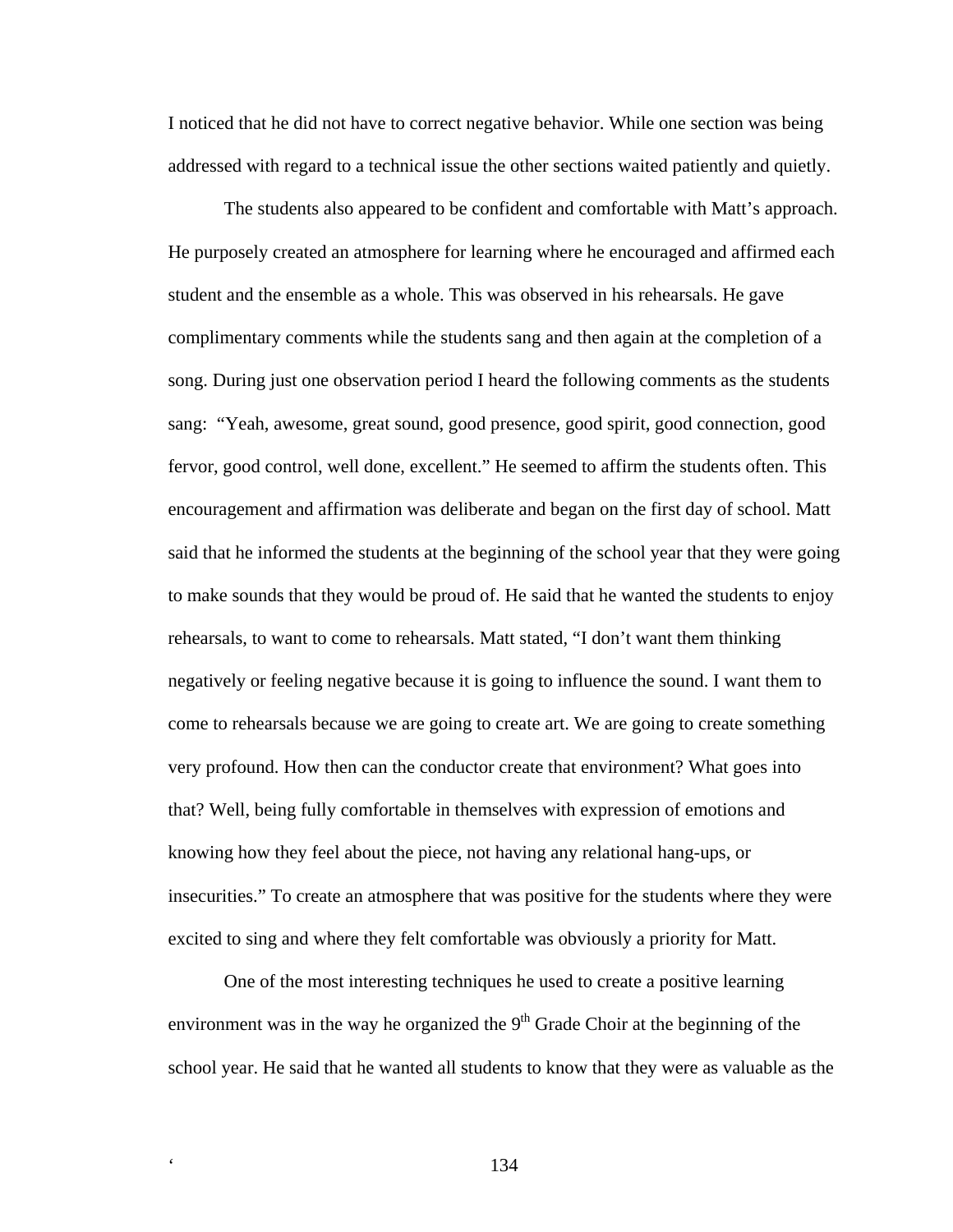next. He did not want the students to automatically categorize themselves as "good," "better," or "best" singers. To negate or ward off any possibility of this, he placed the  $9<sup>th</sup>$ Grade Choir in alphabetical order on the first day of school. They remained in this configuration for the first two weeks of school during what I have called "vocal boot camp." Matt stated that this does away with the thinking that, "all the boys stand together and 'we can't sing' and all the girls stand together and 'we're giggly and immature.'" He found that if the students were placed immediately in a classified vocal section they automatically set a hierarchical order of who was the best and who was the worst. The alphabetical configuration not only did not permit a self-imposed ranking order with regard to talent and ability, but it encouraged students to work and learn independently. The singer next to him or her might be of the opposite or same sex, might be a stronger or weaker voice, or might be of the same or a different vocal classification. That student could not musically depend on the person next to him. Rather, they had to depend on their own development to accomplish what Matt was asking them to do. Matt said that he wanted to cultivate the attitude that "we're all the same, we're all equal."

Not only did he create a positive learning environment, he worked to create a positive attitude in students. One means he used to do this was by discussing the negative in what he called "embracing failure." He said that he informed the students at the beginning of the year that it's not about sounding good. He told them, "If you never sound bad on the notes, then you can't sound good on them." He said that he acted really excited when they sounded bad and told them, "It's so exciting, it's so bad, just think about the end of the year or even in a couple of weeks. What is really terrible right now is going to be really good. Let's not be discouraged about where we are but let's be excited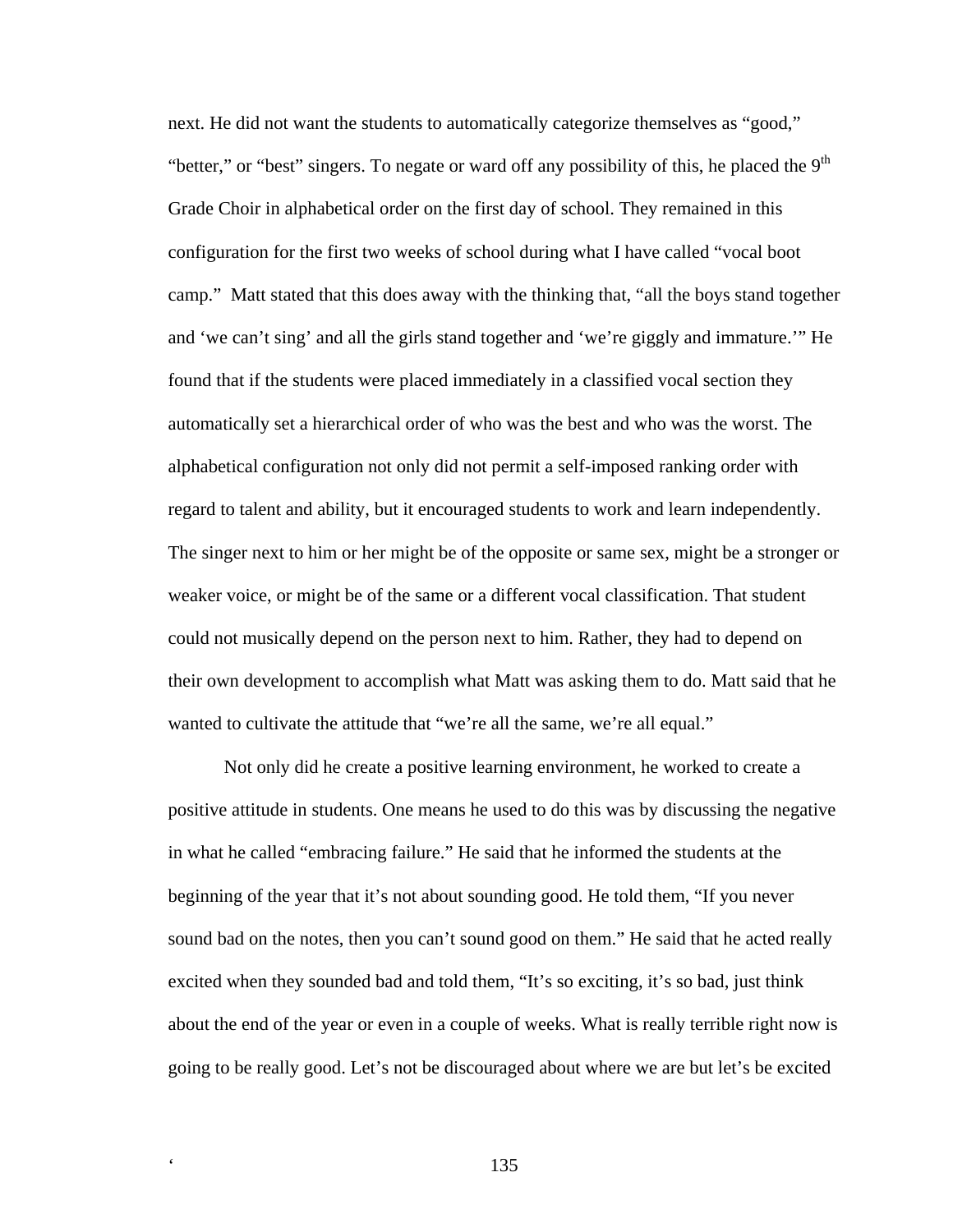because we've got somewhere to go. What if it was all perfect? We wouldn't need to show up. We wouldn't need to be here. We'd all just be so boring. But, we've got some work to do. We've got something exciting to accomplish and we've got something that we're going to be proud of in a couple of weeks." He prepared the students to think positively rather than negatively. Another example of turning the negative into positive was during a rehearsal period when he informed the students that he expected them to be on time the next morning for an early rehearsal. This early rehearsal was in preparation for an upcoming competition. He reinforced the point that even though it meant an early morning and hard work and that he himself did not look forward to the early morning time, that they would be proud of the fact that they had accomplished something.

He also affirmed students by directly telling them how important and valuable they were. As previously stated, he stated that a "whole" person brings much to the ensemble, that the development of the person is critical to a choral ensemble and its sound. He told the students, "I want you to be good, to be the greatest person you can be. Do you realize how valuable you are in life, how valuable you are to the ensemble? There is something for you to do whether you know it or not. There is something for you to do and I don't think it is an accident that you are in this ensemble. When she (Ashley) isn't present, something is missing in our sound, and that something is what only she can contribute. Each person has something critical to offer the entire ensemble in terms of sound. Every person has a purpose that only they can fulfill." He said that he wanted every student to know that they were needed and had a purpose for being.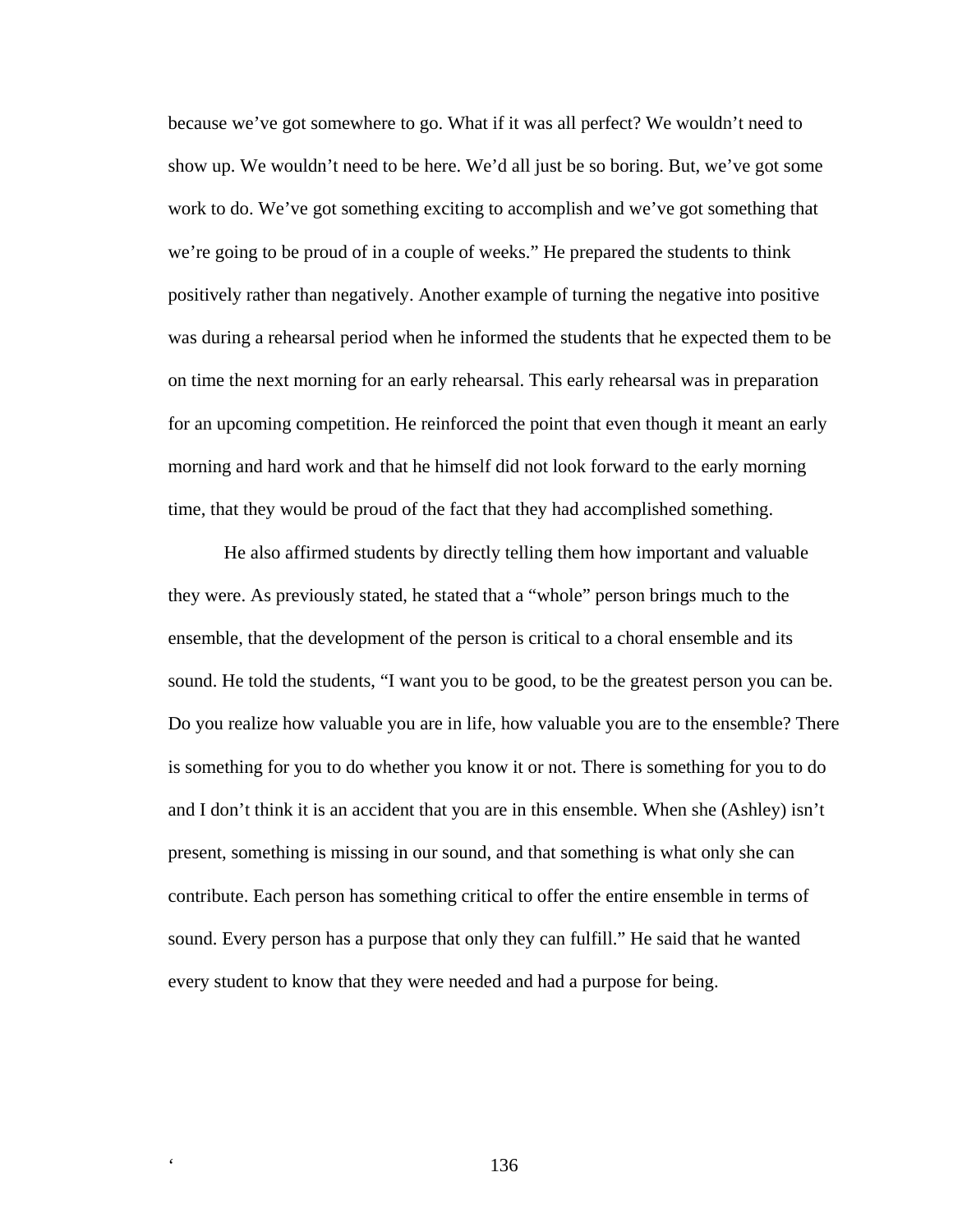He stated that this approach was necessary to create a positive atmosphere for learning and participation. Each student must feel important and valuable before they will contribute their best to the ensemble. Matt quoted Jordan to the students (1999),

Their faces must be alive, conductor must be alive, and there must be care and love in the room. And it can never wane for a moment from anyone. The commitment to soulfulness and the rehearsal born out of solitude must occupy every minute. If that commitment is there, magnificent music that reaches people's souls will be spontaneously created. (p. 49)

The care and love in the room translated into an environment where each individual singer felt a part of the "big picture" and their value to that picture.

Matt wanted the students to have a commitment to the ensemble and each other. He not only demonstrated a personal commitment, he articulated its importance to the students. During a rehearsal that I observed, the Chamber Choir was preparing for competition. Matt said,

Why do we usually get 1+ ratings? It is not because we have the greatest choir director or accompanist or choir, because talent will only take you so far. It is the agreement on one philosophical approach to interpretation, tone color, phrase shaping, etc. that will take the performance from good to great, from uninspired to inspired, from "divorce" to "marital bliss," from confusion to great harmony, from WAR to PEACE (in a musical sense). Why the whole world doesn't want to be a choir director I'll never understand. Well, I guess I'm glad they don't because I want to keep my job! In other words, what you have is a teacher who has an idea of how to make the sound, not because I have the right idea. That's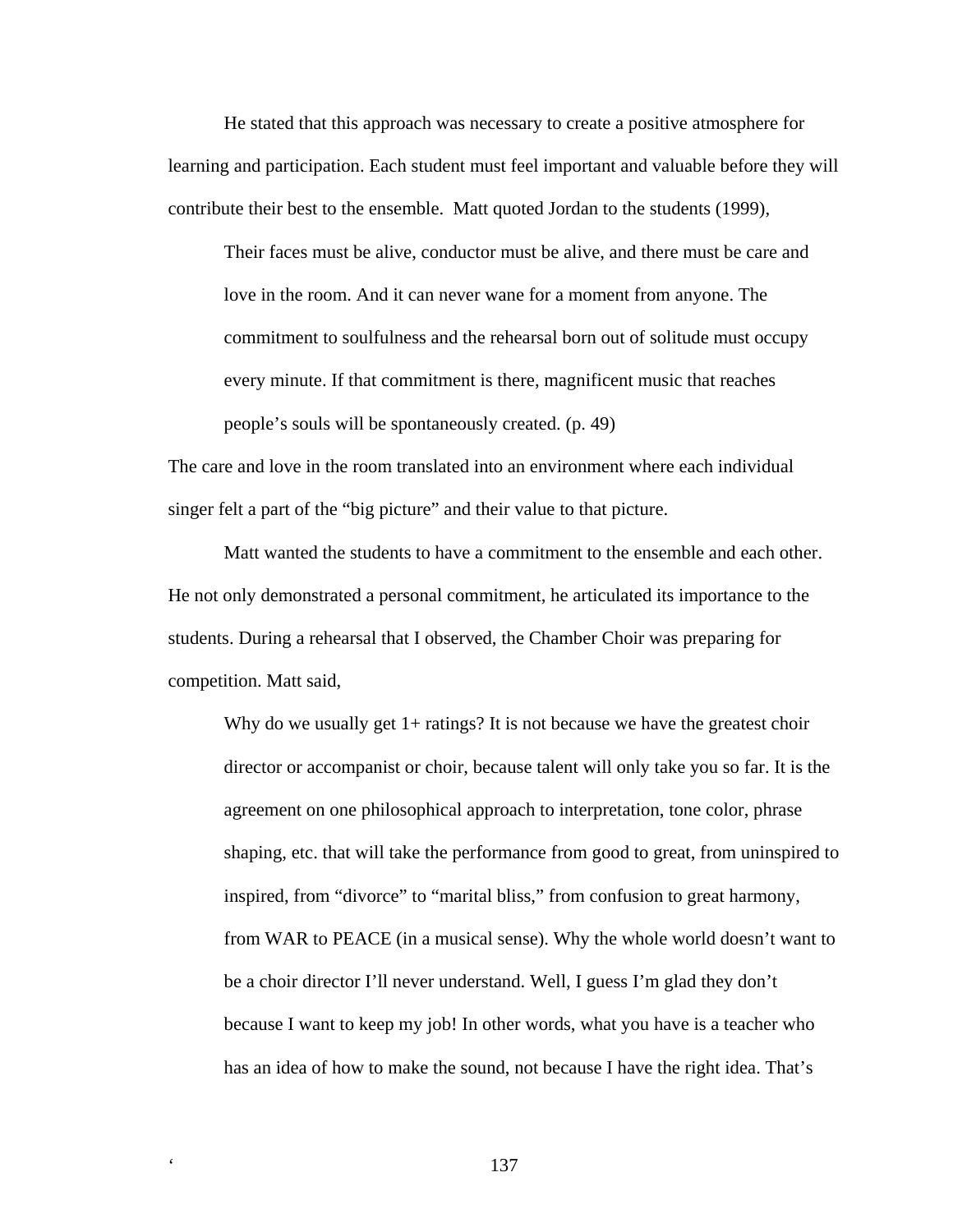not the whole story. It's only about 5% of it. What we have is a choir that is committed to making that sound happen. We all have the same idea about how to make the sound, how to enunciate, how to produce the sound, what kind of sound we're going for. Right or wrong we're in agreement, we're in harmony. We have the same concept of where we're going. That makes us sit up a little taller and that's why we're getting the 1+ ratings. We have an energized, committed, full of vitality sound. It is awesome! We might be totally wrong. I think we could totally have the wrong stylistic idea about a song and still might be able to pull a 1+ rating because there's such commitment in the sound. And in your life, when you think about what you're going to do, this is where you have to be more careful, that you're right in living out your life. If you have taken the counsel of wise people and have an idea of how to live your life, you know where you're going, how to get there, how to make it happen, you're going to be living a  $1+$ . But, if you just get up every morning and life just sort of takes you by the collar and jerks you around you're going to end up in the ditch."

This was one of Matt's inspirational moments, a "life lesson" moment. In the above quote Matt showed his insistence on developing commitment in the students' lives for their own personal good and the good of all.

 *Discussion.* "Philosophy does affect tone quality," was a statement that Matt made. His philosophy had two basic premises. First, good vocal technique is imperative and second, tone quality is affected by who a person is. He worked hard at building good vocal technique in all of his singers. He also worked hard at building "whole" people who recognized that they had a purpose in life, a purpose in the musical ensemble. I believe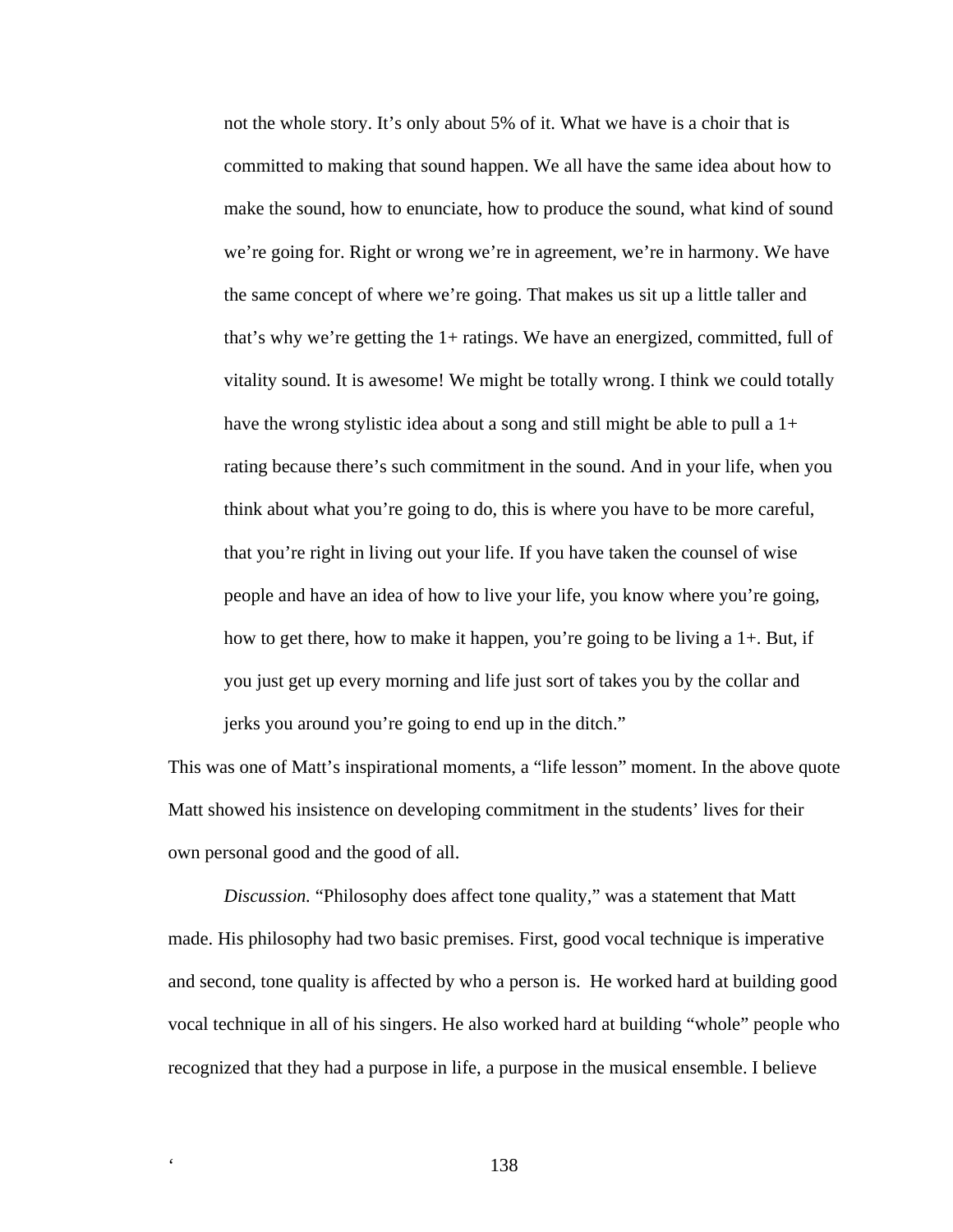that Matt's idea that it is about personal development as well as vocal development is a major component in his success as a choral director.

It began by Matt's own personal attitude and enthusiasm. His spirit appeared to be contagious. The students were energetic and excited to learn. They were proud of their progress and accomplishments. There was sense of value in what they were doing. They were anxious for competition and performance and did not appear to complain about extra rehearsals or intense technical rehearsals. Somehow, Matt had instilled an attitude and understanding that hard work pays off. He had created an environment "ripe" for learning.

Matt approached the aspect of being positive from several angles. He was an encourager. One example was when he informed them on day one that they would soon be producing beautiful sounds. He gave positive reinforcement during rehearsals. One of the most interesting angles was his reverse psychology. He told them that they should learn to embrace failure and how that in doing so a person develops and becomes better at what they're doing. Noble (Shrock, 1991) also stressed the importance and the psychological benefit of having a positive attitude by freeing the negative from our lives. Noble indicated that confidence was crucial and came about as a result of affirmation. He mentioned that his effectiveness as a conductor had changed when he realized that the inner child must grow and be a part of a positive personality. He stated, "How can the wonderful beauty of music come forward if our thinking is predominantly negative?...As choral directors, we are given one of the greatest challenges and opportunities in life: to discover and free our inner beings, our inner persons--to be transparent vessels for the recreation of one of the most powerful vehicles in our civilization--MUSIC." Noble had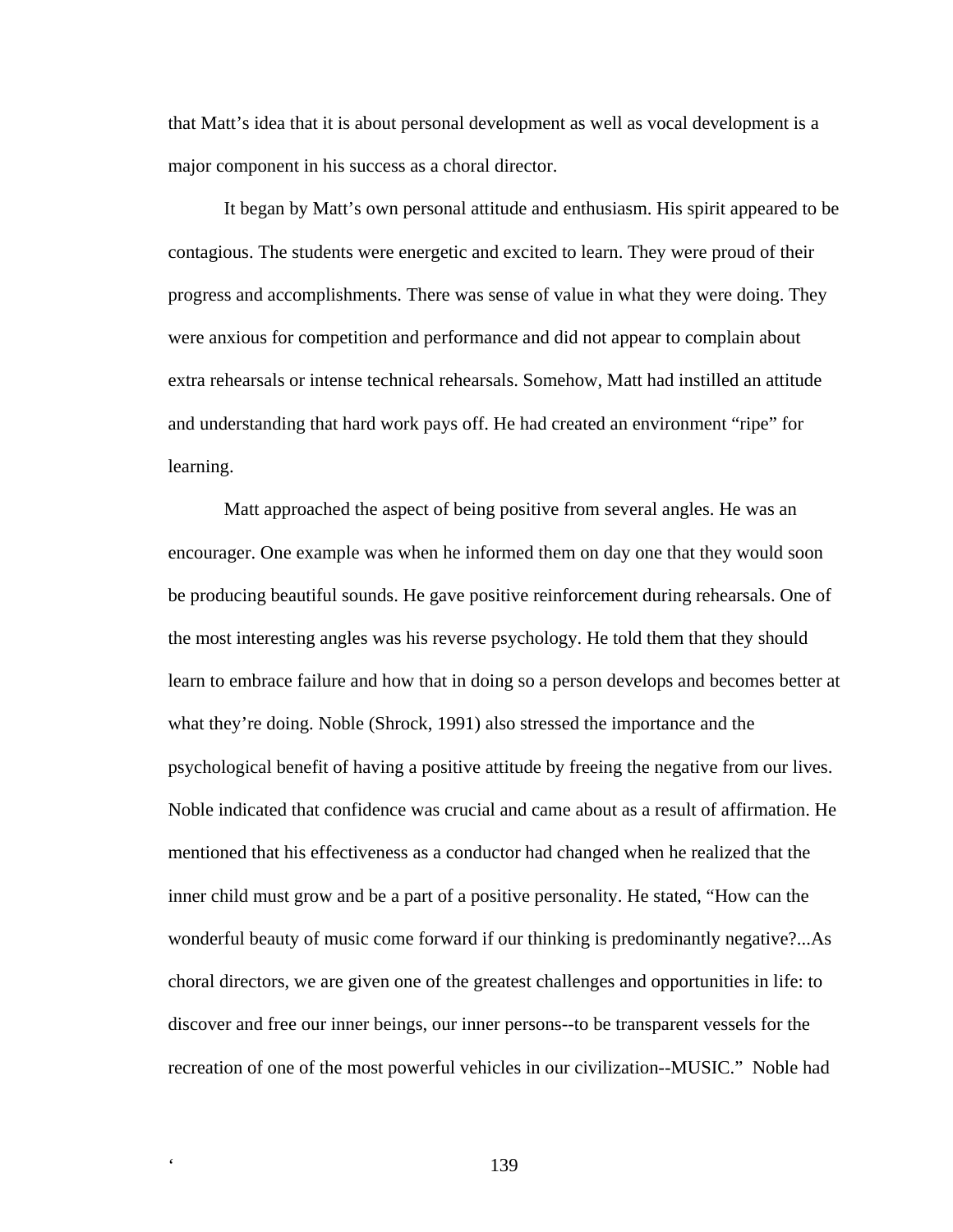recognized, as had Matt, that a positive spirit and environment promote not only personal growth but musical growth as well.

Matt intentionally attempted to rid students of any negative feelings about their own ability, which was seen in his organization or grouping of the 9<sup>th</sup> Grade Choir on the first day of school. By placing them in alphabetical order rather than in sections they did not assume that Matt had them categorized as "good," "better," or "best." They also were not able to categorize themselves but rather had to work independently to respond to Matt's vocal instruction. From the first day of rehearsal everyone was starting on the same "playing field." Each student knew that they had an equal opportunity to progress. I believe that this was a brilliant and sensitive idea on Matt's part. He was creating two effects at once. First, each student could feel good about themselves personally as they did not feel the pressure of being cast as inferior. Second, the group as a whole was placed in an environment where there was no automatic hierarchical order thus a positive learning environment.

Durrant (2003, p. 20) as well stressed the importance of a positive learning environment. He stated that the learning environment must be free of threat. This means that the conductor's approach must be encouraging and constructive and cannot be an atmosphere that is negative, critical, and destructive. In my observations of Matt's rehearsals I never noted any time when he was negative or critical. He clearly expected musical excellence but it was all done in a positive manner by simply explaining a concept and then having the students demonstrate the concept.

It was clear to me that Matt had developed a good rapport with all of the students. Gordan (1977, pp. 42-43) referred to this as cooperation. He stated that there must be a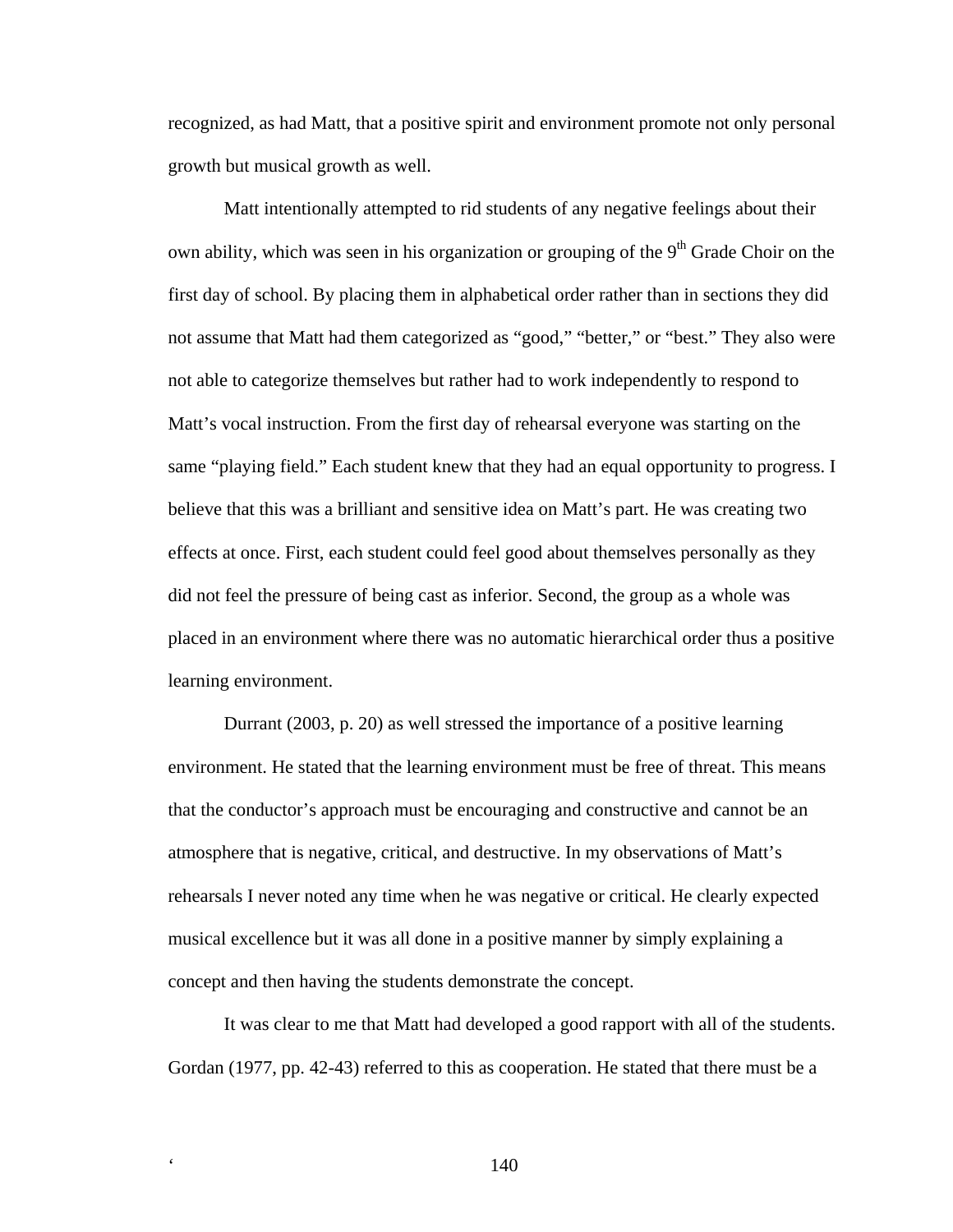cooperative spirit between the conductor and singers. He articulated three steps in developing this rapport: a) one must develop an environment conducive to making music, b) you must have established guidelines and rules, and c) one must observe the basic principles of leadership. These three principles were operating in Matt's classrooms. As has been discussed, the environment was conducive to learning. Matt was able to control the classroom with a firm but caring hand. Third, his leadership skills were developed and working. This point will be discussed later in this chapter.

Matt was deliberate with regard to his philosophy of being positive. He gave individual attention, he was caring and considerate, and he personally showed a positive attitude about learning and singing.

### *"Life Lessons": Inspiration of James Jordan and Others*

As has been stated, Matt held to the importance of students becoming "whole" people. One aspect of this principle, according to Matt, was helping students feel successful. Matt had a specific strategy for accomplishing this. He encouraged his students and gave them insight into how to be successful in life through what he called "Life Lessons." He often took the first five to ten minutes of a class period to talk to them about life issues. He did this through sharing personal stories of success and failure, by reading excerpts from inspirational books, by playing recordings with specific messages, and by simply talking about life in general

*Results.* Matt stated that he had been deeply inspired by the writings and philosophy of James Jordan, a recognized choral conductor and associate professor at Westminster Choir College of Rider University. In one interview, Matt said that Jordan's book, *The Musician's Soul*, "totally revolutionized my teaching." Matt quoted from the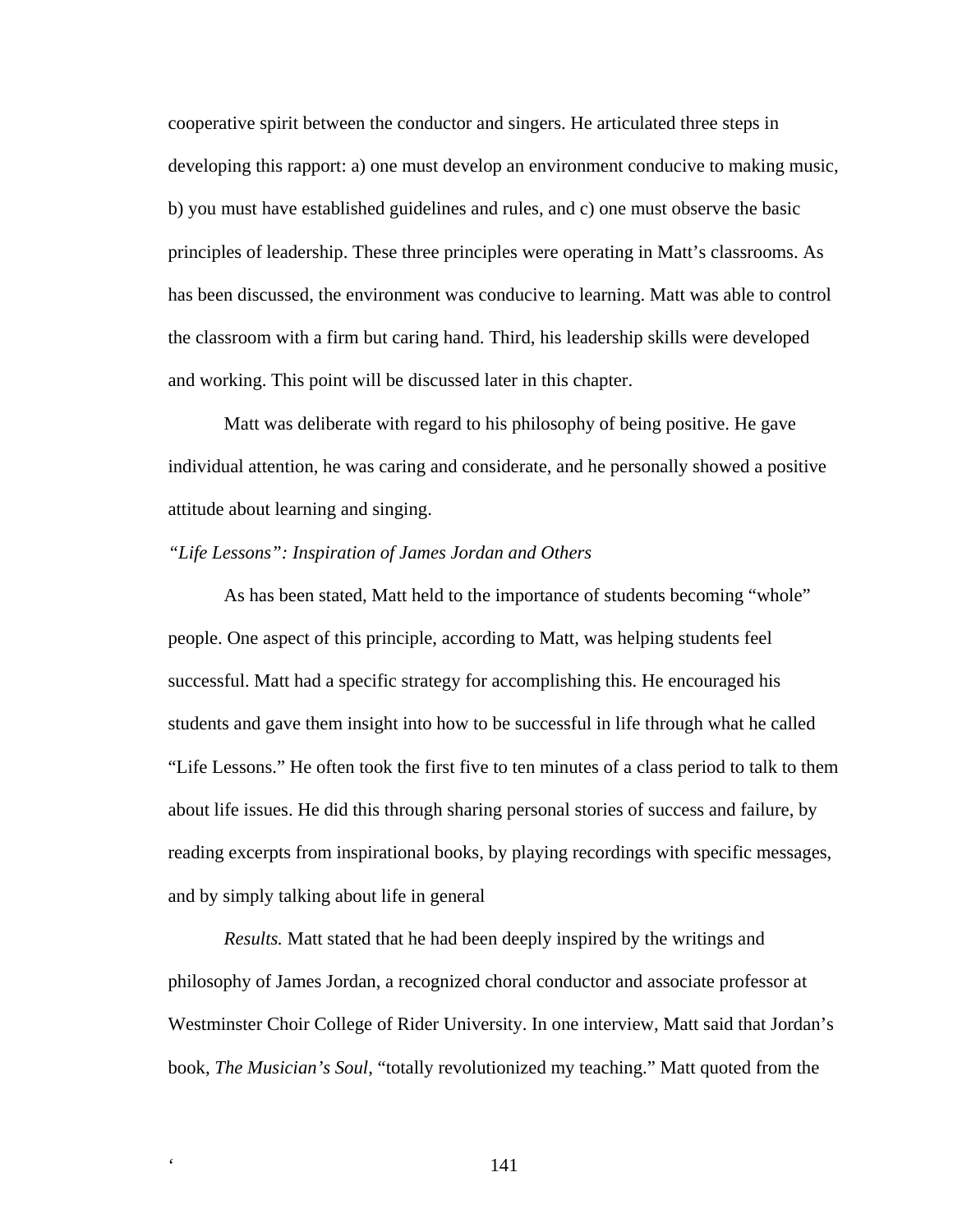book where Jordan deals with "musicians as community." In this excerpt Jordan (1999) was referring to the writings of Martin Buber,

Buber implores us to believe that the conductor, performer, or teacher is connected to each member of the community in a direct, one-on-one, eyeball-toeyeball, soul-to-soul union. Both are equal. Both are always equal. Both have equal voices. Both have powerful voices. Each listens to the other in a dynamic that is constant. It is almost like there is a spiritual tether or umbilical cord between the conductor and each person in the ensemble. Nothing can stand in the way of the flow of life and music between the two. It is out of those intimate human connections that the community gains a compelling and human voice." (p. 76)

Not only did Matt often begin a rehearsal with a "life lesson," he would stop a rehearsal to teach a principle. One such lesson he used was from the above quote. Matt said that he shared this analogy of the umbilical cord, of the singer being connected to the conductor. He said that "we really work on building community and a sense of purpose, contribution, and inspiration, not leaving one note uninspired." The purpose of this analogy was to prepare them to listen, to connect to the director, to connect to each other, and to connect to the music. Matt told the students, "So we have to be connected. You have to look at me, not only for the purpose of staying in ensemble, but we have to be communicating. It's really a duet. It's you and I and we have a duet." He also asked the students to look eyeball-to-eyeball with him when he directed. He further told them, "You want to be in this group and you want to be a part of something good. We all want to do the very best we can." When I observed the rehearsals a sense of community was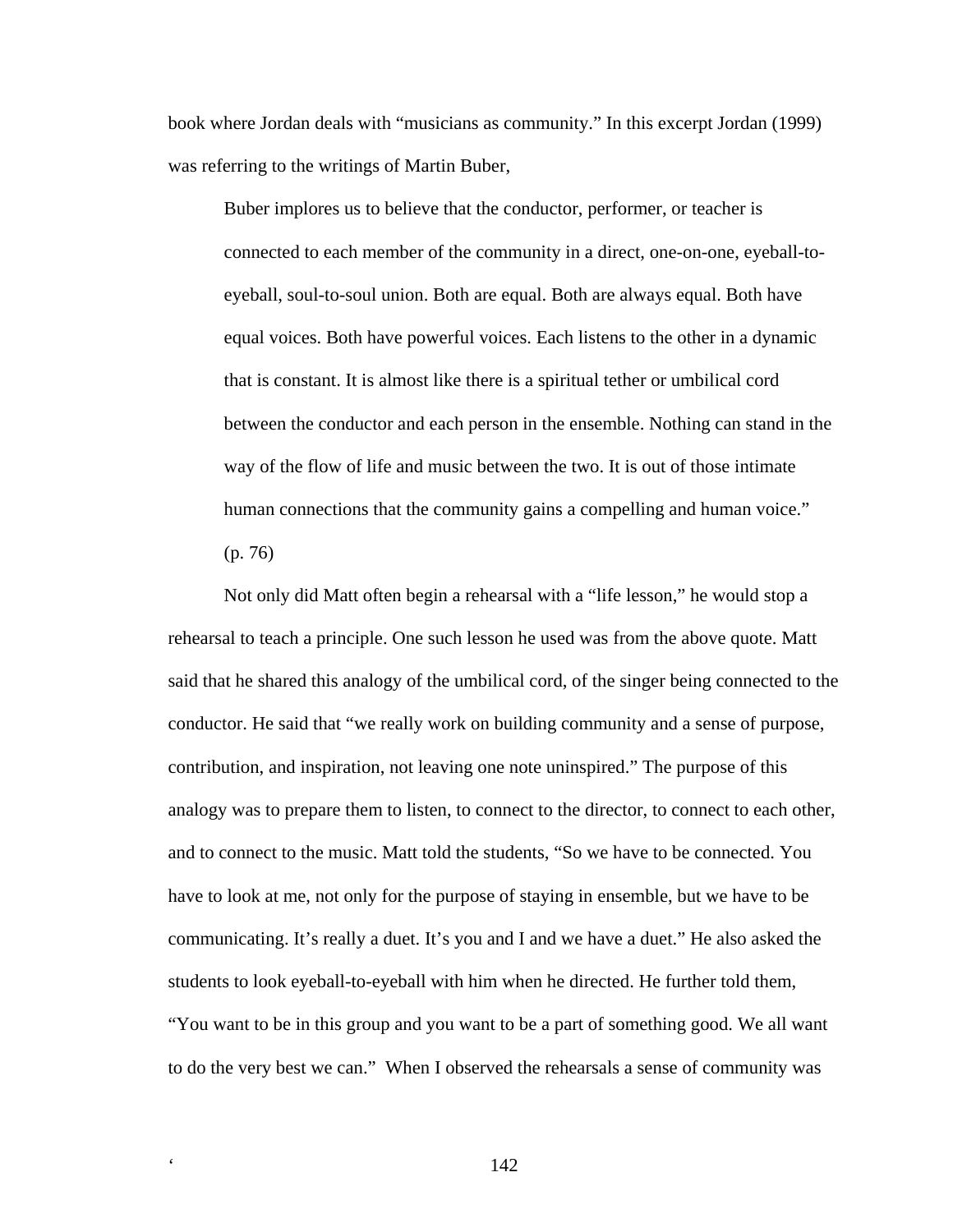very apparent. The students appeared to have confidence and trust in Matt. He was respected and, in turn, he showed respect towards them. The "community" was strong not only musically but in spirit.

Matt also read "life lessons" from various books to the students. Some of his favorite books were: *Tuesdays with Morrie, An Old Man, A Young Man, and Life's Greatest Lesson*, Albom (1997), Stone Soup For the World, Life Changing Stories of Everyday Heroes, Larned (2002), *The Musician's Spirit, Connecting to Other's Through Story,* Jordan (2002), and *The Musician's Soul,* also by Jordan (1999). He stated that he engaged the students in discussion to help them understand the lessons being taught. Matt said, "These readings and discussions might happen every day for a week for 5 minutes, 10 minutes, or they might happen once a week or once a month. It's sporadic. I would share with the choir and that would directly influence what we were singing. I would share with them the process I was going through and how this affects musicians."

He would also play a song for the choir to listen to that had an encouraging message. One line of a song that he played said, "I want to live my life in a way that matters." He wanted to inspire the students to reach for lofty goals, to strive for excellence, and to live a life that would make a difference. Matt said that he also picked the performance pieces for his ensembles that either have an obvious, direct "life lesson," or could be interpreted or directed to some sort of moral quality, some good thing about life.

Matt said that one of the most powerful moments of the "life lessons" that he has experienced was one year when he read a story to the seniors on the last day of school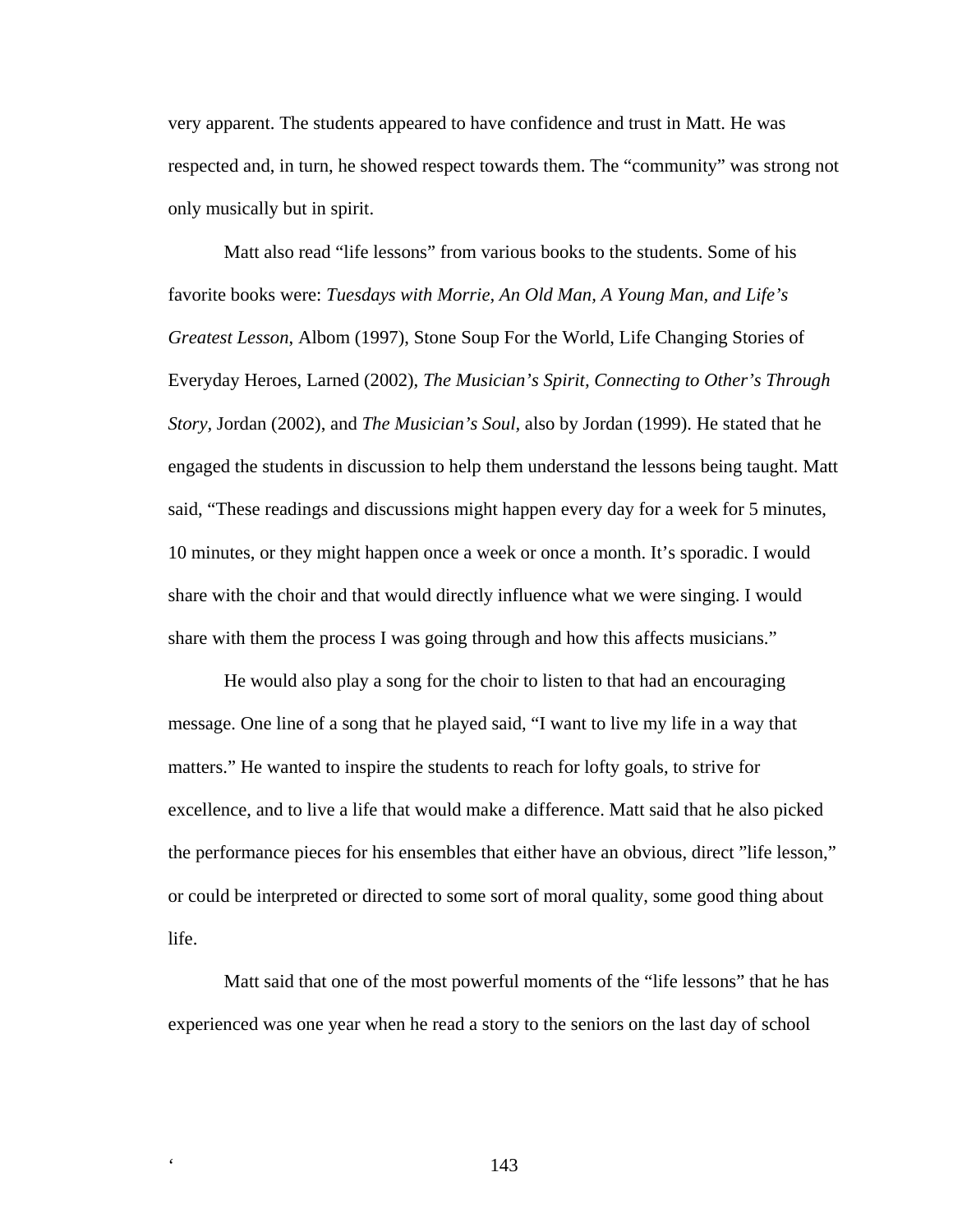from the book, *Tuesdays with Morrie*, Albom (1997). He said that the seniors were bawling as he read this,

"There's big confusion in this country over what we want versus what we need," Morrie said. "You need food, you *want* chocolate. You have to be honest with yourself. You don't *need* the latest sports car, you don't *need* the biggest house. The truth is, you don't get satisfaction from those things. You know what really gives you satisfaction?...Offering others what you have to give…I mean your time. Your concern. Your storytelling. It's not so hard. There's a senior center that opened near here. Dozens of elderly people come there every day. If you're a young man or young woman and you have a skill, you are asked to come and teach it. Say you know computers. You come there and teach them computers. You are very welcome there. And they are very grateful. This is how you start to get respect, by offering something that you have…If you're trying to show off for people at the top, forget it. They will look down at you anyhow. And if you're trying to show off for people at the bottom, forget it. They will only envy you. Status will get you nowhere. Only an open heart will allow you to float equally between everyone…Giving to other people is what makes me feel alive. Not my car or my house. Not what I look like in the mirror. When I give my time, when I can make someone smile after they were feeling sad, it's as close to healthy as I ever feel. Do the kinds of things that come from the heart. When you do, you won't be dissatisfied, you won't be envious, you won't be longing for somebody else's things. On the contrary, you'll be overwhelmed with what comes back. ( pp. 126-128)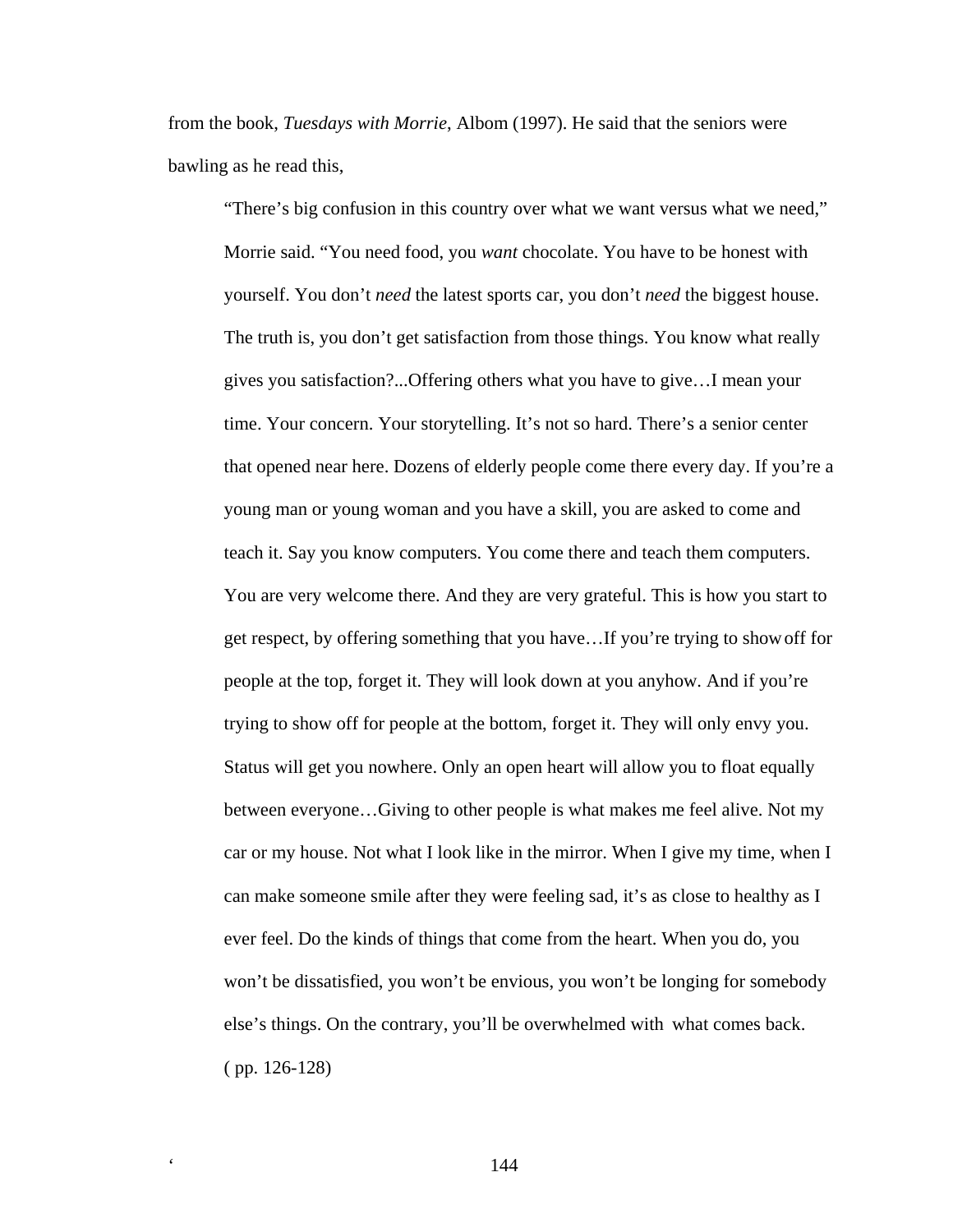Matt went on to say,

Maury (in the story above) is dying. High school students have such inward eyeballs. They think only about themselves and I remind them of this all the time. I share stories about myself. I tell them that the greatest joy came when I started thinking about somebody else or when I started thinking about them, what I could bring to them and what we could share with each other. I tell them to do the kinds of things that come from the heart. When you do you won't be dissatisfied, you won't be envious, you won't be longing for somebody else's things. On the contrary, you'll be overwhelmed with what comes back. I don't present it to them as a sermon by putting them down or talking down to them but rather what can happen if you just give. And, chorally, if we all didn't want to just come in here and give, give, give, we'd have a terrible product.

In this example Matt was attempting to prepare his senior choir students for the "real" world.

*Discussion.* One of the most powerful things I observed in Matt's teaching beside his thorough attention to vocal technique was his philosophy of teaching what he called "life lessons." It was obvious that Matt was connected to the singers not just musically but personally. His mission was to not only help them become great singers but to help them become great people. He invested much time and effort, as has been discussed, with his lessons on life, playing of music that had a particular message, and readings from various books. He mentioned that these lessons were somewhat sporadic at the same time planned. He was sensitive to the general environment and needs of the ensemble and the "life lessons" came when he felt they were needed.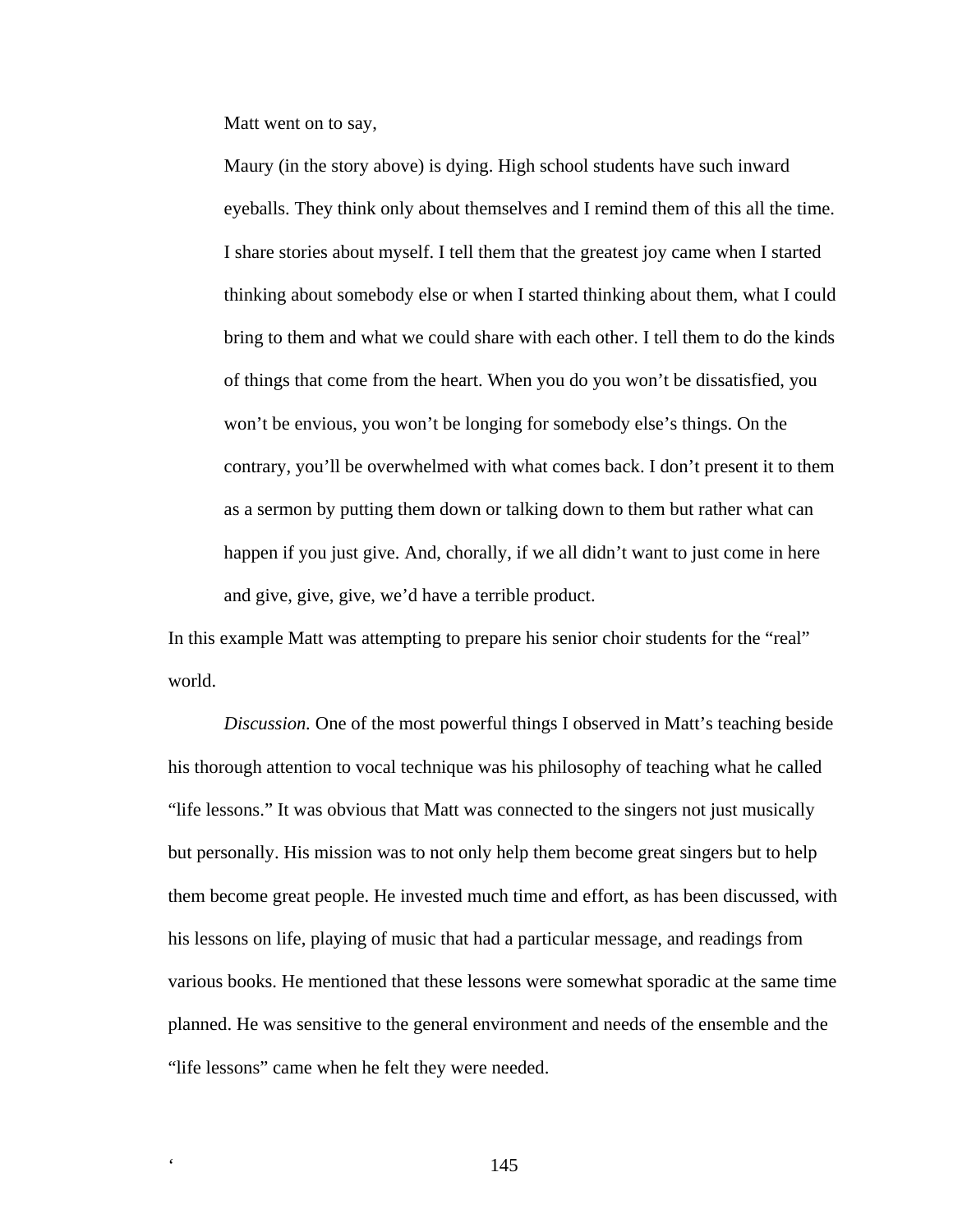I believe that Matt's approach to teaching "life lessons" came across in a positive way to the students. His manner of presentation appeared to be inspirational rather than condescending. If the students had perceived it negatively there would not have been a strong rapport between Matt and the students. Rather, I observed a "sense of community." This was observed in the way that they respectfully interacted, student to student, teacher to student, and student to teacher. This "sense of community" was established in the beginning of the school year according to the data and had been maintained through the entire school year. I believe that the students recognized that Matt cared about them personally and wanted them to be successful in all areas of their lives. The "spiritual umbilical cord" analogy (Jordan, 1999) was not only presented to the students as the way it should be done in the rehearsal room but it was modeled and lived out in their rehearsals. Jordan also made the point that both teacher and member of the community are equal. It appeared that this equality existed in Matt's rehearsal room. Again, mutual respect was obvious in the way that the entire community interacted.

 The story of Maury (Albom, 1997) and how we gain much by giving was another example of Matt's attention to showing how much he cared for the students personally. Musically these seniors had done great things together and now Matt wanted to leave them with one final lesson, a lesson of the value of giving, the value of investing in others just as he had invested in them. Matt had led, and again was leading by example.

Noble (Shrock, 1991) stated that choral directors are given a great challenge and opportunity, that of freeing our inner beings so that we can be transparent vessels to communicate music. The "life lessons" that Matt taught were for this very purpose. He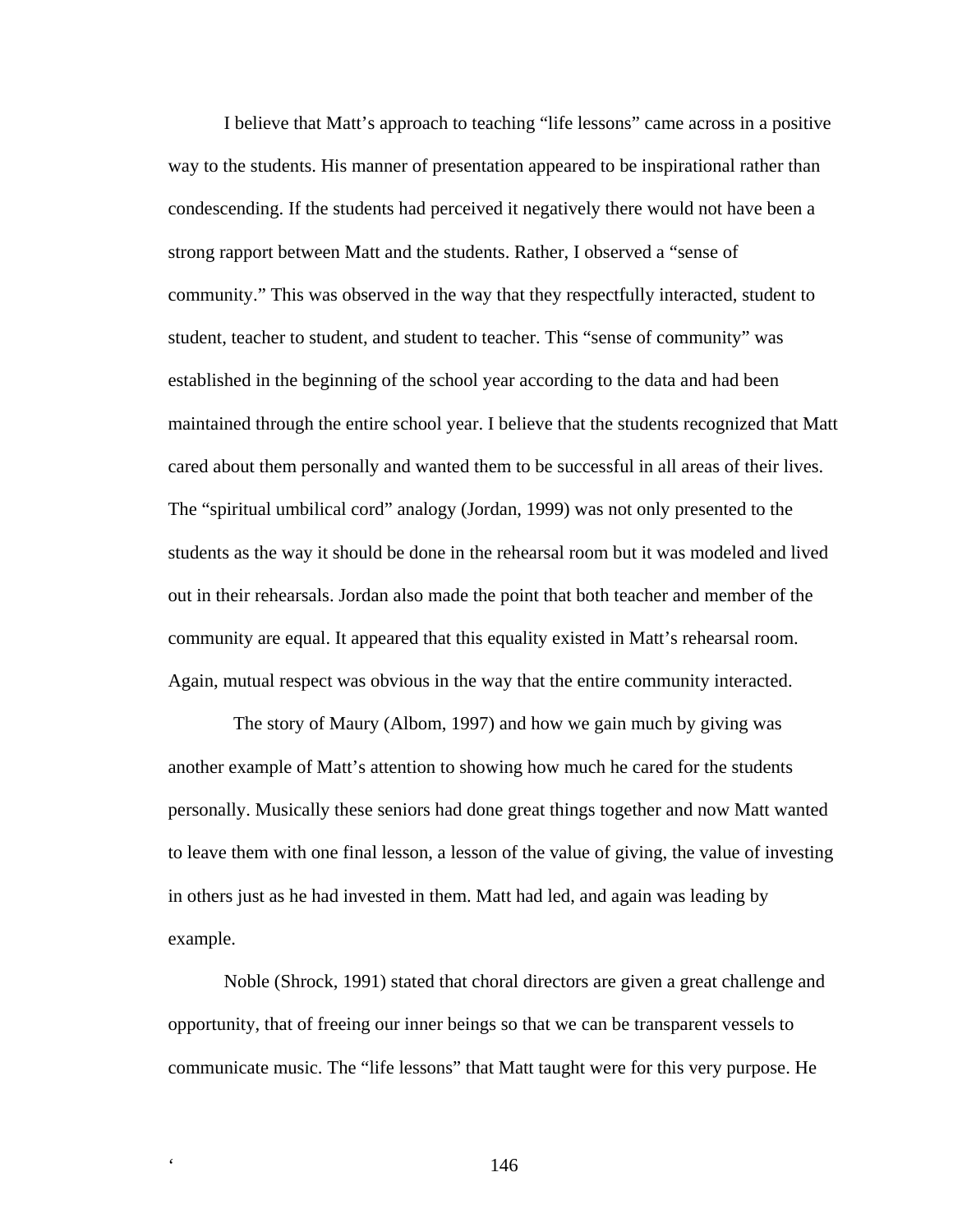was conscious of and sensitive to the inner self in his students. He wanted each student to become the best that they could be. He wanted them to create great music. He wanted each student to discover musical and personal greatness that would last a lifetime. *Purposeful* 

A purposeful philosophy means that one's teaching style and method is intentional, goals have been established, and there is a reason for all that is done. Matt had formulated a philosophy over the period of approximately 15 years that was well defined. His philosophy covered musical and personal aspects. Musically, he paid great attention to healthy singing and all that that entails. Personally, he spent a great amount of time helping students to not only develop their individual musical gifts, he worked diligently on helping them building a strong, healthy character.

*Results.* Matt was methodical in his teaching. This was seen in his approach to teaching vocal technique. The  $9<sup>th</sup>$  Grade Choir began with a "vocal boot camp" that lasted two weeks at the beginning of the school year. In that "vocal boot camp" he took the young  $9<sup>th</sup>$  grade singers through a step-by-step process. At the end of the two weeks they had learned the basics of posture, breath control, tone production, vowel placement, and vocal freedom. He attempted to teach these basics in what most teachers and choral directors would consider a short amount of time. However, Matt found this system, his "crash course," to work and he felt his students had a firm understanding of the basics that would then be further developed through the rest of the year. This approach lines up with Gordan's (1989) three achievement levels.

The Chamber Choir had already received this "vocal boot camp" training and reinforcement of good vocal technique in the previous years of study with Matt.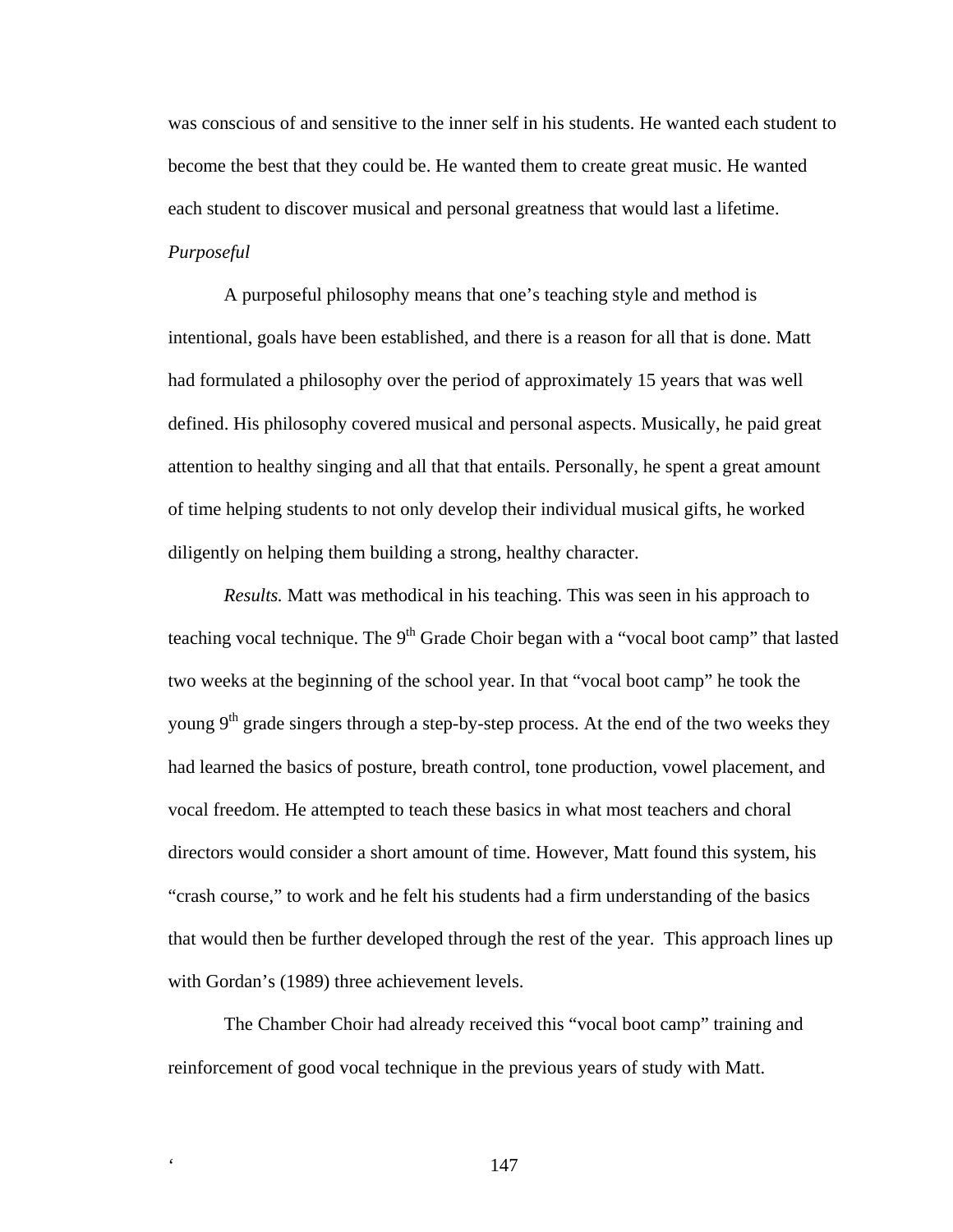Therefore, he did not follow the same plan for this ensemble. He immediately began working with the selected repertoire for the year. He did, however, systematically assess the vocal needs of this group. When necessary, he stopped rehearsals to correct or enhance good vocal technique for the purpose of establishing healthy, beautiful singing.

One way that Matt showed his philosophy of having purpose in all that was done was how he framed his overall goal for the year. From the first day of school Matt articulated that he had high expectations for them, that it would take time and effort, that good singing creates good self-esteem, and that they would accomplish the goal of beautiful singing. With the  $9<sup>th</sup>$  Grade Choir, he explained how the middle school vocal teacher had done an excellent job and how they supported each other. He said he tells them, "I'm going to do things differently, that it may not be fun at first but that we're going to learn some very good things. I have some very high goals and we're going to sing here. We want you to get the most out of your money." Matt wanted the students to know that it would take hard work but that they would be proud of what they did in the end. He said that he played recordings of his choir performances given in previous years so that the students would look forward to sounding that good. He wanted to build excitement, anticipation, and the desire for excellence. He clearly communicated his expectations. This in turn helped the students know the direction for the school year. Having direction from the start brought about not only an atmosphere of confidence but an atmosphere of expectation.

In his approach and philosophy he stated that the foundation of teaching is teaching "how to think." He indicated that students must be in the right frame of mind to learn. Matt said, "I think that the foundation of teaching is teaching "how to think" and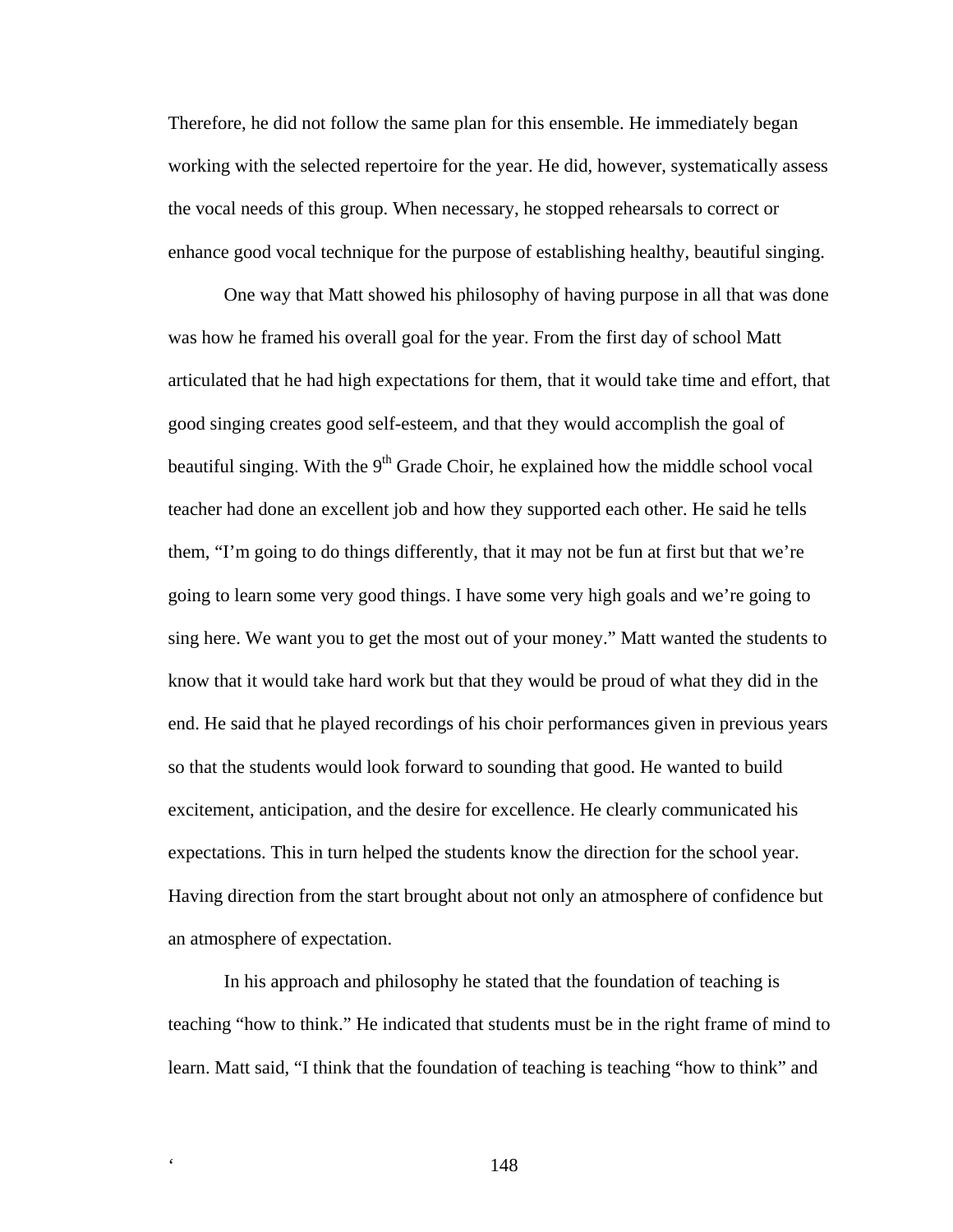not being afraid to do that. I don't think very many music teachers do teach this because it's choir. I think you have to teach this principle everyday." His "how to think" approach involved not only the musical aspects of good vocal technique but an attitude of being positive in all areas of life as has already been discussed. In Chapter 4 his systemized approach to teaching "how to sing" was discussed. His "how to think" approach for vocal technique involved teaching and developing a solid understanding of how the voice works and what the student must do to develop a fine-tuned vocal instrument. The student had to think about good vocal coordination between breath and tone. The student had to understand resonance and how and where to feel the tone. The student had to be able to remain focused for rather lengthy periods of time.

Matt not only constantly assessed if the students were learning good vocal technique but he also observed whether or not all students were paying attention and applying the technique. An example of this and how he instructed the students on "how to think" was when he recognized that some students were not always applying a particular technique. He analyzed the situation as students thinking that they were applying it and that Matt must be speaking to other students rather than themselves. He informed the students that they should always assume that the instruction is for everyone. He told the students, "Now I know that this is a room full of brilliant musicians and I know you're not rebellious. I know that you're not doing these things incorrectly on purpose. You think you are doing them but I know you're not. Always assume that it's you that I'm talking to and then we'll all be working on the same thing at the same time. But if we're all standing here thinking, 'Well, I wonder who he's talking to,' then nobody's doing it." He said that his goal in these comments was to make sure that everyone was working on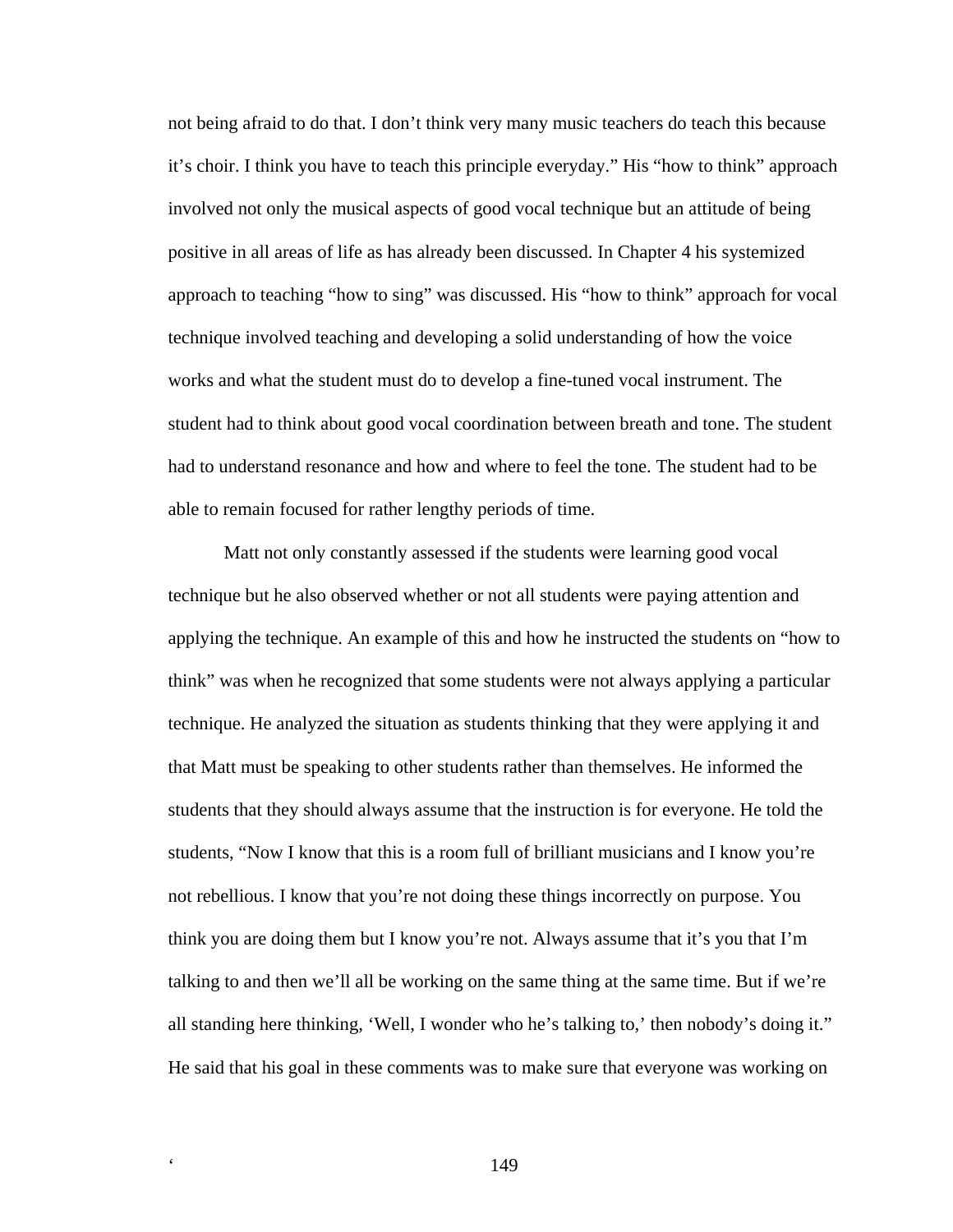the concept so that everyone was understanding and applying the principles and technique. This is a good example of Matt's attention to teaching not only basic or fundamental information but teaching them the right way to think. By addressing the idea of everyone working to understand a concept he kept the singers focused and on track.

Another area, that of "purposeful activities" to promote one's goals, was evident in Matt's teaching. Every moment appeared to be structured. Time was spent in instruction, rehearsing, and discussion. He did appear to be aware of the student's attention span. Although there was very little down time, I observed that he broke each rehearsal into time sections of approximately 20 minutes, often with a few minutes of down time in between. During the actual rehearsal time, the students did not seem bored or disinterested. Rather, I sensed that the students were eager to learn and perform. I attributed this to Matt's ability to "rally the troops" which I believe was the result of purposeful activities.

*Discussion.* As already stated, Matt's philosophy was well-defined. I observed this in the discussions we had in the interviews and during his rehearsals. What he articulated during the interviews was practiced and confirmed in rehearsals. He had a plan that had been in place for some time. His success rate with regard to student involvement, festival ratings, and parent, administrative, and community support was proof that his plan worked.

Matt's approach was deliberate and involved a steady building of principles. With the nature of good vocal technique requiring a building block process, Matt had a system for effectively communicating this process. Gordan (1989), as well, acknowledged the need for goal setting and the organization of purposeful activities to carry out the goals.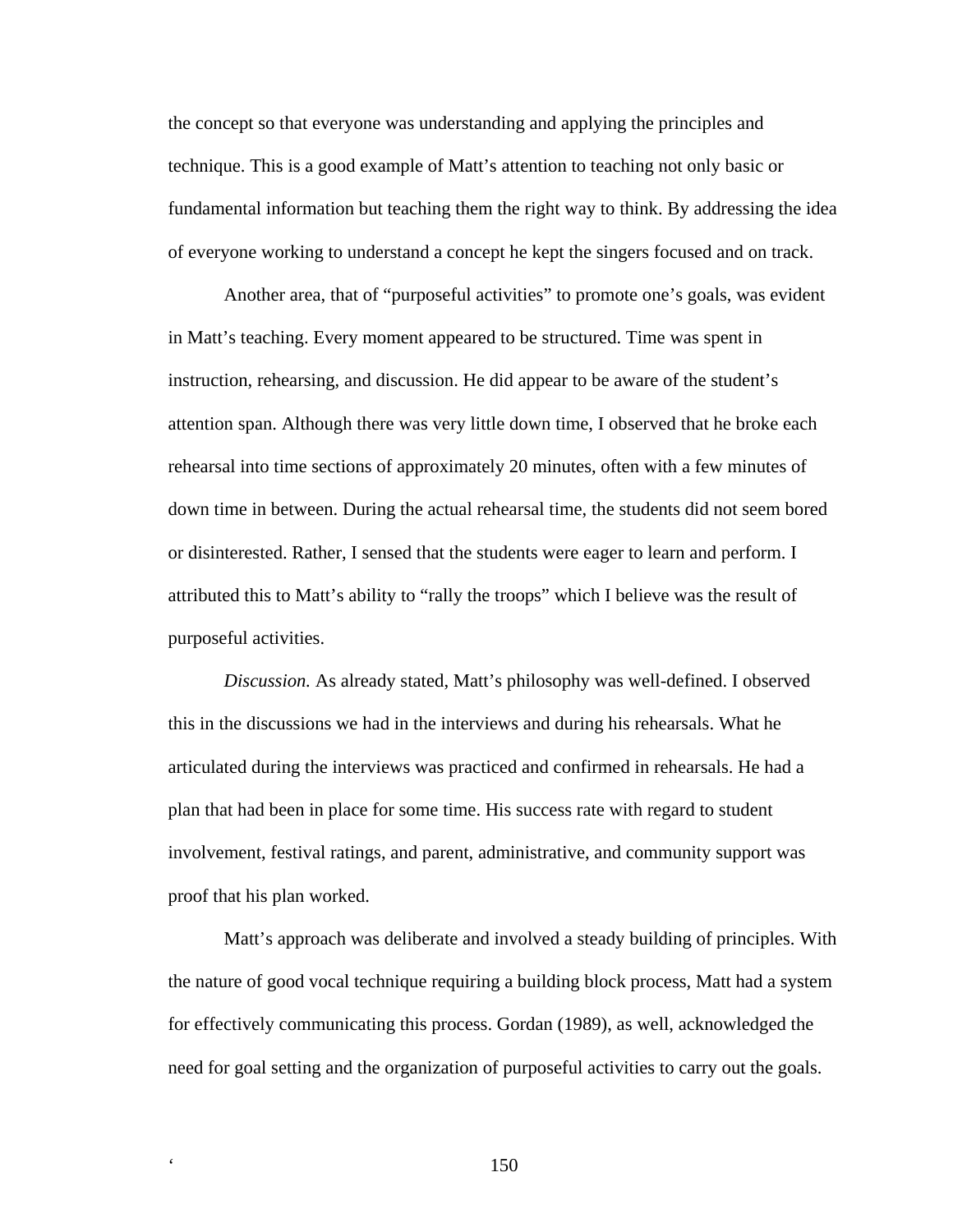He proposed a plan of three achievement levels: a) *orientation* where students learn vocal skills, musical knowledge, musicianship, ensemble and social skills, b) *growth* when students have improved music skills, and c) *culmination* when the student's skills are refined. This plan is progressive, built on levels of acquired skill. It is the responsibility of each teacher to assess the musical and academic needs of his or her ensemble. From that point of reference a progressive plan can be developed and instituted.

Purposeful activities are also a key to fulfilling one's philosophy as stated above by Gordan (1989). These activities must promote one's established goals. Purposeful activities do not waste time. Purposeful activities provide solid teaching and learning. Purposeful activities demonstrate to the students that their director is knowledgeable and competent. When students know that their teacher is knowledgeable in their field they are more confident in the learning experience. When students know that the teacher has a plan and process in place they are also more confident and willing to participate. This was the case with Matt's teaching. The students knew that Matt was a successful choral director. They also were aware that the ensembles were recognized for "musical excellence." I believe that these points contributed to Matt's ability to "rally the troops."

Custer (2005) also made the point that one's philosophy must be clear and wellconstructed. He referred to it as "grounding," or as a beacon that helps us navigate our teaching careers. Not only did Matt appear to be "grounded" in his approach, Matt stated that he was constantly self-evaluating. Matt said, "I really have to analyze what it is that I'm doing and how I can do it better." This is perhaps one of Matt's greatest strengths. An educator who recognizes that there is always more to learn and better ways to communicate will, in my opinion, be a successful educator.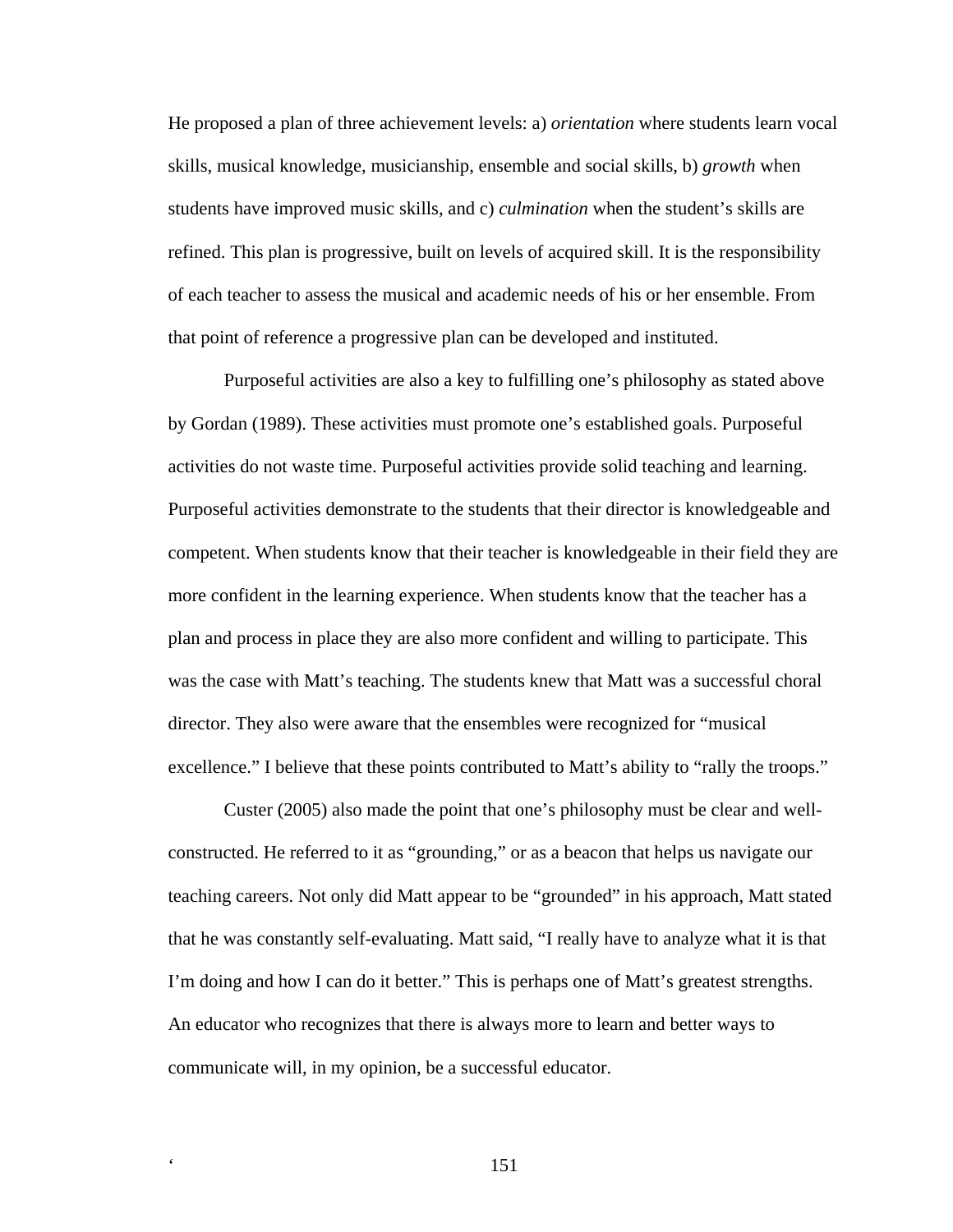#### *Teaching Method*

# *Personality: Relational, A Leader, Enthusiastic, Energetic, Focused, Humorous, Outgoing, Dramatic, Caring, Honest, and Vulnerable*

Teaching method, simply stated, is the manner in which one delivers or executes the subject matter or message. Many times the manner in which something is communicated is more important than anything else. A student could read the subject matter and learn but what if a teacher is able to deliver that same subject matter in such a way that it comes alive to the student, then the learning process has now been elevated to something more than just knowledge, it is now living.

*Results.* I believe that a teacher's personality is one facet that affects delivery or style. We can all think of teachers who had great impact on our lives. We ask ourselves what it was in that teacher's personality that played a part in the influence. Was the teacher outgoing, introverted, pleasant, demanding, intense, and so forth? In the final analysis, no matter what type of personality a teacher possesses, the most important characteristic, I believe, would once again be that of a personality that promotes the positive.

I observed that Matt was a *relational* teacher. The students entered the rehearsal room very talkative and generally up-beat in attitude. Matt took time to talk to students as they entered. On several occasions, during rehearsals, he stopped to ask a student if they were feeling O.K., if everything was O.K with them. Matt stated, "The relationship, understanding the relationship between the conductor and the singer, is huge."

I have heard it said that some people are "born leaders." Whether this is factual or not, I believe that some personalities lend themselves more easily to fulfill leadership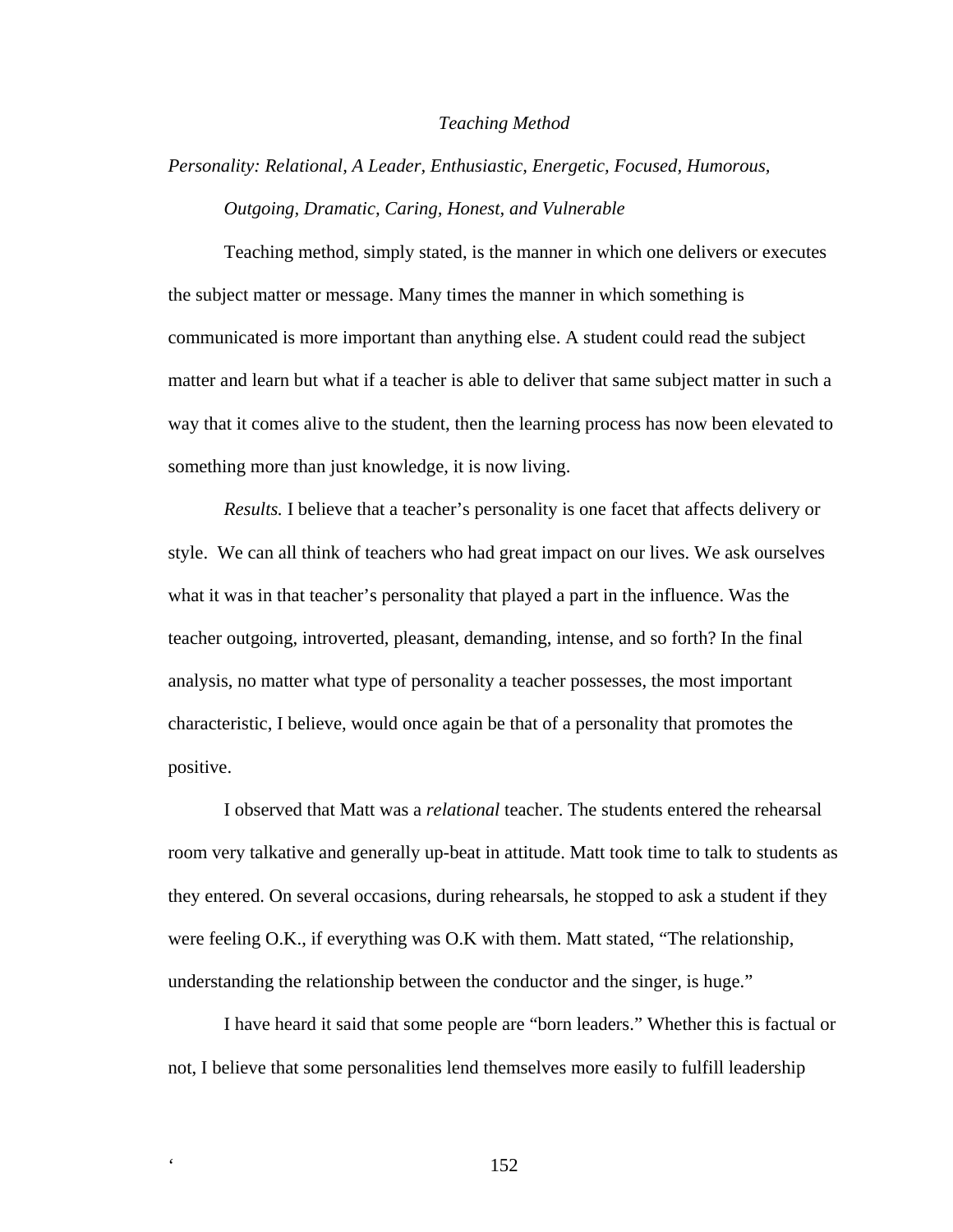roles. Matt demonstrated strong *leadership* skills in his rehearsals. The simple question that one asks when determining this is, "Did the students 'follow' his instruction?" A leader will have followers. The answer for Matt was a very strong 'yes.' This was seen in the final product. The students were singing beautifully at the end of the year. They had competed in competitions and had received superior ratings. The "sense of community" existed through the entire year. From my observation in the last month of the school year, the students were still engaged and anxious to learn. The overall effect of Matt's performance as a leader was successful.

Matt was not only relational and a strong leader, he was very *enthusiastic*. His enthusiasm poured into everything he did. If he were discussing the next day's schedule or an upcoming event, he was always energetic and positive. As already mentioned, Matt appeared to love his profession. He loved teaching, loved the students, and loved music. The rehearsal room appeared to be filled with anticipation of good things to come. Even the negative aspects of hard work, early morning rehearsals, extra rehearsals, discipline, concentration, among others, were presented in a positive way with enthusiasm.

He was also very *energetic* and the classroom hours were fast-paced. I observed that the students were attentive and focused for approximately 20 minutes at a time. He usually began the day with a few minutes of instruction about upcoming events or some type of short reading or philosophical idea. Then a segment of actual singing took place for approximately 15 to 20 minutes. He usually worked each rehearsal in blocks of time. The blocks of time were approximately 20 minutes in length. One block of time might be with the entire ensemble. Then he would perhaps work with one particular section while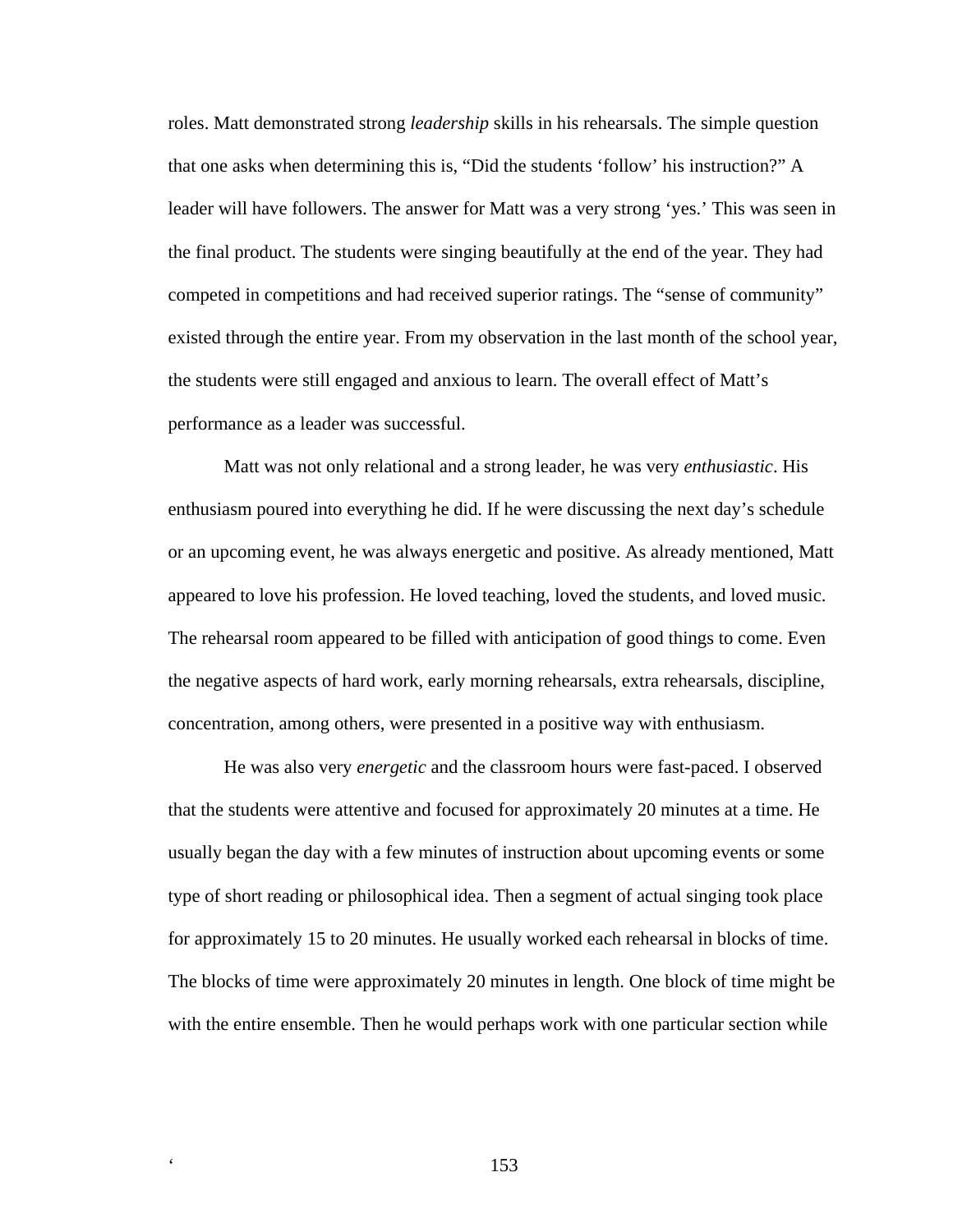the other sections were free to talk quietly. This gave the students time to relax in between the times that required solid concentration.

Matt was extremely *focused* on each task. He drilled vocal technique with regard to breathing, vowels, placement of tone, and coloring. Again, the students remained attentive during the entire process. I observed that there were times, when working with a particular section, that the students stood around the piano as he directed and played the piano. The other vocal sections were free to talk softly, do homework, or just relax. While the one group stood around the piano as Matt worked with them, the others sat on chairs placed on built in risers on one side of the choir room. During my time of observing rehearsals I noticed that not only was Matt focused, but the students were engaged and focused the entire time.

*Humor* was interjected into his comments of analysis or correction on a regular basis. The students appeared to appreciate these moments of comic relief and he allowed time for the students to laugh or respond with their own humorous comments or comebacks. He said that he used humor to catch and hold their attention and to help the students remember concepts. His humor was at their level and he spoke their language. One example was when he tried to teach the students about the importance of deep expansion in the lower ribs upon inhalation. He told the students, "If your rib cage is not expanded then it's pressing down on the lungs. Then your lungs can't fully expand and you can't sustain the note as long as you might need to. Your phrasing will be bad and you'll sound like a smoker and we don't smell." The students laughed. He said that he tries to make it crazy but at the same time communicate good technique. Another time he told the singers to look at his nose holes instead of asking them to watch him at all times.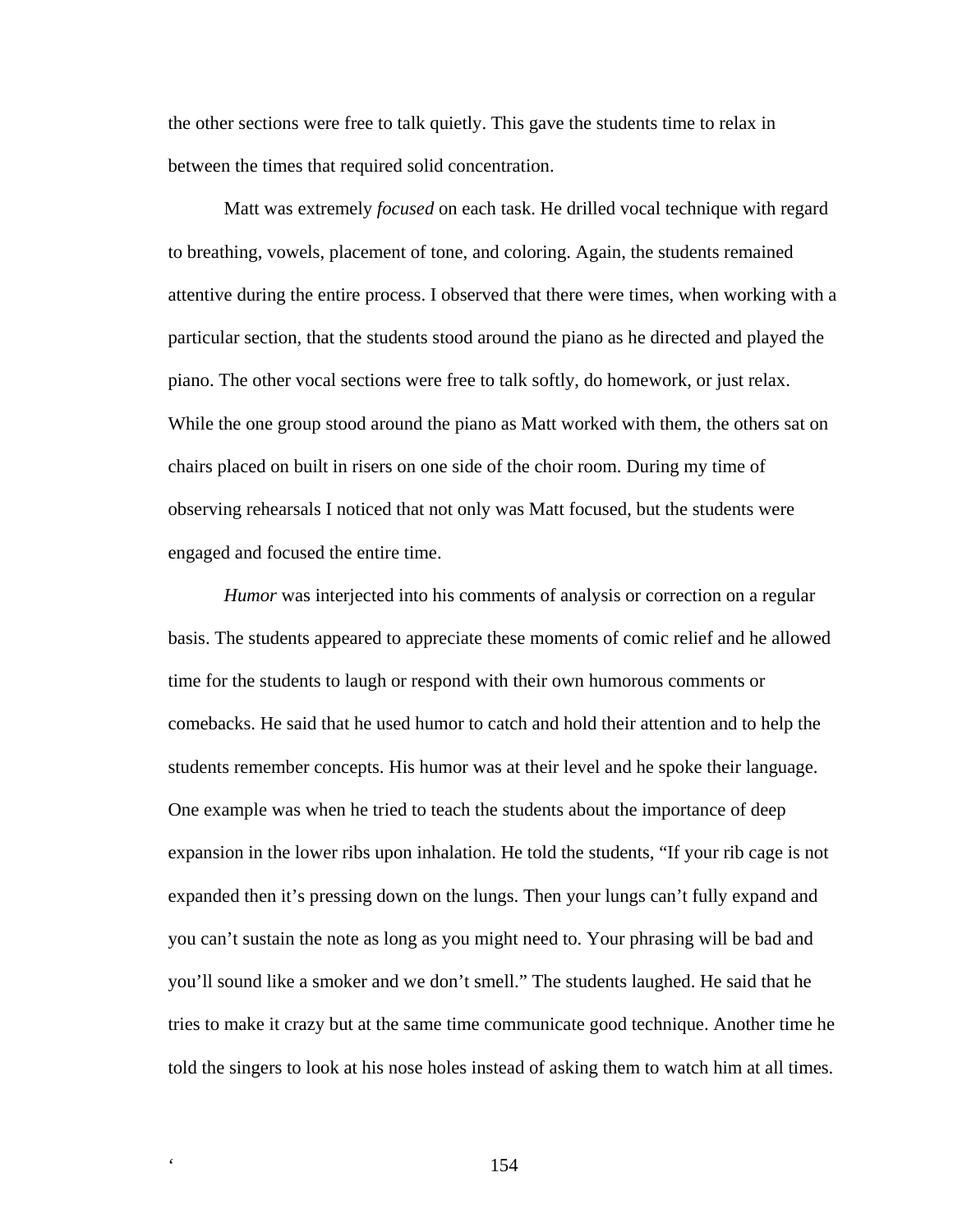When asking for more support and a greater dynamic level he called out, "Where's the beef?" At one point he asked the students to smile as they sang. He said, "Everybody look at me. When you smile you are not going to look like a 'goober' unless you take it over the edge. I've only seen one choir in my life that took it so far over the edge that they smiled on everything, even things that were sad. We are not going to let you look like 'goobers.' We're not going to let you go over the edge. Put on a smile." Matt laughed often with the students and kept a very happy classroom atmosphere.

Matt's personality was very *outgoing* and *dramatic*. He was friendly with all of the students. He talked comfortably with them individually and as a whole. In the rehearsal setting he was confident and spoke with varying levels of volume and inflection. He was not afraid to be dramatic when presenting a concept. He used hand gestures, varied and humorous facial expressions, and often acted somewhat overdramatic to get a point across. Again, his presentation and outgoing personality seemed to be accepted and appreciated by the students.

His *caring* attitude was seen in many and varied ways. Matt's attention to the individual student was impressive. It appeared that he knew each student well with regard to musical and personal strengths and weaknesses. He gave one example of an instance when he had been hurt by a student's behavior and felt that he should address his concerns and feelings with the student. Matt had spent many hours transposing a song for him to sing at a competition. The student took the music but did not practice. Matt wanted this singer to know that he had invested much time and energy in him and was hurt that the student wasn't showing his appreciation for the extra hours he had spent on his behalf by practicing. Matt asked the student to meet with him to discuss it. After a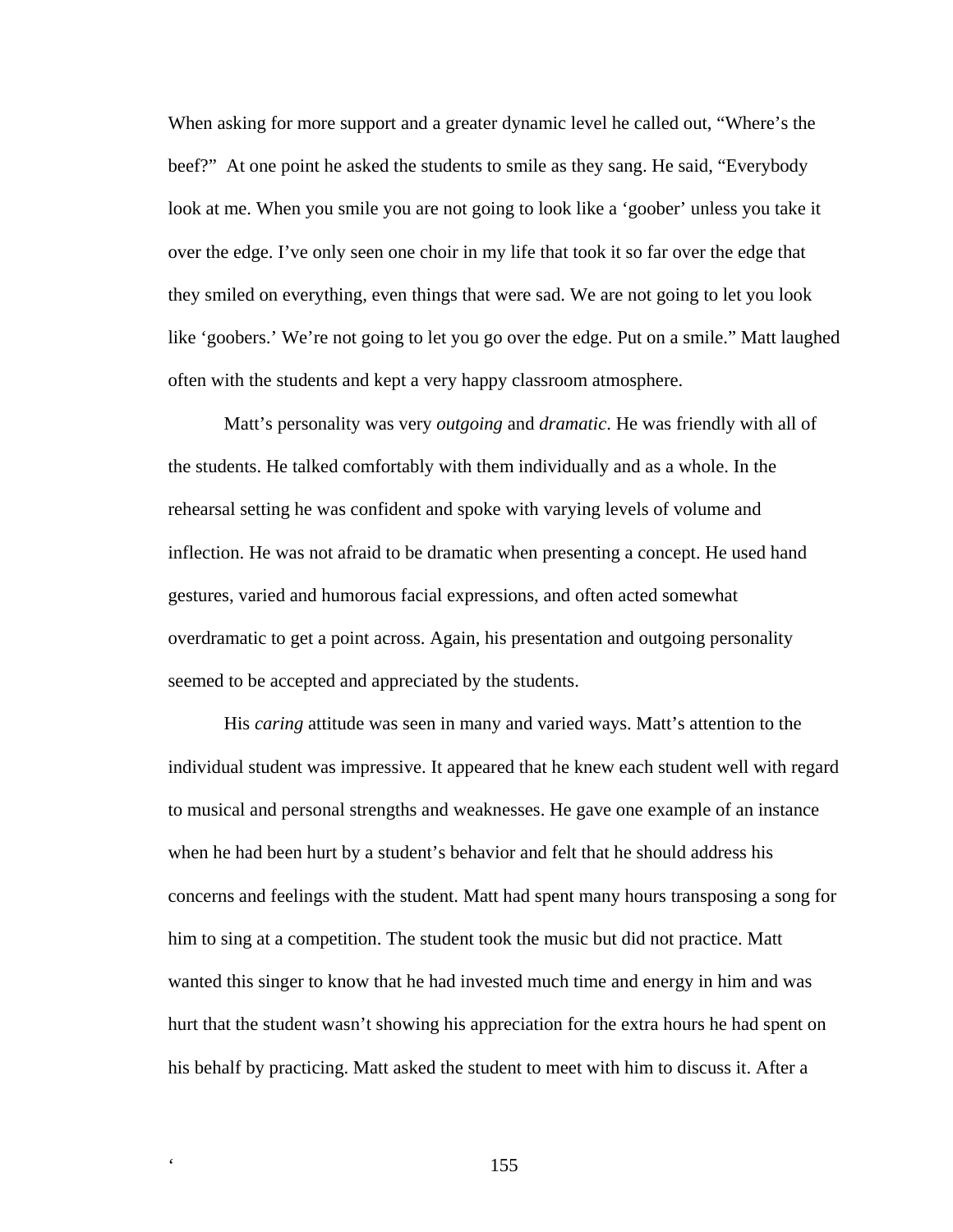very positive meeting Matt said that he and the student understood each other better which created an even better relationship. His caring attitude was also seen in his classroom presentation in general. As was mentioned earlier, he remained positive the majority of the time. When any type of discipline or correction was made he did it in a very firm but kind way. I never observed anger or condescension from him. He was respectful towards the students yet in control. The "life lessons" that he gave on a regular basis also demonstrated to the students that Matt was concerned about them personally. He told the students that if they truly cared for each other then they deserved to give their full effort for each other. He further explained that they will want to share the "expression" of music, "We want to honor our fellow musicians through commitment, dedication, and interpretation."

Another attribute of his personality was his *honesty* and *vulnerability*. He had a willingness to be vulnerable and honest with the students. He wanted them to know that he was just like them in succeeding and failing and he often told of his own experiences of success and failure. He said that he shared with them that he was terribly intimidated when he began his master's program. He had not studied voice since 1985 and was scared to sing for the voice teacher. Matt wanted the students to know that he related to their fears about singing. However, he indicated that in order for students to grow musically and vocally they must try and be willing to learn from failure. He said that he explained why it is so frightening to sing in front of the people. He said,

The vocal instrument is directly "you," unlike playing an instrument. If you make a bad sound it can be embarrassing because "it's all about you." It's your instrument. You can't take it out of a case. You can't take the mouthpiece out. It's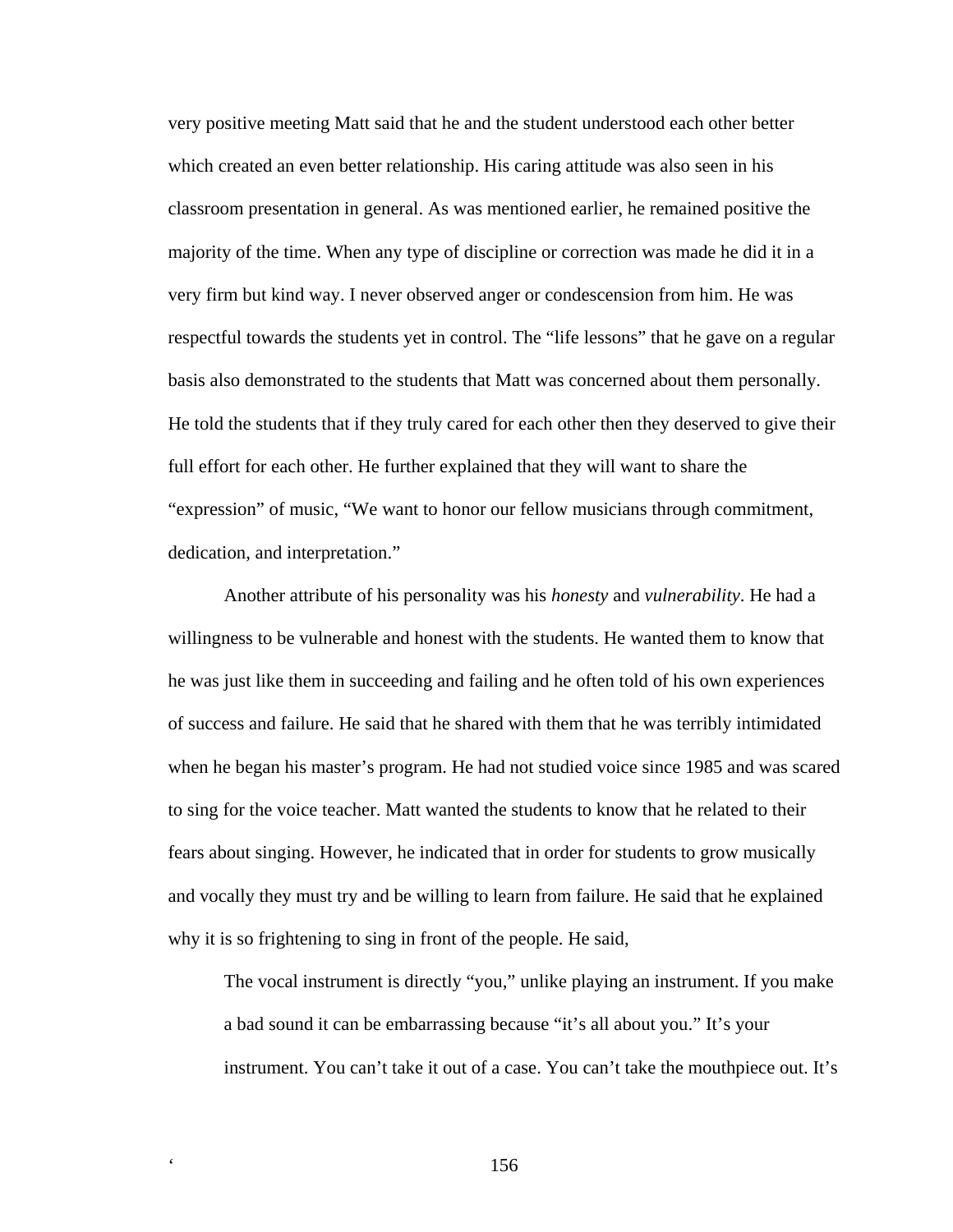not the reed. It's your baby. It's embarrassing! It's like standing in front of them naked!

The students laughed, he said, but the concept was understood that we must be willing to try, willing perhaps to fail, and willing to learn from our failure so that we can develop. During one rehearsal he said to the students,

Sometimes it's hard to take criticism. At contest it is the adjudicator's job to criticize. We should take the opportunity to improve from their criticism. It is an opportunity to get better, an opportunity to learn. You know, in your life, you're going to fail. You're not going to get the break you've always wanted. But if you're always winning, if you're always getting everything you want, you aren't really learning anything except the fact that hard work pays off. You're learning that but what else are you learning? You aren't learning very much. You get an 'A' on everything, you always get everything you try out for, you always win the sweepstakes, what did you learn? You didn't learn anything but you probably have an inflated ego saying to yourself, 'I must be really good at everything.' I think there's a lot of value in failing and I think we shouldn't be afraid of failing. Because, when you fail, when you take back the judges sheet with a '2' on it, and you look at all the criticism, and you take it to heart and work on it, you get better. So, I don't think you should be afraid of failing. Your goal shouldn't be to fail. Your goal should be to win but you shouldn't be afraid of failing.

With Matt's willingness to be vulnerable and honest he was also very open and direct about what needs improvement and development in the choir. He expressed how he wanted each student to grow musically and vocally, and expected each student to pay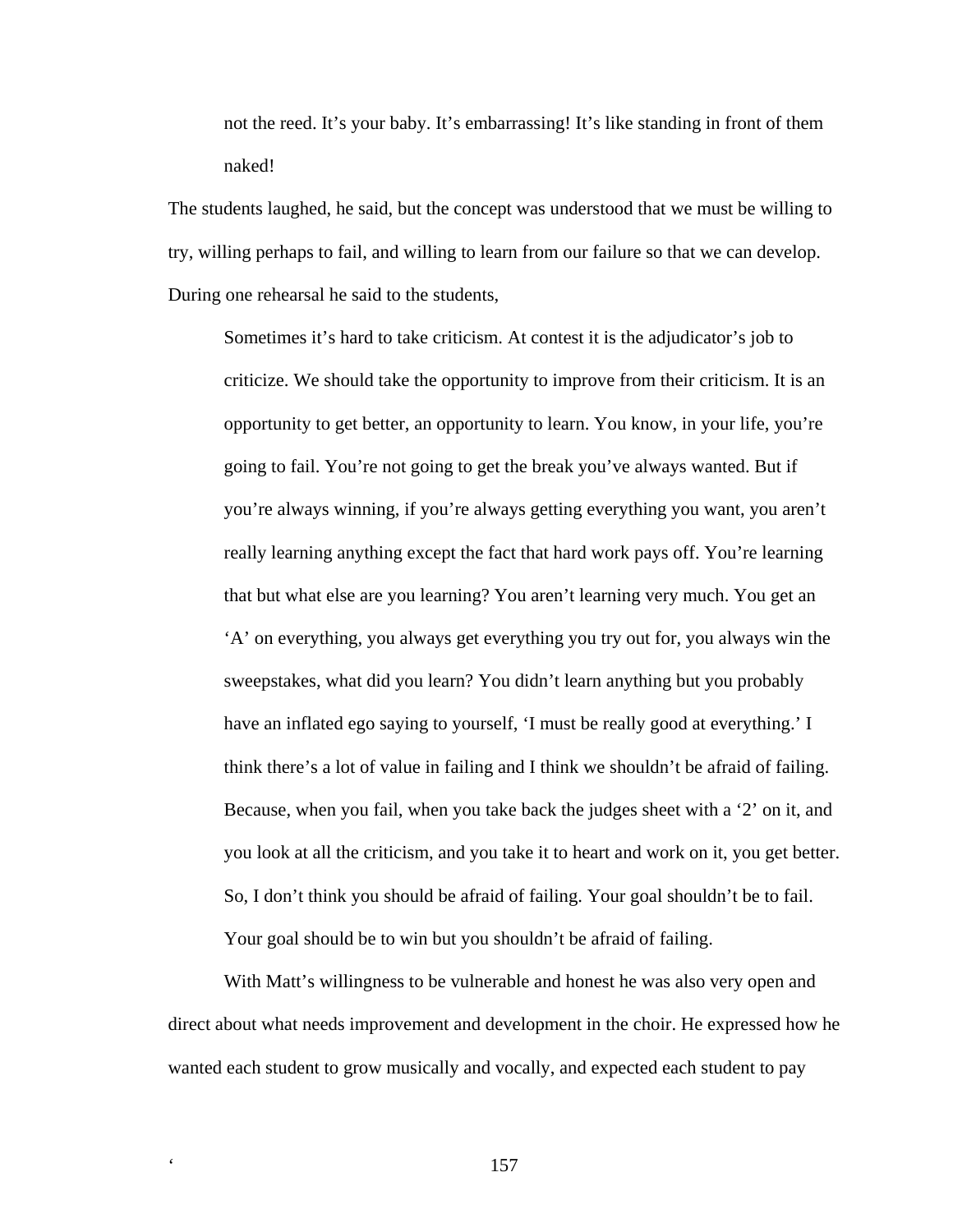attention to his instruction. Matt said that he also feels it is important to be open and honest when he makes a mistake. He reported that he has apologized to individuals and the ensemble when he knew that he was in the wrong. He has also asked students to apologize if they have done something wrong. Matt said, "Relationship built out of honesty, even if you don't agree, creates something."

His personality, in general, was outgoing and engaging. The students appeared to love, appreciate, and respect him. His personality traits appeared well-suited for a choral conductor.

*Discussion.* There is much debate as to how parents and teachers are to relate to young people today. Are we figures of authority, are we friends, both, or somewhere in between? With Matt's approach and his personality traits he appeared to be balanced and somewhere in between. He was a *relational* teacher but also a strong *leader*. He was in command of the classroom and a teacher figure but also reached out to the students as a friend. With regard to leadership, the terms "authority" and "disciplinarian" can carry negative connotations. They often infer a "lording over" or "ruling" in the educational setting. However, these terms can be translated in a positive way. A leader must possess the ability to show authority and be able to discipline. However, it is the manner in which these tasks are carried out that determines whether they are "negative" or "positive." I believe that in all situations a teacher must exhibit the "positive." A teacher builds relationships with the students. These relationships must be founded on understanding and trust. A teacher never "lords" over the students but rather guides them by example.

"Leading by example" is a phrase that is often heard. Custer (2005) addressed several key components. He said that he employs active listening, validation, and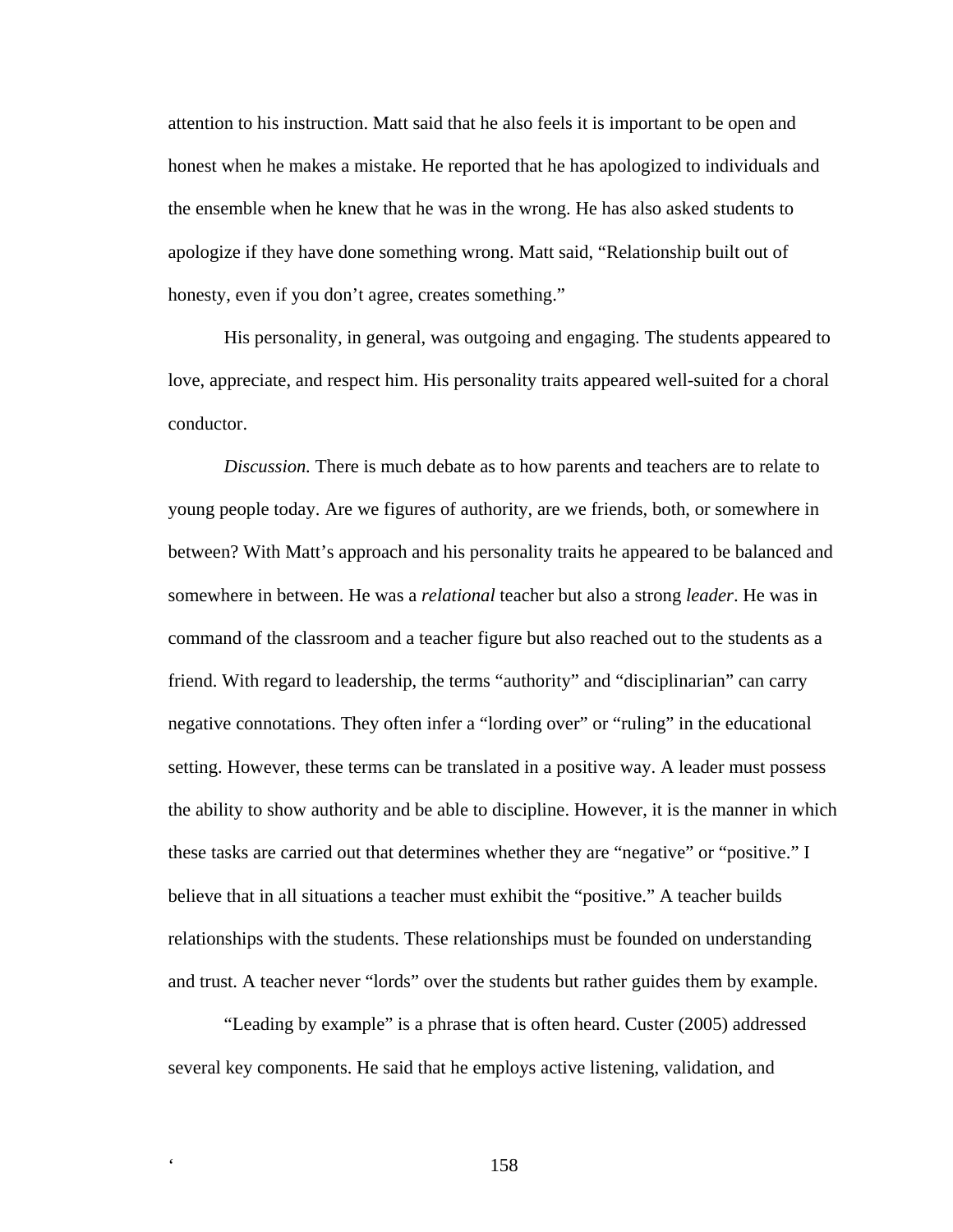feedback strategies. I observed and discussed with Matt the importance of active listening. He often asked the students to listen and analyze tone production issues. While he was working with a particular section the other sections were listening and then were asked to give their assessment or feedback of what had transpired. Matt then responded to their answers with his own analysis. This was an example of teaching the students to be good musicians by developing critical ears based on the guidance of the teacher/leader. Another way that a teacher "leads by example" is through the teacher's own selfdiscipline. Johnson (1997, p. 8) stated, "The conductor/disciplinarian, of course, should be a person who possesses solid self-discipline (an idea which may be a frightening notion for some directors)." Matt was an accomplished pianist and an excellent vocalist. He was able to demonstrate his musical skills for the students which affirmed his attention and insistence on good vocal technique. He also demonstrated self-discipline in his delivery in the classroom. He maintained a steady, fast pace of instruction. He broke the rehearsal into time segments of approximately 15 to 20 minute periods. He was wellorganized and methodical in delivery of instruction. All of these areas showed the students that he was well-prepared for a task which took much self-discipline.

*Enthusiasm* abounded in Matt's rehearsal room as well. The atmosphere was upbeat as a result. The reason for this atmosphere was Matt's great positive spirit. Cox (1989) found that students readily perceive enthusiasm and are influenced in a positive way by it.

Matt would also be classified as a very *energetic* teacher. He maintained high energy throughout all of the rehearsals that I observed. Slack (1977) stated that teaching performing groups is emotionally demanding and requires intense effort and resilience.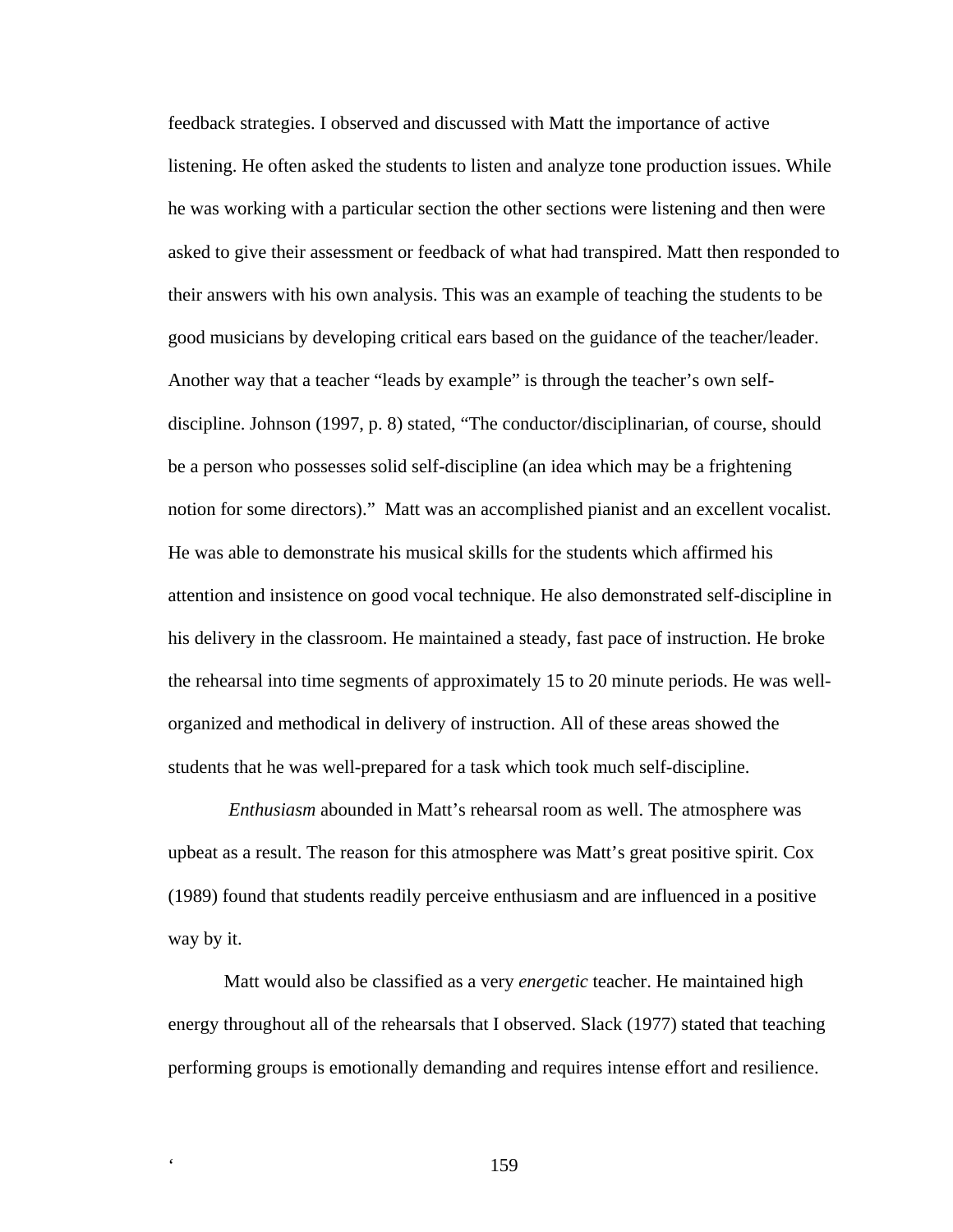From my personal experience I would agree with Slack. To direct a one-hour rehearsal requires great energy, good organizational skills, command of the rehearsal, good analytical skills with regard to music, a sense of the singers' attention spans, among others. In other words, performance rehearsals demand much from the director. Within the time frame of a rehearsal period a director wants to achieve the musical goals and at the same time make it an enjoyable experience. Choral ensembles usually consist of thirty to sixty young voices and to instruct and direct this many performers at one time requires a special energy and endurance level. In a study done by Yarbrough (1975) it was found that there are two types of energy levels in teachers. The first is what he termed "highmagnitude." The teacher possessing this level of energy is fully engaged at all times. The teacher maintains eye contact, approaches and departs the group during rehearsals, uses expressive gestures, and maintains a high energy and exciting rehearsal with varied speech patterns of speed, pitch, and volume. The second energy level is just the opposite, "low-magnitude." Here the teacher does not maintain eye contact with the students, has strict gestures, leads a slow and unexciting rehearsal pace, and does not vary speech patterns. Matt definitely was in the high-magnitude category in all respects. His rehearsals were fast-paced. He was dramatic in his presentation of instruction with varied facial expressions, varying dynamic levels of speech, much body movement, and wide use of hand gestures. Because of his outgoing and dramatic personality he created an overall exciting and positive learning environment. Yarbrough's (1975) study determined that students preferred the "high-magnitude" teacher. The obvious reason is that students are engaged during an exciting, energetic rehearsal.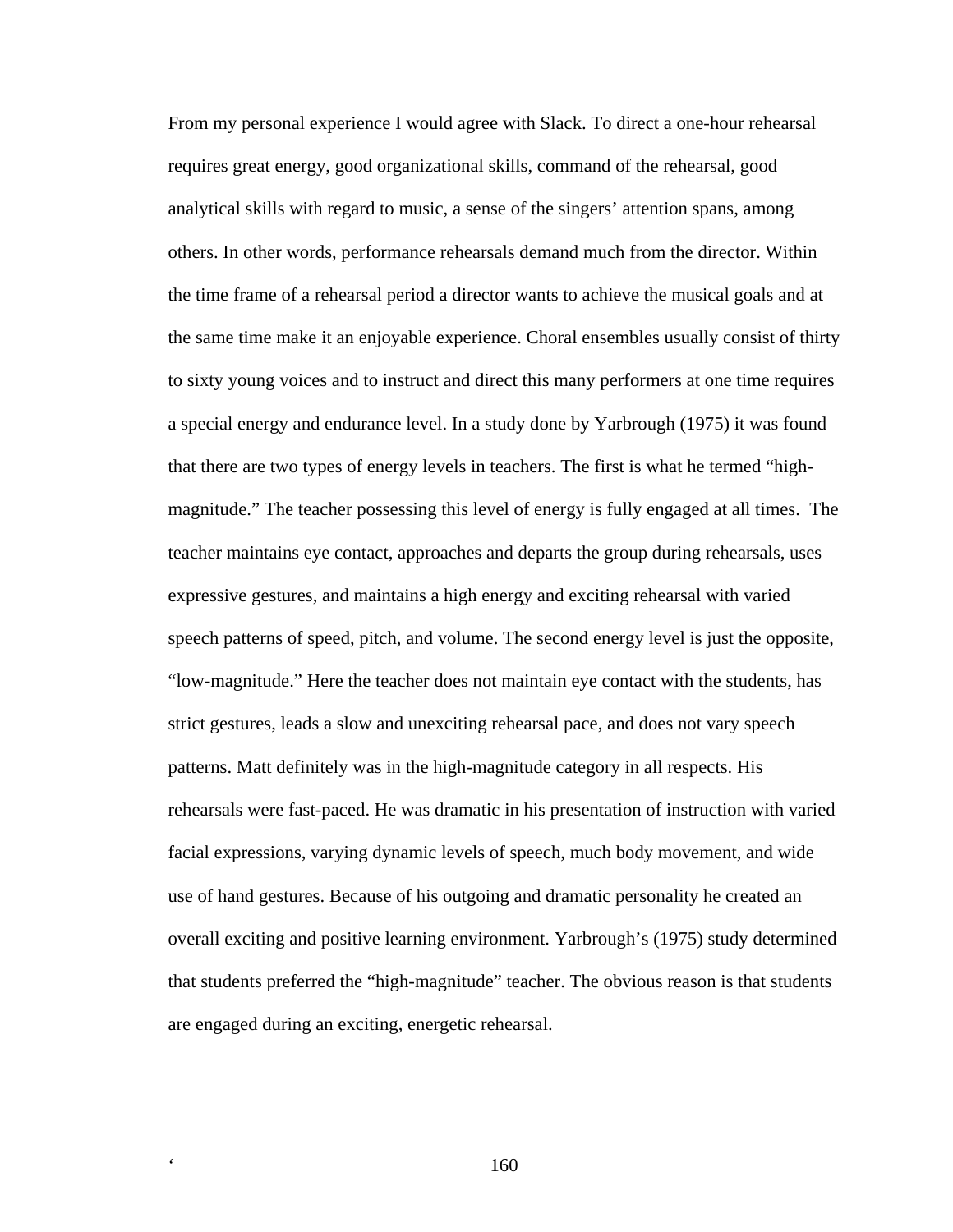Another aspect of the "high-magnitude" teacher would be their ability to personally stay *focused* and in turn help the students remain focused. This would have to do with the pace of the class as well as the sensitivity of the teacher regarding student behavior, ability, and need. Matt was extremely focused on the task at all times. He appeared determined to accomplish the goals he set for the rehearsal. The students also seemed focused. One of Matt's gifts, in my estimation, was his ability to inspire. He did this through his sense of what was working and what was not working. He often interjected *humor* into statements. This not only created a happy atmosphere but he stated that he intentionally added humor to help the students grasp a concept.

In Slack's (1977) study he also found that teachers must be secure, idealistic, and sensitive. In being idealistic one shows the spirit of excellence and of being positive. Matt did just that. However, I would say that he was "realistically" idealistic. What I mean is that he expected musical excellence but was realistic about the singers' abilities. He was not critical but rather analytical with regard to improvement. Matt demonstrated a sensitive and caring attitude toward the singers as was seen in his philosophy of helping students find their place and value in life. In general, the students knew that his attention to musical detail, his positive attitude and influence, his willingness to give extra time in extra rehearsals and contests, among others, was a demonstration of his devoted and caring attitude.

 As mentioned above, Slack (1977) addressed the importance of a choral director being secure. Matt demonstrated personal security in his willingness to show *honesty* and *vulnerability*. I believe that this helped to build trust in the singers. Noble (Shrock, 1991) stated that "Transparency is vulnerability" and spoke of its impact on creating music. He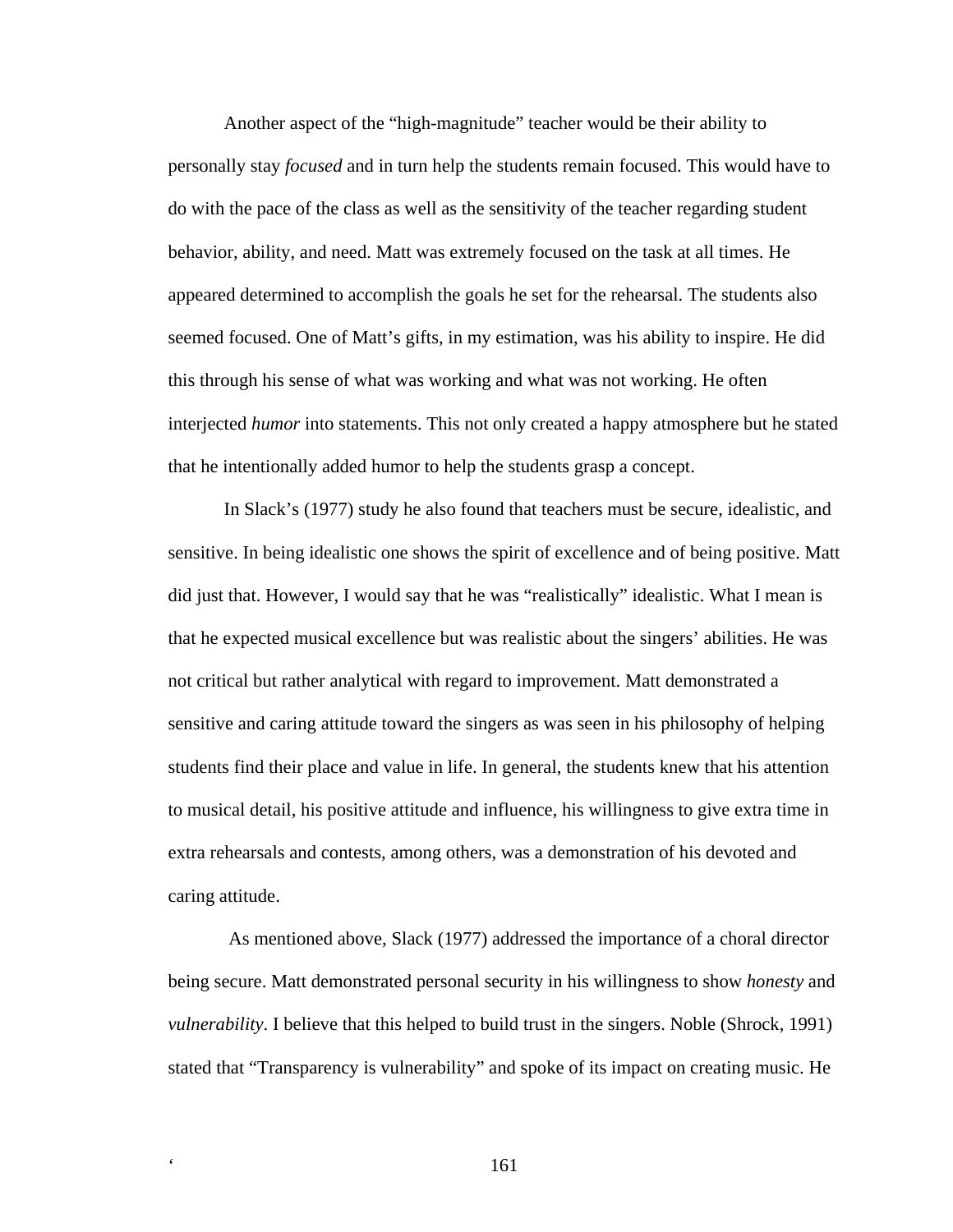said, "It is the capacity to be open within ourselves in order that the music can flow through us--that we can be an open conduit, a free vessel." Custer (2005) also addressed these attributes and stated that choral singing demands an exceptional degree of trust, transparency, and vulnerability. Matt modeled these attributes and I believe this was a strong contributor not only to the "sense of community" that existed in Matt's rehearsals but to the successful learning environment.

## *Style/Method: Repetition, Simplification of Technique, Analogy and Storytelling, and Modeling (Verbal & Nonverbal)*

The definition of "style" or "method" according to Gumm (2003) is "the *focus, intention, orientation, or priority underlying the entire pattern of interaction between the teacher, students, and subject matter.* As a result, it is also the *stable, consistent,* and *pervasive approach to music teaching."* (p. 14). Matt had a well-defined "method for his madness." In this instance the word "madness" means Matt's very creative and efficient method. Through his years of teaching he had established a "priority" and "order" that brought about the desired goal, that of "beautiful choral tone quality."

*Results.* Matt had found that *repetition* was a key element in the learning process. The old adage "practice makes perfect" is often lost in the contemporary culture of "I want it now." Repetition and practice take time. It is often a difficult task to convince young people that hard work, practice, and time are necessary elements in the road to success. However, Matt demonstrated that it is possible to convince young musicians of this benefit. During each rehearsal that I observed I noted that there was much starting and stopping of phrases. Matt often repeated a phrase many times over. Either the entire choir was involved in the repetition or he worked with a section or several sections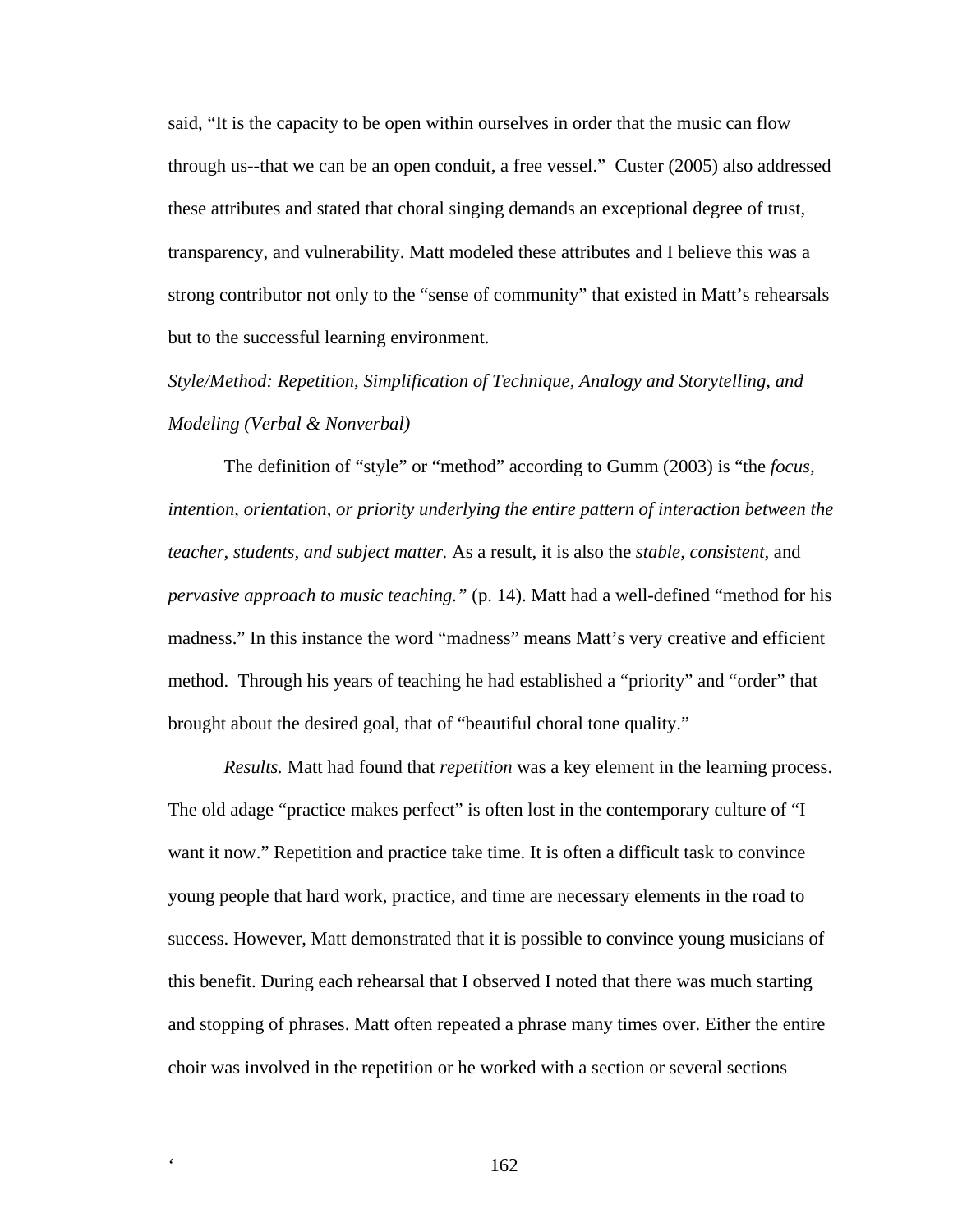together. He said that he constantly reviews posture, placement, and the philosophy of "why" we're doing this. Matt said,

High school students don't like to repeat things. It's a societal thing, we want things fast and we want to be done. We want to go on to the next thing. This whole idea of repetition is another concept that I got out of this James Jordan's (1999) book.

Matt said that he took this even one step further. "We have to really get in the mode where we can enjoy practicing as much as performing." He said that he communicated this concept to his ensembles. He wanted them to appreciate and enjoy rehearsing.

Matt's method of teaching demanded constant repetition. Even when the students might show tiredness he continued to drill, refine, and reinforce. He said,

In the first two weeks everything gets repeated. I try to end each day, before they leave, talking about what we talked about today. I really set it up and I tell them, "I'm going to teach you how to sing for a lifetime, where you'll have a healthy voice, and you can sing forever." I relate it to sports and I tell them how much I love sports, my sons play sports, I live my life in the gyms, the fields, however, you can't play sports forever, you can't be a cheerleader forever. But…you can always be a musician, you can always sing well, forever, and ever, and ever, amen.

He was so insistent on students learning good vocal technique that he was not afraid of what some might call "overkill," even in the first two weeks of school when he took the 9<sup>th</sup> Grade Choir through "vocal boot camp." This was discussed thoroughly in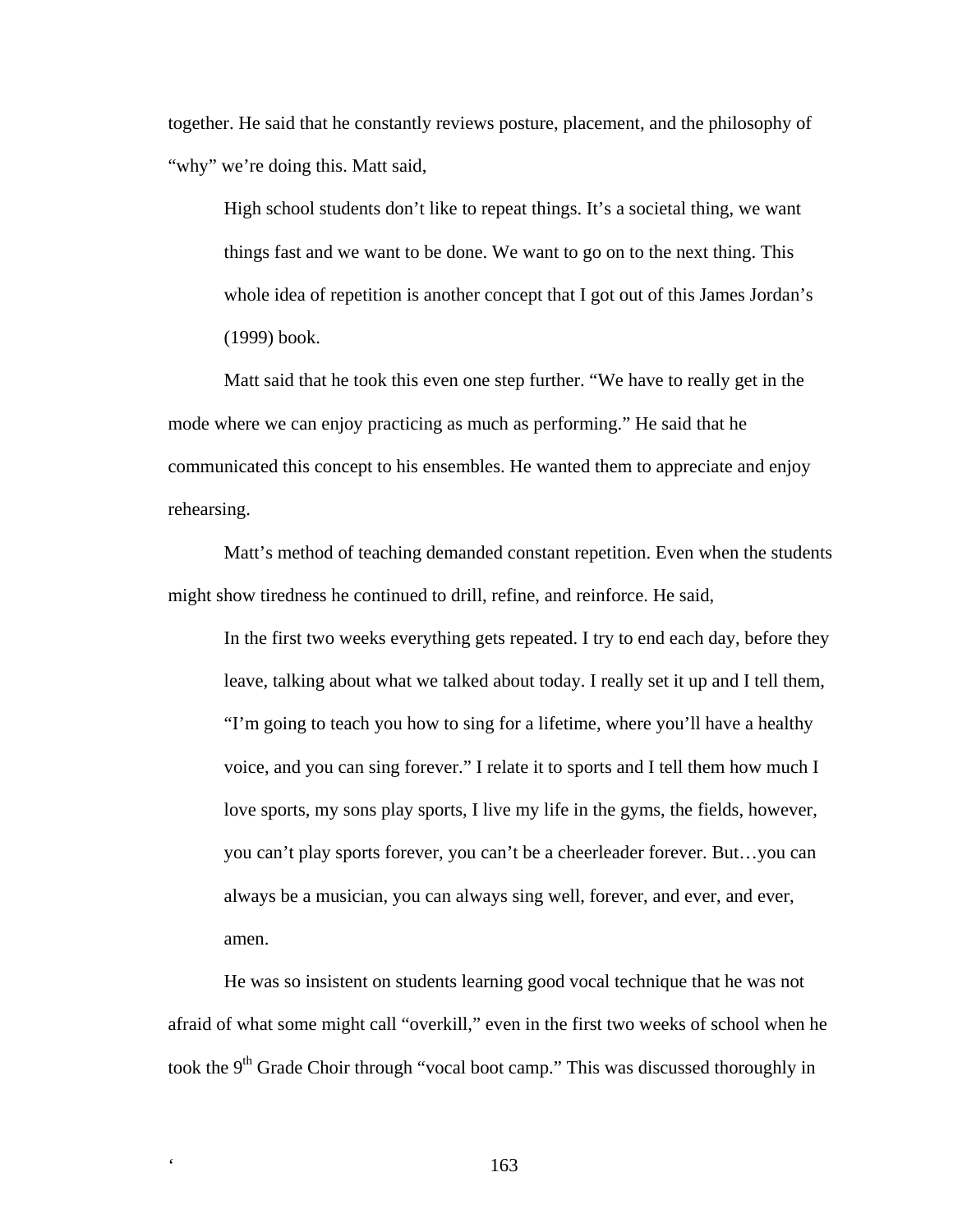Chapter 4. Matt said, "If the technique is not there then you have to go back and do a little bit of review."

As previously stated, we live in a society of instant gratification and success and yet here is an example of young people tolerating and benefiting from a strong teacher who wanted vocal excellence and insisted on it. The students, in turn, strove for excellence and realized that it only comes through practice.

Another approach in Matt's method was that of *simplifying vocal technique*. He felt that it was very important to technique to put the concepts "in a nut shell." He wanted to make it easy and quick for the students to learn. Pace was important. When there is so much to accomplish in each rehearsal, "time is of the essence." Therefore, after a concept was taught Matt looked for a "shortcut," a "quick fix." A "shortcut" helped Matt have a more productive rehearsal, as he would simply give the signal and the choir responded. He did not want to waste time reiterating a concept if it was already understood. One example was the "shoulder roll." He simply had to mention the term when students had bad posture and immediately the students' postures were realigned. With regard to a "quick fix" for poor tonal placement, Matt used the consonant [n]. He taught this tonal idea to the students in the first week of school. Matt reminded them of the placement of tones aligning to the resonance sensation of the consonant [n]. He stated, "I have used [m] and [ŋ] before different vowels, however, the brilliance, or the great thing about [n] is that it is really fast and really easy. The [n] consonant brings the tone to the most forward position. Because it is really fast and easy, it is so much easier to hear." He also has found the [u] vowel to, most generally, align and open the tone for the best tone quality. He used the [u] vowel as the sensation to which to align all the other vowels.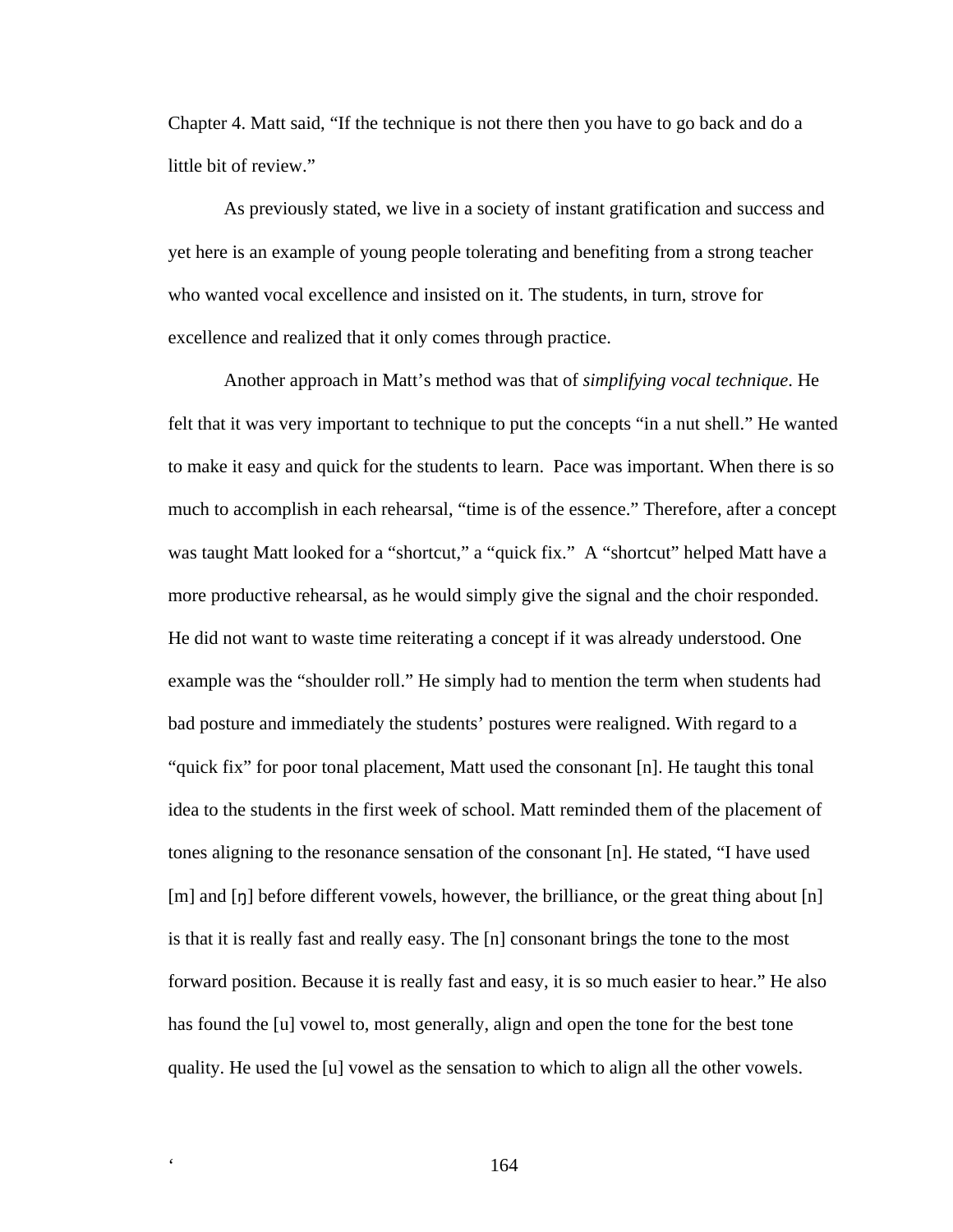He looked for practical and simple ways to communicate technique. One example is that of teaching breath control. He had the students inhale while he counted from 1 to 10, then 1 to 15, then 1 to 20, and so forth. Matt said, "This seems to make more sense to them. This works better than long explanations or more difficult exercises." Matt was constantly looking for ways to simplify explanations for easier understanding and ways to communicate a concept with a quick reminder with such things as a hand gesture or comment.

*Analogy* and *storytelling* were a major part of Matt's method. As stated in the above paragraph he looked for ways to communicate effectively. He wanted to present difficult concepts in a manner that could easily be understood. He did this by providing an analogy or story that the students would understand and remember. Chapters 4 and 5 have provided examples of these. However, one analogy that will not be forgotten and was stated in Chapter 4 in the section on vowels dealt with vowel placement and blend. Matt compared the ensemble that sang with differing vowel placements to a married couple that couldn't agree and were headed for divorce. He told his singers that they didn't want to be like that, that all singers must agree on the vowel sound they are after. Storytelling came often as well. He either told stories about himself or he read to them from some of his favorite books. Matt stated that the analogies and stories helped the students have a better understanding.

I believe that one of the key ingredients in Matt's success was his ability to communicate. He was articulate and concise. I did not notice time being wasted. Rather, his method of communication involved short instructional lectures that often incorporated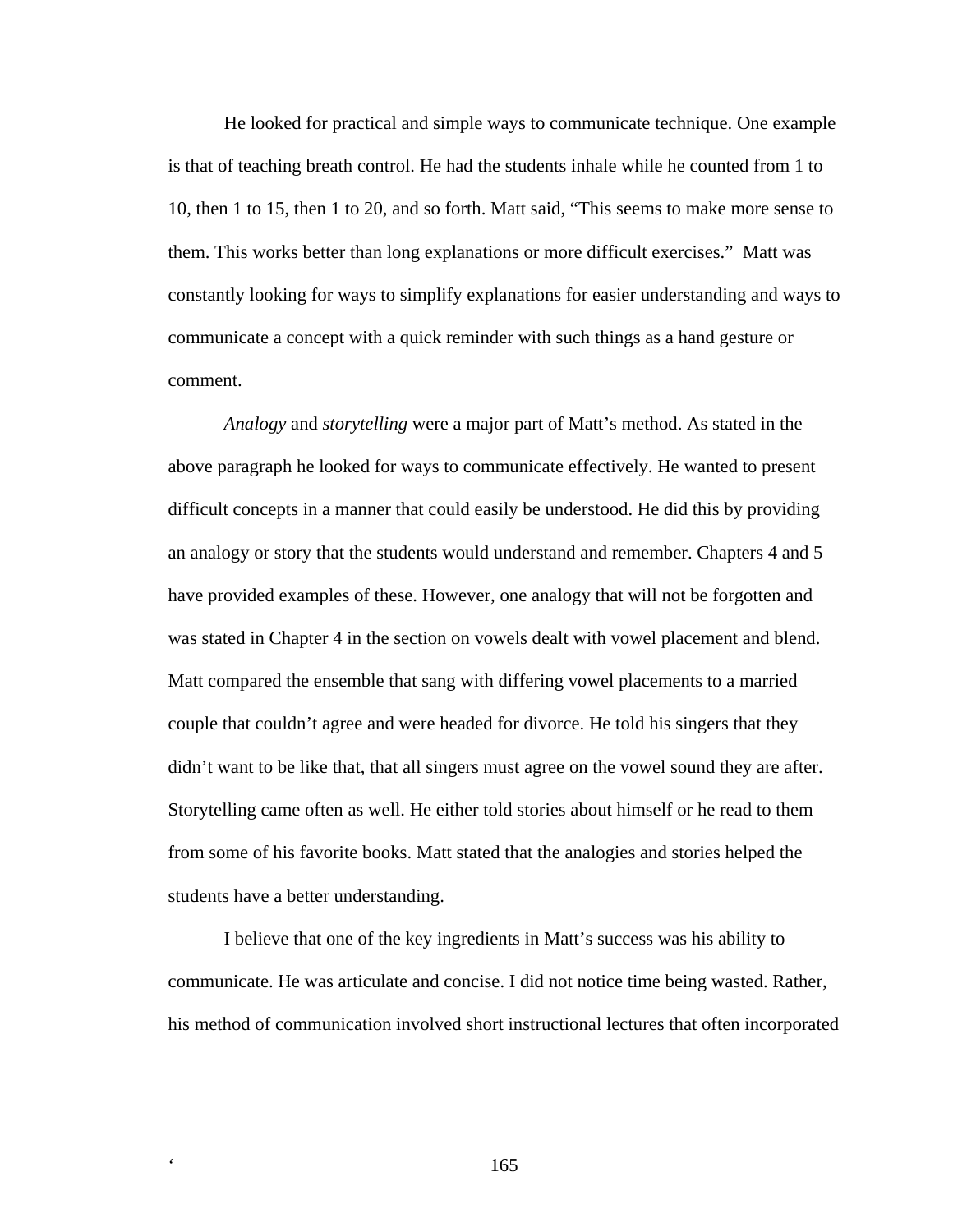*modeling.* His modeling involved both *verbal and nonverbal* cues*.* Categorized below are some examples of his modeling.

### Verbal

- 1) Matt sang a phrase to demonstrate good articulation and how to crescendo. The choir then sang and imitated.
- 2) Matt sang along with the choir as they sang to show a particular color and style. He did this often.
- 3) Matt sang the proper way to sing the [ə] vowel in the word "somewhere". First he demonstrated it with an ugly timbre. Then he sang it again with a little more height or head resonance. He sang it one more time with balanced resonance.
- 4) In explaining what it means to sing with vocal line or connection he sang it first without connection and then in a legato manner. He said, "The music needs to move, to have direction with intensity from one word to the next."
- 5) He sang the word "me" and then asked the ensemble how he could improve it. A student answered, "Open your mouth more." He responded, "That's right." He then instructed them that as you sing louder you must allow for more space for the vowel.
- 6) On the word "moon" he stopped the rehearsal and demonstrated how they were singing the [u] vowel and explained that there wasn't enough top (head resonance) in it.
- 7) He demonstrated what he calls a "phonated yawn" and sighed through descending pitches. He was using this exercise to demonstrate how a tone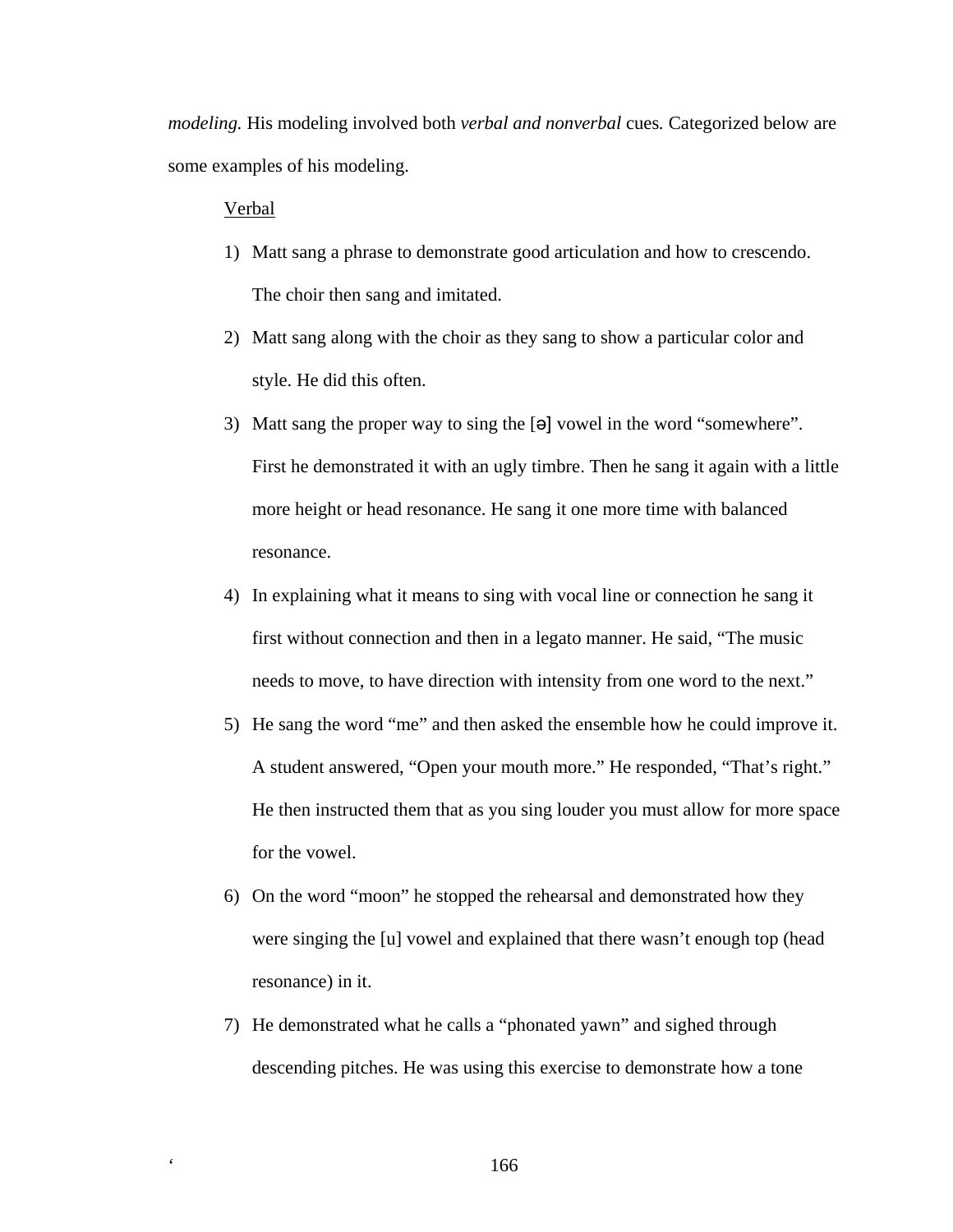should sound and how it should feel when the soft palate is raised allowing for head resonance.

8) Matt stopped a rehearsal to ask the singers to over-articulate. He demonstrated how it should be done.

### Nonverbal

- 1) He used his right hand cupped above his head as he sang to ask for more head resonance.
- 2) As the choir sang he demonstrated the mouth position for the vowel [e] in the word "name" signaling for them to keep the tone open and long.
- 3) Matt rounded his lips and hollowed his cheeks as the choir sang to ask for a rounder tone.
- 4) He mouthed words as they sang to show vowel formations.
- 5) Matt used the thumb and index finger on his left hand, positioning them at the corners of his mouth, to ask for a more forward and rounded tone.
- 6) He made a circular motion with the index finger of his right hand in a lasso type motion to ask for more ring in the tone.
- 7) Matt opened and cupped his right hand with the palm down signaling a more open vowel sound.
- 8) With his right palm up but cupped he was signaling for a bigger, more open sound.
- 9) He made a fist with his right hand to ask for more power or volume.
- 10) Matt used a flat right hand with palm down, striking in an outward motion to show staccato and no vibrato.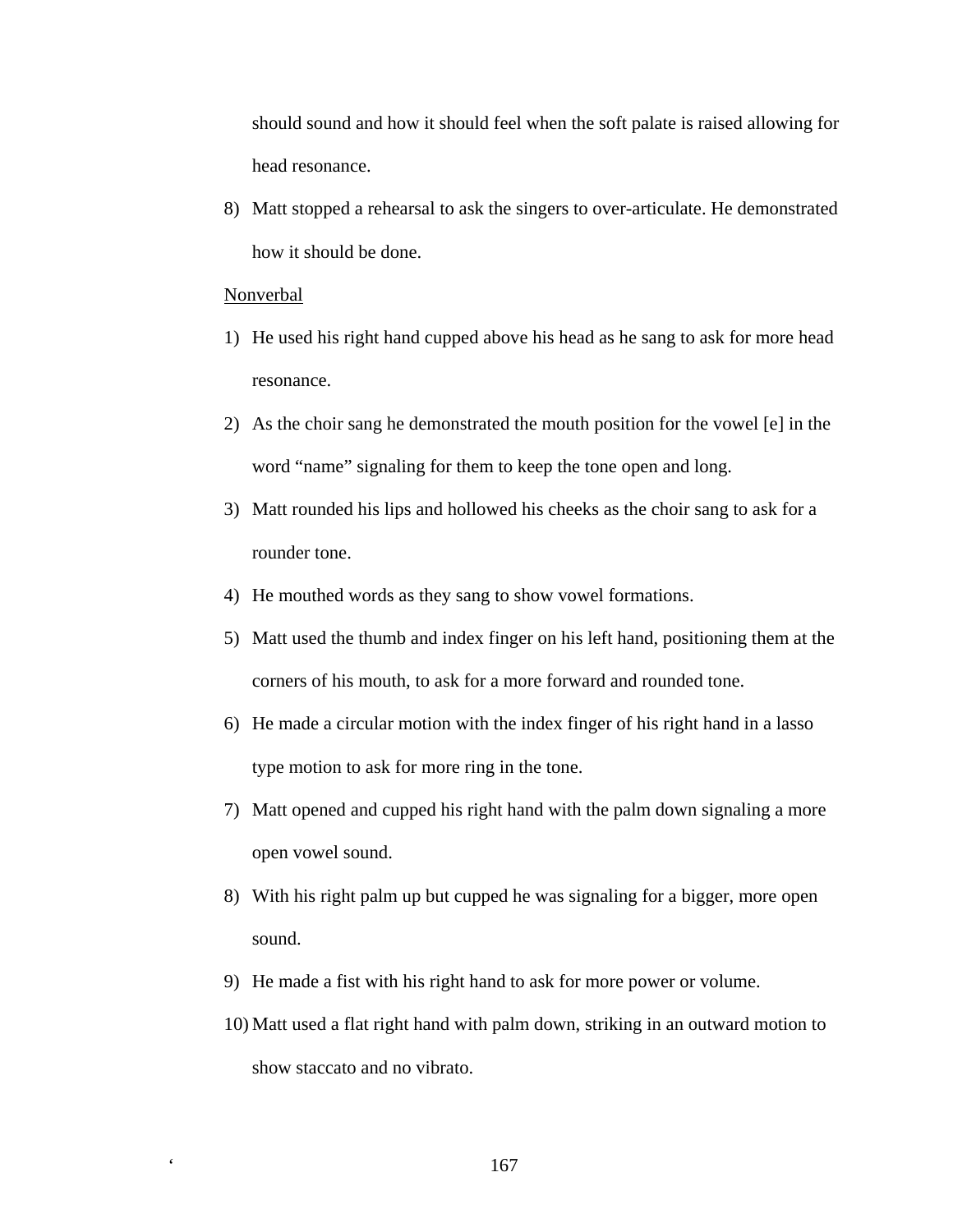- 11) As the ladies sang he wanted a rounder tone quality and rounded his arms out in front of him with fingers touching as if placing them around someone.
- 12) He used both hands in a rounded fashion as if holding a ball to show roundness of tone and raised the ball higher as the phrase was to crescendo.
- 13) Matt flexed his bicep muscles of both arms at the end of a phrase to signal that the phrase ends strong and forte.
- 14) He used his left arm and hand to circle at head level to signal for more head resonance.
- 15) Matt asked for a taller tone by separating his right hand from his left in a vertical motion.
- 16) He often directed with one hand above his head to help the singers feel the high, head resonance.
- 17) As they sang the word "you" he directed with his thumb and index finger forming a circle. He was asking for a rounded [u].
- 18) To demonstrate a taller sound as they sang, he placed both hands together with fingertips touching. He pulled his hands a part in a vertical direction to ask for a taller tone.
- 19) When asking for more lift in the soft palate area to attain more head resonance he cupped his right hand at the eye level or soft palate level.

His hands appeared to suggest intensity, pitch, and timbre. The entire time these nonverbal signals were given, the choir was attentive and followed closely. They seemed to understand and enjoy the variety of communication tools. Matt's method of modeling seemed very effective. With verbal modeling the students were able to hear exactly what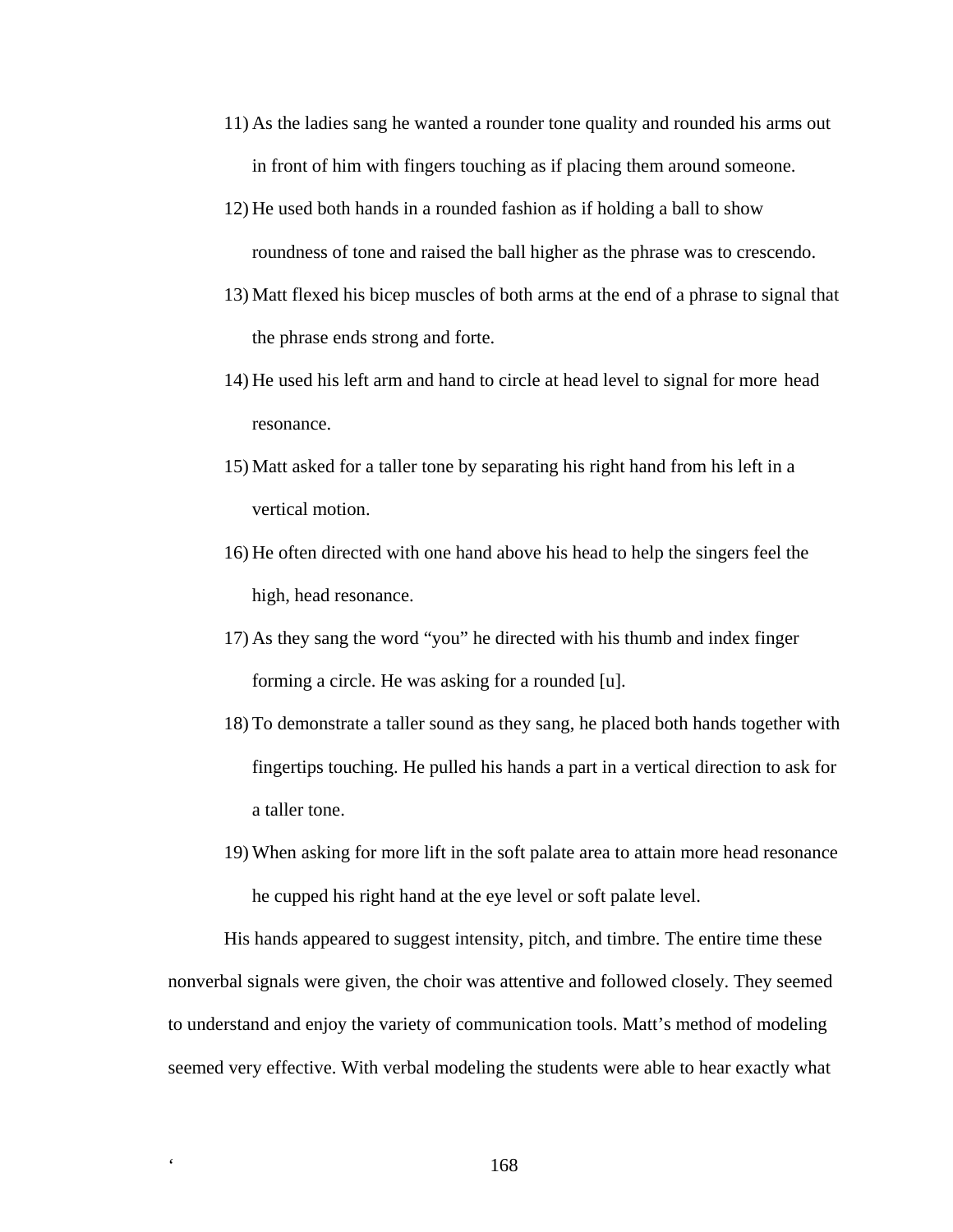type of tone he wanted and they were then able to imitate. With nonverbal modeling Matt provided a visual tool for the tonal concepts.

 *Discussion.* Because method, according to Gumm (2003), is the "stable, consistent, and pervasive approach to music teaching" (p. 14) a teacher must establish a solid approach that allows for consistency. Matt found that repetition was an important element in his method allowing for consistency. He attributed his attention to repetition to James Jordan (1999) and quoted him:

The irony in all this, however, is that great artists are great artists because they enjoy practice as much as performance. That is because their practices are always performances. Repetition in rehearsal is both repetition and deepening… The profound dilemma for artists is that the world despises any repetition that adds time to any process. Speed is important. Fast food, e-mail, and computers are contributing to this faster-than-thou attitude… How do fine craftsmen learn their trade? Through incessant repetition. If one uses repetition to refine, discover, and deepen the musical material, repetition is the way things become beautiful. Most importantly, one must live for beauty. A singer must want to make a beautiful sound every time he or she sings. (pp. 58-59)

As Jordan pointed out craftsmen learn their trade through repetition. Perhaps teachers are afraid that too much repetition will bore the student. Others might think that students understand and practice the technique after a few lectures or exercises. It was Matt's belief that students must be reminded on a regular basis. This might be due to the fact that we all get lazy mentally and physically from time to time. We also forget concepts and sensations of coordination for singing. It could be that some students will not grasp the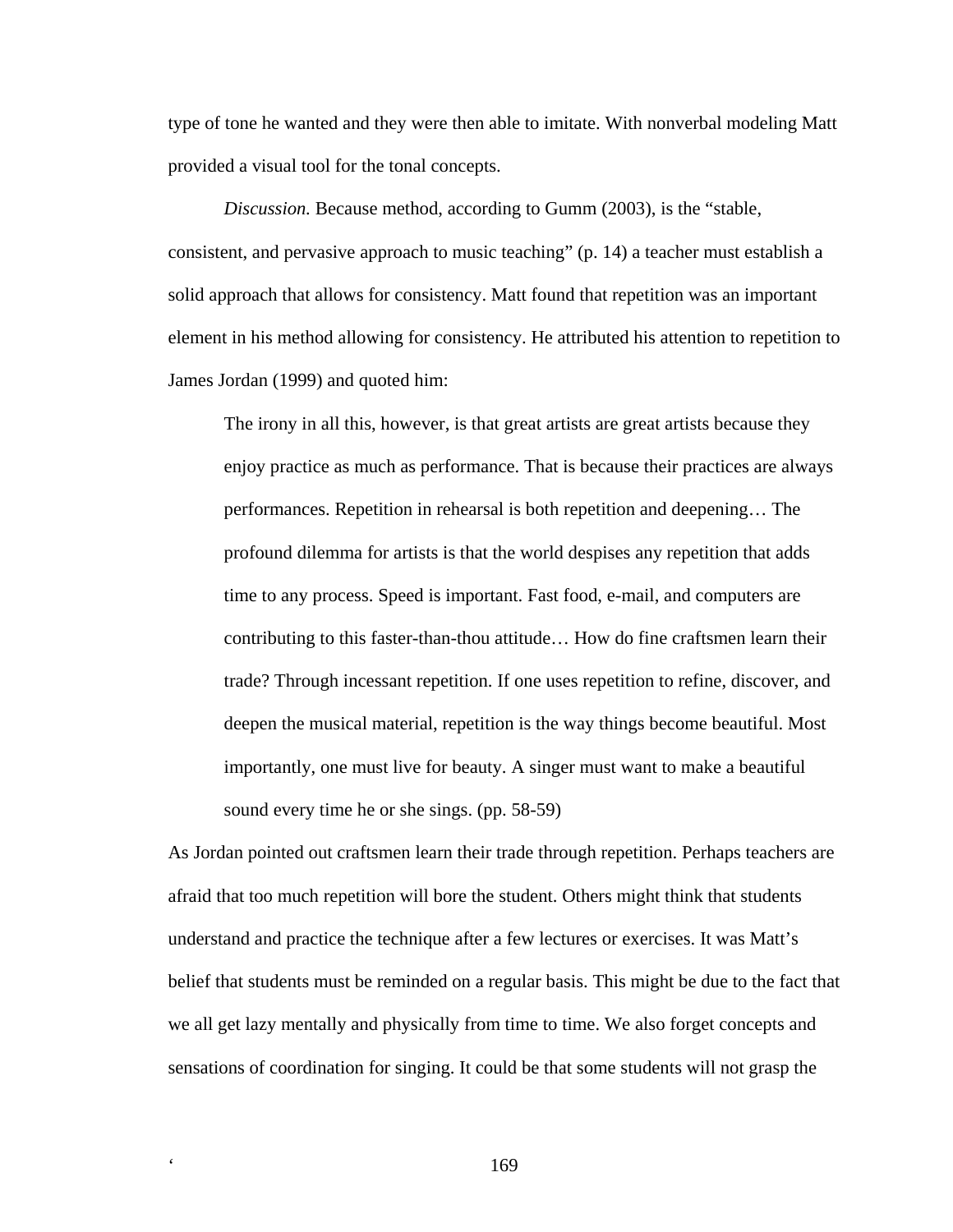concept until it has been explained numerous times and in varied ways. Or, it could be that some students just need lots of time and practice for good vocal technique to become habit. All of the possible reasons above are valid and support Matt's reason and attention to incessant repetition.

Another theme that surfaced in this study with regard to Matt's method was his desire to *simplify technique* for easier understanding and application of technique. Some teachers skip over technique while others belabor the details of anatomy and the science of the voice. Matt worked hard at communicating vocal technique so that students could easily understand. He established some "quick fixes" that the students understood such as the "shoulder roll" for posture and the [u] vowel for open resonance. He made sure that everyone understood and if they didn't he found a new way to communicate the same idea. Repetition and simplification of technique were two very strong components in his approach.

Armstrong (2000) stated that teachers should use a wide variety of teaching strategies because of individual learning styles. It appeared that Matt intentionally worked in various modes to help the different types of learners. I found that Matt frequently used *analogy* and *storytelling*. These strategies were observed earlier in this chapter in the section on "life lessons." Matt seemed to find a way to connect vocal concepts with concepts that the students already understood. Armstrong listed numerous strategies that could be used and he mentioned that storytelling and picture metaphor were visual teaching tools.

Matt was also a proponent of *modeling,* but he did not consider himself an outstanding singer. In fact, he said that he had to work hard at learning to sing well. He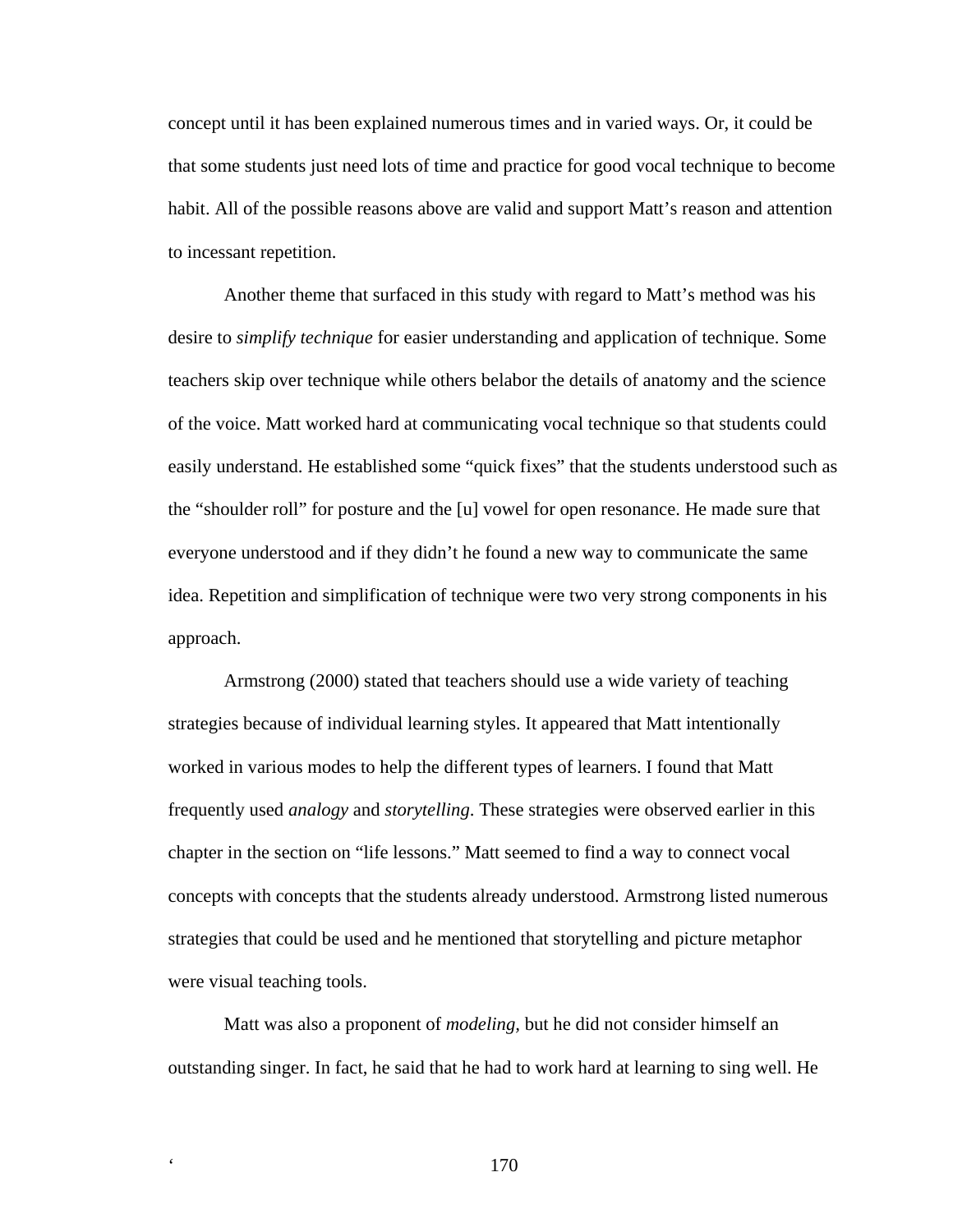studied voice in his undergraduate and graduate programs but did not feel that it came easily to him. However, he stated that he felt that having to work for it may have been a good thing. The reasoning behind this is that he felt that he had to work through his technique which has made him a better singer and teacher. Even though he did not consider himself a great soloist Matt had developed a lovely singing voice that was used well. This should be the goal of all vocal ensemble directors. If a music teacher is not an accomplished singer he or she can study and develop a singing voice that is produced well so that young singers have a good model to follow.

Haasemann and Jordan (1991) stated that the choral director should demonstrate first and then explain. Matt approached teaching both ways. He often stopped the rehearsal to ask for a different tonal quality. Not only would he explain the vocal quality he was looking for but he would sing the word or phrase for the choir and then they would imitate. He was able to demonstrate all areas of vocal technique.

Matt did use a lot of nonverbal communication with hand gestures, arm movements, and facial expressions. The most common hand formation was the cupped hand placed at his eye level with the palm down. This was a signal to the singers that he wanted more lift in the soft palate area and more head resonance in the sound. His hands became the voice, to ask for a more open, rounded sound. Sometimes his hands gave two signals at the same time as when he formed his hands in a ball shape and gradually lifted them to indicate a rounder sound and a crescendo.

According to research that has been done regarding modeling and nonverbal cues both have a profound impact on singers. Eichenberger (1994) experimented and produced a video showing the relationship between a conductor's cues and the singer's response.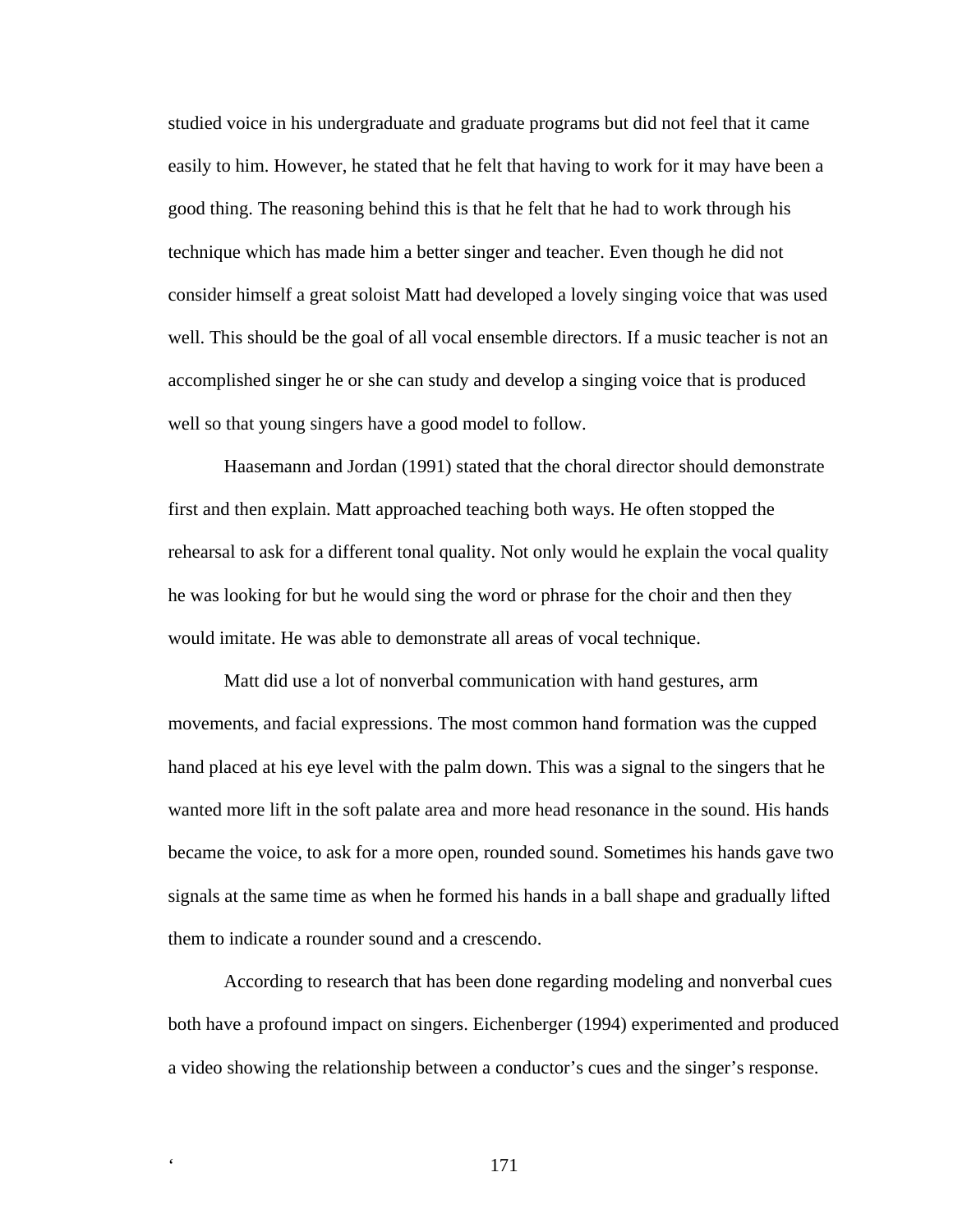He found that nonverbal cues directly affect the overall sound. He said that we link the visual with the aural. He taught that a rounded pattern affects the roundness of tone quality and pitch. A floppy wrist and rounded hand can cause tonal problems where the firm wrist helps students produce a more solid tone. He also has observed the conductor's posture and its influence. He stated that a tall posture brings about a taller tone and better pitch.

McClung (2005) also discussed nonverbal behaviors. He had taken a class with Eichenberger and made reference to noticing that when Eichenberger had a conductor relax his wrist McClung felt his larynx relax. McClung also indicated that the palms of one's hands and one's fingers can communicate tonal differences. He also mentioned the cupped hand turned downward caused singers to feel and position the lifted soft palate. McClung discouraged the habit of mouthing words to the singers but did admit that the mouth and eyebrows can encourage the proper shape and height of vowel sounds.

Although Matt has not studied nonverbal cues and modeling he naturally has found signals that work best to coordinate the visual with the aural. As a conductor myself, I found Matt extremely interesting to watch. His movements were deliberate and often dramatic. He seemed to perform with the choir, not in a negative way to distract from the choral performance, but in a positive way. He and the choir were connected. Each movement and signal had meaning.

The contributing factors discussed above, with regard to successful style and method, are intertwined, and related to the four points addressed by Grossman, described in detail above (1990, pp. 6-9). He mentioned four areas of teacher knowledge that he believed were critical for teacher success. They were a) general pedagogical knowledge,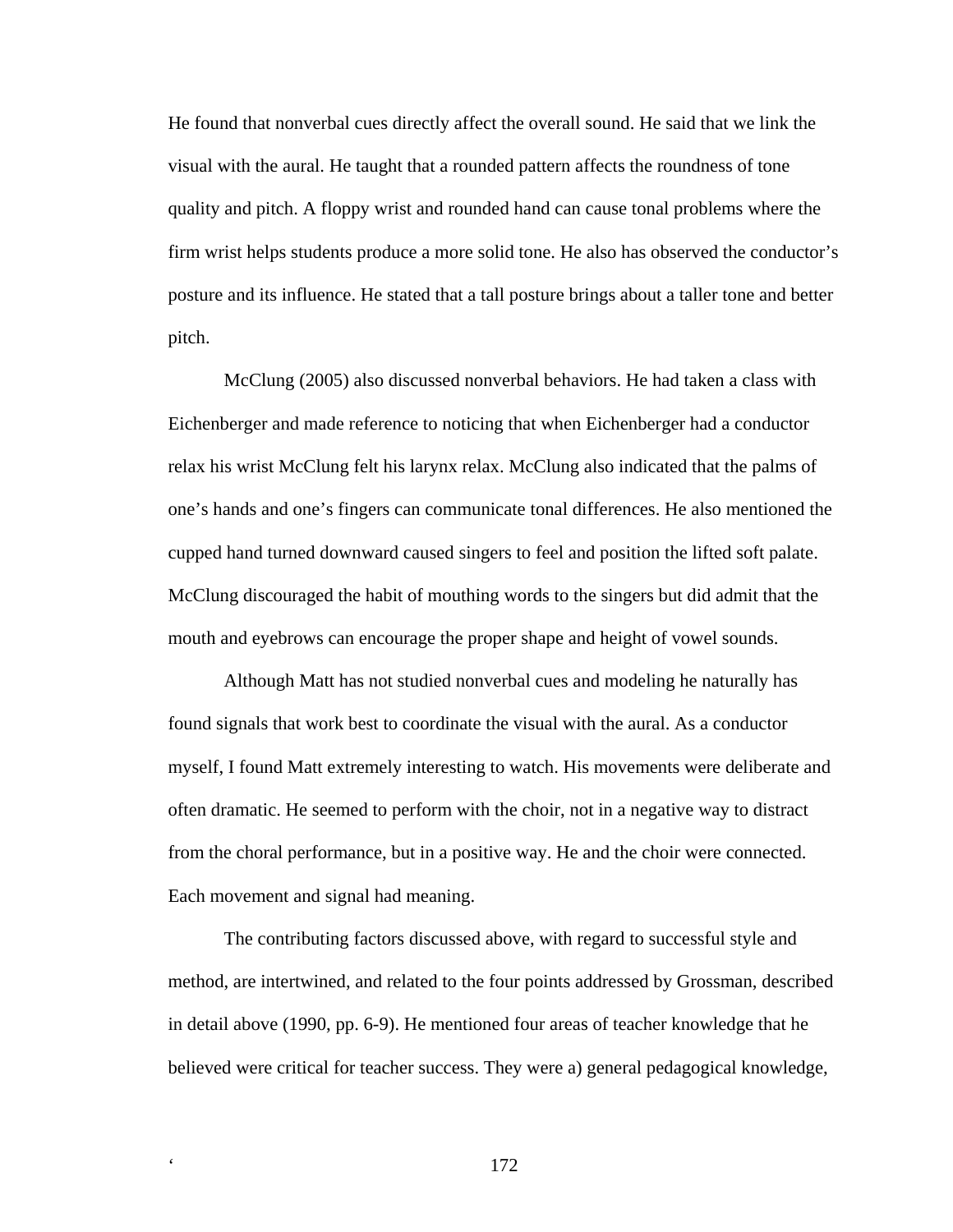b) subject matter knowledge, c) pedagogical content knowledge, and d) knowledge of context.

Subject matter knowledge, point b, was discussed in Chapter 4. Matt had a thorough understanding of good vocal technique. This was derived from his studies at the undergraduate and graduate levels as well as his experience as a teacher and performer. However, I believe that his years of teaching experience may have been the major contributing factor regarding the other three areas that Grossman discussed. General pedagogical knowledge relates to knowing and understanding how instruction affects learning and the learner. Matt had a sense for knowing what the students could understand and assimilate. I observed this in his pacing of class time. He did not allow much down time. Rather, the students were engaged for most of the class period. When he sensed that they were becoming bored or tired he interjected comic relief. This was also seen in the attention he gave to vocal sections and even individuals. He knew when small groups or individuals should be instructed. He appeared to have a sense of timing as to how long he should dwell on a particular point and how to keep the entire ensemble engaged in learning. Matt not only understood good time management of the classroom he seemed to understand classroom management in general. He established the boundaries and expectations for learning in the very beginning of the school year. Matt informed his students of what he expected and how they would achieve the goals. He also was in control of the classroom as the authority figure but he was not overbearing. There was a sense or rapport between Matt and the students, and of trust. The students followed his leadership and respected his knowledge and expertise. In turn, Matt made a conscious effort to let them know that he had faith in them and their abilities.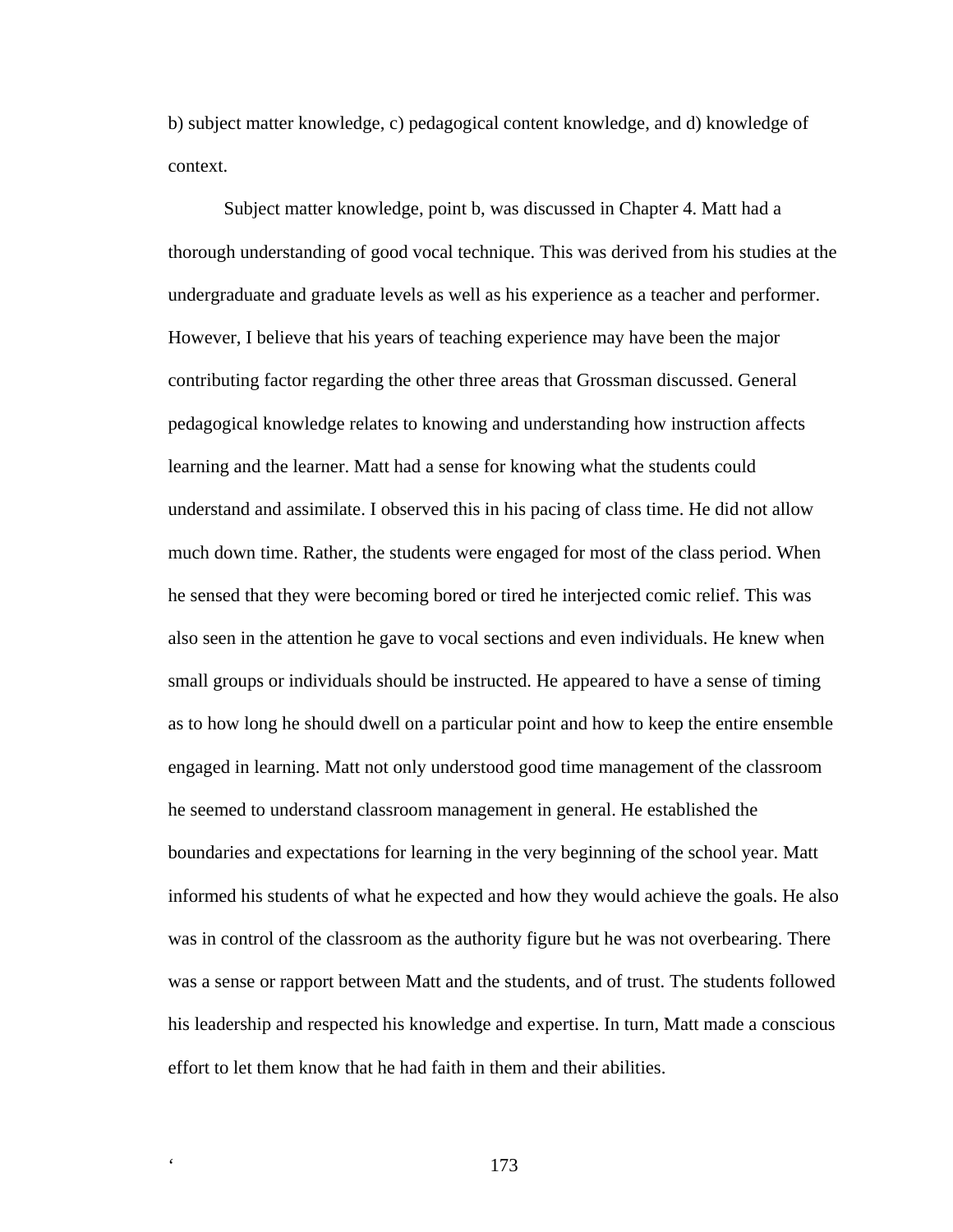With regard to pedagogical content knowledge, students were taught the value of good vocal technique and how it could affect them presently and in the future. Matt seemed to have a sense for communicating concepts thoroughly and succinctly. This was observed in the way he used simplified explanations of technique or found "quick fix" phrases and terms for better understanding. His "vocal boot camp" approach perhaps best demonstrates his understanding of pedagogy. Through his experiences, I believe, rather than his educational background, he had discovered that laying the foundation early on in the learning process brought about the best result. Explaining the whole picture from the outset and working on the individual components early on was most affective.

Grossman's point about knowledge of context could be seen in Matt's understanding of how to explain vocal concepts to the  $9<sup>th</sup>$  Grade Choir versus the Chamber Choir. He did not review or bore the Chamber Choir with unnecessary redundancy. He chose to teach the Chamber Choir certain concepts when inadequacies were seen in their performance. He had a sense of timing and appropriateness. He seemed to understand each group's needs in its own context.

In conclusion, I believe Matt's success is a result of his philosophy and method of teaching. Everything he did had purpose. His enthusiastic and positive attitude, coupled with his teaching skill, brought the students to a level of musical excellence not often seen at the high school level.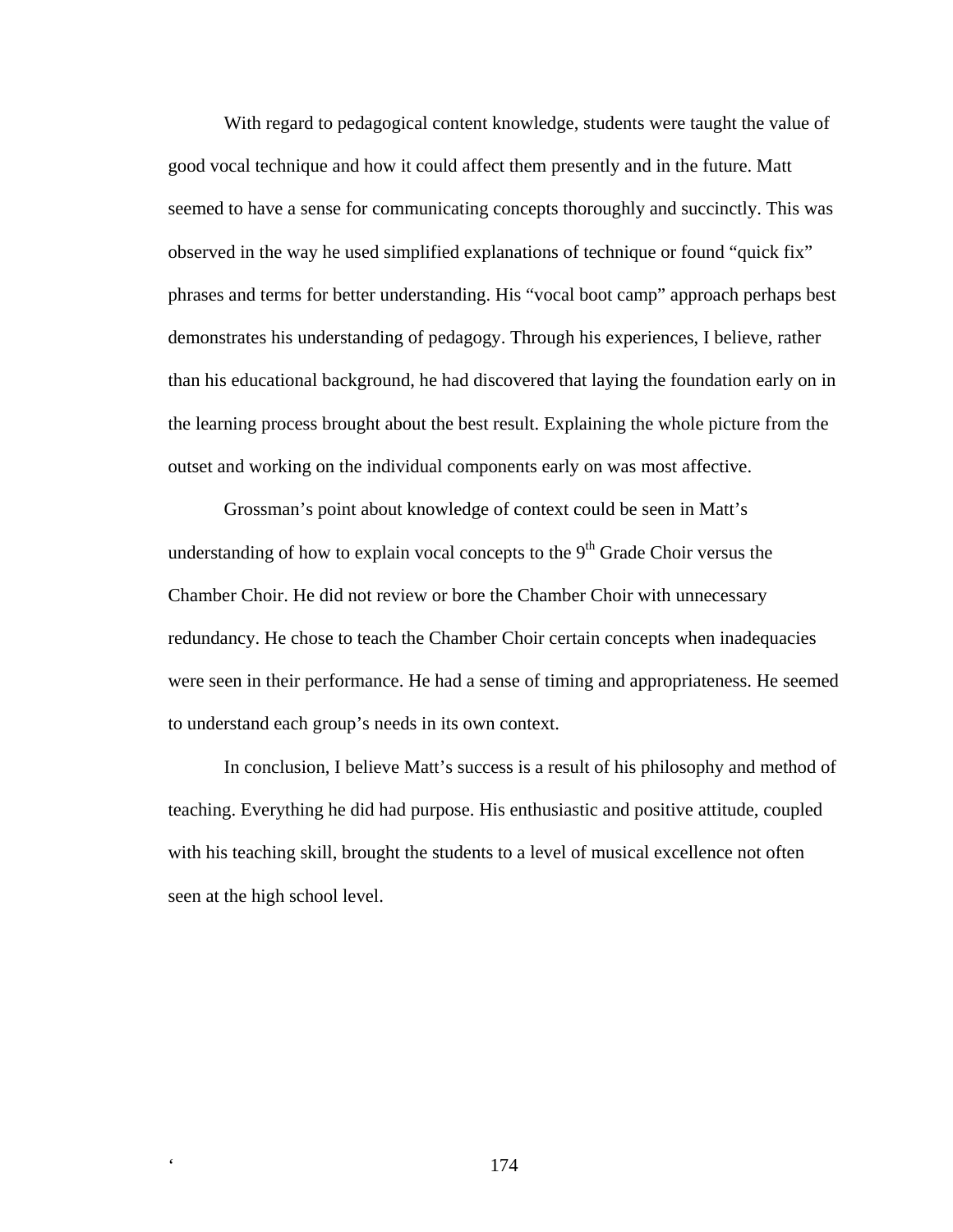#### CHAPTER 6

#### Summary

#### *Vocal Technique*

*"Vocal timbre that results from the well-formed, well-coordinated instrument, without maladjustment of any of its physical parts or functions, stands the best chance of qualifying under the artistic criteria for tonal beauty, as found in Western culture." (Miller, 1986, p. 205)* 

The above quote summarizes Miller's philosophy as to the necessary criteria needed for beautiful tone quality. The vocal instrument must be "well-formed, wellcoordinated without maladjustment of any of its physical parts or function." His statement defined tonal beauty as resulting from the technical aspect, that of the voice functioning acoustically, physically, and scientifically according to laws affecting coordination and resonance. His basic premise was that a voice that is well-coordinated will be well-produced. In turn, a well-produced voice will be beautiful. Within those parameters, however, lies the "subjective." "Beautiful tone quality" to one listener may not be beautiful to another listener. This study did not attempt to promote one tonal preference over another. Rather, even though Matt, the participant, had a preference for a warm, open, rich quality, his philosophy dealt with the technical aspect of a wellcoordinated voice. It is my belief that within the confines of good vocal technique there are tone placement variances that affect the quality but still adhere to good tonal production. These placement variances involve slight percentage changes within balanced resonance. That is, one singer may mix a little more head resonance into the balance than another. A warm, open tone quality will have more mix of head resonance while a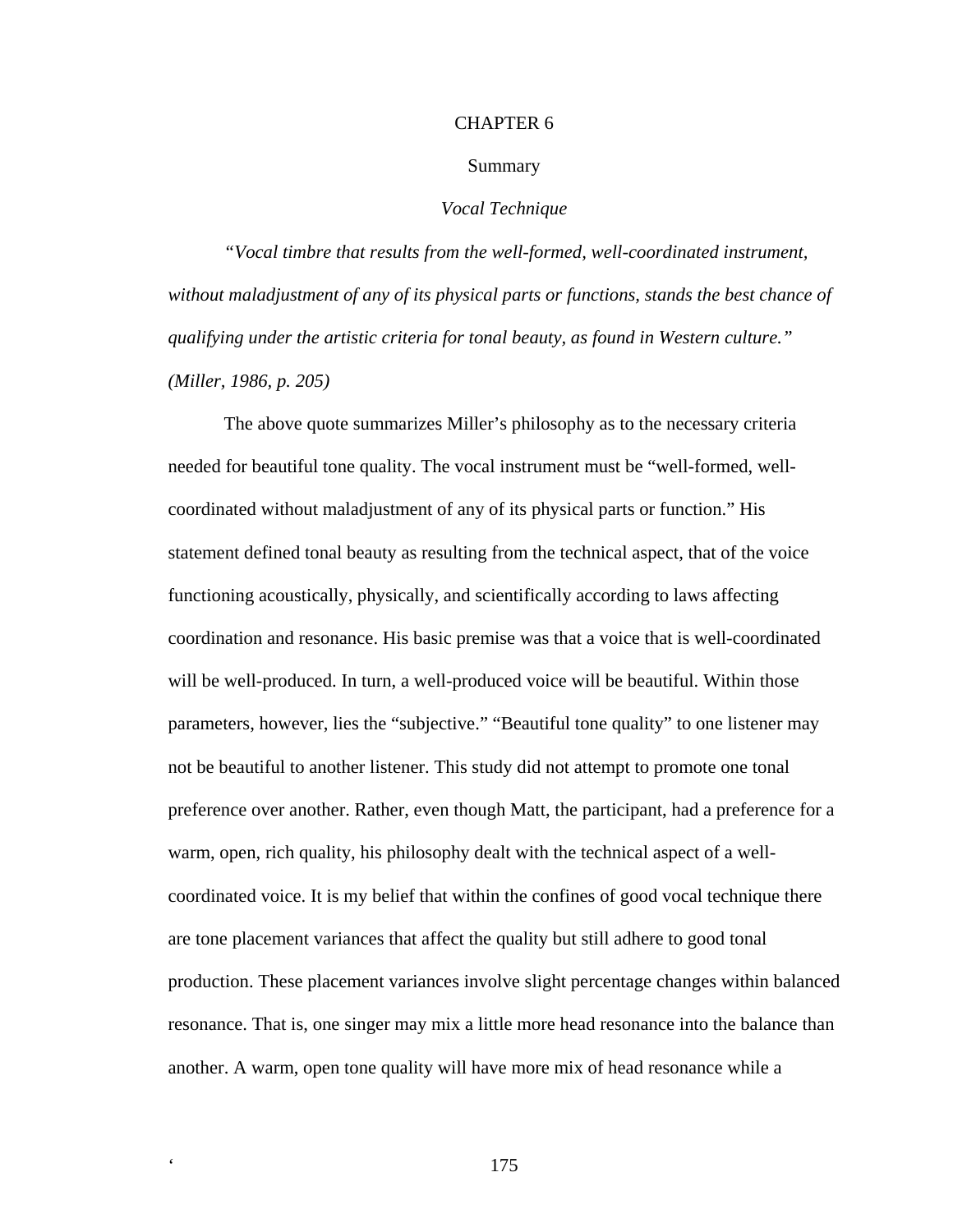brighter timbre will have a little less head resonance with a little more forward mouth and mask resonance. The important factor is that all resonance areas are open and resonating.

This study was chosen to help provide a possible exemplar for others on how beautiful choral tone can be taught and developed. It dealt solely with Matt's philosophy and method of achieving a beautiful choral tone quality in high school singers. It was found that he had designed a plan that taught a well-coordinated tone production.

The first question to be answered with regard to the findings of this project, is what is at the core of this study? What did we learn about teaching and learning? It may be observed clearly that a high school choral conductor has a great task before him or her. This task involves not only knowing the subject matter well but knowing the best way to impart it to the high school student. These two key areas have been discussed and identified as subject matter knowledge and pedagogical content knowledge. These two areas must work hand-in-hand. Teaching vocal concepts without a sense of knowing how to most effectively impart the concepts will result in less than desired results. The reverse is also true. Knowing how students learn without a solid understanding of how the singing voice works in the choral setting will not bring about vocal choral success. This study found that Matt had studied good vocal technique at the undergraduate and graduate levels. He had developed his own singing voice. At the same time he had established a philosophy of teaching and a method of delivery that resulted in recognition of his high school choral ensembles in the choral field as superior and successful. Because there is no objective test used to evaluate success of musical ensembles outside the parameters of contest ratings by adjudicators and reviews by those considered authorities in the field, such ratings were used to select Matt for this study. As has been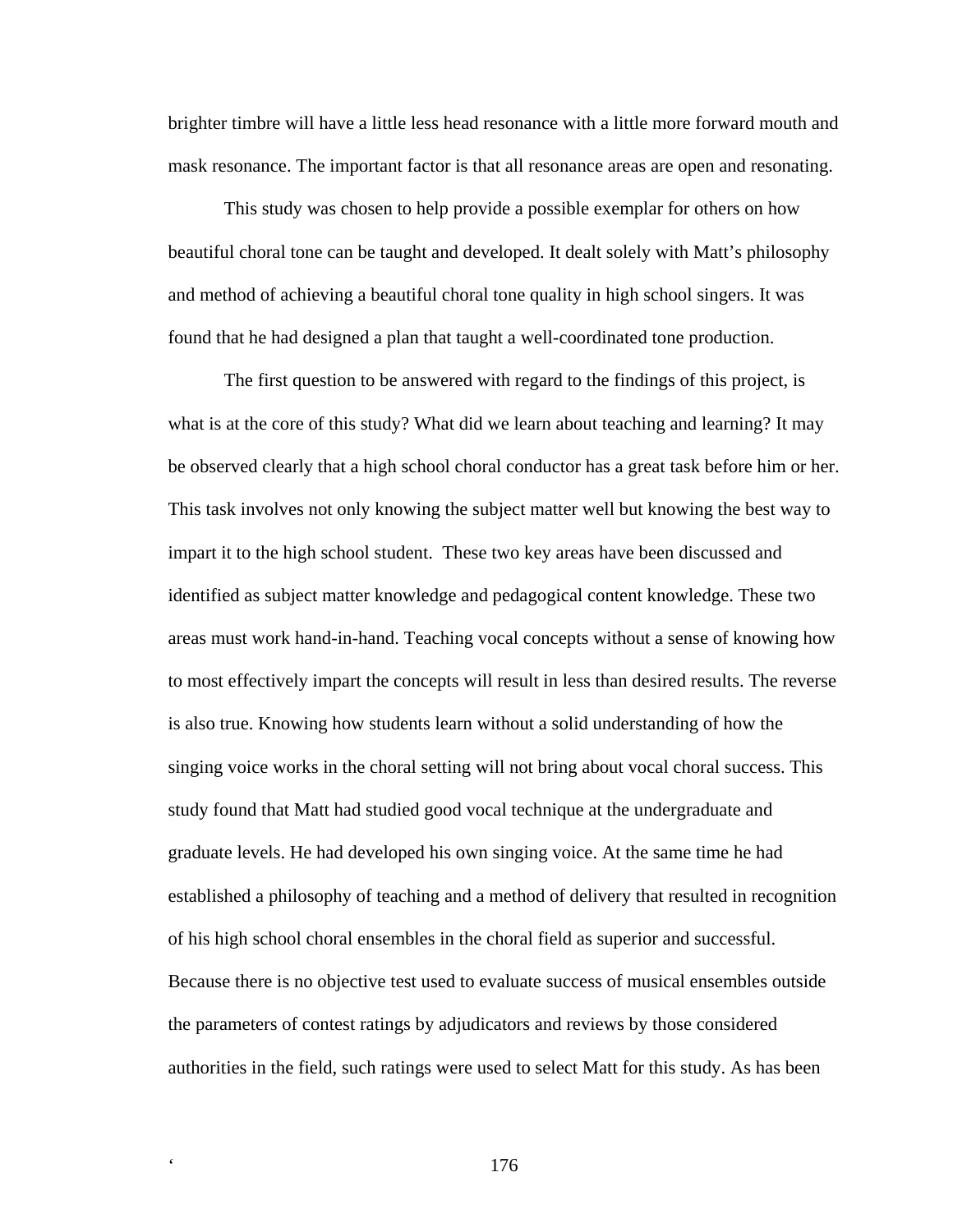discussed, Matt's pedagogical approach was supported by contemporary vocal authorities. He knew the concepts but perhaps more importantly, articulated them clearly. clearly articulated them. He worked diligently, in a timely fashion, to communicate. His communication style involved the understanding of what I would call the "high school student psyche." He seemed to know what would catch and maintain their attention. His humor, his purposeful intention to build confidence and self-worth in each student, his sensitivity to the overall learning environment of timing, positivism, creative tactics of learning, as well as setting and maintaining high expectations, bred an environment of successful learning.

I would like to point out some of the technical areas that I believe made Matt an excellent communicator of good vocal technique. Matt's intense attention to good vocal technique was impressive. In my experience as a college professor, choral director, and adjudicator of high school competitions, I have observed that few high school choral directors give as much attention to vocal technique as Matt did. Many choral directors do not work with vocal technique at all. Some say that they only have enough time to teach vocal literature. Other choral directors choose not to spend the time. They possibly do not have the knowledge or they may have a different philosophy regarding choral singing. Some feel that musical interpretation takes care of many vocal flaws. I have also heard teachers state that at this young age students shouldn't be taught technique but rather just allowed to sing, to make music. There are even some who feel that teaching vocal technique at this age level will do vocal harm to the young singer. I believe that singers will not form good vocal habits and will not develop their voices properly without good training.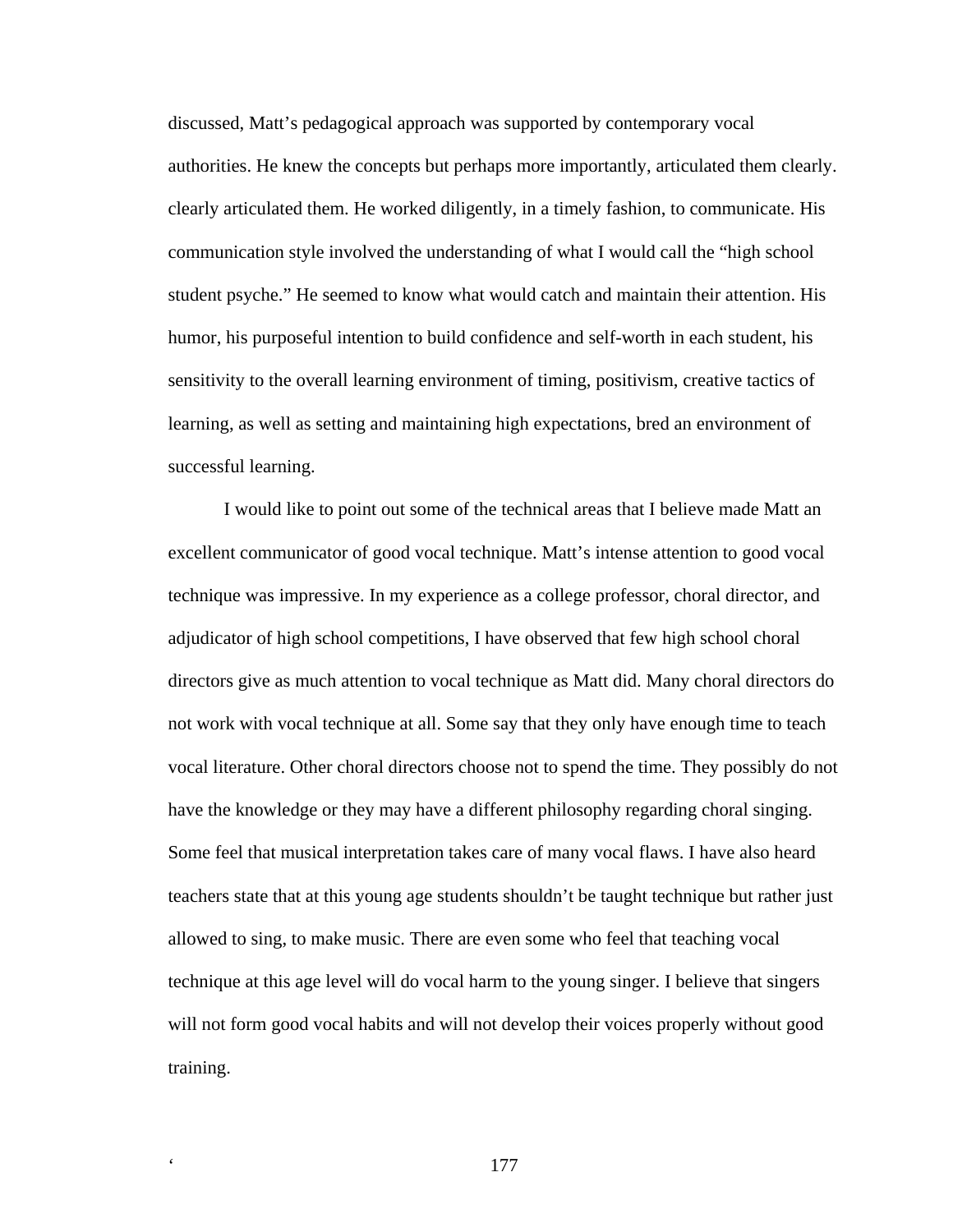Within Matt's philosophy he had established an "ideal" tone quality. Although some argue that there is no such thing as an "ideal" tone quality, I would argue that there are simply varying tonal preferences within the "ideal." Everyone must know what type of sound he or she desires to produce. Without a personal "ideal" one cannot formulate a technique. Matt had found his "ideal" when listening to a recording of an ensemble directed by Jerry Jordan. His "ideal" choral tone quality not only required teaching good vocal technique it involved helping students find their value to the ensemble and to life in general. He credited James Jordan with this inspiration. Matt stated that tone quality is affected by both good vocal technique and who you are as a person.

Matt began immediately with his intense approach to technique. His "vocal boot camp" began on the first day of school for the  $9<sup>th</sup>$  Grade Choir. Each rehearsal in the first two weeks was filled with explanation, drill, and repetition. It was a skill building time where one concept built upon another. It was a progressive plan in which each area was repeated many times to help solidify the technique for the singers. The Chamber Choir did not receive the same training, since the majority had already gone through his "vocal boot camp" in previous years. Rather, they already had an understanding of the technique and Matt stopped rehearsals to correct or reiterate vocal principles of good technique. Matt's attention to detail was not only seen in the first two weeks of school but continued through the entire year. It might be said by some that Matt was a "drill master." Some might even say that his intense approach was "overkill." However, the students appeared to have accepted Matt's method and were continuing to participate in his drill work even at the end of the school year. I also observed that the students were not bored with the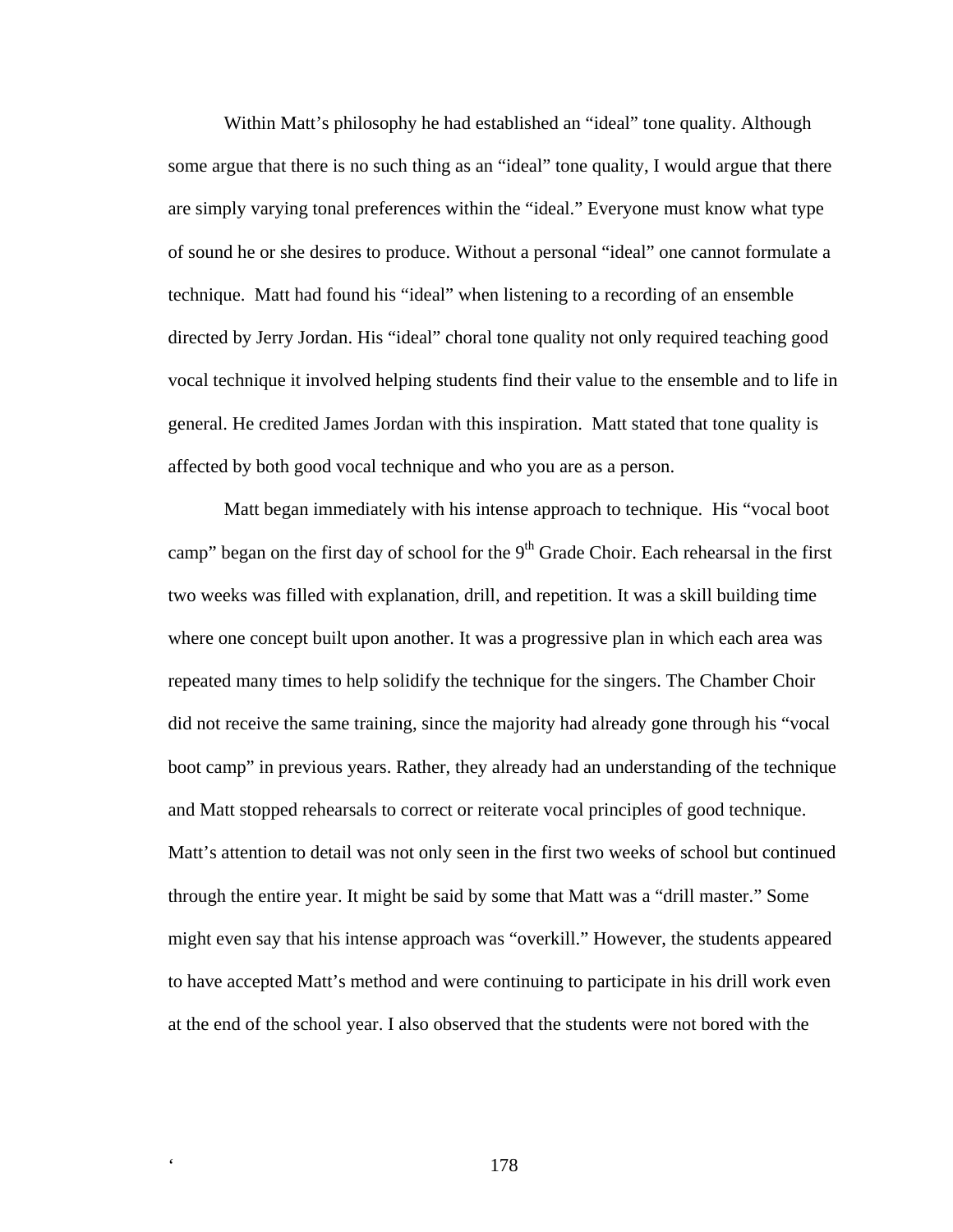repetition of vocal technique. I believe that Matt had convinced them that hard work pays off. They knew that his plan and technique were valid and necessary for success.

His method of communicating vocal technique was not only intense it was varied. The "grunt work" took place immediately. He introduced vocal technique concepts in lecture form describing how they should feel and sound. He then put students through the paces of "drill work." The drill work included exercises and repetition. These exercises dealt with the physical aspects involving the anatomy and function of posture and breathing as well as vocal exercises. These exercises were followed up with repetition of the same concepts through old and new exercises. Matt constantly reiterated concepts until he knew that the students had a firm grasp on good vocal technique. He also used discussion. The students were actively involved during these discussions and were evaluating their own performance as well as their peers.

It was obvious that Matt genuinely cared about the students' vocal health and progress. He wanted to help all singers sing well no matter their level of development or their natural ability. He knew that good vocal health was not only important for the present but that if choir members continued to sing well it would give them vocal longevity. He was preparing them to sing for a lifetime.

Vocal health to Matt meant a voice that was free of tension. One of the most difficult challenges a choral director has today is convincing singers that all vocal styles must be done with relaxation, that vocal freedom is paramount. Matt told the students that they must have a "droopy" sensation in the larynx, that the breath must do the work. Today's stylistic demands of contemporary, country, gospel, rock, among others encourage a pushing or pressing of the tone from the larynx rather than a floating of the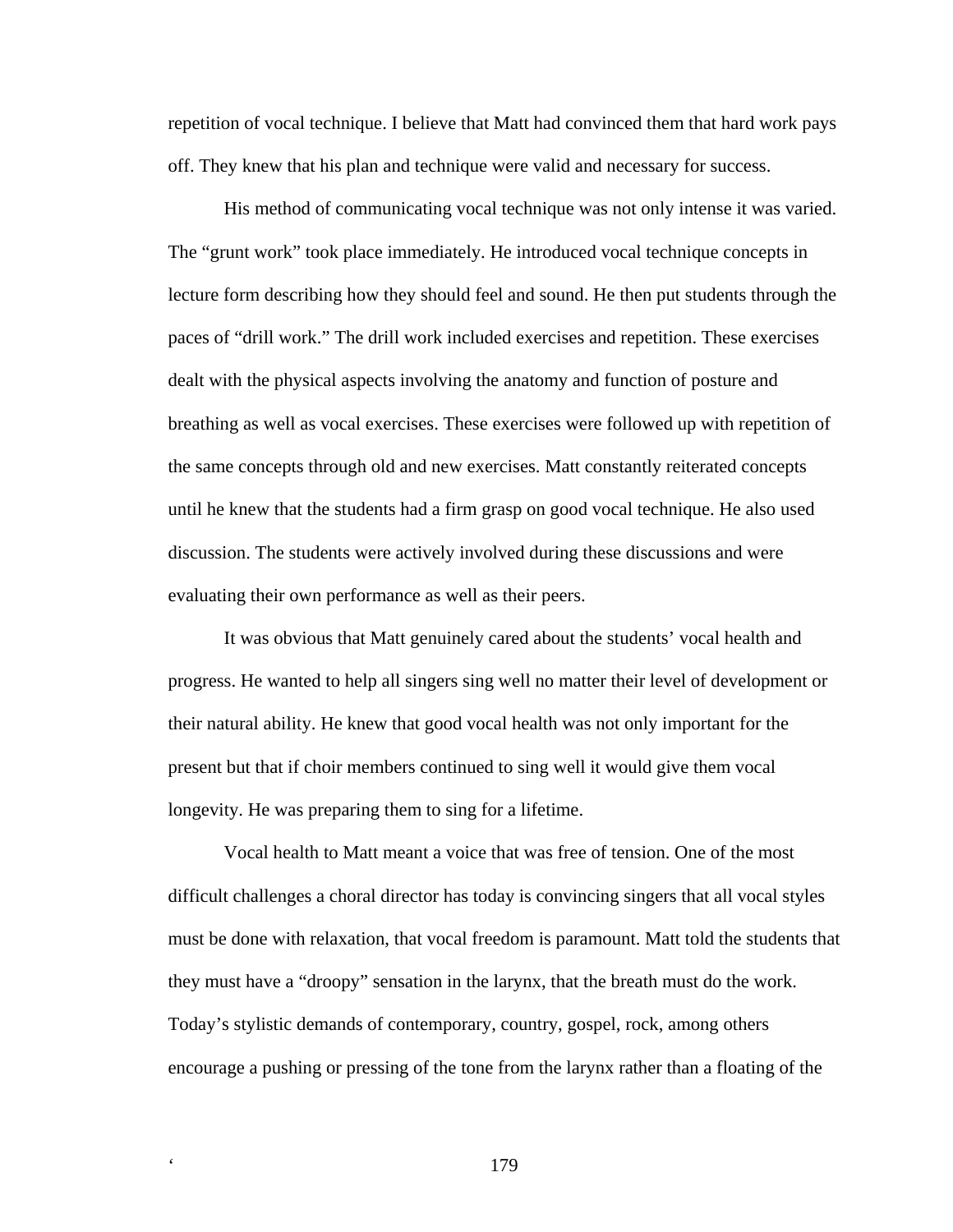tone on the breath. Matt taught that the voice must be relaxed and supported for good vocal production and healthy singing. To convince the students of this fact is a monumental task and Matt seemed to have done just that. It is my conclusion that vocal health was the foundation to Matt's philosophy and method.

A key emphasis in his approach was that of pure, open vowels. He had recognized that the foundation of tone is the vowel sound. He particularly gave emphasis to the vowel [u]. He had discovered that his tonal preference for a warm, open quality could best be developed by having the students relax and open the throat in the manner of the [u] sensation. Not only did he spend time on having them sing the [u] vowel well he had the students align the others vowels to the more open sensation of the [u]. This is often referred to as vowel uniformity or in Matt's terms, vowel agreement. The main conclusion here is that his idea of "beautiful choral tone quality" was particularly influenced by the vowel [u].

All other areas of technique were approached in a similar manner. Through explanation, exercises, discussion, and repetition the concepts were developed. When I observed and listened to the ensembles in the last month of school I was impressed with their level of performance. Both choirs sang with a beautiful sound. The  $9<sup>th</sup>$  Grade Choir had a warm, open, and vibrant quality. Visually they formed their vowels in an open unified manner, the musculature of the face, lips, and jaw generally appeared relaxed. They had excellent posture and stage presence. If I had not known their grade level I would have assumed that they were an advanced choir. The Chamber Choir was "par excellent." Their sound was definitely mature, open, and resonant. They also showed vocal excellence with controlled phrasing, great musicality, and an outstanding blend.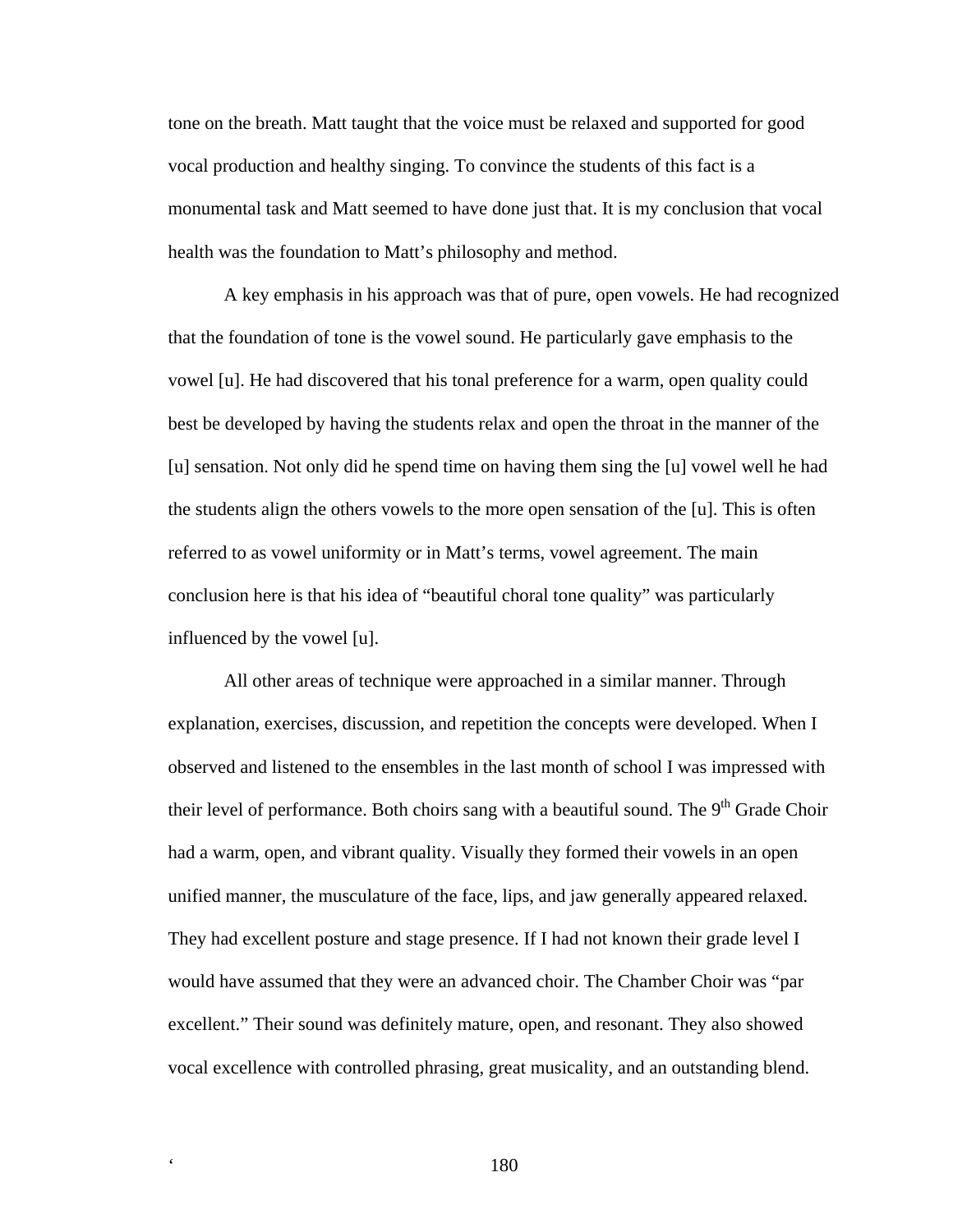Their stage presence and performance was polished. If I had been adjudicating I would have given them both the highest rating. The most impressive aspect of their singing, however, was the sound, the tone. Not only was it open, warm, and rich for their age level, it was energized and communicative.

With regard to the "great debate: a soloistic or blended approach," I found his analysis very interesting. The underlying factor for him was student attitude. He held to the idea that singers that sing well as a soloist will sing well in the choral setting. Because he insists on good technique in his choral ensembles all of his singers should sing well. His point then was that a soloist who does not have a cooperative attitude will not do well in the ensemble. There are soloists and teachers who insist on a particular tone quality, vocal style, and vocal delivery for the solo performance. In the ensemble performance they insist on the same. This insistence often does not agree or blend with the choral ensemble's direction. The soloist argues that for the voice to be produced well the soloist must be able to deliver the voice in the soloist fashion in all instances. The choral director, on the other hand, argues that a well-produced voice should be a free and versatile voice, able to handle varying tonal preferences, dynamic levels, and stylistic demands. Matt stated that unless the soloist's attitude is such that he or she is willing to make small changes in dynamic level, balance of resonance and so forth, neither the soloist nor the ensemble will benefit. Herein lies the real argument: if a choral director is not developing healthy choral singers, the solo singer and teacher have a valid argument.

Matt's attention to vocal technique was methodical and skillfully delivered. Students under his tutelage not only received excellent vocal training, they observed dedication to the art of singing.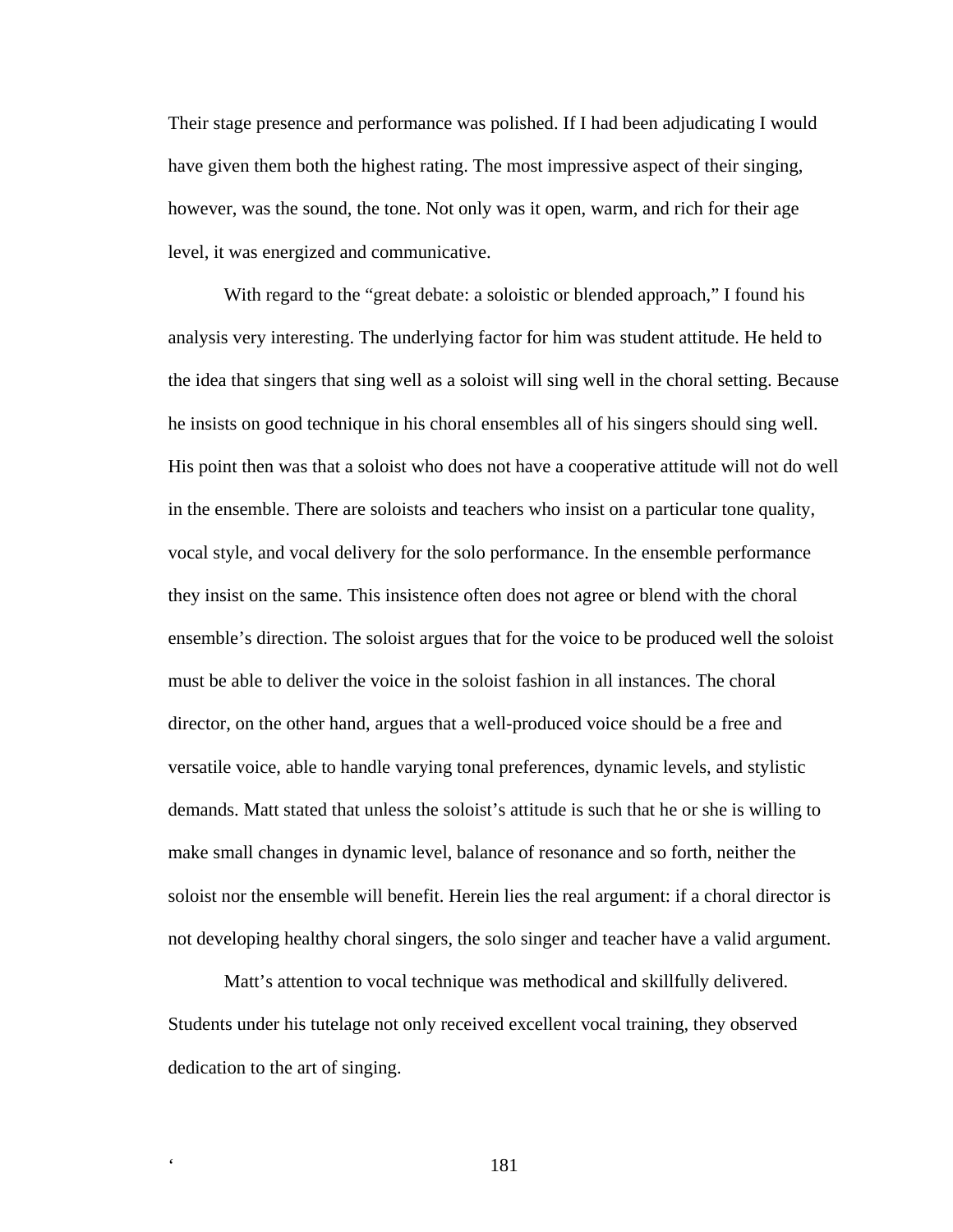However, the question arises as to how a choral director, who may not have the same background as Matt with regard to education, experience, and ability, can use his approach? It was obvious that Matt had much going for him. He had an excellent education. He developed his performance skills vocally, as a pianist, and accompanist. Matt had a number of years' experience in the choral teaching field at the high school level. Finally, he had a personality that exuded enthusiasm and positivism. It would appear that Matt "had it all." However, Matt admitted that it had been a long journey for him of success and failure. He personally struggled in learning good vocal technique. He did not always have successful choral ensembles in the early years of his teaching. It took him several years to define what he considered to be his "ideal" choral tone. In other words, his technique and philosophy took time to develop. My hope is that this study will be of value to all choral conductors for this very reason. Not many choral directors have been able to cover the territory that Matt has covered. Perhaps his approach will provide answers or guidance. As we read the results of this study we are able to associate with various parts of his story, of his experience. One reader may find that they did not have the opportunity to study and develop his or her own singing voice as Matt did. Maybe another does not have good piano skills. Others may feel that they do not naturally possess a good vocal instrument. Still others may not have had enough experience in the rehearsal setting to have formulated a technique and philosophy. Perhaps reading this study will inspire them to seek further education and professional development in these areas. In all instances I trust that Matt's exercises and approach can help the choral director understand his or her own voice. The choral conductor should be able to demonstrate the desired tones. Through experimentation with the concepts presented and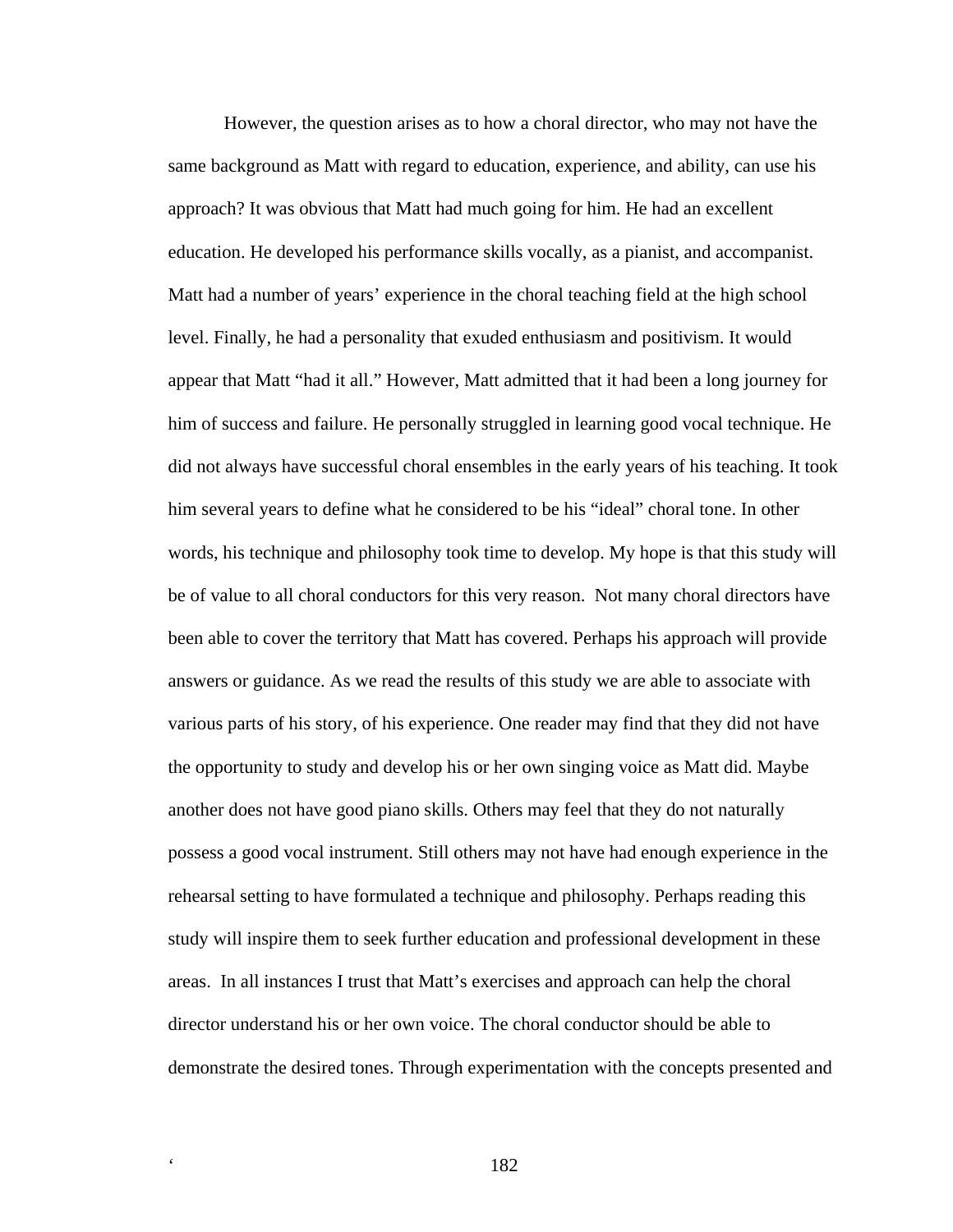reading of the materials given in this study, a choral director can find further explanation and in turn will better understand the choral voice.

With regard to personality, it is obvious that we cannot be someone who we are not. However, there is much that can be gleaned from Matt's positive attitude and spirit. I have heard it said that "enthusiasm breeds enthusiasm." Whether we are extroverted or introverted it is our job to convey a love of teaching. Our love of music, of beautiful singing, of sharing music with others can be the impetus for creating a positive learning environment filled with enthusiasm. We may not be as dramatic as Matt, or as humorous, as outgoing, or as open in the ways we communicate, but we can all be positive. His examples may help us find our own methods of creating the positive.

This study was not intended to be an absolute for all teachers but rather a tool to guide and inspire. Hopefully, we will be encouraged in the areas in which we find we do well and, and we will be inspired to aspire to learn and improve in areas in which we may feel inadequate. Ideally, this study may encourage each reader to pursue further training in areas that may be less developed, no matter his or her age or years of experience. As Matt pointed out, singing can be for a lifetime.

Another question arises with regard to training teachers. How can we adequately train and educate the aspiring choral teacher? It has been noted that Matt received a bachelor's degree in music education and a master's degree in choral conducting. What should the undergraduate degree in music education look like? Currently, such degrees require applied voice lessons along with varied choral ensemble experience. Within the context of these two areas one receives individual training and corporate training. Depending on the method of the college teacher and choral conductor some students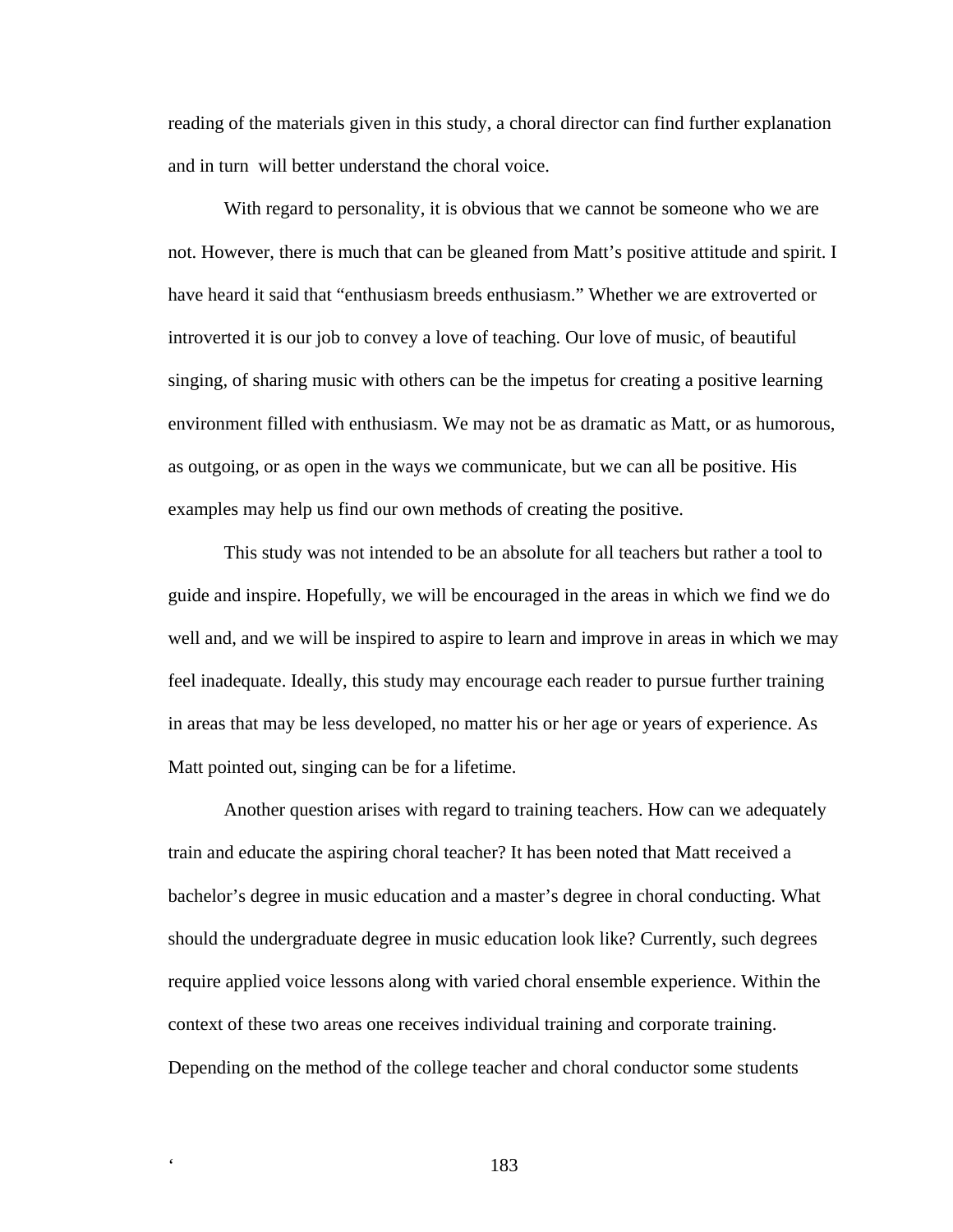receive a thorough background in good vocal technique. However, there are not specific standards or curriculum requirements for vocal technique within these two mediums. The applied vocal teacher will likely explain the basic areas of technique and the student will develop a good singing voice. On the other hand, one college choral director may assume that good vocal technique is being taught in the private studio and not address it in the choral setting. Another choral director will spend much time working with good vowel placement, resonance, and proper breathing. The result, however, is left to happenstance rather than deliberate curriculum requirements. One answer to the problem could be a curriculum standard established for this very purpose, perhaps as a collaboration between the National Association of Teachers of Singing and the American Choral Directors Association. Another answer for the problem may be the requirement of a class in vocal pedagogy for all choral music education majors or perhaps vocal technique could be taught in choral conducting and literature classes which already exist in most colleges and universities.

#### *Philosophy and Method*

The "art of teaching" is truly an art. It requires knowledge, philosophy, method, administrative skills, and personal skills. It is a calling that requires a love, commitment, and dedication to the betterment of young lives. Music education, in my opinion, is one of the highest and most fulfilling callings. Music has been, is, and will always be a special part of our lives. It is a gift that speaks as no other language. It fills our daily lives with comfort, healing, encouragement, and hope. To teach music is to elevate the art to levels that bring not only greater skill but, I believe, a betterment of mankind.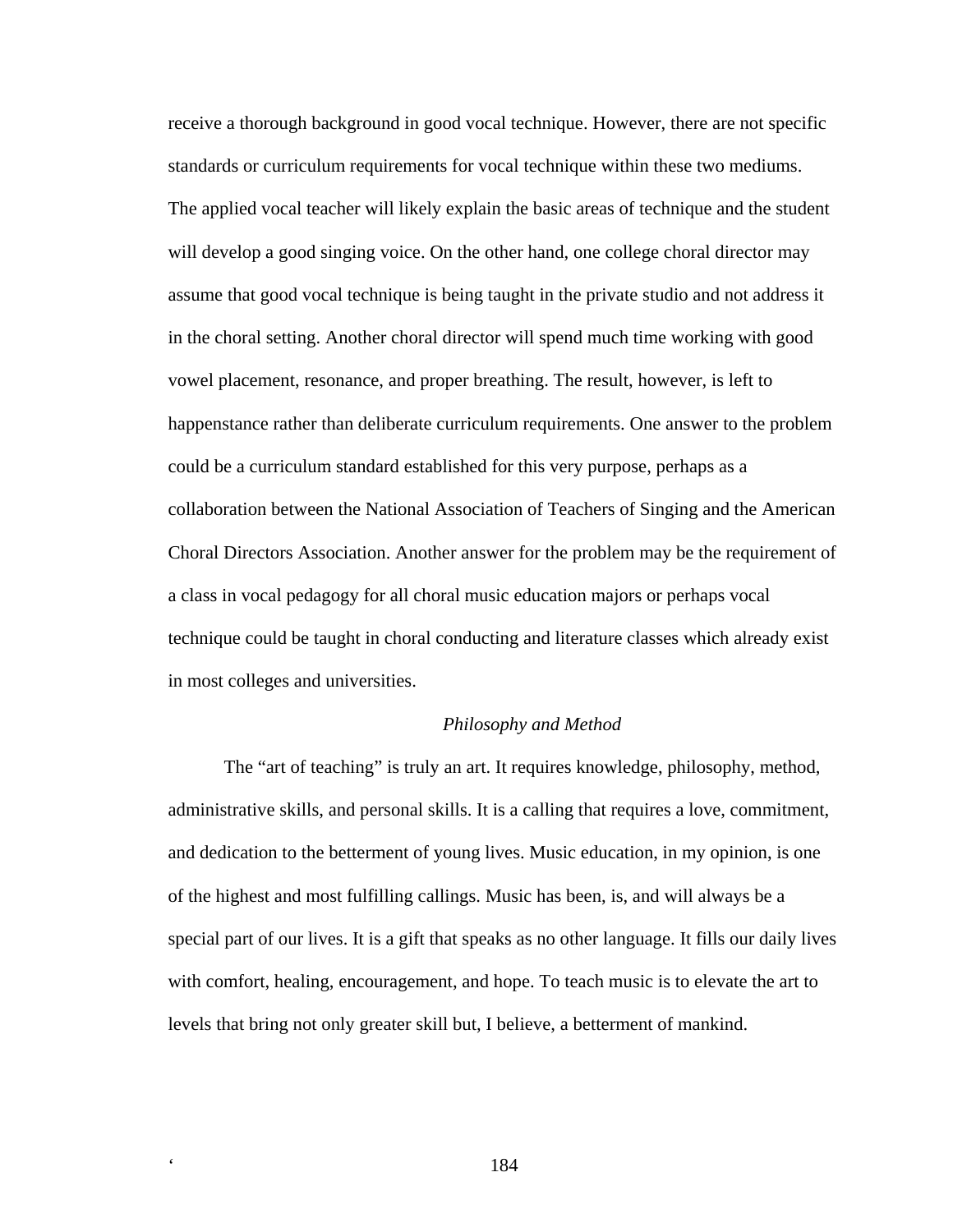Matt's knowledge and method provided him with the tools to teach the fundamentals of good vocal production. His philosophy and love of music and humanity provided him with the basis to effectively teach the beauty of music and tone quality. As previously mentioned, Matt stated that "beautiful choral tone quality" is the result of good vocal technique and who you are as a person. As was seen in the previous section, he worked diligently to accomplish good vocal technique. He also worked diligently to help students recognize their potential and worth musically and personally. Matt stated several times during the interviews that "who a person is affects tone quality." He said, "…who they are bringing to the choir, it's critical. You can't convince me otherwise that it doesn't affect the tone. It does." I believe that this can best be understood when we realize that singing is different from any other type of performance. An instrumentalist picks up an instrument, he tunes it, he blows into it to warm it up, he has specific positions or fingerings for various pitches, and he produces sound. The sound is the result of a physical force of breath or action of the hands, fingers, etc., that activates a source for vibration. From there sound is reinforced in the instrument. The singer, on the other hand, is the instrument. The activator is the breath, the vocal cords are the vibrator, and the larynx, mouth, and pharynx reinforce the sound. Thus, tone is particularly personal for the singer. His or her physical and emotional make-up are directly connected. I have observed the direct correlation in my studio when giving voice lessons. A confident, happy student generally produces a tone that is vibrant and resonant. There is a release and freedom of production. On the other hand, a student who might be dealing with difficult issues in life, who might be struggling with self-esteem or depression often struggles with vocal production. As well, the color of one's voice is directly related to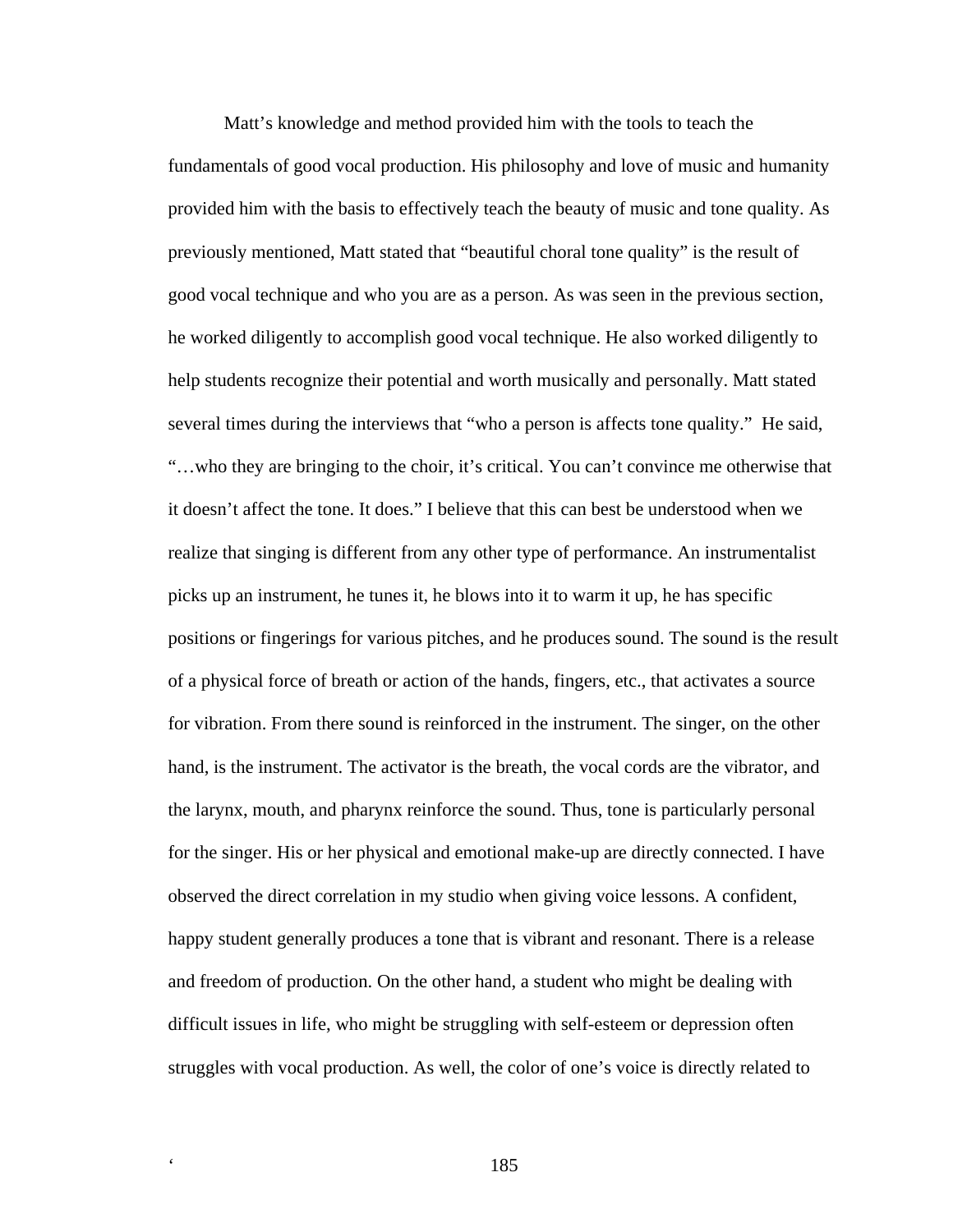emotion. This is also heard in the speaking voice. When someone is excited and happy the tone of the voice is bright in timbre, energized, and perhaps raised in pitch and volume. If someone is sad the tone of the voice is usually dull in timbre perhaps lowered in pitch and volume. The emotional side of a person is directly linked to the voice. For these reasons the singer's instrument is very personal. Not only is the vocal instrument one's actual body, there is no way to separate the emotional from the physical. I believe this explains Matt's premise that, "who a person is affects tone quality."

Because of Matt's awareness of the connection of voice and emotion his philosophy and method involved helping students learn to have positive attitudes in a positive learning environment. He worked to build lives that had a purpose not only for the sake of music but for the sake of life in general. He stated that the ensemble is a model of life, society, and community. The data show that Matt purposely created a positive atmosphere with a positive outlook in all that he did. Even the negative was turned around to be a positive. He spoke of "embracing failure," to look at it as a learning experience to better oneself. His own personal positive attitude and personality might have been the driving force. I never detected "down" moments in Matt either in or out of the classroom. His personality was outgoing and upbeat. His overall attitude set the tone for the classroom. I noticed that the students appeared to be in the same general mood as Matt. On the whole they appeared happy, excited, and ready to learn. I tend to think that Matt is naturally a positive person which is a "plus" for him. However, I know that he intentionally worked to build a positive learning environment for his students. What does this say for a person who is not naturally positive? My belief is that a teacher sets the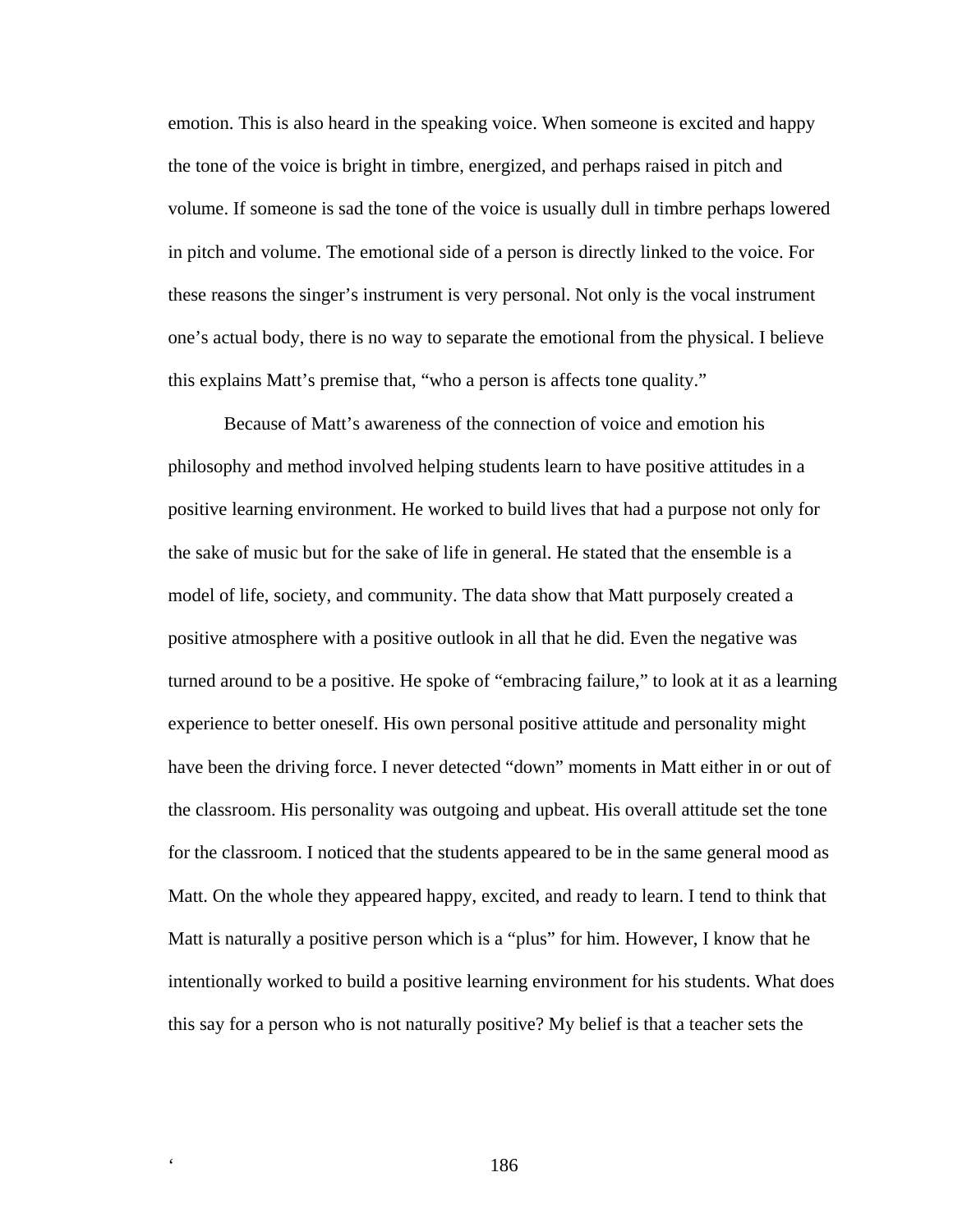tone, the teacher must lead the way. Therefore, if a teacher struggles with negativity on a regular basis it could be a detriment in the learning environment.

 To help the students find the positive in themselves and to look at the future with hope he used a very interesting method that he called "life lessons." These were intentional moments in the rehearsal when he read to the students, shared a personal story, or played an inspirational song. These moments not only gave guidance and insight into living a successful life, they created a special bond between the teacher and student, and the student with student. This built "community" which was one of Matt's goals. I also believe that this "community" went beyond the relational to the musical. Here is more support for Matt's premise that "who they are affects tone."

 Along with Matt's attention to the positive came his attention to discipline and focus. The foundation of teaching, according to Matt, was teaching the students "how to think." This applied to how vocal technique works as well as how to view life issues. With regard to discipline, it was obvious to the students that Matt lived a disciplined life. He would not have achieved his personal level of performance as a vocalist and pianist without much study. Second, Matt had set very high standards for them that he articulated at the beginning of the year. They were very aware of Matt's expectation for vocal excellence. They also watched him on a daily basis steadily work toward those goals. Matt was a wonderful example for the students. The old adage to "lead by example" was in play.

 Regarding the above adage, not only did he lead the students in inspiring them to be disciplined, he also demonstrated good leadership qualities in general. It was obvious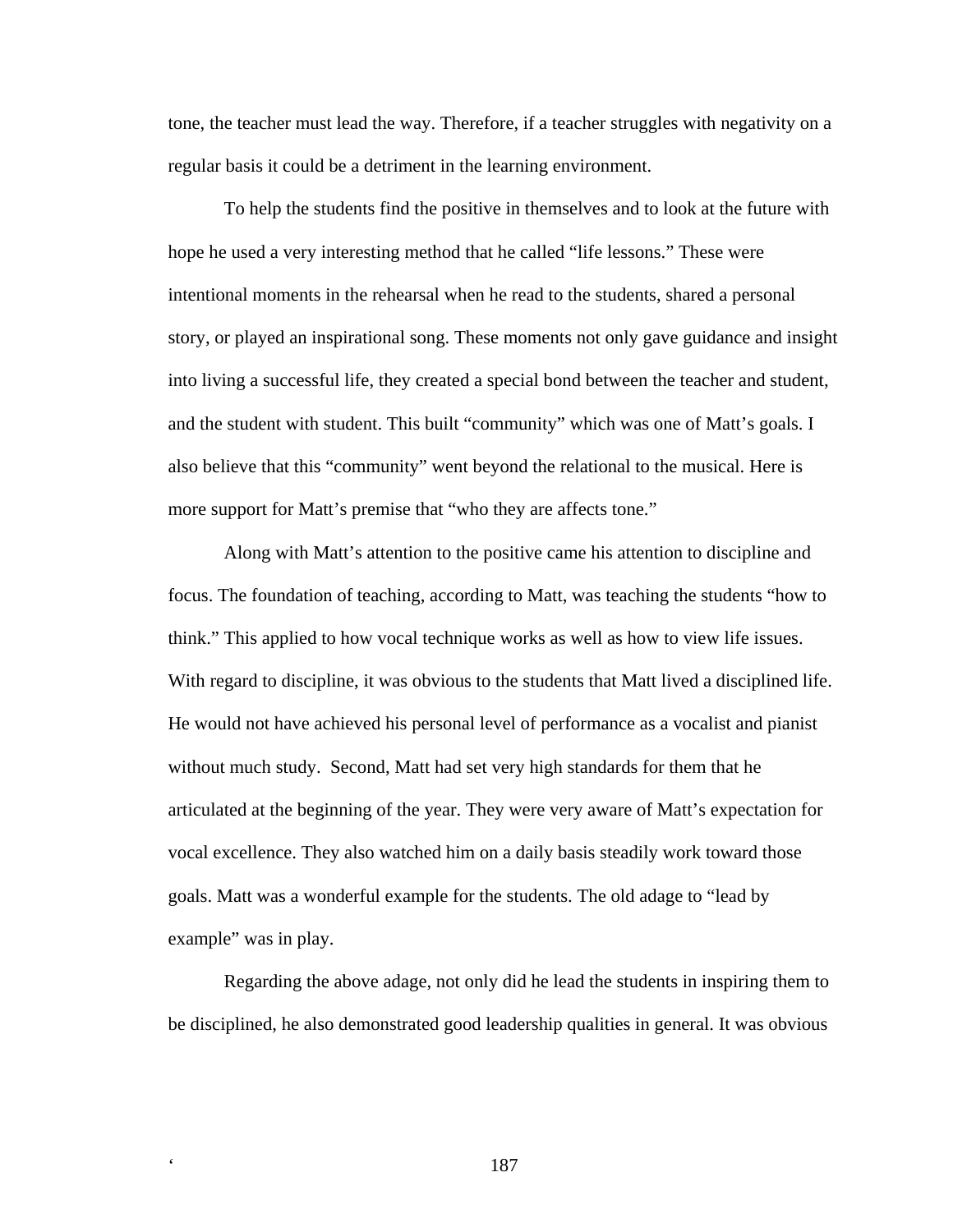that he was in charge of the classroom, that he had earned the students' respect. He was well-organized with regard to class structure and performance details.

 Of particular interest is his approach in communicating concepts. He was thorough in delivery with his belief in incessant repetition. He used a simplification of technique with his "quick fixes" or "short cuts" to keep the singers on track. Once a concept was understood he found a phrase or exercise that stood for the concept. All he had to do was mention it and the students were immediately able to correct the problem.

Analogy, imagery, and storytelling were also a part of his method. The visual aspect of technique was communicated with these. He used competitive games, hands-on activities and exercises that benefited those who were more kinesthetically oriented. Modeling was a very important teaching strategy. His modeling was both verbal and nonverbal and was very effective in communicating tonal concepts.

 It has been observed thus far that Matt had a plan and process for his philosophy. This plan and process, also called method, appeared to work. It was deliberate and calculated. There are some other factors as well that I believe contributed to his success somewhat outside the parameters of the structured. These factors have to do with Matt's special touches in the classroom, the human element.

 First, Matt had a great sense of humor and he used it often. The classroom was filled with laughter. He would intentionally make a funny remark or a funny facial expression. All of it, however, was directly tuned to the learning process. He wasn't afraid to laugh at himself. He wanted the learning experience to be fun and it was just that.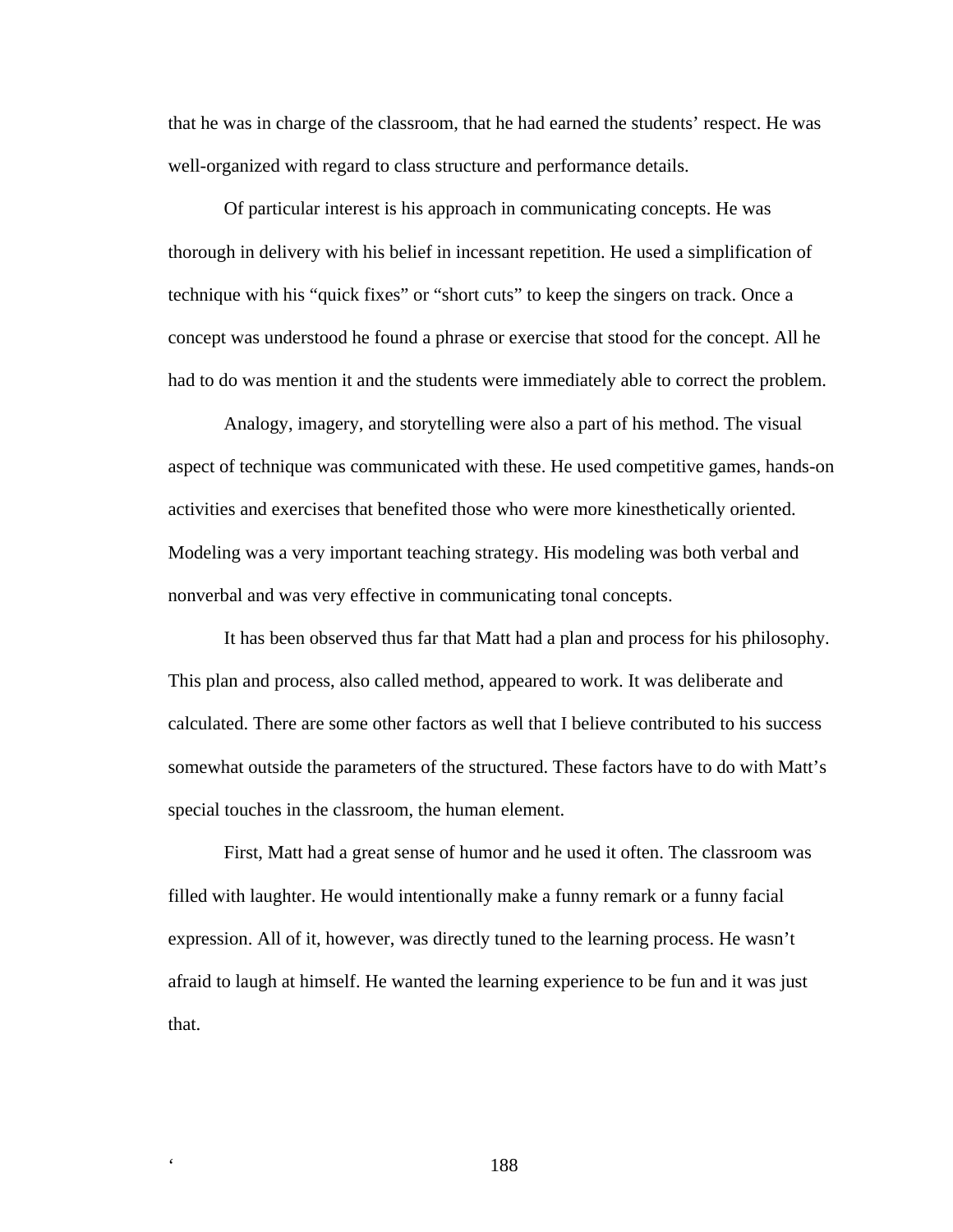Second, along with the humor came 'great' drama. Once again, he wasn't afraid to be overly dramatic for the cause. The students appeared to really enjoy this side of him. He stated, "Students love anything graphic." The one example that comes to mind is when he asked the students to locate the soft palate by walking their tongues back on the roof of their mouths until they reached the soft palate. He told them not to go too far or they might "throw up." Matt seemed to have a sense for what was funny and appropriate at this age level. His outgoing, dramatic personality kept students' attention.

 Third, and perhaps most important, was his open and caring attitude. Matt's attention to "community" and being connected to each student is one of the greatest contributions he made. Remembering my high school years and the influence of my high school choral teacher on my selection of a career in music education has helped me realize what critical years these are for these young lives. These are not only formative years but years when they are making decisions for life with regard to career, relationships, and their future in general. I am a college professor of music today because of the direct influence of Miss E., my high school choral director. She invested not only time in me with regard to my voice and solo singing, but she personally helped me audition for scholarships, took me to competitions, and let me know that she had faith in me, that I would succeed if I applied myself. Matt was doing just that, building lives musically and personally. Everyone, young and old, has the need to be valued. Because Matt was willing to take the time to tell these young singers that they were worth something, that they were worth something to the ensemble, built not only good selfesteem for the present but, I believe, would leave a lifelong imprint. To encourage them to be disciplined, and to aim for a high goal was a tremendous gift.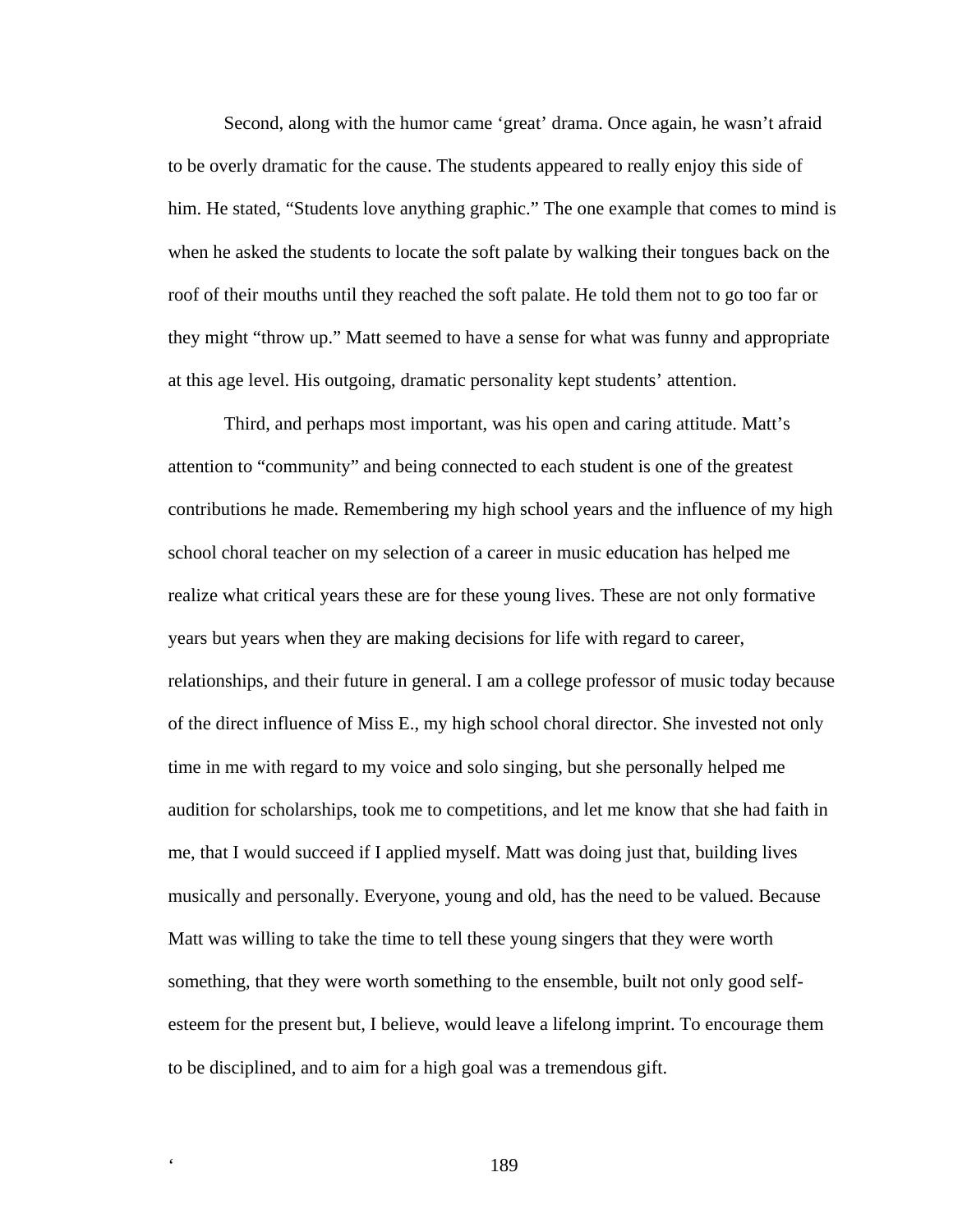All of the above traits, I believe, are positive attributes that have helped to make Matt very successful. Not all people may be as gifted as Matt in the relational, academic, and performance areas. Each individual teacher has strengths and weaknesses. The example that Matt has given will hopefully encourage all of us to develop those areas which, when improved, will make us better. Some will need to work on organizational skills. Others may need to work personally on creating the positive in our lives. Some may need to further develop performance skills and their understanding of good vocal technique while others may need to pay more attention to the human side of learning, that of caring for our students presently and for the future. Hopefully this study has enlightened us all and given us an example of how it can be done successfully.

 This study has also brought to light ideas of other possible studies that would benefit the music educator with regard to beautiful singing. Some possible studies are:

- *a) Vocal curriculum requirements at the undergraduate level in the United States versus vocal curriculum requirements in Europe.* A comparative study between the two would give insight into possible curriculum development in the United States.
- *b) What do high school choral directors feel are critical curriculum needs at the undergraduate level to adequately prepare one for high school choral music?* The current high school choral conductor has an up-to-date perspective on his or her abilities and inadequacies. Their perspective would give insight into basic curriculum needs.
- *c) The influence of personality type on vocal timbre.* A study to determine if there is a correlation between personality type and vocal timbre could influence vocal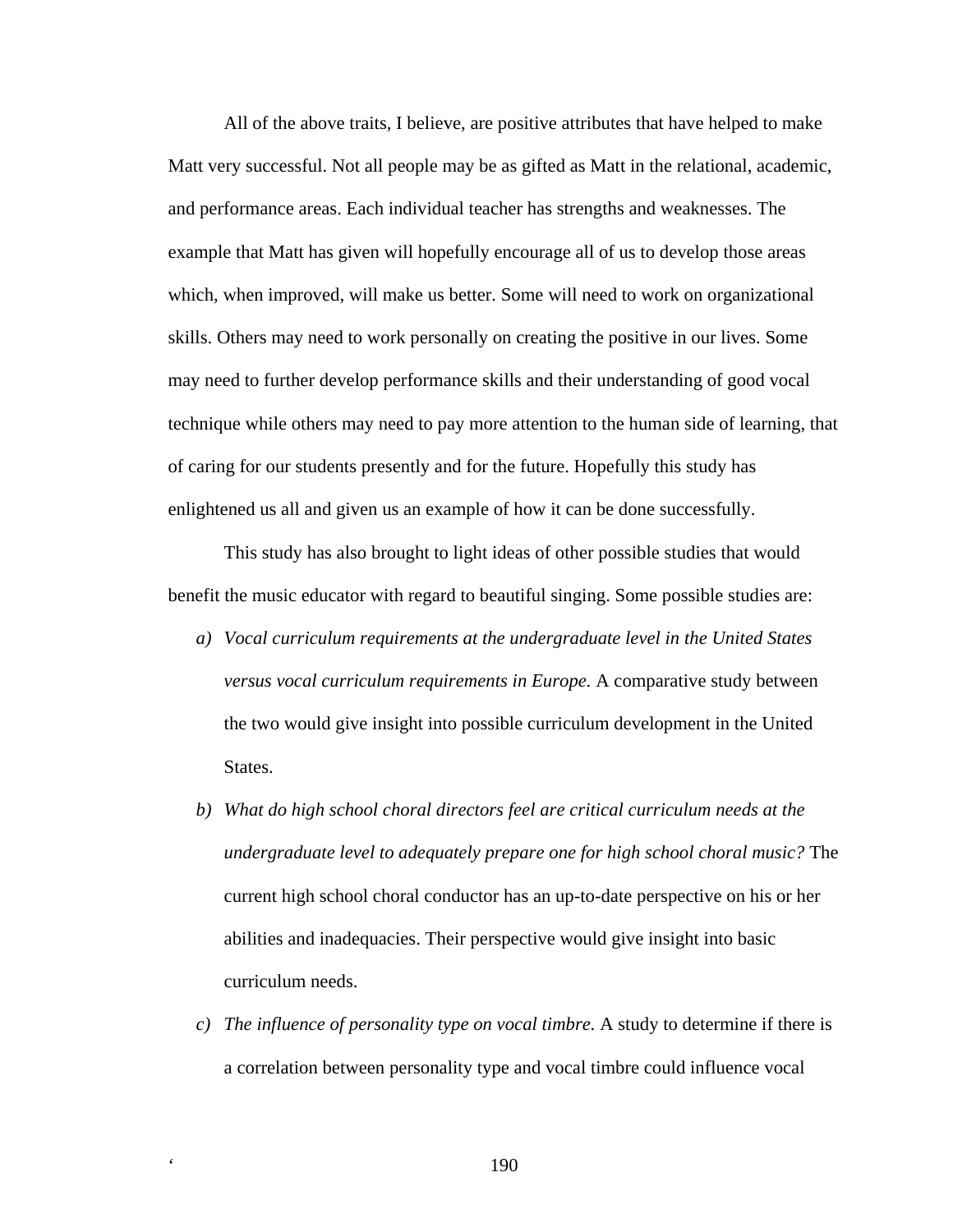pedagogy with regard to dealing with individual differences.

- *d)* The connection of temperament and emotion to tone quality. It has been discussed in this study that the singing instrument is directly connected to the physical body and that one's mood may affect tone quality. Do such factors as depression, sorrow, anger, joy, among others, directly affect a singer and his or her vocal production? If so, how can the high school choral or vocal teacher better service and teach students who are dealing with emotional difficulties?
- *e) How can higher education better service the student with regard to developing young voices?* As pointed out in this chapter, there may be curriculum issues with regard to giving the undergraduate choral education major a solid understanding of good vocal technique.
- *f) What influences before high school affect choral music at the high school level?* Because it was observed in this study that the middle school choral director, community, family, colleagues, and administration strongly supported the high school choral program, is there a correlation between success and interest in the high school choral music student because of these influences?
- *g) Would the results and vocal techniques found in this study work with any age group?* Matt understood the needs of the high school student. However, would younger and/or older age groups respond in the same manner?
- *h) The impact of nonverbal cues in conducting.* Although there are some contemporary educators and choral directors developing and teaching the benefits and correlation of nonverbal cues with regard to tonal concepts, scientific studies are not prevalent.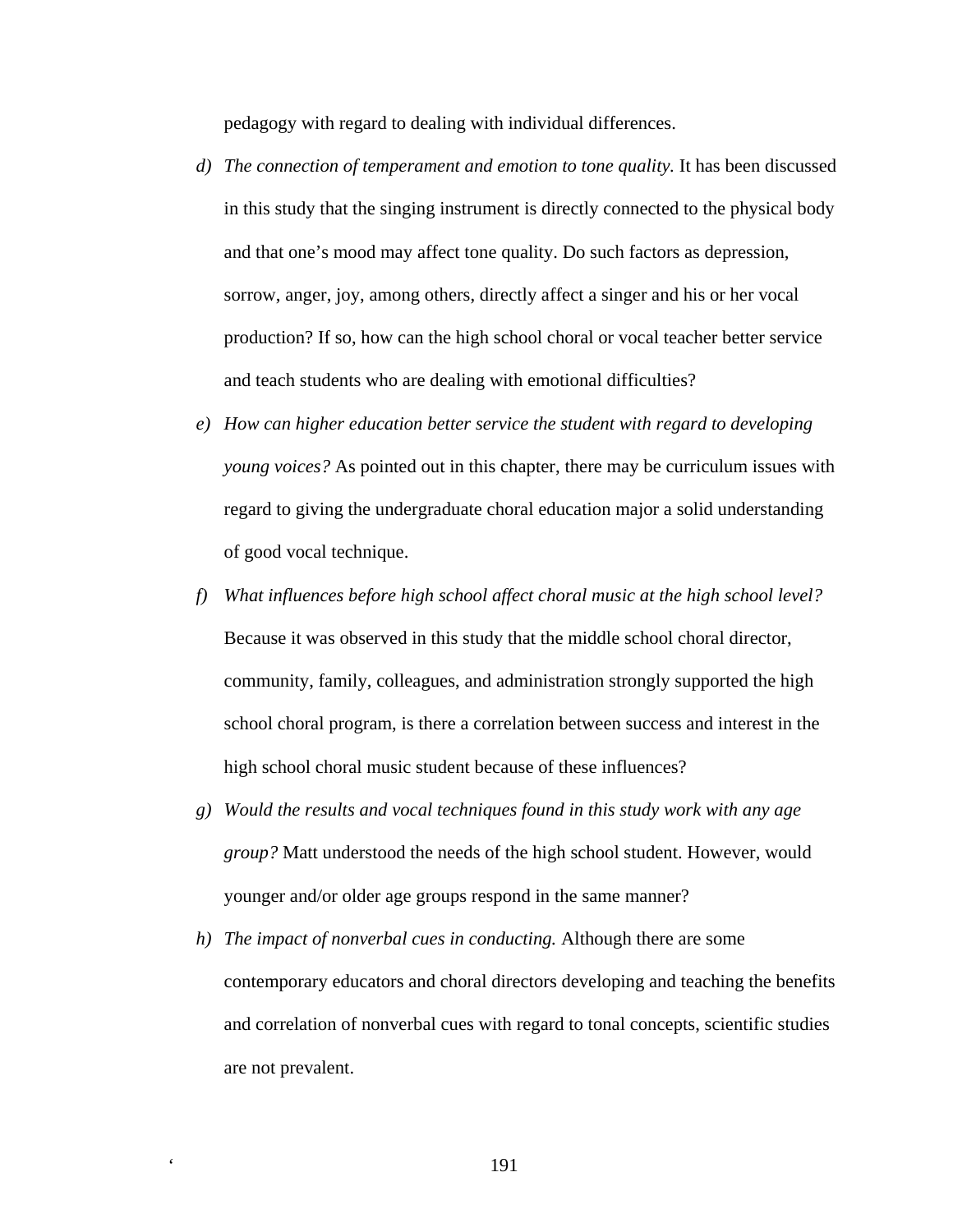*i) Further case studies of successful high school choral directors.* The more examples that can be provided for the high school choral director, the more we understand vocal pedagogy. This could also influence undergraduate curriculum.

In conclusion, although this study was undertaken at the high school level, the basic vocal principles and techniques can be applied to all ages. I believe this study has disclosed one example of a teacher's rehearsal techniques that bring about optimum vocal beauty in the choral ensemble. This can be looked upon as a step-by-step technique where one vocal principle can and must be built upon another principle. In the end, when the singer has fully understood good vocal coordination and technique, when everything is in balance, the voice will be beautiful.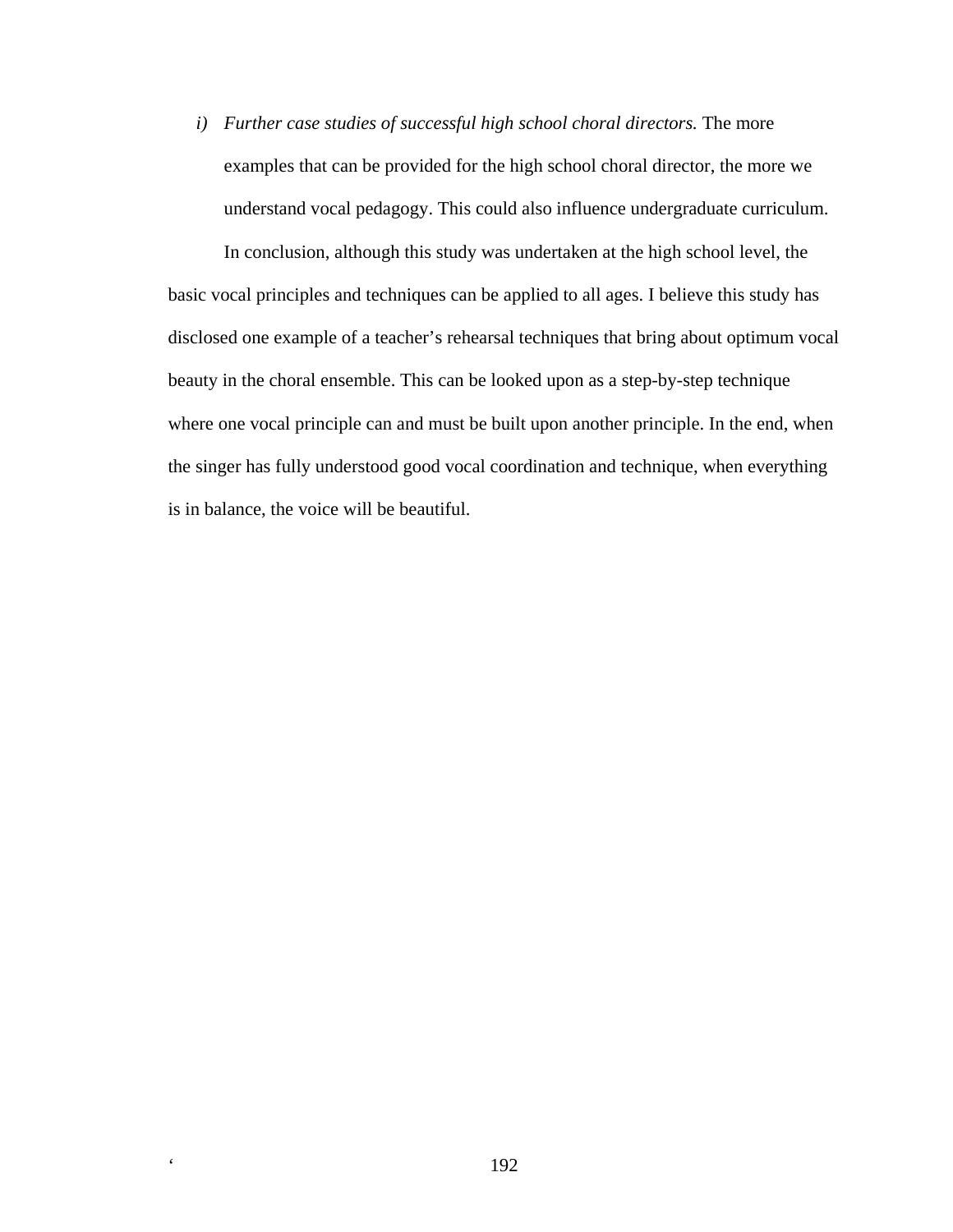# Appendix 1

# INTERNATIONAL PHONETICS ALPHABET (IPA)

# *IPA SYMBOLS ENGLISH SOUND*  **VOWELS** [i] Keen [ɪ] Thin [e] Obey  $[\epsilon]$  Bet [a] Father  $[o]$  Note  $[u]$  Fool  $[\theta]$  The  $\begin{array}{|c|c|}\n\hline\n[\lambda]\end{array}$ **CONSONANTS** [b] Bed [d] Dead  $[g]$  Good  $[p]$  Put [t] Took [k] Could [m] Money  $[n]$   $\sqrt{N\omega}$  $\lceil \mathfrak{h} \rceil$  Sing

# SYMBOLS USED IN THIS STUDY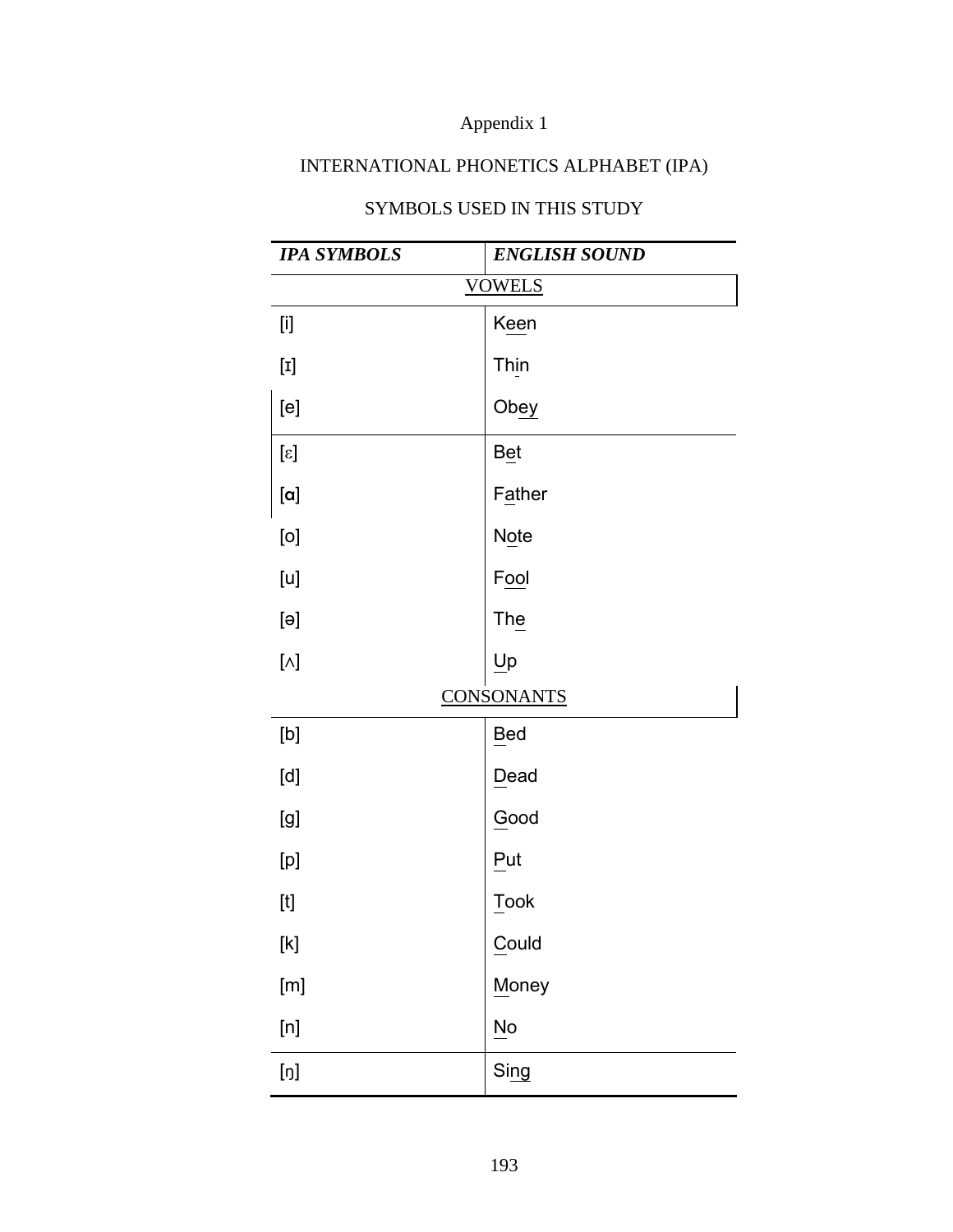#### Appendix 2

## INTERVIEW QUESTIONS

## **Interview One**

- 1. What is your definition of beautiful tone quality and the components that belong to it?
- 2. Define your term of a pressed [n].
- 3. What do you do to help the students who do not understand your vocal technique or concepts regarding resonance?
- 4. What nasal vowels do you use?
- 5. Outline your timeline with regard to teaching vocal technique.
- 6. What exercises do you use for posture?
- 7. Do you discuss feet position and head posture?
- 8. What do you teach after posture?
- 9. How do you describe proper breathing for singing?
- 10. Do the  $9<sup>th</sup>$  grade students sing songs in the first two weeks of school during this intense vocal training?
- 11. How much time do you spend on posture and breathing in the first two weeks of school with the  $9<sup>th</sup>$  Grade Choir?
- 12. You stated that you work on tonal placement next. How much time do you spend teaching placement each day and on what day do you begin discussing this area?
- 13. What do you teach on days four and five?
- 14. Have you covered all vowels by the end of the first week?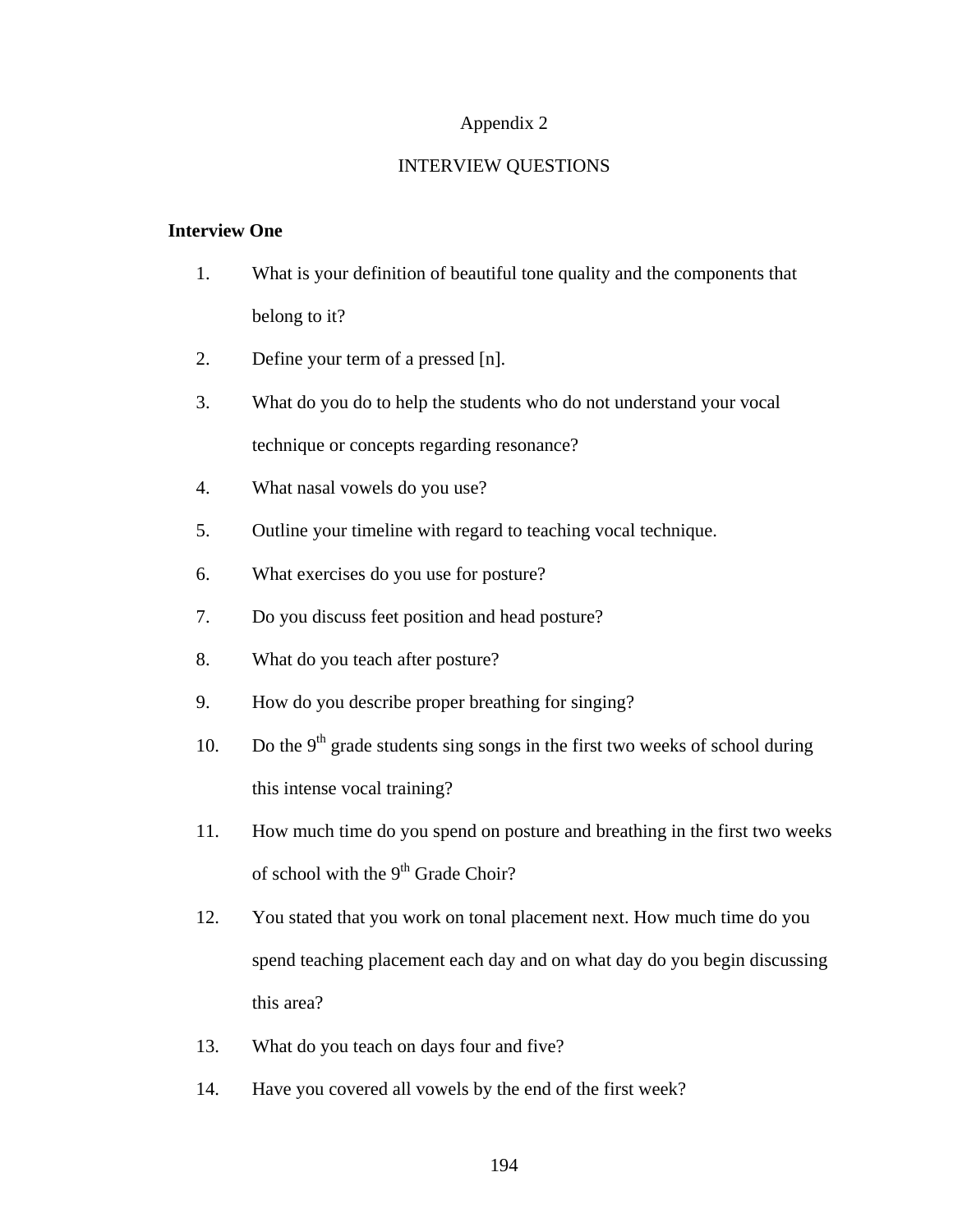- 15. You mentioned working with range extension. How much time do you put into this in the first two weeks?
- 16. Why do you use the syllable 'vah' for range extension exercises?
- 17. What transpires in week two with regard to vocal technique?
- 18. You mentioned that "who they are as a person affects tone quality." We'll discuss this in the next interview.

#### **Interview Two**

- 1. In the first interview you defined beautiful choral tone quality. Would you rearticulate it?
- 2. Again, when you don't have the  $9<sup>th</sup>$  Grade Choir students sing in the first two weeks of school, what do they sing? What kind of exercises?
- 3. You mentioned placing the students in alphabetical order on day one. Was that your own idea?
- 4. Why do you do this?
- 5. When working vowels you begin with the [u] vowel and then work on [i]. You are going from the most open, back vowel to the furthest forward vowel. Why?
- 6. Can you demonstrate for me the breath extension exercise?
- 7. Explain again how you describe the process of proper inhalation for singing.
- 8. When I observed your rehearsal the other day I noticed that vowels are very important to you. Why?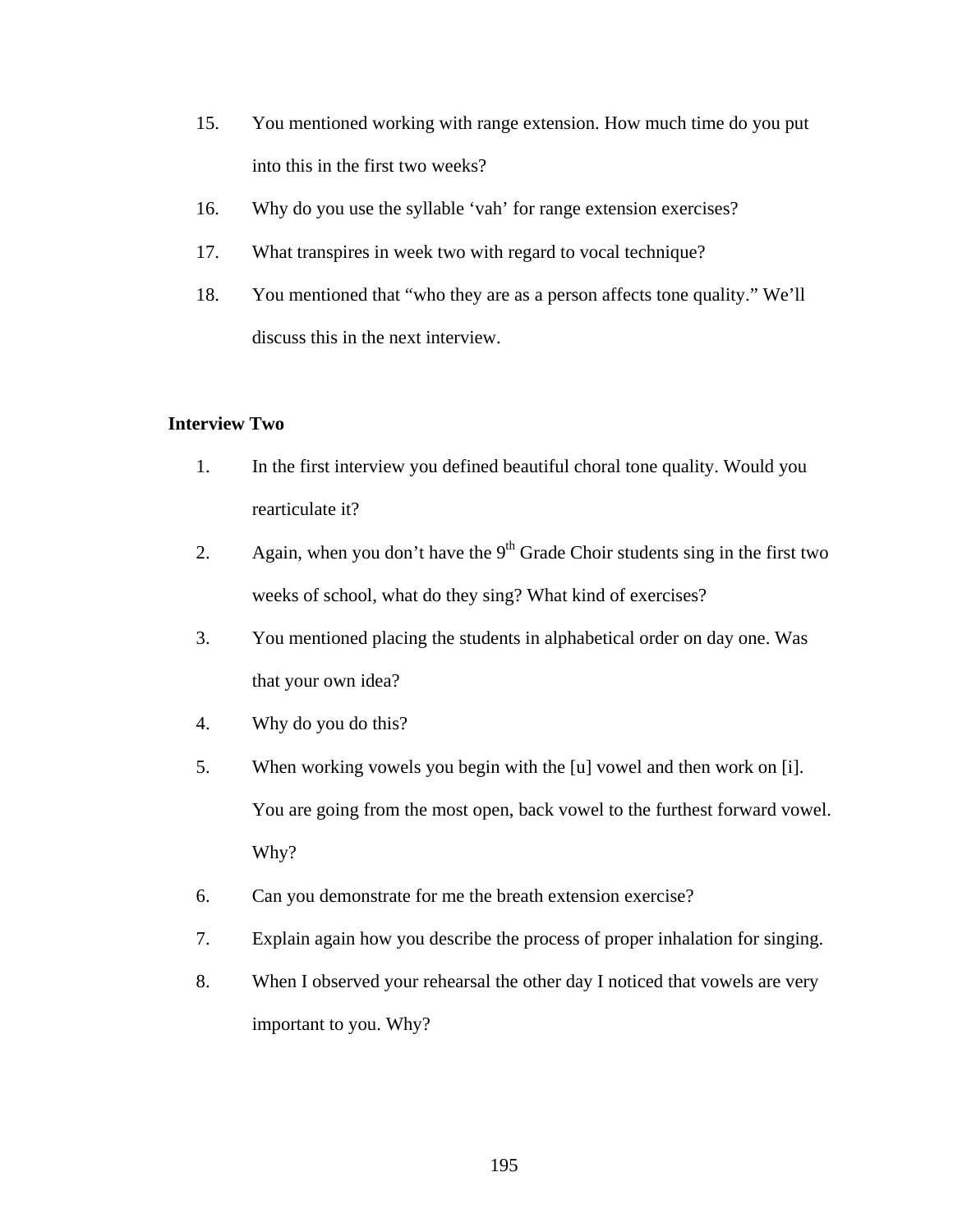- 9. You mentioned that vocal freedom is very important. What do you do to help your singers sing with vocal freedom?
- 10. So you do a lot of sectional work for this area. Is there anything else you do?
- 11. Do you ever work privately or individually with your singers?
- 12. Do you find that there is a general voice type that struggles more than another?
- 13. How do you work through the problems?
- 14. You mentioned that building self confidence is very important. Maybe we can discuss how that relates to tone when we meet again.

## **Interview Three**

- 1. What would you like to discuss today?
- 2. What is the name of the book by James Jordan?
- 3. You seem so inspired. One day when I was observing your rehearsal you made a comment like, "I'm not sure I believe you." What were you trying to convey?
- 4. (Matt reads numerous passages from Jordan's book.) What pages are these quotes on?
- 5. You shared this with the choir?
- 6. You're speaking of emotion or soulfulness. How does translate into tone?
- 7. I think you are heading toward tone color. Would you tie soulfulness into color?
- 8. What is your preference or taste for tonal color?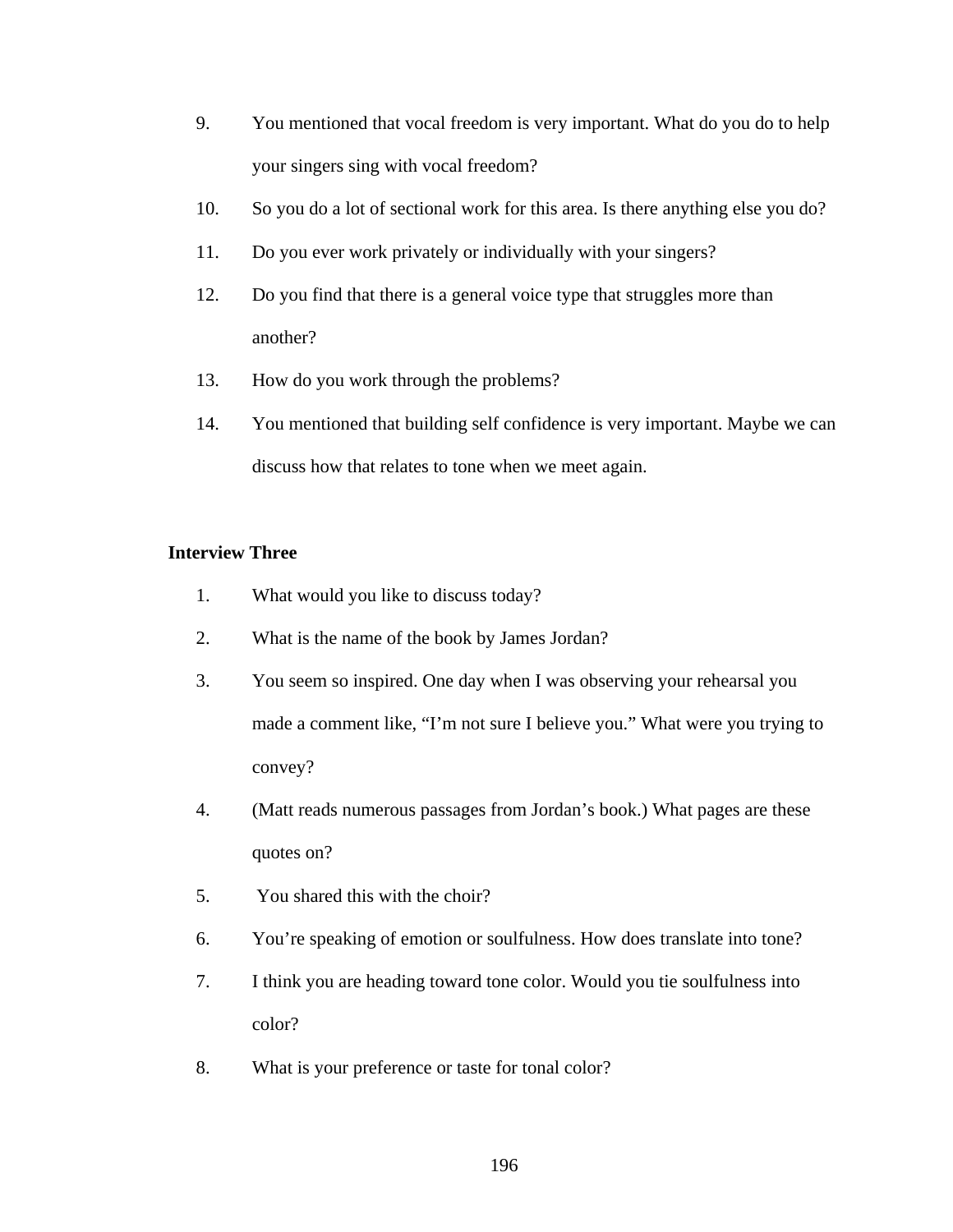- 9. Your "ideal" choral tone quality came from Jerry Jordan's recording, do you still have that recording?
- 10. What about your undergraduate studies, do we really prepare our teachers as we should?
- 11. Do you have your students listen to recordings to help them understand the tone quality you want?
- 12. You've mentioned relationship between teacher and student. Can you explain?
- 13. Honesty and vulnerability are important to you. Tell me more.

## **Interview Four**

- 1. How is the Chamber Choir taught differently from the  $9<sup>th</sup>$  Grade Choir in the first two weeks of school?
- 2. So you don't take them through the same drill? Is it not necessary?
- 3. Can you give me some examples of what you might do in the first day of school with the Chamber Choir to get them back in shape?
- 4. When teaching open resonance how do you keep your choir from falling too far back with placement so that the tone is not too dark? Do you have to correct that very often?
- 5. Do you ever have them overcompensate in a different direction?
- 6. With the Chamber Choir in the first week of school then, you don't structure anything close to the  $9<sup>th</sup>$  Grade Choir? Do you just jump right in and push, push, push?
- 7. How many choral ensembles do you direct in this high school?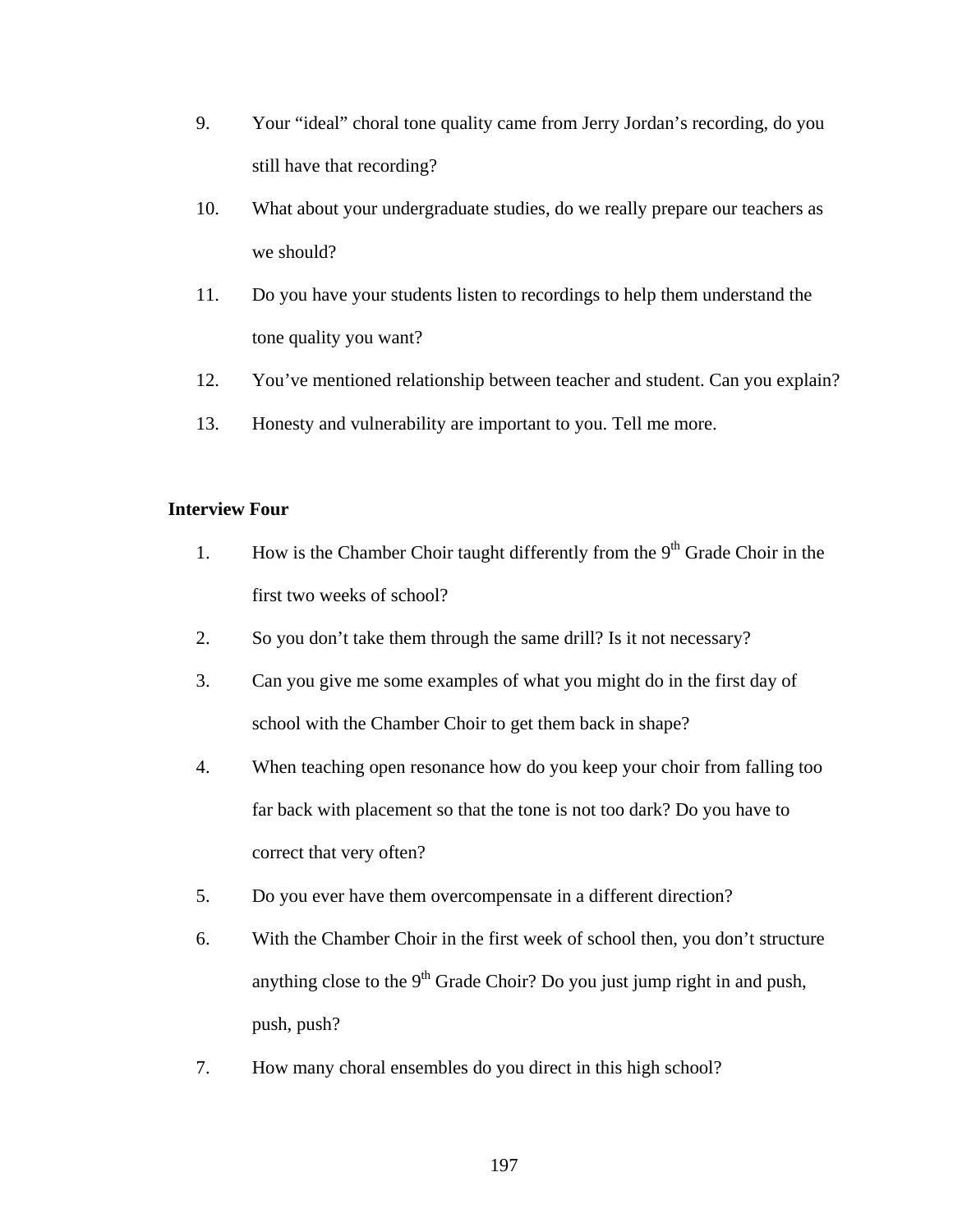- 8. How many are in your  $9<sup>th</sup>$  Grade Choir?
- 9. How many are in your Chamber Choir?
- 10. You mentioned that you often place singers in Chamber Choir before they are ready. Why?
- 11. What other things do you consider when selecting your choirs?
- 12. Do you care about tone quality when selecting the  $9<sup>th</sup>$  Grade Choir?
- 13. How long have you been teaching?
- 14. Have you always been at the high school level?
- 15. Did you go directly from elementary to high school?
- 16. How long have you been at this high school?
- 17. What other choral directing experiences have you had?
- 18. How many outside rehearsals would you have with the  $9<sup>th</sup>$  Grade Choir and the Chamber Choir?
- 19. When you have the students do the "siren" exercise how many octaves do they cover?
- 20. What are the technical components that you are achieving with the "siren" exercise?
- 21. What does the "siren" exercise do for the tone?
- 22. When you do the breathing exercise of inhaling and exhaling to a certain number of counts, how far do you count?
- 23. When you use the "vah" exercise for range extension, how high do you take the men?
- 24. When and why do you introduce falsetto to the men?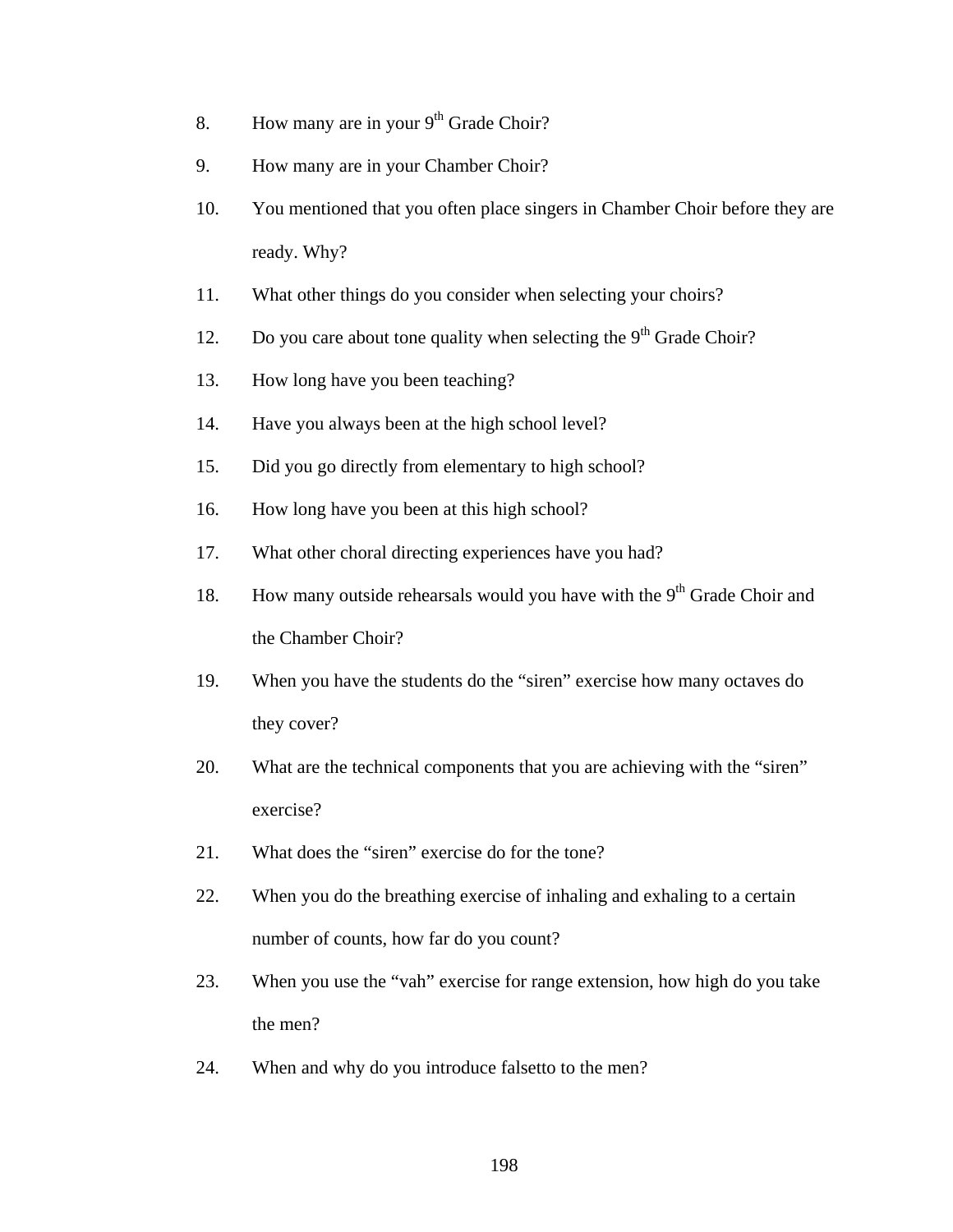- 25. Do you allow the men to use falsetto in an actual performance?
- 26. How long do you keep the  $9<sup>th</sup>$  Grade Choir in alphabetical order?
- 27. In the bass section you mentioned a "phantom" voice. What did you mean?
- 28. Who do you consider to be the most prominent contemporary choral director?
- 29. Tell me again what it is in the tone of Jerry Jordan's choirs that strikes you.
- 30. What is the most common choral sound or quality you hear out there in other ensembles that you shy away from?
- 31. Technically, what do you think about straight tones and how it affects the voice?
- 32. Outside your personal preference or taste who would be the two most recognized choral experts?
- 33. With these people in mind, where do you fit in the picture with regard to philosophy?
- 34. Even though you have developed your own philosophy, who do you think might be in your camp?
- 35. There is a big debate between solo technique and choral vocal technique. Where are you in this debate? Is there a difference in vocal technique?
- 36. What do you do with a singer in your choir who has perhaps studied and established a solid vocal technique that doesn't match what the others do?
- 37. How was her technique different from what you think she did as a soloist?
- 38. And when she went back to her solo singing was she able to make the adjustment back to what she preferred for her solo voice?
- 39. So it has a lot to do with attitude and their willingness to be versatile?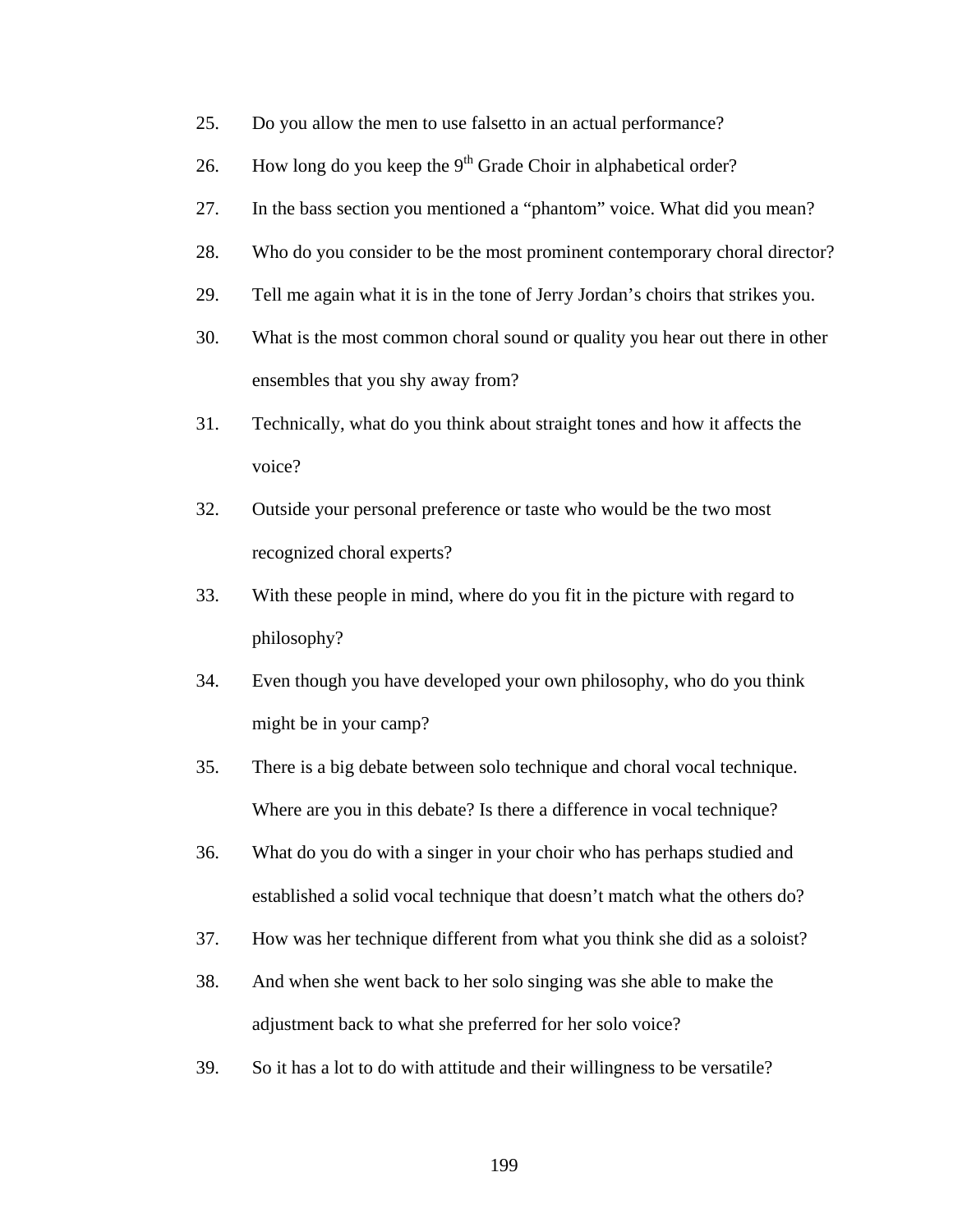40. You mentioned that you had written an article on embracing failure. Can I get a copy of it?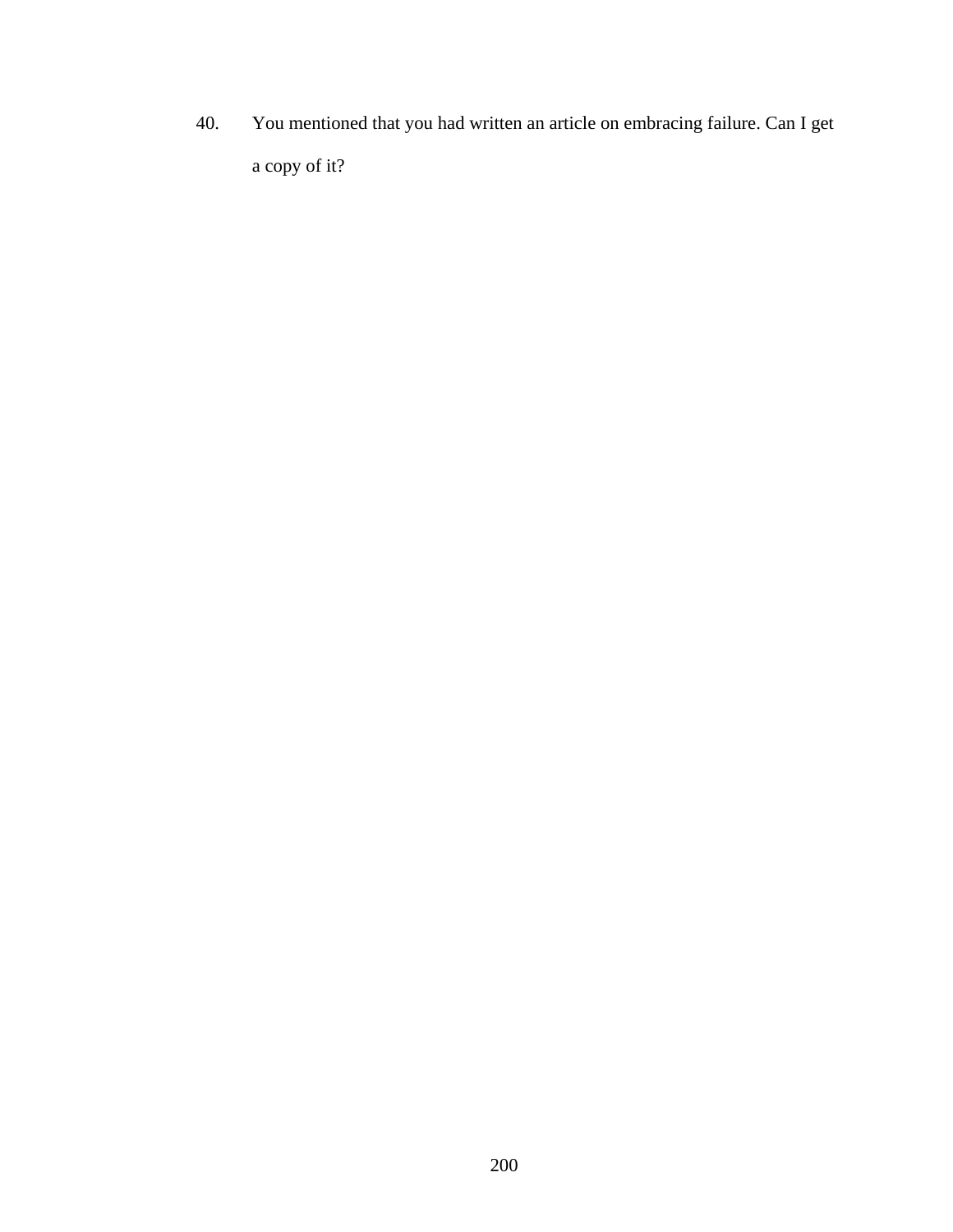#### References

- Albom, M. (1997). *Tuesdays with Morrie, an old man, a young man, and life's greatest lesson.* New York, NY: Doubleday.
- Agnes, M. (Ed.). (1999). *Webster's new world college dictionary* (4<sup>th</sup> ed.). New York, NY: Macmillan.
- Appelman, D. R. (1967). *The science of vocal pedagogy.* Bloomington, IN: Indiana University Press.
- Armstrong, T. (2000). *Multiple intelligences in the classroom.* Alexandria, VA: Association for Supervision and Curriculum Development.
- Bogdan, R. C. & Bilkin, S. K. (1998). *Qualitative research for education: an introduction to theory and methods.* Needham Heights, MA: Allyn & Bacon.
- Cox, J. (1989). Rehearsal organizational structures used by successful high school choral directors. *Journal of Research in Music Education, 37*, 201-218.
- Crabb, P. R. (2002). Choral audition procedures of six well known conductors; Webb, Noble, Bruffy, Carrington, Ehly, and Warland. *Choral Journal, 42* (9), 38, 50-51.

Custer, G. (2005). Philosophy-who needs it? *Choral Journal, 47* (8), 43, 47.

- Daugherty, J. F. (2001). Rethinking how voices work in a choral ensemble. *Choral Journal, 42* (5), 69-70.
- Durrant, C. (2003). *Choral conducting philosophy and practice.* New York, NY: Routledge.
- Eichenberger, R. (Producer) & Dunn, M. (Director). (1994). *What They See Is What You Get, Rodney Eichenberger with Andre Thomas [Video]. Chapel Hill, NC:* Hinshaw Music, Inc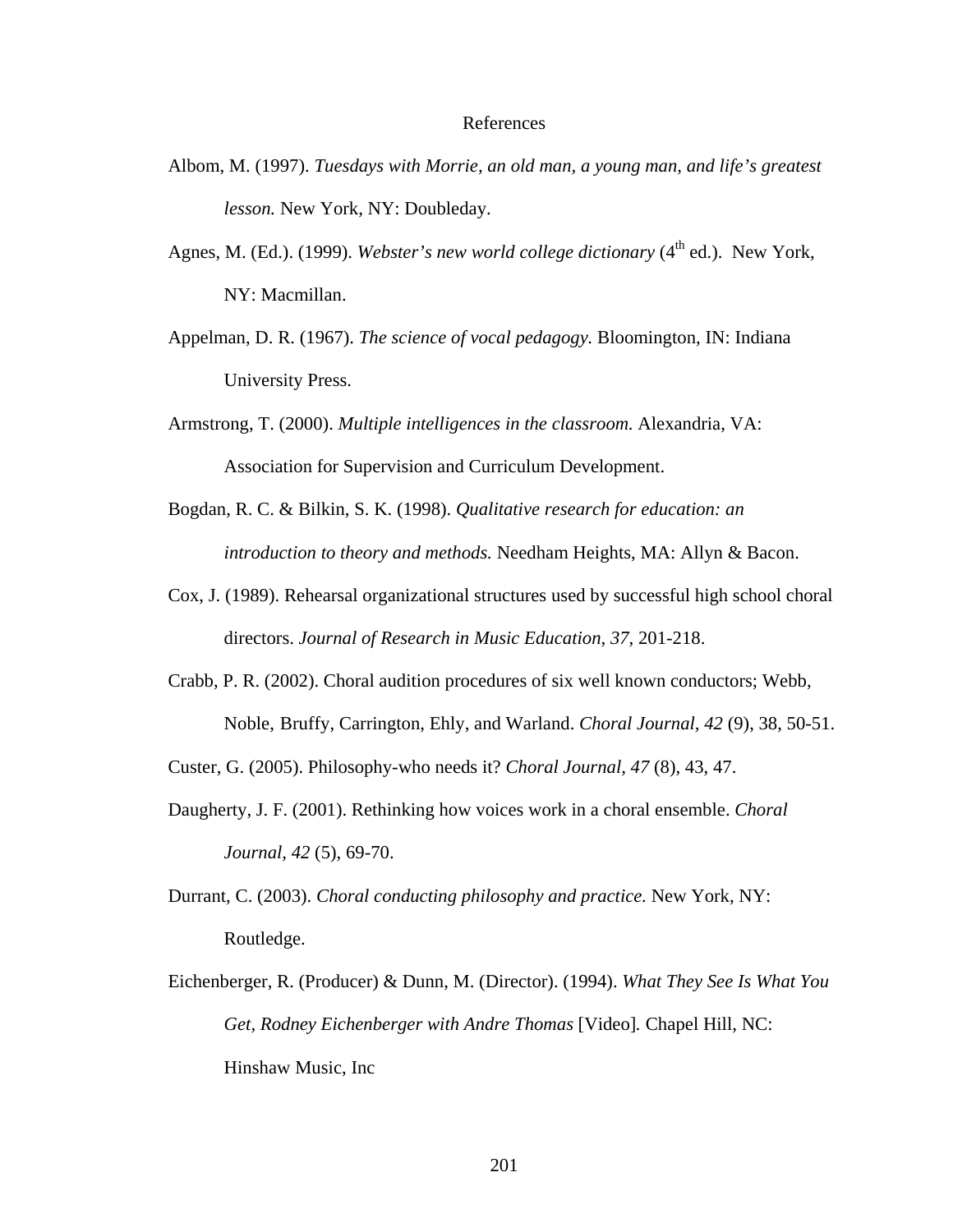- Ekholm, E. (2000). The effect of singing mode and seating arrangement on choral blend and overall choral sound. *Journal of Research in Music Education*, *48*, 123-124.
- Fleming, R. (2004). *The inner voice, the making of a singer.* New York, NY: Penguin Group.
- Fulford, P. & Miller, M. (2003). *The complete idiot's guide to singing.* Indianapolis, IN: Alpha Books.
- Goodwin, A. W. (1980). An acoustical study of individual voices in choral blend. *Journal of Research in Music Education, 28*, 119-128.
- Gordan, L. (1977). *Choral director's complete handbook.* West Nyack, NY: Parker Publishing Company, Inc.
- Gordon, L. (1989). *Choral director's rehearsal and performance guide.* West Nyack, NY: Parker Publishing Company.
- Grossman, P. L. (1990). *The making of a teacher, teacher knowledge and teacher education.* New York, NY: Teachers College Press.
- Gumm, A. (2003). *Music teaching style, moving beyond tradition*. Galesville, MD: Meredith Music Publications.
- Haasemann, F. & Jordan, J. M. (1991). *Group vocal technique.* Chapel Hill, NC: Hinshaw Music, Inc.
- Hoffman, M. (1997). *The NPR classical music companion*. Boston, MA: Houghton Mifflin Co.
- Johnson, D. J. (1997). *Choral techniques: Beyond the basics*. San Diego, CA: Neil A. Kjos Music Company. .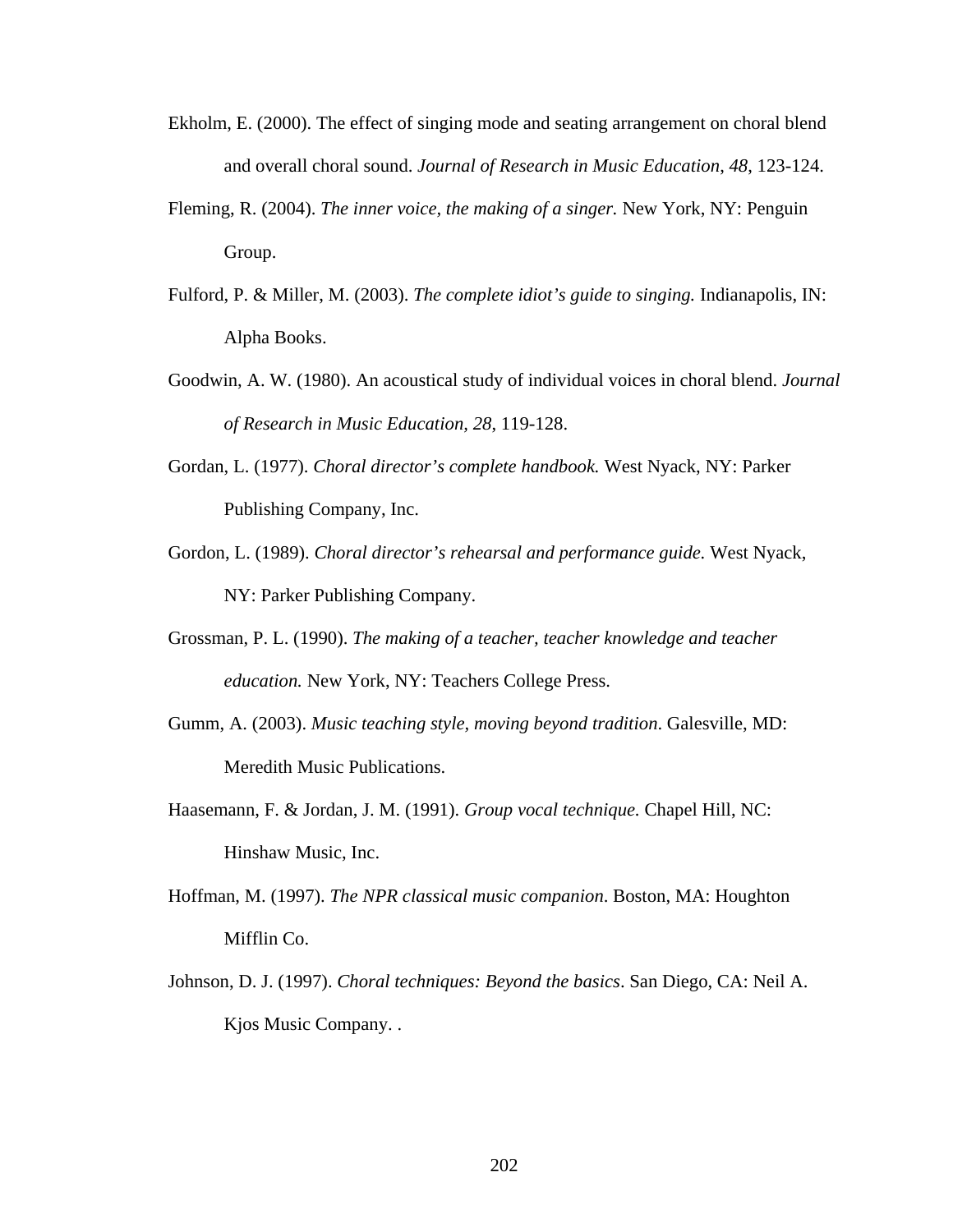Jordan, J. (1984). False blend: A vocal pedagogy problem for the choral conductor. *Choral Journal. XXIV, (1),* 26.

Jordan, J. (1999). *The musician's soul*. Chicago, IL: GIA Publications, Inc.

- Jordan, J. (2002). *The musician's spirit, connecting to others through story*. Chicago, IL: GIA Publications, Inc.
- Knutson, B.J. (1987). Interviews with selected choral conductors concerning rationale and practices regarding choral blend (Doctoral dissertation, Florida State University, 1987). *Dissertation Information Service, 48* (12), 3067A. 118-119.
- Larned, M. (2002). *Stone soup for the world, life changing stories of everyday heroes.* New York, NY: Three Rivers Press.
- McClung, A. C. (2005). Using video self-assessment to enhance nonverbal conducting gesture. *Choral Journal. 45* (9), 27-29, 31.
- McCoy, S. (2004). *Your voice: An inside view.* Princeton, NJ: Inside View Press.
- Merriam, S (1998). *Qualitative research and case study applications in education.* San Francisco, CA: Jossey-Bass Inc.
- Miller, R. (1986). *The structure of singing, system and art in vocal technique.* New York: Schirmer Books.
- Nesheim, P. & Noble, W. (1995). *Building beautiful voices, a concise, yet comprehensive study of vocal technique for the choral rehearsal or private instruction.* Dayton, OH: Roger Dean Publishing Company.
- Randel, D. M. (Ed.). (1986). *The new Harvard dictionary of music* (Rev. ed. of 2<sup>nd</sup> ed.) Cambridge, MA; The Belknap Press of Harvard University Press.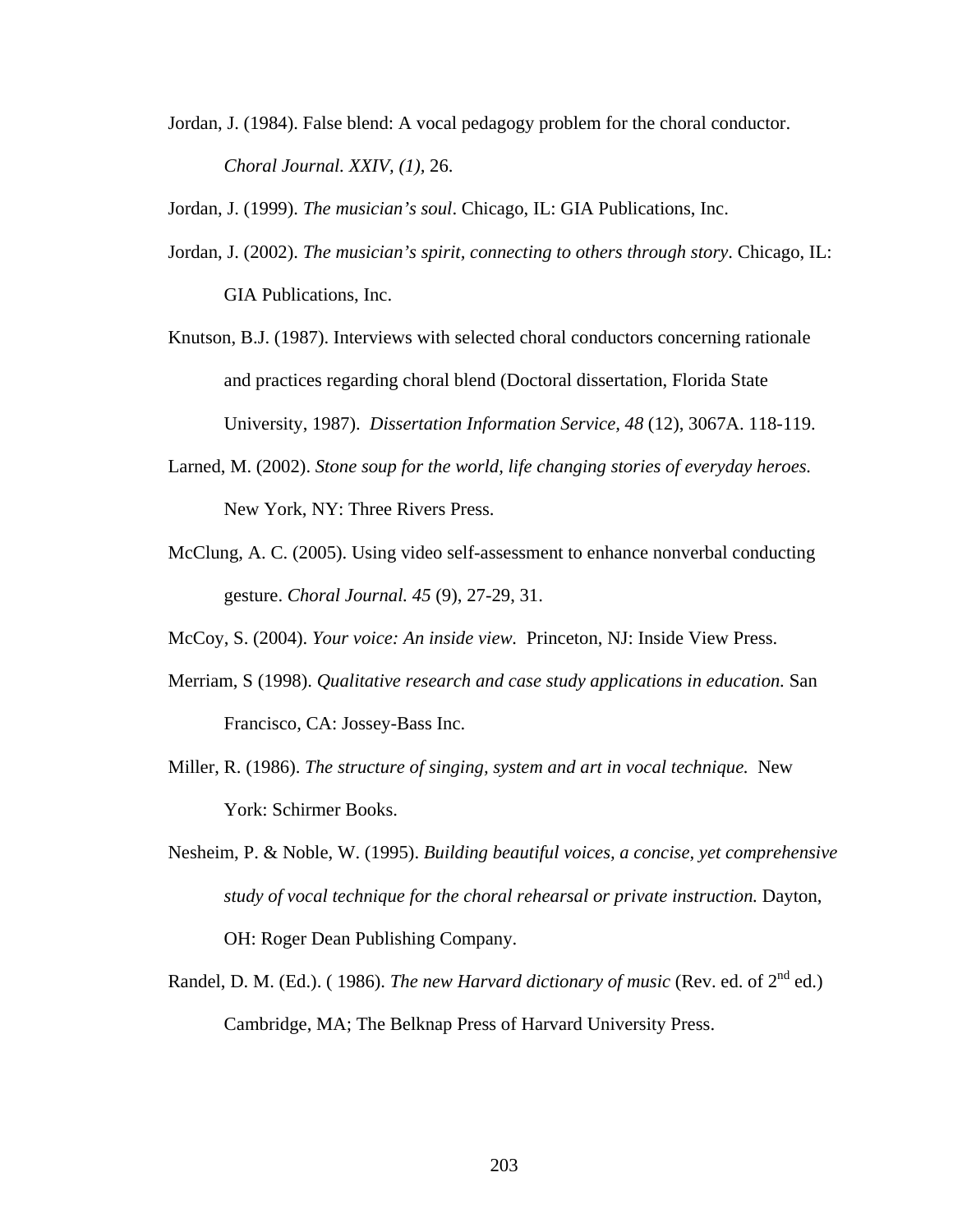- Robison, C. *(2001).* Beautiful singing: What it is and how to do it. *Journal of Singing, 58, 7-11.*
- Rossing, T. D.; Sundberg, J. & Ternstrom, S. (1985). Voice timbre in solo and choir singing: Is there a difference? *Journal of Research in Singing, 8,* 1-7.

Shrock, D. (1991). An interview with Weston Noble. *Choral Journal, 10,* 12-13.

- Skelton, K. D. ( 2004). Vibrato and voice timbre in choral singing. *Choral Journal*, *44*  (7), 47-54.
- Slack, J. (1977). Values and personalities of selected high school choral music educators. *Journal of Research in Music Education, 25,* 243-255.
- Sundberg, J. (1987). *The science of the singing voice.* Dekalb, IL: Northern Illinois University Press.
- Titze, I. (1981). Is there a scientific explanation for tone focus and tone placement? *The NATS Bulletin 37,* (5), 26.
- Titze, I. (1996). The singing voice. *National center for voice and speech status report, 10,* 152-153.
- Vennard, W. (1967). *The mechanism and the technic.* New York, NY: Fischer.
- Whitlock, W. (1967). *Facets of the singer's art.* Champaign, IL: Pro musica press.
- Wine, T. (2004). Check your intonation. *Choral Journal, 44*, 23-27
- Yarbrough, C. (1975). Effect of magnitude of conductor behavior on performance, attentiveness, and attitude of students in selected mixed choruses. *Journal of Research in Music Education, 23,* 134-146.
- Yarbrough, C. (2000). *An introduction to scholarship in music: To theory and methods.* Boston, MA:Allyn & Bacon.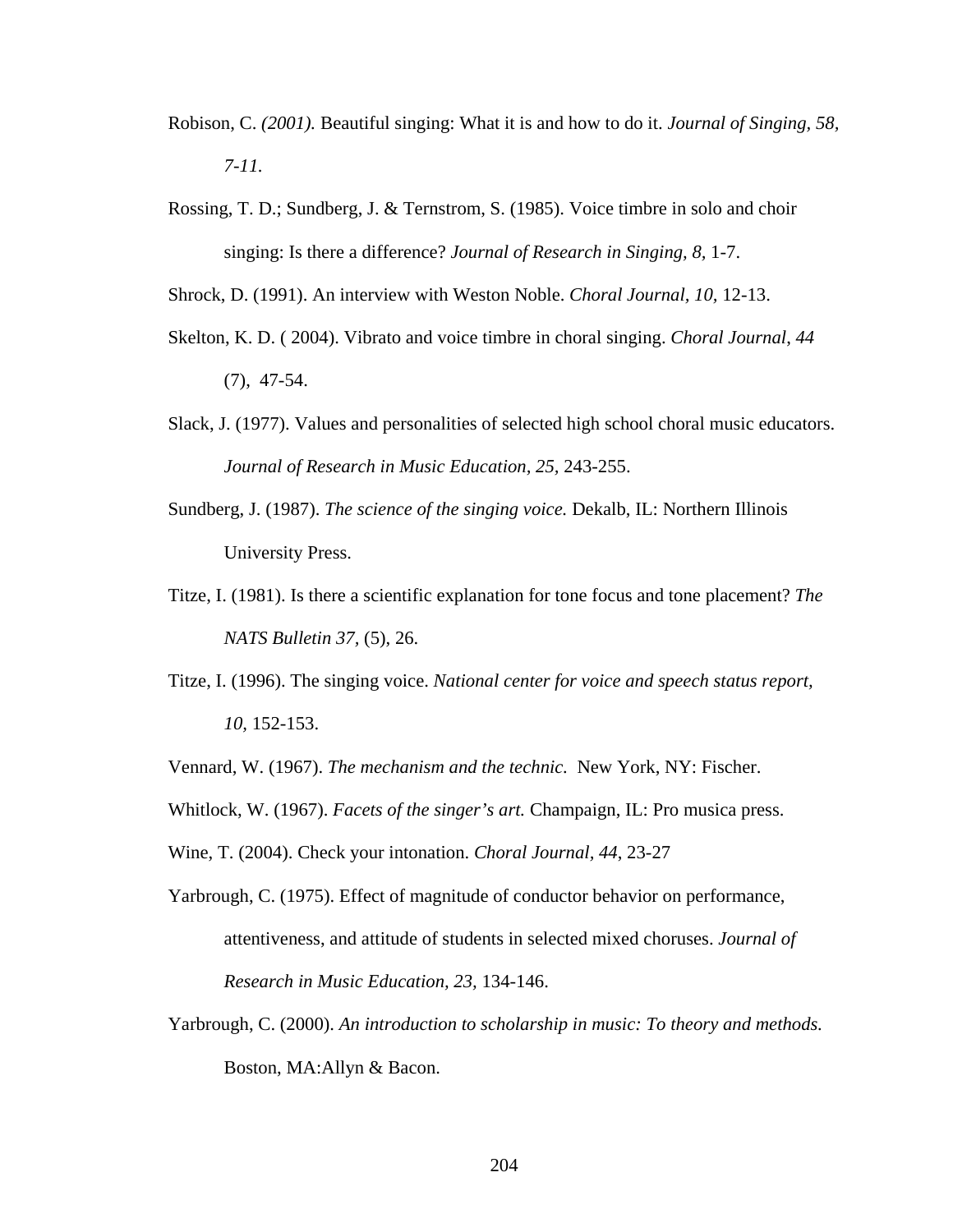Yin, R. K. (1994). *Case study research, design and methods.* Thousand Oaks, CA: Sage Publications, Inc.